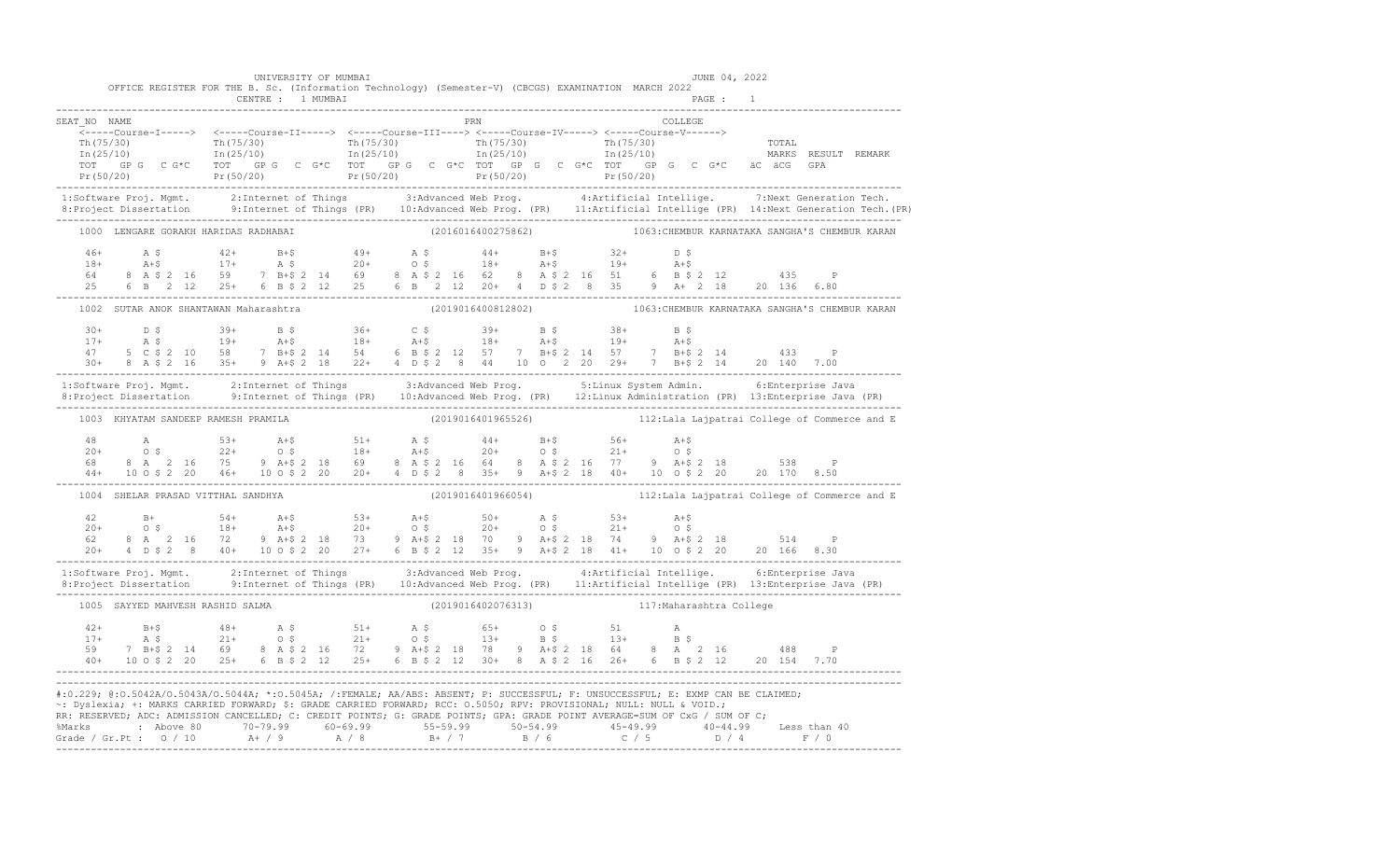|              | UNIVERSITY OF MUMBAI                                               | OFFICE REGISTER FOR THE B. Sc. (Information Technology) (Semester-V) (CBCGS) EXAMINATION MARCH 2022                                                                                                                                                                                                                                                                                    | JUNE 04, 2022      |  |
|--------------|--------------------------------------------------------------------|----------------------------------------------------------------------------------------------------------------------------------------------------------------------------------------------------------------------------------------------------------------------------------------------------------------------------------------------------------------------------------------|--------------------|--|
|              |                                                                    |                                                                                                                                                                                                                                                                                                                                                                                        |                    |  |
| SEAT NO NAME |                                                                    | PRN                                                                                                                                                                                                                                                                                                                                                                                    | <b>COLLEGE</b>     |  |
|              |                                                                    | $\begin{array}{cccccccc} \text{m (75/30)} & \text{m (75/30)} & \text{m (75/30)} & \text{m (75/30)} & \text{m (75/30)} & \text{m (75/30)} & \text{m (75/30)} & \text{m (75/30)} & \text{m (75/30)} & \text{m (75/30)} & \text{m (75/30)} & \text{m (75/30)} & \text{m (75/30)} & \text{m (75/30)} & \text{m (75/30)} & \text{m (75/30)} & \text{m (75/30)} & \text{m (75/$              |                    |  |
|              |                                                                    | 1:Software Proj. Mgmt. 2:Internet of Things 3:Advanced Web Prog. 4:Artificial Intellige. 6:Enterprise Java<br>8:Project Dissertation 9:Internet of Things (PR) 10:Advanced Web Prog. (PR) 11:Artificial Intellige (PR) 13:Enterpr                                                                                                                                                      |                    |  |
|              | 1006 SHAIKH MOHD UMAR KAMRUZZAMA HUSNA                             | (2019016402075581) 117: Maharashtra College                                                                                                                                                                                                                                                                                                                                            |                    |  |
|              |                                                                    | $\begin{array}{cccccccccccccccc} 30+ & & D & S & & 59+ & & A+ \zeta & & 57+ & & A+ \zeta & & 62+ & & 0 & \zeta & & 30 & & D \\ 21+ & & O & S & & 24+ & & O & \zeta & & 22+ & & O & \zeta & & 14+ & B+ \zeta & & 15+ & & A & \zeta & & & & \\ 51 & & 6 & B & \zeta & 2 & 12 & 83 & & 10 & 0 & \zeta & 2 & 20 & & 79 & & 9 & A+ \zeta & 2 & 18 & & 76 & & 9 & A+ \zeta & 2 & 18$         |                    |  |
|              |                                                                    | 1007 /SHAIKH ZAINAB FATIMA ABDUL SAMAD ZEENAT (2018016402278224) 117:Maharashtra College                                                                                                                                                                                                                                                                                               |                    |  |
|              |                                                                    |                                                                                                                                                                                                                                                                                                                                                                                        |                    |  |
|              |                                                                    | 1008 SHAMIM KHAN ANAS SHAMIM KHAN ISHRAT BANO (2019016402076007) 12 117: Maharashtra College                                                                                                                                                                                                                                                                                           |                    |  |
|              |                                                                    | $\begin{array}{cccccccccccccccc} 60 & 0 & 62+ & 0 & 5 & 48+ & \mathtt{A} & 5 & 59+ & \mathtt{A}+5 & 32+ & \mathtt{D} & 5 \\ 23+ & 0 & 5 & 25+ & 0 & 5 & 22+ & 0 & 5 & 21+ & 0 & 5 & 22+ & 0 & 5 \\ 83 & 10 & 0 & 2 & 20 & 87 & 10 & 0 & 5 & 20 & 70 & 9 & \mathtt{A}+5 & 2 & 18 & 80 & 10 & 0 & 5 & 2 & 20 & 54 & 6 & \mathtt{B}$                                                      |                    |  |
|              |                                                                    | 1:Software Proj. Mgmt. 2:Internet of Things 3:Advanced Web Prog. 5:Linux System Admin. 6:Enterprise Java<br>8:Project Dissertation 9:Internet of Things (PR) 10:Advanced Web Prog. (PR) 12:Linux Administration (PR) 13:Enterpris                                                                                                                                                      |                    |  |
|              |                                                                    | 1009 /SHAIKH AMREEN NAZ ABDUL RASHID REHANA (2019016400929732) 209:Siddharth College of Arts, Science and C                                                                                                                                                                                                                                                                            |                    |  |
|              |                                                                    | 20+ 4 D \$ 2 8 30+ 8 A \$ 2 16 35+ 9 A + \$ 2 18 20+ 4 D \$ 2 8 25+ 6 B \$ 2 12 20 132 6.60                                                                                                                                                                                                                                                                                            |                    |  |
|              | 1010 YADAV SURAJ RAJENDRA YADAV SHILAWATI YADAV (2019016400225123) |                                                                                                                                                                                                                                                                                                                                                                                        | 369:Wilson College |  |
|              |                                                                    |                                                                                                                                                                                                                                                                                                                                                                                        |                    |  |
|              |                                                                    | #:0.229; @:0.5042A/O.5043A/O.5044A; *:0.5045A; /:FEMALE; AA/ABS: ABSENT; P: SUCCESSFUL; F: UNSUCCESSFUL; E: EXMP CAN BE CLAIMED;<br>~: Dyslexia; +: MARKS CARRIED FORWARD; \$: GRADE CARRIED FORWARD; RCC: 0.5050; RPV: PROVISIONAL; NULL: NULL & VOID.;<br>RR: RESERVED; ADC: ADMISSION CANCELLED; C: CREDIT POINTS; G: GRADE POINTS; GPA: GRADE POINT AVERAGE=SUM OF CxG / SUM OF C; |                    |  |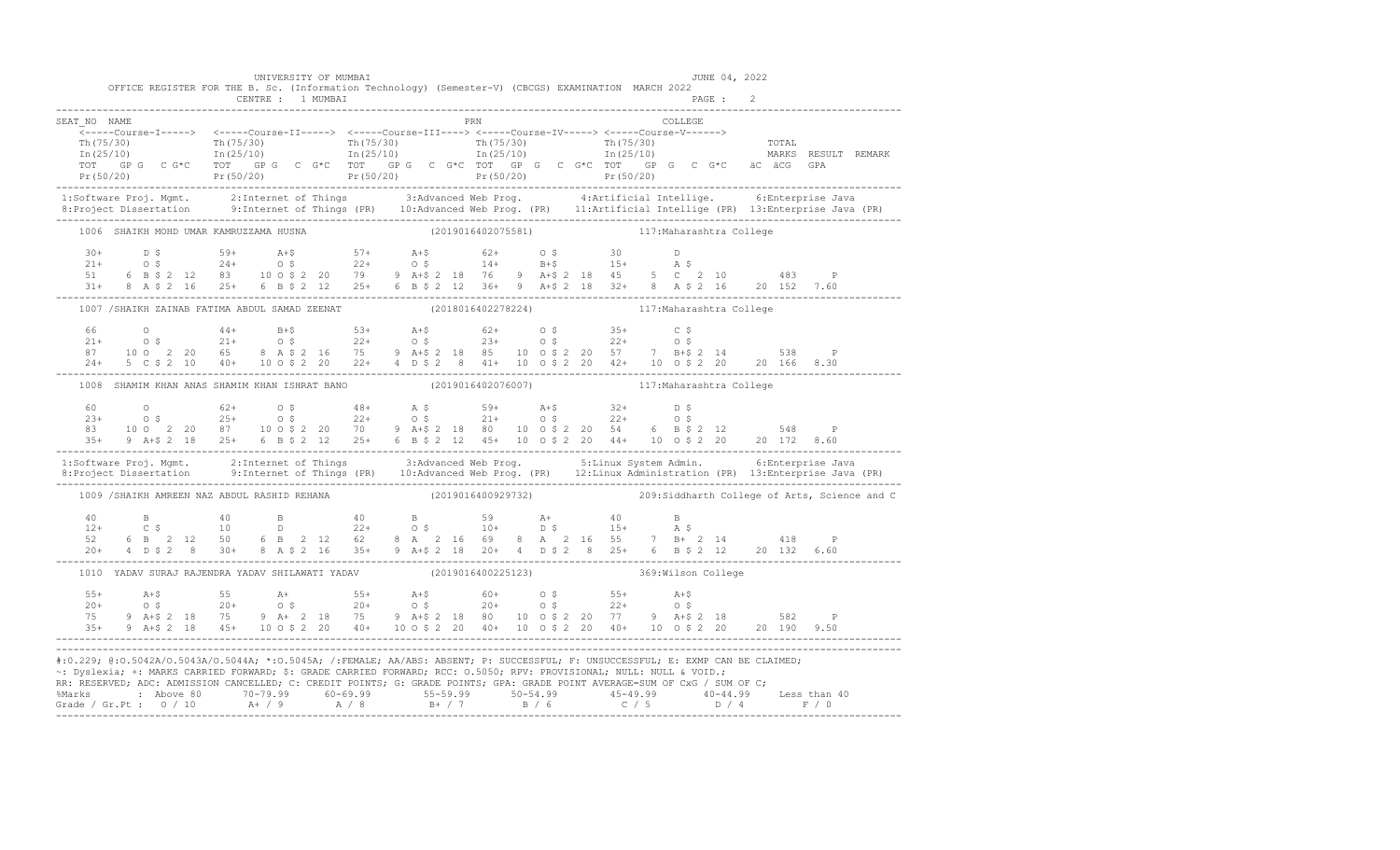|              |                                    | UNIVERSITY OF MUMBAI<br>CENTRE : 1 MUMBAI | OFFICE REGISTER FOR THE B. Sc. (Information Technology) (Semester-V) (CBCGS) EXAMINATION MARCH 2022                  |                    | JUNE 04, 2022                                                                                                                                                                                                                                                                                                                                                                                                                 |                                                                                                                                                                                                                                                                                                                                                                                                                                                 |
|--------------|------------------------------------|-------------------------------------------|----------------------------------------------------------------------------------------------------------------------|--------------------|-------------------------------------------------------------------------------------------------------------------------------------------------------------------------------------------------------------------------------------------------------------------------------------------------------------------------------------------------------------------------------------------------------------------------------|-------------------------------------------------------------------------------------------------------------------------------------------------------------------------------------------------------------------------------------------------------------------------------------------------------------------------------------------------------------------------------------------------------------------------------------------------|
| SEAT NO NAME |                                    |                                           |                                                                                                                      | PRN                | COLLEGE                                                                                                                                                                                                                                                                                                                                                                                                                       | $\text{Th (75/30)}$<br>$\text{Th (75/30)}$ $\text{Th (75/30)}$ $\text{Th (75/30)}$ $\text{Th (75/30)}$ $\text{Th (75/30)}$ $\text{Th (75/30)}$ $\text{Th (75/30)}$ $\text{Th (75/30)}$ $\text{Th (75/30)}$ $\text{Th (75/30)}$ $\text{Tr (75/30)}$ $\text{Tr (75/30)}$ $\text{Tr (75/30)}$ $\text{Tr (75/30)}$ $\text{Tr (75/3$                                                                                                                 |
|              |                                    |                                           |                                                                                                                      |                    |                                                                                                                                                                                                                                                                                                                                                                                                                               |                                                                                                                                                                                                                                                                                                                                                                                                                                                 |
|              | 1011 / DIXIT RIDDHI SUNIL ASHA     |                                           |                                                                                                                      |                    |                                                                                                                                                                                                                                                                                                                                                                                                                               | (2019016402178062) 979:N.E.S.'s Navneet College of Comm. & Sci.                                                                                                                                                                                                                                                                                                                                                                                 |
|              |                                    |                                           |                                                                                                                      |                    |                                                                                                                                                                                                                                                                                                                                                                                                                               | $\begin{array}{cccccccccccccccc} 38+ & & & 8\,\hat{\diamond} & & & 35+ & & C\,\hat{\diamond} & & & 32 & & D & & 36+ & & C\,\hat{\diamond} & & & 30+ & & D\,\hat{\diamond} \\ 18+ & & & \text{A+S} & & & 16+ & & \text{A}\,\hat{\diamond} & & & 16+ & & \text{A}\,\hat{\diamond} & & & 16+ & & \text{A}\,\hat{\diamond} & & & 16+ & & \text{A}\,\hat{\diamond} & & & 20+ & & 0\,\hat{\diamond} \\ 56 & & 7 & \text{B+S} & 2 & 14 & 51 & & 6 & \$ |
|              | 1012 LANDE ALPESH VITTHAL ASHA     |                                           |                                                                                                                      |                    |                                                                                                                                                                                                                                                                                                                                                                                                                               | (2019016402178127) 979:N.E.S.'s Navneet College of Comm. & Sci.                                                                                                                                                                                                                                                                                                                                                                                 |
|              |                                    |                                           |                                                                                                                      |                    |                                                                                                                                                                                                                                                                                                                                                                                                                               |                                                                                                                                                                                                                                                                                                                                                                                                                                                 |
|              | 1013 PATIL TANMAY DATTARAM NAMRATA |                                           |                                                                                                                      |                    |                                                                                                                                                                                                                                                                                                                                                                                                                               | $(2020016401929811)$ 979:N.E.S.'s Navneet College of Comm. & Sci.                                                                                                                                                                                                                                                                                                                                                                               |
|              |                                    |                                           |                                                                                                                      |                    | $\begin{array}{cccccccccccccccc} 32+ & & D & \xi & & & 55 & & \mathrm{A+} & & 39+ & \mathrm{B} \; \xi & & 30+ & D \; \xi & & 38+ & \mathrm{B} \; \xi \\ 13+ & & B & \xi & & 18+ & & \mathrm{A+}\xi & & 12+ & C \; \xi & & 14+ & B+ \xi & & 19+ & A+ \xi \\ 45 & & 5 & C & \xi & 2 & 10 & 73 & 9 & \mathrm{A+} & 2 & 18 & 51 & 6 & \mathrm{B} \; \xi & 2 & 12 & 44 & 4 & D \; \xi & 2 &$                                       |                                                                                                                                                                                                                                                                                                                                                                                                                                                 |
|              |                                    |                                           |                                                                                                                      |                    | 1014 BHANPURAWALA MUSTAFA ABDULRASOOL SARRAH (2016016402344393) 98:K. P. B. Hinduja College of Commerce                                                                                                                                                                                                                                                                                                                       |                                                                                                                                                                                                                                                                                                                                                                                                                                                 |
|              |                                    |                                           |                                                                                                                      |                    |                                                                                                                                                                                                                                                                                                                                                                                                                               | $\begin{array}{lllllllll} 24\text{F} & \text{F} & 36\text{E} & \text{C} & 21\text{F} & \text{F} & 29\text{F} & \text{F} & 42\text{E} & \text{B}+ \\ 19+ & \text{A}+\$ & 16+ & \text{A} & \$ & 18+ & \text{A}+\$ & 15+ & \text{A} & \$ & 18+ & \text{A}+\$ \\ -- & - & - & - & - & 52 & 6 & \text{B} & 2 & 12 & -- & -- & -- & -- & -- & -- & -- & -- & -- & 60 & 8 & \text{A} & 2 & 16$                                                         |
|              |                                    | 1015 KHAN DANISH ABDUL REHMAN ZEENAT      |                                                                                                                      | (2018016401566002) |                                                                                                                                                                                                                                                                                                                                                                                                                               | 98:K. P. B. Hinduja College of Commerce                                                                                                                                                                                                                                                                                                                                                                                                         |
|              |                                    |                                           |                                                                                                                      |                    | $20+$ $D \;$ $54+$ $A+5$ $75+$ $0 \;$ $47+$ $A \;$ $58+$ $A+5$<br>$20+$ $0 \;$ $22+$ $0 \;$ $23+$ $0 \;$ $20+$ $0 \;$ $21+$ $0 \;$<br>$50$ $6 \;$ $B \;$ $5 \;$ $2 \;$ $12$ $76$ $9 \;$ $A+5 \;$ $2 \;$ $18$ $98$ $10 \;$ $0 \;$ $5 \;$ $2 \;$ $20 \;$                                                                                                                                                                        |                                                                                                                                                                                                                                                                                                                                                                                                                                                 |
|              |                                    |                                           | ~: Dyslexia; +: MARKS CARRIED FORWARD; \$: GRADE CARRIED FORWARD; RCC: 0.5050; RPV: PROVISIONAL; NULL: NULL & VOID.; |                    | #:0.229; @:0.5042A/0.5043A/0.5044A; *:0.5045A; /:FEMALE; AA/ABS: ABSENT; P: SUCCESSFUL; F: UNSUCCESSFUL; E: EXMP CAN BE CLAIMED;<br>RR: RESERVED; ADC: ADMISSION CANCELLED; C: CREDIT POINTS; G: GRADE POINTS; GPA: GRADE POINT AVERAGE=SUM OF CxG / SUM OF C;<br>% Marks : Above 80 70-79.99 60-69.99 55-59.99 50-54.99 45-49.99 40-44.99 Less than 40<br>Grade / Gr.Pt : 0 / 10 A+ / 9 A / 8 B+ / 7 B / 6 C / 5 D / 4 F / 0 |                                                                                                                                                                                                                                                                                                                                                                                                                                                 |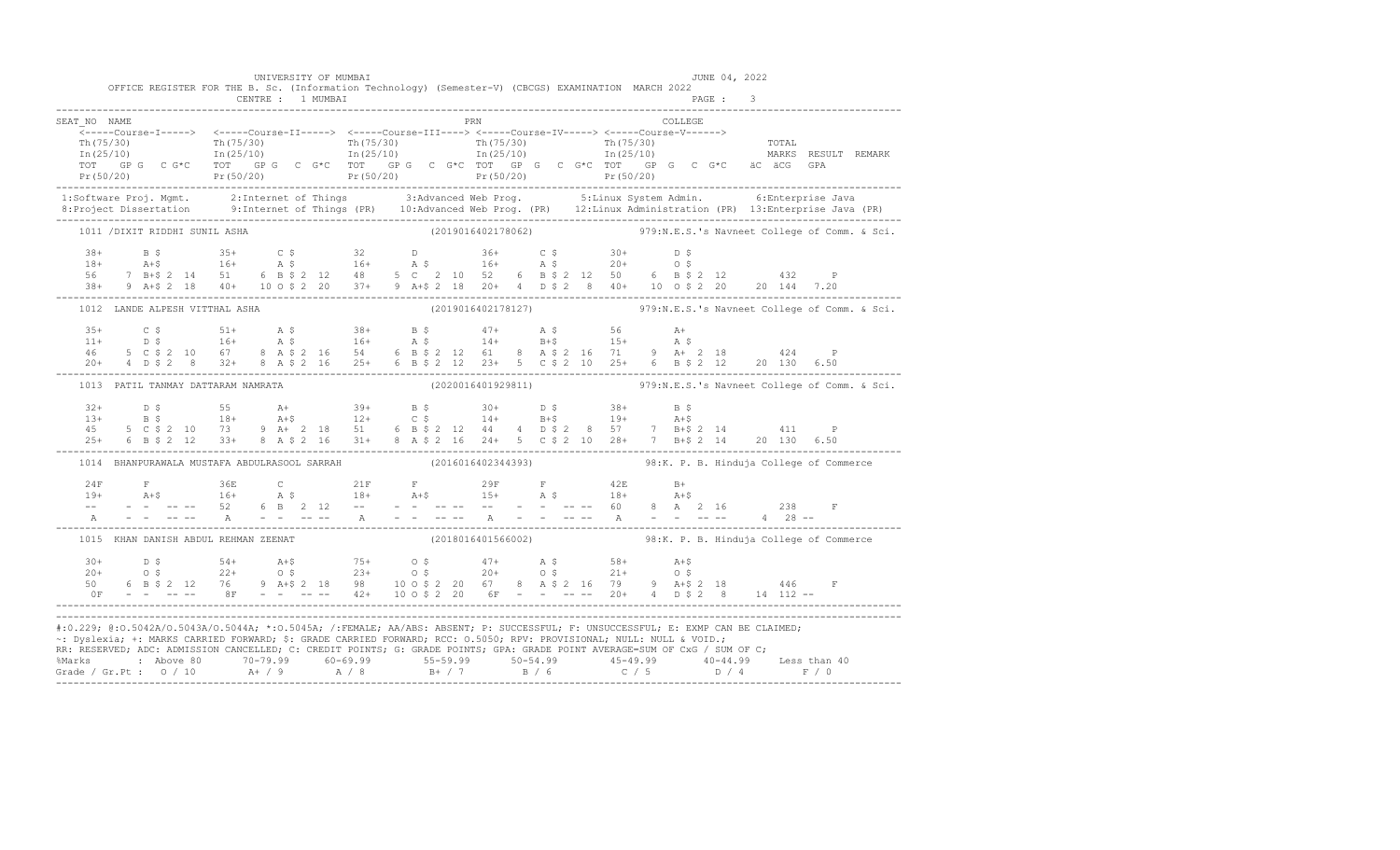|                                                                                                                                  |  |  | OFFICE REGISTER FOR THE B. Sc. (Information Technology) (Semester-V) (CBCGS) EXAMINATION MARCH 2022 |  |  | UNIVERSITY OF MUMBAI |  |  |  |     |  |  |         | JUNE 04, 2022 |  |                                                                                                                                                                                                                                                                                                                                                                                                |
|----------------------------------------------------------------------------------------------------------------------------------|--|--|-----------------------------------------------------------------------------------------------------|--|--|----------------------|--|--|--|-----|--|--|---------|---------------|--|------------------------------------------------------------------------------------------------------------------------------------------------------------------------------------------------------------------------------------------------------------------------------------------------------------------------------------------------------------------------------------------------|
|                                                                                                                                  |  |  |                                                                                                     |  |  |                      |  |  |  |     |  |  |         |               |  |                                                                                                                                                                                                                                                                                                                                                                                                |
| SEAT NO NAME                                                                                                                     |  |  |                                                                                                     |  |  |                      |  |  |  | PRN |  |  | COLLEGE |               |  |                                                                                                                                                                                                                                                                                                                                                                                                |
|                                                                                                                                  |  |  |                                                                                                     |  |  |                      |  |  |  |     |  |  |         |               |  |                                                                                                                                                                                                                                                                                                                                                                                                |
|                                                                                                                                  |  |  |                                                                                                     |  |  |                      |  |  |  |     |  |  |         |               |  |                                                                                                                                                                                                                                                                                                                                                                                                |
|                                                                                                                                  |  |  |                                                                                                     |  |  |                      |  |  |  |     |  |  |         |               |  |                                                                                                                                                                                                                                                                                                                                                                                                |
|                                                                                                                                  |  |  |                                                                                                     |  |  |                      |  |  |  |     |  |  |         |               |  |                                                                                                                                                                                                                                                                                                                                                                                                |
|                                                                                                                                  |  |  |                                                                                                     |  |  |                      |  |  |  |     |  |  |         |               |  |                                                                                                                                                                                                                                                                                                                                                                                                |
|                                                                                                                                  |  |  |                                                                                                     |  |  |                      |  |  |  |     |  |  |         |               |  | 1:Software Proj. Mgmt. 2:Internet of Things 3:Advanced Web Prog. 4:Artificial Intellige. 6:Enterprise Java<br>8:Project Dissertation 9:Internet of Things (PR) 10:Advanced Web Prog. (PR) 11:Artificial Intellige (PR) 13:Enterpr                                                                                                                                                              |
|                                                                                                                                  |  |  |                                                                                                     |  |  |                      |  |  |  |     |  |  |         |               |  | 1016 CHOURASIYA RAHUL MANIRAM SUNITA (2018016401971986) 104:D. E. Society's Kirti M. Doongursee Coll                                                                                                                                                                                                                                                                                           |
|                                                                                                                                  |  |  |                                                                                                     |  |  |                      |  |  |  |     |  |  |         |               |  |                                                                                                                                                                                                                                                                                                                                                                                                |
|                                                                                                                                  |  |  |                                                                                                     |  |  |                      |  |  |  |     |  |  |         |               |  |                                                                                                                                                                                                                                                                                                                                                                                                |
|                                                                                                                                  |  |  |                                                                                                     |  |  |                      |  |  |  |     |  |  |         |               |  |                                                                                                                                                                                                                                                                                                                                                                                                |
|                                                                                                                                  |  |  |                                                                                                     |  |  |                      |  |  |  |     |  |  |         |               |  |                                                                                                                                                                                                                                                                                                                                                                                                |
|                                                                                                                                  |  |  | 1017 DUBEY ASHISH JAGAT SARITA                                                                      |  |  |                      |  |  |  |     |  |  |         |               |  | (2018016402630383) 104:D. E. Society's Kirti M. Doongursee Coll                                                                                                                                                                                                                                                                                                                                |
|                                                                                                                                  |  |  |                                                                                                     |  |  |                      |  |  |  |     |  |  |         |               |  |                                                                                                                                                                                                                                                                                                                                                                                                |
|                                                                                                                                  |  |  |                                                                                                     |  |  |                      |  |  |  |     |  |  |         |               |  |                                                                                                                                                                                                                                                                                                                                                                                                |
|                                                                                                                                  |  |  |                                                                                                     |  |  |                      |  |  |  |     |  |  |         |               |  |                                                                                                                                                                                                                                                                                                                                                                                                |
|                                                                                                                                  |  |  |                                                                                                     |  |  |                      |  |  |  |     |  |  |         |               |  | $\begin{array}{lllllllllll} 42 & \text{B+} & \text{44+} & \text{B+\$} & \text{42+} & \text{B+\$} & \text{51+} & \text{A $\$} & \text{42+} & \text{B+\$} \\ 14 & \text{B+\$} & \text{10+} & \text{D $\$} & \text{12+} & \text{C $\$} & \text{21+} & \text{O $\$} & \text{16+} & \text{A $\$} \\ 56 & \text{7 $\$B+$} & \text{2 $\$14$} & \text{54} & \text{6 $\$B $\$2$} & \text{12} & \text{5$ |
|                                                                                                                                  |  |  | 1018 GUDEKAR SIDDHESH VINOD VINAYA                                                                  |  |  |                      |  |  |  |     |  |  |         |               |  | (2019016400579874) 104:D. E. Society's Kirti M. Doongursee Coll                                                                                                                                                                                                                                                                                                                                |
|                                                                                                                                  |  |  |                                                                                                     |  |  |                      |  |  |  |     |  |  |         |               |  |                                                                                                                                                                                                                                                                                                                                                                                                |
|                                                                                                                                  |  |  |                                                                                                     |  |  |                      |  |  |  |     |  |  |         |               |  |                                                                                                                                                                                                                                                                                                                                                                                                |
|                                                                                                                                  |  |  |                                                                                                     |  |  |                      |  |  |  |     |  |  |         |               |  |                                                                                                                                                                                                                                                                                                                                                                                                |
|                                                                                                                                  |  |  |                                                                                                     |  |  |                      |  |  |  |     |  |  |         |               |  | $\begin{array}{cccccccccccc} 33+ & D & S & 48+ & A & S & 38+ & B & S & 57+ & A+5 & 44+ & B+5 & 57+ & A & S & 22+ & 0 & S & 20+ & 0 & S & 22+ & 0 & S & 23+ & 0 & S & 23+ & 0 & S & 24+ & 0 & S & 25+ & 0 & 23+ & 0 & 24+ & 0 & 24+ & 0 & 25+ & 0 & 25+ & 0 & 25+ & 0 & 25+ & 0 & 25+ & 0 & 25+ & 0 & 25+ & 0 & 25+ & 0 & $                                                                     |
|                                                                                                                                  |  |  | 1019 / KAMBLE MADHURI SUNIL NANDA                                                                   |  |  |                      |  |  |  |     |  |  |         |               |  | (2017016400476273) 104:D. E. Society's Kirti M. Doongursee Coll                                                                                                                                                                                                                                                                                                                                |
|                                                                                                                                  |  |  |                                                                                                     |  |  |                      |  |  |  |     |  |  |         |               |  |                                                                                                                                                                                                                                                                                                                                                                                                |
|                                                                                                                                  |  |  |                                                                                                     |  |  |                      |  |  |  |     |  |  |         |               |  |                                                                                                                                                                                                                                                                                                                                                                                                |
|                                                                                                                                  |  |  |                                                                                                     |  |  |                      |  |  |  |     |  |  |         |               |  |                                                                                                                                                                                                                                                                                                                                                                                                |
|                                                                                                                                  |  |  |                                                                                                     |  |  |                      |  |  |  |     |  |  |         |               |  | $\begin{array}{cccccccccccc} 35+ & C & \xi & 38+ & B & \xi & 35+ & C & \xi & 36+ & C & \xi & 33+ & D & \xi \\ 10+ & D & \xi & 10+ & D & \xi & 10+ & D & \xi & 10+ & D & \xi & 10 & D \\ 45 & 5 & C & \xi & 2 & 10 & 48 & 5 & C & \xi & 2 & 10 & 45 & 5 & C & \xi & 2 & 10 & 46 & 5 & C & \xi & 2 & 10 & 43 & 4 & D & 2 & 8 & 330 & P \\ 20 & 4 & D & 2 & 8 & 2$                                |
|                                                                                                                                  |  |  | 1020 RAJE OMKAR RAJKUMAR NEETA                                                                      |  |  |                      |  |  |  |     |  |  |         |               |  | (2017016400476822) 104:D. E. Society's Kirti M. Doongursee Coll                                                                                                                                                                                                                                                                                                                                |
|                                                                                                                                  |  |  |                                                                                                     |  |  |                      |  |  |  |     |  |  |         |               |  |                                                                                                                                                                                                                                                                                                                                                                                                |
|                                                                                                                                  |  |  |                                                                                                     |  |  |                      |  |  |  |     |  |  |         |               |  |                                                                                                                                                                                                                                                                                                                                                                                                |
|                                                                                                                                  |  |  |                                                                                                     |  |  |                      |  |  |  |     |  |  |         |               |  |                                                                                                                                                                                                                                                                                                                                                                                                |
|                                                                                                                                  |  |  |                                                                                                     |  |  |                      |  |  |  |     |  |  |         |               |  |                                                                                                                                                                                                                                                                                                                                                                                                |
| #:0.229; @:0.5042A/0.5043A/0.5044A; *:0.5045A; /:FEMALE; AA/ABS: ABSENT; P: SUCCESSFUL; F: UNSUCCESSFUL; E: EXMP CAN BE CLAIMED; |  |  |                                                                                                     |  |  |                      |  |  |  |     |  |  |         |               |  |                                                                                                                                                                                                                                                                                                                                                                                                |
| ~: Dyslexia; +: MARKS CARRIED FORWARD; \$: GRADE CARRIED FORWARD; RCC: 0.5050; RPV: PROVISIONAL; NULL: NULL & VOID.;             |  |  |                                                                                                     |  |  |                      |  |  |  |     |  |  |         |               |  |                                                                                                                                                                                                                                                                                                                                                                                                |
| RR: RESERVED; ADC: ADMISSION CANCELLED; C: CREDIT POINTS; G: GRADE POINTS; GPA: GRADE POINT AVERAGE=SUM OF CxG / SUM OF C;       |  |  |                                                                                                     |  |  |                      |  |  |  |     |  |  |         |               |  |                                                                                                                                                                                                                                                                                                                                                                                                |
|                                                                                                                                  |  |  |                                                                                                     |  |  |                      |  |  |  |     |  |  |         |               |  |                                                                                                                                                                                                                                                                                                                                                                                                |
|                                                                                                                                  |  |  |                                                                                                     |  |  |                      |  |  |  |     |  |  |         |               |  |                                                                                                                                                                                                                                                                                                                                                                                                |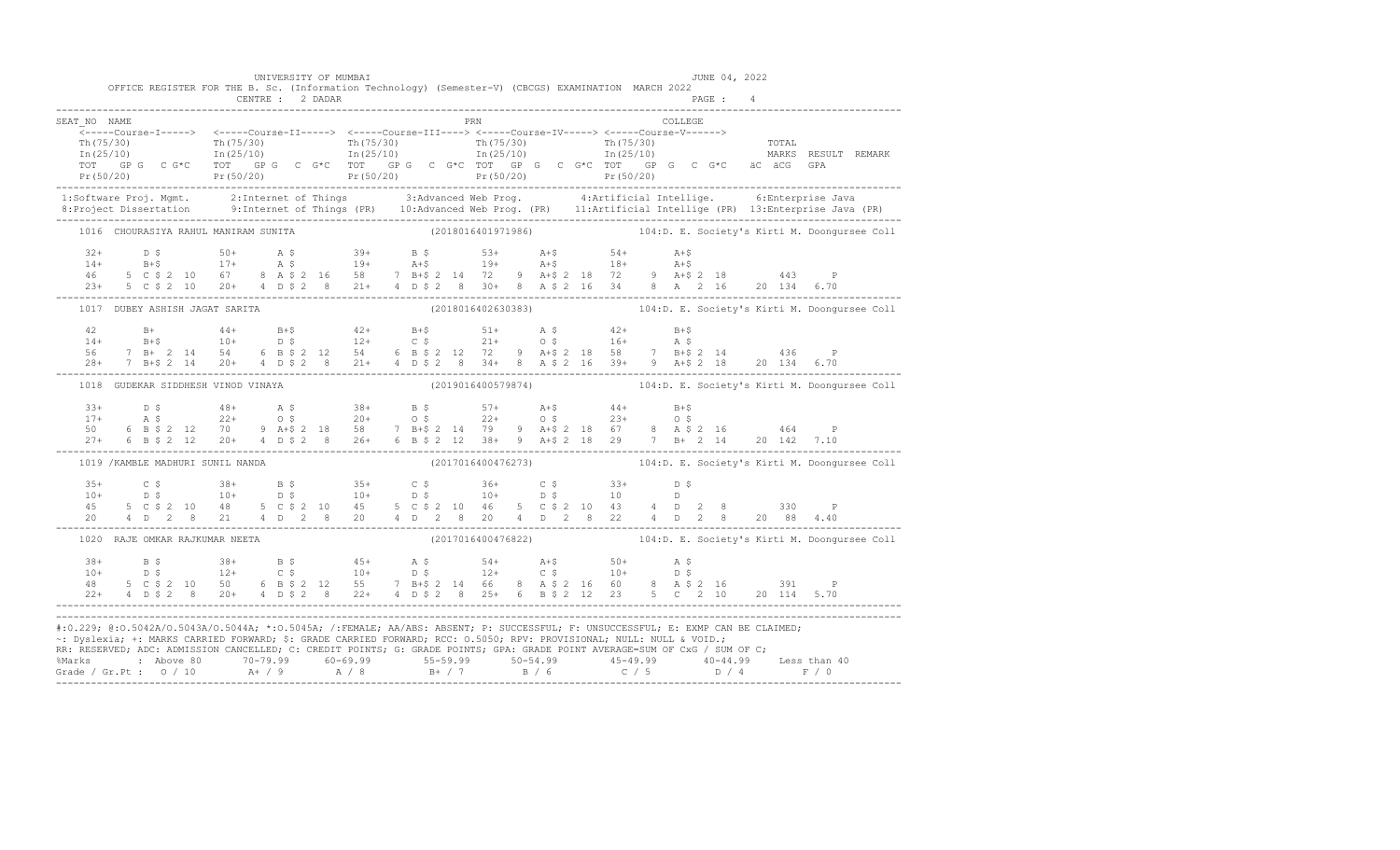|                                                                                                                                                                                                                                   | OFFICE REGISTER FOR THE B. Sc. (Information Technology) (Semester-V) (CBCGS) EXAMINATION MARCH 2022                                                                                                                                                                                                                                                                                                                                                                              |  | CENTRE : 2 DADAR |  |  |                    |                                                                                                                                                                                                              |  |         | PAGE : 5 |  |                                                                 |  |
|-----------------------------------------------------------------------------------------------------------------------------------------------------------------------------------------------------------------------------------|----------------------------------------------------------------------------------------------------------------------------------------------------------------------------------------------------------------------------------------------------------------------------------------------------------------------------------------------------------------------------------------------------------------------------------------------------------------------------------|--|------------------|--|--|--------------------|--------------------------------------------------------------------------------------------------------------------------------------------------------------------------------------------------------------|--|---------|----------|--|-----------------------------------------------------------------|--|
| SEAT NO NAME                                                                                                                                                                                                                      |                                                                                                                                                                                                                                                                                                                                                                                                                                                                                  |  |                  |  |  | PRN                |                                                                                                                                                                                                              |  | COLLEGE |          |  |                                                                 |  |
|                                                                                                                                                                                                                                   | <-----Course-I-----> <----Course-II-----> <----Course-III----> <-----Course-IV-----> <-----Course-V------><br>$\begin{array}{cccccccc} \texttt{Th(75/30)} & & & \texttt{Th(75/30)} & & & \texttt{Th(75/30)} & & & \texttt{Th(75/30)} & & & \texttt{Th(75/30)} & & & \texttt{Th(25/10)} & & & \texttt{Th(25/10)} & & & \texttt{In(25/10)} & & & \texttt{In(25/10)} & & & \end{array}$<br>TOT GPG CG*C TOT GPG CG*C TOT GPG CG*C TOT GPG CG*C TOT CPC CG*C TOT GPG CG*C äC äCG GPA |  |                  |  |  |                    |                                                                                                                                                                                                              |  |         |          |  |                                                                 |  |
| 1:Software Proj. Mgmt. 2:Internet of Things 3:Advanced Web Prog. 4:Artificial Intellige.<br>8: Project Dissertation 9: Internet of Things (PR) 10: Advanced Web Prog. (PR) 11: Artificial Intellige (PR) 13: Enterprise Java (PR) |                                                                                                                                                                                                                                                                                                                                                                                                                                                                                  |  |                  |  |  |                    |                                                                                                                                                                                                              |  |         |          |  | 6:Enterprise Java                                               |  |
|                                                                                                                                                                                                                                   | 1021 SALUNKHE ROSHAN SANJAY CHHAYA                                                                                                                                                                                                                                                                                                                                                                                                                                               |  |                  |  |  |                    |                                                                                                                                                                                                              |  |         |          |  | (2018016401972502) 104:D. E. Society's Kirti M. Doonqursee Coll |  |
|                                                                                                                                                                                                                                   | 29+ 7 B+\$ 2 14 20+ 4 D \$ 2 8 21+ 4 D \$ 2 8 30+ 8 A \$ 2 16 35+ 9 A+\$ 2 18 20 132 6.60                                                                                                                                                                                                                                                                                                                                                                                        |  |                  |  |  |                    |                                                                                                                                                                                                              |  |         |          |  |                                                                 |  |
|                                                                                                                                                                                                                                   | 1022 YERRA RISHAB RAMESH VASANTHA                                                                                                                                                                                                                                                                                                                                                                                                                                                |  |                  |  |  |                    |                                                                                                                                                                                                              |  |         |          |  | (2016016401914845) 104:D. E. Society's Kirti M. Doonqursee Coll |  |
|                                                                                                                                                                                                                                   | $\begin{array}{cccccccccccccccc} 42+ & & & & & & & & 39+ & & B & \xi & & & 45+ & & \lambda & \xi & & & 62+ & & 0 & \xi & & & 54+ & & \lambda+ \xi \\ 10+ & & & & & & & & & 19+ & & A+\xi & & 15+ & & A & \xi & & 23+ & & 0 & \xi & & 18+ & & A+\xi \\ 52 & & 6 & B & \xi & 2 & 12 & 58 & & 7 & B+\xi & 2 & 14 & & 60 & & 8 & A & \xi & 2 & 16 & 85 & 10 & 0 & \xi & 2 & 20 & 72 & &$                                                                                             |  |                  |  |  |                    |                                                                                                                                                                                                              |  |         |          |  |                                                                 |  |
| 1:Software Proj. Mgmt. 2:Internet of Things 3:Advanced Web Prog. 4:Artificial Intellige. 7:Next Generation Tech.<br>1.Project Dissertation 9:Internet of Things (PR) 10:Advanced Web Prog. (PR) 11:Artificial Intellige (PR) 14:N |                                                                                                                                                                                                                                                                                                                                                                                                                                                                                  |  |                  |  |  |                    |                                                                                                                                                                                                              |  |         |          |  |                                                                 |  |
|                                                                                                                                                                                                                                   | 1023 / MAGALAXMI SARAVANAN BOOMADEVI                                                                                                                                                                                                                                                                                                                                                                                                                                             |  |                  |  |  |                    |                                                                                                                                                                                                              |  |         |          |  | (2019016400986801) 311:South Indian's Welfare Society's N. R. S |  |
|                                                                                                                                                                                                                                   | 20 4 D 2 8 30+ 8 A \$ 2 16 30+ 8 A \$ 2 16 25+ 6 B \$ 2 12 25+ 6 B \$ 2 12 20 114 5.70                                                                                                                                                                                                                                                                                                                                                                                           |  |                  |  |  |                    |                                                                                                                                                                                                              |  |         |          |  |                                                                 |  |
|                                                                                                                                                                                                                                   | 1024 / GAZI HEENA MOHAMMAD SIDDIQ NASEEMA                                                                                                                                                                                                                                                                                                                                                                                                                                        |  |                  |  |  |                    |                                                                                                                                                                                                              |  |         |          |  | (2016016401382124) 311:South Indian's Welfare Society's N. R. S |  |
|                                                                                                                                                                                                                                   | $12+$ 0.5 $37+$ 0.5 $33+$ 0.5 $38+$ 8 $30+$ 0.5<br>$12+$ 0.5 $13+$ 8.5 $11+$ 0.5 $14+$ 8.45 $21+$ 0.5<br>$42$ 4 0.5 2 8 50 6 8.5 2 12 44 4 0.5 2 8 52 6 8 2 12 51 6 8.5 2 12 409<br>27+ 6 B \$ 2 12 37+ 9 A + \$ 2 18 30+ 8 A \$ 2 16 30+ 8 A \$ 2 16 46+ 10 0 \$ 2 20 20 134 6.70                                                                                                                                                                                               |  |                  |  |  |                    |                                                                                                                                                                                                              |  |         |          |  |                                                                 |  |
|                                                                                                                                                                                                                                   | 1025 GUPTA RAHUL DINESH SEEMA                                                                                                                                                                                                                                                                                                                                                                                                                                                    |  |                  |  |  | (2019016400986685) |                                                                                                                                                                                                              |  |         |          |  | 311: South Indian's Welfare Society's N. R. S                   |  |
|                                                                                                                                                                                                                                   |                                                                                                                                                                                                                                                                                                                                                                                                                                                                                  |  |                  |  |  |                    | $12+$ B \$ $42+$ B + \$ $38+$ B \$ $48+$ A \$ $33+$ D \$<br>$12+$ C \$ $14+$ B + \$ $11+$ D \$ $15+$ A \$ $14+$ B + \$<br>$51$ 6 B \$ 2 12 56 7 B + \$ 2 14 49 5 C \$ 2 10 63 8 A \$ 2 16 47 5 C \$ 2 10 373 |  |         |          |  |                                                                 |  |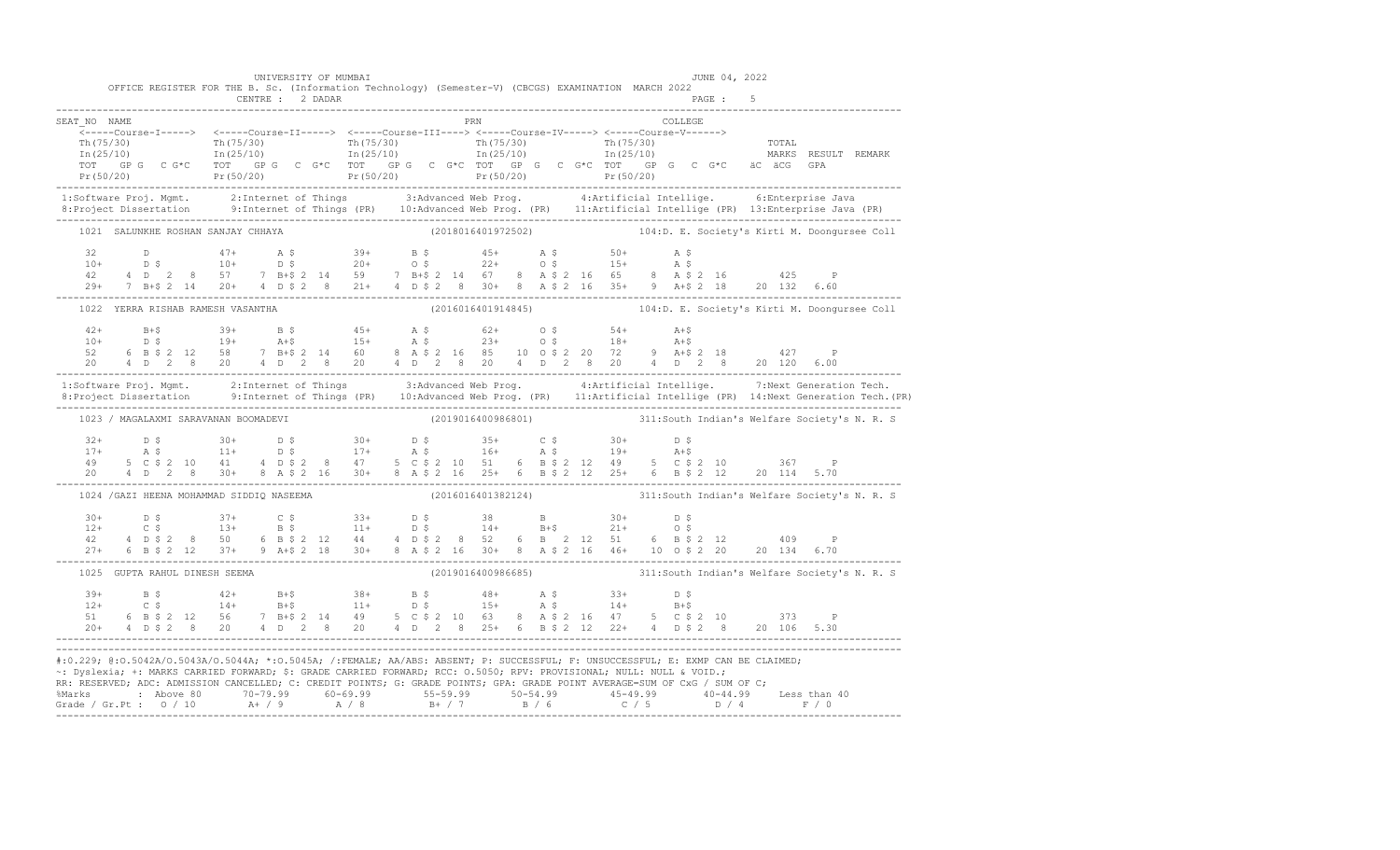|              |  | OFFICE REGISTER FOR THE B. Sc. (Information Technology) (Semester-V) (CBCGS) EXAMINATION MARCH 2022                                                                                                                                                                                                                                                                                                                      |  | UNIVERSITY OF MUMBAI |  |  |                       |  |  |                | JUNE 04, 2022 |                                                                                                                                                                                                                                                                                                                                                                               |                                                                                                                                                                                                                                                                                                                                                                     |
|--------------|--|--------------------------------------------------------------------------------------------------------------------------------------------------------------------------------------------------------------------------------------------------------------------------------------------------------------------------------------------------------------------------------------------------------------------------|--|----------------------|--|--|-----------------------|--|--|----------------|---------------|-------------------------------------------------------------------------------------------------------------------------------------------------------------------------------------------------------------------------------------------------------------------------------------------------------------------------------------------------------------------------------|---------------------------------------------------------------------------------------------------------------------------------------------------------------------------------------------------------------------------------------------------------------------------------------------------------------------------------------------------------------------|
|              |  |                                                                                                                                                                                                                                                                                                                                                                                                                          |  |                      |  |  |                       |  |  |                |               |                                                                                                                                                                                                                                                                                                                                                                               |                                                                                                                                                                                                                                                                                                                                                                     |
| SEAT NO NAME |  |                                                                                                                                                                                                                                                                                                                                                                                                                          |  |                      |  |  | <b>Example 19 PRN</b> |  |  | <b>COLLEGE</b> |               |                                                                                                                                                                                                                                                                                                                                                                               |                                                                                                                                                                                                                                                                                                                                                                     |
|              |  |                                                                                                                                                                                                                                                                                                                                                                                                                          |  |                      |  |  |                       |  |  |                |               |                                                                                                                                                                                                                                                                                                                                                                               |                                                                                                                                                                                                                                                                                                                                                                     |
|              |  |                                                                                                                                                                                                                                                                                                                                                                                                                          |  |                      |  |  |                       |  |  |                |               |                                                                                                                                                                                                                                                                                                                                                                               | 1:Software Proj. Mgmt. 2:Internet of Things 3:Advanced Web Prog. 4:Artificial Intellige. 7:Next Generation Tech.<br>8:Project Dissertation 9:Internet of Things (PR) 10:Advanced Web Prog. (PR) 11:Artificial Intellige (PR) 14:N                                                                                                                                   |
|              |  |                                                                                                                                                                                                                                                                                                                                                                                                                          |  |                      |  |  |                       |  |  |                |               | ---------<br>1026 MISHRA ABHISHEK KAMLESH MAMTA                         (2019016400986615)                 311:South Indian's Welfare Society's N. R. S                                                                                                                                                                                                                       |                                                                                                                                                                                                                                                                                                                                                                     |
|              |  |                                                                                                                                                                                                                                                                                                                                                                                                                          |  |                      |  |  |                       |  |  |                |               | $\begin{array}{cccccccccccccccc} 30+ & & D & \xi & & & 35+ & C & \xi & & 38+ & B & \xi & & 45+ & A & \xi & & 30+ & D & \xi \\ 11+ & & D & \xi & & & 16+ & A & \xi & & 15+ & A & \xi & & 15+ & A & \xi & & 13+ & B & \xi \\ 41 & & 4 & D & \xi & 2 & 8 & & 51 & 6 & B & \xi & 2 & 12 & 53 & 6 & B & \xi & 2 & 12 & 60 & 8 & A & \xi & 2 & 16 & 43 & 4 & D & \xi & 2 & 8 & & 3$ |                                                                                                                                                                                                                                                                                                                                                                     |
|              |  |                                                                                                                                                                                                                                                                                                                                                                                                                          |  |                      |  |  |                       |  |  |                |               | 1027 /VELCHELVI PALLAR SAMARTA PANDI VENILA (2019016400986132) 311:South Indian's Welfare Society's N. R. S                                                                                                                                                                                                                                                                   |                                                                                                                                                                                                                                                                                                                                                                     |
|              |  |                                                                                                                                                                                                                                                                                                                                                                                                                          |  |                      |  |  |                       |  |  |                |               | $\begin{tabular}{lllllllllll} 42+&\quad B+$&\quad 45+&\quad A$&\quad 5&\quad 47+&\quad A$&\quad 6&\quad 44+&\quad B+$&\quad 42+&\quad B+$&\quad 47+&\quad A$&\quad 5&\quad 17+&\quad A$&\quad 5&\quad 17+&\quad A$&\quad 5&\quad 19+&\quad A+$&\quad 16+&\quad A$&\quad 5&\quad 7&\quad B+$&\quad 2&\quad 14&\quad 60&\quad 8&\quad A$&\quad 2&\quad 16&\quad 64&$            |                                                                                                                                                                                                                                                                                                                                                                     |
|              |  | 1028 PASTE KARAN DILIP SUNITA                                                                                                                                                                                                                                                                                                                                                                                            |  |                      |  |  |                       |  |  |                |               | (2019016400986631) 311: South Indian's Welfare Society's N. R. S                                                                                                                                                                                                                                                                                                              |                                                                                                                                                                                                                                                                                                                                                                     |
|              |  |                                                                                                                                                                                                                                                                                                                                                                                                                          |  |                      |  |  |                       |  |  |                |               |                                                                                                                                                                                                                                                                                                                                                                               | $\begin{array}{cccccccccccccccc} 36+ & C & \xi & 36+ & C & \xi & 41+ & B & \xi & 49+ & A & \xi & 44+ & B & \xi \\ 10 & D & 13+ & B & \xi & 16+ & A & \xi & 18+ & A & \xi & 13+ & B & \xi \\ 46 & 5 & C & 2 & 10 & 49 & 5 & C & \xi & 2 & 10 & 57 & 7 & B & \xi & 2 & 14 & 67 & 8 & A & \xi & 2 & 16 & 57 & 7 & B & \xi & 2 & 14 & 376 & P \\ 20+ & 4 & D & \xi & 2$ |
|              |  | 1029 VARMA RAMU MASTRAM PAVITRI                                                                                                                                                                                                                                                                                                                                                                                          |  |                      |  |  |                       |  |  |                |               | (2018016400863444) 311: South Indian's Welfare Society's N. R. S                                                                                                                                                                                                                                                                                                              |                                                                                                                                                                                                                                                                                                                                                                     |
|              |  | $\begin{array}{cccccccccccccccc} 41+ & & & \text{B}\ \hat{S} & & & 44+ & & \text{B}+\hat{S} & & & 42+ & & \text{B}+\hat{S} & & & 47+ & & \text{A}\ \hat{S} & & & 0 & & & 14+ & & \text{B}+\hat{S} & & & 16+ & & \text{A}\ \hat{S} & & & 0 & & & 14+ & & \text{B}+\hat{S} & & & 16+ & & \text{A}\ \hat{S} & & & 0 & & & 0 & & 14+ & & \text{B}+\hat{S} & & & 16+ & & \text{A}\ \hat{S} & & &$                             |  |                      |  |  |                       |  |  |                |               |                                                                                                                                                                                                                                                                                                                                                                               |                                                                                                                                                                                                                                                                                                                                                                     |
|              |  | 1030 /WADVALKAR ANUSHKA PRAKASH UJWALA                                                                                                                                                                                                                                                                                                                                                                                   |  |                      |  |  |                       |  |  |                |               | (2020016400952775) 311:South Indian's Welfare Society's N. R. S                                                                                                                                                                                                                                                                                                               |                                                                                                                                                                                                                                                                                                                                                                     |
|              |  | $\begin{array}{cccccccccccccccc} 41+ & & \text{B}\ \ \text{S} & & \text{41+} & & \text{B}\ \ \text{S} & & \text{41+} & & \text{B}\ \ \text{S} & & \text{41+} & & \text{B}\ \ \text{S} & & \text{42+} & & \text{B}\ \ \text{S} & & \text{43+} & & \text{B}\ \ \text{S} & & \text{44+} & & \text{B+} & & \text{A+} & & \text{B+} & & \text{B+} & \text{B+} \\ 10 & & \text{D} & & \text{13+} & & \text{B}\ \text{S} & & \$ |  |                      |  |  |                       |  |  |                |               |                                                                                                                                                                                                                                                                                                                                                                               |                                                                                                                                                                                                                                                                                                                                                                     |
|              |  | #:0.229; @:0.5042A/0.5043A/0.5044A; *:0.5045A; /:FEMALE; AA/ABS: ABSENT; P: SUCCESSFUL; F: UNSUCCESSFUL; E: EXMP CAN BE CLAIMED;<br>~: Dyslexia; +: MARKS CARRIED FORWARD; \$: GRADE CARRIED FORWARD; RCC: 0.5050; RPV: PROVISIONAL; NULL: NULL & VOID.;<br>RR: RESERVED; ADC: ADMISSION CANCELLED; C: CREDIT POINTS; G: GRADE POINTS; GPA: GRADE POINT AVERAGE=SUM OF CxG / SUM OF C;                                   |  |                      |  |  |                       |  |  |                |               |                                                                                                                                                                                                                                                                                                                                                                               |                                                                                                                                                                                                                                                                                                                                                                     |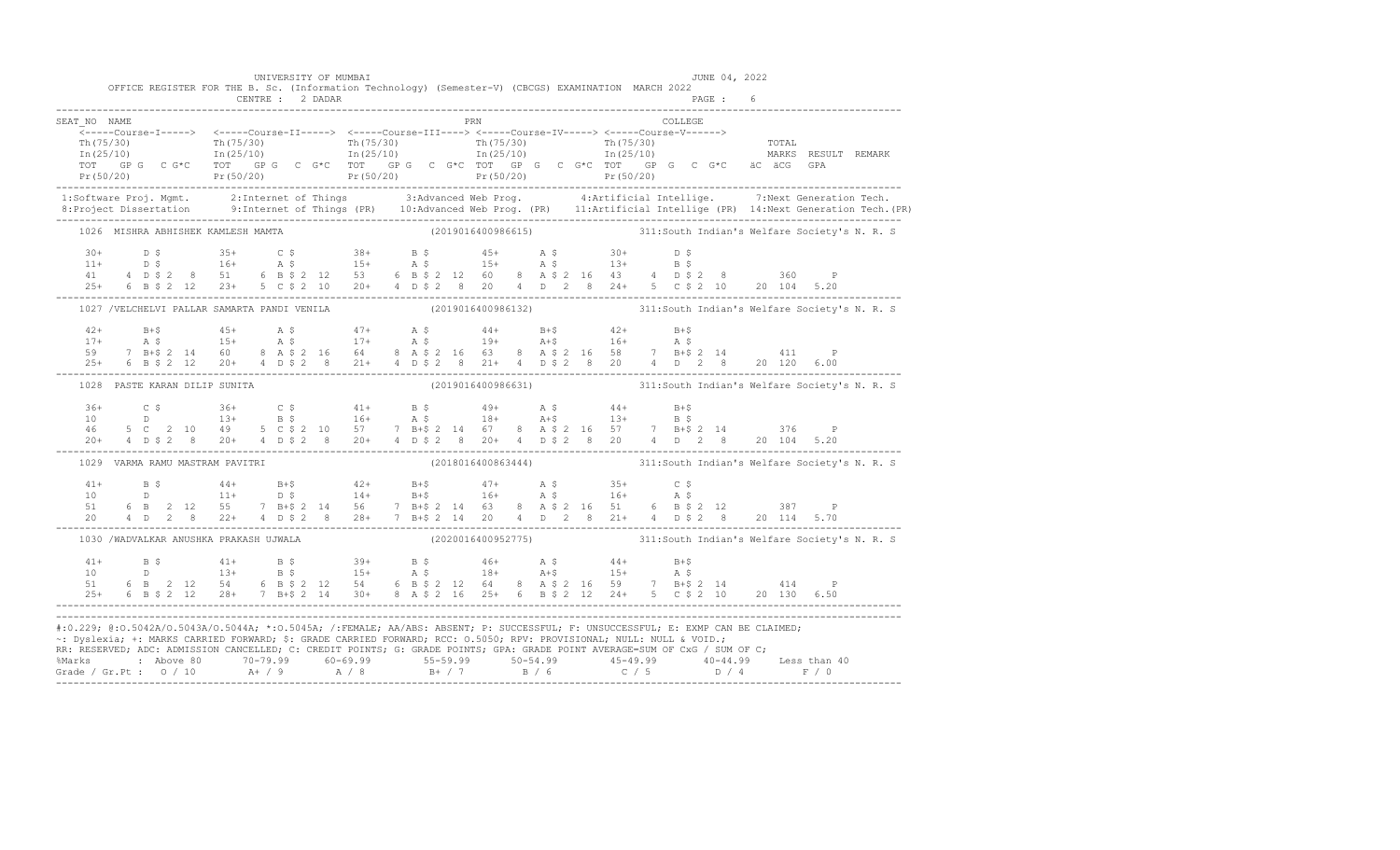|              |                                                                                                                                                                                                                                                                                                                                                                                                                                                                                                    |  | CENTRE : 2 DADAR |                    |                    |  |  |         | PAGE : 7 |   |                                                                  |
|--------------|----------------------------------------------------------------------------------------------------------------------------------------------------------------------------------------------------------------------------------------------------------------------------------------------------------------------------------------------------------------------------------------------------------------------------------------------------------------------------------------------------|--|------------------|--------------------|--------------------|--|--|---------|----------|---|------------------------------------------------------------------|
| SEAT NO NAME | <-----Course-I-----> <----Course-II-----> <----Course-III----> <-----Course-IV-----> <-----Course-V------>                                                                                                                                                                                                                                                                                                                                                                                         |  |                  |                    | PRN                |  |  | COLLEGE |          |   |                                                                  |
|              | Th(75/30) Th(75/30) Th(75/30) Th(75/30) Th(75/30) Th(75/30) Th(75/30) TOTAL<br>Th(25/10) In(25/10) In(25/10) In(25/10) In(25/10) In(25/10) In(25/10) Th(25/10) MARKS RESULT REMARK                                                                                                                                                                                                                                                                                                                 |  |                  |                    |                    |  |  |         |          |   |                                                                  |
|              | 1:Software Proj. Mgmt. 2:Internet of Things 3:Advanced Web Prog. 5:Linux System Admin. 6:Enterprise Java<br>8: Project Dissertation 9: Internet of Things (PR) 10: Advanced Web Prog. (PR) 12: Linux Administration (PR) 13: Enterprise Java (PR)                                                                                                                                                                                                                                                  |  |                  |                    |                    |  |  |         |          |   |                                                                  |
|              | 1031 KULKARNI RUGWED RAVIKANT MRUDULA                                                                                                                                                                                                                                                                                                                                                                                                                                                              |  |                  |                    |                    |  |  |         |          |   | (2019016401222152) 38:D. G. Ruparel College of Arts, Science a   |
|              | $\begin{array}{cccccccccccccccc} 41+ & & & \text{B} & \text{S} & & & & 42+ & & \text{B}+\text{S} & & & & 53+ & & \text{A}+\text{S} & & & & 33+ & & \text{D} & \text{S} & & & & 41+ & & \text{B} & \text{S} \\ 10 & & & & \text{D} & & & 18+ & & \text{A}+\text{S} & & & 18+ & & \text{A}+\text{S} & & & 15+ & & \text{A} & \text{S} & & & 21+ & & \text{O} & \text{S} \\ 51 & & 6 & \text{B} & & 2 &$<br>31+ 8 A \$ 2 16 20+ 4 D \$ 2 8 20+ 4 D \$ 2 8 30+ 8 A \$ 2 16 26+ 6 B \$ 2 12 20 132 6.60 |  |                  |                    |                    |  |  |         |          |   |                                                                  |
|              | 1032 SHINDE PRATHAMESH DIPAK SANTOSHI                                                                                                                                                                                                                                                                                                                                                                                                                                                              |  |                  | (2019016401223097) |                    |  |  |         |          |   | 38:D. G. Ruparel College of Arts, Science a                      |
|              | $\begin{array}{cccccccccccccccc} 35+ & & C & \xi & & 53+ & A+ \xi & & 47+ & A & \xi & & 51+ & A & \xi & & 44+ & B+ \xi \\ 10 & & D & & 18+ & A+ \xi & & 23+ & O & \xi & & 20+ & O & \xi & & 21+ & O & \xi \\ 45 & & 5 & C & 2 & 10 & 71 & 9 & A+ \xi & 2 & 18 & 70 & 9 & A+ \xi & 2 & 18 & 71 & 9 & A+ \xi & 2 & 18 & 65 & 8 & A & \xi & 2 & 16 & & 480 & P \\ 37$                                                                                                                                 |  |                  |                    |                    |  |  |         |          |   |                                                                  |
|              | 1:Software Proj. Mgmt. 2:Internet of Things 3:Advanced Web Prog. 5:Linux System Admin. 7:Next Generation Tech.<br>1:Project Dissertation 9:Internet of Things (PR) 10:Advanced Web Prog. (PR) 12:Linux Administration (PR) 14:Nex                                                                                                                                                                                                                                                                  |  |                  |                    |                    |  |  |         |          |   |                                                                  |
|              |                                                                                                                                                                                                                                                                                                                                                                                                                                                                                                    |  |                  |                    |                    |  |  |         |          |   |                                                                  |
|              | 1033 SOLOMON RAJ SAGAYANATHAN SUDHA                                                                                                                                                                                                                                                                                                                                                                                                                                                                |  |                  |                    |                    |  |  |         |          |   | (2019016400295266) 499: South Indian Education Society's College |
|              | 30 8 A 2 16 42+ 10 o \$ 2 20 46+ 10 o \$ 2 20 46+ 10 o \$ 2 20 30+ 8 A \$ 2 16 20 172 8.60                                                                                                                                                                                                                                                                                                                                                                                                         |  |                  |                    |                    |  |  |         |          |   |                                                                  |
|              | ----------<br>1034 ALAM M D AMMAN M D QAISAR TABASSUM NISHA             (2019016400292674)             499:South Indian Education Society's College                                                                                                                                                                                                                                                                                                                                                |  |                  |                    |                    |  |  |         |          |   |                                                                  |
|              | 58 7 B+\$ 2 14 70 9 A+\$ 2 18 72 9 A+\$ 2 18 70 9 A+\$ 2 18 71 9 A+\$ 2 18 519<br>14F - - -- 40+ 10 o \$ 2 20 48+ 10 o \$ 2 20 48+ 10 o \$ 2 20 28+ 7 B+\$ 2 14 18 160 --                                                                                                                                                                                                                                                                                                                          |  |                  |                    |                    |  |  |         |          | F |                                                                  |
|              | 1035 ANSARI DANISH RAJA MOHD HANNAN SHAMA KHATOON                                                                                                                                                                                                                                                                                                                                                                                                                                                  |  |                  |                    | (2018016400908611) |  |  |         |          |   | 499: South Indian Education Society's College                    |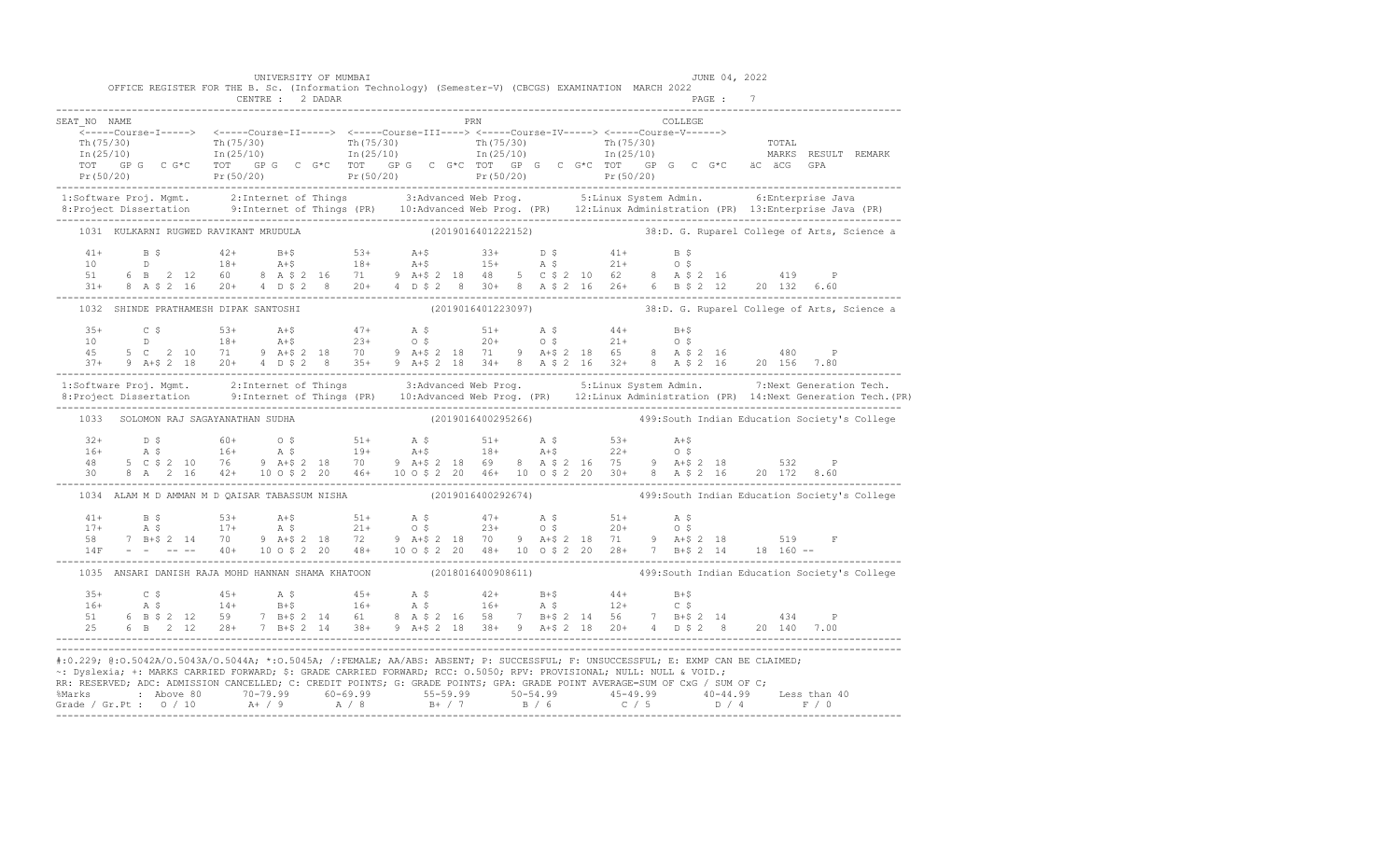|                                                                                                                                                             |  |  |  | UNIVERSITY OF MUMBAI | OFFICE REGISTER FOR THE B. Sc. (Information Technology) (Semester-V) (CBCGS) EXAMINATION MARCH 2022 |  |                     |  |  |  |         |  | JUNE 04, 2022 |                                                                                                                                                                                                                                                                                                                                                                                                                                 |                                                                                                                                                                                                                                                                                                                                                                   |
|-------------------------------------------------------------------------------------------------------------------------------------------------------------|--|--|--|----------------------|-----------------------------------------------------------------------------------------------------|--|---------------------|--|--|--|---------|--|---------------|---------------------------------------------------------------------------------------------------------------------------------------------------------------------------------------------------------------------------------------------------------------------------------------------------------------------------------------------------------------------------------------------------------------------------------|-------------------------------------------------------------------------------------------------------------------------------------------------------------------------------------------------------------------------------------------------------------------------------------------------------------------------------------------------------------------|
|                                                                                                                                                             |  |  |  |                      |                                                                                                     |  |                     |  |  |  |         |  |               |                                                                                                                                                                                                                                                                                                                                                                                                                                 |                                                                                                                                                                                                                                                                                                                                                                   |
| SEAT NO NAME                                                                                                                                                |  |  |  |                      |                                                                                                     |  | <b>EXAMPLE 1989</b> |  |  |  | COLLEGE |  |               |                                                                                                                                                                                                                                                                                                                                                                                                                                 |                                                                                                                                                                                                                                                                                                                                                                   |
|                                                                                                                                                             |  |  |  |                      |                                                                                                     |  |                     |  |  |  |         |  |               |                                                                                                                                                                                                                                                                                                                                                                                                                                 |                                                                                                                                                                                                                                                                                                                                                                   |
|                                                                                                                                                             |  |  |  |                      |                                                                                                     |  |                     |  |  |  |         |  |               |                                                                                                                                                                                                                                                                                                                                                                                                                                 |                                                                                                                                                                                                                                                                                                                                                                   |
|                                                                                                                                                             |  |  |  |                      |                                                                                                     |  |                     |  |  |  |         |  |               |                                                                                                                                                                                                                                                                                                                                                                                                                                 |                                                                                                                                                                                                                                                                                                                                                                   |
|                                                                                                                                                             |  |  |  |                      |                                                                                                     |  |                     |  |  |  |         |  |               |                                                                                                                                                                                                                                                                                                                                                                                                                                 |                                                                                                                                                                                                                                                                                                                                                                   |
|                                                                                                                                                             |  |  |  |                      |                                                                                                     |  |                     |  |  |  |         |  |               |                                                                                                                                                                                                                                                                                                                                                                                                                                 | 1:Software Proj. Mgmt. 2:Internet of Things 3:Advanced Web Prog. 5:Linux System Admin. 7:Next Generation Tech.<br>10:Advanced Web Prog. (PR) 12:Linux Administration (PR) 14:Next Generation Tech. (PR) 8:Project Dissertation Te                                                                                                                                 |
|                                                                                                                                                             |  |  |  |                      |                                                                                                     |  |                     |  |  |  |         |  |               |                                                                                                                                                                                                                                                                                                                                                                                                                                 |                                                                                                                                                                                                                                                                                                                                                                   |
|                                                                                                                                                             |  |  |  |                      |                                                                                                     |  |                     |  |  |  |         |  |               |                                                                                                                                                                                                                                                                                                                                                                                                                                 | 1036 ANSARI MOHD AMAN ANWAR HUSSAIN SHAHEEN (2019016400297323) 499:South Indian Education Society's College                                                                                                                                                                                                                                                       |
|                                                                                                                                                             |  |  |  |                      |                                                                                                     |  |                     |  |  |  |         |  |               |                                                                                                                                                                                                                                                                                                                                                                                                                                 |                                                                                                                                                                                                                                                                                                                                                                   |
|                                                                                                                                                             |  |  |  |                      |                                                                                                     |  |                     |  |  |  |         |  |               |                                                                                                                                                                                                                                                                                                                                                                                                                                 |                                                                                                                                                                                                                                                                                                                                                                   |
|                                                                                                                                                             |  |  |  |                      |                                                                                                     |  |                     |  |  |  |         |  |               |                                                                                                                                                                                                                                                                                                                                                                                                                                 |                                                                                                                                                                                                                                                                                                                                                                   |
|                                                                                                                                                             |  |  |  |                      |                                                                                                     |  |                     |  |  |  |         |  |               | $\begin{array}{cccccccccccc} 41+ & & B & \xi & & 54+ & A+\xi & & 45+ & A & \xi & & 42+ & B+\xi & & 42+ & B+\xi \\ 19+ & & A+\xi & & 16+ & & A & \xi & & 20+ & O & \xi & & 18+ & A+\xi & & 16+ & A & \xi \\ 60 & & 8 & A & \xi & 2 & 16 & 70 & 9 & A+\xi & 2 & 18 & 65 & 8 & A & \xi & 2 & 16 & 60 & 8 & A & \xi & 2 & 16 & 58 & 7 & B+\xi & 2 & 14 & & 493 & P \\ 30$                                                           |                                                                                                                                                                                                                                                                                                                                                                   |
|                                                                                                                                                             |  |  |  |                      |                                                                                                     |  |                     |  |  |  |         |  |               |                                                                                                                                                                                                                                                                                                                                                                                                                                 | 1037 DESAI MANNJOASH JAMES SUSHILA (2019016400293341) 499:South Indian Education Society's College                                                                                                                                                                                                                                                                |
|                                                                                                                                                             |  |  |  |                      |                                                                                                     |  |                     |  |  |  |         |  |               |                                                                                                                                                                                                                                                                                                                                                                                                                                 |                                                                                                                                                                                                                                                                                                                                                                   |
|                                                                                                                                                             |  |  |  |                      |                                                                                                     |  |                     |  |  |  |         |  |               |                                                                                                                                                                                                                                                                                                                                                                                                                                 |                                                                                                                                                                                                                                                                                                                                                                   |
|                                                                                                                                                             |  |  |  |                      |                                                                                                     |  |                     |  |  |  |         |  |               |                                                                                                                                                                                                                                                                                                                                                                                                                                 |                                                                                                                                                                                                                                                                                                                                                                   |
|                                                                                                                                                             |  |  |  |                      |                                                                                                     |  |                     |  |  |  |         |  |               |                                                                                                                                                                                                                                                                                                                                                                                                                                 | $\begin{array}{cccccccccccccccc} 35+ & & C & S & & & 50+ & & A & S & & 51+ & & A & S & & 36+ & & C & S & & 44+ & B+5 \\ 16+ & & A & S & & & 15+ & & A & S & & 21+ & & O & S & & 20+ & & O & S & & 16+ & A & S \\ 51 & & 6 & B & S & 2 & 12 & 65 & 8 & A & S & 2 & 16 & 72 & 9 & A+5 & 2 & 18 & 56 & 7 & B+5 & 2 & 14 & 60 & 8 & A & S & 2 & 16 & & 492 & P \\ 30$ |
|                                                                                                                                                             |  |  |  |                      |                                                                                                     |  |                     |  |  |  |         |  |               |                                                                                                                                                                                                                                                                                                                                                                                                                                 | 1038 /KHAN RESHMA KHATOON JUMMAN AHMED ISLAMUNNISA (2019016400909275) 499:South Indian Education Society's College                                                                                                                                                                                                                                                |
|                                                                                                                                                             |  |  |  |                      |                                                                                                     |  |                     |  |  |  |         |  |               |                                                                                                                                                                                                                                                                                                                                                                                                                                 |                                                                                                                                                                                                                                                                                                                                                                   |
|                                                                                                                                                             |  |  |  |                      |                                                                                                     |  |                     |  |  |  |         |  |               |                                                                                                                                                                                                                                                                                                                                                                                                                                 |                                                                                                                                                                                                                                                                                                                                                                   |
|                                                                                                                                                             |  |  |  |                      |                                                                                                     |  |                     |  |  |  |         |  |               |                                                                                                                                                                                                                                                                                                                                                                                                                                 |                                                                                                                                                                                                                                                                                                                                                                   |
|                                                                                                                                                             |  |  |  |                      |                                                                                                     |  |                     |  |  |  |         |  |               | $\begin{array}{lllllllllllllll} 45+\quad & \text{A $ $\mathfrak{S}$} & 56+\quad & \text{A $+$} & 54+\quad & \text{A $+$} & 53+\quad & \text{A $+$} & 50+\quad & \text{A $\mathfrak{S}$} \\ 17+\quad & \text{A $ $\mathfrak{S}$} & 19+\quad & \text{A $+$} & 20+\quad & \text{O $\mathfrak{S}$} & 21+\quad & \text{O $\mathfrak{S}$} & 16+\quad & \text{A $\mathfrak{S}$} \\ 62 & 8& \text{A $\mathfrak{S}$} & 2& 16 & 75 & 9 &$ |                                                                                                                                                                                                                                                                                                                                                                   |
|                                                                                                                                                             |  |  |  |                      |                                                                                                     |  |                     |  |  |  |         |  |               | 1039 KOUNDER SATHYA RAVICHANDRAN JAYALALITHA (2018016400908746) (2018016400908746) 499:South Indian Education Society's College                                                                                                                                                                                                                                                                                                 |                                                                                                                                                                                                                                                                                                                                                                   |
|                                                                                                                                                             |  |  |  |                      |                                                                                                     |  |                     |  |  |  |         |  |               | $\begin{array}{cccccccccccccccc} 45+ & & {\rm A}\ \,S\, & & & 57+ & & {\rm A}+ \texttt{S} & & 48+ & & {\rm A}\ \,S\, & & & 16+ & & {\rm A}\ \,S\, & & & 16+ & & {\rm A}\ \,S\, & & & 16+ & & {\rm A}\ \,S\, & & & 16+ & & {\rm A}\ \,S\, & & & 16+ & & {\rm A}\ \,S\, & & & 16+ & & {\rm A}\ \,S\, & & & 16+ & & {\rm A}\ \,S\, & & & 16+ & & {\rm A}\ \,S\, & & & 16+ & & {\rm A}\ \$                                          |                                                                                                                                                                                                                                                                                                                                                                   |
|                                                                                                                                                             |  |  |  |                      |                                                                                                     |  |                     |  |  |  |         |  |               |                                                                                                                                                                                                                                                                                                                                                                                                                                 |                                                                                                                                                                                                                                                                                                                                                                   |
|                                                                                                                                                             |  |  |  |                      |                                                                                                     |  |                     |  |  |  |         |  |               |                                                                                                                                                                                                                                                                                                                                                                                                                                 |                                                                                                                                                                                                                                                                                                                                                                   |
|                                                                                                                                                             |  |  |  |                      |                                                                                                     |  |                     |  |  |  |         |  |               |                                                                                                                                                                                                                                                                                                                                                                                                                                 |                                                                                                                                                                                                                                                                                                                                                                   |
|                                                                                                                                                             |  |  |  |                      | 1040 MAHATO VISHAL SHANKAR SUNITA                                                                   |  |                     |  |  |  |         |  |               |                                                                                                                                                                                                                                                                                                                                                                                                                                 | (2018016400908174) 499: South Indian Education Society's College                                                                                                                                                                                                                                                                                                  |
|                                                                                                                                                             |  |  |  |                      |                                                                                                     |  |                     |  |  |  |         |  |               |                                                                                                                                                                                                                                                                                                                                                                                                                                 |                                                                                                                                                                                                                                                                                                                                                                   |
|                                                                                                                                                             |  |  |  |                      |                                                                                                     |  |                     |  |  |  |         |  |               |                                                                                                                                                                                                                                                                                                                                                                                                                                 |                                                                                                                                                                                                                                                                                                                                                                   |
|                                                                                                                                                             |  |  |  |                      |                                                                                                     |  |                     |  |  |  |         |  |               |                                                                                                                                                                                                                                                                                                                                                                                                                                 |                                                                                                                                                                                                                                                                                                                                                                   |
|                                                                                                                                                             |  |  |  |                      |                                                                                                     |  |                     |  |  |  |         |  |               |                                                                                                                                                                                                                                                                                                                                                                                                                                 |                                                                                                                                                                                                                                                                                                                                                                   |
| #:0.229; @:0.5042A/0.5043A/0.5044A; *:0.5045A; /:FEMALE; AA/ABS: ABSENT; P: SUCCESSFUL; F: UNSUCCESSFUL; E: EXMP CAN BE CLAIMED;                            |  |  |  |                      |                                                                                                     |  |                     |  |  |  |         |  |               |                                                                                                                                                                                                                                                                                                                                                                                                                                 |                                                                                                                                                                                                                                                                                                                                                                   |
| ~: Dyslexia; +: MARKS CARRIED FORWARD; \$: GRADE CARRIED FORWARD; RCC: 0.5050; RPV: PROVISIONAL; NULL: NULL & VOID.;                                        |  |  |  |                      |                                                                                                     |  |                     |  |  |  |         |  |               |                                                                                                                                                                                                                                                                                                                                                                                                                                 |                                                                                                                                                                                                                                                                                                                                                                   |
|                                                                                                                                                             |  |  |  |                      |                                                                                                     |  |                     |  |  |  |         |  |               |                                                                                                                                                                                                                                                                                                                                                                                                                                 |                                                                                                                                                                                                                                                                                                                                                                   |
| RR: RESERVED; ADC: ADMISSION CANCELLED; C: CREDIT POINTS; G: GRADE POINTS; GPA: GRADE POINT AVERAGE=SUM OF CxG / SUM OF C;                                  |  |  |  |                      |                                                                                                     |  |                     |  |  |  |         |  |               |                                                                                                                                                                                                                                                                                                                                                                                                                                 |                                                                                                                                                                                                                                                                                                                                                                   |
| % Marks : Above 80 70-79.99 60-69.99 55-59.99 50-54.99 45-49.99 40-44.99 Less than 40<br>Grade / Gr.Pt : 0 / 10 A+ / 9 A / 8 B+ / 7 B / 6 C / 5 D / 4 F / 0 |  |  |  |                      |                                                                                                     |  |                     |  |  |  |         |  |               |                                                                                                                                                                                                                                                                                                                                                                                                                                 |                                                                                                                                                                                                                                                                                                                                                                   |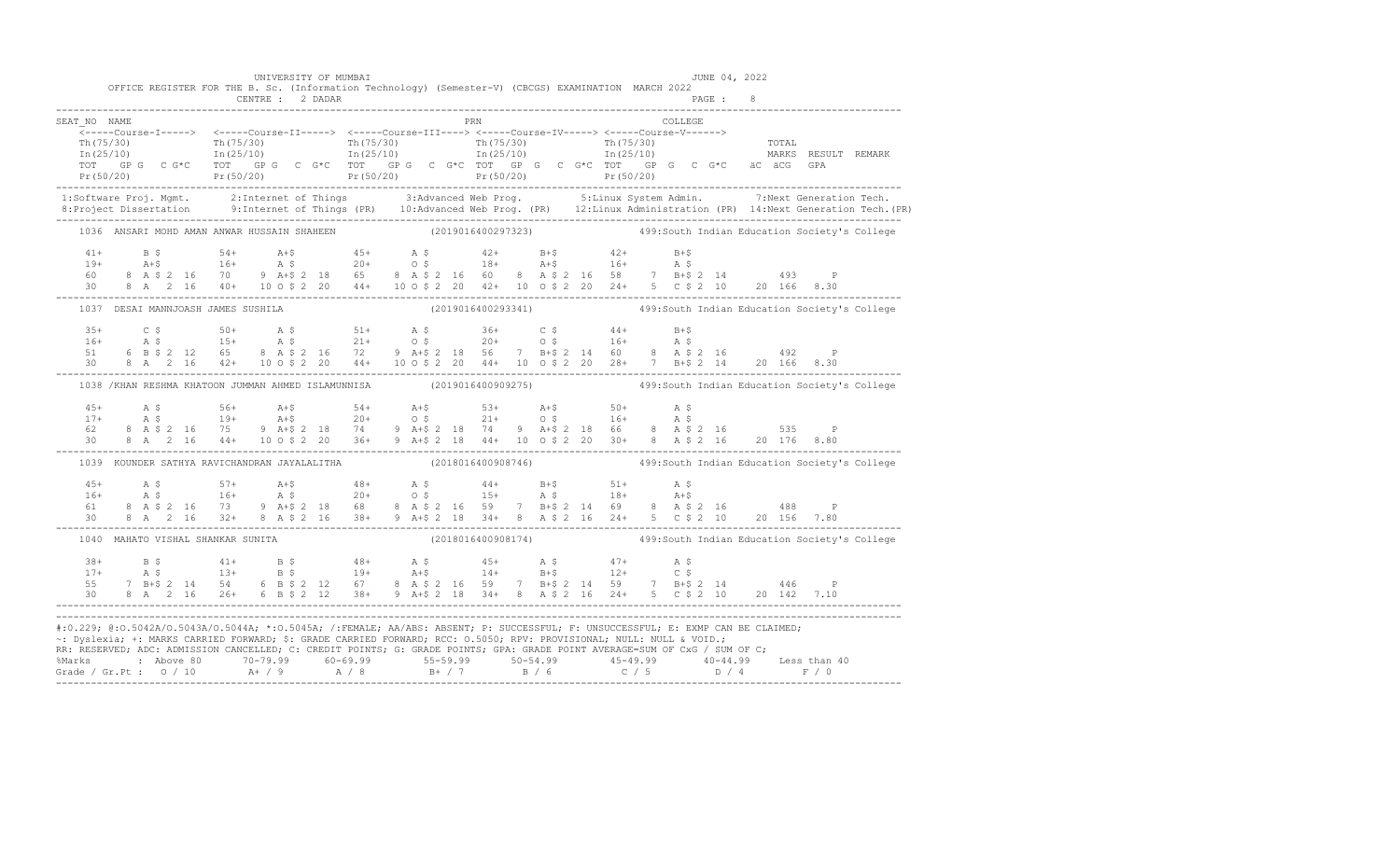|                                                                                                                                                                                                                                                                                                                                                                                        |  | OFFICE REGISTER FOR THE B. Sc. (Information Technology) (Semester-V) (CBCGS) EXAMINATION MARCH 2022 |  |  | UNIVERSITY OF MUMBAI |  |  |     |  |  |         |  | JUNE 04, 2022 |                                                                                                                                                                                                                                                                                                                                                                     |                                                                                                                                                                                                                                                                                                                                                                                                                             |
|----------------------------------------------------------------------------------------------------------------------------------------------------------------------------------------------------------------------------------------------------------------------------------------------------------------------------------------------------------------------------------------|--|-----------------------------------------------------------------------------------------------------|--|--|----------------------|--|--|-----|--|--|---------|--|---------------|---------------------------------------------------------------------------------------------------------------------------------------------------------------------------------------------------------------------------------------------------------------------------------------------------------------------------------------------------------------------|-----------------------------------------------------------------------------------------------------------------------------------------------------------------------------------------------------------------------------------------------------------------------------------------------------------------------------------------------------------------------------------------------------------------------------|
|                                                                                                                                                                                                                                                                                                                                                                                        |  |                                                                                                     |  |  |                      |  |  |     |  |  |         |  |               |                                                                                                                                                                                                                                                                                                                                                                     |                                                                                                                                                                                                                                                                                                                                                                                                                             |
| SEAT NO NAME                                                                                                                                                                                                                                                                                                                                                                           |  |                                                                                                     |  |  |                      |  |  | PRN |  |  | COLLEGE |  |               |                                                                                                                                                                                                                                                                                                                                                                     |                                                                                                                                                                                                                                                                                                                                                                                                                             |
|                                                                                                                                                                                                                                                                                                                                                                                        |  |                                                                                                     |  |  |                      |  |  |     |  |  |         |  |               |                                                                                                                                                                                                                                                                                                                                                                     |                                                                                                                                                                                                                                                                                                                                                                                                                             |
|                                                                                                                                                                                                                                                                                                                                                                                        |  |                                                                                                     |  |  |                      |  |  |     |  |  |         |  |               |                                                                                                                                                                                                                                                                                                                                                                     |                                                                                                                                                                                                                                                                                                                                                                                                                             |
|                                                                                                                                                                                                                                                                                                                                                                                        |  |                                                                                                     |  |  |                      |  |  |     |  |  |         |  |               |                                                                                                                                                                                                                                                                                                                                                                     |                                                                                                                                                                                                                                                                                                                                                                                                                             |
|                                                                                                                                                                                                                                                                                                                                                                                        |  |                                                                                                     |  |  |                      |  |  |     |  |  |         |  |               |                                                                                                                                                                                                                                                                                                                                                                     | $\begin{array}{cccccccc} \texttt{S-1--Course-I--1--2} & \texttt{S-1--Course-I--1--2} & \texttt{S-1--Course-I--1--2} & \texttt{S-1--Course-I--1--2} & \texttt{S-1--Course-I--1--2} & \texttt{S-1--Course-I--1--2} & \texttt{S-1--Course-I--1--2} & \texttt{S-1--Course-I--1--2} & \texttt{S-1--Course-I--1--2} & \texttt{S-1--Course-I--1--2} & \texttt{S-1--Course-I--1--2} & \texttt{S-1--Course-I--1--2} & \texttt{S-1--$ |
|                                                                                                                                                                                                                                                                                                                                                                                        |  |                                                                                                     |  |  |                      |  |  |     |  |  |         |  |               |                                                                                                                                                                                                                                                                                                                                                                     | 1:Software Proj. Mgmt. 2:Internet of Things 3:Advanced Web Prog. 5:Linux System Admin. 7:Next Generation Tech.<br>1.Project Dissertation 9:Internet of Things (PR) 10:Advanced Web Prog. (PR) 12:Linux Administration (PR) 14:Nex                                                                                                                                                                                           |
|                                                                                                                                                                                                                                                                                                                                                                                        |  |                                                                                                     |  |  |                      |  |  |     |  |  |         |  |               |                                                                                                                                                                                                                                                                                                                                                                     |                                                                                                                                                                                                                                                                                                                                                                                                                             |
|                                                                                                                                                                                                                                                                                                                                                                                        |  | 1041 MASKE VIKRANT VILAS SHOBHA                                                                     |  |  |                      |  |  |     |  |  |         |  |               | (2018016400908715) 499: South Indian Education Society's College                                                                                                                                                                                                                                                                                                    |                                                                                                                                                                                                                                                                                                                                                                                                                             |
|                                                                                                                                                                                                                                                                                                                                                                                        |  |                                                                                                     |  |  |                      |  |  |     |  |  |         |  |               |                                                                                                                                                                                                                                                                                                                                                                     |                                                                                                                                                                                                                                                                                                                                                                                                                             |
|                                                                                                                                                                                                                                                                                                                                                                                        |  |                                                                                                     |  |  |                      |  |  |     |  |  |         |  |               |                                                                                                                                                                                                                                                                                                                                                                     |                                                                                                                                                                                                                                                                                                                                                                                                                             |
|                                                                                                                                                                                                                                                                                                                                                                                        |  |                                                                                                     |  |  |                      |  |  |     |  |  |         |  |               |                                                                                                                                                                                                                                                                                                                                                                     |                                                                                                                                                                                                                                                                                                                                                                                                                             |
|                                                                                                                                                                                                                                                                                                                                                                                        |  |                                                                                                     |  |  |                      |  |  |     |  |  |         |  |               | $\begin{array}{cccccccccccc} 41+ & & B & \xi & & 44+ & B+ \xi & & 45+ & A & \xi & & 54+ & A+ \xi & & 48+ & A & \xi \\ 18+ & & A+ \xi & & 10+ & & D & \xi & & 20+ & O & \xi & & 14+ & B+ \xi & & 15+ & A & \xi \\ 59 & & 7 & B+ \xi & 2 & 14 & 54 & 6 & B & \xi & 2 & 12 & 65 & 8 & A & \xi & 2 & 16 & 68 & 8 & A & \xi & 2 & 16 & 63 & 8 & A & \xi & 2 & 16 & & 49$ |                                                                                                                                                                                                                                                                                                                                                                                                                             |
|                                                                                                                                                                                                                                                                                                                                                                                        |  |                                                                                                     |  |  |                      |  |  |     |  |  |         |  |               | 1042 /NARAYAN SWAPNA UDAIYAR VALLI (2019016400293406) 499:South Indian Education Society's College                                                                                                                                                                                                                                                                  |                                                                                                                                                                                                                                                                                                                                                                                                                             |
|                                                                                                                                                                                                                                                                                                                                                                                        |  |                                                                                                     |  |  |                      |  |  |     |  |  |         |  |               |                                                                                                                                                                                                                                                                                                                                                                     |                                                                                                                                                                                                                                                                                                                                                                                                                             |
|                                                                                                                                                                                                                                                                                                                                                                                        |  |                                                                                                     |  |  |                      |  |  |     |  |  |         |  |               |                                                                                                                                                                                                                                                                                                                                                                     |                                                                                                                                                                                                                                                                                                                                                                                                                             |
|                                                                                                                                                                                                                                                                                                                                                                                        |  |                                                                                                     |  |  |                      |  |  |     |  |  |         |  |               | $\begin{array}{cccccccccccccccc} 36+ & C & S & S4+ & A+5 & S3+ & A+5 & S0+ & A & S & 48+ & A & S & 48+ & A & S & 18+ & A+5 & 18+ & A+5 & 21+ & O & S & 23+ & O & S & 17+ & A & S & 19+ & A & S & 18+ & A & 18+ & A & 21+ & O & S & 23+ & O & S & 17+ & A & S & 19+ & A & 10+ & A & 10+ & A & 10+ & A & 10+ & A & 10+ & A & 10+ & A & 10+ & A & 10+ & A & $          |                                                                                                                                                                                                                                                                                                                                                                                                                             |
|                                                                                                                                                                                                                                                                                                                                                                                        |  |                                                                                                     |  |  |                      |  |  |     |  |  |         |  |               | (2018016400908793)   499:South Indian Education Society's College                                                                                                                                                                                                                                                                                                   |                                                                                                                                                                                                                                                                                                                                                                                                                             |
|                                                                                                                                                                                                                                                                                                                                                                                        |  | 1043 PATEL MOHD NISAR CHAND KULSUM BEE                                                              |  |  |                      |  |  |     |  |  |         |  |               |                                                                                                                                                                                                                                                                                                                                                                     |                                                                                                                                                                                                                                                                                                                                                                                                                             |
|                                                                                                                                                                                                                                                                                                                                                                                        |  |                                                                                                     |  |  |                      |  |  |     |  |  |         |  |               |                                                                                                                                                                                                                                                                                                                                                                     |                                                                                                                                                                                                                                                                                                                                                                                                                             |
|                                                                                                                                                                                                                                                                                                                                                                                        |  |                                                                                                     |  |  |                      |  |  |     |  |  |         |  |               |                                                                                                                                                                                                                                                                                                                                                                     |                                                                                                                                                                                                                                                                                                                                                                                                                             |
|                                                                                                                                                                                                                                                                                                                                                                                        |  |                                                                                                     |  |  |                      |  |  |     |  |  |         |  |               |                                                                                                                                                                                                                                                                                                                                                                     |                                                                                                                                                                                                                                                                                                                                                                                                                             |
|                                                                                                                                                                                                                                                                                                                                                                                        |  | 1044 /SINGH JYOTI RAMSAHAY USHA                                                                     |  |  |                      |  |  |     |  |  |         |  |               | (2018016400908851) 499: South Indian Education Society's College                                                                                                                                                                                                                                                                                                    |                                                                                                                                                                                                                                                                                                                                                                                                                             |
|                                                                                                                                                                                                                                                                                                                                                                                        |  |                                                                                                     |  |  |                      |  |  |     |  |  |         |  |               |                                                                                                                                                                                                                                                                                                                                                                     |                                                                                                                                                                                                                                                                                                                                                                                                                             |
|                                                                                                                                                                                                                                                                                                                                                                                        |  |                                                                                                     |  |  |                      |  |  |     |  |  |         |  |               | $13+$ $15+$ $16+$ $17+$ $18+$ $17+$ $18+$ $19+$ $19+$ $19+$ $10+$ $10+$ $11+$ $15+$ $16+$ $16+$ $16+$ $16+$ $16+$ $16+$ $16+$ $16+$ $16+$ $16+$ $16+$ $16+$ $16+$ $16+$ $16+$ $16+$ $16+$ $16+$ $16+$ $16+$ $16+$ $16+$ $16+$                                                                                                                                       |                                                                                                                                                                                                                                                                                                                                                                                                                             |
|                                                                                                                                                                                                                                                                                                                                                                                        |  |                                                                                                     |  |  |                      |  |  |     |  |  |         |  |               |                                                                                                                                                                                                                                                                                                                                                                     |                                                                                                                                                                                                                                                                                                                                                                                                                             |
|                                                                                                                                                                                                                                                                                                                                                                                        |  |                                                                                                     |  |  |                      |  |  |     |  |  |         |  |               |                                                                                                                                                                                                                                                                                                                                                                     |                                                                                                                                                                                                                                                                                                                                                                                                                             |
|                                                                                                                                                                                                                                                                                                                                                                                        |  | 1045 THAPAR MANAV SUNIL AARTI                                                                       |  |  |                      |  |  |     |  |  |         |  |               | (2019016400295943) 499: South Indian Education Society's College                                                                                                                                                                                                                                                                                                    |                                                                                                                                                                                                                                                                                                                                                                                                                             |
|                                                                                                                                                                                                                                                                                                                                                                                        |  |                                                                                                     |  |  |                      |  |  |     |  |  |         |  |               |                                                                                                                                                                                                                                                                                                                                                                     |                                                                                                                                                                                                                                                                                                                                                                                                                             |
|                                                                                                                                                                                                                                                                                                                                                                                        |  |                                                                                                     |  |  |                      |  |  |     |  |  |         |  |               |                                                                                                                                                                                                                                                                                                                                                                     |                                                                                                                                                                                                                                                                                                                                                                                                                             |
|                                                                                                                                                                                                                                                                                                                                                                                        |  |                                                                                                     |  |  |                      |  |  |     |  |  |         |  |               |                                                                                                                                                                                                                                                                                                                                                                     |                                                                                                                                                                                                                                                                                                                                                                                                                             |
|                                                                                                                                                                                                                                                                                                                                                                                        |  |                                                                                                     |  |  |                      |  |  |     |  |  |         |  |               |                                                                                                                                                                                                                                                                                                                                                                     |                                                                                                                                                                                                                                                                                                                                                                                                                             |
| #:0.229; @:0.5042A/0.5043A/0.5044A; *:0.5045A; /:FEMALE; AA/ABS: ABSENT; P: SUCCESSFUL; F: UNSUCCESSFUL; E: EXMP CAN BE CLAIMED;<br>~: Dyslexia; +: MARKS CARRIED FORWARD; \$: GRADE CARRIED FORWARD; RCC: 0.5050; RPV: PROVISIONAL; NULL: NULL & VOID.;<br>RR: RESERVED; ADC: ADMISSION CANCELLED; C: CREDIT POINTS; G: GRADE POINTS; GPA: GRADE POINT AVERAGE=SUM OF CxG / SUM OF C; |  |                                                                                                     |  |  |                      |  |  |     |  |  |         |  |               | % Marks : Above 80 70-79.99 60-69.99 55-59.99 50-54.99 45-49.99 40-44.99 Less than 40<br>Grade / Gr.Pt : 0 / 10 A+ / 9 A / 8 B+ / 7 B / 6 C / 5 D / 4 F / 0                                                                                                                                                                                                         |                                                                                                                                                                                                                                                                                                                                                                                                                             |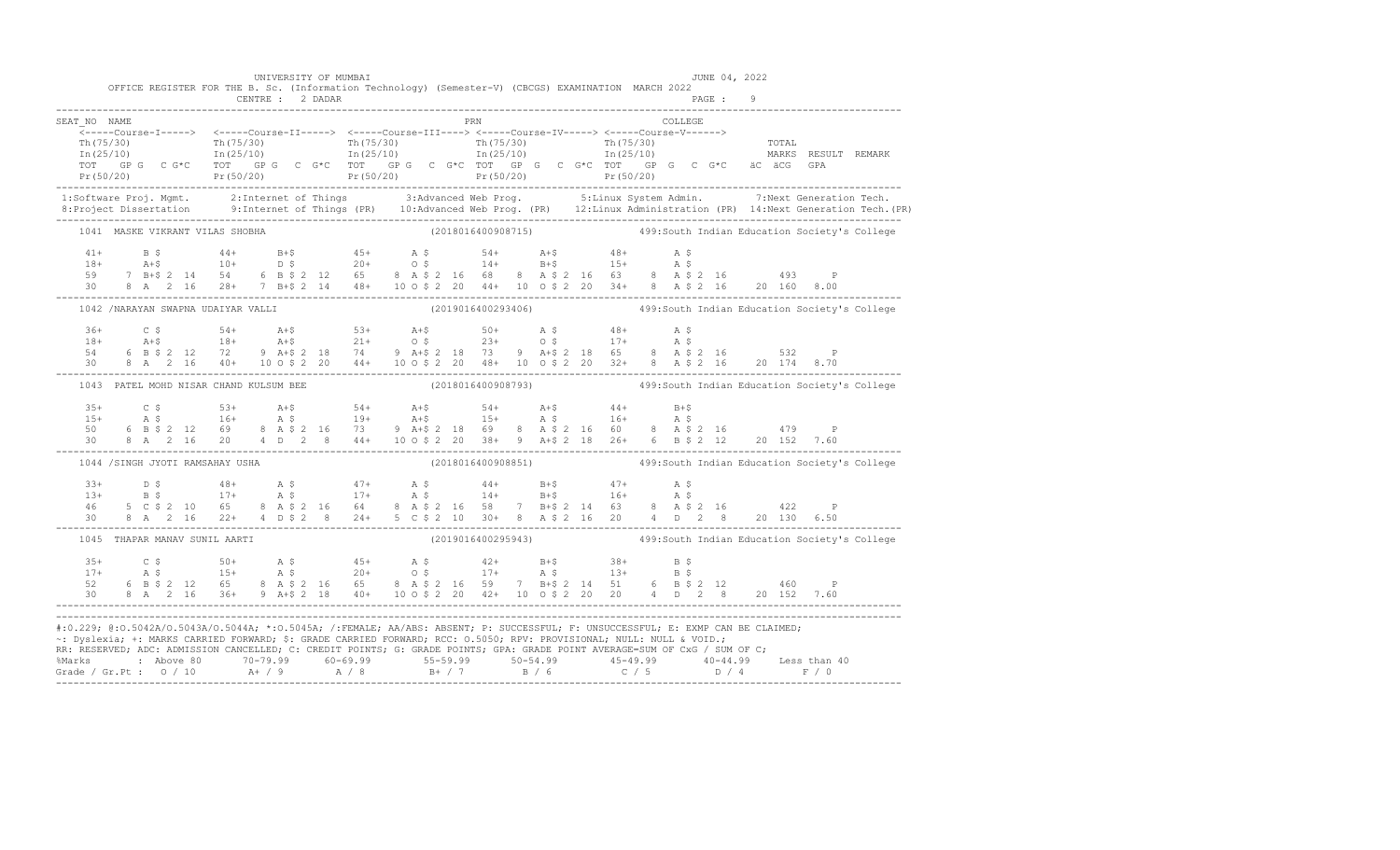|                                                                                                                                                                                                                                                    |  | OFFICE REGISTER FOR THE B. Sc. (Information Technology) (Semester-V) (CBCGS) EXAMINATION MARCH 2022                                                                                                                                                                                                                                                                                                                                         |  | UNIVERSITY OF MUMBAI |  |  |     |  |  |  |         |          | JUNE 04, 2022 |  |                                                                                                                                                                                                                                   |
|----------------------------------------------------------------------------------------------------------------------------------------------------------------------------------------------------------------------------------------------------|--|---------------------------------------------------------------------------------------------------------------------------------------------------------------------------------------------------------------------------------------------------------------------------------------------------------------------------------------------------------------------------------------------------------------------------------------------|--|----------------------|--|--|-----|--|--|--|---------|----------|---------------|--|-----------------------------------------------------------------------------------------------------------------------------------------------------------------------------------------------------------------------------------|
|                                                                                                                                                                                                                                                    |  |                                                                                                                                                                                                                                                                                                                                                                                                                                             |  | CENTRE : 2 DADAR     |  |  |     |  |  |  |         | PAGE: 10 |               |  |                                                                                                                                                                                                                                   |
| SEAT NO NAME                                                                                                                                                                                                                                       |  |                                                                                                                                                                                                                                                                                                                                                                                                                                             |  |                      |  |  | PRN |  |  |  | COLLEGE |          |               |  |                                                                                                                                                                                                                                   |
|                                                                                                                                                                                                                                                    |  |                                                                                                                                                                                                                                                                                                                                                                                                                                             |  |                      |  |  |     |  |  |  |         |          |               |  |                                                                                                                                                                                                                                   |
|                                                                                                                                                                                                                                                    |  |                                                                                                                                                                                                                                                                                                                                                                                                                                             |  |                      |  |  |     |  |  |  |         |          |               |  |                                                                                                                                                                                                                                   |
|                                                                                                                                                                                                                                                    |  |                                                                                                                                                                                                                                                                                                                                                                                                                                             |  |                      |  |  |     |  |  |  |         |          |               |  |                                                                                                                                                                                                                                   |
|                                                                                                                                                                                                                                                    |  |                                                                                                                                                                                                                                                                                                                                                                                                                                             |  |                      |  |  |     |  |  |  |         |          |               |  |                                                                                                                                                                                                                                   |
|                                                                                                                                                                                                                                                    |  |                                                                                                                                                                                                                                                                                                                                                                                                                                             |  |                      |  |  |     |  |  |  |         |          |               |  | 1:Software Proj. Mgmt. 2:Internet of Things 3:Advanced Web Prog. 5:Linux System Admin. 7:Next Generation Tech.<br>8:Project Dissertation 9:Internet of Things (PR) 10:Advanced Web Prog. (PR) 12:Linux Administration (PR) 14:Nex |
|                                                                                                                                                                                                                                                    |  |                                                                                                                                                                                                                                                                                                                                                                                                                                             |  |                      |  |  |     |  |  |  |         |          |               |  |                                                                                                                                                                                                                                   |
|                                                                                                                                                                                                                                                    |  |                                                                                                                                                                                                                                                                                                                                                                                                                                             |  |                      |  |  |     |  |  |  |         |          |               |  | 1046 WAINGANKAR SANKET SHASHIKANT SAMPADA (2019016400297331) 499:South Indian Education Society's College                                                                                                                         |
|                                                                                                                                                                                                                                                    |  |                                                                                                                                                                                                                                                                                                                                                                                                                                             |  |                      |  |  |     |  |  |  |         |          |               |  |                                                                                                                                                                                                                                   |
|                                                                                                                                                                                                                                                    |  |                                                                                                                                                                                                                                                                                                                                                                                                                                             |  |                      |  |  |     |  |  |  |         |          |               |  |                                                                                                                                                                                                                                   |
|                                                                                                                                                                                                                                                    |  |                                                                                                                                                                                                                                                                                                                                                                                                                                             |  |                      |  |  |     |  |  |  |         |          |               |  |                                                                                                                                                                                                                                   |
|                                                                                                                                                                                                                                                    |  |                                                                                                                                                                                                                                                                                                                                                                                                                                             |  |                      |  |  |     |  |  |  |         |          |               |  | 1047 SHAIKH MOHAMMED UZAIR ZUBAIR NUSRAT FATIMA (2019016400291407) 499:South Indian Education Society's College                                                                                                                   |
|                                                                                                                                                                                                                                                    |  |                                                                                                                                                                                                                                                                                                                                                                                                                                             |  |                      |  |  |     |  |  |  |         |          |               |  |                                                                                                                                                                                                                                   |
|                                                                                                                                                                                                                                                    |  |                                                                                                                                                                                                                                                                                                                                                                                                                                             |  |                      |  |  |     |  |  |  |         |          |               |  |                                                                                                                                                                                                                                   |
|                                                                                                                                                                                                                                                    |  | $\begin{array}{cccccccccccc} 33+ & D & \xi & 53+ & A+ \xi & 49 & A & 48+ & A & \xi & 42+ & B+ \xi \\ 15+ & A & \xi & 15+ & A & \xi & 22+ & 0 & \xi & 20+ & 0 & \xi & 18+ & A+ \xi \\ 48 & 5 & C & 2 & 10 & 6 & 8 & A & 2 & 16 & 8 & A & 2 & 16 & 8 & A & 2 & 16 & 487 & P \\ 30 & 8 & A & 2 & 16 & 38+ & 9 & A+2 & 18 & 42+ & 10 & 6 & 2 & 20 &$                                                                                            |  |                      |  |  |     |  |  |  |         |          |               |  |                                                                                                                                                                                                                                   |
| 1:Software Proj. Mgmt. 2:Internet of Things 3:Advanced Web Prog. 4:Artificial Intellige. 6:Enterprise Java                                                                                                                                         |  |                                                                                                                                                                                                                                                                                                                                                                                                                                             |  |                      |  |  |     |  |  |  |         |          |               |  |                                                                                                                                                                                                                                   |
|                                                                                                                                                                                                                                                    |  |                                                                                                                                                                                                                                                                                                                                                                                                                                             |  |                      |  |  |     |  |  |  |         |          |               |  |                                                                                                                                                                                                                                   |
|                                                                                                                                                                                                                                                    |  | 1049 YADAV SANDEEP MAHENDRAPRATAP SUSHILA (2017016402575336)                                                                                                                                                                                                                                                                                                                                                                                |  |                      |  |  |     |  |  |  |         |          |               |  | 608: Mumbai College of Arts, Commerce & Scie                                                                                                                                                                                      |
|                                                                                                                                                                                                                                                    |  |                                                                                                                                                                                                                                                                                                                                                                                                                                             |  |                      |  |  |     |  |  |  |         |          |               |  |                                                                                                                                                                                                                                   |
|                                                                                                                                                                                                                                                    |  |                                                                                                                                                                                                                                                                                                                                                                                                                                             |  |                      |  |  |     |  |  |  |         |          |               |  |                                                                                                                                                                                                                                   |
|                                                                                                                                                                                                                                                    |  | $\begin{array}{cccccccccccc} 65 & 0 & 45+ & \text{A}\ \hat{\textsf{S}} & 39+ & 14 & 21+ & 0\ \hat{\textsf{S}} & 20+ & 0\ \hat{\textsf{S}} & 22+ & 0\ \hat{\textsf{S}} & 21+ & 0\ \hat{\textsf{S}} & 22+ & 0\ \hat{\textsf{S}} & 22+ & 0\ \hat{\textsf{S}} & 23+ & 0\ \hat{\textsf{S}} & 24+ & 0\ \hat{\textsf{S}} & 25+ & 0\ \hat{\textsf{S}} & 26+ & 0\ \hat{\textsf{S}} & 27+ & $                                                         |  |                      |  |  |     |  |  |  |         |          |               |  |                                                                                                                                                                                                                                   |
|                                                                                                                                                                                                                                                    |  |                                                                                                                                                                                                                                                                                                                                                                                                                                             |  |                      |  |  |     |  |  |  |         |          |               |  |                                                                                                                                                                                                                                   |
|                                                                                                                                                                                                                                                    |  |                                                                                                                                                                                                                                                                                                                                                                                                                                             |  |                      |  |  |     |  |  |  |         |          |               |  | 1:Software Proj. Mgmt. 2:Internet of Things 3:Advanced Web Prog. 5:Linux System Admin. 6:Enterprise Java<br>8:Project Dissertation 9:Internet of Things (PR) 10:Advanced Web Prog. (PR) 12:Linux Administration (PR) 13:Enterpris |
|                                                                                                                                                                                                                                                    |  |                                                                                                                                                                                                                                                                                                                                                                                                                                             |  |                      |  |  |     |  |  |  |         |          |               |  | 1050 YADAV VIKASH DHARMENDRA KUMAR JAY DEVI (2016016402150124) 608: Mumbai College of Arts , Commerce & Scie                                                                                                                      |
|                                                                                                                                                                                                                                                    |  |                                                                                                                                                                                                                                                                                                                                                                                                                                             |  |                      |  |  |     |  |  |  |         |          |               |  |                                                                                                                                                                                                                                   |
|                                                                                                                                                                                                                                                    |  |                                                                                                                                                                                                                                                                                                                                                                                                                                             |  |                      |  |  |     |  |  |  |         |          |               |  |                                                                                                                                                                                                                                   |
|                                                                                                                                                                                                                                                    |  | $\begin{array}{cccccccccccccccc} 54 & \quad \text{A+} & \quad & 54 & \quad \text{A+} & \quad & 56 & \quad \text{A+} & \quad & 60 & \quad \text{O} & \quad & 30+ & \quad \text{D} \; \text{S} \\ 19+ & \quad \text{A+$} & \quad & 14+ & \quad \text{B+$} & \quad & 19+ & \quad \text{A+$} & \quad & 19+ & \quad \text{A+$} & \quad & 19+ & \quad \text{A+$} \\ 73 & \quad 9 \quad \text{A+} & \quad 2 \quad 18 & \quad 68 & \quad 8 & \quad$ |  |                      |  |  |     |  |  |  |         |          |               |  |                                                                                                                                                                                                                                   |
|                                                                                                                                                                                                                                                    |  |                                                                                                                                                                                                                                                                                                                                                                                                                                             |  |                      |  |  |     |  |  |  |         |          |               |  |                                                                                                                                                                                                                                   |
| #:0.229; @:0.5042A/0.5043A/0.5044A; *:0.5045A; /:FEMALE; AA/ABS: ABSENT; P: SUCCESSFUL; F: UNSUCCESSFUL; E: EXMP CAN BE CLAIMED;                                                                                                                   |  |                                                                                                                                                                                                                                                                                                                                                                                                                                             |  |                      |  |  |     |  |  |  |         |          |               |  |                                                                                                                                                                                                                                   |
| ~: Dyslexia; +: MARKS CARRIED FORWARD; \$: GRADE CARRIED FORWARD; RCC: 0.5050; RPV: PROVISIONAL; NULL: NULL & VOID.;<br>RR: RESERVED; ADC: ADMISSION CANCELLED; C: CREDIT POINTS; G: GRADE POINTS; GPA: GRADE POINT AVERAGE=SUM OF CxG / SUM OF C; |  |                                                                                                                                                                                                                                                                                                                                                                                                                                             |  |                      |  |  |     |  |  |  |         |          |               |  |                                                                                                                                                                                                                                   |
| % Marks : Above 80 70-79.99 60-69.99 55-59.99 50-54.99 45-49.99 40-44.99 Less than 40<br>Grade / Gr.Pt : 0 / 10 A+ / 9 A / 8 B+ / 7 B / 6 C / 5 D / 4 F / 0                                                                                        |  |                                                                                                                                                                                                                                                                                                                                                                                                                                             |  |                      |  |  |     |  |  |  |         |          |               |  |                                                                                                                                                                                                                                   |
|                                                                                                                                                                                                                                                    |  |                                                                                                                                                                                                                                                                                                                                                                                                                                             |  |                      |  |  |     |  |  |  |         |          |               |  |                                                                                                                                                                                                                                   |

-------------------------------------------------------------------------------------------------------------------------------------------------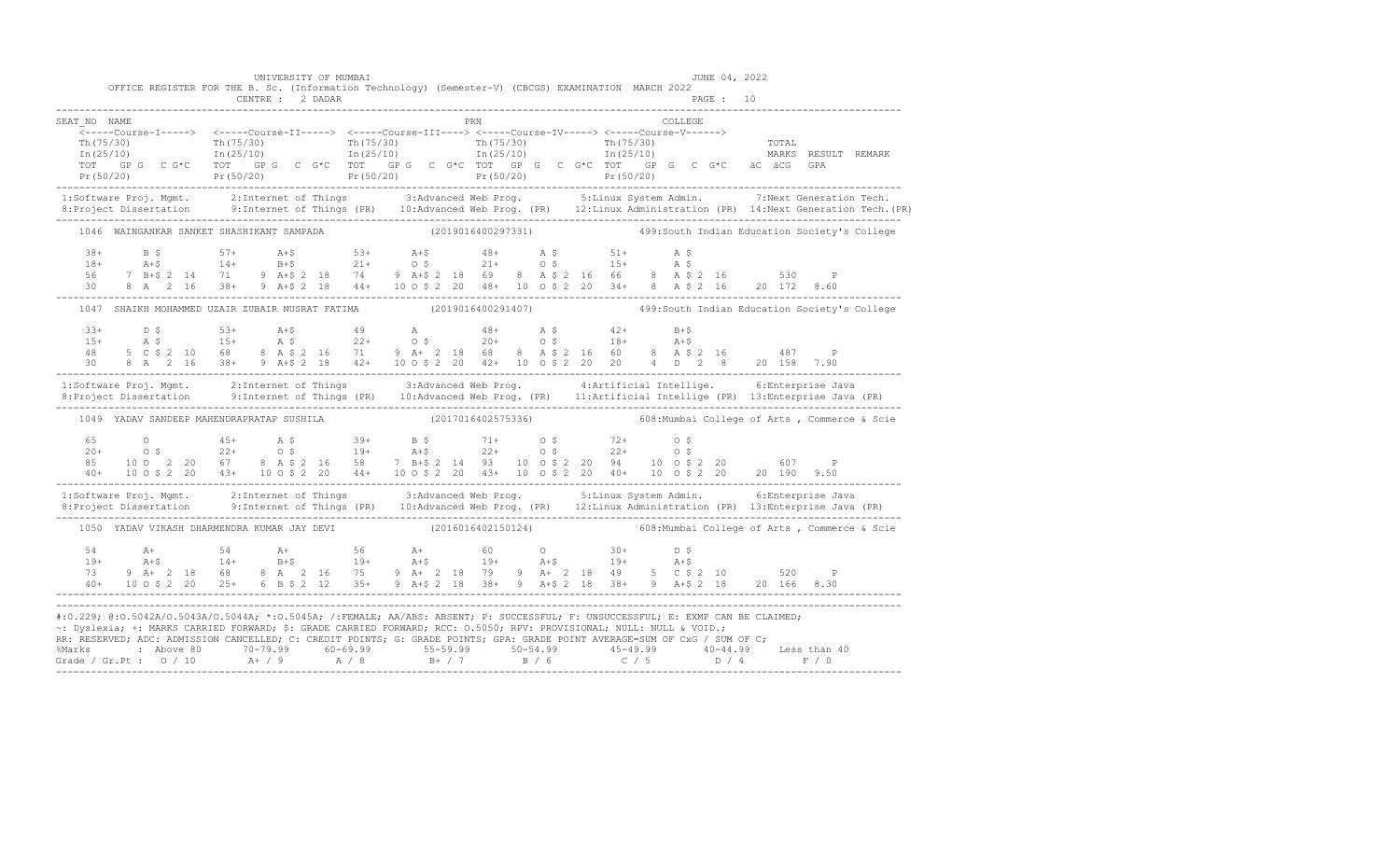|                                              | UNIVERSITY OF MUMBAI<br>OFFICE REGISTER FOR THE B. Sc. (Information Technology) (Semester-V) (CBCGS) EXAMINATION MARCH 2022<br>CENTRE : 2 DADAR |     | JUNE 04, 2022<br>PAGE : 11                                                                                                                                                                                                                                                                                                                                                                                                                                                                                                                            |                                                                                                                                                                                                                                   |
|----------------------------------------------|-------------------------------------------------------------------------------------------------------------------------------------------------|-----|-------------------------------------------------------------------------------------------------------------------------------------------------------------------------------------------------------------------------------------------------------------------------------------------------------------------------------------------------------------------------------------------------------------------------------------------------------------------------------------------------------------------------------------------------------|-----------------------------------------------------------------------------------------------------------------------------------------------------------------------------------------------------------------------------------|
| SEAT NO NAME<br>Th $(75/30)$<br>In $(25/10)$ |                                                                                                                                                 | PRN | COLLEGE<br>$\pi h (75/30)$ $\pi h (75/30)$ $\pi h (25/10)$ $\pi (25/10)$ $\pi (25/10)$ $\pi (25/10)$ $\pi (25/10)$                                                                                                                                                                                                                                                                                                                                                                                                                                    | TOTAL<br>MARKS RESULT REMARK                                                                                                                                                                                                      |
|                                              |                                                                                                                                                 |     |                                                                                                                                                                                                                                                                                                                                                                                                                                                                                                                                                       | 1:Software Proj. Mgmt. 2:Internet of Things 3:Advanced Web Prog. 4:Artificial Intellige. 7:Next Generation Tech.<br>8:Project Dissertation 9:Internet of Things (PR) 10:Advanced Web Prog. (PR) 11:Artificial Intellige (PR) 14:N |
|                                              | 1051 /LANKESHWAR AAROHI MILIND SHALAKA                                                                                                          |     | (2019016401335231) 640: Vidyalankar School of Information Techno                                                                                                                                                                                                                                                                                                                                                                                                                                                                                      |                                                                                                                                                                                                                                   |
|                                              |                                                                                                                                                 |     | $\begin{array}{cccccccccccccccc} 44 & B+ & 41 & B & 46 & A & 60 & O & 60 & O \\ 10 & D & 12 & C & 10 & D & 13 & B & 10 & D \\ 54 & 6 & B & 2 & 12 & 53 & 6 & B & 2 & 12 & 56 & 7 & B+ & 2 & 14 & 73 & 9 & A+ & 2 & 18 & 70 & 9 & A+ & 2 & 18 & 486 & P \\ 55 & 9 & A+ & 2 & 18 & 40 & 10 & O & 2 & 20 & 35 & 9 & A+ & 2 & 18 & 35 & 9 & A$                                                                                                                                                                                                            |                                                                                                                                                                                                                                   |
|                                              |                                                                                                                                                 |     | 1:Software Proj. Mgmt. 2:Internet of Things 3:Advanced Web Prog. 5:Linux System Admin. 6:Enterprise Java<br>8:Project Dissertation 9:Internet of Things (PR) 10:Advanced Web Prog. (PR) 12:Linux Administration (PR) 13:Enterpris                                                                                                                                                                                                                                                                                                                     |                                                                                                                                                                                                                                   |
|                                              | 1052 MUNDHE YASH SUDHAKAR NEELAM                                                                                                                |     | (2020016401738564) 737: Mahatma Phule Education Society's Day Co                                                                                                                                                                                                                                                                                                                                                                                                                                                                                      |                                                                                                                                                                                                                                   |
|                                              |                                                                                                                                                 |     |                                                                                                                                                                                                                                                                                                                                                                                                                                                                                                                                                       |                                                                                                                                                                                                                                   |
|                                              |                                                                                                                                                 |     |                                                                                                                                                                                                                                                                                                                                                                                                                                                                                                                                                       | 1:Software Proj. Mgmt. 2:Internet of Things 3:Advanced Web Prog. 4:Artificial Intellige. 7:Next Generation Tech.<br>8:Project Dissertation 9:Internet of Things (PR) 10:Advanced Web Prog. (PR) 11:Artificial Intellige (PR) 14:N |
| 1053 PURAGARI GANESH KATLAPPA SAVITRA        |                                                                                                                                                 |     | (2019016400218057) 75:the Guru Nanak Vidyak Society's Arts, Sc                                                                                                                                                                                                                                                                                                                                                                                                                                                                                        |                                                                                                                                                                                                                                   |
|                                              |                                                                                                                                                 |     | $\begin{array}{cccccccccccccccc} 30+ & & D & S & & & 32+ & & D & S & & 36+ & & C & S & & 30+ & & D & S & & 30+ & & D & S \\ 11+ & & D & S & & & 20+ & & 0 & S & & 18+ & A+S & & 10+ & & D & S & & 19+ & A+S & & 41 & 4 & D & S & 2 & 8 & 52 & 6 & B & S & 2 & 12 & 54 & 6 & B & S & 2 & 12 & 40 & 4 & D & S & 2 & 8 & 49 & 5 & C & S & 2 & 10 & & 426 & P \\ 45+ & $                                                                                                                                                                                  |                                                                                                                                                                                                                                   |
| 1054 SHAIKH AARIF ALLAHBAKSH PARVEEN         |                                                                                                                                                 |     | (2019016400218065) 75:the Guru Nanak Vidyak Society's Arts, Sc                                                                                                                                                                                                                                                                                                                                                                                                                                                                                        |                                                                                                                                                                                                                                   |
|                                              |                                                                                                                                                 |     | $\begin{array}{cccccccccccccccc} 35 & C & 39+ & B & \multicolumn{3}{c}5 & 30+ & D & \multicolumn{3}{c}5 & 53+ & A+\hat{5} & 65 & O \\ 16+ & A & \multicolumn{3}{c}5 & 23+ & O & \multicolumn{3}{c}5 & 19+ & A+\hat{5} & 17+ & A & \hat{5} & 22+ & O & \hat{5} \\ 51 & 6 & B & 2 & 12 & 62 & 8 & A & \hat{5} & 2 & 16 & 49 & 5 & C & \hat{5} & 2 & 10 & 70 & 9 & A+\hat{5} & 2$                                                                                                                                                                        |                                                                                                                                                                                                                                   |
|                                              |                                                                                                                                                 |     | #:0.229; @:0.5042A/0.5043A/0.5044A; *:0.5045A; /:FEMALE; AA/ABS: ABSENT; P: SUCCESSFUL; F: UNSUCCESSFUL; E: EXMP CAN BE CLAIMED;<br>~: Dyslexia; +: MARKS CARRIED FORWARD; \$: GRADE CARRIED FORWARD; RCC: 0.5050; RPV: PROVISIONAL; NULL: NULL & VOID.;<br>RR: RESERVED; ADC: ADMISSION CANCELLED; C: CREDIT POINTS; G: GRADE POINTS; GPA: GRADE POINT AVERAGE=SUM OF CxG / SUM OF C;<br>% Marks : Above 80 70-79.99 60-69.99 55-59.99 50-54.99 45-49.99 40-44.99 Less than 40<br>Grade / Gr.Pt : 0 / 10 A+ / 9 A / 8 B+ / 7 B / 6 C / 5 D / 4 F / 0 |                                                                                                                                                                                                                                   |

-------------------------------------------------------------------------------------------------------------------------------------------------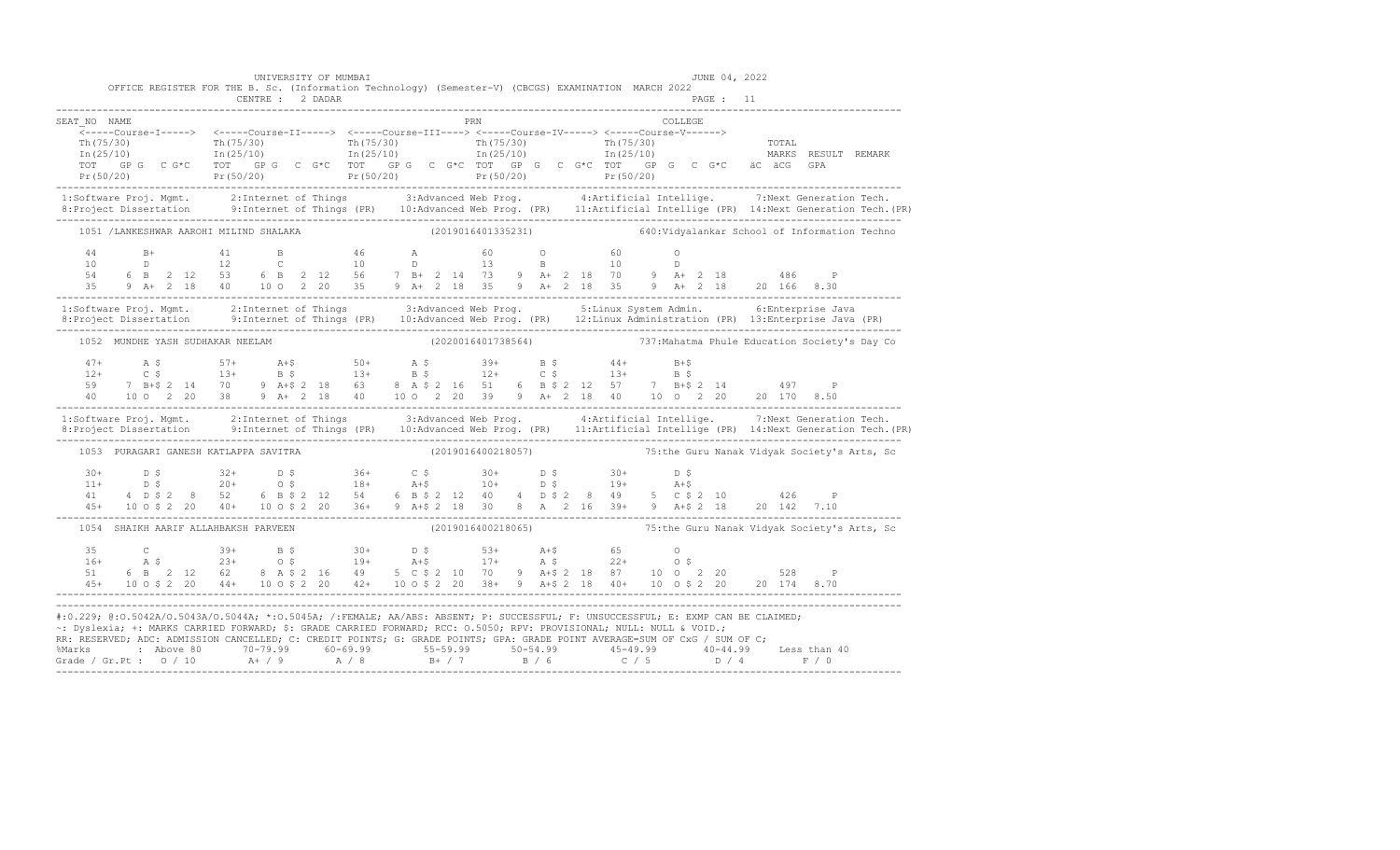|                                                                                                                                                                                                                                                                                                                                                                                                                                                                                                                                                  | UNIVERSITY OF MUMBAI<br>OFFICE REGISTER FOR THE B. Sc. (Information Technology) (Semester-V) (CBCGS) EXAMINATION MARCH 2022                                                                                                                                                                                                                                                                                                                                                  |                       |     | JUNE 04, 2022                                                                                                                                                                                  |                                                                                                                                                                                                                                                                 |
|--------------------------------------------------------------------------------------------------------------------------------------------------------------------------------------------------------------------------------------------------------------------------------------------------------------------------------------------------------------------------------------------------------------------------------------------------------------------------------------------------------------------------------------------------|------------------------------------------------------------------------------------------------------------------------------------------------------------------------------------------------------------------------------------------------------------------------------------------------------------------------------------------------------------------------------------------------------------------------------------------------------------------------------|-----------------------|-----|------------------------------------------------------------------------------------------------------------------------------------------------------------------------------------------------|-----------------------------------------------------------------------------------------------------------------------------------------------------------------------------------------------------------------------------------------------------------------|
|                                                                                                                                                                                                                                                                                                                                                                                                                                                                                                                                                  | CENTRE : 2 DADAR                                                                                                                                                                                                                                                                                                                                                                                                                                                             |                       |     | PAGE : 12                                                                                                                                                                                      |                                                                                                                                                                                                                                                                 |
| SEAT NO NAME                                                                                                                                                                                                                                                                                                                                                                                                                                                                                                                                     |                                                                                                                                                                                                                                                                                                                                                                                                                                                                              |                       | PRN | COLLEGE                                                                                                                                                                                        |                                                                                                                                                                                                                                                                 |
| Th $(75/30)$<br>Pr(50/20)                                                                                                                                                                                                                                                                                                                                                                                                                                                                                                                        | <-----Course-I-----> <-----Course-II-----> <-----Course-III----> <-----Course-IV-----> <-----Course-V------><br>Th (75/30)<br>$Pr(50/20)$ $Pr(50/20)$ $Pr(50/20)$<br>----------------------                                                                                                                                                                                                                                                                                  | $Th(75/30)$ Th(75/30) |     | Th (75/30)<br>$In (25/10)$ $In (25/10)$ $In (25/10)$ $In (25/10)$ $In (25/10)$ $In (25/10)$<br>TOT GP G C G*C TOT GP G C G*C TOT GP G C G*C TOT GP G C G*C TOT GP G C G*C äC äCG<br>Pr (50/20) | TOTAL<br>RESULT<br>REMARK<br>GPA                                                                                                                                                                                                                                |
|                                                                                                                                                                                                                                                                                                                                                                                                                                                                                                                                                  |                                                                                                                                                                                                                                                                                                                                                                                                                                                                              |                       |     |                                                                                                                                                                                                | 1:Software Proj. Mgmt. 2:Internet of Things 3:Advanced Web Prog. 4:Artificial Intellige. 7:Next Generation Tech.<br>8: Project Dissertation 9: Internet of Things (PR) 10: Advanced Web Prog. (PR) 11: Artificial Intellige (PR) 14: Next Generation Tech. (PR) |
|                                                                                                                                                                                                                                                                                                                                                                                                                                                                                                                                                  | 1055 /YADAV PRIYA AMAR BAHADUR SUNITA (2018016400781901)                                                                                                                                                                                                                                                                                                                                                                                                                     |                       |     |                                                                                                                                                                                                | 75:the Guru Nanak Vidyak Society's Arts, Sc                                                                                                                                                                                                                     |
| 21F<br>$11+$<br>$\mathcal{L}=\mathcal{L}$ , and $\mathcal{L}=\mathcal{L}$<br>$24+$                                                                                                                                                                                                                                                                                                                                                                                                                                                               | $F$ 30+ D \$ 38+ B \$ 54+ A+\$ 35+ C \$<br>$\begin{array}{ccccccccccccccc} \text{D} & \text{S} & \text{S} & \text{S} & \text{S} & \text{S} & \text{S} & \text{S} & \text{S} & \text{S} & \text{S} & \text{S} & \text{S} & \text{S} & \text{S} & \text{S} & \text{S} & \text{S} & \text{S} & \text{S} & \text{S} & \text{S} & \text{S} & \text{S} & \text{S} & \text{S} & \text{S} & \text{S} & \text{S} & \text{S} & \text{S} & \text{S} & \text{S} & \text{S} & \text{S} &$ |                       |     | $  -$ 53 6 B \$ 2 12 57 7 B + \$ 2 14 71 9 A + \$ 2 18 56 7 B + \$ 2 14 468<br>5 C \$ 2 10 46+ 10 O \$ 2 20 43+ 10 O \$ 2 20 42+ 10 O \$ 2 20 44+ 10 O \$ 2 20 18 148 --                       | $\mathbf{F}$                                                                                                                                                                                                                                                    |
| #:0.229; @:0.5042A/0.5043A/0.5044A; *:0.5045A; /:FEMALE; AA/ABS: ABSENT; P: SUCCESSFUL; F: UNSUCCESSFUL; E: EXMP CAN BE CLAIMED;<br>~: Dyslexia; +: MARKS CARRIED FORWARD; \$: GRADE CARRIED FORWARD; RCC: 0.5050; RPV: PROVISIONAL; NULL: NULL & VOID.;<br>RR: RESERVED; ADC: ADMISSION CANCELLED; C: CREDIT POINTS; G: GRADE POINTS; GPA: GRADE POINT AVERAGE=SUM OF CxG / SUM OF C;<br>%Marks : Above 80 70-79.99 60-69.99 55-59.99 50-54.99 45-49.99 40-44.99 Less than 40<br>Grade / Gr.Pt : $0$ / 10 A+ / 9 A / 8 B+ / 7 B / 6 C / 5 D / 4 |                                                                                                                                                                                                                                                                                                                                                                                                                                                                              |                       |     |                                                                                                                                                                                                | F / 0                                                                                                                                                                                                                                                           |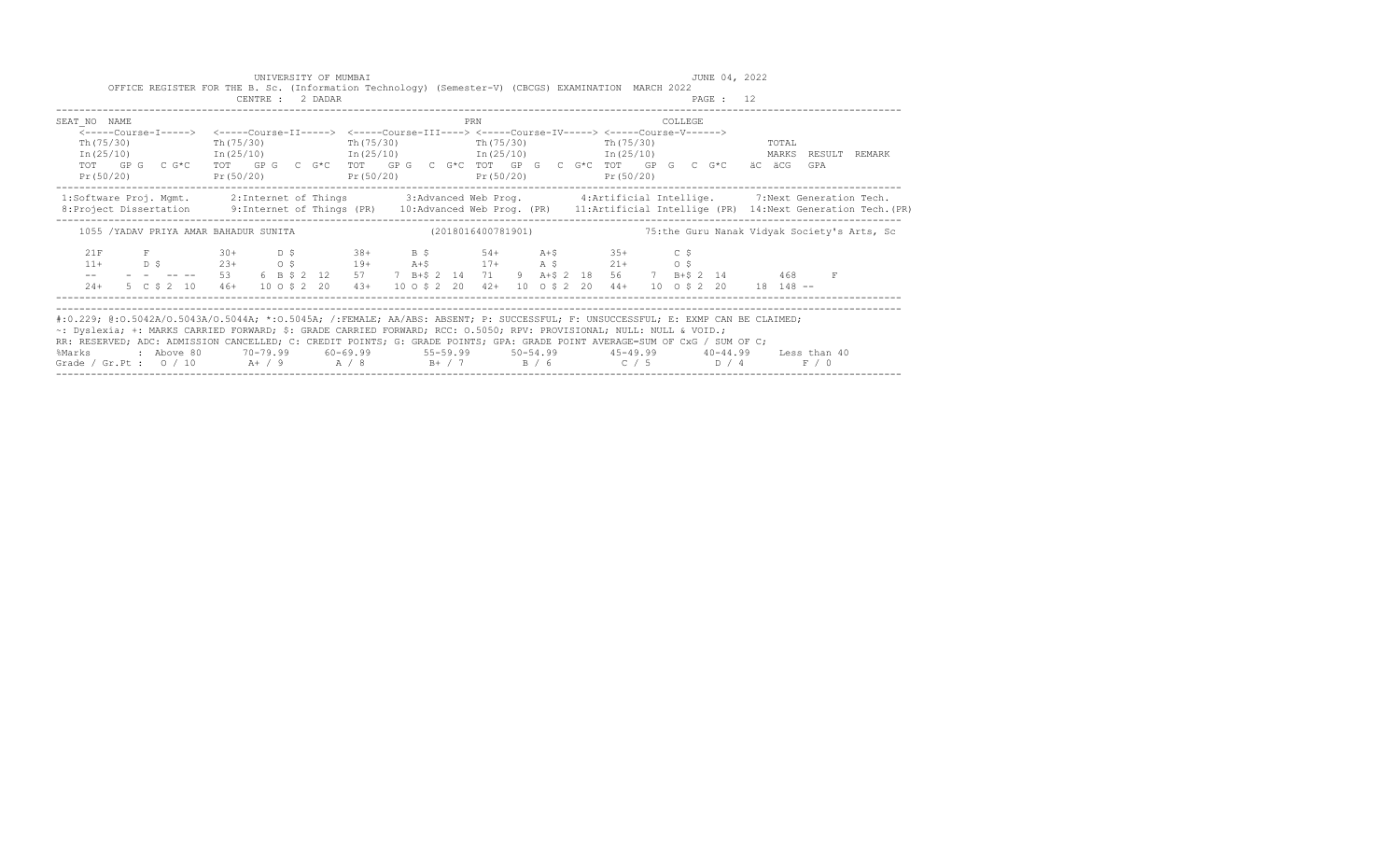|              |                                       | UNIVERSITY OF MUMBAI<br>CENTRE : 3 ANDHERI | OFFICE REGISTER FOR THE B. Sc. (Information Technology) (Semester-V) (CBCGS) EXAMINATION MARCH 2022 |     | PAGE: 13                                                                                                                                                                                                                                                                                                                                                                                                                                                                                                                                                                                                                                                                                                                                                                      | JUNE 04, 2022                                                                                                                                                                                                                                                                                                                                                                                                                     |
|--------------|---------------------------------------|--------------------------------------------|-----------------------------------------------------------------------------------------------------|-----|-------------------------------------------------------------------------------------------------------------------------------------------------------------------------------------------------------------------------------------------------------------------------------------------------------------------------------------------------------------------------------------------------------------------------------------------------------------------------------------------------------------------------------------------------------------------------------------------------------------------------------------------------------------------------------------------------------------------------------------------------------------------------------|-----------------------------------------------------------------------------------------------------------------------------------------------------------------------------------------------------------------------------------------------------------------------------------------------------------------------------------------------------------------------------------------------------------------------------------|
| SEAT NO NAME |                                       |                                            |                                                                                                     | PRN | COLLEGE                                                                                                                                                                                                                                                                                                                                                                                                                                                                                                                                                                                                                                                                                                                                                                       |                                                                                                                                                                                                                                                                                                                                                                                                                                   |
|              |                                       |                                            |                                                                                                     |     |                                                                                                                                                                                                                                                                                                                                                                                                                                                                                                                                                                                                                                                                                                                                                                               | The contract of the contract of the contract of the contract of the contract of the contract of the contract of the contract of the contract of the contract of the contract of the contract of the contract of the contract o                                                                                                                                                                                                    |
|              |                                       |                                            |                                                                                                     |     |                                                                                                                                                                                                                                                                                                                                                                                                                                                                                                                                                                                                                                                                                                                                                                               |                                                                                                                                                                                                                                                                                                                                                                                                                                   |
|              | 1056 BORADE MAYURESH NAVNATH HARSHALA |                                            |                                                                                                     |     |                                                                                                                                                                                                                                                                                                                                                                                                                                                                                                                                                                                                                                                                                                                                                                               | (2018016402082034) 114:M. L. Dahanukar College of Commerce                                                                                                                                                                                                                                                                                                                                                                        |
|              |                                       |                                            |                                                                                                     |     |                                                                                                                                                                                                                                                                                                                                                                                                                                                                                                                                                                                                                                                                                                                                                                               | $\begin{array}{lllllllll} 24\mathrm{F} & \mathrm{F} & 38+ & \mathrm{B}~\hat{\mathrm{S}} & 30+ & \mathrm{D}~\hat{\mathrm{S}} & 33+ & \mathrm{D}~\hat{\mathrm{S}} & 33+ & \mathrm{D}~\hat{\mathrm{S}} \\ 11+ & \mathrm{D}~\hat{\mathrm{S}} & 13+ & \mathrm{B}~\hat{\mathrm{S}} & 13+ & \mathrm{B}~\hat{\mathrm{S}} & 16+ & \mathrm{A}~\hat{\mathrm{S}} & 20+ & 0~\hat{\mathrm{S}} \\ -- & - & - & - & - & - & 51 & 6 & \mathrm{B}~$ |
|              | 1057 CHINAWALE PREM SANJAY LALITA     |                                            |                                                                                                     |     |                                                                                                                                                                                                                                                                                                                                                                                                                                                                                                                                                                                                                                                                                                                                                                               | (2019016401675502) 114:M. L. Dahanukar College of Commerce                                                                                                                                                                                                                                                                                                                                                                        |
|              |                                       |                                            |                                                                                                     |     | $\begin{array}{cccccccccccccccc} 39+ & & B & \xi & & 45+ & & A & \xi & & 53E & & A+ & & 35+ & & C & \xi & & 50E & & A \\ 14+ & & B+ \xi & & 17+ & & A & \xi & & 19+ & A+ \xi & & 20+ & 0 & \xi & & 14+ & B+ \xi \\ 53 & & 6 & B & \xi & 2 & 12 & 62 & 8 & A & \xi & 2 & 16 & 72 & 9 & A+ & 2 & 18 & 55 & 7 & B+ \xi & 2 & 14 & 64 & 8 & A & 2 & 16 & & 419 & F \\$                                                                                                                                                                                                                                                                                                                                                                                                            |                                                                                                                                                                                                                                                                                                                                                                                                                                   |
|              | 1058 / DARPE DISHA BALKRISHNA KAVERI  |                                            |                                                                                                     |     |                                                                                                                                                                                                                                                                                                                                                                                                                                                                                                                                                                                                                                                                                                                                                                               | (2019016401673283) 114:M. L. Dahanukar College of Commerce                                                                                                                                                                                                                                                                                                                                                                        |
|              |                                       |                                            |                                                                                                     |     |                                                                                                                                                                                                                                                                                                                                                                                                                                                                                                                                                                                                                                                                                                                                                                               | $\begin{array}{cccccccccccc} 45+ & & {\bf A}\ \,S\qquad & & 53+ & & {\bf A}\ddot{*}\qquad & 51+ & & {\bf A}\ \,S\qquad & & 20+ & & 0\ \,S\qquad & & 19+ & & {\bf A}\ddot{*}\qquad & & 20+ & & 0\ \,S\qquad & & 19+ & & {\bf A}\ddot{*}\qquad & & 20+ & & 0\ \,S\qquad & & 19+ & & 20+ & & 0\ \,S\qquad & & 19+ & & 210 & & 9 & {\bf A}\ddot{*}\ \,S\qquad & & 20+ & & 0\ \,S\qquad & &$                                           |
|              | 1059 / GAVANKAR ASHWINI ANANT ANKITA  |                                            |                                                                                                     |     |                                                                                                                                                                                                                                                                                                                                                                                                                                                                                                                                                                                                                                                                                                                                                                               | (2019016401670242) 114:M. L. Dahanukar College of Commerce                                                                                                                                                                                                                                                                                                                                                                        |
|              |                                       |                                            |                                                                                                     |     | $\begin{array}{cccccccccccccccc} 45+ & & {\rm A}\ \, 5 & & & 50+ & & {\rm A}\ \, 5 & & & 50+ & & {\rm A}\ \, 5 & & & 19+ & & {\rm A}+5 & & 30 & & {\rm D} & & 30+ & {\rm D}\ \, 5 & & & 33 & & {\rm D} & & & & & & \\ 23+ & & {\rm O}\ \, 5 & & & 19+ & & {\rm A}+5 & & 17+ & & {\rm A}\ \, 5 & & & 19+ & & {\rm A}+5 & & 14+ & {\rm B}+5 & & \\ 68 & & 8 & {\rm A}\ \, 5 & 2 & 16 & & $<br>$\frac{33+}{24} = \frac{8}{16} = \frac{3}{30} + \frac{1}{8} = \frac{1}{40} = \frac{1}{30} = \frac{1}{40} = \frac{1}{40} = \frac{1}{40} = \frac{1}{40} = \frac{1}{40} = \frac{1}{40} = \frac{1}{40} = \frac{1}{40} = \frac{1}{40} = \frac{1}{40} = \frac{1}{40} = \frac{1}{40} = \frac{1}{40} = \frac{1}{40} = \frac{1}{40} = \frac{1}{40} = \frac{1}{40} = \frac{1}{40} = \frac{$ |                                                                                                                                                                                                                                                                                                                                                                                                                                   |
|              | 1060 GUPTA SHIVAM SURESH GAYATRI      |                                            |                                                                                                     |     |                                                                                                                                                                                                                                                                                                                                                                                                                                                                                                                                                                                                                                                                                                                                                                               | (2019016401675436) 114:M. L. Dahanukar College of Commerce                                                                                                                                                                                                                                                                                                                                                                        |
|              |                                       |                                            |                                                                                                     |     | $\begin{array}{cccccccccccc} 42+ & & & & 51+ & & & 51+ & & & 50+ & & & 56+ & & 56+ & & 56+ & & 45 & & & 56+ & & 56+ & & 56+ & & 56+ & & 56+ & & 56+ & & 56+ & & 56+ & & 56+ & & 56+ & & 56+ & & 56+ & & 56+ & & 56+ & & 56+ & & 56+ & & 56+ & & 56+ & & 56+ & & 56+ & & 56+ & & 56+ & & 56+ & & 56+ & & 56+ & & 56+ & & 5$                                                                                                                                                                                                                                                                                                                                                                                                                                                    |                                                                                                                                                                                                                                                                                                                                                                                                                                   |
|              |                                       |                                            |                                                                                                     |     | #:0.229; @:0.5042A/0.5043A/0.5044A; *:0.5045A; /:FEMALE; AA/ABS: ABSENT; P: SUCCESSFUL; F: UNSUCCESSFUL; E: EXMP CAN BE CLAIMED;<br>~: Dyslexia; +: MARKS CARRIED FORWARD; \$: GRADE CARRIED FORWARD; RCC: 0.5050; RPV: PROVISIONAL; NULL: NULL & VOID.;<br>RR: RESERVED, ADC: ADMISSION CANCELLED, C: CREDIT POINTS, G: GRADE POINTS, GPA: GRADE POINT AVERAGE=SUM OF CxG / SUM OF C;                                                                                                                                                                                                                                                                                                                                                                                        |                                                                                                                                                                                                                                                                                                                                                                                                                                   |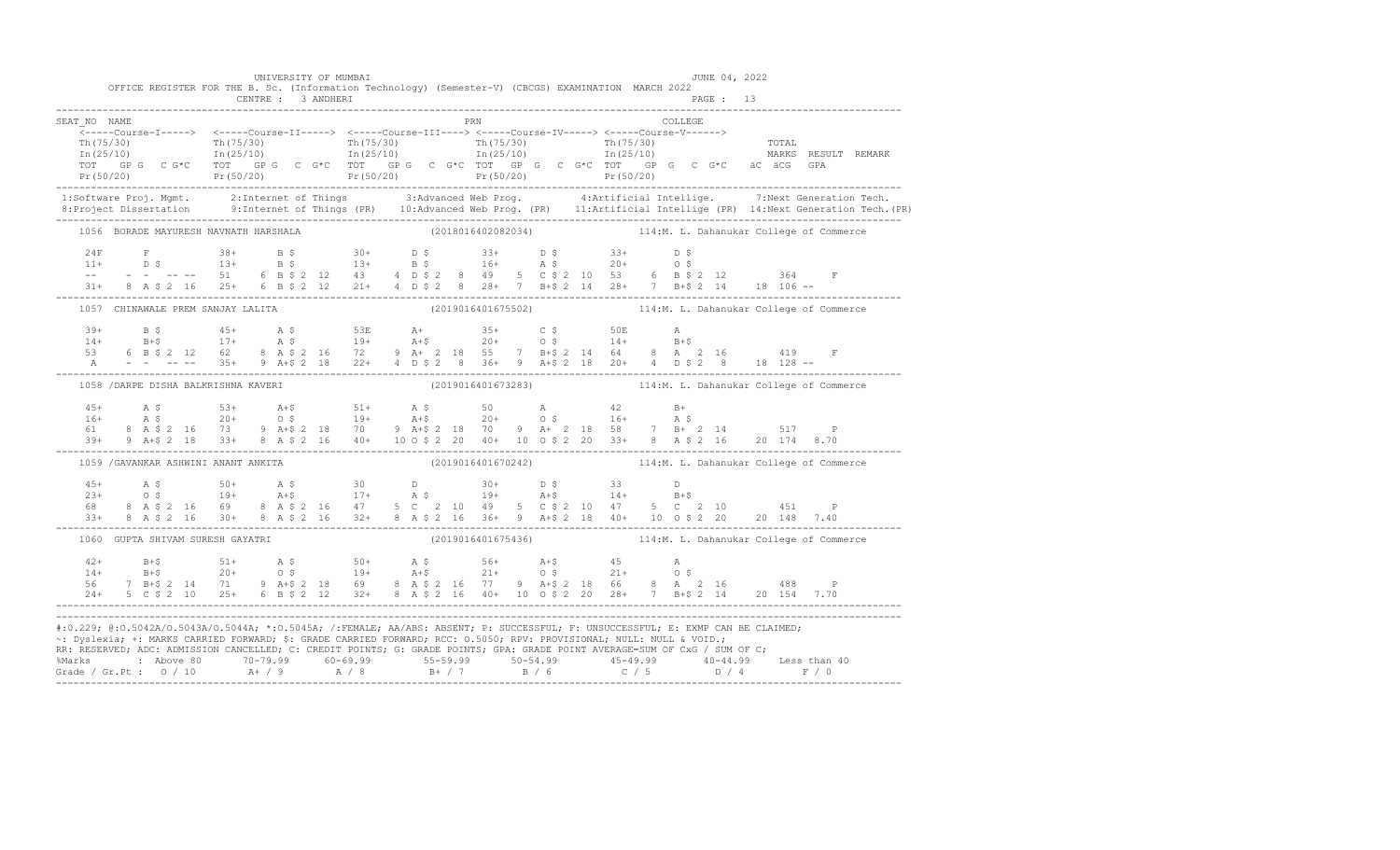|              |                                     |                    | UNIVERSITY OF MUMBAI |                    | OFFICE REGISTER FOR THE B. Sc. (Information Technology) (Semester-V) (CBCGS) EXAMINATION MARCH 2022                                                                                                                                                                                                                                                                                                                                                                            | JUNE 04, 2022 |                                                                                                                                                                                                                                                                                                              |
|--------------|-------------------------------------|--------------------|----------------------|--------------------|--------------------------------------------------------------------------------------------------------------------------------------------------------------------------------------------------------------------------------------------------------------------------------------------------------------------------------------------------------------------------------------------------------------------------------------------------------------------------------|---------------|--------------------------------------------------------------------------------------------------------------------------------------------------------------------------------------------------------------------------------------------------------------------------------------------------------------|
|              |                                     | CENTRE : 3 ANDHERI |                      |                    |                                                                                                                                                                                                                                                                                                                                                                                                                                                                                | PAGE: 14      |                                                                                                                                                                                                                                                                                                              |
| SEAT NO NAME |                                     |                    |                      | PRN                |                                                                                                                                                                                                                                                                                                                                                                                                                                                                                | COLLEGE       |                                                                                                                                                                                                                                                                                                              |
|              |                                     |                    |                      |                    |                                                                                                                                                                                                                                                                                                                                                                                                                                                                                |               |                                                                                                                                                                                                                                                                                                              |
|              |                                     |                    |                      |                    |                                                                                                                                                                                                                                                                                                                                                                                                                                                                                |               |                                                                                                                                                                                                                                                                                                              |
|              |                                     |                    |                      |                    |                                                                                                                                                                                                                                                                                                                                                                                                                                                                                |               |                                                                                                                                                                                                                                                                                                              |
|              | 1062 MORE TEJAS SURYAKANT SUPRIYA   |                    |                      | (2019016401675444) |                                                                                                                                                                                                                                                                                                                                                                                                                                                                                |               | 114:M. L. Dahanukar College of Commerce                                                                                                                                                                                                                                                                      |
| $3.5+$       |                                     |                    |                      |                    | $\begin{array}{cccccccccccccccc} 35+ & & C & \hat{S} & & 48+ & \text{A} & \hat{S} & & 42+ & \text{B}+\hat{S} & & 45+ & \text{A} & \hat{S} & & 42+ & \text{B}+\hat{S} \\ 10+ & & D & \hat{S} & & 18+ & \text{A}+\hat{S} & & 18+ & \text{A}+\hat{S} & & 23+ & \text{O} & \hat{S} & & 19+ & \text{A}+\hat{S} \\ 45 & & 5 & C & \hat{S} & 2 & 10 & 66 & 8 & A & \hat{S} & 2 & 1$                                                                                                   |               |                                                                                                                                                                                                                                                                                                              |
|              | 1063 PATIL DEVESH SHEKHAR SHWETA    |                    |                      |                    |                                                                                                                                                                                                                                                                                                                                                                                                                                                                                |               | (2019016401673267) 114:M. L. Dahanukar College of Commerce                                                                                                                                                                                                                                                   |
|              |                                     |                    |                      |                    | $\begin{array}{cccccccccccccccc} 30+ & & D & \xi & & & 45+ & & \text{A} & \xi & & 35+ & & C & \xi & & 36+ & & C & \xi & & 38 & & B \\ 16+ & & \text{A} & \xi & & & 16+ & & \text{A} & \xi & & 16+ & & \text{A} & \xi & & 19+ & & \text{A}+ \xi & & & \\ 46 & & 5 & C & \xi & 2 & 10 & 61 & 8 & A & \xi & 2 & 16 & 53 & 6 & B & \xi & 2 & 12 & 52 & 6 & B & \xi & 2 & 12 & 57 & 7$                                                                                              |               |                                                                                                                                                                                                                                                                                                              |
|              | 1064 PEDNEKAR SANKET ANIL ARTI      |                    |                      |                    |                                                                                                                                                                                                                                                                                                                                                                                                                                                                                |               | (2019016401674367) 114:M. L. Dahanukar College of Commerce                                                                                                                                                                                                                                                   |
|              |                                     |                    |                      |                    |                                                                                                                                                                                                                                                                                                                                                                                                                                                                                |               | $\begin{array}{cccccccccccc} 33+ & 0 & 5 & 53+ & 8 & 53+ & 8 & 51+ & 8 & 5 & 33+ & 0 & 5 & 35 & 0 \\ 11+ & 0 & 5 & 16+ & 8 & 5 & 14+ & 8+5 & 21+ & 0 & 5 & 17+ & 8 & 5 \\ 44 & 4 & 0 & 5 & 2 & 8 & 69 & 8 & 8 & 2 & 16 & 5 & 8 & 8 & 2 & 16 & 6 & 6 & 6 \\ 39+ & 9 & 4+5 & 218 & 39+ & 9 & 8+5 & 2 & 18 & 3$ |
|              | 1065 SALIAN PRANESH NARAYAN KALPANA |                    |                      | (2018016402082595) |                                                                                                                                                                                                                                                                                                                                                                                                                                                                                |               | 114:M. L. Dahanukar College of Commerce                                                                                                                                                                                                                                                                      |
| A            |                                     |                    |                      |                    | $    20+$ $4$ $D$ \$ $2$ $8$ $20+$ $4$ $D$ \$ $2$ $8$ $28+$ $7$ $B+$ \$ $2$ $14$ $20E$ $4$ $D$ $2$ $8$ $18$ $114$ $-$                                                                                                                                                                                                                                                                                                                                                          |               |                                                                                                                                                                                                                                                                                                              |
|              | 1066 SAWANT SHUBHAM SANJAY PRIYA    |                    |                      |                    |                                                                                                                                                                                                                                                                                                                                                                                                                                                                                |               | (2019016401671102) 114:M. L. Dahanukar College of Commerce                                                                                                                                                                                                                                                   |
|              |                                     |                    |                      |                    | $\begin{array}{cccccccccccccccc} 38+ & & & {\bf B}\ \ \ 8 & & & & 47+ & & {\bf A}\ \ \ 8 & & & & 21+ & & 0\ \ \ 9 & & & 21+ & & 0\ \ \ 10 & & & 6 & & {\bf B}\ \ \ 9 & & & 21+ & & 0\ \ \ 10 & & & 21+ & & 0\ \ \ 11 & & & 21+ & & 0\ \ \ 12 & & & 68 & & {\bf B}\ \ \ 13+ & & 8 & & {\bf B}\ \ \ 14+ & & 8 & & {\bf B}\ \ \ 15+ & & 21+ & & 21+ & 21+ & 21+ & 21+$                                                                                                            |               |                                                                                                                                                                                                                                                                                                              |
|              |                                     |                    |                      |                    | #:0.229; @:0.5042A/0.5043A/0.5044A; *:0.5045A; /:FEMALE; AA/ABS: ABSENT; P: SUCCESSFUL; F: UNSUCCESSFUL; E: EXMP CAN BE CLAIMED;<br>~: Dyslexia; +: MARKS CARRIED FORWARD; \$: GRADE CARRIED FORWARD; RCC: 0.5050; RPV: PROVISIONAL; NULL: NULL & VOID.;<br>RR: RESERVED; ADC: ADMISSION CANCELLED; C: CREDIT POINTS; G: GRADE POINTS; GPA: GRADE POINT AVERAGE=SUM OF CxG / SUM OF C;<br>%Marks : Above 80 70-79.99 60-69.99 55-59.99 50-54.99 45-49.99 40-44.99 Less than 40 |               |                                                                                                                                                                                                                                                                                                              |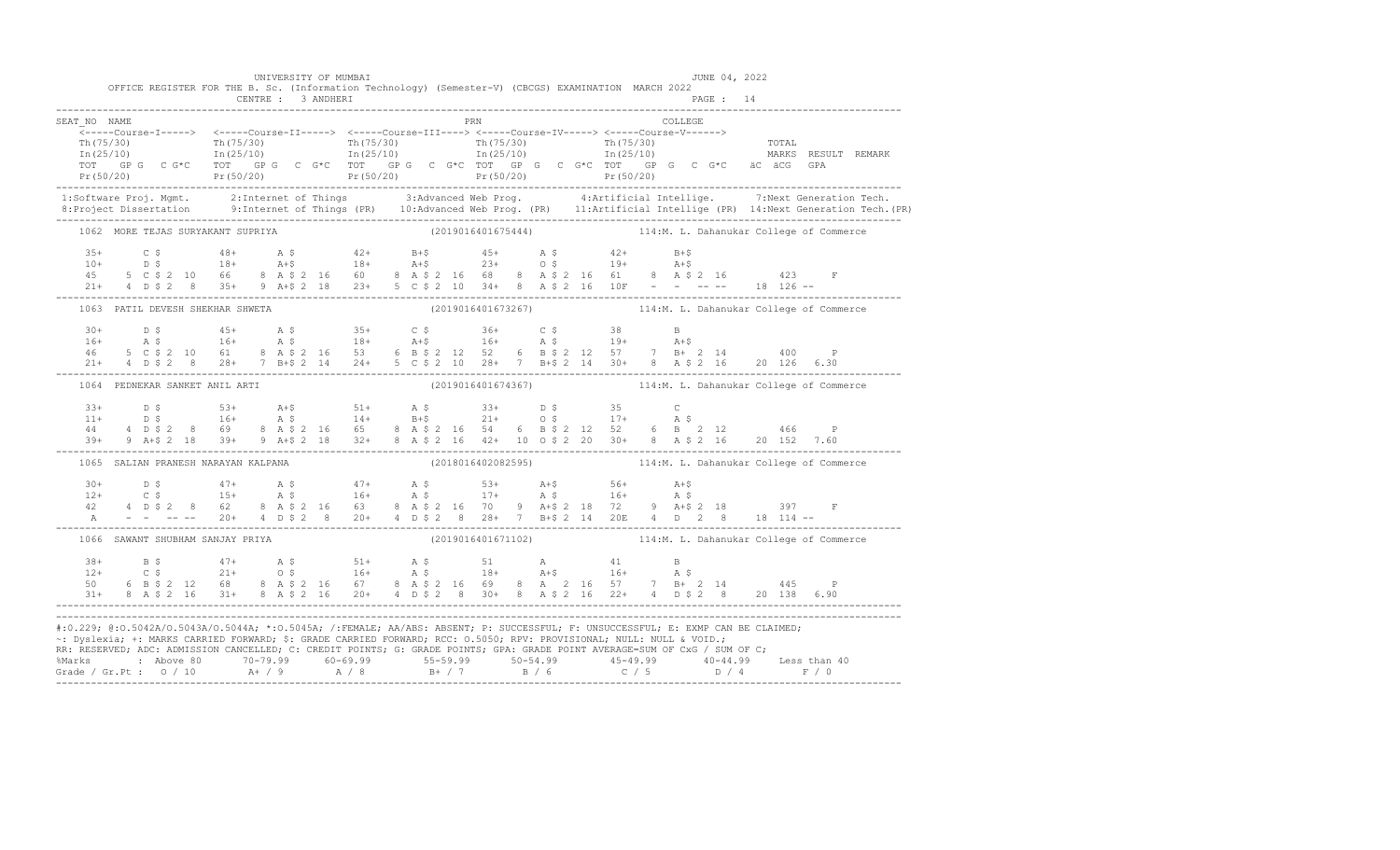|                                                                                                                                                                                                                                                                                                                                                                                        | UNIVERSITY OF MUMBAI               | OFFICE REGISTER FOR THE B. Sc. (Information Technology) (Semester-V) (CBCGS) EXAMINATION MARCH 2022                                                                                                                                                                                                                                                                                                             | JUNE 04, 2022  |                                                                                                                                                                                                                                                                                                                                                                                    |
|----------------------------------------------------------------------------------------------------------------------------------------------------------------------------------------------------------------------------------------------------------------------------------------------------------------------------------------------------------------------------------------|------------------------------------|-----------------------------------------------------------------------------------------------------------------------------------------------------------------------------------------------------------------------------------------------------------------------------------------------------------------------------------------------------------------------------------------------------------------|----------------|------------------------------------------------------------------------------------------------------------------------------------------------------------------------------------------------------------------------------------------------------------------------------------------------------------------------------------------------------------------------------------|
| SEAT NO NAME                                                                                                                                                                                                                                                                                                                                                                           |                                    | PRN                                                                                                                                                                                                                                                                                                                                                                                                             | <b>COLLEGE</b> |                                                                                                                                                                                                                                                                                                                                                                                    |
|                                                                                                                                                                                                                                                                                                                                                                                        |                                    | _______Course-I-----> <-----Course-II-----> <-----Course-III-----> <-----Course-IV-----> <-----Course-V------>                                                                                                                                                                                                                                                                                                  |                | $\begin{array}{cccccccc} \text{Tr}\ (75/30) & \text{Tr}\ (75/30) & \text{Tr}\ (75/30) & \text{Tr}\ (75/30) & \text{Tr}\ (75/30) & \text{Tr}\ (75/30) & \text{Tr}\ (75/30) & \text{Tr}\ (25/10) & \text{Tr}\ (25/10) & \text{Tr}\ (25/10) & \text{Tr}\ (25/10) & \text{Tr}\ (25/10) & \text{Tr}\ (25/10) & \text{Tr}\ (25/10) & \text{Tr}\ (25/10) & \text{Tr}\ (25/10) & \text{Tr$ |
|                                                                                                                                                                                                                                                                                                                                                                                        |                                    |                                                                                                                                                                                                                                                                                                                                                                                                                 |                | 1:Software Proj. Mgmt. 2:Internet of Things 3:Advanced Web Prog. 4:Artificial Intellige. 7:Next Generation Tech.<br>8:Project Dissertation 9:Internet of Things (PR) 10:Advanced Web Prog. (PR) 11:Artificial Intellige (PR) 14:N                                                                                                                                                  |
|                                                                                                                                                                                                                                                                                                                                                                                        |                                    | 1067 /SHAHANE SAKSHI MAKARAND MANANKI (2019016401671551) 114:M. L. Dahanukar College of Commerce                                                                                                                                                                                                                                                                                                                |                |                                                                                                                                                                                                                                                                                                                                                                                    |
|                                                                                                                                                                                                                                                                                                                                                                                        |                                    | $\begin{array}{lllllllllllllllllll} \text{59+} & \text{A+$5$} & \text{56+} & \text{A+$5$} & \text{47+} & \text{A$-$5$} & \text{50+} & \text{A$-$5$} & \text{51+} & \text{A$-$5$} \\ \text{18+} & \text{A+$5$} & \text{17+} & \text{A$-$5$} & \text{10+} & \text{D$-$5$} & \text{11+} & \text{D$-$5$} & \text{15+} & \text{A$-$5$} \\ \text{77+} & \text{9A+$2$$                                                 |                |                                                                                                                                                                                                                                                                                                                                                                                    |
|                                                                                                                                                                                                                                                                                                                                                                                        |                                    |                                                                                                                                                                                                                                                                                                                                                                                                                 |                | 1:Software Proj. Mgmt.       2:Internet of Things         3:Advanced Web Prog.         4:Artificial Intellige.       6:Enterprise Java<br>8:Project Dissertation       9:Internet of Things (PR)   10:Advanced Web Prog. (PR)   1                                                                                                                                                  |
|                                                                                                                                                                                                                                                                                                                                                                                        |                                    |                                                                                                                                                                                                                                                                                                                                                                                                                 |                | 1068 AHIRRAO PRATIK AVINASH NILIMA (2019016401829537) 155: Parle Tilak Vidyalaya Association's Sath                                                                                                                                                                                                                                                                                |
|                                                                                                                                                                                                                                                                                                                                                                                        |                                    |                                                                                                                                                                                                                                                                                                                                                                                                                 |                | 51+ A \$ 44+ B+\$ 53+ A+\$ 59+ A+\$ 56+ A+\$<br>10+ D \$ 16+ A \$ 20+ O \$ 20+ O \$ 19+ A+\$<br>61 8 A \$ 2 16 60 8 A \$ 2 16 73 9 A+\$ 2 18 79 9 A+\$ 2 18 75 9 A+\$ 2 18 479 P<br>41+ 10 O \$ 2 20 25+ 6 B \$ 2 12 25+ 6 B \$ 2 12 20 4 D 2 8 20+ 4 D \$                                                                                                                         |
|                                                                                                                                                                                                                                                                                                                                                                                        |                                    |                                                                                                                                                                                                                                                                                                                                                                                                                 |                | 1069 AVHAD HARSHAD RAMESH SUNANDABAI (2019016401830796) (2019016401830796) 155: Parle Tilak Vidyalaya Association's Sath                                                                                                                                                                                                                                                           |
|                                                                                                                                                                                                                                                                                                                                                                                        |                                    | $\begin{array}{cccccccccccccccc} 4\,5+ & & {\rm A}\,\,\hat{\textrm{S}} & & 3\,9+ & & {\rm B}\,\,\hat{\textrm{S}} & & 4\,2+ & {\rm B}+\hat{\textrm{S}} & & 5\,3+ & {\rm A}+\hat{\textrm{S}} & & 5\,7+ & {\rm A}+\hat{\textrm{S}} \\ 12 & & {\rm C} & & 12+ & {\rm C}\,\,\hat{\textrm{S}} & & 16+ & {\rm A}\,\,\hat{\textrm{S}} & & 15+ & {\rm A}\,\,\hat{\textrm{S}} & & 18+ & {\rm A}+\hat{\textrm{S}} \\ 57 &$ |                |                                                                                                                                                                                                                                                                                                                                                                                    |
|                                                                                                                                                                                                                                                                                                                                                                                        |                                    |                                                                                                                                                                                                                                                                                                                                                                                                                 |                | 1070 BORE ARYAN BHUSHAN DARSHANA (2019016401829673) 155: Parle Tilak Vidyalaya Association's Sath                                                                                                                                                                                                                                                                                  |
|                                                                                                                                                                                                                                                                                                                                                                                        |                                    |                                                                                                                                                                                                                                                                                                                                                                                                                 |                | 41+ B \$ 39+ B \$ 53+ A+\$ 60+ 0 \$ 57+ A+\$<br>12+ C \$ 16+ A \$ 18+ A+\$ 21+ 0 \$ 19+ A+\$<br>53 6 B \$ 2 12 55 7 B+\$ 2 14 71 9 A+\$ 2 18 81 10 0 \$ 2 20 76 9 A+\$ 2 18 455 P<br>32+ 8 A \$ 2 16 20+ 4 D \$ 2 8 25+ 6 B \$ 2 12 20 4 D 2 8 22+ 4 D \$                                                                                                                          |
|                                                                                                                                                                                                                                                                                                                                                                                        | 1071 / BURAN RACHANA BHIVAJI GEETA |                                                                                                                                                                                                                                                                                                                                                                                                                 |                | (2018016402203803) 155: Parle Tilak Vidyalaya Association's Sath                                                                                                                                                                                                                                                                                                                   |
|                                                                                                                                                                                                                                                                                                                                                                                        |                                    |                                                                                                                                                                                                                                                                                                                                                                                                                 |                |                                                                                                                                                                                                                                                                                                                                                                                    |
| #:0.229; @:0.5042A/0.5043A/0.5044A; *:0.5045A; /:FEMALE; AA/ABS: ABSENT; P: SUCCESSFUL; F: UNSUCCESSFUL; E: EXMP CAN BE CLAIMED;<br>~: Dyslexia; +: MARKS CARRIED FORWARD; \$: GRADE CARRIED FORWARD; RCC: 0.5050; RPV: PROVISIONAL; NULL: NULL & VOID.;<br>RR: RESERVED; ADC: ADMISSION CANCELLED; C: CREDIT POINTS; G: GRADE POINTS; GPA: GRADE POINT AVERAGE=SUM OF CxG / SUM OF C; |                                    |                                                                                                                                                                                                                                                                                                                                                                                                                 |                |                                                                                                                                                                                                                                                                                                                                                                                    |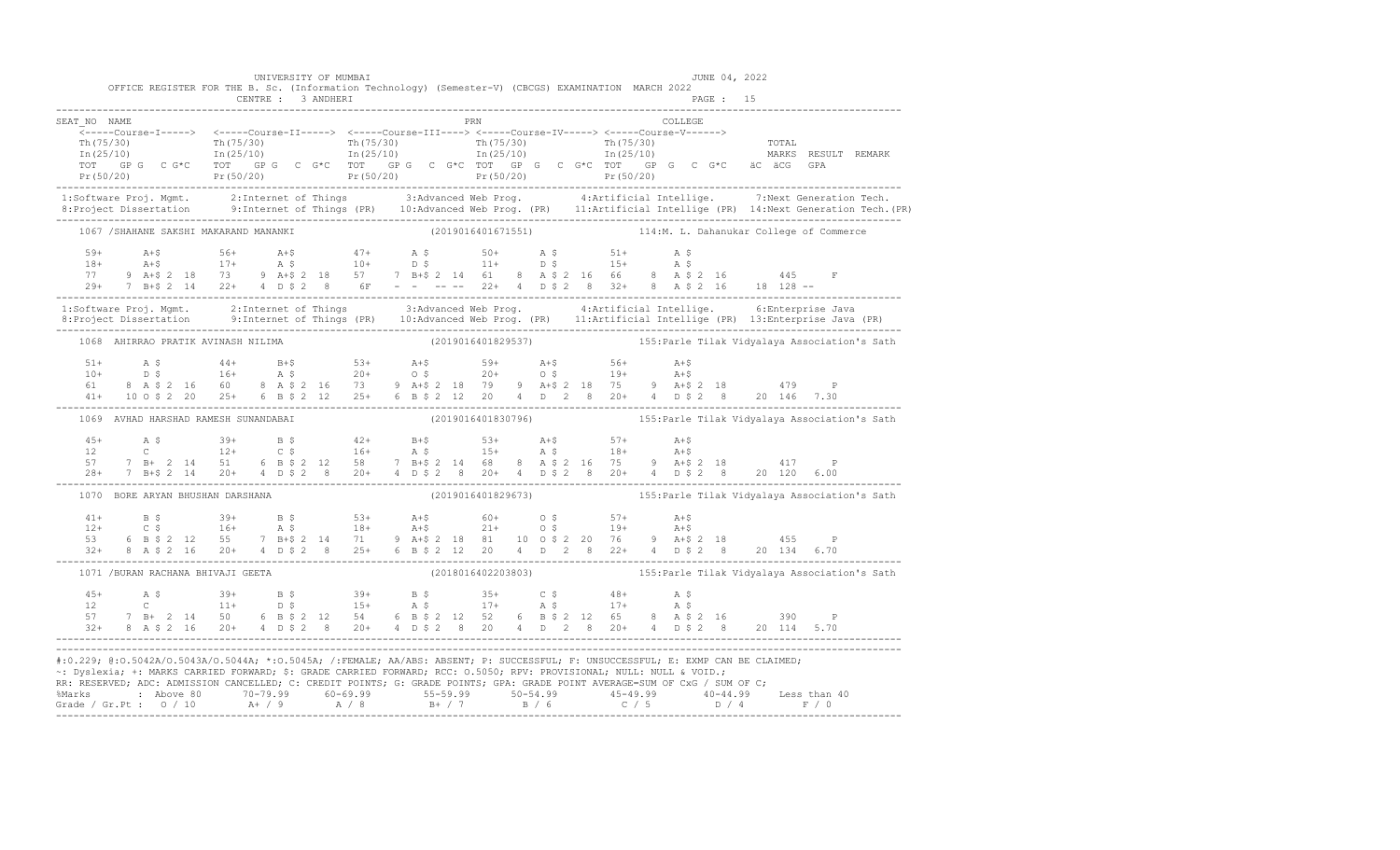| OFFICE REGISTER FOR THE B. Sc. (Information Technology) (Semester-V) (CBCGS) EXAMINATION MARCH 2022                                                                                                                                                                                                                                                                                                                                                         |  | UNIVERSITY OF MUMBAI |  |                     |  |  |  |         |  | JUNE 04, 2022                                                    |  |
|-------------------------------------------------------------------------------------------------------------------------------------------------------------------------------------------------------------------------------------------------------------------------------------------------------------------------------------------------------------------------------------------------------------------------------------------------------------|--|----------------------|--|---------------------|--|--|--|---------|--|------------------------------------------------------------------|--|
|                                                                                                                                                                                                                                                                                                                                                                                                                                                             |  |                      |  |                     |  |  |  |         |  |                                                                  |  |
| SEAT NO NAME                                                                                                                                                                                                                                                                                                                                                                                                                                                |  |                      |  | <b>EXAMPLE 1988</b> |  |  |  | COLLEGE |  |                                                                  |  |
|                                                                                                                                                                                                                                                                                                                                                                                                                                                             |  |                      |  |                     |  |  |  |         |  |                                                                  |  |
|                                                                                                                                                                                                                                                                                                                                                                                                                                                             |  |                      |  |                     |  |  |  |         |  |                                                                  |  |
|                                                                                                                                                                                                                                                                                                                                                                                                                                                             |  |                      |  |                     |  |  |  |         |  |                                                                  |  |
|                                                                                                                                                                                                                                                                                                                                                                                                                                                             |  |                      |  |                     |  |  |  |         |  |                                                                  |  |
| 1:Software Proj. Mgmt. 2:Internet of Things 3:Advanced Web Prog. 4:Artificial Intellige. 6:Enterprise Java<br>8:Project Dissertation 9:Internet of Things (PR) 10:Advanced Web Prog. (PR) 11:Artificial Intellige (PR) 13:Enterpr                                                                                                                                                                                                                           |  |                      |  |                     |  |  |  |         |  |                                                                  |  |
| 1072 DAS RAJATKANTI NIKHIL PRATIMA (2019016401831084) 155: Parle Tilak Vidyalaya Association's Sath                                                                                                                                                                                                                                                                                                                                                         |  |                      |  |                     |  |  |  |         |  |                                                                  |  |
|                                                                                                                                                                                                                                                                                                                                                                                                                                                             |  |                      |  |                     |  |  |  |         |  |                                                                  |  |
|                                                                                                                                                                                                                                                                                                                                                                                                                                                             |  |                      |  |                     |  |  |  |         |  |                                                                  |  |
|                                                                                                                                                                                                                                                                                                                                                                                                                                                             |  |                      |  |                     |  |  |  |         |  |                                                                  |  |
| $60+$ 0 \$ $56+$ $21+$ $59+$ $20+$ 0 \$ $21+$ 0 \$ $25+$ 0 \$ $25+$ 0 \$ $25+$ 0 \$ $25+$ 0 \$ $25+$ 0 \$ $25+$ 0 \$ $25+$ 0 \$ $25+$ 0 \$ $25+$ 0 \$ $25+$ 0 \$ $25+$ 0 \$ $25+$ 0 \$ $25+$ 0 \$ $25+$ 0 \$ $25+$ 0 \$ $25+$ 0 \$ $25+$ 0 \$ $25$                                                                                                                                                                                                          |  |                      |  |                     |  |  |  |         |  |                                                                  |  |
| 1073 DHASKE ROHIT UTTAM MANISHA                                                                                                                                                                                                                                                                                                                                                                                                                             |  |                      |  |                     |  |  |  |         |  | (2018016402205984) 155: Parle Tilak Vidyalaya Association's Sath |  |
|                                                                                                                                                                                                                                                                                                                                                                                                                                                             |  |                      |  |                     |  |  |  |         |  |                                                                  |  |
|                                                                                                                                                                                                                                                                                                                                                                                                                                                             |  |                      |  |                     |  |  |  |         |  |                                                                  |  |
|                                                                                                                                                                                                                                                                                                                                                                                                                                                             |  |                      |  |                     |  |  |  |         |  |                                                                  |  |
| $\begin{array}{lllllllllllll} 50+ & \quad\text{A $ $\mathfrak{S}$} & \quad\text{A $ $\mathfrak{S}$} & \quad\text{A $ $\mathfrak{S}$} & \quad\text{A $ $\mathfrak{S}$} & \quad\text{A $ $\mathfrak{S}$} & \quad\text{A $ $\mathfrak{S}$} \\ 10+ & \quad\text{D $\mathfrak{S}$} & \quad\text{14+$} & \quad\text{B $ $\mathfrak{S}$} & \quad\text{20+$} & \quad\text{O $\mathfrak{S}$} & \quad\text{17+$} & \quad\text{A $\mathfrak{S}$} & \quad\text{22+$} &$ |  |                      |  |                     |  |  |  |         |  |                                                                  |  |
| 1074 / DIVEKAR SHREYA PRABHAKAR PRAGATI                                                                                                                                                                                                                                                                                                                                                                                                                     |  |                      |  |                     |  |  |  |         |  |                                                                  |  |
|                                                                                                                                                                                                                                                                                                                                                                                                                                                             |  |                      |  |                     |  |  |  |         |  |                                                                  |  |
|                                                                                                                                                                                                                                                                                                                                                                                                                                                             |  |                      |  |                     |  |  |  |         |  |                                                                  |  |
|                                                                                                                                                                                                                                                                                                                                                                                                                                                             |  |                      |  |                     |  |  |  |         |  |                                                                  |  |
| $\begin{array}{lllllllllll} 50+ & \quad\text{A}\ \ \$ & \quad\text{A}\ \ \$ & \quad\text{A}\ \ \$ & \quad\text{A}\ \ \$ & \quad\text{B}\ \ \$ & \quad\text{B}\ \ \$ & \quad\text{B}\ \ \$ & \quad\text{B}\ \ \$ & \quad\text{B}\ \ \$ & \quad\text{B}\ \ \$ & \quad\text{B}\ \ \$ & \quad\text{B}\ \ \$ & \quad\text{B}\ \ \$ & \quad\text{B}\ \ \$ & \quad\text{B}\ \ \$ & \quad\text{B}\ \ \$ & \quad\text{B}\ \ \$ & \quad\text{B}\ \ \$ & \quad\text{$  |  |                      |  |                     |  |  |  |         |  |                                                                  |  |
| 1075 FALE YOGESH JANU SUREKHA                                                                                                                                                                                                                                                                                                                                                                                                                               |  |                      |  |                     |  |  |  |         |  |                                                                  |  |
|                                                                                                                                                                                                                                                                                                                                                                                                                                                             |  |                      |  |                     |  |  |  |         |  |                                                                  |  |
|                                                                                                                                                                                                                                                                                                                                                                                                                                                             |  |                      |  |                     |  |  |  |         |  |                                                                  |  |
|                                                                                                                                                                                                                                                                                                                                                                                                                                                             |  |                      |  |                     |  |  |  |         |  |                                                                  |  |
|                                                                                                                                                                                                                                                                                                                                                                                                                                                             |  |                      |  |                     |  |  |  |         |  |                                                                  |  |
| 1076 / GAVANE NUPUR VITTHAL KALPANA (2019016401829932) (2019016401829932)                                                                                                                                                                                                                                                                                                                                                                                   |  |                      |  |                     |  |  |  |         |  |                                                                  |  |
| $\begin{array}{cccccccccccc} 48+ & & {\rm A}\ \ \, & \rm S\ & & 42+ & & {\rm B}+5 & & 60+ & 0\ \ \, & \rm C\ & & 13+ & {\rm B}\ \ \, & \rm C\ & & 13+ & {\rm B}\ \ \, & \rm S\ & & 20+ & 0\ \ \, & \rm S\ & & 20+ & 0\ \ \, & \rm S\ & & 19+ & {\rm A}+5 & 22+ & 0\ \ \, & \rm S\ & & 21+ & 0\ \ \, & \rm S\ & & 22+ & 0\ \ \, & \rm S\ & & 21+ & 0\ \ \, & \rm S\ & & $                                                                                    |  |                      |  |                     |  |  |  |         |  |                                                                  |  |
|                                                                                                                                                                                                                                                                                                                                                                                                                                                             |  |                      |  |                     |  |  |  |         |  |                                                                  |  |
|                                                                                                                                                                                                                                                                                                                                                                                                                                                             |  |                      |  |                     |  |  |  |         |  |                                                                  |  |
| #:0.229; @:0.5042A/0.5043A/0.5044A; *:0.5045A; /:FEMALE; AA/ABS: ABSENT; P: SUCCESSFUL; F: UNSUCCESSFUL; E: EXMP CAN BE CLAIMED;                                                                                                                                                                                                                                                                                                                            |  |                      |  |                     |  |  |  |         |  |                                                                  |  |
| ~: Dyslexia; +: MARKS CARRIED FORWARD; \$: GRADE CARRIED FORWARD; RCC: 0.5050; RPV: PROVISIONAL; NULL: NULL & VOID.;                                                                                                                                                                                                                                                                                                                                        |  |                      |  |                     |  |  |  |         |  |                                                                  |  |
| RR: RESERVED; ADC: ADMISSION CANCELLED; C: CREDIT POINTS; G: GRADE POINTS; GPA: GRADE POINT AVERAGE=SUM OF CxG / SUM OF C;                                                                                                                                                                                                                                                                                                                                  |  |                      |  |                     |  |  |  |         |  |                                                                  |  |
|                                                                                                                                                                                                                                                                                                                                                                                                                                                             |  |                      |  |                     |  |  |  |         |  |                                                                  |  |
|                                                                                                                                                                                                                                                                                                                                                                                                                                                             |  |                      |  |                     |  |  |  |         |  |                                                                  |  |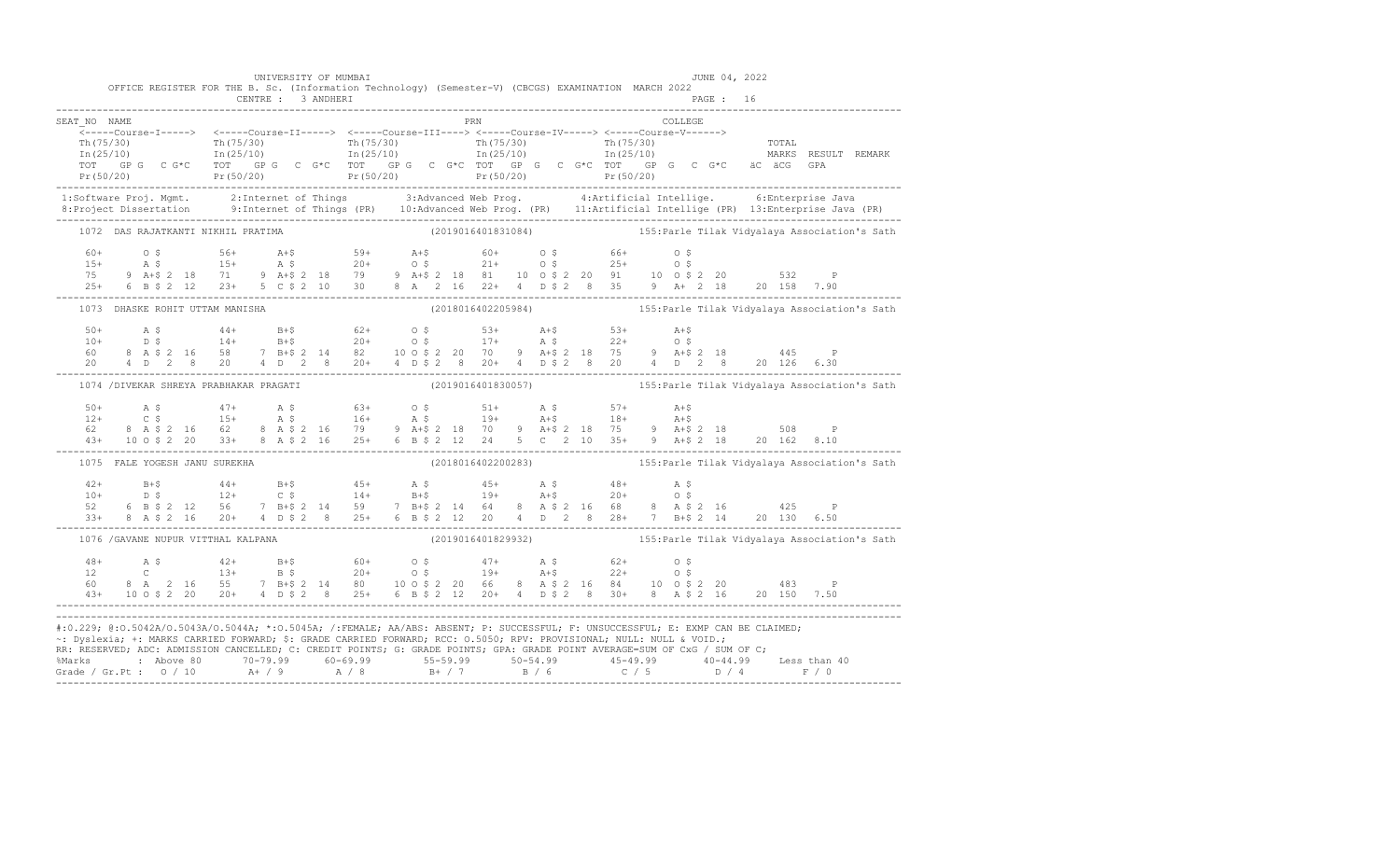|                                  | UNIVERSITY OF MUMBAI<br>OFFICE REGISTER FOR THE B. Sc. (Information Technology) (Semester-V) (CBCGS) EXAMINATION MARCH 2022<br>CENTRE : 3 ANDHERI                                                                                                                                                                                                                                      |            | JUNE 04, 2022<br>PAGE: 17                                                                                                                                                                                                                                                                                                                                                                                                    |  |
|----------------------------------|----------------------------------------------------------------------------------------------------------------------------------------------------------------------------------------------------------------------------------------------------------------------------------------------------------------------------------------------------------------------------------------|------------|------------------------------------------------------------------------------------------------------------------------------------------------------------------------------------------------------------------------------------------------------------------------------------------------------------------------------------------------------------------------------------------------------------------------------|--|
| SEAT NO NAME                     |                                                                                                                                                                                                                                                                                                                                                                                        | <b>PRN</b> | COLLEGE                                                                                                                                                                                                                                                                                                                                                                                                                      |  |
|                                  |                                                                                                                                                                                                                                                                                                                                                                                        |            | $\begin{array}{cccccccc} \texttt{&\small{--1--1--00178e-11--1--2}} & \texttt{&\small{--1--1--00178e-11--1--2}} & \texttt{&\small{--1--1--00178e-11--1--2}} & \texttt{&\small{--1--1--1--00178e-11--1--2}} & \texttt{&\small{--1--1--1--00178e-11--1--2}} & \texttt{&\small{--1--1--1--00178e-11--1--2}} & \texttt{&\small{--1--1--1--00178e-11--1--2}} & \texttt{&\small{$                                                   |  |
|                                  |                                                                                                                                                                                                                                                                                                                                                                                        |            |                                                                                                                                                                                                                                                                                                                                                                                                                              |  |
| 1077 GHAG JATIN NANDKUMAR NEHA   |                                                                                                                                                                                                                                                                                                                                                                                        |            |                                                                                                                                                                                                                                                                                                                                                                                                                              |  |
|                                  |                                                                                                                                                                                                                                                                                                                                                                                        |            |                                                                                                                                                                                                                                                                                                                                                                                                                              |  |
|                                  |                                                                                                                                                                                                                                                                                                                                                                                        |            | 1078 GHEWADE ASHITOSH DEEPAK SHOBHA (2018016402205914) (2018016402205914) 155: Parle Tilak Vidyalaya Association's Sath                                                                                                                                                                                                                                                                                                      |  |
|                                  |                                                                                                                                                                                                                                                                                                                                                                                        |            | $\begin{array}{lllllllllll} 53+ & & & 35+ & & 35+ & & 6\,4 & & 60+ & & 0\,5 & & 50+ & & \mathtt{A}\,\$ & & & 62+ & & 0\,\$ & & & & & 12+ & & 0\,\$ & & & & 17+ & & \mathtt{A}\,\$ & & & 15+ & & \mathtt{A}\,\$ & & & 14+ & & \mathtt{B}+\$ & & 20+ & & 0\,\$ & & & & & & 162 & & \mathtt{P} \ 65 & & 8 & & \mathtt{A}\,\$ & 2 & 16 & & 52 & & 6 & \mathtt{B}\,\$                                                             |  |
|                                  | 1079 / GOSAVI MAITHILI DARSHAN SONALI                                                                                                                                                                                                                                                                                                                                                  |            |                                                                                                                                                                                                                                                                                                                                                                                                                              |  |
|                                  |                                                                                                                                                                                                                                                                                                                                                                                        |            |                                                                                                                                                                                                                                                                                                                                                                                                                              |  |
|                                  | 1080 GUPTA RAJESH MAHENDRA GEETA                                                                                                                                                                                                                                                                                                                                                       |            | (2019016401830363) 155: Parle Tilak Vidyalaya Association's Sath                                                                                                                                                                                                                                                                                                                                                             |  |
|                                  |                                                                                                                                                                                                                                                                                                                                                                                        |            | $\begin{array}{lllllllllll} 42+&\quad\text{B+$$\uparrow$}&\quad39+&\quad\text{B$\uparrow$}&\quad54+&\quad\text{A+$$\uparrow$}&\quad56+&\quad\text{A+$$\uparrow$}&\quad54+&\quad\text{A+$$\uparrow$}\\ 15+&\quad\text{A$\uparrow$}&\quad11+&\quad\text{D$\uparrow$}&\quad19+&\quad\text{A+$$\uparrow$}&\quad16+&\quad\text{A$\uparrow$}&\quad20+&\quad\text{O$\uparrow$}&\quad495&\quad\text{P}\\ 57&\quad7&\quad\text{B+$$\$ |  |
| 1081 /JADHAV EKTA KAILAS KALPITA |                                                                                                                                                                                                                                                                                                                                                                                        |            | (2019016401831181) 155: Parle Tilak Vidyalaya Association's Sath                                                                                                                                                                                                                                                                                                                                                             |  |
|                                  |                                                                                                                                                                                                                                                                                                                                                                                        |            | $\begin{array}{cccccccccccccccc} 39+ & & B & \xi & & 32+ & D & \xi & & 53+ & A+ \xi & & 47+ & A & \xi & & 59+ & A+ \xi \\ 10+ & & D & \xi & & 16+ & A & \xi & & 18+ & A+ \xi & & 18+ & A+ \xi & & 16+ & A & \xi \\ 49 & & 5 & C & \xi & 2 & 10 & 48 & 5 & C & \xi & 2 & 10 & 71 & 9 & A+ \xi & 2 & 18 & 65 & 8 & A & \xi & 2 & 16 & 75 & 9 & A+ \xi & 2 & 18 & & 41$                                                         |  |
|                                  | #:0.229; @:0.5042A/0.5043A/0.5044A; *:0.5045A; /:FEMALE; AA/ABS: ABSENT; P: SUCCESSFUL; F: UNSUCCESSFUL; E: EXMP CAN BE CLAIMED;<br>~: Dyslexia; +: MARKS CARRIED FORWARD; \$: GRADE CARRIED FORWARD; RCC: 0.5050; RPV: PROVISIONAL; NULL: NULL & VOID.;<br>RR: RESERVED; ADC: ADMISSION CANCELLED; C: CREDIT POINTS; G: GRADE POINTS; GPA: GRADE POINT AVERAGE=SUM OF CxG / SUM OF C; |            | % Marks : Above 80 70-79.99 60-69.99 55-59.99 50-54.99 45-49.99 40-44.99 Less than 40<br>Grade / Gr.Pt : 0 / 10 A+ / 9 A / 8 B+ / 7 B / 6 C / 5 D / 4 F / 0                                                                                                                                                                                                                                                                  |  |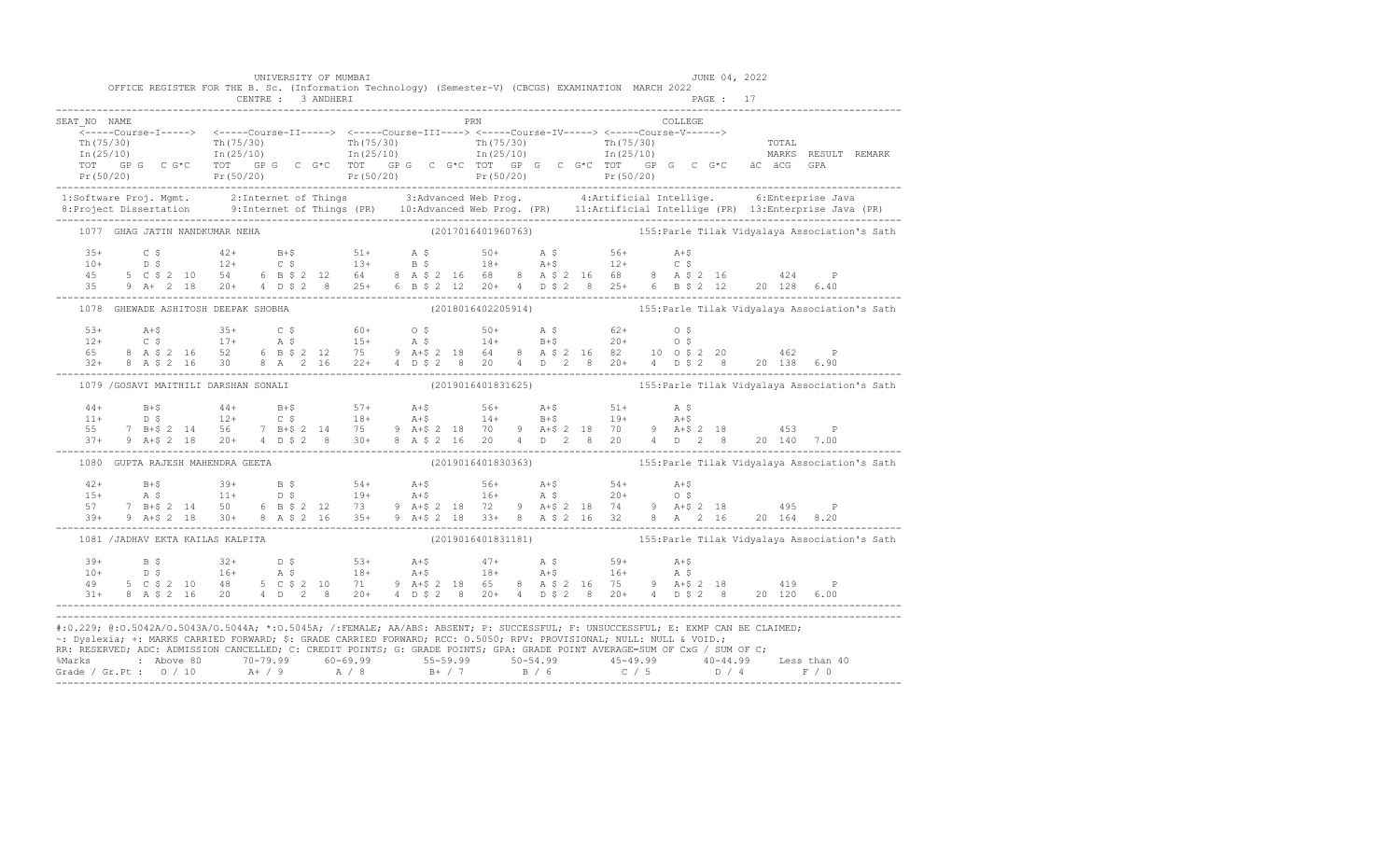|              |  | OFFICE REGISTER FOR THE B. Sc. (Information Technology) (Semester-V) (CBCGS) EXAMINATION MARCH 2022                                                                                                                                                                                                                                                                                                                                    |  | UNIVERSITY OF MUMBAI<br>CENTRE : 3 ANDHERI |  |  |  |            |  |         | PAGE : 18 | JUNE 04, 2022 |  |                                                                                                      |
|--------------|--|----------------------------------------------------------------------------------------------------------------------------------------------------------------------------------------------------------------------------------------------------------------------------------------------------------------------------------------------------------------------------------------------------------------------------------------|--|--------------------------------------------|--|--|--|------------|--|---------|-----------|---------------|--|------------------------------------------------------------------------------------------------------|
| SEAT NO NAME |  |                                                                                                                                                                                                                                                                                                                                                                                                                                        |  |                                            |  |  |  | <b>PRN</b> |  | COLLEGE |           |               |  |                                                                                                      |
|              |  |                                                                                                                                                                                                                                                                                                                                                                                                                                        |  |                                            |  |  |  |            |  |         |           |               |  |                                                                                                      |
|              |  |                                                                                                                                                                                                                                                                                                                                                                                                                                        |  |                                            |  |  |  |            |  |         |           |               |  |                                                                                                      |
|              |  |                                                                                                                                                                                                                                                                                                                                                                                                                                        |  |                                            |  |  |  |            |  |         |           |               |  |                                                                                                      |
|              |  |                                                                                                                                                                                                                                                                                                                                                                                                                                        |  |                                            |  |  |  |            |  |         |           |               |  |                                                                                                      |
|              |  |                                                                                                                                                                                                                                                                                                                                                                                                                                        |  |                                            |  |  |  |            |  |         |           |               |  |                                                                                                      |
|              |  | 1:Software Proj. Mgmt. 2:Internet of Things 3:Advanced Web Prog. 4:Artificial Intellige. 6:Enterprise Java<br>8:Project Dissertation 9:Internet of Things (PR) 10:Advanced Web Prog. (PR) 11:Artificial Intellige (PR) 13:Enterpr                                                                                                                                                                                                      |  |                                            |  |  |  |            |  |         |           |               |  |                                                                                                      |
|              |  | 1082 JAIN HRITHIK KUMAR KAMLESH KUMAR ANITA (2019016401830726) 155: Parle Tilak Vidyalaya Association's Sath                                                                                                                                                                                                                                                                                                                           |  |                                            |  |  |  |            |  |         |           |               |  |                                                                                                      |
|              |  |                                                                                                                                                                                                                                                                                                                                                                                                                                        |  |                                            |  |  |  |            |  |         |           |               |  |                                                                                                      |
|              |  |                                                                                                                                                                                                                                                                                                                                                                                                                                        |  |                                            |  |  |  |            |  |         |           |               |  |                                                                                                      |
|              |  |                                                                                                                                                                                                                                                                                                                                                                                                                                        |  |                                            |  |  |  |            |  |         |           |               |  |                                                                                                      |
|              |  | $\begin{array}{cccccccccccccccc} 36+ & & C & \xi & & 42+ & B+ \xi & & 60+ & O & \xi & & 39+ & B & \xi & & 57+ & A+ \xi \\ 13+ & & B & \xi & & 15+ & A & \xi & & 17+ & A & \xi & & 18+ & A+ \xi & & 18+ & A+ \xi \\ 49 & & 5 & C & \xi & 2 & 10 & 57 & 7 & B+ \xi & 2 & 14 & 77 & 9 & A+ \xi & 2 & 18 & 57 & 7 & B+ \xi & 2 & 14 & 75 & 9 & A+ \xi & 2 & 18 & & 46$                                                                     |  |                                            |  |  |  |            |  |         |           |               |  |                                                                                                      |
|              |  | 1083 /KADAM ANKITA SAMPAT SANGITA (2018016402202467) 155: Parle Tilak Vidyalaya Association's Sath                                                                                                                                                                                                                                                                                                                                     |  |                                            |  |  |  |            |  |         |           |               |  |                                                                                                      |
|              |  |                                                                                                                                                                                                                                                                                                                                                                                                                                        |  |                                            |  |  |  |            |  |         |           |               |  |                                                                                                      |
|              |  |                                                                                                                                                                                                                                                                                                                                                                                                                                        |  |                                            |  |  |  |            |  |         |           |               |  |                                                                                                      |
|              |  |                                                                                                                                                                                                                                                                                                                                                                                                                                        |  |                                            |  |  |  |            |  |         |           |               |  |                                                                                                      |
|              |  | $\begin{array}{cccccccccccccccc} 35+ & & C & \xi & & 33+ & D & \xi & & 48+ & A & \xi & & 30+ & D & \xi & & 54+ & A+ \xi \\ 10 & & D & & 10+ & D & \xi & & 16+ & A & \xi & & 18+ & A+ \xi & & 16+ & A & \xi \\ 45 & & 5 & C & 2 & 10 & 43 & 4 & D & \xi & 2 & 8 & 64 & 8 & A & \xi & 2 & 16 & 48 & 5 & C & \xi & 2 & 10 & 70 & 9 & A+ \xi & 2 & 18 & & 381 & P \\ 30+$                                                                  |  |                                            |  |  |  |            |  |         |           |               |  |                                                                                                      |
|              |  | 1084 / KALE SHRUTI MANOJ UMA                                                                                                                                                                                                                                                                                                                                                                                                           |  |                                            |  |  |  |            |  |         |           |               |  |                                                                                                      |
|              |  |                                                                                                                                                                                                                                                                                                                                                                                                                                        |  |                                            |  |  |  |            |  |         |           |               |  |                                                                                                      |
|              |  |                                                                                                                                                                                                                                                                                                                                                                                                                                        |  |                                            |  |  |  |            |  |         |           |               |  |                                                                                                      |
|              |  |                                                                                                                                                                                                                                                                                                                                                                                                                                        |  |                                            |  |  |  |            |  |         |           |               |  |                                                                                                      |
|              |  | $\begin{array}{lllllllllllll} 53+ & \text{A+$}\hat{\textrm{S}} & \text{A+$}\hat{\textrm{S}} & \text{A+$}\hat{\textrm{S}} & \text{B+} & \text{A+$}\hat{\textrm{S}} & \text{B+} & \text{A+$}\hat{\textrm{S}} & \text{A+$}\hat{\textrm{S}} \\ 14 & \text{B+} & \text{B+} & \text{B+$} & \text{B+$}\hat{\textrm{S}} & \text{B+$}\hat{\textrm{S}} & \text{B+$}\hat{\textrm{S}} & \text{B+$}\hat{\textrm{S}} & \text$                        |  |                                            |  |  |  |            |  |         |           |               |  |                                                                                                      |
|              |  | 1085 / KAMBLE ESHA VINOD SWATI                                                                                                                                                                                                                                                                                                                                                                                                         |  |                                            |  |  |  |            |  |         |           |               |  |                                                                                                      |
|              |  |                                                                                                                                                                                                                                                                                                                                                                                                                                        |  |                                            |  |  |  |            |  |         |           |               |  |                                                                                                      |
|              |  |                                                                                                                                                                                                                                                                                                                                                                                                                                        |  |                                            |  |  |  |            |  |         |           |               |  |                                                                                                      |
|              |  |                                                                                                                                                                                                                                                                                                                                                                                                                                        |  |                                            |  |  |  |            |  |         |           |               |  |                                                                                                      |
|              |  | $\begin{array}{cccccccccccccccc} 47+ & & {\rm A}\ \ \S\ & {\rm A} & & 41+ & {\rm B}\ \ \S\ & {\rm A} & & 12+ & {\rm C}\ \ \S\ & {\rm B} & & 6 & {\rm B}\ \ \S\ & {\rm C} & & 16+ & {\rm A}\ \ \S\ & {\rm D} & & 16+ & {\rm A}\ \ \S\ & {\rm D} & & 16+ & {\rm A}\ \ \S\ & {\rm D} & & 16+ & {\rm A}\ \ \S\ & {\rm D} & & 16+ & {\rm A}\ \ \S\ & {\rm D} & & 16+ & {\rm A}\ \ \S\ & {\rm D} & & 16+ & {\rm A}\ \ \$                     |  |                                            |  |  |  |            |  |         |           |               |  |                                                                                                      |
|              |  | 1086 KAMBLE SWAPNIL ASHOK ASHA                                                                                                                                                                                                                                                                                                                                                                                                         |  |                                            |  |  |  |            |  |         |           |               |  | (2019016401830765) (2019016401830765) (20190164018) (201901640185) (20190164018) (20190164018) (2019 |
|              |  |                                                                                                                                                                                                                                                                                                                                                                                                                                        |  |                                            |  |  |  |            |  |         |           |               |  |                                                                                                      |
|              |  |                                                                                                                                                                                                                                                                                                                                                                                                                                        |  |                                            |  |  |  |            |  |         |           |               |  |                                                                                                      |
|              |  |                                                                                                                                                                                                                                                                                                                                                                                                                                        |  |                                            |  |  |  |            |  |         |           |               |  |                                                                                                      |
|              |  | $\begin{array}{lllllllllllll} 53+ & \multicolumn{3}{c }{\textbf{A}}+5 & \multicolumn{3}{c }{\textbf{A}}+5 & \multicolumn{3}{c }{\textbf{A}}+5 & \multicolumn{3}{c }{\textbf{A}}+5 & \multicolumn{3}{c }{\textbf{A}}+5 & \multicolumn{3}{c }{\textbf{A}}+5 & \multicolumn{3}{c }{\textbf{A}}+5 & \multicolumn{3}{c }{\textbf{A}}+5 & \multicolumn{3}{c }{\textbf{A}}+5 & \multicolumn{3}{c }{\textbf{A}}+5 & \multicolumn{3}{c }{\text$ |  |                                            |  |  |  |            |  |         |           |               |  |                                                                                                      |
|              |  | #:0.229; @:0.5042A/0.5043A/0.5044A; *:0.5045A; /:FEMALE; AA/ABS: ABSENT; P: SUCCESSFUL; F: UNSUCCESSFUL; E: EXMP CAN BE CLAIMED;<br>~: Dyslexia; +: MARKS CARRIED FORWARD; \$: GRADE CARRIED FORWARD; RCC: 0.5050; RPV: PROVISIONAL; NULL: NULL & VOID.;<br>RR: RESERVED; ADC: ADMISSION CANCELLED; C: CREDIT POINTS; G: GRADE POINTS; GPA: GRADE POINT AVERAGE=SUM OF CxG / SUM OF C;                                                 |  |                                            |  |  |  |            |  |         |           |               |  |                                                                                                      |
|              |  |                                                                                                                                                                                                                                                                                                                                                                                                                                        |  |                                            |  |  |  |            |  |         |           |               |  |                                                                                                      |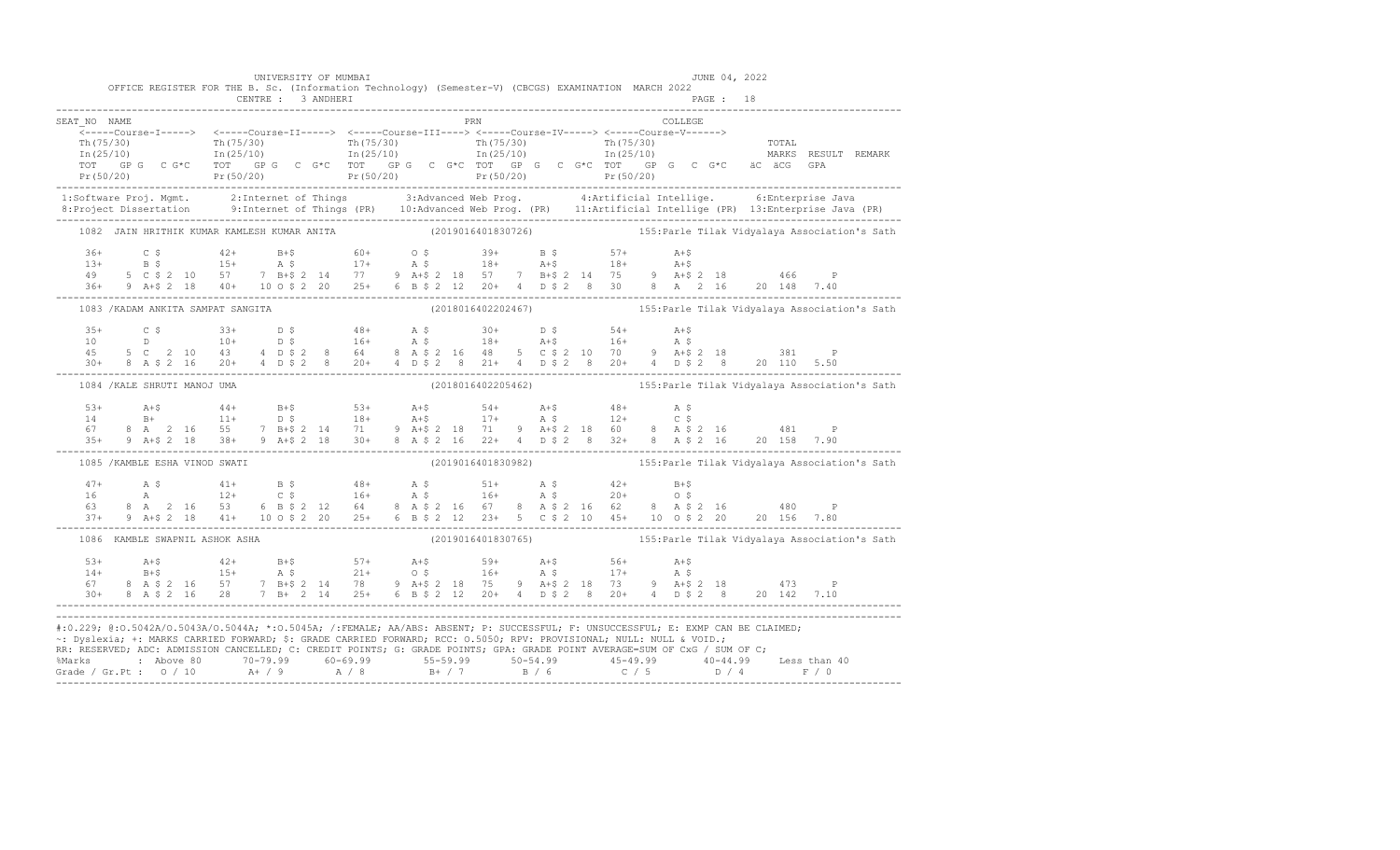|                                      | UNIVERSITY OF MUMBAI<br>OFFICE REGISTER FOR THE B. Sc. (Information Technology) (Semester-V) (CBCGS) EXAMINATION MARCH 2022 |     | JUNE 04, 2022                                                                                                                                                                                                                                                                                                                                                                                                                                                                                    |                                                                                                                                                                                                                                                                                                                                                                        |
|--------------------------------------|-----------------------------------------------------------------------------------------------------------------------------|-----|--------------------------------------------------------------------------------------------------------------------------------------------------------------------------------------------------------------------------------------------------------------------------------------------------------------------------------------------------------------------------------------------------------------------------------------------------------------------------------------------------|------------------------------------------------------------------------------------------------------------------------------------------------------------------------------------------------------------------------------------------------------------------------------------------------------------------------------------------------------------------------|
|                                      |                                                                                                                             |     |                                                                                                                                                                                                                                                                                                                                                                                                                                                                                                  |                                                                                                                                                                                                                                                                                                                                                                        |
| SEAT NO NAME                         |                                                                                                                             | PRN | COLLEGE                                                                                                                                                                                                                                                                                                                                                                                                                                                                                          |                                                                                                                                                                                                                                                                                                                                                                        |
|                                      |                                                                                                                             |     |                                                                                                                                                                                                                                                                                                                                                                                                                                                                                                  |                                                                                                                                                                                                                                                                                                                                                                        |
|                                      |                                                                                                                             |     |                                                                                                                                                                                                                                                                                                                                                                                                                                                                                                  |                                                                                                                                                                                                                                                                                                                                                                        |
|                                      |                                                                                                                             |     |                                                                                                                                                                                                                                                                                                                                                                                                                                                                                                  |                                                                                                                                                                                                                                                                                                                                                                        |
|                                      |                                                                                                                             |     |                                                                                                                                                                                                                                                                                                                                                                                                                                                                                                  |                                                                                                                                                                                                                                                                                                                                                                        |
|                                      |                                                                                                                             |     | $\begin{array}{cccccccc} \texttt{\footnotesize{Tr(75/30)}} & \texttt{\footnotesize{Tr(75/30)}} & \texttt{\footnotesize{Tr(75/30)}} & \texttt{\footnotesize{Tr(75/30)}} & \texttt{\footnotesize{Tr(75/30)}} & \texttt{\footnotesize{Tr(75/30)}} & \texttt{\footnotesize{Tr(75/30)}} & \texttt{\footnotesize{Tr(75/30)}} & \texttt{\footnotesize{Tr(75/30)}} & \texttt{\footnotesize{Tr(75/30)}} & \texttt{\footnotesize{Tr(75/30)}} & \texttt{\footnotesize{Tr(75/30)}} & \texttt{\footnotesize{$ |                                                                                                                                                                                                                                                                                                                                                                        |
|                                      |                                                                                                                             |     |                                                                                                                                                                                                                                                                                                                                                                                                                                                                                                  |                                                                                                                                                                                                                                                                                                                                                                        |
|                                      |                                                                                                                             |     |                                                                                                                                                                                                                                                                                                                                                                                                                                                                                                  | 1:Software Proj. Mgmt. 2:Internet of Things 3:Advanced Web Prog. 4:Artificial Intellige. 6:Enterprise Java<br>8:Project Dissertation 9:Internet of Things (PR) 10:Advanced Web Prog. (PR) 11:Artificial Intellige (PR) 13:Enterpr                                                                                                                                      |
|                                      |                                                                                                                             |     | 1087 KARAMBELE ROHIT ASHOK ASHWINI (2019016401831111) 155: Parle Tilak Vidyalaya Association's Sath                                                                                                                                                                                                                                                                                                                                                                                              |                                                                                                                                                                                                                                                                                                                                                                        |
|                                      |                                                                                                                             |     |                                                                                                                                                                                                                                                                                                                                                                                                                                                                                                  |                                                                                                                                                                                                                                                                                                                                                                        |
|                                      |                                                                                                                             |     |                                                                                                                                                                                                                                                                                                                                                                                                                                                                                                  |                                                                                                                                                                                                                                                                                                                                                                        |
|                                      |                                                                                                                             |     |                                                                                                                                                                                                                                                                                                                                                                                                                                                                                                  |                                                                                                                                                                                                                                                                                                                                                                        |
|                                      |                                                                                                                             |     | $\begin{array}{lllllllllllll} 59+ & \text{A}+5 & \text{A}+5 & \text{B}+4 & \text{B}+5 & \text{B}+5 & \text{B}+2 & \text{B}+5 & \text{B}+2 & \text{B}+5 & \text{B}+5 & \text{B}+5 & \text{B}+5 & \text{B}+5 & \text{B}+5 & \text{B}+5 & \text{B}+5 & \text{B}+5 & \text{B}+5 & \text{B}+5 & \text{B}+5 & \text{B}+5 & \text{B}+5 & \text{B}+5 & \text{B}+5 & \text{B}+5 & \text$                                                                                                                  |                                                                                                                                                                                                                                                                                                                                                                        |
|                                      |                                                                                                                             |     | 1088 KHADE SHUBHAM BHAUSAHEB SHOBHA (2019016401831335) 35) 355: Parle Tilak Vidyalaya Association's Sath                                                                                                                                                                                                                                                                                                                                                                                         |                                                                                                                                                                                                                                                                                                                                                                        |
|                                      |                                                                                                                             |     |                                                                                                                                                                                                                                                                                                                                                                                                                                                                                                  |                                                                                                                                                                                                                                                                                                                                                                        |
|                                      |                                                                                                                             |     |                                                                                                                                                                                                                                                                                                                                                                                                                                                                                                  |                                                                                                                                                                                                                                                                                                                                                                        |
|                                      |                                                                                                                             |     |                                                                                                                                                                                                                                                                                                                                                                                                                                                                                                  |                                                                                                                                                                                                                                                                                                                                                                        |
|                                      |                                                                                                                             |     |                                                                                                                                                                                                                                                                                                                                                                                                                                                                                                  | $\begin{array}{cccccccccccccccc} 38+ & & B & \xi & & 33+ & D & \xi & & 53 & & \mathrm{A+} & & 41+ & B & \xi & & 38+ & B & \xi \\ 19 & & A+ & & 12+ & C & \xi & & 13+ & B & \xi & & 19+ & A+\xi & & 17+ & A & \xi \\ 57 & 7 & B+ & 2 & 14 & 45 & 5 & C & \xi & 2 & 10 & 66 & 8 & A & 2 & 16 & 60 & 8 & A & \xi & 2 & 16 & 55 & 7 & B+\xi & 2 & 14 & & 404 & P \\ 34+ &$ |
| 1089 KHATAL KARTIK VISHWANATH YOGITA |                                                                                                                             |     | (2019016401830525) (2019016401830525) (2019016401830525)                                                                                                                                                                                                                                                                                                                                                                                                                                         |                                                                                                                                                                                                                                                                                                                                                                        |
|                                      |                                                                                                                             |     |                                                                                                                                                                                                                                                                                                                                                                                                                                                                                                  |                                                                                                                                                                                                                                                                                                                                                                        |
|                                      |                                                                                                                             |     |                                                                                                                                                                                                                                                                                                                                                                                                                                                                                                  |                                                                                                                                                                                                                                                                                                                                                                        |
|                                      |                                                                                                                             |     |                                                                                                                                                                                                                                                                                                                                                                                                                                                                                                  |                                                                                                                                                                                                                                                                                                                                                                        |
|                                      |                                                                                                                             |     | $\begin{array}{lllllllllllll} 45+ & \quad\text{A}\ \ \hat{\text{S}} & \quad\text{48+} & \quad\text{A}\ \ \hat{\text{S}} & \quad\text{48+} & \quad\text{A}\ \ \hat{\text{S}} & \quad\text{50+} & \quad\text{A}\ \ \hat{\text{S}} & \quad\text{51+} & \quad\text{A}\ \ \hat{\text{S}} & \quad\text{52+} & \quad\text{53+} & \quad\text{54+} & \quad\text{55+} \\ 16 & \quad\text{A} & \quad\text{17+} & \quad\text{A}\ \ \hat{\text{S}} & \quad\text$                                              |                                                                                                                                                                                                                                                                                                                                                                        |
|                                      |                                                                                                                             |     | 1090 /LAGADE VISHAKHA VISHVAJEET AMERICA (2019016401830742) 155: Parle Tilak Vidyalaya Association's Sath                                                                                                                                                                                                                                                                                                                                                                                        |                                                                                                                                                                                                                                                                                                                                                                        |
|                                      |                                                                                                                             |     |                                                                                                                                                                                                                                                                                                                                                                                                                                                                                                  |                                                                                                                                                                                                                                                                                                                                                                        |
|                                      |                                                                                                                             |     |                                                                                                                                                                                                                                                                                                                                                                                                                                                                                                  |                                                                                                                                                                                                                                                                                                                                                                        |
|                                      |                                                                                                                             |     |                                                                                                                                                                                                                                                                                                                                                                                                                                                                                                  |                                                                                                                                                                                                                                                                                                                                                                        |
|                                      |                                                                                                                             |     | $\begin{array}{cccccccccccccccc} 45+ & & {\bf A}\ \,S & & & 41+ & & {\bf B}\ \,S & & & 46+ & & {\bf A}\ \,S & & & 10+ & & {\bf D}\ \,S & & & 10+ & & {\bf D}\ \,S & & & 18+ & & {\bf A}\mbox{-}8 & & & 18+ & & {\bf A}\mbox{-}8 & & & 20+ & & 0\ \,S & & 7 & {\bf B}+ & 2 & 14 & 51 & 6 & {\bf B}\ \,S\ \,S\ \,I & & & 20+ & 4 & {\bf D}\ \,S\ \,I & & & 20+ & 4 & {\bf D}\ \,S\ \$                                                                                                              |                                                                                                                                                                                                                                                                                                                                                                        |
|                                      | 1091 LONDHE SUNNY PRAKASH GEETA                                                                                             |     |                                                                                                                                                                                                                                                                                                                                                                                                                                                                                                  | (2019016401830073) 155: Parle Tilak Vidyalaya Association's Sath                                                                                                                                                                                                                                                                                                       |
|                                      |                                                                                                                             |     |                                                                                                                                                                                                                                                                                                                                                                                                                                                                                                  |                                                                                                                                                                                                                                                                                                                                                                        |
|                                      |                                                                                                                             |     |                                                                                                                                                                                                                                                                                                                                                                                                                                                                                                  |                                                                                                                                                                                                                                                                                                                                                                        |
|                                      |                                                                                                                             |     |                                                                                                                                                                                                                                                                                                                                                                                                                                                                                                  |                                                                                                                                                                                                                                                                                                                                                                        |
|                                      |                                                                                                                             |     | $\begin{array}{cccccccccccc} 44+ & & B+\$ & & 35+ & & C$\$ & & 50+ & & A$\$ & & 50+ & & A$\$ & & 53+ & & A+\$ \\ 10 & & D & & 10+ & & D$\$ & & 18+ & A+\$ & & 17+ & A$\$ & & 20+ & O$\$ & & \\ 54 & & 6& B & 2& 12 & 45 & 5& C$\$ & 2& 10 & 68 & 8& A$\$ & 2& 16 & 67 & 8& A$\$ & 2& 16 & 73 & 9& A+\$ & 2& 18 & & 425 & P \\ 33+ & 8& A$\$                                                                                                                                                      |                                                                                                                                                                                                                                                                                                                                                                        |
|                                      |                                                                                                                             |     | #:0.229; @:0.5042A/0.5043A/0.5044A; *:0.5045A; /:FEMALE; AA/ABS: ABSENT; P: SUCCESSFUL; F: UNSUCCESSFUL; E: EXMP CAN BE CLAIMED;<br>~: Dyslexia; +: MARKS CARRIED FORWARD; \$: GRADE CARRIED FORWARD; RCC: 0.5050; RPV: PROVISIONAL; NULL: NULL & VOID.;<br>RR: RESERVED, ADC: ADMISSION CANCELLED, C: CREDIT POINTS, G: GRADE POINTS, GPA: GRADE POINT AVERAGE=SUM OF CxG / SUM OF C;                                                                                                           |                                                                                                                                                                                                                                                                                                                                                                        |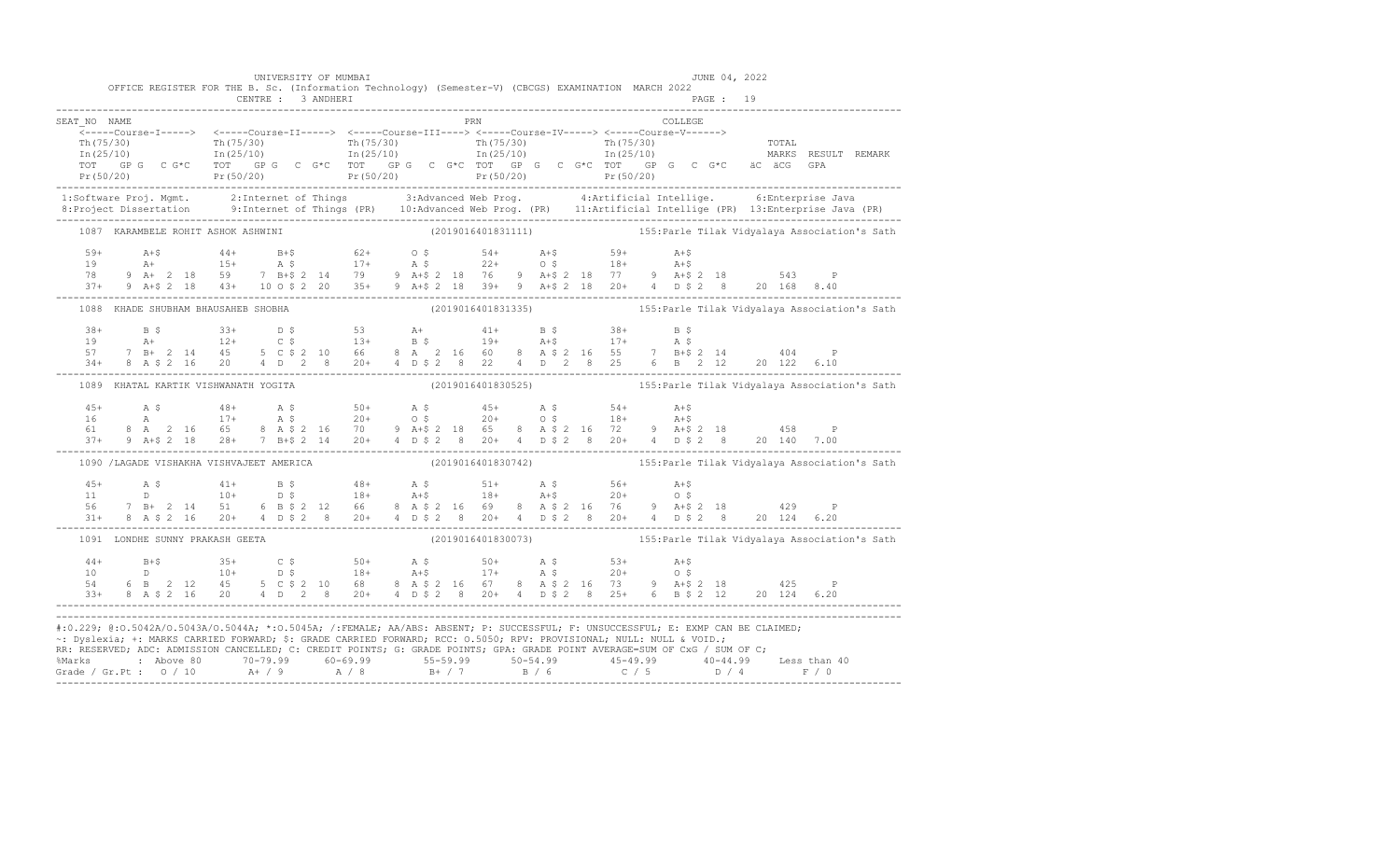| OFFICE REGISTER FOR THE B. Sc. (Information Technology) (Semester-V) (CBCGS) EXAMINATION MARCH 2022                                                                                                                                                                                                                                                                                                                 |  | UNIVERSITY OF MUMBAI |  |  |  |     |  |         |  | JUNE 04, 2022 |  |                                                                  |
|---------------------------------------------------------------------------------------------------------------------------------------------------------------------------------------------------------------------------------------------------------------------------------------------------------------------------------------------------------------------------------------------------------------------|--|----------------------|--|--|--|-----|--|---------|--|---------------|--|------------------------------------------------------------------|
|                                                                                                                                                                                                                                                                                                                                                                                                                     |  |                      |  |  |  |     |  |         |  |               |  |                                                                  |
| SEAT NO NAME                                                                                                                                                                                                                                                                                                                                                                                                        |  |                      |  |  |  | PRN |  | COLLEGE |  |               |  |                                                                  |
|                                                                                                                                                                                                                                                                                                                                                                                                                     |  |                      |  |  |  |     |  |         |  |               |  |                                                                  |
|                                                                                                                                                                                                                                                                                                                                                                                                                     |  |                      |  |  |  |     |  |         |  |               |  |                                                                  |
|                                                                                                                                                                                                                                                                                                                                                                                                                     |  |                      |  |  |  |     |  |         |  |               |  |                                                                  |
|                                                                                                                                                                                                                                                                                                                                                                                                                     |  |                      |  |  |  |     |  |         |  |               |  |                                                                  |
|                                                                                                                                                                                                                                                                                                                                                                                                                     |  |                      |  |  |  |     |  |         |  |               |  |                                                                  |
| 1:Software Proj. Mgmt. 2:Internet of Things 3:Advanced Web Prog. 4:Artificial Intellige. 6:Enterprise Java<br>8:Project Dissertation 9:Internet of Things (PR) 10:Advanced Web Prog. (PR) 11:Artificial Intellige (PR) 13:Enterpr                                                                                                                                                                                   |  |                      |  |  |  |     |  |         |  |               |  |                                                                  |
| 1092 LUHAR AMAR PURAN MAHESWARY (2019016401830587) 155: Parle Tilak Vidyalaya Association's Sath                                                                                                                                                                                                                                                                                                                    |  |                      |  |  |  |     |  |         |  |               |  |                                                                  |
|                                                                                                                                                                                                                                                                                                                                                                                                                     |  |                      |  |  |  |     |  |         |  |               |  |                                                                  |
|                                                                                                                                                                                                                                                                                                                                                                                                                     |  |                      |  |  |  |     |  |         |  |               |  |                                                                  |
|                                                                                                                                                                                                                                                                                                                                                                                                                     |  |                      |  |  |  |     |  |         |  |               |  |                                                                  |
|                                                                                                                                                                                                                                                                                                                                                                                                                     |  |                      |  |  |  |     |  |         |  |               |  |                                                                  |
| 1093 /MISHRA VAISHALI SURESH ANUPAMA (2019016401831664) (2019016401831664) 155: Parle Tilak Vidyalaya Association's Sath                                                                                                                                                                                                                                                                                            |  |                      |  |  |  |     |  |         |  |               |  |                                                                  |
|                                                                                                                                                                                                                                                                                                                                                                                                                     |  |                      |  |  |  |     |  |         |  |               |  |                                                                  |
|                                                                                                                                                                                                                                                                                                                                                                                                                     |  |                      |  |  |  |     |  |         |  |               |  |                                                                  |
|                                                                                                                                                                                                                                                                                                                                                                                                                     |  |                      |  |  |  |     |  |         |  |               |  |                                                                  |
|                                                                                                                                                                                                                                                                                                                                                                                                                     |  |                      |  |  |  |     |  |         |  |               |  |                                                                  |
| 1094 NAIK MITHILESH SUBHASH SUSMITA NAIK                                                                                                                                                                                                                                                                                                                                                                            |  |                      |  |  |  |     |  |         |  |               |  |                                                                  |
|                                                                                                                                                                                                                                                                                                                                                                                                                     |  |                      |  |  |  |     |  |         |  |               |  |                                                                  |
|                                                                                                                                                                                                                                                                                                                                                                                                                     |  |                      |  |  |  |     |  |         |  |               |  |                                                                  |
|                                                                                                                                                                                                                                                                                                                                                                                                                     |  |                      |  |  |  |     |  |         |  |               |  |                                                                  |
| $\begin{array}{cccccccccccc} 48+ & & {\bf A}\ \, & {\bf S} & & & & & 47+ & & {\bf A}\ \, & {\bf S} & & & & & & 53+ & & {\bf A}+{\bf S} & & & & 54+ & {\bf A}+{\bf S} & & & & 60+ & & 0\ \, & {\bf S} & & & & & & 12+ & & {\bf C}\ \, & {\bf S} & & & & & 12+ & & {\bf C}\ \, & {\bf S} & & & & & 17+ & & {\bf A}\ \, & {\bf S} & & & & & 21+ & & {\bf C}\ \, & {\bf S} & & & & & 7 & {\bf B}+{\bf S}\ \, & {\bf Z}$ |  |                      |  |  |  |     |  |         |  |               |  |                                                                  |
| 1095 NIGUDKAR SNEHAL RAVINDRA VINAYA (2019016401829762) 155: Parle Tilak Vidyalaya Association's Sath                                                                                                                                                                                                                                                                                                               |  |                      |  |  |  |     |  |         |  |               |  |                                                                  |
|                                                                                                                                                                                                                                                                                                                                                                                                                     |  |                      |  |  |  |     |  |         |  |               |  |                                                                  |
|                                                                                                                                                                                                                                                                                                                                                                                                                     |  |                      |  |  |  |     |  |         |  |               |  |                                                                  |
|                                                                                                                                                                                                                                                                                                                                                                                                                     |  |                      |  |  |  |     |  |         |  |               |  |                                                                  |
| $\begin{array}{cccccccccccc} 45+ & & {\rm A}\ \ \, & \textrm{S}\ \ \, & \textrm{S}\ \ \, & \textrm{S}\ \ \, & \textrm{S}\ \ \, & \textrm{S}\ \ \, & \textrm{S}\ \ \, & \textrm{S}\ \ \, & \textrm{S}\ \ \, & \textrm{S}\ \ \, & \textrm{S}\ \ \, & \textrm{S}\ \ \, & \textrm{S}\ \ \, & \textrm{S}\ \ \, & \textrm{S}\ \ \, & \textrm{S}\ \ \, & \textrm{S}\ \ \, & \textrm{S}\ \ \, & \textrm{S}\ \ \,$           |  |                      |  |  |  |     |  |         |  |               |  |                                                                  |
| 1096 PAWAR SANKET SANGAM KARUNA                                                                                                                                                                                                                                                                                                                                                                                     |  |                      |  |  |  |     |  |         |  |               |  | (2017016401529926) 155: Parle Tilak Vidyalaya Association's Sath |
|                                                                                                                                                                                                                                                                                                                                                                                                                     |  |                      |  |  |  |     |  |         |  |               |  |                                                                  |
|                                                                                                                                                                                                                                                                                                                                                                                                                     |  |                      |  |  |  |     |  |         |  |               |  |                                                                  |
|                                                                                                                                                                                                                                                                                                                                                                                                                     |  |                      |  |  |  |     |  |         |  |               |  |                                                                  |
|                                                                                                                                                                                                                                                                                                                                                                                                                     |  |                      |  |  |  |     |  |         |  |               |  |                                                                  |
| #:0.229; @:0.5042A/0.5043A/0.5044A; *:0.5045A; /:FEMALE; AA/ABS: ABSENT; P: SUCCESSFUL; F: UNSUCCESSFUL; E: EXMP CAN BE CLAIMED;<br>~: Dyslexia; +: MARKS CARRIED FORWARD; \$: GRADE CARRIED FORWARD; RCC: 0.5050; RPV: PROVISIONAL; NULL: NULL & VOID.;<br>RR: RESERVED; ADC: ADMISSION CANCELLED; C: CREDIT POINTS; G: GRADE POINTS; GPA: GRADE POINT AVERAGE=SUM OF CxG / SUM OF C;                              |  |                      |  |  |  |     |  |         |  |               |  |                                                                  |
|                                                                                                                                                                                                                                                                                                                                                                                                                     |  |                      |  |  |  |     |  |         |  |               |  |                                                                  |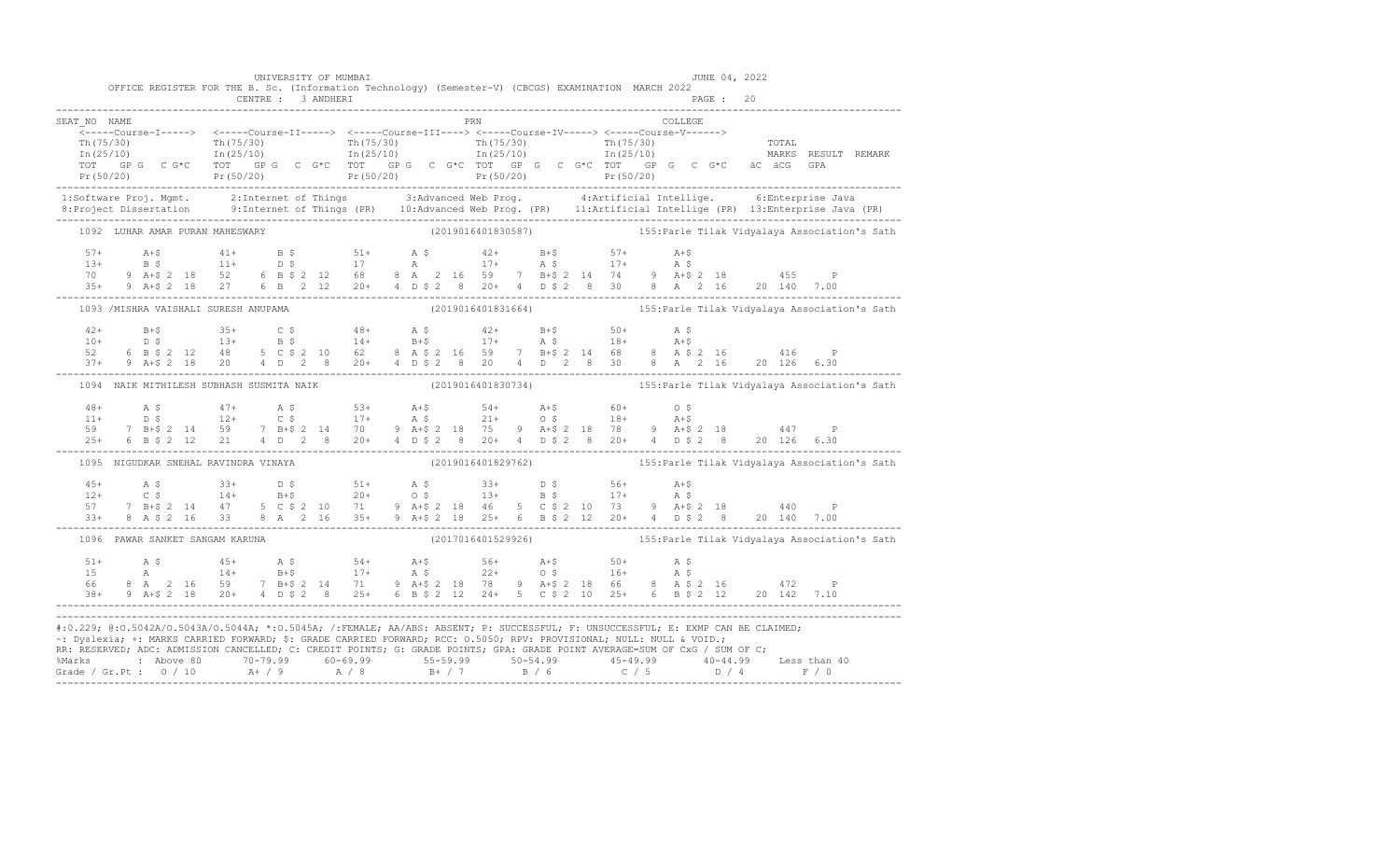|                                                                                                                                                                                                                                                                                                                                                                                                                                                                                                                                                       |  | CENTRE : 3 ANDHERI                    | UNIVERSITY OF MUMBAI |  |  |  |            |  | OFFICE REGISTER FOR THE B. Sc. (Information Technology) (Semester-V) (CBCGS) EXAMINATION MARCH 2022                                                                                                                                                                                                                                                                                                                                                         |         |  | JUNE 04, 2022<br>PAGE: 21 |  |  |
|-------------------------------------------------------------------------------------------------------------------------------------------------------------------------------------------------------------------------------------------------------------------------------------------------------------------------------------------------------------------------------------------------------------------------------------------------------------------------------------------------------------------------------------------------------|--|---------------------------------------|----------------------|--|--|--|------------|--|-------------------------------------------------------------------------------------------------------------------------------------------------------------------------------------------------------------------------------------------------------------------------------------------------------------------------------------------------------------------------------------------------------------------------------------------------------------|---------|--|---------------------------|--|--|
| SEAT NO NAME<br>$\begin{array}{cccccccc} \texttt{&\small{--1--1--00178e-11--1--2}} & \texttt{&\small{--1--1--00178e-11--1--2}} & \texttt{&\small{--1--1--00178e-11--1--2}} & \texttt{&\small{--1--1--1--00178e-11--1--2}} & \texttt{&\small{--1--1--1--00178e-11--1--2}} & \texttt{&\small{--1--1--1--00178e-11--1--2}} & \texttt{&\small{--1--1--1--00178e-11--1--2}} & \texttt{&\small{$                                                                                                                                                            |  |                                       |                      |  |  |  | <b>PRN</b> |  |                                                                                                                                                                                                                                                                                                                                                                                                                                                             | COLLEGE |  |                           |  |  |
|                                                                                                                                                                                                                                                                                                                                                                                                                                                                                                                                                       |  |                                       |                      |  |  |  |            |  |                                                                                                                                                                                                                                                                                                                                                                                                                                                             |         |  |                           |  |  |
|                                                                                                                                                                                                                                                                                                                                                                                                                                                                                                                                                       |  |                                       |                      |  |  |  |            |  |                                                                                                                                                                                                                                                                                                                                                                                                                                                             |         |  |                           |  |  |
|                                                                                                                                                                                                                                                                                                                                                                                                                                                                                                                                                       |  | 1097 RATHOD ARUN DASHRATH ANITA       |                      |  |  |  |            |  | (2019016401831006) (2019016401831006) (20190164018)                                                                                                                                                                                                                                                                                                                                                                                                         |         |  |                           |  |  |
|                                                                                                                                                                                                                                                                                                                                                                                                                                                                                                                                                       |  |                                       |                      |  |  |  |            |  | $\begin{array}{lllllllllll} 51+ & \quad\text{A}\ \ \hat{\text{S}} & \quad\text{50+} & \quad\text{A}\ \ \hat{\text{S}} & \quad\text{51+} & \quad\text{A}\ \ \hat{\text{S}} & \quad\text{52+} & \quad\text{A}\ \ \hat{\text{S}} & \quad\text{53+} & \quad\text{A}\ \ \hat{\text{S}} & \quad\text{B} & \quad\text{B} & \quad\text{B} & \quad\text{B} & \quad\text{B} & \quad\text{B} & \quad\text{B} & \quad\text{B} & \quad\text{B} & \quad\text{B} & \quad\$ |         |  |                           |  |  |
|                                                                                                                                                                                                                                                                                                                                                                                                                                                                                                                                                       |  |                                       |                      |  |  |  |            |  | 1098 SALUNKHE PRATHAM SANTOSH VANDANA (2019016401830475) 155: Parle Tilak Vidyalaya Association's Sath                                                                                                                                                                                                                                                                                                                                                      |         |  |                           |  |  |
|                                                                                                                                                                                                                                                                                                                                                                                                                                                                                                                                                       |  |                                       |                      |  |  |  |            |  |                                                                                                                                                                                                                                                                                                                                                                                                                                                             |         |  |                           |  |  |
|                                                                                                                                                                                                                                                                                                                                                                                                                                                                                                                                                       |  | 1099 / SAV KANCHAN SHANKAR MANJU      |                      |  |  |  |            |  |                                                                                                                                                                                                                                                                                                                                                                                                                                                             |         |  |                           |  |  |
|                                                                                                                                                                                                                                                                                                                                                                                                                                                                                                                                                       |  |                                       |                      |  |  |  |            |  | $\begin{array}{cccccccccccccccc} 38+ & & & 8\,\,\hat{S} & & & & 41+ & & B\,\,\hat{S} & & & & 51+ & & A\,\,\hat{S} & & & & 48+ & & A\,\,\hat{S} & & & & 59+ & & A+ \hat{S} \\ 11+ & & & 5\,\,\hat{S} & & & 10+ & & D\,\,\hat{S} & & & 17+ & & A\,\,\hat{S} & & & 15+ & & A\,\,\hat{S} & & & & 16+ & & A\,\,\hat{S} \\ 49 & & 5\,\,\hat{C}\,\,\hat{S}\,\,\hat{2} & & 10 & & 51$                                                                               |         |  |                           |  |  |
|                                                                                                                                                                                                                                                                                                                                                                                                                                                                                                                                                       |  | 1100 / SAWANT VAISHNAVI SUNIL MADHURI |                      |  |  |  |            |  | (2019016401830185) (2019016401830185) (201901640185)                                                                                                                                                                                                                                                                                                                                                                                                        |         |  |                           |  |  |
|                                                                                                                                                                                                                                                                                                                                                                                                                                                                                                                                                       |  |                                       |                      |  |  |  |            |  | $\begin{array}{lllllllllll} 56+ & \text{A+$$\uparrow$} & 45+ & \text{A$$\uparrow$} & \text{A$$\uparrow$} & \text{A$$\uparrow$} & 56+ & \text{A$$\uparrow$} & \text{A$$\uparrow$} & 56+ & \text{A$$\uparrow$} & 56+ & \text{A$$\uparrow$} & 56+ & \text{A$$\uparrow$} & 56+ & \text{A$$\uparrow$} & 56+ & \text{A$$\uparrow$} & 56+ & \text{A$$\uparrow$} & 56+ & \text{A$$\uparrow$} & 56+ & \text{A$$\uparrow$$                                            |         |  |                           |  |  |
|                                                                                                                                                                                                                                                                                                                                                                                                                                                                                                                                                       |  | 1101 /TAGELLY PRAJKTA SWAMI HEERA     |                      |  |  |  |            |  | (2019016401831672) 155: Parle Tilak Vidyalaya Association's Sath                                                                                                                                                                                                                                                                                                                                                                                            |         |  |                           |  |  |
|                                                                                                                                                                                                                                                                                                                                                                                                                                                                                                                                                       |  |                                       |                      |  |  |  |            |  |                                                                                                                                                                                                                                                                                                                                                                                                                                                             |         |  |                           |  |  |
| #:0.229; @:0.5042A/0.5043A/0.5044A; *:0.5045A; /:FEMALE; AA/ABS: ABSENT; P: SUCCESSFUL; F: UNSUCCESSFUL; E: EXMP CAN BE CLAIMED;<br>~: Dyslexia; +: MARKS CARRIED FORWARD; \$: GRADE CARRIED FORWARD; RCC: 0.5050; RPV: PROVISIONAL; NULL: NULL & VOID.;<br>RR: RESERVED; ADC: ADMISSION CANCELLED; C: CREDIT POINTS; G: GRADE POINTS; GPA: GRADE POINT AVERAGE=SUM OF CxG / SUM OF C;<br>% Marks : Above 80 70-79.99 60-69.99 55-59.99 50-54.99 45-49.99 40-44.99 Less than 40<br>Grade / Gr.Pt : 0 / 10 A+ / 9 A / 8 B+ / 7 B / 6 C / 5 D / 4 F / 0 |  |                                       |                      |  |  |  |            |  |                                                                                                                                                                                                                                                                                                                                                                                                                                                             |         |  |                           |  |  |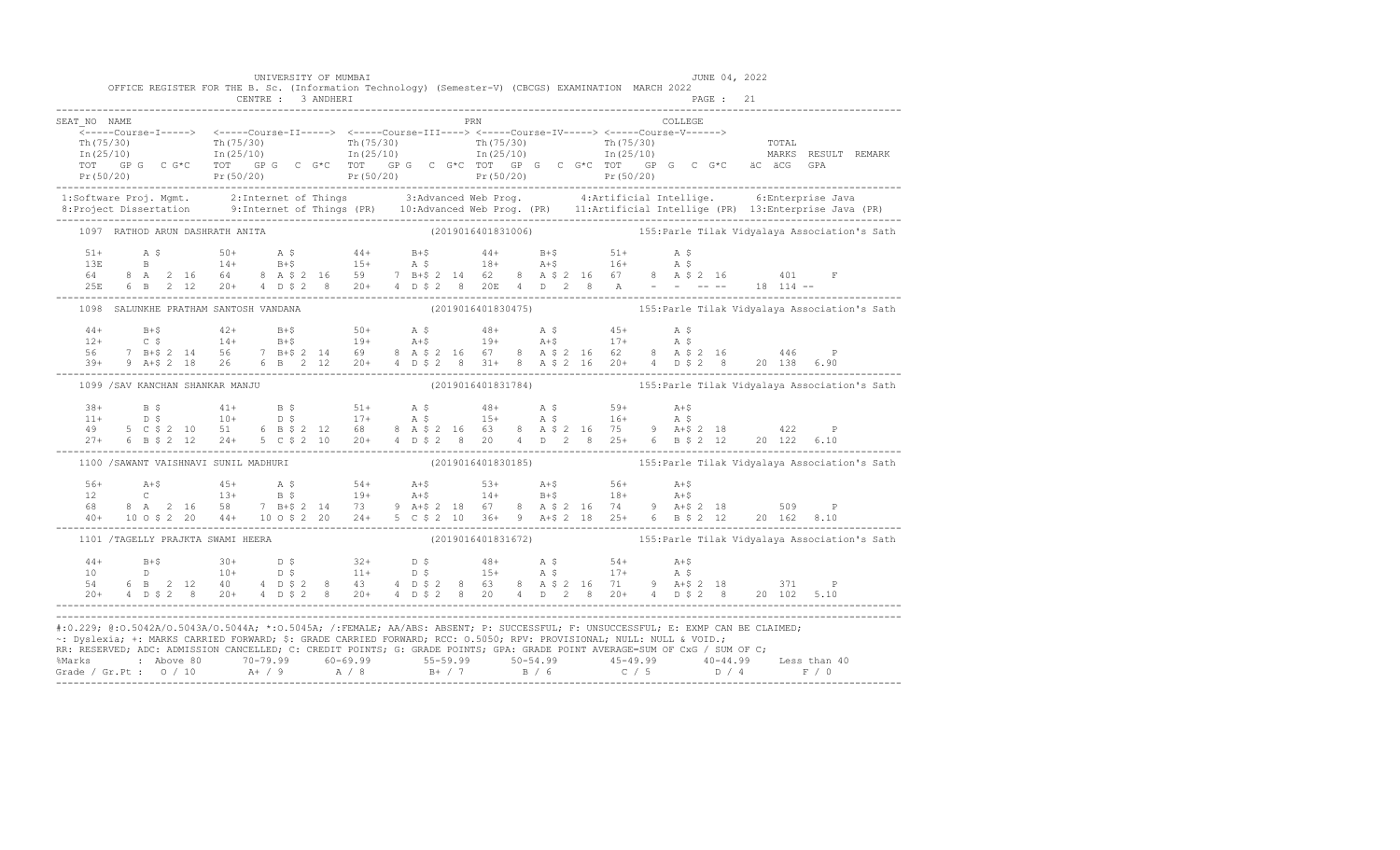|                                | UNIVERSITY OF MUMBAI             | OFFICE REGISTER FOR THE B. Sc. (Information Technology) (Semester-V) (CBCGS) EXAMINATION MARCH 2022                                                                                                                                                                                                                                                                                                                                                                                                                                                  | JUNE 04, 2022<br>PAGE : 22                                      |  |
|--------------------------------|----------------------------------|------------------------------------------------------------------------------------------------------------------------------------------------------------------------------------------------------------------------------------------------------------------------------------------------------------------------------------------------------------------------------------------------------------------------------------------------------------------------------------------------------------------------------------------------------|-----------------------------------------------------------------|--|
| SEAT NO NAME                   |                                  | PRN                                                                                                                                                                                                                                                                                                                                                                                                                                                                                                                                                  | COLLEGE                                                         |  |
| .                              |                                  | <-----Course-I-----> <-----Course-II-----> <-----Course-III----> <-----Course-IV-----> <-----Course-V------><br>$\begin{tabular}{l c c c c c c c c} \hline $\mathbf{T}_\mathrm{L}(75/30)$ & $\mathbf{T}_\mathrm{L}(75/30)$ & $\mathbf{T}_\mathrm{L}(75/30)$ & $\mathbf{T}_\mathrm{L}(75/30)$ & $\mathbf{T}_\mathrm{L}(75/30)$ & $\mathbf{T}_\mathrm{L}(75/30)$ & $\mathbf{T}_\mathrm{L}(75/30)$ & $\mathbf{T}_\mathrm{L}(75/30)$ & $\mathbf{T}_\mathrm{L}(75/30)$ & $\mathbf{T}_\mathrm{L}(75/30)$ & $\mathbf{T}_\mathrm{L}(75/30)$ & $\mathbf{T}_\$ |                                                                 |  |
|                                |                                  | 1:Software Proj. Mgmt. 2:Internet of Things 3:Advanced Web Prog. 4:Artificial Intellige. 6:Enterprise Java<br>8:Project Dissertation 9:Internet of Things (PR) 10:Advanced Web Prog. (PR) 11:Artificial Intellige (PR) 13:Enterpr                                                                                                                                                                                                                                                                                                                    |                                                                 |  |
|                                | 1102 MATAM RAJU MAHADEV YALLAMMA | (2019016402081987) 168:Shri Rajasthani Seva Sangh's Smt. Parmes                                                                                                                                                                                                                                                                                                                                                                                                                                                                                      |                                                                 |  |
|                                |                                  | $\begin{array}{cccccccccccc} 75 & 0 & 35+ & C $ & 36+ & C $ & 54+ & A+$ & 44+ & B+$ & \\ 14+ & B+$ & 14+ & B+$ & 20+ & O $ & 18+ & A+$ & 21+ & O $ & \\ 89 & 10& 2& 20& 49& 5& C $ & 2& 10& 56& 7& B+$ & 2& 14& 72& 9& A+$ & 2& 18& 65& 8& A $ & 2& 16& 468& P \\ 23+ & 5& C $ & 2& 10& 30+ & 8& A $ & 2& $                                                                                                                                                                                                                                          |                                                                 |  |
|                                |                                  | 1103 YADAV MOHIT KUMAR SURENDRAPRASAD VIDYAVATIDEVI (2019016402080284) 168:Shri Rajasthani Seva Sangh's Smt. Parmes                                                                                                                                                                                                                                                                                                                                                                                                                                  |                                                                 |  |
|                                |                                  |                                                                                                                                                                                                                                                                                                                                                                                                                                                                                                                                                      |                                                                 |  |
|                                |                                  | 1:Software Proj. Mgmt. 2:Internet of Things 3:Advanced Web Prog. 5:Linux System Admin. 6:Enterprise Java<br>8:Project Dissertation 9:Internet of Things (PR) 10:Advanced Web Prog. (PR) 12:Linux Administration (PR) 13:Enterpris                                                                                                                                                                                                                                                                                                                    |                                                                 |  |
|                                |                                  | 1104 SHAIKH QUMAIN SHAFIQUE AHMED SHAMA PARVEEN (2019016400110432) 181:Rizvi Education Society's College of Art                                                                                                                                                                                                                                                                                                                                                                                                                                      |                                                                 |  |
|                                |                                  | $\begin{array}{cccccccccccc} 38+ & & & 59+ & & 59+ & & 4+2 & & 54+ & & 54+ & & 57+ & & 57+ & & 54+ & & 42+ & & 54+ & & 57+ & & 57+ & & 57+ & & 57+ & & 57+ & & 57+ & & 57+ & & 57+ & & 57+ & & 57+ & & 57+ & & 57+ & & 57+ & & 57+ & & 57+ & & 57+ & & 57+ & & 57+ & & 57+ & & 57+ & & 57+ & & 57+ & & 57+ & & 57+ & &$                                                                                                                                                                                                                              |                                                                 |  |
|                                |                                  | 1105 GUPTA VISHAL CHANDRABHAN BANDANA (2019016400317094) 199:Seth L. U. Jhaveri College of Arts and S                                                                                                                                                                                                                                                                                                                                                                                                                                                |                                                                 |  |
|                                |                                  | $\begin{array}{cccccccccccccccc} 33+ & & D & \xi & & & 42+ & & B+\xi & & 32+ & & D & \xi & & 48+ & & A & \xi & & 53+ & & A+\xi \\ 13+ & & B & \xi & & & 13+ & & B & \xi & & 15+ & & A & \xi & & 14+ & & B+\xi & & 10+ & & D & \xi \\ 46 & & 5 & C & \xi & 2 & 10 & 55 & & 7 & B+\xi & 2 & 14 & 47 & & 5 & C & \xi & 2 & 10 & 62 & 8 & A & \xi & 2 & 16 & 63 & 8 & A & \xi & 2 &$                                                                                                                                                                     |                                                                 |  |
| 1106 PARAB OMKAR MANGESH MEGHA |                                  |                                                                                                                                                                                                                                                                                                                                                                                                                                                                                                                                                      | (2019016400316582) 199:Seth L. U. Jhaveri College of Arts and S |  |
|                                |                                  | $\begin{array}{cccccccccccc} 48+ & & {\bf A}\; \xi & & & 50+ & & {\bf A}\; \xi & & & 59+ & & {\bf A}+ \xi & & 54+ & {\bf A}+ \xi & & 60+ & & 0\; \xi \\ 12+ & & {\bf C}\; \xi & & & 14+ & & {\bf B}+ \xi & & 21+ & & 0\; \xi & & 12+ & & {\bf C}\; \xi & & & 14+ & & {\bf B}+ \xi \\ 60 & & 8& {\bf A}\; \xi\; 2& 16 & & 64 & & 8& {\bf A}\; \xi\; 2& 16 & & 80 & & 10\; 0$                                                                                                                                                                          |                                                                 |  |
|                                |                                  | #:0.229; @:0.5042A/0.5043A/0.5044A; *:0.5045A; /:FEMALE; AA/ABS: ABSENT; P: SUCCESSFUL; F: UNSUCCESSFUL; E: EXMP CAN BE CLAIMED;<br>~: Dyslexia; +: MARKS CARRIED FORWARD; \$: GRADE CARRIED FORWARD; RCC: 0.5050; RPV: PROVISIONAL; NULL: NULL & VOID.;<br>RR: RESERVED; ADC: ADMISSION CANCELLED; C: CREDIT POINTS; G: GRADE POINTS; GPA: GRADE POINT AVERAGE=SUM OF CxG / SUM OF C;                                                                                                                                                               |                                                                 |  |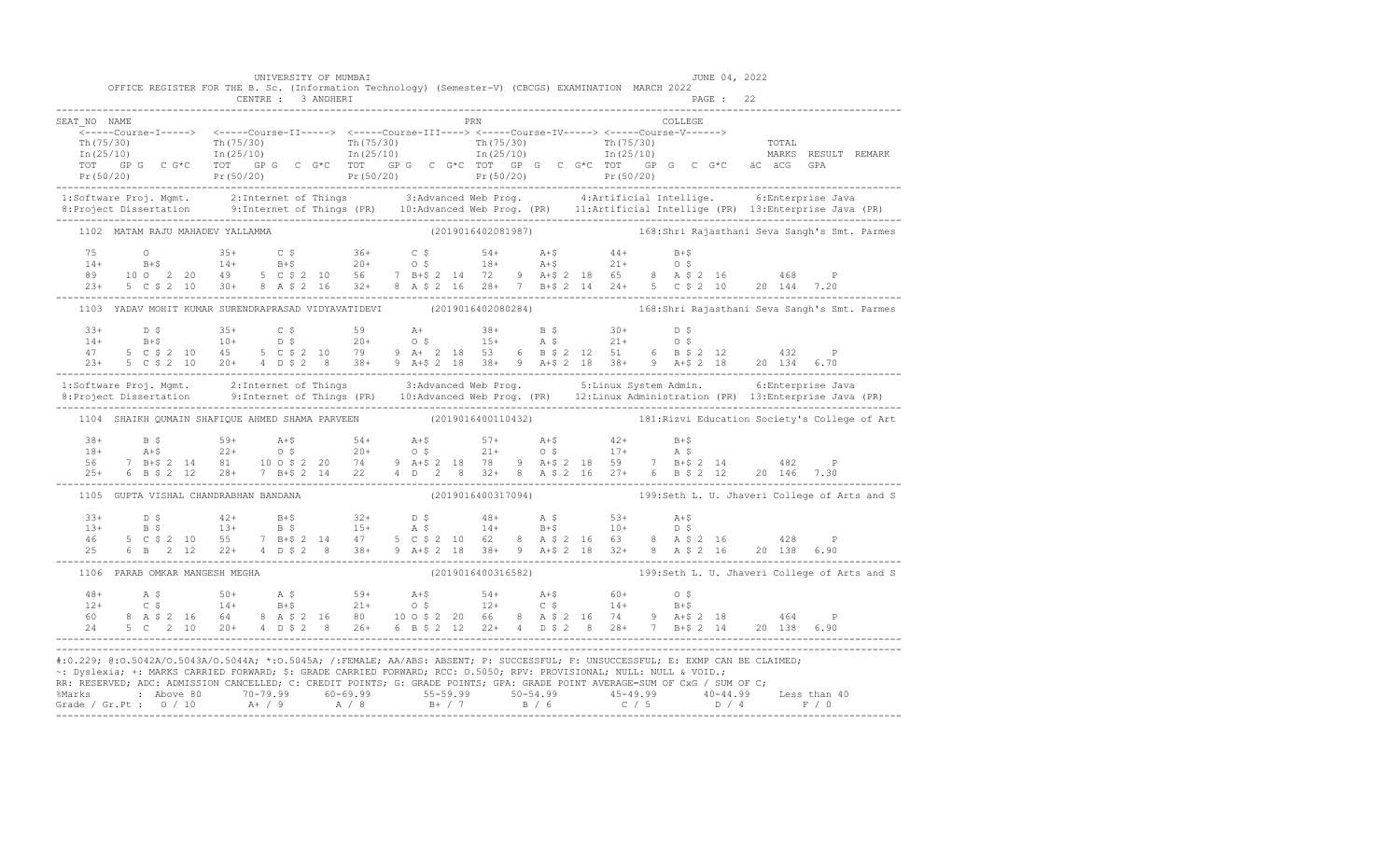|              | UNIVERSITY OF MUMBAI<br>CENTRE : 3 ANDHERI | OFFICE REGISTER FOR THE B. Sc. (Information Technology) (Semester-V) (CBCGS) EXAMINATION MARCH 2022                  | JUNE 04, 2022<br>PAGE : 23                                                                                                                                                                                                                                                                                                                                                                                                             |  |
|--------------|--------------------------------------------|----------------------------------------------------------------------------------------------------------------------|----------------------------------------------------------------------------------------------------------------------------------------------------------------------------------------------------------------------------------------------------------------------------------------------------------------------------------------------------------------------------------------------------------------------------------------|--|
| SEAT NO NAME |                                            | PRN                                                                                                                  | <b>COLLEGE</b><br>$\begin{array}{cccccccc} \texttt{Tr}(75/30) & \texttt{Tr}(75/30) & \texttt{Tr}(75/30) & \texttt{Tr}(75/30) & \texttt{Tr}(75/30) & \texttt{Tr}(75/30) & \texttt{Tr}(75/30) & \texttt{Tr}(75/30) & \texttt{Tr}(75/30) & \texttt{Tr}(75/30) & \texttt{Tr}(75/30) & \texttt{Tr}(75/30) & \texttt{Tr}(75/30) & \texttt{Tr}(75/30) & \texttt{Tr}(75/30) & \texttt{Tr}(75/30) & \texttt{$                                   |  |
|              |                                            |                                                                                                                      | 1:Software Proj. Mgmt. 2:Internet of Things 3:Advanced Web Prog. 5:Linux System Admin. 6:Enterprise Java<br>8:Project Dissertation 9:Internet of Things (PR) 10:Advanced Web Prog. (PR) 12:Linux Administration (PR) 13:Enterpris                                                                                                                                                                                                      |  |
|              |                                            |                                                                                                                      | 1107 PATEL SUNILKUMAR BHAGIRATHI CHAMPA DEVI (2018016401185142) 199:Seth L. U. Jhaveri College of Arts and S                                                                                                                                                                                                                                                                                                                           |  |
|              |                                            |                                                                                                                      | $\begin{array}{cccccccccccccccc} 30+ & & D & \xi & & 36+ & C & \xi & & A & -- & & A & -- & & 30+ & D & \xi \\ 10+ & & D & \xi & & 11+ & & D & \xi & & 15+ & A & \xi & & 13+ & B & \xi & & 11+ & D & \xi \\ 40 & & 4 & D & \xi & 2 & 8 & & 47 & 5 & C & \xi & 2 & 10 & -- & & -- & -- & -- & -- & -- & -- & -- & -- & -- & -- & -- & 41 & & 4 & D & \xi & 2 & 8 & & 257 & A & ABS \\ A & & - & - & - & - & - & 26+$                     |  |
|              | 1108 TELI SHUBHAM SHANKAR SHUBHA           |                                                                                                                      | (2019016400316512) 199:Seth L. U. Jhaveri College of Arts and S                                                                                                                                                                                                                                                                                                                                                                        |  |
|              |                                            |                                                                                                                      | $\begin{array}{lllllllllllll} 45\qquad \qquad \text{A}\qquad \qquad & 42+ & \text{B}+\$ & 42+ & \text{B}+\$ & 45+ & \text{A} & \$ & 39+ & \text{B} & \$ \\ 15+ & \text{A} & \$ & 18+ & \text{A}+\$ & 21+ & \text{O} & \$ & 15+ & \text{A} & \$ & 13+ & \text{B} & \$ \\ 60 & 8 & \text{A} & 2 & 16 & 60 & 8 & \text{A} & \$ & 2 & 16 & 60 & 8 & \text{A} & \$ & 2 & 16 & 52 & 6$                                                       |  |
|              |                                            |                                                                                                                      | 1:Software Proj. Mgmt. 2:Internet of Things 3:Advanced Web Prog. 4:Artificial Intellige. 6:Enterprise Java<br>8:Project Dissertation 9:Internet of Things (PR) 10:Advanced Web Prog. (PR) 11:Artificial Intellige (PR) 13:Enterpr                                                                                                                                                                                                      |  |
|              |                                            |                                                                                                                      | 1109 BISHT SURAJ SINGH GIRDHARI SINGH PREMA (2019016400999241) 307:Sadhana Education Society's L. S. Raheja                                                                                                                                                                                                                                                                                                                            |  |
|              |                                            |                                                                                                                      |                                                                                                                                                                                                                                                                                                                                                                                                                                        |  |
|              |                                            |                                                                                                                      | 1110 GUPTA SUMIT DULARELAL BINDU (2017016400424746) 307:Sadhana Education Society's L. S. Raheja                                                                                                                                                                                                                                                                                                                                       |  |
|              |                                            |                                                                                                                      | $\begin{array}{lllllllllll} 42 & \text{B+} & \text{44+} & \text{B+$} & \text{35+} & \text{C$\$} & \text{65+} & \text{0$\$} & \text{45+} & \text{A$\$} \\ 15+ & \text{A$\$} & \text{20+} & \text{0$\$} & \text{16+} & \text{A$\$} & \text{20+} & \text{0$\$} & \text{10+} & \text{D$\$} \\ 57 & 7 & \text{B+} & \text{2$\,14$} & \text{64} & \text{8$\,A$\$} & \text{2$\,16$} & \text$                                                  |  |
|              | 1111 SHAIKH ALMAHI SHAHID NISHAT           |                                                                                                                      | (2019016400999473) 307: Sadhana Education Society's L. S. Raheja                                                                                                                                                                                                                                                                                                                                                                       |  |
|              |                                            |                                                                                                                      | $\begin{array}{cccccccccccc} 45 & \quad & \mathsf{A} & \quad & 41+ & \quad \mathsf{B}~\mathsf{S} & \quad & 44+ & \quad \mathsf{B}+\mathsf{S} & \quad & 53+ & \quad \mathsf{A}+\mathsf{S} & \quad & 51+ & \quad \mathsf{A}~\mathsf{S} \\ 15+ & \quad & \mathsf{A}~\mathsf{S} & \quad & 24+ & \quad \mathsf{O}~\mathsf{S} & \quad & 18+ & \quad \mathsf{A}+\mathsf{S} & \quad & 24+ & \quad \mathsf{O}~\mathsf{S} & \quad & 16+ & \quad$ |  |
|              |                                            | ~: Dyslexia; +: MARKS CARRIED FORWARD; \$: GRADE CARRIED FORWARD; RCC: 0.5050; RPV: PROVISIONAL; NULL: NULL & VOID.; | #:0.229; @:0.5042A/0.5043A/0.5044A; *:0.5045A; /:FEMALE; AA/ABS: ABSENT; P: SUCCESSFUL; F: UNSUCCESSFUL; E: EXMP CAN BE CLAIMED;<br>RR: RESERVED; ADC: ADMISSION CANCELLED; C: CREDIT POINTS; G: GRADE POINTS; GPA: GRADE POINT AVERAGE=SUM OF CxG / SUM OF C;                                                                                                                                                                         |  |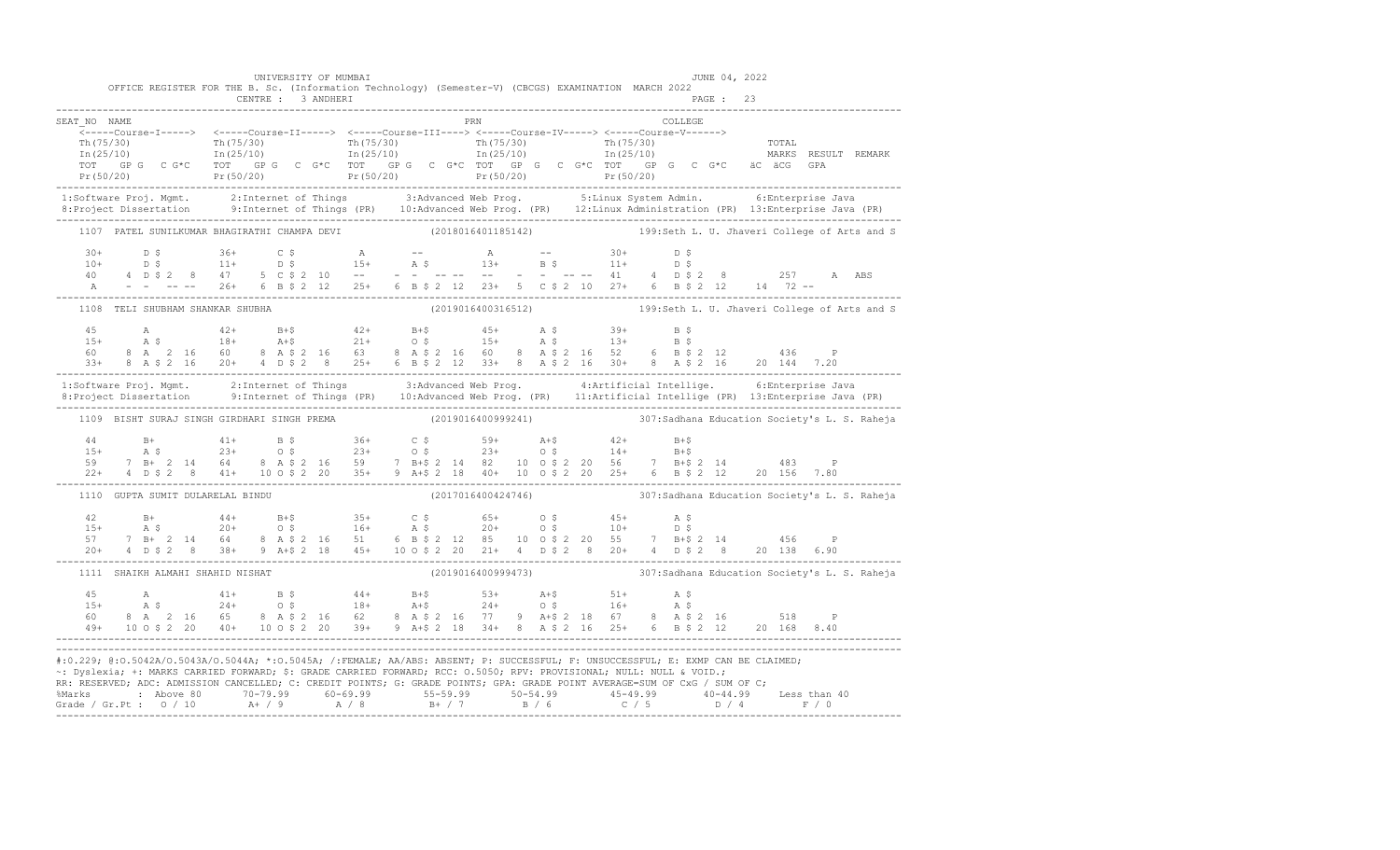| OFFICE REGISTER FOR THE B. Sc. (Information Technology) (Semester-V) (CBCGS) EXAMINATION MARCH 2022                                                                                                                                                                                                                                                                                                              |  | UNIVERSITY OF MUMBAI |  |                     |  |                                                    |  |         | JUNE 04, 2022 |  |  |
|------------------------------------------------------------------------------------------------------------------------------------------------------------------------------------------------------------------------------------------------------------------------------------------------------------------------------------------------------------------------------------------------------------------|--|----------------------|--|---------------------|--|----------------------------------------------------|--|---------|---------------|--|--|
|                                                                                                                                                                                                                                                                                                                                                                                                                  |  |                      |  |                     |  |                                                    |  |         |               |  |  |
| SEAT NO NAME                                                                                                                                                                                                                                                                                                                                                                                                     |  |                      |  | <b>EXAMPLE 1988</b> |  |                                                    |  | COLLEGE |               |  |  |
|                                                                                                                                                                                                                                                                                                                                                                                                                  |  |                      |  |                     |  |                                                    |  |         |               |  |  |
| $\frac{1}{2}$ The corresponding to the corresponding to the corresponding to the corresponding to the corresponding to the corresponding to the corresponding to the corresponding to the corresponding to the corresponding to t                                                                                                                                                                                |  |                      |  |                     |  |                                                    |  |         |               |  |  |
|                                                                                                                                                                                                                                                                                                                                                                                                                  |  |                      |  |                     |  |                                                    |  |         |               |  |  |
|                                                                                                                                                                                                                                                                                                                                                                                                                  |  |                      |  |                     |  |                                                    |  |         |               |  |  |
|                                                                                                                                                                                                                                                                                                                                                                                                                  |  |                      |  |                     |  |                                                    |  |         |               |  |  |
| 1:Software Proj. Mgmt. 2:Internet of Things 3:Advanced Web Prog. 4:Artificial Intellige. 6:Enterprise Java<br>8:Project Dissertation 9:Internet of Things (PR) 10:Advanced Web Prog. (PR) 11:Artificial Intellige (PR) 13:Enterpr                                                                                                                                                                                |  |                      |  |                     |  |                                                    |  |         |               |  |  |
|                                                                                                                                                                                                                                                                                                                                                                                                                  |  |                      |  |                     |  |                                                    |  |         |               |  |  |
| 1112 YADAV RAJU RAJ KUMAR RAJKUMARI (2018016400777377) (307:Sadhana Education Society's L. S. Raheja                                                                                                                                                                                                                                                                                                             |  |                      |  |                     |  |                                                    |  |         |               |  |  |
|                                                                                                                                                                                                                                                                                                                                                                                                                  |  |                      |  |                     |  |                                                    |  |         |               |  |  |
|                                                                                                                                                                                                                                                                                                                                                                                                                  |  |                      |  |                     |  |                                                    |  |         |               |  |  |
|                                                                                                                                                                                                                                                                                                                                                                                                                  |  |                      |  |                     |  |                                                    |  |         |               |  |  |
|                                                                                                                                                                                                                                                                                                                                                                                                                  |  |                      |  |                     |  |                                                    |  |         |               |  |  |
| 1113 /ASHRAFI GUFRANA NAFIS ISHRAT (2019016400557581) 37: Valia Chhaganlal Laljibhai College of Co                                                                                                                                                                                                                                                                                                               |  |                      |  |                     |  |                                                    |  |         |               |  |  |
|                                                                                                                                                                                                                                                                                                                                                                                                                  |  |                      |  |                     |  |                                                    |  |         |               |  |  |
|                                                                                                                                                                                                                                                                                                                                                                                                                  |  |                      |  |                     |  |                                                    |  |         |               |  |  |
|                                                                                                                                                                                                                                                                                                                                                                                                                  |  |                      |  |                     |  |                                                    |  |         |               |  |  |
| $\begin{array}{cccccccccccc} 48+ & & {\bf A}\; \hat{\bf S} & & & 53+ & & {\bf A}\!+\hat{\bf S} & & & 47+ & & {\bf A}\; \hat{\bf S} & & & 57+ & & {\bf A}\!+\hat{\bf S} & & & 53+ & & {\bf A}\!+\hat{\bf S} & & & & \\ 23+ & & 0\; \hat{\bf S} & & 20+ & 0\; \hat{\bf S} & & 18+ & {\bf A}\!+\hat{\bf S} & & 21+ & 0\; \hat{\bf S} & & 22+ & 0\; \hat{\bf S} & & \\ 71 & 9 & {\bf A}\!+\hat{\bf S} & 2$           |  |                      |  |                     |  |                                                    |  |         |               |  |  |
| 1114 GURAV SHREYAS SANDEEEP SAKSHI                                                                                                                                                                                                                                                                                                                                                                               |  |                      |  |                     |  | (2018016400719781) 412: Tolani College of Commerce |  |         |               |  |  |
|                                                                                                                                                                                                                                                                                                                                                                                                                  |  |                      |  |                     |  |                                                    |  |         |               |  |  |
|                                                                                                                                                                                                                                                                                                                                                                                                                  |  |                      |  |                     |  |                                                    |  |         |               |  |  |
|                                                                                                                                                                                                                                                                                                                                                                                                                  |  |                      |  |                     |  |                                                    |  |         |               |  |  |
| $\begin{array}{cccccccccccc} 45+ & & {\rm A}\ \,  \, 5 & & 44+ & {\rm B}+ \$ & 35+ & {\rm C}\ \, \$ & & 10+ & {\rm D}\ \, \$ & & 11+ & {\rm D}\ \, \$ & & 11+ & {\rm D}\ \, \$ & & 12+ & {\rm C}\ \, \$ & & 14+ & {\rm D}\ \, \$ & & 14+ & {\rm D}\ \, \$ & & 14+ & {\rm D}\ \, \$ & & 14+ & {\rm D}\ \, \$ & & 14+ & {\rm D}\ \, \$ & & 14+ & {\rm D}\ \, \$ & & 14+ & {\rm D}\ \, \$ & & 14+ & {\rm D}\ \, \$$ |  |                      |  |                     |  |                                                    |  |         |               |  |  |
| 1115 KUKARETI PRITAM TEJPRAKASH ANITA                                                                                                                                                                                                                                                                                                                                                                            |  |                      |  |                     |  | (2016016402287542) 412: Tolani College of Commerce |  |         |               |  |  |
|                                                                                                                                                                                                                                                                                                                                                                                                                  |  |                      |  |                     |  |                                                    |  |         |               |  |  |
|                                                                                                                                                                                                                                                                                                                                                                                                                  |  |                      |  |                     |  |                                                    |  |         |               |  |  |
|                                                                                                                                                                                                                                                                                                                                                                                                                  |  |                      |  |                     |  |                                                    |  |         |               |  |  |
|                                                                                                                                                                                                                                                                                                                                                                                                                  |  |                      |  |                     |  |                                                    |  |         |               |  |  |
| 1116 NAYAK SHOUMIK SAYESH SONALI (2019016400086926) 412:Tolani College of Commerce                                                                                                                                                                                                                                                                                                                               |  |                      |  |                     |  |                                                    |  |         |               |  |  |
|                                                                                                                                                                                                                                                                                                                                                                                                                  |  |                      |  |                     |  |                                                    |  |         |               |  |  |
|                                                                                                                                                                                                                                                                                                                                                                                                                  |  |                      |  |                     |  |                                                    |  |         |               |  |  |
|                                                                                                                                                                                                                                                                                                                                                                                                                  |  |                      |  |                     |  |                                                    |  |         |               |  |  |
| $\begin{array}{cccccccccccccccc} 30+ & & D & \xi & & & 54 & & \text{A+} & & 42 & & \text{B+} & & 32+ & D & \xi & & 44 & & \text{B+} \\ 10+ & & D & \xi & & & 10+ & & D & \xi & & 10+ & D & \xi & & 11+ & D & \xi & & 10+ & D & \xi \\ 40 & & 4 & D & \xi & 2 & 8 & 64 & & 8 & A & 2 & 16 & 52 & 6 & B & 2 & 12 & 43 & 4 & D & \xi & 2 & 8 & 54 & 6 & B & 2 & 12 & & 432$                                         |  |                      |  |                     |  |                                                    |  |         |               |  |  |
| #:0.229; @:0.5042A/0.5043A/0.5044A; *:0.5045A; /:FEMALE; AA/ABS: ABSENT; P: SUCCESSFUL; F: UNSUCCESSFUL; E: EXMP CAN BE CLAIMED;<br>-: Dyslexia; +: MARKS CARRIED FORWARD; \$: GRADE CARRIED FORWARD; RCC: 0.5050; RPV: PROVISIONAL; NULL: NULL & VOID.;<br>RR: RESERVED; ADC: ADMISSION CANCELLED; C: CREDIT POINTS; G: GRADE POINTS; GPA: GRADE POINT AVERAGE=SUM OF CxG / SUM OF C;                           |  |                      |  |                     |  |                                                    |  |         |               |  |  |
|                                                                                                                                                                                                                                                                                                                                                                                                                  |  |                      |  |                     |  |                                                    |  |         |               |  |  |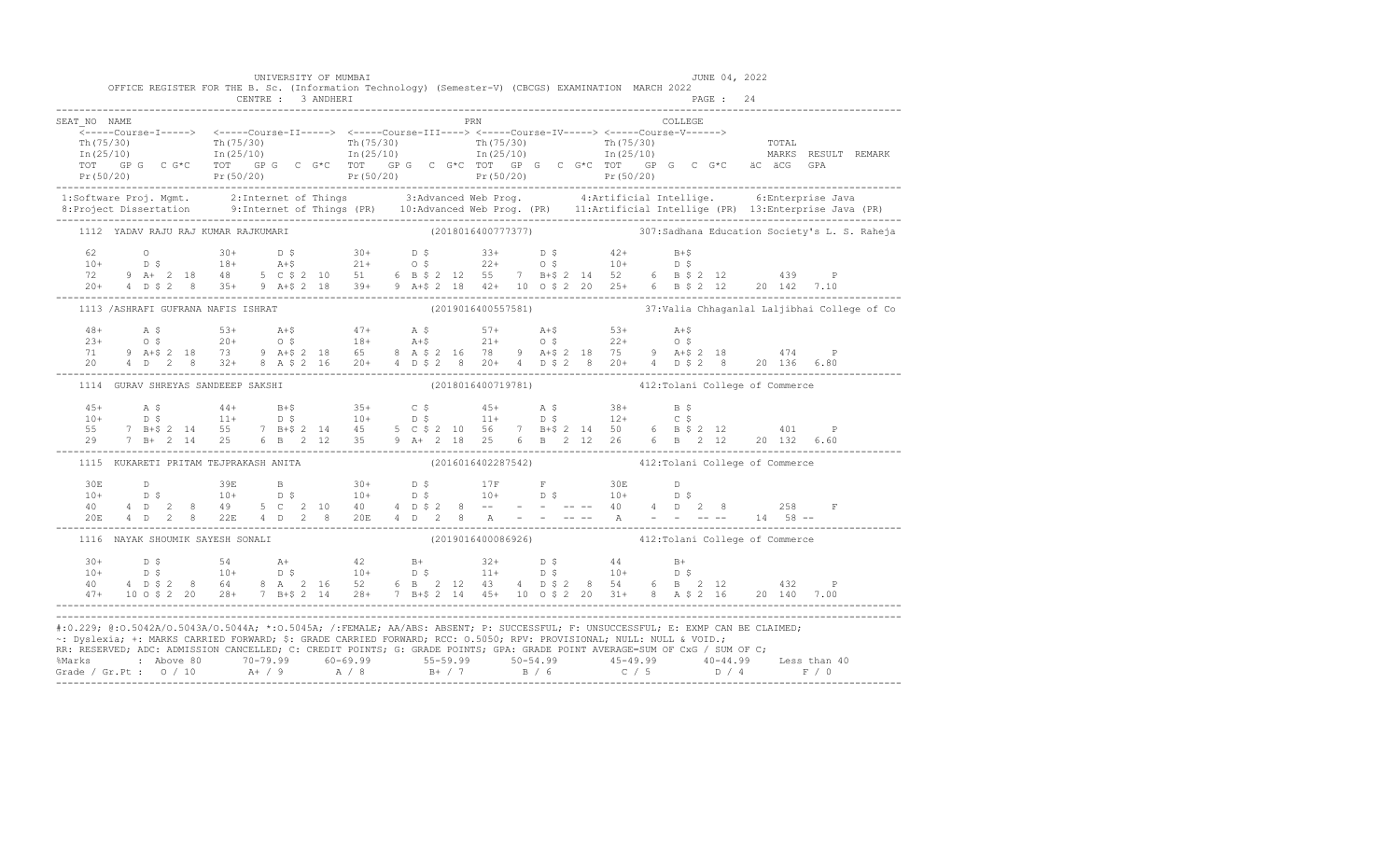|                                      | UNIVERSITY OF MUMBAI              | OFFICE REGISTER FOR THE B. Sc. (Information Technology) (Semester-V) (CBCGS) EXAMINATION MARCH 2022                  | JUNE 04, 2022                                                                                                                                                                                                                                                                                                                                                                                                                         |  |
|--------------------------------------|-----------------------------------|----------------------------------------------------------------------------------------------------------------------|---------------------------------------------------------------------------------------------------------------------------------------------------------------------------------------------------------------------------------------------------------------------------------------------------------------------------------------------------------------------------------------------------------------------------------------|--|
| SEAT NO NAME                         |                                   | PRN                                                                                                                  | COLLEGE                                                                                                                                                                                                                                                                                                                                                                                                                               |  |
|                                      |                                   | ______Course-I-----> <-----Course-II-----> <-----Course-III----> <-----Course-IV-----> <-----Course-V------>         | $\begin{array}{cccccccc} \text{Tr}\ (75/30) & \text{Tr}\ (75/30) & \text{Tr}\ (75/30) & \text{Tr}\ (75/30) & \text{Tr}\ (75/30) & \text{Tr}\ (75/30) & \text{Tr}\ (75/30) & \text{Tr}\ (75/30) & \text{Tr}\ (25/10) & \text{Tr}\ (25/10) & \text{Tr}\ (25/10) & \text{Tr}\ (25/10) & \text{Tr}\ (25/10) & \text{Tr}\ (25/10) & \text{Tr}\ (25/10) & \text{Tr}\ (25/10) & \text{Tr$                                                    |  |
|                                      |                                   |                                                                                                                      | 1:Software Proj. Mgmt. 2:Internet of Things 3:Advanced Web Prog. 5:Linux System Admin. 7:Next Generation Tech.<br>8:Project Dissertation 9:Internet of Things (PR) 10:Advanced Web Prog. (PR) 12:Linux Administration (PR) 14:Nex                                                                                                                                                                                                     |  |
|                                      | 1117 GHADI YASH DEEPAK DEEPIKA    |                                                                                                                      | (2019016400487806)                               454:Ritambara Vishwa Vidyapeeth's Malini Kis                                                                                                                                                                                                                                                                                                                                         |  |
|                                      |                                   |                                                                                                                      |                                                                                                                                                                                                                                                                                                                                                                                                                                       |  |
|                                      |                                   |                                                                                                                      | 1:Software Proj. Mgmt. 2:Internet of Things 3:Advanced Web Prog. 4:Artificial Intellige. 6:Enterprise Java<br>8:Project Dissertation 9:Internet of Things (PR) 10:Advanced Web Prog. (PR) 11:Artificial Intellige (PR) 13:Enterpr                                                                                                                                                                                                     |  |
|                                      |                                   |                                                                                                                      | 1118 GUPTA SUSHANT SUNIL MADHU (2019016402194293) (2019016402194293) 589:Oriental Educational Society's Oriental                                                                                                                                                                                                                                                                                                                      |  |
|                                      |                                   |                                                                                                                      | 47+ A \$ $48+$ A \$ $48+$ A \$ $54+$ A +\$ $54$ A +<br>$14+$ B +\$ $20+$ O \$ $19+$ A +\$ $24+$ O \$ $19+$ A +\$<br>$61$ 8 A \$ 2 16 68 8 A \$ 2 16 67 8 A \$ 2 16 78 9 A +\$ 2 18 73 9 A + 2 18 518 P<br>$36+$ 9 A +\$ 2 18 35 + 9 A +\$ 2 18 40                                                                                                                                                                                     |  |
|                                      | 1119 HIRAVE SHIVAM SUDHIR SANGITA |                                                                                                                      | (2019016400496361) 589:Oriental Educational Society's Oriental                                                                                                                                                                                                                                                                                                                                                                        |  |
|                                      |                                   |                                                                                                                      | $\begin{array}{cccccccccccccccc} 30+ & & D & \xi & & 45+ & & A & \xi & & 50+ & & A & \xi & & 53+ & & A+ \xi & & 35+ & & C & \xi \\ 15+ & & A & \xi & & & 11+ & & D & \xi & & 20+ & & O & \xi & & 25+ & & O & \xi & & 15+ & & A & \xi \\ 45 & & 5 & C & \xi & 2 & 10 & 56 & & 7 & B+ \xi & 2 & 14 & 70 & & 9 & A+ \xi & 2 & 18 & 78 & & 9 & A+ \xi & 2 & 18 & 50 & & 6 & B & \$                                                        |  |
|                                      |                                   |                                                                                                                      | 1120 SHINDE SAGAR SUDHIR RANJANA (2020016400140034) (2020016400140034)                                                                                                                                                                                                                                                                                                                                                                |  |
|                                      |                                   |                                                                                                                      |                                                                                                                                                                                                                                                                                                                                                                                                                                       |  |
| 1121 KAMBLE ZAID MOHMED SALIM SHAHIN |                                   |                                                                                                                      | (2017016402238597) 638:Khar Education Society's Degree College                                                                                                                                                                                                                                                                                                                                                                        |  |
|                                      |                                   |                                                                                                                      |                                                                                                                                                                                                                                                                                                                                                                                                                                       |  |
|                                      |                                   | ~: Dyslexia; +: MARKS CARRIED FORWARD; \$: GRADE CARRIED FORWARD; RCC: 0.5050; RPV: PROVISIONAL; NULL: NULL & VOID.; | #:0.229; @:0.5042A/O.5043A/O.5044A; *:0.5045A; /:FEMALE; AA/ABS: ABSENT; P: SUCCESSFUL; F: UNSUCCESSFUL; E: EXMP CAN BE CLAIMED;<br>RR: RESERVED; ADC: ADMISSION CANCELLED; C: CREDIT POINTS; G: GRADE POINTS; GPA: GRADE POINT AVERAGE=SUM OF CxG / SUM OF C;<br>%Marks : Above 80 70-79.99 60-69.99 55-59.99 50-54.99 50-54.99 40-44.99 40-44.99 Less than 40<br>Grade / Gr.Pt : 0 / 10 A+ / 9 A / 8 B+ / 7 B / 6 C / 5 D / 4 F / 0 |  |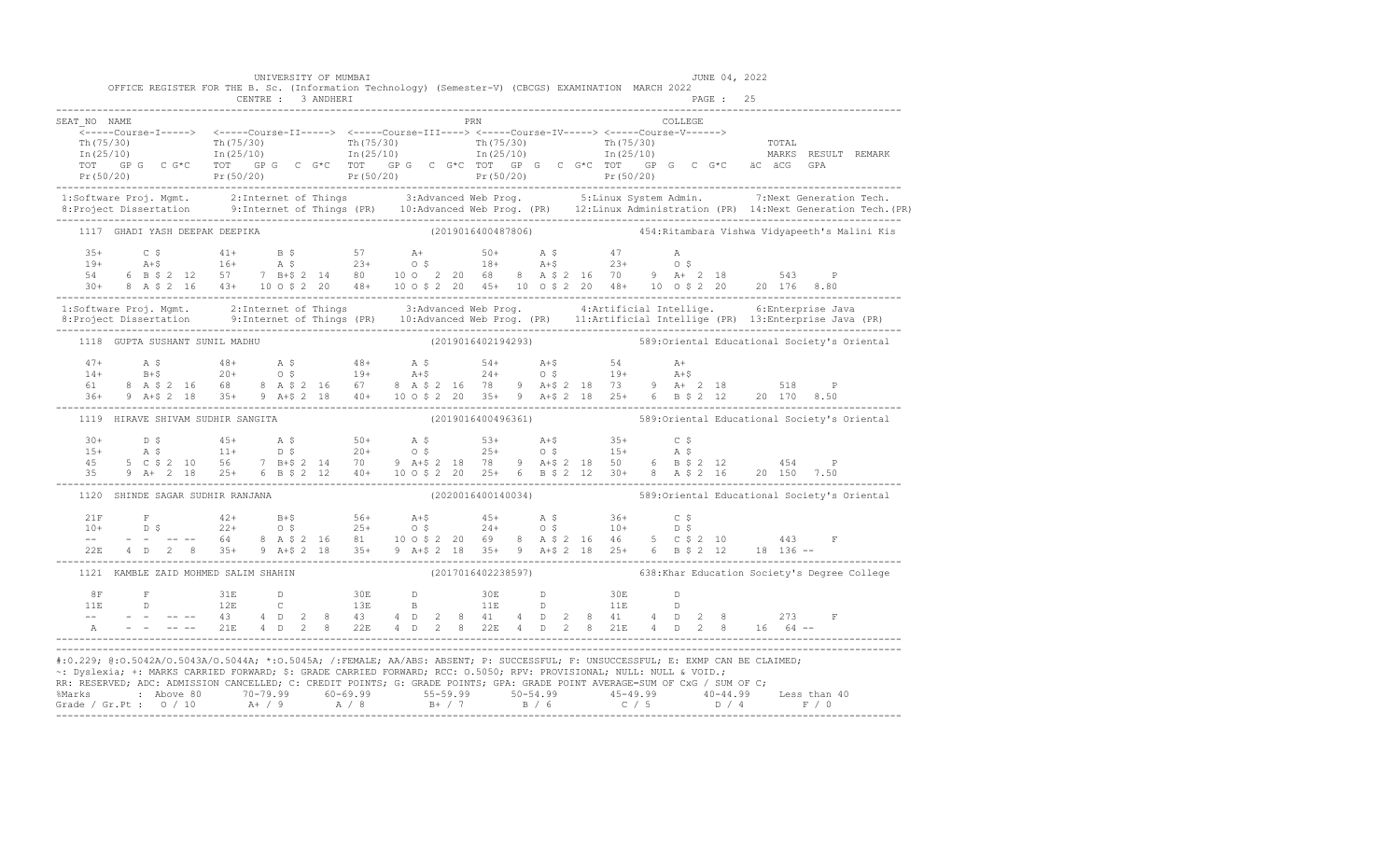|                                                                                                                                                                                                                                                                                                                                                                                        |  | CENTRE : 3 ANDHERI                       | UNIVERSITY OF MUMBAI |  |  |            |  |  | OFFICE REGISTER FOR THE B. Sc. (Information Technology) (Semester-V) (CBCGS) EXAMINATION MARCH 2022 |  |         | JUNE 04, 2022<br>PAGE : 26 |  |                                                                                                                                                                                                                                                                                                                                                                                                             |                                                                                                                                                                                                                                 |
|----------------------------------------------------------------------------------------------------------------------------------------------------------------------------------------------------------------------------------------------------------------------------------------------------------------------------------------------------------------------------------------|--|------------------------------------------|----------------------|--|--|------------|--|--|-----------------------------------------------------------------------------------------------------|--|---------|----------------------------|--|-------------------------------------------------------------------------------------------------------------------------------------------------------------------------------------------------------------------------------------------------------------------------------------------------------------------------------------------------------------------------------------------------------------|---------------------------------------------------------------------------------------------------------------------------------------------------------------------------------------------------------------------------------|
| SEAT NO NAME                                                                                                                                                                                                                                                                                                                                                                           |  |                                          |                      |  |  | <b>PRN</b> |  |  |                                                                                                     |  | COLLEGE |                            |  |                                                                                                                                                                                                                                                                                                                                                                                                             | ------Ourse-1-----> <-----Course-11-----> <-----Course-11-----> <-----Course-10------> <-----Course-10------> <-----Course-10------> <-----Course-V-------> Th(75/30)<br>Th(75/30) Th(25/10) Th(75/30) Th(25/10) Th(75/30) Th(2 |
|                                                                                                                                                                                                                                                                                                                                                                                        |  |                                          |                      |  |  |            |  |  |                                                                                                     |  |         |                            |  |                                                                                                                                                                                                                                                                                                                                                                                                             |                                                                                                                                                                                                                                 |
|                                                                                                                                                                                                                                                                                                                                                                                        |  | 1122 MOMIN DANISH NOOR MOHD ZAIBUNNISA   |                      |  |  |            |  |  |                                                                                                     |  |         |                            |  | (2017016402238485) 638: Khar Education Society's Degree College                                                                                                                                                                                                                                                                                                                                             |                                                                                                                                                                                                                                 |
|                                                                                                                                                                                                                                                                                                                                                                                        |  |                                          |                      |  |  |            |  |  |                                                                                                     |  |         |                            |  |                                                                                                                                                                                                                                                                                                                                                                                                             |                                                                                                                                                                                                                                 |
|                                                                                                                                                                                                                                                                                                                                                                                        |  |                                          |                      |  |  |            |  |  |                                                                                                     |  |         |                            |  | 1123 QURESHI AHTESHAM YUNUS IRFANA (2019016401266425) 638:Khar Education Society's Degree College                                                                                                                                                                                                                                                                                                           |                                                                                                                                                                                                                                 |
|                                                                                                                                                                                                                                                                                                                                                                                        |  |                                          |                      |  |  |            |  |  |                                                                                                     |  |         |                            |  |                                                                                                                                                                                                                                                                                                                                                                                                             |                                                                                                                                                                                                                                 |
|                                                                                                                                                                                                                                                                                                                                                                                        |  | 1124 SETH ABHISHEK SHIVLAL SUSHMA        |                      |  |  |            |  |  |                                                                                                     |  |         |                            |  | (2019016401266874) 638: Khar Education Society's Degree College                                                                                                                                                                                                                                                                                                                                             |                                                                                                                                                                                                                                 |
|                                                                                                                                                                                                                                                                                                                                                                                        |  |                                          |                      |  |  |            |  |  |                                                                                                     |  |         |                            |  |                                                                                                                                                                                                                                                                                                                                                                                                             |                                                                                                                                                                                                                                 |
|                                                                                                                                                                                                                                                                                                                                                                                        |  | 1125 SHAIKH ALI AFSAR JAVED AHMED HAJARA |                      |  |  |            |  |  |                                                                                                     |  |         |                            |  | (2019016401267517) 638:Khar Education Society's Degree College                                                                                                                                                                                                                                                                                                                                              |                                                                                                                                                                                                                                 |
|                                                                                                                                                                                                                                                                                                                                                                                        |  |                                          |                      |  |  |            |  |  |                                                                                                     |  |         |                            |  | $\begin{array}{cccccccccccc} 47+ & & {\bf A}\; \hat{\bf S} & & 51+ & {\bf A}\; \hat{\bf S} & & 47+ & {\bf A}\; \hat{\bf S} & & 63+ & 0\; \hat{\bf S} & & 54+ & {\bf A}+ \hat{\bf S} & & & \\ 15+ & & {\bf A}\; \hat{\bf S} & & 14+ & {\bf B}+ \hat{\bf S} & & 14+ & {\bf B}+ \hat{\bf S} & & 17+ & {\bf A}\; \hat{\bf S} & & 13+ & {\bf B}\; \hat{\bf S} & & \\ 62 & 8 & {\bf A}\; \hat{\bf S}\; 2 & 16 & $ |                                                                                                                                                                                                                                 |
|                                                                                                                                                                                                                                                                                                                                                                                        |  | 1126 SHAIKH MOIZ MAQSUD SHIREEN          |                      |  |  |            |  |  |                                                                                                     |  |         |                            |  | (2019016401266367) 638:Khar Education Society's Degree College                                                                                                                                                                                                                                                                                                                                              |                                                                                                                                                                                                                                 |
|                                                                                                                                                                                                                                                                                                                                                                                        |  |                                          |                      |  |  |            |  |  |                                                                                                     |  |         |                            |  |                                                                                                                                                                                                                                                                                                                                                                                                             |                                                                                                                                                                                                                                 |
| #:0.229; @:0.5042A/0.5043A/0.5044A; *:0.5045A; /:FEMALE; AA/ABS: ABSENT; P: SUCCESSFUL; F: UNSUCCESSFUL; E: EXMP CAN BE CLAIMED;<br>~: Dyslexia; +: MARKS CARRIED FORWARD; \$: GRADE CARRIED FORWARD; RCC: 0.5050; RPV: PROVISIONAL; NULL: NULL & VOID.;<br>RR: RESERVED; ADC: ADMISSION CANCELLED; C: CREDIT POINTS; G: GRADE POINTS; GPA: GRADE POINT AVERAGE=SUM OF CxG / SUM OF C; |  |                                          |                      |  |  |            |  |  |                                                                                                     |  |         |                            |  |                                                                                                                                                                                                                                                                                                                                                                                                             |                                                                                                                                                                                                                                 |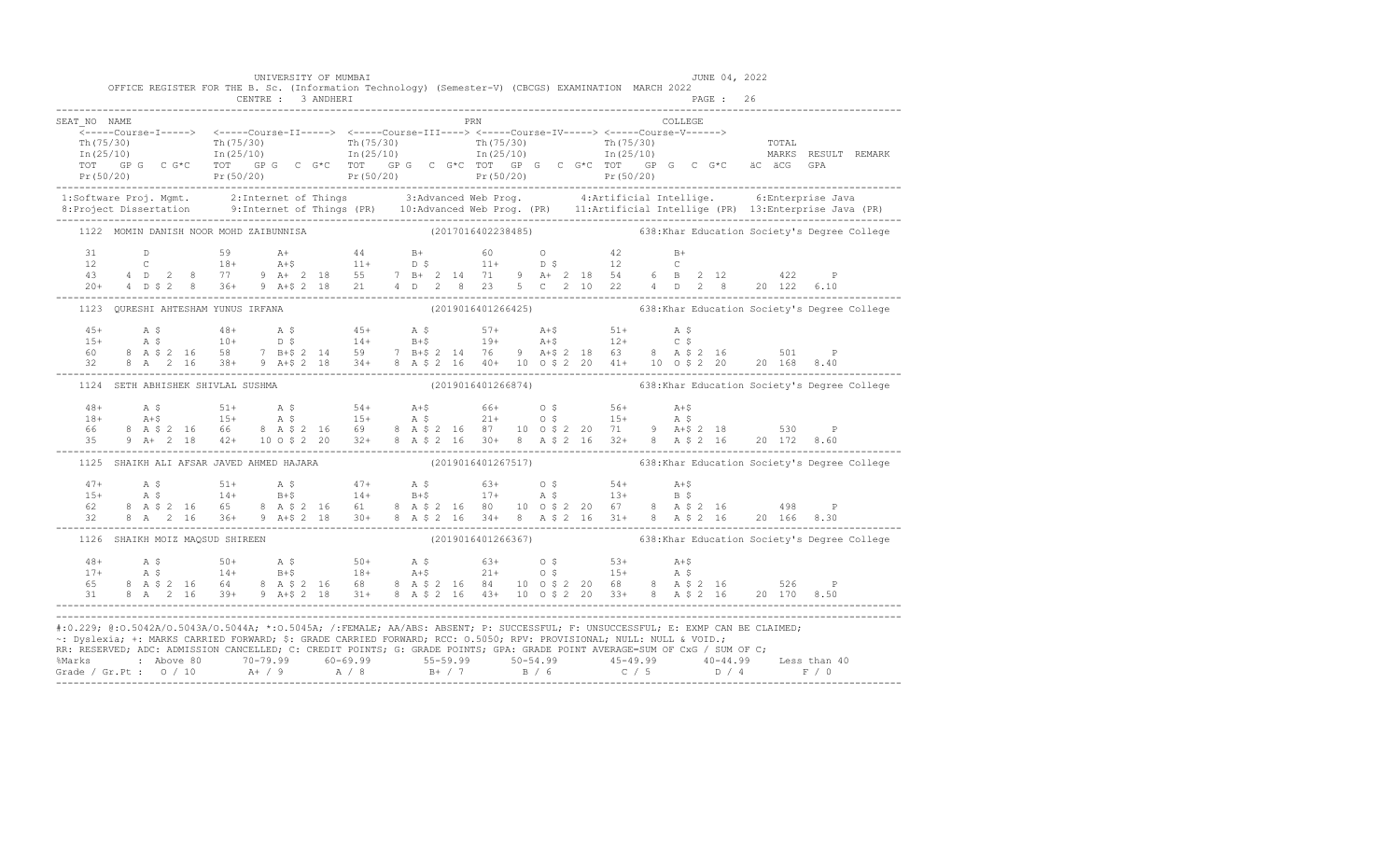|                                                                                                                                                                                                                                                                                                                                                                                        |  |  |                                     |  |                    | UNIVERSITY OF MUMBAI<br>OFFICE REGISTER FOR THE B. Sc. (Information Technology) (Semester-V) (CBCGS) EXAMINATION MARCH 2022 |  |  |     |  |  |          | JUNE 04, 2022 |  |                                                                                                                                                                                                                                                                                                                                                                                                                                                              |  |
|----------------------------------------------------------------------------------------------------------------------------------------------------------------------------------------------------------------------------------------------------------------------------------------------------------------------------------------------------------------------------------------|--|--|-------------------------------------|--|--------------------|-----------------------------------------------------------------------------------------------------------------------------|--|--|-----|--|--|----------|---------------|--|--------------------------------------------------------------------------------------------------------------------------------------------------------------------------------------------------------------------------------------------------------------------------------------------------------------------------------------------------------------------------------------------------------------------------------------------------------------|--|
|                                                                                                                                                                                                                                                                                                                                                                                        |  |  |                                     |  | CENTRE : 3 ANDHERI |                                                                                                                             |  |  |     |  |  |          | PAGE : 27     |  |                                                                                                                                                                                                                                                                                                                                                                                                                                                              |  |
| SEAT NO NAME                                                                                                                                                                                                                                                                                                                                                                           |  |  |                                     |  |                    |                                                                                                                             |  |  | PRN |  |  | COLLEGE. |               |  | $\begin{array}{cccccccc} \texttt{Tr(75/30)} & \texttt{Tr(75/30)} & \texttt{Tr(75/30)} & \texttt{Tr(75/30)} & \texttt{Tr(75/30)} & \texttt{Tr(75/30)} & \texttt{Tr(75/30)} & \texttt{Tr(75/30)} & \texttt{Tr(75/30)} & \texttt{Tr(75/30)} & \texttt{Tr(75/30)} & \texttt{Tr(75/30)} & \texttt{Tr(75/30)} & \texttt{Tr(75/30)} & \texttt{Tr(75/30)} & \texttt{Tr(75/30)} & \texttt{$                                                                           |  |
|                                                                                                                                                                                                                                                                                                                                                                                        |  |  |                                     |  |                    |                                                                                                                             |  |  |     |  |  |          |               |  | 1:Software Proj. Mgmt. 2:Internet of Things 3:Advanced Web Prog. 5:Linux System Admin. 7:Next Generation Tech.                                                                                                                                                                                                                                                                                                                                               |  |
|                                                                                                                                                                                                                                                                                                                                                                                        |  |  |                                     |  |                    |                                                                                                                             |  |  |     |  |  |          |               |  | 1127 SINGH JATASHANKAR MANOJ KUMAR CHHAYA (2018016400468514) 657:M.V.M's College of Commerce & Science                                                                                                                                                                                                                                                                                                                                                       |  |
|                                                                                                                                                                                                                                                                                                                                                                                        |  |  |                                     |  |                    |                                                                                                                             |  |  |     |  |  |          |               |  | $25+$ 6 B \$ 2 12 30 + 8 A \$ 2 16 30 + 8 A \$ 2 16 30 + 8 A \$ 2 16 30 + 8 A \$ 2 16 20 124 6.20                                                                                                                                                                                                                                                                                                                                                            |  |
|                                                                                                                                                                                                                                                                                                                                                                                        |  |  | 1128 ZELE SAURAV SACHIN MADHURI     |  |                    |                                                                                                                             |  |  |     |  |  |          |               |  | (2019016400259352) 657:M.V.M's College of Commerce & Science                                                                                                                                                                                                                                                                                                                                                                                                 |  |
|                                                                                                                                                                                                                                                                                                                                                                                        |  |  |                                     |  |                    |                                                                                                                             |  |  |     |  |  |          |               |  |                                                                                                                                                                                                                                                                                                                                                                                                                                                              |  |
|                                                                                                                                                                                                                                                                                                                                                                                        |  |  |                                     |  |                    |                                                                                                                             |  |  |     |  |  |          |               |  | 1:Software Proj. Mgmt. 2:Internet of Things 3:Advanced Web Prog. 4:Artificial Intellige. 6:Enterprise Java<br>8:Project Dissertation 9:Internet of Things (PR) 10:Advanced Web Prog. (PR) 11:Artificial Intellige (PR) 13:Enterpr                                                                                                                                                                                                                            |  |
|                                                                                                                                                                                                                                                                                                                                                                                        |  |  |                                     |  |                    |                                                                                                                             |  |  |     |  |  |          |               |  | 1129 KHAN MOHAMMAD HABIB MOHAMMAD HAKEEM NIKHAT FATEMA (2018016401711286) 356:JES College of Commerce, Science & Infor                                                                                                                                                                                                                                                                                                                                       |  |
|                                                                                                                                                                                                                                                                                                                                                                                        |  |  |                                     |  |                    |                                                                                                                             |  |  |     |  |  |          |               |  | $\begin{array}{cccccccccccccccc} 45+ & & {\rm A}\ \, S\, & & & 47+ & & {\rm A}\ \, S\, & & & 47+ & & {\rm A}\ \, S\, & & & 18+ & & {\rm A}+ \$ & & & \\ 17+ & & {\rm A}\ \, S\, & & & 18+ & & {\rm A}+ \$ & & & 10+ & & {\rm D}\ \, S\, & & & 19+ & & {\rm A}+ \$ & & & 12+ & & {\rm C}\ \, S\, & & & 8& {\rm A}\ \, S\, \, 2& 16 & & 65 & & 8 & {\rm A}\ \, S\, \, 2& 0 & & 4& {\rm$                                                                        |  |
|                                                                                                                                                                                                                                                                                                                                                                                        |  |  | 1130 PATIL ANKUSH SANJAY SANJEEVANI |  |                    |                                                                                                                             |  |  |     |  |  |          |               |  | (2019016400766686)  956: JES College of Commerce, Science & Infor                                                                                                                                                                                                                                                                                                                                                                                            |  |
|                                                                                                                                                                                                                                                                                                                                                                                        |  |  |                                     |  |                    |                                                                                                                             |  |  |     |  |  |          |               |  | $\begin{array}{cccccccccccccccc} 42+ & & & B+\$ & & & & 54+ & & A+\$ & & & 47+ & & A$ & & & 54+ & & A+\$ & & & 41 & & B \\ 14+ & & & B+\$ & & & 15+ & & A$ & & & 17+ & & A$ & & & 15+ & & A$ & & & 16+ & & A$ & & & \\ 56 & & 7 & B+\$ & 2 & 14 & 69 & & 8 & A$ & 2 & 16 & 64 & & 8 & A$ & 2 & 16 & 69 & & 8 & A$ & 2 & 2 & 16 & 57 & & 7 & B+\ 2 & 14 & & & &$<br>22+ 4 D \$ 2 8 20+ 4 D \$ 2 8 25+ 6 B \$ 2 12 25+ 6 B \$ 2 12 28+ 7 B+\$ 2 14 20 130 6.50 |  |
| #:0.229; @:0.5042A/0.5043A/0.5044A; *:0.5045A; /:FEMALE; AA/ABS: ABSENT; P: SUCCESSFUL; F: UNSUCCESSFUL; E: EXMP CAN BE CLAIMED;<br>~: Dyslexia; +: MARKS CARRIED FORWARD; \$: GRADE CARRIED FORWARD; RCC: 0.5050; RPV: PROVISIONAL; NULL: NULL & VOID.;<br>RR: RESERVED; ADC: ADMISSION CANCELLED; C: CREDIT POINTS; G: GRADE POINTS; GPA: GRADE POINT AVERAGE=SUM OF CxG / SUM OF C; |  |  |                                     |  |                    |                                                                                                                             |  |  |     |  |  |          |               |  |                                                                                                                                                                                                                                                                                                                                                                                                                                                              |  |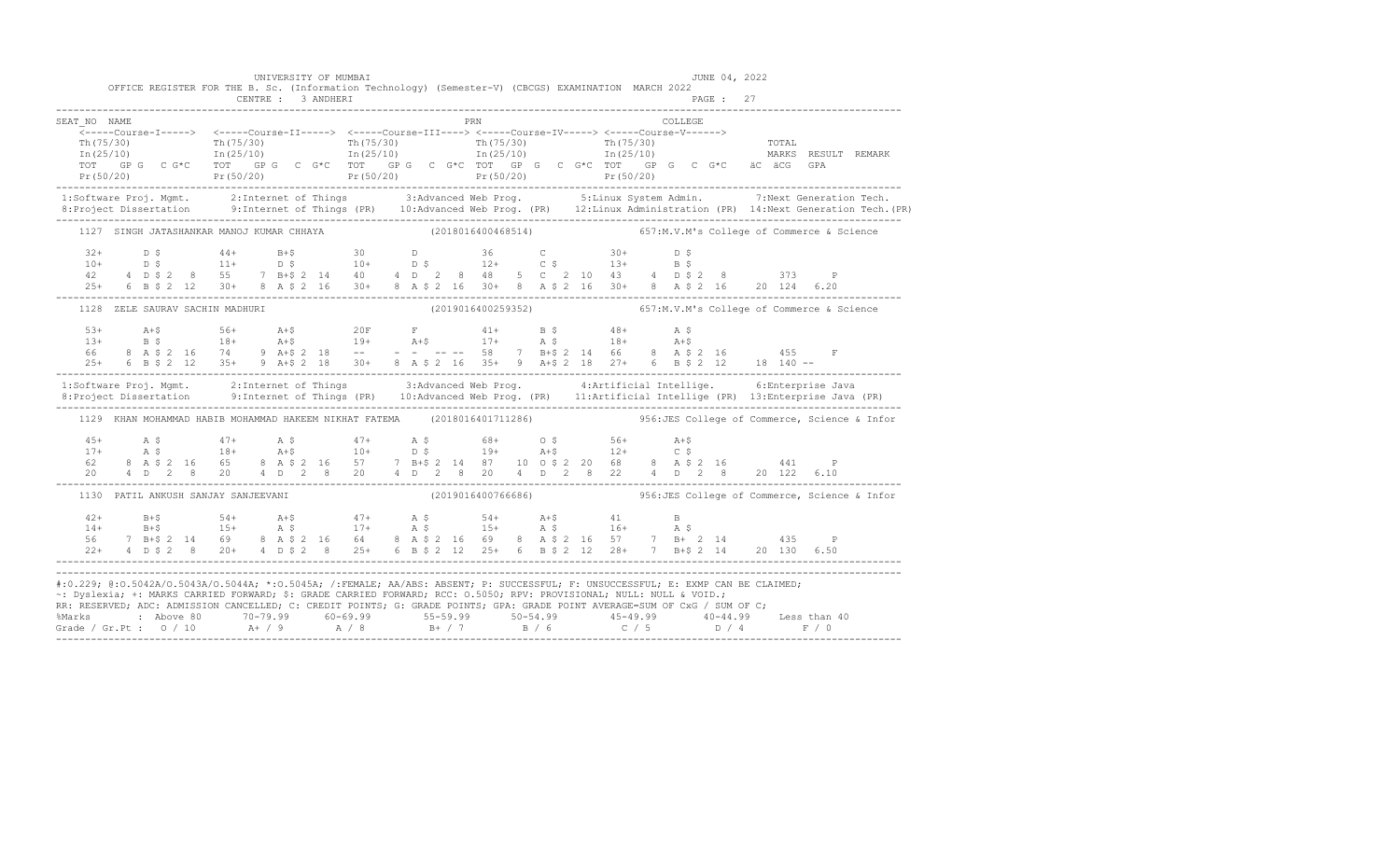|              | OFFICE REGISTER FOR THE B. Sc. (Information Technology) (Semester-V) (CBCGS) EXAMINATION MARCH 2022                              | UNIVERSITY OF MUMBAI |     |  |  | JUNE 04, 2022 |                                                                                                                                                                                                                                                                                                                                                                                                                                                                                                  |
|--------------|----------------------------------------------------------------------------------------------------------------------------------|----------------------|-----|--|--|---------------|--------------------------------------------------------------------------------------------------------------------------------------------------------------------------------------------------------------------------------------------------------------------------------------------------------------------------------------------------------------------------------------------------------------------------------------------------------------------------------------------------|
|              |                                                                                                                                  |                      |     |  |  |               |                                                                                                                                                                                                                                                                                                                                                                                                                                                                                                  |
| SEAT NO NAME |                                                                                                                                  |                      | PRN |  |  | COLLEGE       |                                                                                                                                                                                                                                                                                                                                                                                                                                                                                                  |
|              |                                                                                                                                  |                      |     |  |  |               |                                                                                                                                                                                                                                                                                                                                                                                                                                                                                                  |
|              |                                                                                                                                  |                      |     |  |  |               |                                                                                                                                                                                                                                                                                                                                                                                                                                                                                                  |
|              |                                                                                                                                  |                      |     |  |  |               |                                                                                                                                                                                                                                                                                                                                                                                                                                                                                                  |
|              |                                                                                                                                  |                      |     |  |  |               | $\begin{array}{cccccccc} \texttt{\footnotesize{Tr(75/30)}} & \texttt{\footnotesize{Tr(75/30)}} & \texttt{\footnotesize{Tr(75/30)}} & \texttt{\footnotesize{Tr(75/30)}} & \texttt{\footnotesize{Tr(75/30)}} & \texttt{\footnotesize{Tr(75/30)}} & \texttt{\footnotesize{Tr(75/30)}} & \texttt{\footnotesize{Tr(75/30)}} & \texttt{\footnotesize{Tr(75/30)}} & \texttt{\footnotesize{Tr(75/30)}} & \texttt{\footnotesize{Tr(75/30)}} & \texttt{\footnotesize{Tr(75/30)}} & \texttt{\footnotesize{$ |
|              |                                                                                                                                  |                      |     |  |  |               |                                                                                                                                                                                                                                                                                                                                                                                                                                                                                                  |
|              |                                                                                                                                  |                      |     |  |  |               | 1:Software Proj. Mgmt. 2:Internet of Things 3:Advanced Web Prog. 4:Artificial Intellige. 6:Enterprise Java<br>8:Project Dissertation 9:Internet of Things (PR) 10:Advanced Web Prog. (PR) 11:Artificial Intellige (PR) 13:Enterpr                                                                                                                                                                                                                                                                |
|              |                                                                                                                                  |                      |     |  |  |               | 1131 BORATE GANESH LAXMAN VANDANA (2019016400064343) (2019016400064343) 135:N. G. Acharya and D. K. Marathe College                                                                                                                                                                                                                                                                                                                                                                              |
|              |                                                                                                                                  |                      |     |  |  |               |                                                                                                                                                                                                                                                                                                                                                                                                                                                                                                  |
|              |                                                                                                                                  |                      |     |  |  |               |                                                                                                                                                                                                                                                                                                                                                                                                                                                                                                  |
|              |                                                                                                                                  |                      |     |  |  |               |                                                                                                                                                                                                                                                                                                                                                                                                                                                                                                  |
|              |                                                                                                                                  |                      |     |  |  |               | $\begin{array}{cccccccccccc} 41+ & & B & \xi & & 45+ & A & \xi & & 44+ & B+ \xi & & 60+ & 0 & \xi & & 60+ & 0 & \xi \\ 17+ & & A & \xi & & 12+ & C & \xi & & 21+ & 0 & \xi & & 22+ & 0 & \xi & & 18+ & A+ \xi \\ 58 & & 7 & B+ \xi & 2 & 14 & 57 & 7 & B+ \xi & 2 & 14 & 65 & 8 & A & \xi & 2 & 16 & 82 & 10 & 0 & \xi & 2 & 20 & 78 & 9 & A+ \xi & 2 & 18$                                                                                                                                      |
|              |                                                                                                                                  |                      |     |  |  |               | 1132 GAIKWAD SHREYASH PRAKASH GANU GAIKWAD SHARMILA PRA (2020016401872917) (135:N. G. Acharya and D. K. Marathe College                                                                                                                                                                                                                                                                                                                                                                          |
|              |                                                                                                                                  |                      |     |  |  |               |                                                                                                                                                                                                                                                                                                                                                                                                                                                                                                  |
|              |                                                                                                                                  |                      |     |  |  |               |                                                                                                                                                                                                                                                                                                                                                                                                                                                                                                  |
|              |                                                                                                                                  |                      |     |  |  |               |                                                                                                                                                                                                                                                                                                                                                                                                                                                                                                  |
|              |                                                                                                                                  |                      |     |  |  |               | $\begin{array}{cccccccccccccccc} 38\text{E} & \text{B} & 44+ & \text{B}+\$ & 53+ & \text{A}+\$ & 66+ & 0 \$ & 53+ & \text{A}+\$ \\ 18+ & \text{A}+\$ & 14+ & \text{B}+\$ & 22+ & 0 \$ & 23+ & 0 \$ & 17+ & \text{A} \$ \\ 56 & 7 & \text{B}+ & 2 & 14 & 58 & 7 & \text{B}+\$ & 2 & 14 & 75 & 9 & \text{A}+\$ & 2 & 18 & 89 & 10 & 0 \$& 2 & 20 & 70 & 9 &$                                                                                                                                       |
|              | 1133 KOLEKAR ROHIT NAMDEO SUKHANTA                                                                                               |                      |     |  |  |               | (2019016400064351) 135:N. G. Acharya and D. K. Marathe College                                                                                                                                                                                                                                                                                                                                                                                                                                   |
|              |                                                                                                                                  |                      |     |  |  |               |                                                                                                                                                                                                                                                                                                                                                                                                                                                                                                  |
|              |                                                                                                                                  |                      |     |  |  |               |                                                                                                                                                                                                                                                                                                                                                                                                                                                                                                  |
|              |                                                                                                                                  |                      |     |  |  |               |                                                                                                                                                                                                                                                                                                                                                                                                                                                                                                  |
|              |                                                                                                                                  |                      |     |  |  |               |                                                                                                                                                                                                                                                                                                                                                                                                                                                                                                  |
|              | 1134 PATIL VIGNESH AVINASH AALEKHA                                                                                               |                      |     |  |  |               | (2019016401893885)                               135:N. G. Acharya and D. K. Marathe College                                                                                                                                                                                                                                                                                                                                                                                                     |
|              |                                                                                                                                  |                      |     |  |  |               |                                                                                                                                                                                                                                                                                                                                                                                                                                                                                                  |
|              |                                                                                                                                  |                      |     |  |  |               |                                                                                                                                                                                                                                                                                                                                                                                                                                                                                                  |
|              |                                                                                                                                  |                      |     |  |  |               |                                                                                                                                                                                                                                                                                                                                                                                                                                                                                                  |
|              |                                                                                                                                  |                      |     |  |  |               |                                                                                                                                                                                                                                                                                                                                                                                                                                                                                                  |
|              |                                                                                                                                  |                      |     |  |  |               | 1135 SHAIKH NAIMUDDIN NAZIMUDDIN SHABANA BEGUM (2018016402287053) 135:N. G. Acharya and D. K. Marathe College                                                                                                                                                                                                                                                                                                                                                                                    |
|              |                                                                                                                                  |                      |     |  |  |               |                                                                                                                                                                                                                                                                                                                                                                                                                                                                                                  |
|              |                                                                                                                                  |                      |     |  |  |               |                                                                                                                                                                                                                                                                                                                                                                                                                                                                                                  |
|              |                                                                                                                                  |                      |     |  |  |               |                                                                                                                                                                                                                                                                                                                                                                                                                                                                                                  |
|              |                                                                                                                                  |                      |     |  |  |               | $\begin{array}{cccccccccccc} 48 & \text{A} & 42+ & 5+5 & 41+ & 5 & 54+ & \text{A}+5 & 57+ & \text{A}+5 \\ 13+ & 5 & 5 & 12+ & 5 & 21+ & 0 & 5 & 22+ & 0 & 5 & 21+ & 0 & 5 \\ 61 & 8 & 2 & 16 & 54 & 6 & 5 & 2 & 12 & 8 & \text{A} & 5 & 2 & 16 & 76 & 9 & \text{A}+5 & 2 & 18 & 9 & \text{A}+5 & 2 & 18 & 463 & \text{P} \\ 620$                                                                                                                                                                 |
|              | #:0.229; @:0.5042A/0.5043A/0.5044A; *:0.5045A; /:FEMALE; AA/ABS: ABSENT; P: SUCCESSFUL; F: UNSUCCESSFUL; E: EXMP CAN BE CLAIMED; |                      |     |  |  |               |                                                                                                                                                                                                                                                                                                                                                                                                                                                                                                  |
|              | ~: Dyslexia; +: MARKS CARRIED FORWARD; \$: GRADE CARRIED FORWARD; RCC: 0.5050; RPV: PROVISIONAL; NULL: NULL & VOID.;             |                      |     |  |  |               |                                                                                                                                                                                                                                                                                                                                                                                                                                                                                                  |
|              | RR: RESERVED; ADC: ADMISSION CANCELLED; C: CREDIT POINTS; G: GRADE POINTS; GPA: GRADE POINT AVERAGE=SUM OF CxG / SUM OF C;       |                      |     |  |  |               |                                                                                                                                                                                                                                                                                                                                                                                                                                                                                                  |
|              |                                                                                                                                  |                      |     |  |  |               |                                                                                                                                                                                                                                                                                                                                                                                                                                                                                                  |
|              |                                                                                                                                  |                      |     |  |  |               |                                                                                                                                                                                                                                                                                                                                                                                                                                                                                                  |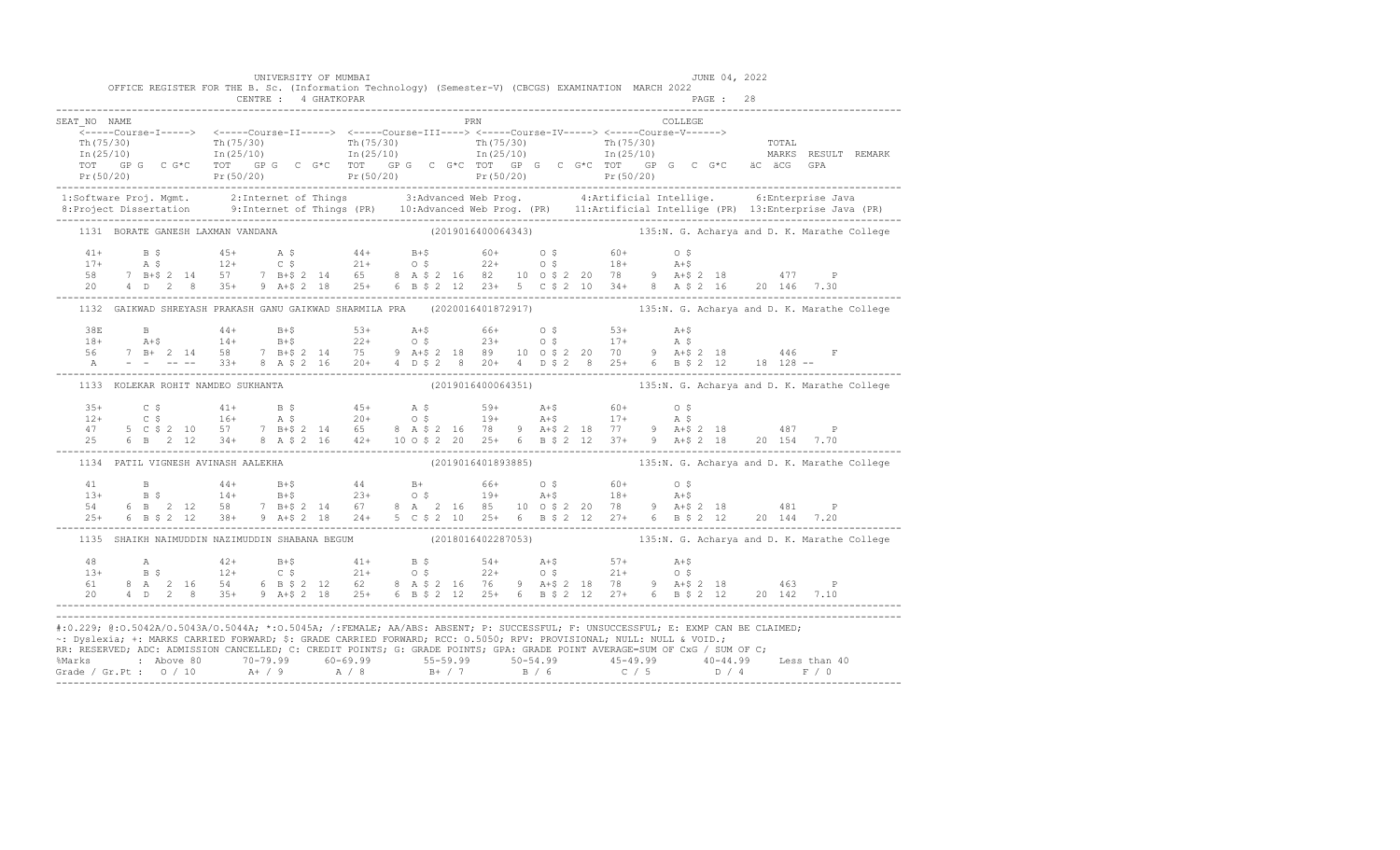|              |                                        | UNIVERSITY OF MUMBAI |     | OFFICE REGISTER FOR THE B. Sc. (Information Technology) (Semester-V) (CBCGS) EXAMINATION MARCH 2022                                                                                                                                                                                                                                                                                    | JUNE 04, 2022<br>PAGE: 29                                                                                                                                                                                                                                                                                                                                                    |
|--------------|----------------------------------------|----------------------|-----|----------------------------------------------------------------------------------------------------------------------------------------------------------------------------------------------------------------------------------------------------------------------------------------------------------------------------------------------------------------------------------------|------------------------------------------------------------------------------------------------------------------------------------------------------------------------------------------------------------------------------------------------------------------------------------------------------------------------------------------------------------------------------|
| SEAT NO NAME |                                        |                      | PRN | COLLEGE<br><-----Course-I-----> <-----Course-II-----> <-----Course-III----> <-----Course-IV-----> <-----Course-V------>                                                                                                                                                                                                                                                                |                                                                                                                                                                                                                                                                                                                                                                              |
| .            |                                        |                      |     |                                                                                                                                                                                                                                                                                                                                                                                        | $\begin{tabular}{lllllllll} $\rm{Tr}\,(75/30)$ & $\rm{Tr}\,(75/30)$ & $\rm{Tr}\,(75/30)$ & $\rm{Tr}\,(75/30)$ & $\rm{Tr}\,(75/30)$ & $\rm{Tr}\,(75/30)$ & $\rm{Tr}\,(75/30)$ & $\rm{Tr}\,(75/30)$ & $\rm{Tr}\,(75/30)$ & $\rm{Tr}\,(75/30)$ & $\rm{Tr}\,(25/10)$ & $\rm{Tr}\,(25/10)$ & $\rm{Tr}\,(25/10)$ & $\rm{Tr}\,(25/10)$ & $\rm{Tr}\,(25/10)$ & $\rm{Tr}\,(25/10)$ &$ |
|              |                                        |                      |     |                                                                                                                                                                                                                                                                                                                                                                                        | 1:Software Proj. Mgmt. 2:Internet of Things 3:Advanced Web Prog. 4:Artificial Intellige. 6:Enterprise Java<br>8:Project Dissertation 9:Internet of Things (PR) 10:Advanced Web Prog. (PR) 11:Artificial Intellige (PR) 13:Enterpr                                                                                                                                            |
|              |                                        |                      |     |                                                                                                                                                                                                                                                                                                                                                                                        | 1136 SHAIKH SAMI ISMAIL SHAINABEE (2019016401893846) 135:N. G. Acharya and D. K. Marathe College                                                                                                                                                                                                                                                                             |
|              |                                        |                      |     |                                                                                                                                                                                                                                                                                                                                                                                        |                                                                                                                                                                                                                                                                                                                                                                              |
|              |                                        |                      |     |                                                                                                                                                                                                                                                                                                                                                                                        | 1137 YENARE JAYESH SAMBHAJI KALPANATAI (2019016400064285) 435:N. G. Acharya and D. K. Marathe College                                                                                                                                                                                                                                                                        |
|              |                                        |                      |     |                                                                                                                                                                                                                                                                                                                                                                                        | $\begin{array}{cccccccccccccccc} 38+ & & B & \xi & & 44+ & B+ \xi & & 45+ & A & \xi & & 62+ & O & \xi & & 62+ & O & \xi \\ 12+ & C & \xi & & 14+ & B+ \xi & & 22+ & O & \xi & & 19+ & A+ \xi & & 15+ & A & \xi \\ 50 & & 6 & B & \xi & 2 & 12 & 58 & 7 & B+ \xi & 2 & 14 & 67 & 8 & A & \xi & 2 & 16 & 81 & 10 & O & \xi & 2 & 20 & 77 & 9 & A+ \xi & 2 & 18 & & 47$         |
|              |                                        |                      |     |                                                                                                                                                                                                                                                                                                                                                                                        | 1:Software Proj. Mgmt. 2:Internet of Things 3:Advanced Web Prog. 5:Linux System Admin. 6:Enterprise Java<br>8:Project Dissertation 9:Internet of Things (PR) 10:Advanced Web Prog. (PR) 12:Linux Administration (PR) 13:Enterpris                                                                                                                                            |
|              | 1138 NAGAP PRATHAMESH PRAKASH JAYASHRI |                      |     |                                                                                                                                                                                                                                                                                                                                                                                        | (2016016402546796) 169: Ramanand Arya's D. A. V. College of Comm                                                                                                                                                                                                                                                                                                             |
|              |                                        |                      |     |                                                                                                                                                                                                                                                                                                                                                                                        | $\begin{array}{cccccccccccc} 41+ & & B & \xi & & 38+ & B & \xi & & 30+ & D & \xi & & 54 & A+ & 43+ & B+ \xi \\ 12+ & & C & \xi & & 14+ & B+ \xi & & 10+ & D & \xi & & 12+ & C & \xi & & 12+ & C & \xi \\ 53 & & 6 & B & \xi & 2 & 12 & 52 & 6 & B & \xi & 2 & 12 & 40 & 4 & D & \xi & 2 & 8 & 66 & 8 & A & 2 & 16 & 55 & 7 & B+ \xi & 2 & 14 & 430 & P \\ 32+ & $            |
|              |                                        |                      |     |                                                                                                                                                                                                                                                                                                                                                                                        | 1139 MOHD SARIM MOHD SHAHID NASREEN BANO (2019016400132315) 228:Sree Narayan Guru College of Commerce                                                                                                                                                                                                                                                                        |
|              |                                        |                      |     |                                                                                                                                                                                                                                                                                                                                                                                        | $\begin{array}{lllllllllllllllllll} \begin{matrix} & 62+ & 0 & 5 & 56+ & 0.4+5 & 36+ & 0.5 & 42+ & 0.4+ & 0.4+ & 0.4+ & 0.4+ & 0.4+ & 0.4+ & 0.4+ & 0.4+ & 0.4+ & 0.4+ & 0.4+ & 0.4+ & 0.4+ & 0.4+ & 0.4+ & 0.4+ & 0.4+ & 0.4+ & 0.4+ & 0.4+ & 0.4+ & 0.4+ & 0.4+ & 0.4+ & 0.4+ & 0.4+ & 0.4$                                                                                |
|              | 1140 CHAUHAN ABHAY BALBIR DEEPA        |                      |     |                                                                                                                                                                                                                                                                                                                                                                                        | (2019016401204877) 228:Sree Narayan Guru College of Commerce                                                                                                                                                                                                                                                                                                                 |
|              |                                        |                      |     |                                                                                                                                                                                                                                                                                                                                                                                        | $\begin{array}{cccccccccccc} 54+ & & & & 56+ & & & 56+ & & & 54+ & & 59+ & & 59+ & & 54+ & & 48+ & & 59+ & & 59+ & & 59+ & & 59+ & & 59+ & & 59+ & & 59+ & & 59+ & & 59+ & & 59+ & & 59+ & & 59+ & & 59+ & & 59+ & & 59+ & & 59+ & & 59+ & & 59+ & & 59+ & & 59+ & & 59+ & & 59+ & & 59+ & & 59+ & & 59+ & & 59+ & & 59$                                                     |
|              |                                        |                      |     | #:0.229; @:0.5042A/0.5043A/0.5044A; *:0.5045A; /:FEMALE; AA/ABS: ABSENT; P: SUCCESSFUL; F: UNSUCCESSFUL; E: EXMP CAN BE CLAIMED;<br>~: Dyslexia; +: MARKS CARRIED FORWARD; \$: GRADE CARRIED FORWARD; RCC: 0.5050; RPV: PROVISIONAL; NULL: NULL & VOID.;<br>RR: RESERVED; ADC: ADMISSION CANCELLED; C: CREDIT POINTS; G: GRADE POINTS; GPA: GRADE POINT AVERAGE=SUM OF CxG / SUM OF C; |                                                                                                                                                                                                                                                                                                                                                                              |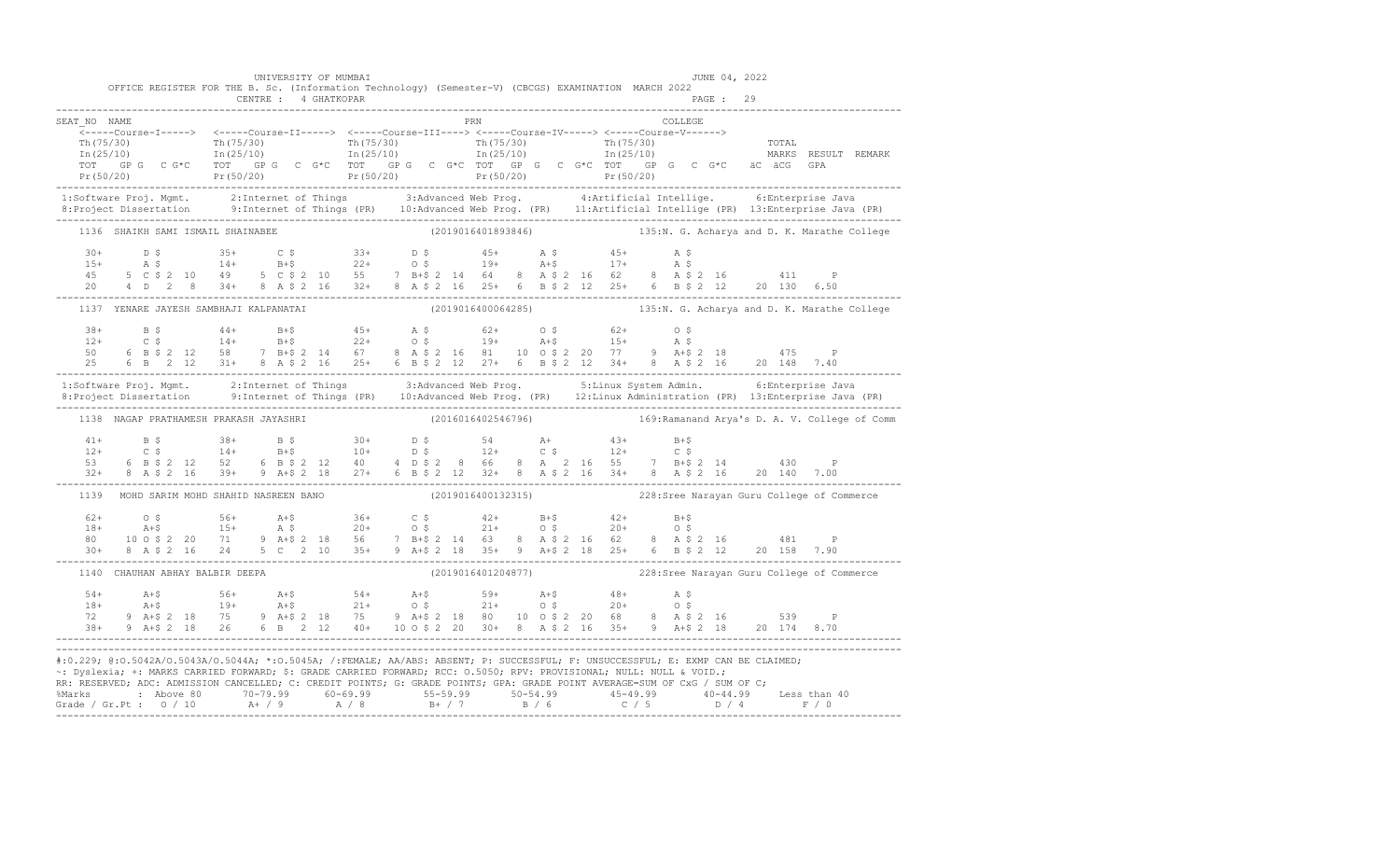|              | OFFICE REGISTER FOR THE B. Sc. (Information Technology) (Semester-V) (CBCGS) EXAMINATION MARCH 2022                  |  | UNIVERSITY OF MUMBAI |     | JUNE 04, 2022                                                                                                                                                                                                                                                                                                                                                                                 |                                                                                                                                                                                                                                                                                                                                                                                                                                                                                                  |
|--------------|----------------------------------------------------------------------------------------------------------------------|--|----------------------|-----|-----------------------------------------------------------------------------------------------------------------------------------------------------------------------------------------------------------------------------------------------------------------------------------------------------------------------------------------------------------------------------------------------|--------------------------------------------------------------------------------------------------------------------------------------------------------------------------------------------------------------------------------------------------------------------------------------------------------------------------------------------------------------------------------------------------------------------------------------------------------------------------------------------------|
|              |                                                                                                                      |  |                      |     |                                                                                                                                                                                                                                                                                                                                                                                               |                                                                                                                                                                                                                                                                                                                                                                                                                                                                                                  |
| SEAT NO NAME |                                                                                                                      |  |                      | PRN | COLLEGE                                                                                                                                                                                                                                                                                                                                                                                       |                                                                                                                                                                                                                                                                                                                                                                                                                                                                                                  |
|              |                                                                                                                      |  |                      |     |                                                                                                                                                                                                                                                                                                                                                                                               |                                                                                                                                                                                                                                                                                                                                                                                                                                                                                                  |
|              |                                                                                                                      |  |                      |     |                                                                                                                                                                                                                                                                                                                                                                                               |                                                                                                                                                                                                                                                                                                                                                                                                                                                                                                  |
|              |                                                                                                                      |  |                      |     |                                                                                                                                                                                                                                                                                                                                                                                               |                                                                                                                                                                                                                                                                                                                                                                                                                                                                                                  |
|              |                                                                                                                      |  |                      |     |                                                                                                                                                                                                                                                                                                                                                                                               | $\begin{array}{cccccccc} \texttt{\footnotesize{Tr(75/30)}} & \texttt{\footnotesize{Tr(75/30)}} & \texttt{\footnotesize{Tr(75/30)}} & \texttt{\footnotesize{Tr(75/30)}} & \texttt{\footnotesize{Tr(75/30)}} & \texttt{\footnotesize{Tr(75/30)}} & \texttt{\footnotesize{Tr(75/30)}} & \texttt{\footnotesize{Tr(75/30)}} & \texttt{\footnotesize{Tr(75/30)}} & \texttt{\footnotesize{Tr(75/30)}} & \texttt{\footnotesize{Tr(75/30)}} & \texttt{\footnotesize{Tr(75/30)}} & \texttt{\footnotesize{$ |
|              |                                                                                                                      |  |                      |     |                                                                                                                                                                                                                                                                                                                                                                                               |                                                                                                                                                                                                                                                                                                                                                                                                                                                                                                  |
|              |                                                                                                                      |  |                      |     |                                                                                                                                                                                                                                                                                                                                                                                               | 1:Software Proj. Mgmt. 2:Internet of Things 3:Advanced Web Prog. 4:Artificial Intellige. 6:Enterprise Java<br>8:Project Dissertation 9:Internet of Things (PR) 10:Advanced Web Prog. (PR) 11:Artificial Intellige (PR) 13:Enterpr                                                                                                                                                                                                                                                                |
|              |                                                                                                                      |  |                      |     |                                                                                                                                                                                                                                                                                                                                                                                               | 1141 CHOUDHARY VIKRAM NARAYAN VIDHAYDEVI (2019016401191735) 345: Vivekanand Education Society's College o                                                                                                                                                                                                                                                                                                                                                                                        |
|              |                                                                                                                      |  |                      |     | $\begin{array}{cccccccccccccccc} 54+ & & & & & & & & & 54+ & & & 4+ & & & & 4+ & & & & 4+ & & & 4+ & & & 4+ & & & 4+ & & & 4+ & & & 4+ & & 4+ & & 4+ & & 4+ & & 4+ & & 4+ & & 4+ & & 4+ & & 4+ & & 4+ & & 4+ & & 4+ & & 4+ & & 4+ & & 4+ & & 4+ & & 4+ & & 4+ & & 4+ & & 4+ & & 4+ & & 4+ & & 4+ & & 4+ & & 4+ & & 4+ & & 4+ & & 4+ & & 4+ & & $                                              |                                                                                                                                                                                                                                                                                                                                                                                                                                                                                                  |
|              |                                                                                                                      |  |                      |     |                                                                                                                                                                                                                                                                                                                                                                                               |                                                                                                                                                                                                                                                                                                                                                                                                                                                                                                  |
|              |                                                                                                                      |  |                      |     |                                                                                                                                                                                                                                                                                                                                                                                               |                                                                                                                                                                                                                                                                                                                                                                                                                                                                                                  |
|              |                                                                                                                      |  |                      |     |                                                                                                                                                                                                                                                                                                                                                                                               |                                                                                                                                                                                                                                                                                                                                                                                                                                                                                                  |
|              | 1142 / DEY DHRUVI SHYAM SIMRAN                                                                                       |  |                      |     |                                                                                                                                                                                                                                                                                                                                                                                               |                                                                                                                                                                                                                                                                                                                                                                                                                                                                                                  |
|              |                                                                                                                      |  |                      |     |                                                                                                                                                                                                                                                                                                                                                                                               |                                                                                                                                                                                                                                                                                                                                                                                                                                                                                                  |
|              |                                                                                                                      |  |                      |     |                                                                                                                                                                                                                                                                                                                                                                                               |                                                                                                                                                                                                                                                                                                                                                                                                                                                                                                  |
|              |                                                                                                                      |  |                      |     |                                                                                                                                                                                                                                                                                                                                                                                               |                                                                                                                                                                                                                                                                                                                                                                                                                                                                                                  |
|              |                                                                                                                      |  |                      |     |                                                                                                                                                                                                                                                                                                                                                                                               |                                                                                                                                                                                                                                                                                                                                                                                                                                                                                                  |
|              | 1143 LAUNGANI HAERSH DINESH NEETA                                                                                    |  |                      |     |                                                                                                                                                                                                                                                                                                                                                                                               | (2019016401192464) 345: Vivekanand Education Society's College of                                                                                                                                                                                                                                                                                                                                                                                                                                |
|              |                                                                                                                      |  |                      |     |                                                                                                                                                                                                                                                                                                                                                                                               |                                                                                                                                                                                                                                                                                                                                                                                                                                                                                                  |
|              |                                                                                                                      |  |                      |     |                                                                                                                                                                                                                                                                                                                                                                                               |                                                                                                                                                                                                                                                                                                                                                                                                                                                                                                  |
|              |                                                                                                                      |  |                      |     |                                                                                                                                                                                                                                                                                                                                                                                               |                                                                                                                                                                                                                                                                                                                                                                                                                                                                                                  |
|              |                                                                                                                      |  |                      |     |                                                                                                                                                                                                                                                                                                                                                                                               | $\begin{array}{lllllllllllllll} 62+&\quad \bullet\,8&\quad \ 59+&\quad \text{A+$$\uparrow$}&\quad \text{50+}&\quad \text{A$\uparrow$}&\quad \text{65+}&\quad \text{0$\uparrow$}&\quad \text{57+}&\quad \text{A+$$\uparrow$}\\ 19+&\quad \text{A+$$\uparrow$}&\quad 19+&\quad \text{A+$$\uparrow$}&\quad \text{20+}&\quad \text{0$\uparrow$}&\quad \text{22+}&\quad \text{0$\uparrow$}&\quad \text{39+}&\quad \text{A+$$\uparrow$}\\ 81&\quad 10\$                                                |
|              | 1144 SHARMA DEEPAK RAM ANUJ TILKADEVI                                                                                |  |                      |     |                                                                                                                                                                                                                                                                                                                                                                                               | (2019016401191654) 345: Vivekanand Education Society's College o                                                                                                                                                                                                                                                                                                                                                                                                                                 |
|              |                                                                                                                      |  |                      |     | $\begin{array}{cccccccccccccccc} \text{59+} & \text{A+$ & \text{51+} & \text{A$ & $\text{$S}$ & \text{53+} & \text{A+$ & \text{62+} & \text{O$ & $\text{$48+} & \text{A$ & $\text{$S}$} \\ 16+ & \text{A$} & \text{S} & 14+ & \text{B+$ & \text{13+} & \text{B$ & $\text{$S}$ & \text{18+} & \text{A+$ & \text{15+} & \text{A$ & $\text{$S}$ \\ 75 & 9 A+$ & 2 18 & 65 & 8 A $ & 2 16 & 66 &$ |                                                                                                                                                                                                                                                                                                                                                                                                                                                                                                  |
|              |                                                                                                                      |  |                      |     |                                                                                                                                                                                                                                                                                                                                                                                               |                                                                                                                                                                                                                                                                                                                                                                                                                                                                                                  |
|              |                                                                                                                      |  |                      |     |                                                                                                                                                                                                                                                                                                                                                                                               |                                                                                                                                                                                                                                                                                                                                                                                                                                                                                                  |
|              |                                                                                                                      |  |                      |     |                                                                                                                                                                                                                                                                                                                                                                                               |                                                                                                                                                                                                                                                                                                                                                                                                                                                                                                  |
|              | 1145 YADAV ANIKET SUKKHU PUSHPA                                                                                      |  |                      |     |                                                                                                                                                                                                                                                                                                                                                                                               | (2019016401191662) 345: Vivekanand Education Society's College o                                                                                                                                                                                                                                                                                                                                                                                                                                 |
|              |                                                                                                                      |  |                      |     |                                                                                                                                                                                                                                                                                                                                                                                               |                                                                                                                                                                                                                                                                                                                                                                                                                                                                                                  |
|              |                                                                                                                      |  |                      |     |                                                                                                                                                                                                                                                                                                                                                                                               |                                                                                                                                                                                                                                                                                                                                                                                                                                                                                                  |
|              |                                                                                                                      |  |                      |     |                                                                                                                                                                                                                                                                                                                                                                                               |                                                                                                                                                                                                                                                                                                                                                                                                                                                                                                  |
|              |                                                                                                                      |  |                      |     |                                                                                                                                                                                                                                                                                                                                                                                               |                                                                                                                                                                                                                                                                                                                                                                                                                                                                                                  |
|              |                                                                                                                      |  |                      |     |                                                                                                                                                                                                                                                                                                                                                                                               |                                                                                                                                                                                                                                                                                                                                                                                                                                                                                                  |
|              | ~: Dyslexia; +: MARKS CARRIED FORWARD; \$: GRADE CARRIED FORWARD; RCC: 0.5050; RPV: PROVISIONAL; NULL: NULL & VOID.; |  |                      |     | #:0.229; @:0.5042A/0.5043A/0.5044A; *:0.5045A; /:FEMALE; AA/ABS: ABSENT; P: SUCCESSFUL; F: UNSUCCESSFUL; E: EXMP CAN BE CLAIMED;                                                                                                                                                                                                                                                              |                                                                                                                                                                                                                                                                                                                                                                                                                                                                                                  |
|              |                                                                                                                      |  |                      |     | RR: RESERVED; ADC: ADMISSION CANCELLED; C: CREDIT POINTS; G: GRADE POINTS; GPA: GRADE POINT AVERAGE=SUM OF CxG / SUM OF C;                                                                                                                                                                                                                                                                    |                                                                                                                                                                                                                                                                                                                                                                                                                                                                                                  |
|              |                                                                                                                      |  |                      |     |                                                                                                                                                                                                                                                                                                                                                                                               |                                                                                                                                                                                                                                                                                                                                                                                                                                                                                                  |
|              |                                                                                                                      |  |                      |     |                                                                                                                                                                                                                                                                                                                                                                                               | % Marks : Above 80 70-79.99 60-69.99 55-59.99 50-54.99 45-49.99 40-44.99 Less than 40<br>Grade / Gr.Pt : 0 / 10 A+ / 9 A / 8 B+ / 7 B / 6 C / 5 D / 4 F / 0                                                                                                                                                                                                                                                                                                                                      |
|              |                                                                                                                      |  |                      |     |                                                                                                                                                                                                                                                                                                                                                                                               |                                                                                                                                                                                                                                                                                                                                                                                                                                                                                                  |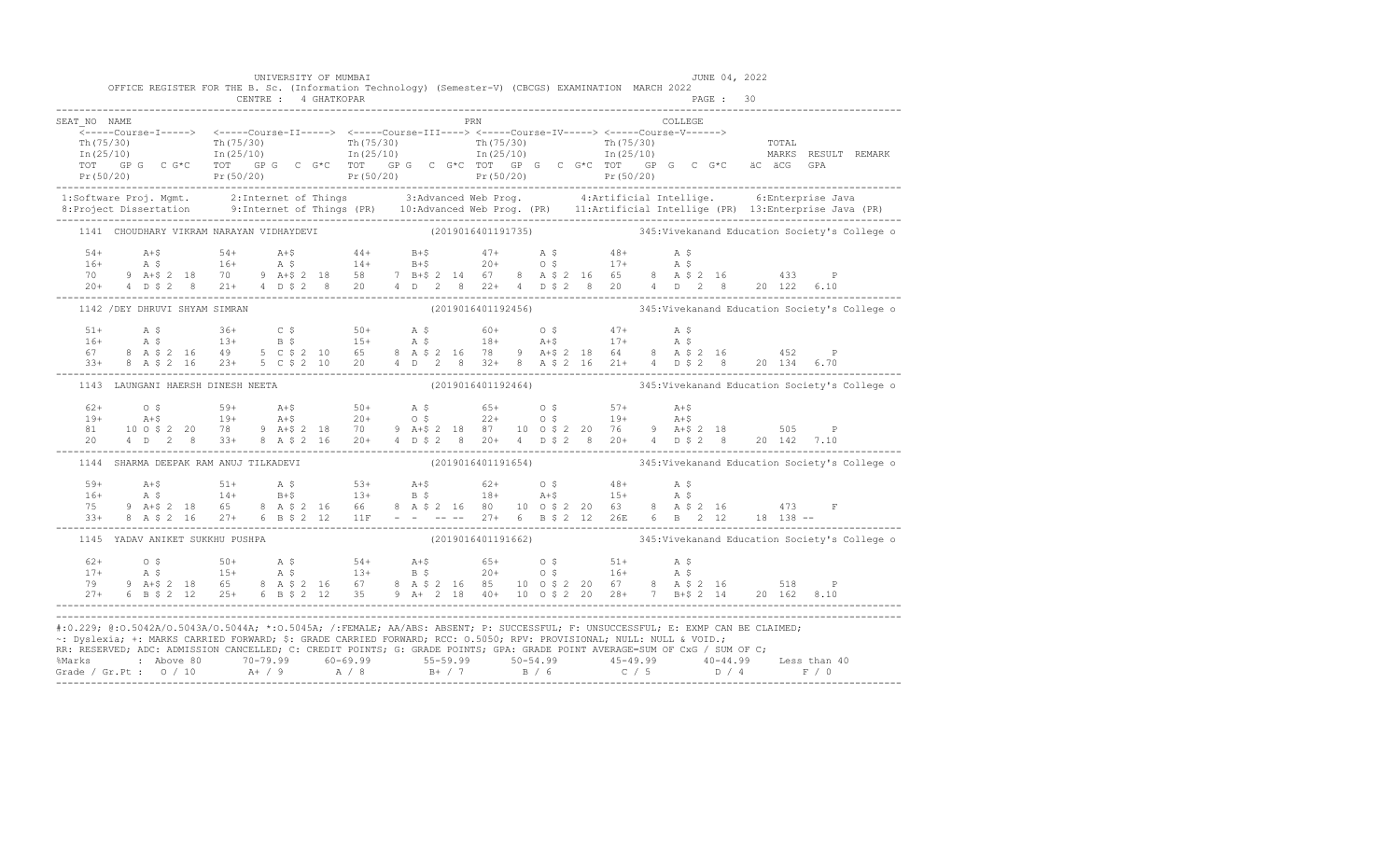|              |                                                                                                                                                                                                                                                                                                                                                                                        | UNIVERSITY OF MUMBAI |     |                    | OFFICE REGISTER FOR THE B. Sc. (Information Technology) (Semester-V) (CBCGS) EXAMINATION MARCH 2022 | JUNE 04, 2022 |                                                                                                                                                                                                                                                                                                                                                                                         |
|--------------|----------------------------------------------------------------------------------------------------------------------------------------------------------------------------------------------------------------------------------------------------------------------------------------------------------------------------------------------------------------------------------------|----------------------|-----|--------------------|-----------------------------------------------------------------------------------------------------|---------------|-----------------------------------------------------------------------------------------------------------------------------------------------------------------------------------------------------------------------------------------------------------------------------------------------------------------------------------------------------------------------------------------|
|              |                                                                                                                                                                                                                                                                                                                                                                                        |                      |     |                    |                                                                                                     | PAGE : 31     |                                                                                                                                                                                                                                                                                                                                                                                         |
| SEAT NO NAME |                                                                                                                                                                                                                                                                                                                                                                                        |                      | PRN |                    |                                                                                                     | COLLEGE       |                                                                                                                                                                                                                                                                                                                                                                                         |
|              |                                                                                                                                                                                                                                                                                                                                                                                        |                      |     |                    |                                                                                                     |               | $\frac{\text{Th}(75/30)}{\text{Th}(25/10)}$ $\frac{\text{Th}(75/30)}{\text{In}(25/10)}$ $\frac{\text{Th}(75/30)}{\text{In}(25/10)}$ $\frac{\text{Th}(75/30)}{\text{In}(25/10)}$ $\frac{\text{Th}(75/30)}{\text{In}(25/10)}$ $\frac{\text{Tr}(75/30)}{\text{In}(25/10)}$ $\frac{\text{Tr}(75/30)}{\text{In}(25/10)}$ $\frac{\text{Tr}(75/30)}{\text{In}(25/10)}$                         |
|              |                                                                                                                                                                                                                                                                                                                                                                                        |                      |     |                    |                                                                                                     |               | 1:Software Proj. Mgmt. 2:Internet of Things 3:Advanced Web Prog. 4:Artificial Intellige. 7:Next Generation Tech.<br>8:Project Dissertation 9:Internet of Things (PR) 10:Advanced Web Prog. (PR) 11:Artificial Intellige (PR) 14:N                                                                                                                                                       |
|              | 1146 /AGARWAL DIVYA ANIL NEETA                                                                                                                                                                                                                                                                                                                                                         |                      |     |                    |                                                                                                     |               | (2019016401433496) 540:S. K. Somaiya College of Arts, Science a                                                                                                                                                                                                                                                                                                                         |
|              |                                                                                                                                                                                                                                                                                                                                                                                        |                      |     |                    |                                                                                                     |               |                                                                                                                                                                                                                                                                                                                                                                                         |
|              |                                                                                                                                                                                                                                                                                                                                                                                        |                      |     |                    |                                                                                                     |               | 1147 YADAV MANOJ RAVISHANKAR NEELAM (2019016401433264) 540:S. K. Somaiya College of Arts, Science a                                                                                                                                                                                                                                                                                     |
|              |                                                                                                                                                                                                                                                                                                                                                                                        |                      |     |                    |                                                                                                     |               | $\begin{array}{cccccccccccccccc} 41+ & & B & \xi & & & 53+ & & A+\xi & & 42+ & & B+\xi & & 53 & & A+ & & 45+ & A & \xi \\ 18+ & & A+\xi & & 20+ & & 0 & \xi & & 20+ & 0 & \xi & & 20+ & 0 & \xi & & 21+ & 0 & \xi \\ 59 & & 7 & B+\xi & 2 & 14 & & 73 & 9 & A+\xi & 2 & 18 & 62 & 8 & A & \xi & 2 & 16 & 73 & 9 & A+ & 2 & 18 & 66 & 8 & A & \xi & 2 & 16 & & 49$                       |
|              |                                                                                                                                                                                                                                                                                                                                                                                        |                      |     |                    |                                                                                                     |               | 1:Software Proj. Mgmt. 2:Internet of Things 3:Advanced Web Prog. 4:Artificial Intellige. 6:Enterprise Java<br>8:Project Dissertation 9:Internet of Things (PR) 10:Advanced Web Prog. (PR) 11:Artificial Intellige (PR) 13:Enterpr                                                                                                                                                       |
|              | 1149 / WAGH DHANASHREE YOGESH KAVITA                                                                                                                                                                                                                                                                                                                                                   |                      |     | (2019016401464676) |                                                                                                     |               | 562:Vidya Vikas Education Society's Vikas Ni                                                                                                                                                                                                                                                                                                                                            |
|              |                                                                                                                                                                                                                                                                                                                                                                                        |                      |     |                    |                                                                                                     |               | $\begin{array}{cccccccccccc} 30+ & & D & \xi & & 32+ & D & \xi & & 41+ & B & \xi & & 57+ & A+ \xi & & 44+ & B+ \xi \\ 17+ & & A & \xi & & 18+ & & A+ \xi & & 19+ & A+ \xi & & 18+ & A+ \xi & & 18 & & A+ & 18 \\ 47 & & 5 & C & \xi & 2 & 10 & 50 & 6 & B & \xi & 2 & 12 & 60 & 8 & A & \xi & 2 & 16 & 75 & 9 & A+ \xi & 2 & 18 & 62 & 8 & A & 2 & 16 & & 461$                          |
| 1150         |                                                                                                                                                                                                                                                                                                                                                                                        |                      |     |                    |                                                                                                     |               | SHERWIN JOAN EMMANUEL CHRISTY (2019016401086497) 663:Bunts Sangha's S. M. Shetty College of S                                                                                                                                                                                                                                                                                           |
|              |                                                                                                                                                                                                                                                                                                                                                                                        |                      |     |                    |                                                                                                     |               | $\begin{array}{cccccccccccccccc} 44+ & & & B+ \hat{S} & & & & 53+ & & \text{A}+ \hat{S} & & & 39+ & & \text{B} & \hat{S} & & & 59+ & & \text{A}+ \hat{S} & & & 62+ & & \text{O} & \hat{S} \\ 15+ & & & \text{A} & \text{S} & & & 15+ & & \text{A} & \text{S} & & & 14+ & & \text{B}+ \hat{S} & & & 14+ & & \text{B}+ \hat{S} & & & 14+ & & \text{B}+ \hat{S} & & & 14+ & & \text{B}+ \$ |
|              | 1151 ABHALE NIKHIL YMNAJI SHILPA                                                                                                                                                                                                                                                                                                                                                       |                      |     |                    |                                                                                                     |               | (2019016401089155) 863: Bunts Sangha's S. M. Shetty College of S                                                                                                                                                                                                                                                                                                                        |
| 38<br>$13+$  | 51 7<br>35 9 A+ 2 18 35 + 9 A+ \$ 2 18 20 + 4 D \$ 2 8 20 + 4 D \$ 2 8 20 + 4 D \$ 2 8 20 142 7.10                                                                                                                                                                                                                                                                                     |                      |     |                    |                                                                                                     |               |                                                                                                                                                                                                                                                                                                                                                                                         |
|              | #:0.229; @:0.5042A/0.5043A/0.5044A; *:0.5045A; /:FEMALE; AA/ABS: ABSENT; P: SUCCESSFUL; F: UNSUCCESSFUL; E: EXMP CAN BE CLAIMED;<br>-: Dyslexia; +: MARKS CARRIED FORWARD; \$: GRADE CARRIED FORWARD; RCC: 0.5050; RPV: PROVISIONAL; NULL: NULL & VOID.;<br>RR: RESERVED; ADC: ADMISSION CANCELLED; C: CREDIT POINTS; G: GRADE POINTS; GPA: GRADE POINT AVERAGE=SUM OF CxG / SUM OF C; |                      |     |                    |                                                                                                     |               |                                                                                                                                                                                                                                                                                                                                                                                         |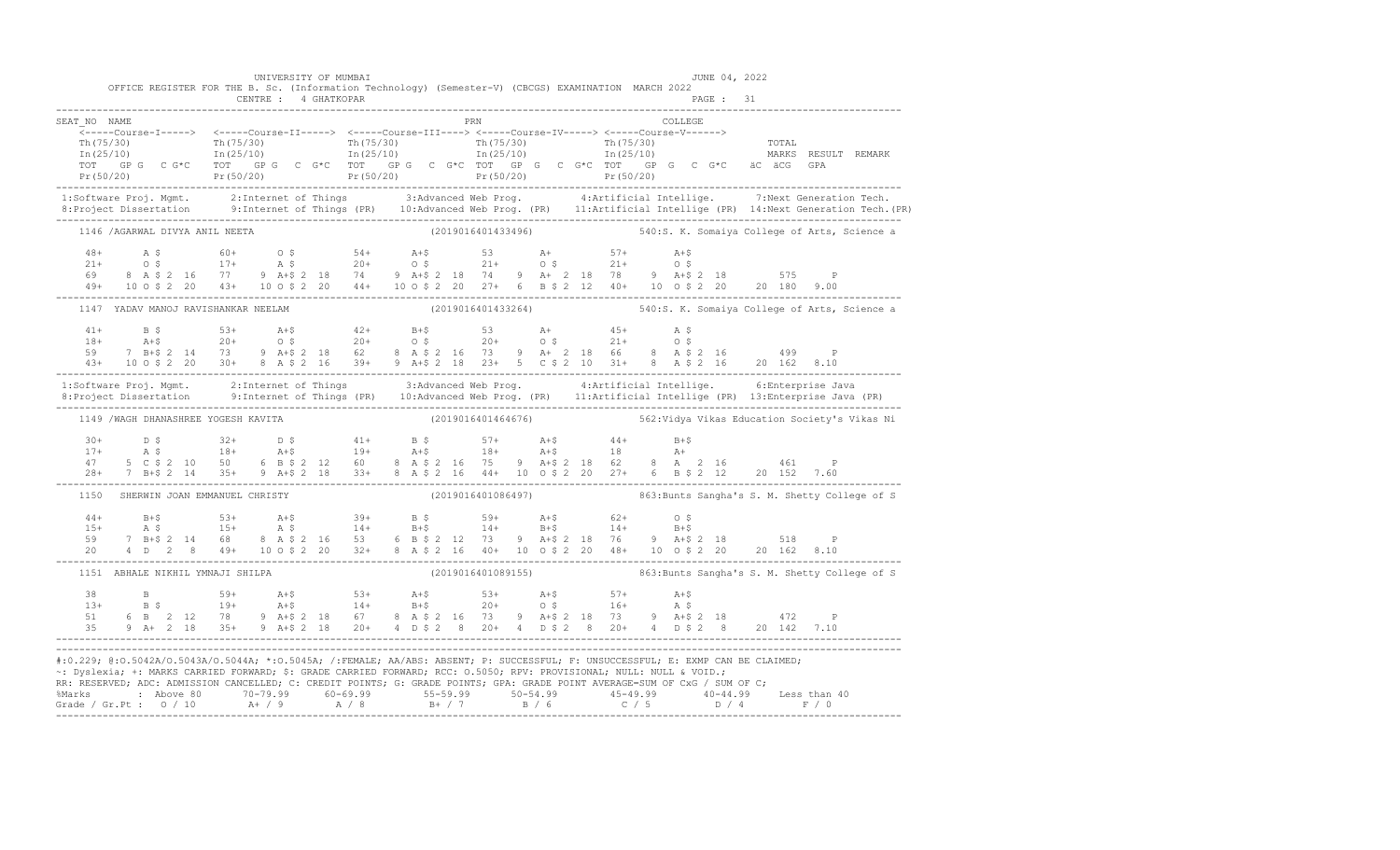|                                                                                                                                                                                                                                                       |  |                                    |  | UNIVERSITY OF MUMBAI | OFFICE REGISTER FOR THE B. Sc. (Information Technology) (Semester-V) (CBCGS) EXAMINATION MARCH 2022                                                                                                                                                                                                                                                           |  |  |     |  |         | JUNE 04, 2022 |  |                                                                                                                                                                                                                                                                                                                                                                                    |
|-------------------------------------------------------------------------------------------------------------------------------------------------------------------------------------------------------------------------------------------------------|--|------------------------------------|--|----------------------|---------------------------------------------------------------------------------------------------------------------------------------------------------------------------------------------------------------------------------------------------------------------------------------------------------------------------------------------------------------|--|--|-----|--|---------|---------------|--|------------------------------------------------------------------------------------------------------------------------------------------------------------------------------------------------------------------------------------------------------------------------------------------------------------------------------------------------------------------------------------|
|                                                                                                                                                                                                                                                       |  |                                    |  |                      |                                                                                                                                                                                                                                                                                                                                                               |  |  |     |  |         |               |  |                                                                                                                                                                                                                                                                                                                                                                                    |
| SEAT NO NAME                                                                                                                                                                                                                                          |  |                                    |  |                      |                                                                                                                                                                                                                                                                                                                                                               |  |  | PRN |  | COLLEGE |               |  |                                                                                                                                                                                                                                                                                                                                                                                    |
|                                                                                                                                                                                                                                                       |  |                                    |  |                      |                                                                                                                                                                                                                                                                                                                                                               |  |  |     |  |         |               |  |                                                                                                                                                                                                                                                                                                                                                                                    |
|                                                                                                                                                                                                                                                       |  |                                    |  |                      |                                                                                                                                                                                                                                                                                                                                                               |  |  |     |  |         |               |  |                                                                                                                                                                                                                                                                                                                                                                                    |
|                                                                                                                                                                                                                                                       |  |                                    |  |                      |                                                                                                                                                                                                                                                                                                                                                               |  |  |     |  |         |               |  |                                                                                                                                                                                                                                                                                                                                                                                    |
|                                                                                                                                                                                                                                                       |  |                                    |  |                      |                                                                                                                                                                                                                                                                                                                                                               |  |  |     |  |         |               |  | $\begin{array}{cccccccc} \texttt{Tr}(75/30) & \texttt{Tr}(75/30) & \texttt{Tr}(75/30) & \texttt{Tr}(75/30) & \texttt{Tr}(75/30) & \texttt{Tr}(75/30) & \texttt{Tr}(75/30) & \texttt{Tr}(75/30) & \texttt{Tr}(75/30) & \texttt{Tr}(75/30) & \texttt{Tr}(75/30) & \texttt{Tr}(75/30) & \texttt{Tr}(75/30) & \texttt{Tr}(75/30) & \texttt{Tr}(75/30) & \texttt{Tr}(75/30) & \texttt{$ |
|                                                                                                                                                                                                                                                       |  |                                    |  |                      |                                                                                                                                                                                                                                                                                                                                                               |  |  |     |  |         |               |  | 1:Software Proj. Mgmt. 2:Internet of Things 3:Advanced Web Prog. 4:Artificial Intellige. 6:Enterprise Java<br>8:Project Dissertation 9:Internet of Things (PR) 10:Advanced Web Prog. (PR) 11:Artificial Intellige (PR) 13:Enterpr                                                                                                                                                  |
|                                                                                                                                                                                                                                                       |  |                                    |  |                      |                                                                                                                                                                                                                                                                                                                                                               |  |  |     |  |         |               |  | 1152 BANGERA VINIT DAYANAND HITAKSHI (2019016401087206) 863:Bunts Sangha's S. M. Shetty College of S                                                                                                                                                                                                                                                                               |
|                                                                                                                                                                                                                                                       |  |                                    |  |                      |                                                                                                                                                                                                                                                                                                                                                               |  |  |     |  |         |               |  |                                                                                                                                                                                                                                                                                                                                                                                    |
|                                                                                                                                                                                                                                                       |  |                                    |  |                      |                                                                                                                                                                                                                                                                                                                                                               |  |  |     |  |         |               |  |                                                                                                                                                                                                                                                                                                                                                                                    |
|                                                                                                                                                                                                                                                       |  |                                    |  |                      |                                                                                                                                                                                                                                                                                                                                                               |  |  |     |  |         |               |  |                                                                                                                                                                                                                                                                                                                                                                                    |
|                                                                                                                                                                                                                                                       |  |                                    |  |                      | $\begin{array}{cccccccccccccccc} 51+ & & {\rm A}\ \ \, & \, 5 & 5 & 57+ & & {\rm A}+8 & & 54+ & {\rm A}+8 & & 47+ & {\rm A}\ \ \, & \, 5 & 6 & 3 & 63+ & 0\ \ \, & \, 6 & 8 & 8 & 17+ & {\rm A}\ \ \, & \, 6 & 7 & 8 & {\rm A}\ \ \, & \, 2 & 16 & 74 & 9 & {\rm A}+8 & 2 & 18 & 71 & 9 & {\rm A}+8 & 2 & 18 & 67 & 8 & {\rm A}\ \ \, & \, 5 & 2 & 16 & 81 &$ |  |  |     |  |         |               |  |                                                                                                                                                                                                                                                                                                                                                                                    |
|                                                                                                                                                                                                                                                       |  |                                    |  |                      |                                                                                                                                                                                                                                                                                                                                                               |  |  |     |  |         |               |  | 1153 CHAUDHARY WASIM AHMED NAZEER AHMAD MUKHLESAKHATUN (2019016401090151) 863:Bunts Sangha's S. M. Shetty College of S                                                                                                                                                                                                                                                             |
|                                                                                                                                                                                                                                                       |  |                                    |  |                      |                                                                                                                                                                                                                                                                                                                                                               |  |  |     |  |         |               |  |                                                                                                                                                                                                                                                                                                                                                                                    |
|                                                                                                                                                                                                                                                       |  |                                    |  |                      |                                                                                                                                                                                                                                                                                                                                                               |  |  |     |  |         |               |  |                                                                                                                                                                                                                                                                                                                                                                                    |
|                                                                                                                                                                                                                                                       |  |                                    |  |                      |                                                                                                                                                                                                                                                                                                                                                               |  |  |     |  |         |               |  |                                                                                                                                                                                                                                                                                                                                                                                    |
|                                                                                                                                                                                                                                                       |  |                                    |  |                      |                                                                                                                                                                                                                                                                                                                                                               |  |  |     |  |         |               |  |                                                                                                                                                                                                                                                                                                                                                                                    |
|                                                                                                                                                                                                                                                       |  |                                    |  |                      |                                                                                                                                                                                                                                                                                                                                                               |  |  |     |  |         |               |  | 1154 CHHIPA UBAID ABDUL RASHEED SUGRA BANO (2019016401089484) 863:Bunts Sangha's S. M. Shetty College of S                                                                                                                                                                                                                                                                         |
| $45+$                                                                                                                                                                                                                                                 |  |                                    |  |                      | 4 \$53+ 4+\$54+ 4+\$53+ 4+\$63+ 0 \$<br>4 \$15+ 4 \$14+ B+\$18+ 4+\$16+ 4 \$<br>8 4 \$2 16 68 \$4 \$2 16 68 \$4 \$2 16 71 \$4 4 \$2 18 79 \$4 + \$2 18 491 \$                                                                                                                                                                                                 |  |  |     |  |         |               |  |                                                                                                                                                                                                                                                                                                                                                                                    |
| $17+$                                                                                                                                                                                                                                                 |  |                                    |  |                      |                                                                                                                                                                                                                                                                                                                                                               |  |  |     |  |         |               |  |                                                                                                                                                                                                                                                                                                                                                                                    |
| 62                                                                                                                                                                                                                                                    |  |                                    |  |                      |                                                                                                                                                                                                                                                                                                                                                               |  |  |     |  |         |               |  |                                                                                                                                                                                                                                                                                                                                                                                    |
|                                                                                                                                                                                                                                                       |  |                                    |  |                      |                                                                                                                                                                                                                                                                                                                                                               |  |  |     |  |         |               |  |                                                                                                                                                                                                                                                                                                                                                                                    |
|                                                                                                                                                                                                                                                       |  | 1155 GAVADE HARSH SANTOSH SIDDHI   |  |                      |                                                                                                                                                                                                                                                                                                                                                               |  |  |     |  |         |               |  | (2019016401090085) 863: Bunts Sangha's S. M. Shetty College of S                                                                                                                                                                                                                                                                                                                   |
|                                                                                                                                                                                                                                                       |  |                                    |  |                      |                                                                                                                                                                                                                                                                                                                                                               |  |  |     |  |         |               |  |                                                                                                                                                                                                                                                                                                                                                                                    |
|                                                                                                                                                                                                                                                       |  |                                    |  |                      |                                                                                                                                                                                                                                                                                                                                                               |  |  |     |  |         |               |  |                                                                                                                                                                                                                                                                                                                                                                                    |
|                                                                                                                                                                                                                                                       |  |                                    |  |                      |                                                                                                                                                                                                                                                                                                                                                               |  |  |     |  |         |               |  |                                                                                                                                                                                                                                                                                                                                                                                    |
|                                                                                                                                                                                                                                                       |  |                                    |  |                      |                                                                                                                                                                                                                                                                                                                                                               |  |  |     |  |         |               |  |                                                                                                                                                                                                                                                                                                                                                                                    |
|                                                                                                                                                                                                                                                       |  | 1156 GIRI ABHISHEK RADHESHYAM USHA |  |                      |                                                                                                                                                                                                                                                                                                                                                               |  |  |     |  |         |               |  | (2019016401090247) 863: Bunts Sangha's S. M. Shetty College of S                                                                                                                                                                                                                                                                                                                   |
|                                                                                                                                                                                                                                                       |  |                                    |  |                      |                                                                                                                                                                                                                                                                                                                                                               |  |  |     |  |         |               |  |                                                                                                                                                                                                                                                                                                                                                                                    |
|                                                                                                                                                                                                                                                       |  |                                    |  |                      |                                                                                                                                                                                                                                                                                                                                                               |  |  |     |  |         |               |  |                                                                                                                                                                                                                                                                                                                                                                                    |
|                                                                                                                                                                                                                                                       |  |                                    |  |                      |                                                                                                                                                                                                                                                                                                                                                               |  |  |     |  |         |               |  |                                                                                                                                                                                                                                                                                                                                                                                    |
| 47+ A \$ 42+ B+\$ 54+ A+\$ 53+ A+\$ 59+ A+\$<br>15+ A \$ 10+ D \$ 16+ A \$ 12+ C \$ 14+ B+\$<br>62 8 A \$ 2 16 52 6 B \$ 2 12 70 9 A+\$ 2 18 65 8 A \$ 2 16 73 9 A+\$ 2 18 480 P<br>35 9 A+ 2 18 35+ 9 A+\$ 2 18 33+ 8 A \$ 2 16 20+ 4 D \$ 2 8 35+ 9 |  |                                    |  |                      |                                                                                                                                                                                                                                                                                                                                                               |  |  |     |  |         |               |  |                                                                                                                                                                                                                                                                                                                                                                                    |
| #:0.229; @:0.5042A/0.5043A/0.5044A; *:0.5045A; /:FEMALE; AA/ABS: ABSENT; P: SUCCESSFUL; F: UNSUCCESSFUL; E: EXMP CAN BE CLAIMED;                                                                                                                      |  |                                    |  |                      |                                                                                                                                                                                                                                                                                                                                                               |  |  |     |  |         |               |  |                                                                                                                                                                                                                                                                                                                                                                                    |
|                                                                                                                                                                                                                                                       |  |                                    |  |                      |                                                                                                                                                                                                                                                                                                                                                               |  |  |     |  |         |               |  |                                                                                                                                                                                                                                                                                                                                                                                    |
| ~: Dyslexia; +: MARKS CARRIED FORWARD; \$: GRADE CARRIED FORWARD; RCC: 0.5050; RPV: PROVISIONAL; NULL: NULL & VOID.;                                                                                                                                  |  |                                    |  |                      |                                                                                                                                                                                                                                                                                                                                                               |  |  |     |  |         |               |  |                                                                                                                                                                                                                                                                                                                                                                                    |
| RR: RESERVED; ADC: ADMISSION CANCELLED; C: CREDIT POINTS; G: GRADE POINTS; GPA: GRADE POINT AVERAGE=SUM OF CxG / SUM OF C;                                                                                                                            |  |                                    |  |                      |                                                                                                                                                                                                                                                                                                                                                               |  |  |     |  |         |               |  |                                                                                                                                                                                                                                                                                                                                                                                    |
|                                                                                                                                                                                                                                                       |  |                                    |  |                      |                                                                                                                                                                                                                                                                                                                                                               |  |  |     |  |         |               |  |                                                                                                                                                                                                                                                                                                                                                                                    |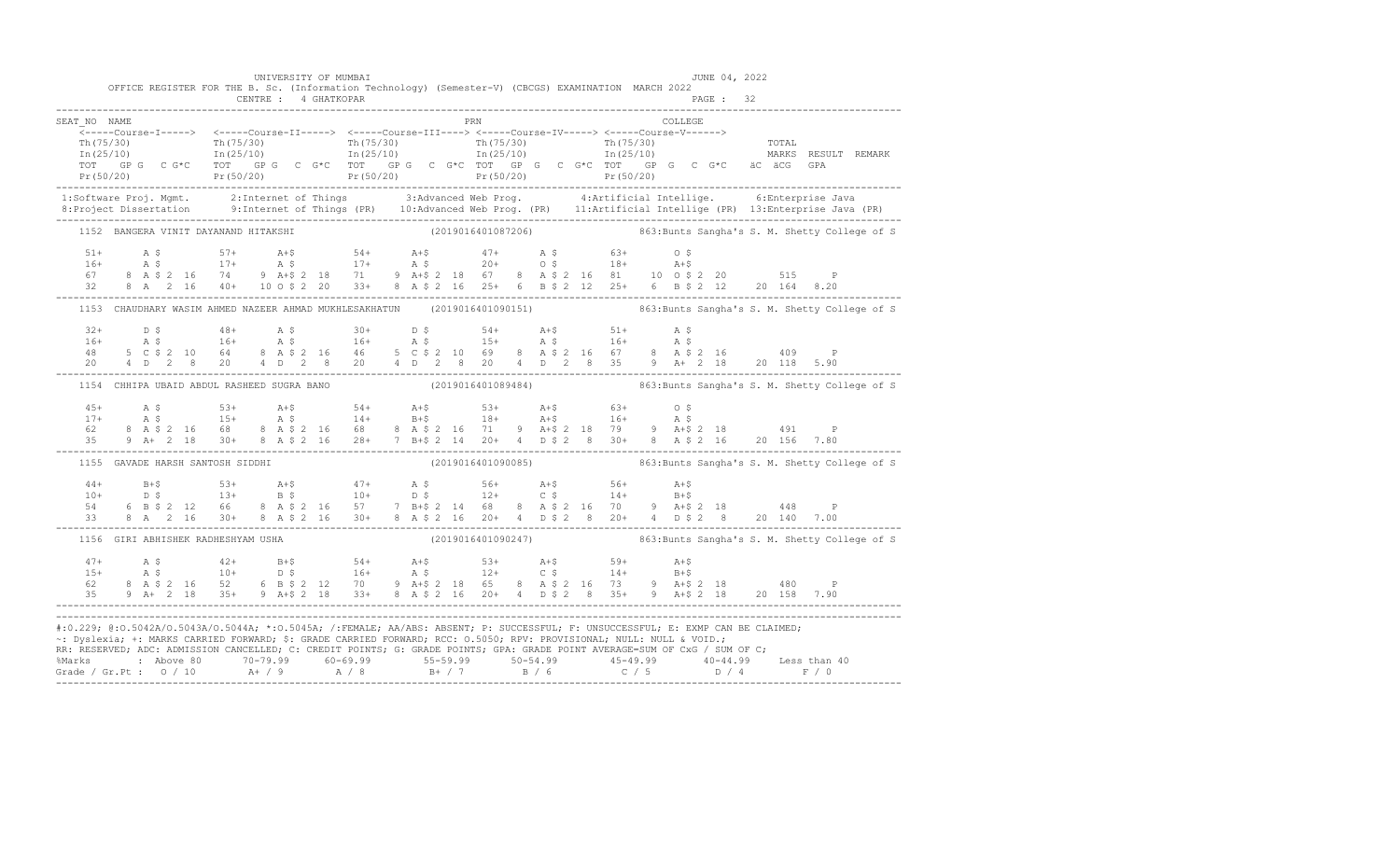|              | UNIVERSITY OF MUMBAI                    | OFFICE REGISTER FOR THE B. Sc. (Information Technology) (Semester-V) (CBCGS) EXAMINATION MARCH 2022                                                                                                                                                | JUNE 04, 2022                                                                                                                                                                                                                                                                                                                                                                      |  |
|--------------|-----------------------------------------|----------------------------------------------------------------------------------------------------------------------------------------------------------------------------------------------------------------------------------------------------|------------------------------------------------------------------------------------------------------------------------------------------------------------------------------------------------------------------------------------------------------------------------------------------------------------------------------------------------------------------------------------|--|
|              |                                         |                                                                                                                                                                                                                                                    |                                                                                                                                                                                                                                                                                                                                                                                    |  |
| SEAT NO NAME |                                         | PRN                                                                                                                                                                                                                                                | COLLEGE                                                                                                                                                                                                                                                                                                                                                                            |  |
|              |                                         |                                                                                                                                                                                                                                                    |                                                                                                                                                                                                                                                                                                                                                                                    |  |
|              |                                         |                                                                                                                                                                                                                                                    | $\begin{array}{cccccccc} \texttt{Tr(75/30)} & \texttt{Tr(75/30)} & \texttt{Tr(75/30)} & \texttt{Tr(75/30)} & \texttt{Tr(75/30)} & \texttt{Tr(75/30)} & \texttt{Tr(75/30)} & \texttt{Tr(75/30)} & \texttt{Tr(75/30)} & \texttt{Tr(75/30)} & \texttt{Tr(75/30)} & \texttt{Tr(75/30)} & \texttt{Tr(75/30)} & \texttt{Tr(75/30)} & \texttt{Tr(75/30)} & \texttt{Tr(75/30)} & \texttt{$ |  |
|              |                                         |                                                                                                                                                                                                                                                    | 1:Software Proj. Mgmt.       2:Internet of Things         3:Advanced Web Prog.         4:Artificial Intellige.       6:Enterprise Java<br>8:Project Dissertation       9:Internet of Things (PR)   10:Advanced Web Prog. (PR)   1                                                                                                                                                  |  |
|              |                                         |                                                                                                                                                                                                                                                    | 1157 / GOWDA DIKSHA SUBASH SAVITHA (2019016401089685) (2019016401089685) 863:Bunts Sangha's S. M. Shetty College of S                                                                                                                                                                                                                                                              |  |
|              |                                         |                                                                                                                                                                                                                                                    | $\begin{array}{cccccccccccccccc} 30+ & & D & \xi & & & 41+ & & B & \xi & & 50+ & & A & \xi & & 45+ & & A & \xi & & 53+ & & A+\xi \\ 13+ & & B & \xi & & & 15+ & & A & \xi & & 16+ & & A & \xi & & 17+ & & A & \xi \\ 43 & & 4 & D & \xi & 2 & 8 & 56 & & 7 & B+\xi & 2 & 14 & 65 & & 8 & A & \xi & 2 & 16 & 61 & & 8 & A & \xi & 2 & 16 & 70 & & 9 & A+\xi & 2 & 18 & & & 437$     |  |
|              |                                         |                                                                                                                                                                                                                                                    |                                                                                                                                                                                                                                                                                                                                                                                    |  |
|              |                                         |                                                                                                                                                                                                                                                    | 1158 /JADHAV SHRUTI GAUTAM SHILPA (2019016401089414) 863:Bunts Sangha's S. M. Shetty College of S                                                                                                                                                                                                                                                                                  |  |
|              |                                         |                                                                                                                                                                                                                                                    | $\begin{array}{cccccccccccc} 44+ & & B+\$ & & 44+ & B+\$ & & 51+ & A$\,\$ & & 50+ & A$\,\$ & & 51+ & A$\,\$ & & \\ 17+ & & A$\,\$ & & 12+ & C$\,\$ & & 17+ & A$\,\$ & & 15+ & A$\,\$ & & 16+ & A$\,\$ & \\ 61 & 8& A$\,\$ & 2& 16& 56& 7& B+\$ & 2& 14& 68& 8& A$\,\$ & 2& 16& 65& 8& A$\,\$ & 2& 16& 67& 8& A$\,\$ & 2& 16& 20& 1$                                                |  |
|              | 1159 KERKAR ASHUTOSH VINAYAK YASHODHARA |                                                                                                                                                                                                                                                    | (2019016401089453) 363: Bunts Sangha's S. M. Shetty College of S                                                                                                                                                                                                                                                                                                                   |  |
|              |                                         |                                                                                                                                                                                                                                                    |                                                                                                                                                                                                                                                                                                                                                                                    |  |
|              | 1160 / KHAN ALMAS NIZAMUDDIN ZARINA     |                                                                                                                                                                                                                                                    | (2019016401089542) 363: Bunts Sangha's S. M. Shetty College of S                                                                                                                                                                                                                                                                                                                   |  |
|              |                                         |                                                                                                                                                                                                                                                    | $\begin{array}{cccccccccccc} 41+ & & B & \xi & & 47+ & & A & \xi & & 57+ & & A+ \xi & & 59+ & & A+ \xi & & 57+ & & A+ \xi \\ 16+ & & A & \xi & & 10+ & & D & \xi & & 18+ & A+ \xi & & 10+ & D & \xi & & 18+ & A+ \xi \\ 57 & & 7 & B+ \xi & 2 & 14 & 57 & 7 & B+ \xi & 2 & 14 & 75 & 9 & A+ \xi & 2 & 18 & 69 & 8 & A & \xi & 2 & 16 & 75 & 9 & A+ \xi & 2 & 18 &$                 |  |
|              |                                         |                                                                                                                                                                                                                                                    | 1161 KHAN AWAIZ HUSSAIN ALAM SHERBANO (2019016401089422) 863:Bunts Sangha's S. M. Shetty College of S                                                                                                                                                                                                                                                                              |  |
|              |                                         |                                                                                                                                                                                                                                                    | $\begin{array}{cccccccccccccccc} 36+ & C & \xi & 47+ & A & \xi & 47+ & A & \xi & 51+ & A & \xi & 54+ & A+ \xi \\ 14+ & B+ \xi & 17+ & A & \xi & 17+ & A & \xi & 12+ & C & \xi & 17+ & A & \xi \\ 50 & 6 & B & \xi & 2 & 12 & 64 & 8 & A & \xi & 2 & 16 & 64 & 8 & A & \xi & 2 & 16 & 63 & 8 & A & \xi & 2 & 16 & 71 & 9 & A+ \xi & 2 & 18 & 442 & P \\ 30 & 8 & A$                 |  |
|              |                                         | ~: Dyslexia; +: MARKS CARRIED FORWARD; \$: GRADE CARRIED FORWARD; RCC: 0.5050; RPV: PROVISIONAL; NULL: NULL & VOID.;<br>RR: RESERVED, ADC: ADMISSION CANCELLED, C: CREDIT POINTS, G: GRADE POINTS, GPA: GRADE POINT AVERAGE=SUM OF CxG / SUM OF C; | #:0.229; @:0.5042A/0.5043A/0.5044A; *:0.5045A; /:FEMALE; AA/ABS: ABSENT; P: SUCCESSFUL; F: UNSUCCESSFUL; E: EXMP CAN BE CLAIMED;                                                                                                                                                                                                                                                   |  |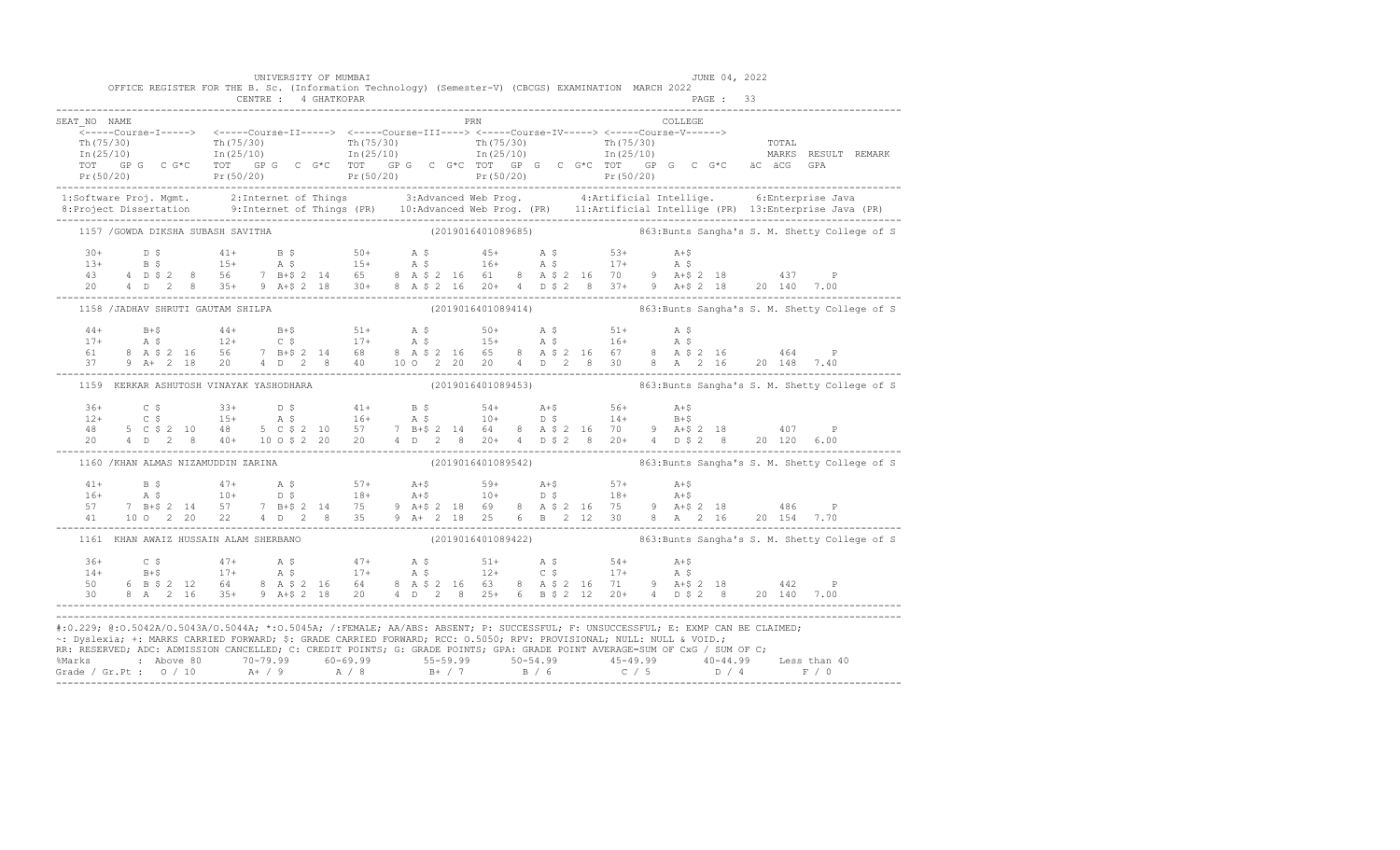|                      | OFFICE REGISTER FOR THE B. Sc. (Information Technology) (Semester-V) (CBCGS) EXAMINATION MARCH 2022                  |                      | UNIVERSITY OF MUMBAI |     |  | JUNE 04, 2022                                                                                                                                                                                                                                                  |                                                                                                                                                                                                                                                                                                                                                                                                         |
|----------------------|----------------------------------------------------------------------------------------------------------------------|----------------------|----------------------|-----|--|----------------------------------------------------------------------------------------------------------------------------------------------------------------------------------------------------------------------------------------------------------------|---------------------------------------------------------------------------------------------------------------------------------------------------------------------------------------------------------------------------------------------------------------------------------------------------------------------------------------------------------------------------------------------------------|
|                      |                                                                                                                      | CENTRE : 4 GHATKOPAR |                      |     |  |                                                                                                                                                                                                                                                                |                                                                                                                                                                                                                                                                                                                                                                                                         |
| SEAT NO NAME         |                                                                                                                      |                      |                      | PRN |  | COLLEGE                                                                                                                                                                                                                                                        |                                                                                                                                                                                                                                                                                                                                                                                                         |
|                      |                                                                                                                      |                      |                      |     |  |                                                                                                                                                                                                                                                                | $\begin{array}{cccccccc} \texttt{Tr}(75/30) & \texttt{Tr}(75/30) & \texttt{Tr}(75/30) & \texttt{Tr}(75/30) & \texttt{Tr}(75/30) & \texttt{Tr}(75/30) & \texttt{Tr}(75/30) & \texttt{Tr}(75/30) & \texttt{Tr}(75/30) & \texttt{Tr}(75/30) & \texttt{Tr}(75/30) & \texttt{Tr}(75/30) & \texttt{Tr}(75/30) & \texttt{Tr}(75/30) & \texttt{Tr}(75/30) & \texttt{Tr}(75/30) & \texttt{$                      |
|                      |                                                                                                                      |                      |                      |     |  |                                                                                                                                                                                                                                                                | 1:Software Proj. Mgmt. 2:Internet of Things 3:Advanced Web Prog. 4:Artificial Intellige. 6:Enterprise Java<br>8:Project Dissertation 9:Internet of Things (PR) 10:Advanced Web Prog. (PR) 11:Artificial Intellige (PR) 13:Enterpr                                                                                                                                                                       |
|                      |                                                                                                                      |                      |                      |     |  |                                                                                                                                                                                                                                                                | 1162 KHAN MOHAMMED JUNED MOHAMMED AMIN FARZANA (2019016401089082) 863:Bunts Sangha's S. M. Shetty College of S                                                                                                                                                                                                                                                                                          |
|                      |                                                                                                                      |                      |                      |     |  |                                                                                                                                                                                                                                                                | $\begin{array}{cccccccccccc} 48+ & & {\rm A}\ \ \, & \rm S\ \ \, & \, & 39+ & & {\rm B}\ \ \, & \, & 39+ & & {\rm B}\ \ \, & \, & 13+ & & {\rm B}\ \ \, & \, & 13+ & & {\rm B}\ \ \, & \, & 13+ & & {\rm B}\ \ \, & \, & 14+ & & {\rm C}\ \ \, & \, & 6+ & & {\rm C}\ \ \, & \, & 6+ & & {\rm C}\ \ \, & \, & 6+ & & {\rm C}\ \ \, & \, & 6+ & & {\rm C}\ \ \, & \, & 6+ & & {\rm C}\ \ \, & \, & 6+ &$ |
|                      | 1163 KUMAR VISHNU SUNIL PRASANNA                                                                                     |                      |                      |     |  |                                                                                                                                                                                                                                                                | (2019016401085037) 863: Bunts Sangha's S. M. Shetty College of S                                                                                                                                                                                                                                                                                                                                        |
|                      |                                                                                                                      |                      |                      |     |  |                                                                                                                                                                                                                                                                |                                                                                                                                                                                                                                                                                                                                                                                                         |
|                      | 1164 KUNCHIKORVE AKSHAY ASHOK LAXMI                                                                                  |                      |                      |     |  |                                                                                                                                                                                                                                                                | (2019016401089437) 863: Bunts Sangha's S. M. Shetty College of S                                                                                                                                                                                                                                                                                                                                        |
| $44+$<br>$12+$<br>56 |                                                                                                                      |                      |                      |     |  | B+\$<br>C \$ 59+ A+\$ 60+ O \$ 68+ O \$ 63+ O \$<br>C \$ 13+ B \$ 19+ A+\$ 18+ A+\$ 17+ A \$<br>7 B+\$ 2 14 72 9 A+\$ 2 18 79 9 A+\$ 2 18 86 10 O \$ 2 20 80 10 O \$ 2 20 478 P                                                                                |                                                                                                                                                                                                                                                                                                                                                                                                         |
|                      | 1165 /MAURYA LAXMI DEVANAND SANJU                                                                                    |                      |                      |     |  |                                                                                                                                                                                                                                                                | (2019016401089905) 363:Bunts Sangha's S. M. Shetty College of S                                                                                                                                                                                                                                                                                                                                         |
|                      |                                                                                                                      |                      |                      |     |  |                                                                                                                                                                                                                                                                |                                                                                                                                                                                                                                                                                                                                                                                                         |
|                      | 1166 MISHRA AAKSH RAJKUMAR NISHA                                                                                     |                      |                      |     |  |                                                                                                                                                                                                                                                                | (2019016401090537) 863: Bunts Sangha's S. M. Shetty College of S                                                                                                                                                                                                                                                                                                                                        |
|                      |                                                                                                                      |                      |                      |     |  |                                                                                                                                                                                                                                                                | $\begin{array}{cccccccccccccccc} 23\text{F} & \text{F} & 39\text{E} & \text{B} & 45\text{E} & \text{A} & 36+ & \text{C}\ \hat{\text{S}} & 10+ & \text{D}\ \hat{\text{S}} & 10+ & \text{D}\ \hat{\text{S}} & 10+ & \text{D}\ \hat{\text{S}} & 10+ & \text{D}\ \hat{\text{S}} & 23+ & 5& \text{C}\ \hat{\text{S}} & 2& 10 & 30+ & 8& \text{A}\ \hat{\text{S}} & 2& 16 & 22+ & 4& \text{D}\ \hat{\text{S$  |
|                      | ~: Dyslexia; +: MARKS CARRIED FORWARD; \$: GRADE CARRIED FORWARD; RCC: 0.5050; RPV: PROVISIONAL; NULL: NULL & VOID.; |                      |                      |     |  | #:0.229; @:0.5042A/0.5043A/0.5044A; *:0.5045A; /:FEMALE; AA/ABS: ABSENT; P: SUCCESSFUL; F: UNSUCCESSFUL; E: EXMP CAN BE CLAIMED;<br>RR: RESERVED, ADC: ADMISSION CANCELLED, C: CREDIT POINTS, G: GRADE POINTS, GPA: GRADE POINT AVERAGE=SUM OF CxG / SUM OF C; |                                                                                                                                                                                                                                                                                                                                                                                                         |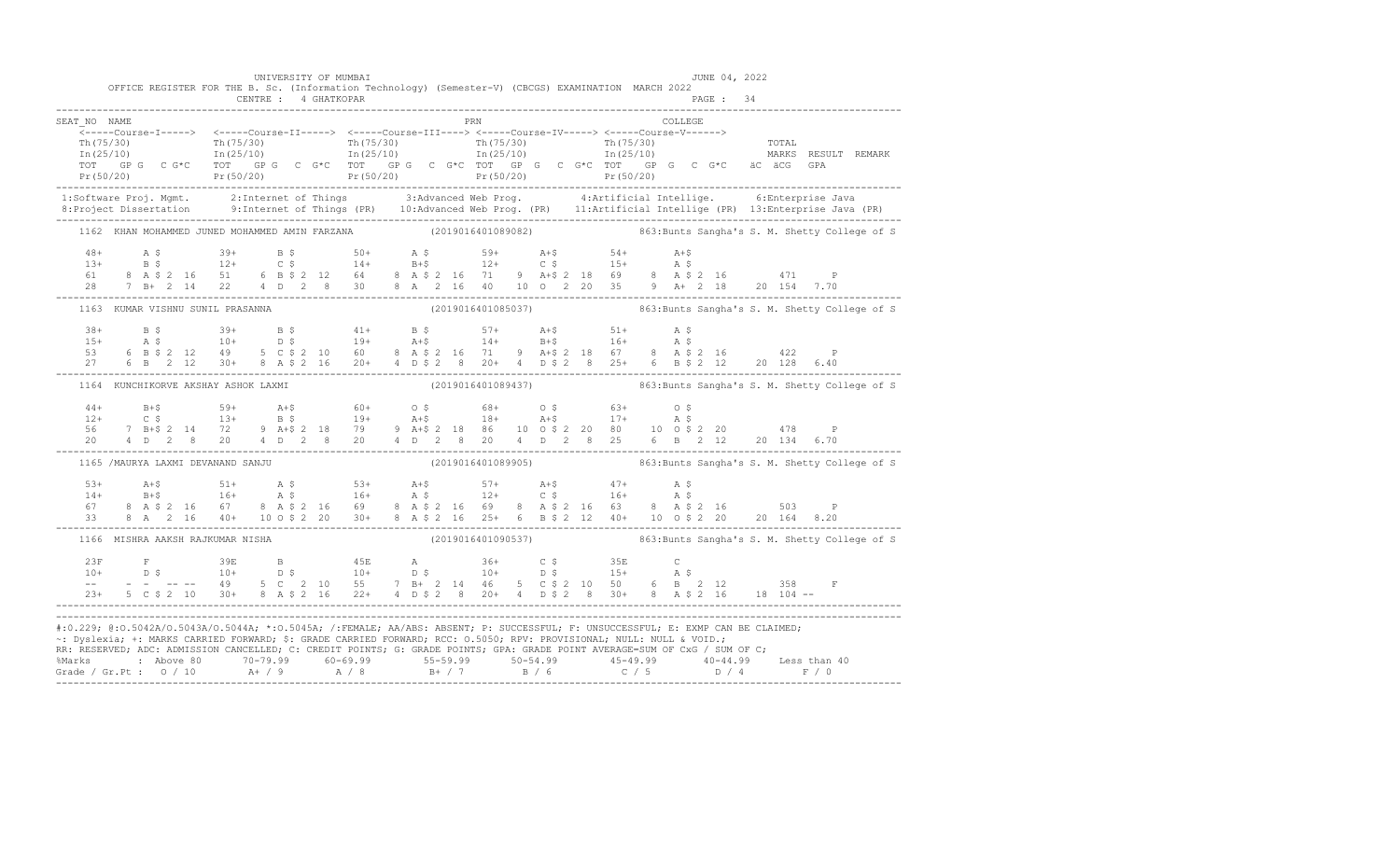|              | OFFICE REGISTER FOR THE B. Sc. (Information Technology) (Semester-V) (CBCGS) EXAMINATION MARCH 2022                                                                                                                                                                                                                                                                                 |  | UNIVERSITY OF MUMBAI |  |  |  |     |  |         | JUNE 04, 2022 |  |                                                                  |
|--------------|-------------------------------------------------------------------------------------------------------------------------------------------------------------------------------------------------------------------------------------------------------------------------------------------------------------------------------------------------------------------------------------|--|----------------------|--|--|--|-----|--|---------|---------------|--|------------------------------------------------------------------|
|              |                                                                                                                                                                                                                                                                                                                                                                                     |  |                      |  |  |  |     |  |         |               |  |                                                                  |
| SEAT NO NAME |                                                                                                                                                                                                                                                                                                                                                                                     |  |                      |  |  |  | PRN |  | COLLEGE |               |  |                                                                  |
|              |                                                                                                                                                                                                                                                                                                                                                                                     |  |                      |  |  |  |     |  |         |               |  |                                                                  |
|              |                                                                                                                                                                                                                                                                                                                                                                                     |  |                      |  |  |  |     |  |         |               |  |                                                                  |
|              |                                                                                                                                                                                                                                                                                                                                                                                     |  |                      |  |  |  |     |  |         |               |  |                                                                  |
|              |                                                                                                                                                                                                                                                                                                                                                                                     |  |                      |  |  |  |     |  |         |               |  |                                                                  |
|              | 1:Software Proj. Mgmt. 2:Internet of Things 3:Advanced Web Prog. 4:Artificial Intellige. 6:Enterprise Java<br>8:Project Dissertation 9:Internet of Things (PR) 10:Advanced Web Prog. (PR) 11:Artificial Intellige (PR) 13:Enterpr                                                                                                                                                   |  |                      |  |  |  |     |  |         |               |  |                                                                  |
|              | 1167 MOURYA AKASH RAJKUMAR VASUNDRADEVI (2019016401084394) 863:Bunts Sangha's S. M. Shetty College of S                                                                                                                                                                                                                                                                             |  |                      |  |  |  |     |  |         |               |  |                                                                  |
|              |                                                                                                                                                                                                                                                                                                                                                                                     |  |                      |  |  |  |     |  |         |               |  |                                                                  |
|              |                                                                                                                                                                                                                                                                                                                                                                                     |  |                      |  |  |  |     |  |         |               |  |                                                                  |
|              |                                                                                                                                                                                                                                                                                                                                                                                     |  |                      |  |  |  |     |  |         |               |  |                                                                  |
|              | $\begin{array}{cccccccccccc} 47+ & & {\rm A}\!\!\!\!\!&5& 50+ & & {\rm A}\!\!\!\!\!&5& 50+ & & {\rm A}\!\!\!\!\!&5& 50+ & & {\rm A}\!\!\!\!\!&5& 50+ & & {\rm A}\!\!\!\!\!&5& 50+ & & {\rm A}\!\!\!\!\!&5& 50+ & & {\rm A}\!\!\!\!\!&5& 50+ & & {\rm A}\!\!\!\!\!&5& 50+ & & {\rm A}\!\!\!\!\!&5& 50+ & & {\rm A}\!\!\!\!\!&5& 50+ & & {\rm A}\!\!\!\!\!&5& 50+ & & {\rm A}\!\!\!\$ |  |                      |  |  |  |     |  |         |               |  |                                                                  |
|              | 1168 NIKAM JAYESH PRADEEP SHUBHANGI (2018016401625401) 663:Bunts Sangha's S. M. Shetty College of S                                                                                                                                                                                                                                                                                 |  |                      |  |  |  |     |  |         |               |  |                                                                  |
|              |                                                                                                                                                                                                                                                                                                                                                                                     |  |                      |  |  |  |     |  |         |               |  |                                                                  |
|              |                                                                                                                                                                                                                                                                                                                                                                                     |  |                      |  |  |  |     |  |         |               |  |                                                                  |
|              |                                                                                                                                                                                                                                                                                                                                                                                     |  |                      |  |  |  |     |  |         |               |  |                                                                  |
|              |                                                                                                                                                                                                                                                                                                                                                                                     |  |                      |  |  |  |     |  |         |               |  |                                                                  |
|              | 1169 PAL RISHIKESH DINESH SHEELA                                                                                                                                                                                                                                                                                                                                                    |  |                      |  |  |  |     |  |         |               |  | (2019016401089712) 863: Bunts Sangha's S. M. Shetty College of S |
|              |                                                                                                                                                                                                                                                                                                                                                                                     |  |                      |  |  |  |     |  |         |               |  |                                                                  |
|              |                                                                                                                                                                                                                                                                                                                                                                                     |  |                      |  |  |  |     |  |         |               |  |                                                                  |
|              | $\begin{array}{cccccccccccccccc} 41+ & & B & \xi & & 53+ & & A+\xi & & 56+ & & A+\xi & & 54+ & & A+\xi & & 62+ & & 0 & \xi \\ 16+ & & A & \xi & & 15+ & & A & \xi & & 16+ & & A & \xi & & 15+ & & A & \xi & & 17+ & & A & \xi \\ 57 & & 7 & B+\xi & 2 & 14 & 68 & & 8 & A & \xi & 2 & 16 & & 72 & & 9 & A+\xi & 2 & 18 & & 69 & & 8 & A & \xi & 2 & 16 & & 79 & & 9 & A+\xi & $     |  |                      |  |  |  |     |  |         |               |  |                                                                  |
|              |                                                                                                                                                                                                                                                                                                                                                                                     |  |                      |  |  |  |     |  |         |               |  |                                                                  |
|              | 1170 PANDA ARJOON SURENDRA SAVITA                                                                                                                                                                                                                                                                                                                                                   |  |                      |  |  |  |     |  |         |               |  | (2019016401089801) 363: Bunts Sangha's S. M. Shetty College of S |
|              |                                                                                                                                                                                                                                                                                                                                                                                     |  |                      |  |  |  |     |  |         |               |  |                                                                  |
|              |                                                                                                                                                                                                                                                                                                                                                                                     |  |                      |  |  |  |     |  |         |               |  |                                                                  |
|              |                                                                                                                                                                                                                                                                                                                                                                                     |  |                      |  |  |  |     |  |         |               |  |                                                                  |
|              | $\begin{array}{cccccccccccc} 32+ & D & \xi & 57+ & A+ \xi & 33+ & D & \xi & 50+ & A & \xi & 47+ & A & \xi & 15+ & A & \xi & 10+ & D & \xi & 14+ & B+ \xi & 10+ & D & \xi & 10+ & D & \xi & 10+ & D & \xi & 10+ & D & \xi & 10+ & D & \xi & 10+ & D & \xi & 10+ & D & \xi & 10+ & D & \xi & 10+ & D & \xi & 10+ & D & \xi & 10+ & D & \xi & 10+ & D & \xi & 10+ & D & \xi & $        |  |                      |  |  |  |     |  |         |               |  |                                                                  |
|              |                                                                                                                                                                                                                                                                                                                                                                                     |  |                      |  |  |  |     |  |         |               |  |                                                                  |
|              |                                                                                                                                                                                                                                                                                                                                                                                     |  |                      |  |  |  |     |  |         |               |  |                                                                  |
|              |                                                                                                                                                                                                                                                                                                                                                                                     |  |                      |  |  |  |     |  |         |               |  |                                                                  |
|              |                                                                                                                                                                                                                                                                                                                                                                                     |  |                      |  |  |  |     |  |         |               |  |                                                                  |
|              | $\begin{array}{cccccccccccccccc} 38+ & & & 8\, \, 5 & & & 47+ & & \,\, \text{A}\, \, 5 & & & 47+ & & \,\, \text{A}\, \, 5 & & & 47+ & & \,\, \text{A}\, \, 5 & & & 47+ & & \,\, \text{A}\, \, 5 & & & 18+ & & \,\, \text{A}\, \, 5 & & & 18+ & & \,\, \text{A}\, \, 5 & & & 12+ & & \,\, \text{C}\, \, 5 & & & 18+ & & \,\, \text{A}\, \, 5 & & & 16+ & & \,\, \text{A}\, \$        |  |                      |  |  |  |     |  |         |               |  |                                                                  |
|              | #:0.229; @:0.5042A/0.5043A/0.5044A; *:0.5045A; /:FEMALE; AA/ABS: ABSENT; P: SUCCESSFUL; F: UNSUCCESSFUL; E: EXMP CAN BE CLAIMED;<br>~: Dyslexia; +: MARKS CARRIED FORWARD; \$: GRADE CARRIED FORWARD; RCC: 0.5050; RPV: PROVISIONAL; NULL: NULL & VOID.;                                                                                                                            |  |                      |  |  |  |     |  |         |               |  |                                                                  |
|              | RR: RESERVED; ADC: ADMISSION CANCELLED; C: CREDIT POINTS; G: GRADE POINTS; GPA: GRADE POINT AVERAGE=SUM OF CxG / SUM OF C;                                                                                                                                                                                                                                                          |  |                      |  |  |  |     |  |         |               |  |                                                                  |
|              |                                                                                                                                                                                                                                                                                                                                                                                     |  |                      |  |  |  |     |  |         |               |  |                                                                  |
|              |                                                                                                                                                                                                                                                                                                                                                                                     |  |                      |  |  |  |     |  |         |               |  |                                                                  |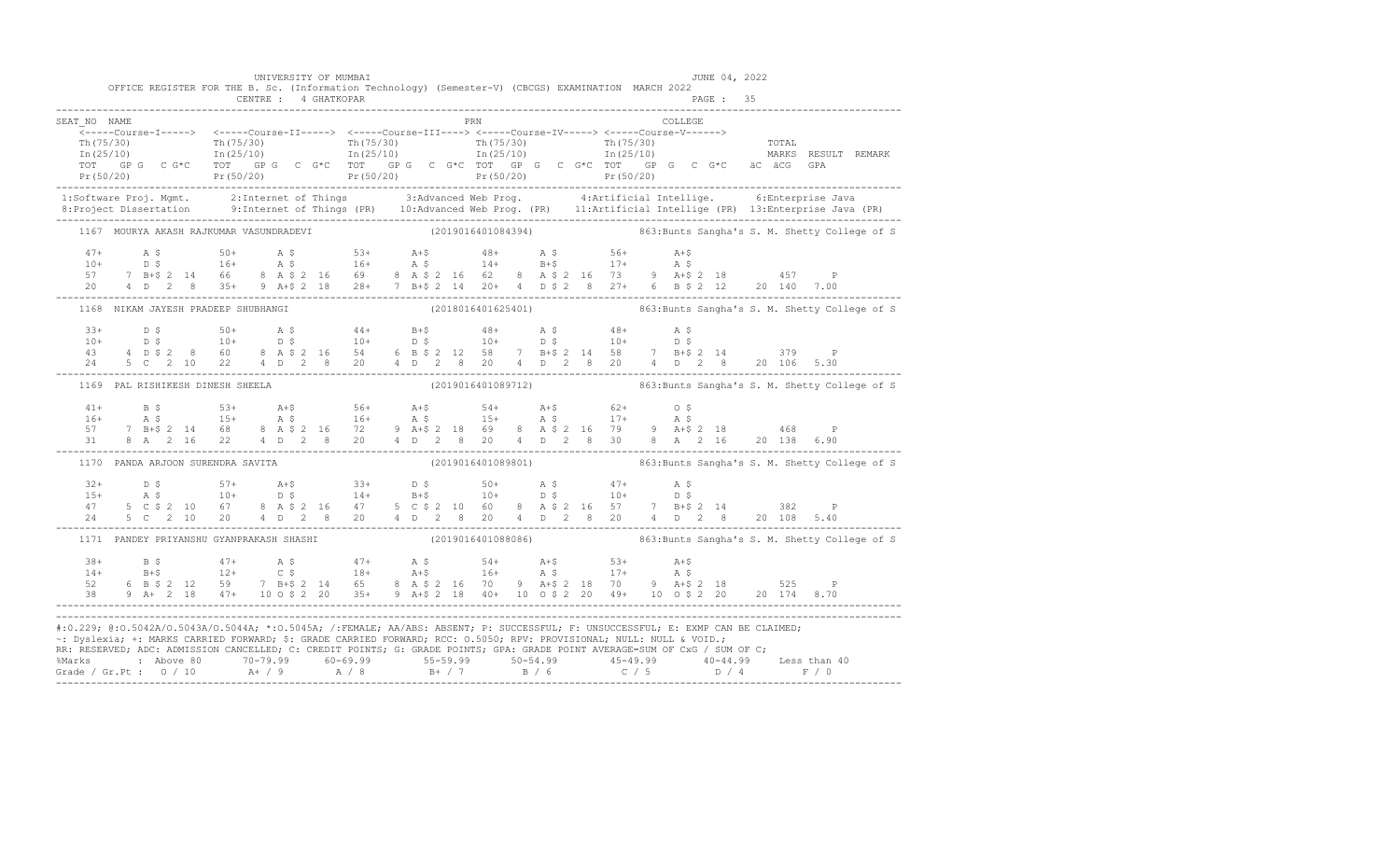|                                                                                                                                                                                                                                                                                                                                                                                        | OFFICE REGISTER FOR THE B. Sc. (Information Technology) (Semester-V) (CBCGS) EXAMINATION MARCH 2022                                                                                                                                                                                                        |  | UNIVERSITY OF MUMBAI |  |  |  |     |  |         | JUNE 04, 2022 |  |                                                                                                   |
|----------------------------------------------------------------------------------------------------------------------------------------------------------------------------------------------------------------------------------------------------------------------------------------------------------------------------------------------------------------------------------------|------------------------------------------------------------------------------------------------------------------------------------------------------------------------------------------------------------------------------------------------------------------------------------------------------------|--|----------------------|--|--|--|-----|--|---------|---------------|--|---------------------------------------------------------------------------------------------------|
|                                                                                                                                                                                                                                                                                                                                                                                        |                                                                                                                                                                                                                                                                                                            |  |                      |  |  |  |     |  |         |               |  |                                                                                                   |
| SEAT NO NAME                                                                                                                                                                                                                                                                                                                                                                           |                                                                                                                                                                                                                                                                                                            |  |                      |  |  |  | PRN |  | COLLEGE |               |  |                                                                                                   |
|                                                                                                                                                                                                                                                                                                                                                                                        |                                                                                                                                                                                                                                                                                                            |  |                      |  |  |  |     |  |         |               |  |                                                                                                   |
| 1:Software Proj. Mgmt. 2:Internet of Things 3:Advanced Web Prog. 4:Artificial Intellige. 6:Enterprise Java<br>8:Project Dissertation 9:Internet of Things (PR) 10:Advanced Web Prog. (PR) 11:Artificial Intellige (PR) 13:Enterpr                                                                                                                                                      |                                                                                                                                                                                                                                                                                                            |  |                      |  |  |  |     |  |         |               |  |                                                                                                   |
| 1172 PANDEY SURAJ KUMAR SHIV KUMAR VIDYA (2018016401630456) 863:Bunts Sangha's S. M. Shetty College of S                                                                                                                                                                                                                                                                               |                                                                                                                                                                                                                                                                                                            |  |                      |  |  |  |     |  |         |               |  |                                                                                                   |
| $\begin{array}{cccccccccccccccc} 54+ & & & & 50+ & & & 50+ & & & 50+ & & & 51+ & & 56+ & & 56+ & & 51+ & & 53+ & & 54+ & & 53+ & & 54+ & & 55+ & & 55+ & & 55+ & & 55+ & & 55+ & & 55+ & & 55+ & 55+ & 55+ & 55+ & 55+ & 55+ & 55+ & 55+ & 55+ & 55+ & 55+ & 55+ & 55+ & 55+ & 55+ & 55+ & 55+ & 55+ & 55+ & 5$                                                                        |                                                                                                                                                                                                                                                                                                            |  |                      |  |  |  |     |  |         |               |  |                                                                                                   |
| 1173 POOJARY SHREYAS LAXMAN VIDYA                                                                                                                                                                                                                                                                                                                                                      |                                                                                                                                                                                                                                                                                                            |  |                      |  |  |  |     |  |         |               |  | ------<br>(2019016401086192)                         863:Bunts Sangha's S. M. Shetty College of S |
| $\begin{array}{cccccccccccccccc} 39+ & & B & \xi & & 35+ & C & \xi & & 41+ & B & \xi & & 44+ & B+\xi & & 41+ & B & \xi \\ 16+ & & A & \xi & & 10+ & & D & \xi & & 18+ & A+\xi & & 14+ & B+\xi & & 14+ & B+\xi \\ 55 & & 7 & B+\xi & 2 & 14 & 45 & 5 & C & \xi & 2 & 10 & 59 & 7 & B+\xi & 2 & 14 & 58 & 7 & B+\xi & 2 & 14 & 55 & 7 & B+\xi & 2 & 14 & & 412 & P \\ 20$                |                                                                                                                                                                                                                                                                                                            |  |                      |  |  |  |     |  |         |               |  |                                                                                                   |
| 1174 PRADHAN SHIVA RAMCHANDRA VISHNU                                                                                                                                                                                                                                                                                                                                                   |                                                                                                                                                                                                                                                                                                            |  |                      |  |  |  |     |  |         |               |  | (2019016401089275) 363: Bunts Sangha's S. M. Shetty College of S                                  |
| $42+$<br>$12+$<br>54 6                                                                                                                                                                                                                                                                                                                                                                 | B+\$<br>C \$ 51+<br>B \$ 53+<br>B+\$ 50+<br>B+\$ 57+<br>B+\$ 57+<br>B+\$ 57+<br>B+\$ 57+<br>B+\$ 57+<br>B+\$ 57+<br>B+\$ 57+<br>B+\$ 57+<br>B+\$ 57+<br>B+\$ 57+<br>B+\$ 57+<br>B+\$ 57+<br>B+\$ 58<br>B+\$ 58<br>B+\$ 58<br>B+\$ 58<br>B+\$ 218<br>B+\$ 218<br>B+\$ 218<br>B+\$ 218<br>B+\$ 218<br>B+\$ 2 |  |                      |  |  |  |     |  |         |               |  |                                                                                                   |
| 1175 RAGHUVIR SARVESH NATHKUMAR SHRADDHA (2018016401629341) (2018016401629341) 863:Bunts Sangha's S. M. Shetty College of S                                                                                                                                                                                                                                                            |                                                                                                                                                                                                                                                                                                            |  |                      |  |  |  |     |  |         |               |  |                                                                                                   |
| $\begin{array}{cccccccccccc} 42+ & 8+ \zeta & 54+ & 4+ \zeta & 50+ & 4 \zeta & 45+ & 4 \zeta & 60+ & 0 \ \zeta & 11+ & 0 \ \zeta & 14+ & 8+ \zeta & 16+ & 4 \ \zeta & 6 & 8-14+ & 8+ \zeta & 20+ & 0 \ \zeta & 6 & 8-14+ & 8+ & 20+ & 0 \ \zeta & 6 & 8-14+ & 8+ & 20+ & 0 \ \zeta & 6 & 8-14+ & 8+ & 20+ & 0 \ \zeta & 6 & 8-14+ &$                                                   |                                                                                                                                                                                                                                                                                                            |  |                      |  |  |  |     |  |         |               |  |                                                                                                   |
| 1176 SAHU PREM JURIA SASMITA                                                                                                                                                                                                                                                                                                                                                           |                                                                                                                                                                                                                                                                                                            |  |                      |  |  |  |     |  |         |               |  | (2019016401089975) 363: Bunts Sangha's S. M. Shetty College of S                                  |
| $\begin{array}{cccccccccccc} 42+ & & B+\$ & & 56+ & & A+\$ & & 54+ & A+\$ & & 50+ & A$\$ & & 62+ & O$\$ \\ 15+ & & A$\$ & & 15+ & A$\$ & & 15+ & A$\$ & & 12+ & C$\$ & & 17+ & A$\$ & & \\ 57 & 7 & B+\$ & 2& 14 & 71 & 9 & A+\$ & 2& 18 & 69 & 8 & A$\$ & 2& 16 & 62 & 8 & A$\$ & 2& 16 & 79 & 9 & A+\$ & 2& 18 & 470 & P \\ 22 & 4 & D & 2$                                          |                                                                                                                                                                                                                                                                                                            |  |                      |  |  |  |     |  |         |               |  |                                                                                                   |
| #:0.229; @:0.5042A/0.5043A/0.5044A; *:0.5045A; /:FEMALE; AA/ABS: ABSENT; P: SUCCESSFUL; F: UNSUCCESSFUL; E: EXMP CAN BE CLAIMED;<br>~: Dyslexia; +: MARKS CARRIED FORWARD; \$: GRADE CARRIED FORWARD; RCC: 0.5050; RPV: PROVISIONAL; NULL: NULL & VOID.;<br>RR: RESERVED, ADC: ADMISSION CANCELLED, C: CREDIT POINTS, G: GRADE POINTS, GPA: GRADE POINT AVERAGE=SUM OF CxG / SUM OF C; |                                                                                                                                                                                                                                                                                                            |  |                      |  |  |  |     |  |         |               |  |                                                                                                   |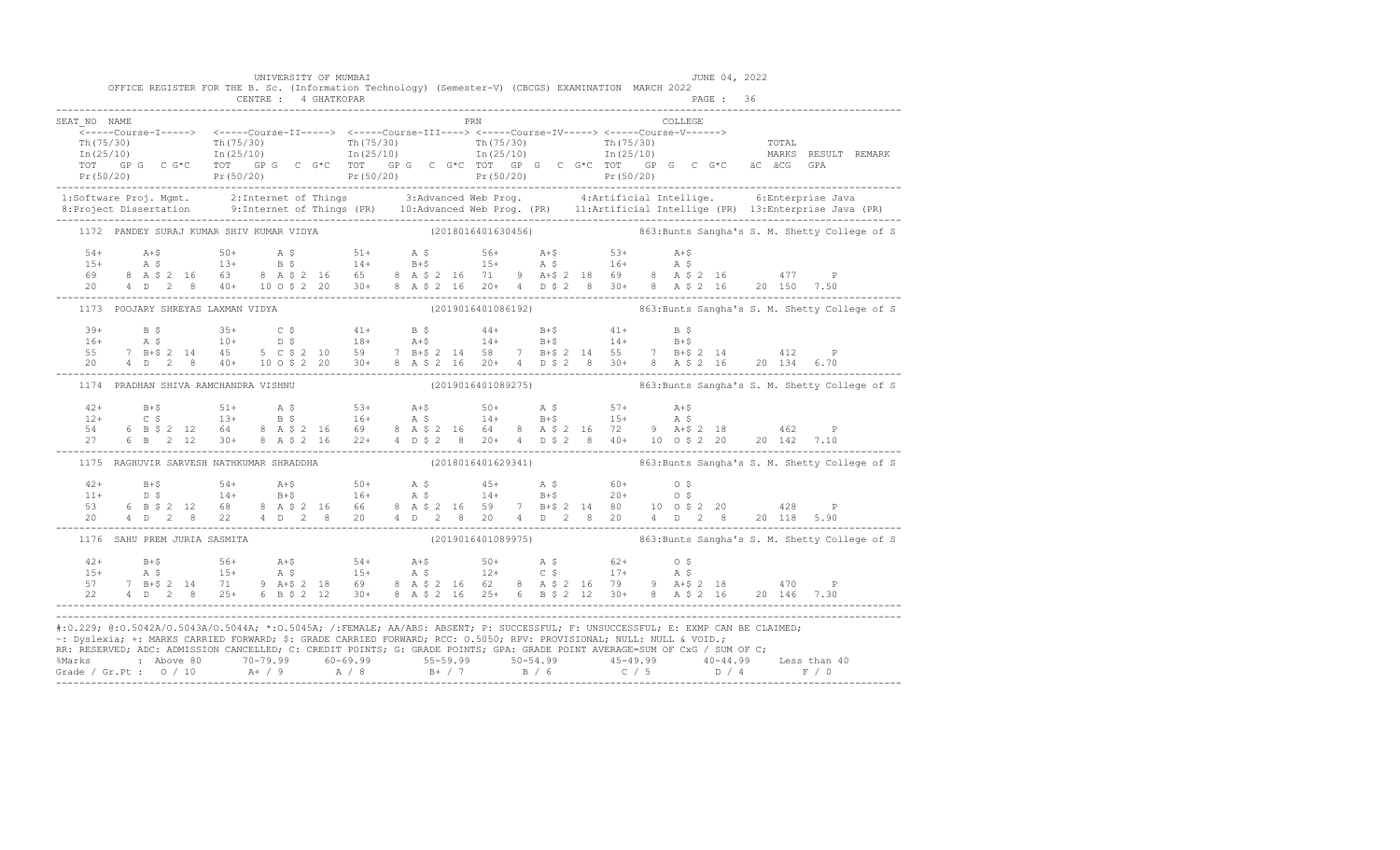|              | OFFICE REGISTER FOR THE B. Sc. (Information Technology) (Semester-V) (CBCGS) EXAMINATION MARCH 2022                                                                                                                                                                                                                                                                     |  | UNIVERSITY OF MUMBAI |  |     |  |  |  |         | JUNE 04, 2022 |  |                                                                  |  |
|--------------|-------------------------------------------------------------------------------------------------------------------------------------------------------------------------------------------------------------------------------------------------------------------------------------------------------------------------------------------------------------------------|--|----------------------|--|-----|--|--|--|---------|---------------|--|------------------------------------------------------------------|--|
|              |                                                                                                                                                                                                                                                                                                                                                                         |  |                      |  |     |  |  |  |         |               |  |                                                                  |  |
| SEAT NO NAME |                                                                                                                                                                                                                                                                                                                                                                         |  |                      |  | PRN |  |  |  | COLLEGE |               |  |                                                                  |  |
|              | -----Course-I-----> <-----Course-II-----> <-----Course-III----> <-----Course-IV-----> <-----Course-V------>                                                                                                                                                                                                                                                             |  |                      |  |     |  |  |  |         |               |  |                                                                  |  |
|              |                                                                                                                                                                                                                                                                                                                                                                         |  |                      |  |     |  |  |  |         |               |  |                                                                  |  |
|              |                                                                                                                                                                                                                                                                                                                                                                         |  |                      |  |     |  |  |  |         |               |  |                                                                  |  |
|              |                                                                                                                                                                                                                                                                                                                                                                         |  |                      |  |     |  |  |  |         |               |  |                                                                  |  |
|              |                                                                                                                                                                                                                                                                                                                                                                         |  |                      |  |     |  |  |  |         |               |  |                                                                  |  |
|              | 1:Software Proj. Mgmt. 2:Internet of Things 3:Advanced Web Prog. 4:Artificial Intellige. 6:Enterprise Java<br>8:Project Dissertation 9:Internet of Things (PR) 10:Advanced Web Prog. (PR) 11:Artificial Intellige (PR) 13:Enterpr                                                                                                                                       |  |                      |  |     |  |  |  |         |               |  |                                                                  |  |
|              | 1177 SALUNKE ROSHAN RAKESH SAPNA (2019016401085931) 3863:Bunts Sangha's S. M. Shetty College of S                                                                                                                                                                                                                                                                       |  |                      |  |     |  |  |  |         |               |  |                                                                  |  |
|              |                                                                                                                                                                                                                                                                                                                                                                         |  |                      |  |     |  |  |  |         |               |  |                                                                  |  |
|              |                                                                                                                                                                                                                                                                                                                                                                         |  |                      |  |     |  |  |  |         |               |  |                                                                  |  |
|              |                                                                                                                                                                                                                                                                                                                                                                         |  |                      |  |     |  |  |  |         |               |  |                                                                  |  |
|              | $\begin{array}{cccccccccccc} 41+ & & B & \xi & & 32+ & D & \xi & & 44+ & B+ \xi & & 48+ & A & \xi & & 54+ & A+ \xi \\ 17+ & & A & \xi & & 12+ & C & \xi & & 14+ & B+ \xi & & 13+ & B & \xi & & 17+ & A & \xi \\ 58 & & 7 & B+ \xi & 2 & 14 & 44 & 4 & D & \xi & 2 & 8 & 58 & 7 & B+ \xi & 2 & 14 & 61 & 8 & A & \xi & 2 & 16 & 71 & 9 & A+ \xi & 2 & 18 & & 432 &$      |  |                      |  |     |  |  |  |         |               |  |                                                                  |  |
|              | 1178 SAROLA RITIK RANA LATA                                                                                                                                                                                                                                                                                                                                             |  |                      |  |     |  |  |  |         |               |  |                                                                  |  |
|              |                                                                                                                                                                                                                                                                                                                                                                         |  |                      |  |     |  |  |  |         |               |  |                                                                  |  |
|              |                                                                                                                                                                                                                                                                                                                                                                         |  |                      |  |     |  |  |  |         |               |  |                                                                  |  |
|              |                                                                                                                                                                                                                                                                                                                                                                         |  |                      |  |     |  |  |  |         |               |  |                                                                  |  |
|              |                                                                                                                                                                                                                                                                                                                                                                         |  |                      |  |     |  |  |  |         |               |  |                                                                  |  |
|              | 1179 SHAIKH AMAN MOHAMMED IBRAHIM KAMRUNNISA (2019016401089631) 863:Bunts Sangha's S. M. Shetty College of S                                                                                                                                                                                                                                                            |  |                      |  |     |  |  |  |         |               |  |                                                                  |  |
|              |                                                                                                                                                                                                                                                                                                                                                                         |  |                      |  |     |  |  |  |         |               |  |                                                                  |  |
|              |                                                                                                                                                                                                                                                                                                                                                                         |  |                      |  |     |  |  |  |         |               |  |                                                                  |  |
|              |                                                                                                                                                                                                                                                                                                                                                                         |  |                      |  |     |  |  |  |         |               |  |                                                                  |  |
|              | $\begin{array}{cccccccccccc} 38+ & & B & \xi & & 44+ & B+\xi & & 62+ & O & \xi & & 57+ & A+\xi & & 60+ & O & \xi \\ 12+ & & C & \xi & & 12+ & C & \xi & & 16+ & A & \xi & & 10+ & D & \xi & & 15+ & A & \xi \\ 50 & & 6 & B & \xi & 2 & 12 & 56 & 7 & B+\xi & 2 & 14 & 78 & 9 & A+\xi & 2 & 18 & 67 & 8 & A & \xi & 2 & 16 & 75 & 9 & A+\xi & 2 & 18 & & 436 & P \\ 2$  |  |                      |  |     |  |  |  |         |               |  |                                                                  |  |
|              | 1180 / SHAIKH IRAM AFZAL RIZWANA                                                                                                                                                                                                                                                                                                                                        |  |                      |  |     |  |  |  |         |               |  | (2019016401087663) 863: Bunts Sangha's S. M. Shetty College of S |  |
|              |                                                                                                                                                                                                                                                                                                                                                                         |  |                      |  |     |  |  |  |         |               |  |                                                                  |  |
|              |                                                                                                                                                                                                                                                                                                                                                                         |  |                      |  |     |  |  |  |         |               |  |                                                                  |  |
|              |                                                                                                                                                                                                                                                                                                                                                                         |  |                      |  |     |  |  |  |         |               |  |                                                                  |  |
|              | $\begin{array}{cccccccccccc} 33+ & & D & \xi & & 47+ & A & \xi & & 50+ & A & \xi & & 50+ & A & \xi & & 54+ & A+\xi \\ 14+ & & B+\xi & & 14+ & B+\xi & & 16+ & A & \xi & & 10+ & D & \xi & & 17+ & A & \xi \\ 47 & & 5 & C & \xi & 2 & 10 & 61 & 8 & A & \xi & 2 & 16 & 66 & 8 & A & \xi & 2 & 16 & 60 & 8 & A & \xi & 2 & 16 & 71 & 9 & A+\xi & 2 & 18 & & 455 & P \\ $ |  |                      |  |     |  |  |  |         |               |  |                                                                  |  |
|              | 1181 SHAIKH SAMEER MOHAMMED SHAMIN SHAHIDA (2018016401628933) 8863:Bunts Sangha's S. M. Shetty College of S                                                                                                                                                                                                                                                             |  |                      |  |     |  |  |  |         |               |  |                                                                  |  |
|              |                                                                                                                                                                                                                                                                                                                                                                         |  |                      |  |     |  |  |  |         |               |  |                                                                  |  |
|              |                                                                                                                                                                                                                                                                                                                                                                         |  |                      |  |     |  |  |  |         |               |  |                                                                  |  |
|              |                                                                                                                                                                                                                                                                                                                                                                         |  |                      |  |     |  |  |  |         |               |  |                                                                  |  |
|              |                                                                                                                                                                                                                                                                                                                                                                         |  |                      |  |     |  |  |  |         |               |  |                                                                  |  |
|              | #:0.229; @:0.5042A/0.5043A/0.5044A; *:0.5045A; /:FEMALE; AA/ABS: ABSENT; P: SUCCESSFUL; F: UNSUCCESSFUL; E: EXMP CAN BE CLAIMED;                                                                                                                                                                                                                                        |  |                      |  |     |  |  |  |         |               |  |                                                                  |  |
|              | ~: Dyslexia; +: MARKS CARRIED FORWARD; \$: GRADE CARRIED FORWARD; RCC: 0.5050; RPV: PROVISIONAL; NULL: NULL & VOID.;                                                                                                                                                                                                                                                    |  |                      |  |     |  |  |  |         |               |  |                                                                  |  |
|              | RR: RESERVED; ADC: ADMISSION CANCELLED; C: CREDIT POINTS; G: GRADE POINTS; GPA: GRADE POINT AVERAGE=SUM OF CxG / SUM OF C;                                                                                                                                                                                                                                              |  |                      |  |     |  |  |  |         |               |  |                                                                  |  |
|              |                                                                                                                                                                                                                                                                                                                                                                         |  |                      |  |     |  |  |  |         |               |  |                                                                  |  |
|              |                                                                                                                                                                                                                                                                                                                                                                         |  |                      |  |     |  |  |  |         |               |  |                                                                  |  |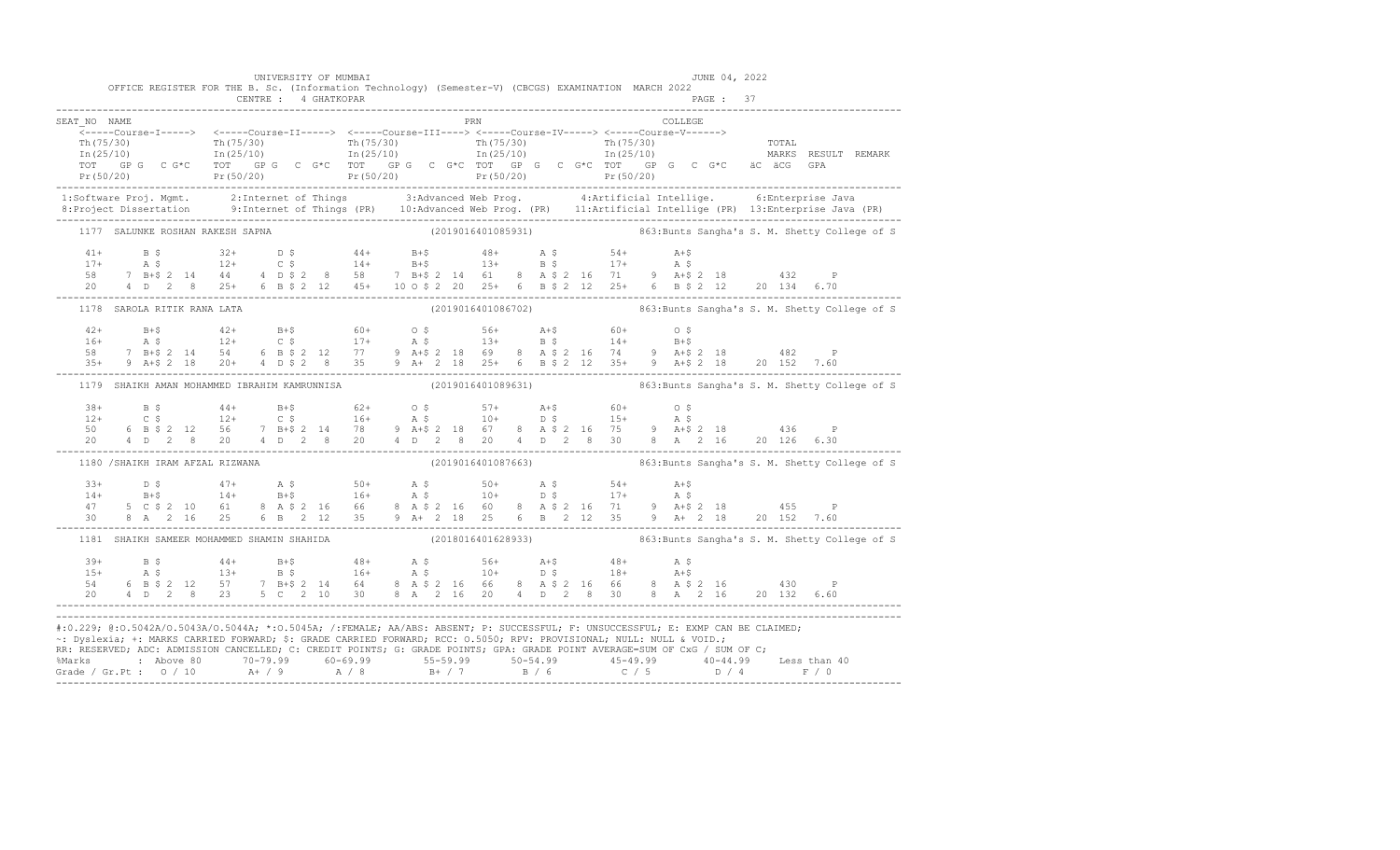|              | OFFICE REGISTER FOR THE B. Sc. (Information Technology) (Semester-V) (CBCGS) EXAMINATION MARCH 2022                                                                                                                                                                                                                                                                                     |  | UNIVERSITY OF MUMBAI |  |  |     |  |  |         | JUNE 04, 2022 |  |                                                                  |
|--------------|-----------------------------------------------------------------------------------------------------------------------------------------------------------------------------------------------------------------------------------------------------------------------------------------------------------------------------------------------------------------------------------------|--|----------------------|--|--|-----|--|--|---------|---------------|--|------------------------------------------------------------------|
|              |                                                                                                                                                                                                                                                                                                                                                                                         |  |                      |  |  |     |  |  |         |               |  |                                                                  |
| SEAT NO NAME |                                                                                                                                                                                                                                                                                                                                                                                         |  |                      |  |  | PRN |  |  | COLLEGE |               |  |                                                                  |
|              | -----Course-I-----> <-----Course-II-----> <-----Course-III----> <-----Course-IV-----> <-----Course-V------>                                                                                                                                                                                                                                                                             |  |                      |  |  |     |  |  |         |               |  |                                                                  |
|              |                                                                                                                                                                                                                                                                                                                                                                                         |  |                      |  |  |     |  |  |         |               |  |                                                                  |
|              |                                                                                                                                                                                                                                                                                                                                                                                         |  |                      |  |  |     |  |  |         |               |  |                                                                  |
|              |                                                                                                                                                                                                                                                                                                                                                                                         |  |                      |  |  |     |  |  |         |               |  |                                                                  |
|              |                                                                                                                                                                                                                                                                                                                                                                                         |  |                      |  |  |     |  |  |         |               |  |                                                                  |
|              | 1:Software Proj. Mgmt. 2:Internet of Things 3:Advanced Web Prog. 4:Artificial Intellige. 6:Enterprise Java<br>8:Project Dissertation 9:Internet of Things (PR) 10:Advanced Web Prog. (PR) 11:Artificial Intellige (PR) 13:Enterpr                                                                                                                                                       |  |                      |  |  |     |  |  |         |               |  |                                                                  |
|              | 1182 SHARMA ANIKET AAYODHYA SHAKUNTALA (2019016401089492)                                                                                                                                                                                                                                                                                                                               |  |                      |  |  |     |  |  |         |               |  | 863: Bunts Sangha's S. M. Shetty College of S                    |
|              |                                                                                                                                                                                                                                                                                                                                                                                         |  |                      |  |  |     |  |  |         |               |  |                                                                  |
|              |                                                                                                                                                                                                                                                                                                                                                                                         |  |                      |  |  |     |  |  |         |               |  |                                                                  |
|              |                                                                                                                                                                                                                                                                                                                                                                                         |  |                      |  |  |     |  |  |         |               |  |                                                                  |
|              | $\begin{array}{cccccccccccc} 42+ & & B+\$ & & 54+ & A+\$ & & 51+ & A$\,\$ & & 53+ & A+\$ & & 56+ & A+\$ \\ 15+ & A$\,\$ & & 14+ & B+\$ & & 12+ & C$\,\$ & & 12+ & C$\,\$ & & 14+ & B+\$ \\ 57 & 7 & B+\$ & 2 & 14 & 68 & 8 & A$\,\$ & 2 & 16 & 63 & 8 & A$\,\$ & 2 & 16 & 65 & 8 & A$\,\$ & 2 & 16 & 70 & 9 & A+\$ & 2 & 18 & 434 & P \\ 20 & 4 & D$                                    |  |                      |  |  |     |  |  |         |               |  |                                                                  |
|              |                                                                                                                                                                                                                                                                                                                                                                                         |  |                      |  |  |     |  |  |         |               |  |                                                                  |
|              |                                                                                                                                                                                                                                                                                                                                                                                         |  |                      |  |  |     |  |  |         |               |  |                                                                  |
|              |                                                                                                                                                                                                                                                                                                                                                                                         |  |                      |  |  |     |  |  |         |               |  |                                                                  |
|              |                                                                                                                                                                                                                                                                                                                                                                                         |  |                      |  |  |     |  |  |         |               |  |                                                                  |
|              | $\begin{array}{lllllllllllll} 33+&\text{D$\,\$} &\text{50+}&\text{A$\,\$} &\text{50+}&\text{A$\,\$} &\text{50+}&\text{A$\,\$} &\text{57+}&\text{A+$} &\text{54+}\\ 13+&\text{B$\,\$} &\text{14+}&\text{B+$} &\text{15+}&\text{A$\,\$} &\text{15+}&\text{A$\,\$} &\text{15+}&\text{A$\,\$} &\text{5+}\\ 46&\text{5$\,\$} &\text{C$\,\$} &\text{2$\,\$} &\text{10+}&\text$                |  |                      |  |  |     |  |  |         |               |  |                                                                  |
|              | 1184 SHETTY PRAJWAL RAGHAVA PUSHPALATA                                                                                                                                                                                                                                                                                                                                                  |  |                      |  |  |     |  |  |         |               |  | (2018016401628716) 863: Bunts Sangha's S. M. Shetty College of S |
|              |                                                                                                                                                                                                                                                                                                                                                                                         |  |                      |  |  |     |  |  |         |               |  |                                                                  |
|              |                                                                                                                                                                                                                                                                                                                                                                                         |  |                      |  |  |     |  |  |         |               |  |                                                                  |
|              |                                                                                                                                                                                                                                                                                                                                                                                         |  |                      |  |  |     |  |  |         |               |  |                                                                  |
|              | $\begin{array}{cccccccccccc} 42+ & 8+5 & 41+ & 8& 5 & 39+ & 8& 53+ & A+5 & 45+ & A& 5\\ 15+ & A& 5 & 13+ & B& 5 & 10+ & D& 5 & 18+ & A+5 & 17+ & A& 5\\ 57 & 7 & B+5& 2& 14 & 54 & 6& B& 5& 2& 12& 49& 5& C& 5& 2& 10& 71& 9& A+5& 2& 18& 62& 8& A& 5& 2& 16& 412& P\\ 29 & 7 & B+ & 2& $                                                                                               |  |                      |  |  |     |  |  |         |               |  |                                                                  |
|              | 1185 SINGH RATNAKAR DHARMENDRA MEENA                                                                                                                                                                                                                                                                                                                                                    |  |                      |  |  |     |  |  |         |               |  | (2018016401628063) 363:Bunts Sangha's S. M. Shetty College of S  |
|              | $\begin{array}{cccccccccccc} 47+ & & {\rm A}\ \,S\qquad & & 53+ & & {\rm A}+ \zeta\qquad & & 56+ & & {\rm A}+ \zeta\qquad & & 48+ & & {\rm A}\ \,S\qquad & & 60+ & & 0\ \,S\qquad & & 14+ & {\rm B}+ \zeta\qquad & & 14+ & {\rm B}+ \zeta\qquad & & 14+ & {\rm B}+ \zeta\qquad & & 14+ & {\rm B}+ \zeta\qquad & & 16+ & {\rm A}\ \,S\qquad & & 7\ \,B+ \zeta\ 2\ 14 & & 67 & & 8\ \,A\$ |  |                      |  |  |     |  |  |         |               |  |                                                                  |
|              |                                                                                                                                                                                                                                                                                                                                                                                         |  |                      |  |  |     |  |  |         |               |  |                                                                  |
|              |                                                                                                                                                                                                                                                                                                                                                                                         |  |                      |  |  |     |  |  |         |               |  |                                                                  |
|              |                                                                                                                                                                                                                                                                                                                                                                                         |  |                      |  |  |     |  |  |         |               |  |                                                                  |
|              | 1186 SINGH ROHIT SANJIV RAJI                                                                                                                                                                                                                                                                                                                                                            |  |                      |  |  |     |  |  |         |               |  | (2018016401628314) 863: Bunts Sangha's S. M. Shetty College of S |
|              | $\begin{array}{cccccccccccc} 45+ & & {\bf A}\ \,S\, \\ 14+ & & {\bf B}+ \hat{S} & & 54+ & {\bf A}+ \hat{S} & & 54+ & {\bf A}+ \hat{S} & & 48+ & {\bf A}\ \,S\, \\ 14+ & & {\bf B}+ \hat{S} & & 14+ & {\bf B}+ \hat{S} & & 14+ & {\bf B}+ \hat{S} & & 17+ & {\bf A}\ \,S\, \\ 59 & & 7 & {\bf B}+ \hat{S} & 2 & 14 & 68 & 8 & {\bf A}\ \,S\,2 & 16 & 68 & 8 & {\bf A}\ \,$               |  |                      |  |  |     |  |  |         |               |  |                                                                  |
|              |                                                                                                                                                                                                                                                                                                                                                                                         |  |                      |  |  |     |  |  |         |               |  |                                                                  |
|              |                                                                                                                                                                                                                                                                                                                                                                                         |  |                      |  |  |     |  |  |         |               |  |                                                                  |
|              |                                                                                                                                                                                                                                                                                                                                                                                         |  |                      |  |  |     |  |  |         |               |  |                                                                  |
|              | #:0.229; @:0.5042A/0.5043A/0.5044A; *:0.5045A; /:FEMALE; AA/ABS: ABSENT; P: SUCCESSFUL; F: UNSUCCESSFUL; E: EXMP CAN BE CLAIMED;                                                                                                                                                                                                                                                        |  |                      |  |  |     |  |  |         |               |  |                                                                  |
|              | ~: Dyslexia; +: MARKS CARRIED FORWARD; \$: GRADE CARRIED FORWARD; RCC: 0.5050; RPV: PROVISIONAL; NULL: NULL & VOID.;                                                                                                                                                                                                                                                                    |  |                      |  |  |     |  |  |         |               |  |                                                                  |
|              | RR: RESERVED; ADC: ADMISSION CANCELLED; C: CREDIT POINTS; G: GRADE POINTS; GPA: GRADE POINT AVERAGE=SUM OF CxG / SUM OF C;                                                                                                                                                                                                                                                              |  |                      |  |  |     |  |  |         |               |  |                                                                  |
|              |                                                                                                                                                                                                                                                                                                                                                                                         |  |                      |  |  |     |  |  |         |               |  |                                                                  |
|              |                                                                                                                                                                                                                                                                                                                                                                                         |  |                      |  |  |     |  |  |         |               |  |                                                                  |
|              |                                                                                                                                                                                                                                                                                                                                                                                         |  |                      |  |  |     |  |  |         |               |  |                                                                  |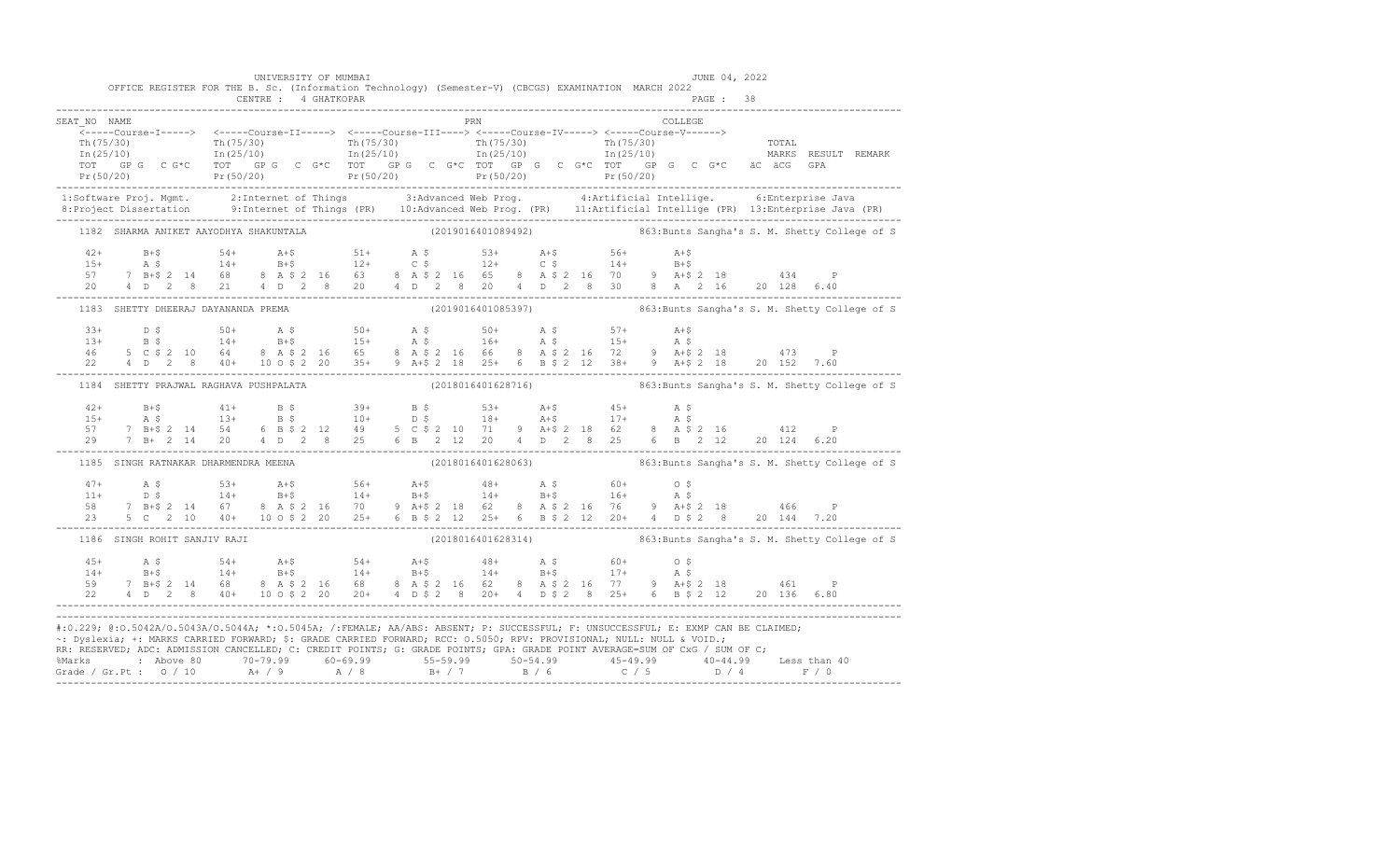|                                                                                                                      | UNIVERSITY OF MUMBAI              | OFFICE REGISTER FOR THE B. Sc. (Information Technology) (Semester-V) (CBCGS) EXAMINATION MARCH 2022 |     | JUNE 04, 2022                                                                                                                                                                                                                                                                                                                                                                                                                     |                                                                                                                                                                                                                                                                                                                                                                                    |
|----------------------------------------------------------------------------------------------------------------------|-----------------------------------|-----------------------------------------------------------------------------------------------------|-----|-----------------------------------------------------------------------------------------------------------------------------------------------------------------------------------------------------------------------------------------------------------------------------------------------------------------------------------------------------------------------------------------------------------------------------------|------------------------------------------------------------------------------------------------------------------------------------------------------------------------------------------------------------------------------------------------------------------------------------------------------------------------------------------------------------------------------------|
|                                                                                                                      |                                   |                                                                                                     |     |                                                                                                                                                                                                                                                                                                                                                                                                                                   |                                                                                                                                                                                                                                                                                                                                                                                    |
| SEAT NO NAME                                                                                                         |                                   |                                                                                                     | PRN | COLLEGE                                                                                                                                                                                                                                                                                                                                                                                                                           |                                                                                                                                                                                                                                                                                                                                                                                    |
|                                                                                                                      |                                   |                                                                                                     |     |                                                                                                                                                                                                                                                                                                                                                                                                                                   |                                                                                                                                                                                                                                                                                                                                                                                    |
|                                                                                                                      |                                   |                                                                                                     |     |                                                                                                                                                                                                                                                                                                                                                                                                                                   |                                                                                                                                                                                                                                                                                                                                                                                    |
|                                                                                                                      |                                   |                                                                                                     |     |                                                                                                                                                                                                                                                                                                                                                                                                                                   |                                                                                                                                                                                                                                                                                                                                                                                    |
|                                                                                                                      |                                   |                                                                                                     |     |                                                                                                                                                                                                                                                                                                                                                                                                                                   | $\begin{array}{cccccccc} \texttt{Tr}(75/30) & \texttt{Tr}(75/30) & \texttt{Tr}(75/30) & \texttt{Tr}(75/30) & \texttt{Tr}(75/30) & \texttt{Tr}(75/30) & \texttt{Tr}(75/30) & \texttt{Tr}(75/30) & \texttt{Tr}(75/30) & \texttt{Tr}(75/30) & \texttt{Tr}(75/30) & \texttt{Tr}(75/30) & \texttt{Tr}(75/30) & \texttt{Tr}(75/30) & \texttt{Tr}(75/30) & \texttt{Tr}(75/30) & \texttt{$ |
|                                                                                                                      |                                   |                                                                                                     |     |                                                                                                                                                                                                                                                                                                                                                                                                                                   | 1:Software Proj. Mgmt. 2:Internet of Things 3:Advanced Web Prog. 4:Artificial Intellige. 6:Enterprise Java<br>8:Project Dissertation 9:Internet of Things (PR) 10:Advanced Web Prog. (PR) 11:Artificial Intellige (PR) 13:Enterpr                                                                                                                                                  |
|                                                                                                                      |                                   |                                                                                                     |     |                                                                                                                                                                                                                                                                                                                                                                                                                                   | 1187 /SOLANKI MANISHA BHURSINGH GEETA (2019016401090456) 863:Bunts Sangha's S. M. Shetty College of S                                                                                                                                                                                                                                                                              |
|                                                                                                                      |                                   |                                                                                                     |     |                                                                                                                                                                                                                                                                                                                                                                                                                                   |                                                                                                                                                                                                                                                                                                                                                                                    |
|                                                                                                                      |                                   |                                                                                                     |     |                                                                                                                                                                                                                                                                                                                                                                                                                                   |                                                                                                                                                                                                                                                                                                                                                                                    |
|                                                                                                                      |                                   |                                                                                                     |     |                                                                                                                                                                                                                                                                                                                                                                                                                                   |                                                                                                                                                                                                                                                                                                                                                                                    |
|                                                                                                                      |                                   |                                                                                                     |     | $\begin{array}{cccccccccccccccc} 38+ & & B & \xi & & 45+ & & A & \xi & & 44+ & & B+\xi & & 60+ & & 0 & \xi & & 50+ & & A & \xi \\ 16+ & & A & \xi & & 13+ & & B & \xi & & 16+ & A & \xi & & 13+ & B & \xi & & 18+ & A+\xi \\ 54 & & 6 & B & \xi & 2 & 12 & 58 & & 7 & B+\xi & 2 & 14 & 60 & & 8 & A & \xi & 2 & 16 & 73 & 9 & A+\xi & 2 & 18 & 68 & & 8 & A & \xi & 2 & 16$                                                       |                                                                                                                                                                                                                                                                                                                                                                                    |
| 1188 SOLIM MAYUR ANANT SAMIDHA                                                                                       |                                   |                                                                                                     |     |                                                                                                                                                                                                                                                                                                                                                                                                                                   |                                                                                                                                                                                                                                                                                                                                                                                    |
|                                                                                                                      |                                   |                                                                                                     |     |                                                                                                                                                                                                                                                                                                                                                                                                                                   |                                                                                                                                                                                                                                                                                                                                                                                    |
|                                                                                                                      |                                   |                                                                                                     |     |                                                                                                                                                                                                                                                                                                                                                                                                                                   |                                                                                                                                                                                                                                                                                                                                                                                    |
|                                                                                                                      |                                   |                                                                                                     |     |                                                                                                                                                                                                                                                                                                                                                                                                                                   |                                                                                                                                                                                                                                                                                                                                                                                    |
|                                                                                                                      |                                   |                                                                                                     |     | $\begin{array}{lllllllllllllll} \mbox{A} & \mbox{A} & \mbox{A4+} & \mbox{B+$}\hat{S} & \mbox{38+} & \mbox{B$}\hat{S} & \mbox{41+} & \mbox{B$}\hat{S} & \mbox{60+} & \mbox{0$}\hat{S} \\ \mbox{13+} & \mbox{B$}\hat{S} & \mbox{13+} & \mbox{B$}\hat{S} & \mbox{13+} & \mbox{B$}\hat{S} & \mbox{12+} & \mbox{C$}\hat{S} & \mbox{16+} & \mbox{A$}\hat{S} \\ \m$                                                                      |                                                                                                                                                                                                                                                                                                                                                                                    |
| 1189 SONAR KRISHNA RAM BABU REKHA                                                                                    |                                   |                                                                                                     |     |                                                                                                                                                                                                                                                                                                                                                                                                                                   | (2019016401085513) 863: Bunts Sangha's S. M. Shetty College of S                                                                                                                                                                                                                                                                                                                   |
|                                                                                                                      |                                   |                                                                                                     |     |                                                                                                                                                                                                                                                                                                                                                                                                                                   |                                                                                                                                                                                                                                                                                                                                                                                    |
|                                                                                                                      |                                   |                                                                                                     |     | $\begin{array}{cccccccccccccccc} 35+ & & C & \xi & & 50+ & & \text{A} & \xi & & 56+ & & \text{A}+ \xi & & 60+ & & O & \xi & & 59+ & & \text{A}+ \xi \\ 14+ & & B+ \xi & & 14+ & & B+ \xi & & 18+ & & A+ \xi & & 10+ & & D & \xi & & 20+ & & O & \xi \\ 49 & & 5 & C & \xi & 2 & 10 & 64 & & 8 & A & \xi & 2 & 16 & & 74 & & 9 & A+ \xi & 2 & 18 & & 70 & & 9 & A+ \xi & 2 & 1$                                                    |                                                                                                                                                                                                                                                                                                                                                                                    |
|                                                                                                                      |                                   |                                                                                                     |     |                                                                                                                                                                                                                                                                                                                                                                                                                                   |                                                                                                                                                                                                                                                                                                                                                                                    |
|                                                                                                                      |                                   |                                                                                                     |     |                                                                                                                                                                                                                                                                                                                                                                                                                                   |                                                                                                                                                                                                                                                                                                                                                                                    |
|                                                                                                                      | 1190 SUROLIA ISHAAN SANJIV SAVITA |                                                                                                     |     |                                                                                                                                                                                                                                                                                                                                                                                                                                   | (2019016401085351) 863: Bunts Sangha's S. M. Shetty College of S                                                                                                                                                                                                                                                                                                                   |
|                                                                                                                      |                                   |                                                                                                     |     |                                                                                                                                                                                                                                                                                                                                                                                                                                   |                                                                                                                                                                                                                                                                                                                                                                                    |
|                                                                                                                      |                                   |                                                                                                     |     |                                                                                                                                                                                                                                                                                                                                                                                                                                   |                                                                                                                                                                                                                                                                                                                                                                                    |
|                                                                                                                      |                                   |                                                                                                     |     |                                                                                                                                                                                                                                                                                                                                                                                                                                   |                                                                                                                                                                                                                                                                                                                                                                                    |
|                                                                                                                      |                                   |                                                                                                     |     |                                                                                                                                                                                                                                                                                                                                                                                                                                   |                                                                                                                                                                                                                                                                                                                                                                                    |
|                                                                                                                      |                                   |                                                                                                     |     |                                                                                                                                                                                                                                                                                                                                                                                                                                   | 1191 VISHWAKARMA ABHIJIT NANDLAL GEETA (2019016401086621) 863:Bunts Sangha's S. M. Shetty College of S                                                                                                                                                                                                                                                                             |
|                                                                                                                      |                                   |                                                                                                     |     |                                                                                                                                                                                                                                                                                                                                                                                                                                   |                                                                                                                                                                                                                                                                                                                                                                                    |
|                                                                                                                      |                                   |                                                                                                     |     |                                                                                                                                                                                                                                                                                                                                                                                                                                   |                                                                                                                                                                                                                                                                                                                                                                                    |
|                                                                                                                      |                                   |                                                                                                     |     |                                                                                                                                                                                                                                                                                                                                                                                                                                   |                                                                                                                                                                                                                                                                                                                                                                                    |
|                                                                                                                      |                                   |                                                                                                     |     | $\begin{array}{cccccccccccccccc} 45+ & & {\bf A}\; \hat{\bf y} & & & & & & & & 50+ & & {\bf A}\; \hat{\bf y} & & & & & & 50+ & & {\bf A}\; \hat{\bf y} & & & & & & & 50+ & & {\bf A}\; \hat{\bf y} & & & & & & & 50+ & & {\bf A}\; \hat{\bf y} & & & & & & & 50+ & & {\bf A}\; \hat{\bf y} & & & & & & & 50+ & & {\bf A}\; \hat{\bf y} & & & & & & & 50+ & & {\bf A}\; \hat{\bf y} & & & & & & & 50+ & & {\bf A}\; \hat{\bf y} &$ |                                                                                                                                                                                                                                                                                                                                                                                    |
| ~: Dyslexia; +: MARKS CARRIED FORWARD; \$: GRADE CARRIED FORWARD; RCC: 0.5050; RPV: PROVISIONAL; NULL: NULL & VOID.; |                                   |                                                                                                     |     | #:0.229; @:0.5042A/0.5043A/0.5044A; *:0.5045A; /:FEMALE; AA/ABS: ABSENT; P: SUCCESSFUL; F: UNSUCCESSFUL; E: EXMP CAN BE CLAIMED;<br>RR: RESERVED; ADC: ADMISSION CANCELLED; C: CREDIT POINTS; G: GRADE POINTS; GPA: GRADE POINT AVERAGE=SUM OF CxG / SUM OF C;                                                                                                                                                                    |                                                                                                                                                                                                                                                                                                                                                                                    |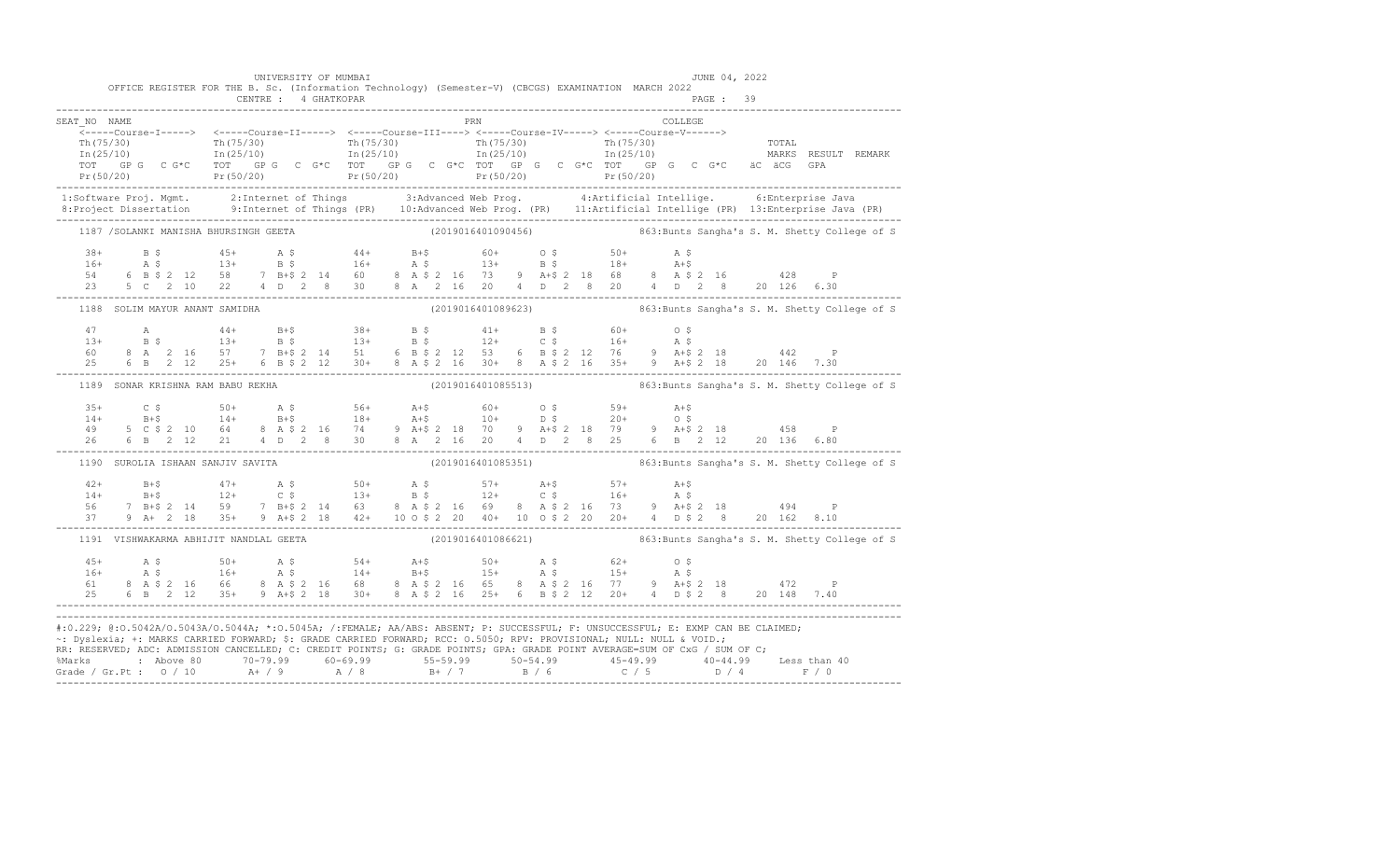|              |                                        | UNIVERSITY OF MUMBAI |     | OFFICE REGISTER FOR THE B. Sc. (Information Technology) (Semester-V) (CBCGS) EXAMINATION MARCH 2022                                                                                                                                                                                                                                                                                                                    | JUNE 04, 2022 |                                                                                                                                                                                                                                                                                                                                                                                                                                                                                                  |
|--------------|----------------------------------------|----------------------|-----|------------------------------------------------------------------------------------------------------------------------------------------------------------------------------------------------------------------------------------------------------------------------------------------------------------------------------------------------------------------------------------------------------------------------|---------------|--------------------------------------------------------------------------------------------------------------------------------------------------------------------------------------------------------------------------------------------------------------------------------------------------------------------------------------------------------------------------------------------------------------------------------------------------------------------------------------------------|
|              |                                        |                      |     |                                                                                                                                                                                                                                                                                                                                                                                                                        |               |                                                                                                                                                                                                                                                                                                                                                                                                                                                                                                  |
| SEAT NO NAME |                                        |                      | PRN |                                                                                                                                                                                                                                                                                                                                                                                                                        | COLLEGE       |                                                                                                                                                                                                                                                                                                                                                                                                                                                                                                  |
|              |                                        |                      |     |                                                                                                                                                                                                                                                                                                                                                                                                                        |               |                                                                                                                                                                                                                                                                                                                                                                                                                                                                                                  |
|              |                                        |                      |     |                                                                                                                                                                                                                                                                                                                                                                                                                        |               |                                                                                                                                                                                                                                                                                                                                                                                                                                                                                                  |
|              |                                        |                      |     |                                                                                                                                                                                                                                                                                                                                                                                                                        |               |                                                                                                                                                                                                                                                                                                                                                                                                                                                                                                  |
|              |                                        |                      |     |                                                                                                                                                                                                                                                                                                                                                                                                                        |               |                                                                                                                                                                                                                                                                                                                                                                                                                                                                                                  |
|              |                                        |                      |     |                                                                                                                                                                                                                                                                                                                                                                                                                        |               | $\begin{array}{cccccccc} \texttt{\footnotesize{Tr(75/30)}} & \texttt{\footnotesize{Tr(75/30)}} & \texttt{\footnotesize{Tr(75/30)}} & \texttt{\footnotesize{Tr(75/30)}} & \texttt{\footnotesize{Tr(75/30)}} & \texttt{\footnotesize{Tr(75/30)}} & \texttt{\footnotesize{Tr(75/30)}} & \texttt{\footnotesize{Tr(75/30)}} & \texttt{\footnotesize{Tr(75/30)}} & \texttt{\footnotesize{Tr(75/30)}} & \texttt{\footnotesize{Tr(75/30)}} & \texttt{\footnotesize{Tr(75/30)}} & \texttt{\footnotesize{$ |
|              |                                        |                      |     |                                                                                                                                                                                                                                                                                                                                                                                                                        |               | 1:Software Proj. Mgmt. 2:Internet of Things 3:Advanced Web Prog. 4:Artificial Intellige. 6:Enterprise Java<br>8:Project Dissertation 9:Internet of Things (PR) 10:Advanced Web Prog. (PR) 11:Artificial Intellige (PR) 13:Enterpr                                                                                                                                                                                                                                                                |
|              |                                        |                      |     |                                                                                                                                                                                                                                                                                                                                                                                                                        |               |                                                                                                                                                                                                                                                                                                                                                                                                                                                                                                  |
|              |                                        |                      |     |                                                                                                                                                                                                                                                                                                                                                                                                                        |               | 1192 VISHWAKARMA LALIT PYARELAL RUKMINI (2019016401084951) 863:Bunts Sangha's S. M. Shetty College of S                                                                                                                                                                                                                                                                                                                                                                                          |
|              |                                        |                      |     |                                                                                                                                                                                                                                                                                                                                                                                                                        |               |                                                                                                                                                                                                                                                                                                                                                                                                                                                                                                  |
|              |                                        |                      |     |                                                                                                                                                                                                                                                                                                                                                                                                                        |               |                                                                                                                                                                                                                                                                                                                                                                                                                                                                                                  |
|              |                                        |                      |     |                                                                                                                                                                                                                                                                                                                                                                                                                        |               |                                                                                                                                                                                                                                                                                                                                                                                                                                                                                                  |
|              |                                        |                      |     |                                                                                                                                                                                                                                                                                                                                                                                                                        |               | $\begin{array}{cccccccccccccccc} 33+ & & D & \xi & & & 35+ & & C & \xi & & & 35+ & & C & \xi & & & 59+ & & A+ \xi & & & 50+ & & A & \xi \\ 12+ & & C & \xi & & & 14+ & & B+ \xi & & & 18+ & & A+ \xi & & 15+ & & A & \xi & & & 16+ & & A & \xi \\ 45 & & 5 & C & \xi & 2 & 10 & & 49 & & 5 & C & \xi & 2 & 10 & & 53 & & 6 & B & \xi & 2 & 12 & 74 & 9 & A+ \xi & 2 & 18 & 66 &$                                                                                                                 |
|              | 1193 YADAV DEEPAK LALSAHAB PREMADEVI   |                      |     |                                                                                                                                                                                                                                                                                                                                                                                                                        |               | (2018016401630441)                             863:Bunts Sangha's S. M. Shetty College of S                                                                                                                                                                                                                                                                                                                                                                                                      |
|              |                                        |                      |     |                                                                                                                                                                                                                                                                                                                                                                                                                        |               |                                                                                                                                                                                                                                                                                                                                                                                                                                                                                                  |
|              |                                        |                      |     |                                                                                                                                                                                                                                                                                                                                                                                                                        |               |                                                                                                                                                                                                                                                                                                                                                                                                                                                                                                  |
|              |                                        |                      |     |                                                                                                                                                                                                                                                                                                                                                                                                                        |               |                                                                                                                                                                                                                                                                                                                                                                                                                                                                                                  |
|              |                                        |                      |     |                                                                                                                                                                                                                                                                                                                                                                                                                        |               | $\begin{array}{cccccccccccccccc} 42+ & 8+ \$& 38+ & 8\, \$& 45+ & 8\, \$& 50+ & 8\, \$& 30+ & 8\, \$& 12+ & 8\, \$& 12+ & 8\, \$& 12+ & 8\, \$& 12+ & 8\, \$& 12+ & 8\, \$& 12+ & 8\, \$& 12+ & 8\, \$& 12+ & 8\, \$& 12+ & 8\, \$& 12+ & 8\, \$& 12+ & 8\, \$& 12+ & 8\, \$& 12+ & 8\, \$& 12+ & 8\, \$& 1$                                                                                                                                                                                     |
|              | 1194 YADAV MANISHKUMAR JAGATPAL SUNITA |                      |     |                                                                                                                                                                                                                                                                                                                                                                                                                        |               | (2019016401084026) 863:Bunts Sangha's S. M. Shetty College of S                                                                                                                                                                                                                                                                                                                                                                                                                                  |
|              |                                        |                      |     |                                                                                                                                                                                                                                                                                                                                                                                                                        |               |                                                                                                                                                                                                                                                                                                                                                                                                                                                                                                  |
|              |                                        |                      |     | 1993<br>1994 B 2 13+ B 2 1954 B 2 1954 B 2 14 B 4 5<br>1994 B 2 1954 B 2 1955 B 3 1955 B 3 14 B 4 5<br>1995 B 3 2 18 69 8 A 5 2 16 6 1 8 A 5 2 16<br>1995 B 3 A 5 2 16<br>1995 B 3 A 5 2 16<br>1995 B 3 A 5 2 16<br>1995 B 3 A 5 2 16<br>1996                                                                                                                                                                          |               |                                                                                                                                                                                                                                                                                                                                                                                                                                                                                                  |
|              |                                        |                      |     |                                                                                                                                                                                                                                                                                                                                                                                                                        |               |                                                                                                                                                                                                                                                                                                                                                                                                                                                                                                  |
|              |                                        |                      |     |                                                                                                                                                                                                                                                                                                                                                                                                                        |               |                                                                                                                                                                                                                                                                                                                                                                                                                                                                                                  |
|              | 1195 / GAVIT SHRADHA KRISHNA RUTH      |                      |     |                                                                                                                                                                                                                                                                                                                                                                                                                        |               | (2019016401871216) 863: Bunts Sangha's S. M. Shetty College of S                                                                                                                                                                                                                                                                                                                                                                                                                                 |
|              |                                        |                      |     |                                                                                                                                                                                                                                                                                                                                                                                                                        |               |                                                                                                                                                                                                                                                                                                                                                                                                                                                                                                  |
|              |                                        |                      |     |                                                                                                                                                                                                                                                                                                                                                                                                                        |               |                                                                                                                                                                                                                                                                                                                                                                                                                                                                                                  |
|              |                                        |                      |     |                                                                                                                                                                                                                                                                                                                                                                                                                        |               |                                                                                                                                                                                                                                                                                                                                                                                                                                                                                                  |
|              |                                        |                      |     | $\begin{array}{cccccccccccccccc} 50+ & & {\rm A}\,\,\hat{\textrm{S}} & & & 54+ & & {\rm A}\,\hat{\textrm{S}} & & & 59+ & & {\rm A}\,\hat{\textrm{S}} & & & & 60+ & & 0\,\,\hat{\textrm{S}} & & & & & 60+ & & 0\,\,\hat{\textrm{S}} \\ 15+ & & {\rm A}\,\,\hat{\textrm{S}} & & & 17+ & & {\rm A}\,\,\hat{\textrm{S}} & & & 10+ & & {\rm D}\,\,\hat{\textrm{S}} & & & 12+ & & {\rm C}\,\,\hat{\textrm{S}} & & & & 10+ &$ |               |                                                                                                                                                                                                                                                                                                                                                                                                                                                                                                  |
|              | 1196 GUPTA AAKASH SHIVBARAN ANITA      |                      |     |                                                                                                                                                                                                                                                                                                                                                                                                                        |               | (2019016401087334) 863: Bunts Sangha's S. M. Shetty College of S                                                                                                                                                                                                                                                                                                                                                                                                                                 |
|              |                                        |                      |     |                                                                                                                                                                                                                                                                                                                                                                                                                        |               |                                                                                                                                                                                                                                                                                                                                                                                                                                                                                                  |
|              |                                        |                      |     |                                                                                                                                                                                                                                                                                                                                                                                                                        |               |                                                                                                                                                                                                                                                                                                                                                                                                                                                                                                  |
|              |                                        |                      |     |                                                                                                                                                                                                                                                                                                                                                                                                                        |               |                                                                                                                                                                                                                                                                                                                                                                                                                                                                                                  |
|              |                                        |                      |     |                                                                                                                                                                                                                                                                                                                                                                                                                        |               | $\begin{array}{cccccccccccccccc} 36+ & & C & \xi & & 41+ & & B & \xi & & 51+ & & A & \xi & & 47+ & & A & \xi & & 33+ & & D & \xi \\ 10+ & & D & \xi & & 11+ & & D & \xi & & 12+ & & C & \xi & & 12+ & & C & \xi & & 17+ & & A & \xi \\ 46 & & 5 & C & \xi & 2 & 10 & & 52 & & 6 & B & \xi & 2 & 12 & & 63 & & 8 & A & \xi & 2 & 16 & 59 & 7 & B & \xi & 2 & 14 & 50 & & 6 & B & \$                                                                                                               |
|              |                                        |                      |     | #:0.229; @:0.5042A/0.5043A/0.5044A; *:0.5045A; /:FEMALE; AA/ABS: ABSENT; P: SUCCESSFUL; F: UNSUCCESSFUL; E: EXMP CAN BE CLAIMED;<br>~: Dyslexia; +: MARKS CARRIED FORWARD; \$: GRADE CARRIED FORWARD; RCC: 0.5050; RPV: PROVISIONAL; NULL: NULL & VOID.;<br>RR: RESERVED, ADC: ADMISSION CANCELLED, C: CREDIT POINTS, G: GRADE POINTS, GPA: GRADE POINT AVERAGE=SUM OF CxG / SUM OF C;                                 |               | *Marks : Above 80 70-79.99 60-69.99 55-59.99 50-54.99 50-54.99 45-49.99 40-44.99 Less than 40<br>Grade / Gr.Pt : 0 / 10 A+ / 9 A / 8 B+ / 7 B / 6 C / 5 D / 4 F / 0                                                                                                                                                                                                                                                                                                                              |
|              |                                        |                      |     |                                                                                                                                                                                                                                                                                                                                                                                                                        |               |                                                                                                                                                                                                                                                                                                                                                                                                                                                                                                  |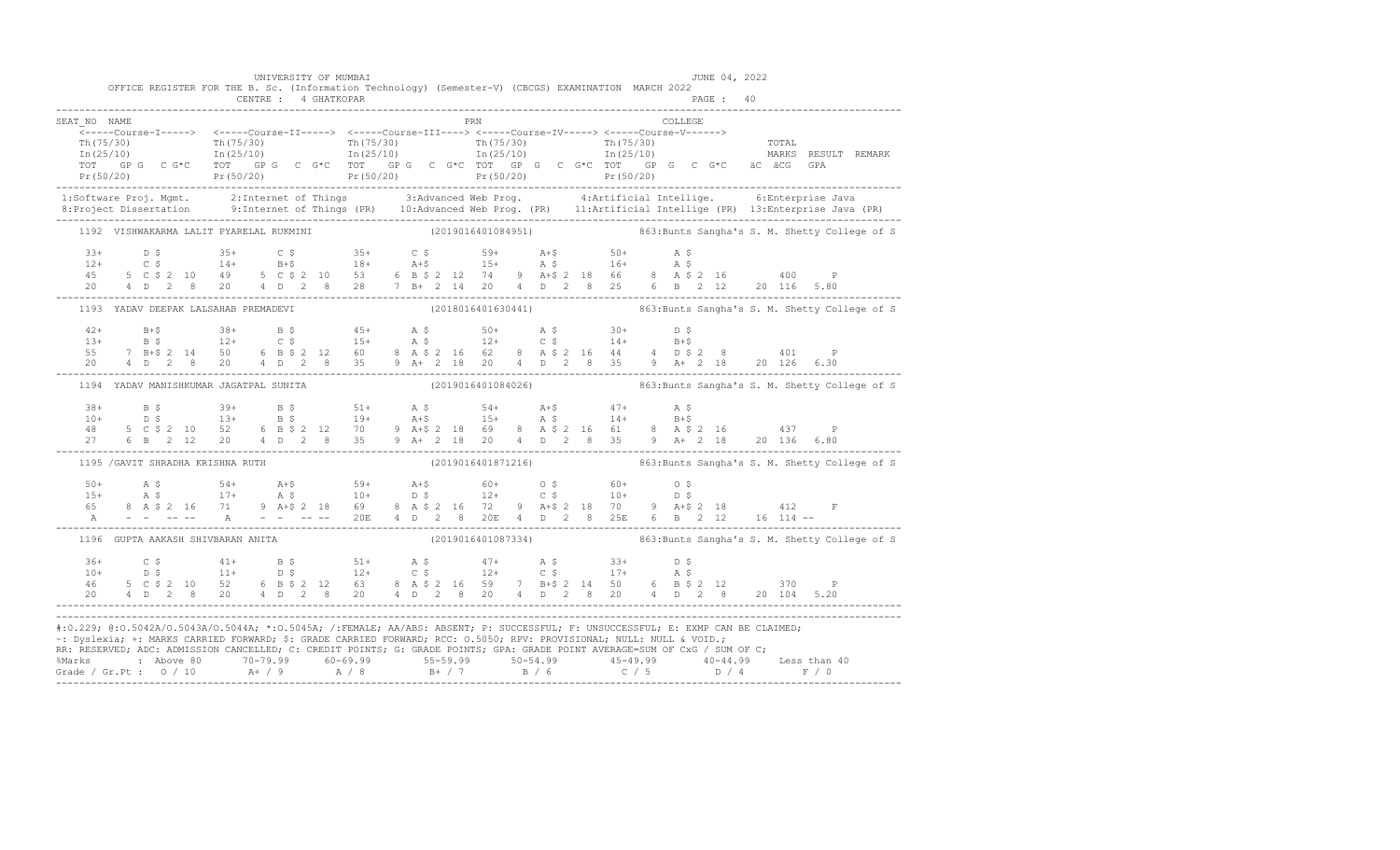|                                                                                                                                                                                                                                                                                                                                                                          |  | OFFICE REGISTER FOR THE B. Sc. (Information Technology) (Semester-V) (CBCGS) EXAMINATION MARCH 2022 |  | UNIVERSITY OF MUMBAI |  |  |  |            |  |         |  | JUNE 04, 2022 |                                                                                                                                                                                                                                                                                                                                                        |                                                                                                                                                                                                                                                                                                                                                                                    |
|--------------------------------------------------------------------------------------------------------------------------------------------------------------------------------------------------------------------------------------------------------------------------------------------------------------------------------------------------------------------------|--|-----------------------------------------------------------------------------------------------------|--|----------------------|--|--|--|------------|--|---------|--|---------------|--------------------------------------------------------------------------------------------------------------------------------------------------------------------------------------------------------------------------------------------------------------------------------------------------------------------------------------------------------|------------------------------------------------------------------------------------------------------------------------------------------------------------------------------------------------------------------------------------------------------------------------------------------------------------------------------------------------------------------------------------|
|                                                                                                                                                                                                                                                                                                                                                                          |  |                                                                                                     |  |                      |  |  |  |            |  |         |  |               |                                                                                                                                                                                                                                                                                                                                                        |                                                                                                                                                                                                                                                                                                                                                                                    |
| SEAT NO NAME                                                                                                                                                                                                                                                                                                                                                             |  |                                                                                                     |  |                      |  |  |  | <b>PRN</b> |  | COLLEGE |  |               |                                                                                                                                                                                                                                                                                                                                                        |                                                                                                                                                                                                                                                                                                                                                                                    |
|                                                                                                                                                                                                                                                                                                                                                                          |  |                                                                                                     |  |                      |  |  |  |            |  |         |  |               |                                                                                                                                                                                                                                                                                                                                                        |                                                                                                                                                                                                                                                                                                                                                                                    |
|                                                                                                                                                                                                                                                                                                                                                                          |  |                                                                                                     |  |                      |  |  |  |            |  |         |  |               |                                                                                                                                                                                                                                                                                                                                                        |                                                                                                                                                                                                                                                                                                                                                                                    |
|                                                                                                                                                                                                                                                                                                                                                                          |  |                                                                                                     |  |                      |  |  |  |            |  |         |  |               |                                                                                                                                                                                                                                                                                                                                                        |                                                                                                                                                                                                                                                                                                                                                                                    |
|                                                                                                                                                                                                                                                                                                                                                                          |  |                                                                                                     |  |                      |  |  |  |            |  |         |  |               |                                                                                                                                                                                                                                                                                                                                                        | $\begin{array}{cccccccc} \texttt{Tr}(75/30) & \texttt{Tr}(75/30) & \texttt{Tr}(75/30) & \texttt{Tr}(75/30) & \texttt{Tr}(75/30) & \texttt{Tr}(75/30) & \texttt{Tr}(75/30) & \texttt{Tr}(75/30) & \texttt{Tr}(75/30) & \texttt{Tr}(75/30) & \texttt{Tr}(75/30) & \texttt{Tr}(75/30) & \texttt{Tr}(75/30) & \texttt{Tr}(75/30) & \texttt{Tr}(75/30) & \texttt{Tr}(75/30) & \texttt{$ |
|                                                                                                                                                                                                                                                                                                                                                                          |  |                                                                                                     |  |                      |  |  |  |            |  |         |  |               |                                                                                                                                                                                                                                                                                                                                                        | 1:Software Proj. Mgmt. 2:Internet of Things 3:Advanced Web Prog. 4:Artificial Intellige. 6:Enterprise Java<br>8:Project Dissertation 9:Internet of Things (PR) 10:Advanced Web Prog. (PR) 11:Artificial Intellige (PR) 13:Enterpr                                                                                                                                                  |
|                                                                                                                                                                                                                                                                                                                                                                          |  |                                                                                                     |  |                      |  |  |  |            |  |         |  |               |                                                                                                                                                                                                                                                                                                                                                        | 1197 GUPTA AKASH OMPRAKASH GEETA (2019016401087504) 863:Bunts Sangha's S. M. Shetty College of S                                                                                                                                                                                                                                                                                   |
|                                                                                                                                                                                                                                                                                                                                                                          |  |                                                                                                     |  |                      |  |  |  |            |  |         |  |               |                                                                                                                                                                                                                                                                                                                                                        |                                                                                                                                                                                                                                                                                                                                                                                    |
|                                                                                                                                                                                                                                                                                                                                                                          |  |                                                                                                     |  |                      |  |  |  |            |  |         |  |               |                                                                                                                                                                                                                                                                                                                                                        |                                                                                                                                                                                                                                                                                                                                                                                    |
|                                                                                                                                                                                                                                                                                                                                                                          |  |                                                                                                     |  |                      |  |  |  |            |  |         |  |               |                                                                                                                                                                                                                                                                                                                                                        |                                                                                                                                                                                                                                                                                                                                                                                    |
|                                                                                                                                                                                                                                                                                                                                                                          |  |                                                                                                     |  |                      |  |  |  |            |  |         |  |               |                                                                                                                                                                                                                                                                                                                                                        |                                                                                                                                                                                                                                                                                                                                                                                    |
|                                                                                                                                                                                                                                                                                                                                                                          |  |                                                                                                     |  |                      |  |  |  |            |  |         |  |               |                                                                                                                                                                                                                                                                                                                                                        | 1198 CHOUDHARY ANAS GULAM JEELANI TABASSUM (2019016401083947) 863:Bunts Sangha's S. M. Shetty College of S                                                                                                                                                                                                                                                                         |
|                                                                                                                                                                                                                                                                                                                                                                          |  |                                                                                                     |  |                      |  |  |  |            |  |         |  |               |                                                                                                                                                                                                                                                                                                                                                        |                                                                                                                                                                                                                                                                                                                                                                                    |
|                                                                                                                                                                                                                                                                                                                                                                          |  |                                                                                                     |  |                      |  |  |  |            |  |         |  |               |                                                                                                                                                                                                                                                                                                                                                        |                                                                                                                                                                                                                                                                                                                                                                                    |
|                                                                                                                                                                                                                                                                                                                                                                          |  |                                                                                                     |  |                      |  |  |  |            |  |         |  |               |                                                                                                                                                                                                                                                                                                                                                        |                                                                                                                                                                                                                                                                                                                                                                                    |
|                                                                                                                                                                                                                                                                                                                                                                          |  |                                                                                                     |  |                      |  |  |  |            |  |         |  |               |                                                                                                                                                                                                                                                                                                                                                        |                                                                                                                                                                                                                                                                                                                                                                                    |
|                                                                                                                                                                                                                                                                                                                                                                          |  |                                                                                                     |  |                      |  |  |  |            |  |         |  |               |                                                                                                                                                                                                                                                                                                                                                        | 1199 /SHARMA NEHA KUMARI PREMNATH KAUSHALIYA (2018016400751481) 664: Chandrabhan Sharma College of Arts, Scie                                                                                                                                                                                                                                                                      |
|                                                                                                                                                                                                                                                                                                                                                                          |  |                                                                                                     |  |                      |  |  |  |            |  |         |  |               |                                                                                                                                                                                                                                                                                                                                                        |                                                                                                                                                                                                                                                                                                                                                                                    |
|                                                                                                                                                                                                                                                                                                                                                                          |  |                                                                                                     |  |                      |  |  |  |            |  |         |  |               |                                                                                                                                                                                                                                                                                                                                                        |                                                                                                                                                                                                                                                                                                                                                                                    |
|                                                                                                                                                                                                                                                                                                                                                                          |  |                                                                                                     |  |                      |  |  |  |            |  |         |  |               |                                                                                                                                                                                                                                                                                                                                                        |                                                                                                                                                                                                                                                                                                                                                                                    |
|                                                                                                                                                                                                                                                                                                                                                                          |  |                                                                                                     |  |                      |  |  |  |            |  |         |  |               | $\begin{array}{cccccccccccc} 38+ & & B $ & & 38+ & B $ & & 33 & & D & & 41+ & B $ & 30+ & D $ \\ 17+ & & A $ & & 17+ & A $ & & 17+ & A $ & & 17+ & A $ & & 17+ & A $ \\ 55 & 7 & B+$ & 2 & 14 & 55 & 7 & B+$ & 2 & 14 & 50 & 6 & B & 2 & 12 & 58 & 7 & B+$ & 2 & 14 & 47 & 5 & C $ & 2 & 10 & & 421 & P \\ 32+ & 8 & A $ & 2 & 16 & 28+ & 7 & B+$      |                                                                                                                                                                                                                                                                                                                                                                                    |
|                                                                                                                                                                                                                                                                                                                                                                          |  |                                                                                                     |  |                      |  |  |  |            |  |         |  |               |                                                                                                                                                                                                                                                                                                                                                        | 1200 /SHRIVASTAV PRITI DILIP KUMAR BINA (2019016400249512) 864: Chandrabhan Sharma College of Arts, Scie                                                                                                                                                                                                                                                                           |
|                                                                                                                                                                                                                                                                                                                                                                          |  |                                                                                                     |  |                      |  |  |  |            |  |         |  |               | $\begin{array}{cccccccccccccccc} 35 & C & 38+ & B & \xi & 42 & B+ & 42+ & B+\xi & 30+ & D & \xi \\ 20+ & 0 & \xi & 20+ & 0 & \xi & 20+ & 0 & \xi & 21+ & 0 & \xi & 20+ & 0 & \xi \\ 55 & 7 & B+ & 2 & 14 & 58 & 7 & B+\xi & 2 & 14 & 62 & 8 & A & 2 & 16 & 63 & 8 & A & \xi & 2 & 16 & 50 & 6 & B & \xi & 2 & 12 & 460 & P \\ 38+ & 9 & A+\xi & 2 & 1$ |                                                                                                                                                                                                                                                                                                                                                                                    |
|                                                                                                                                                                                                                                                                                                                                                                          |  |                                                                                                     |  |                      |  |  |  |            |  |         |  |               |                                                                                                                                                                                                                                                                                                                                                        |                                                                                                                                                                                                                                                                                                                                                                                    |
|                                                                                                                                                                                                                                                                                                                                                                          |  |                                                                                                     |  |                      |  |  |  |            |  |         |  |               |                                                                                                                                                                                                                                                                                                                                                        |                                                                                                                                                                                                                                                                                                                                                                                    |
|                                                                                                                                                                                                                                                                                                                                                                          |  |                                                                                                     |  |                      |  |  |  |            |  |         |  |               |                                                                                                                                                                                                                                                                                                                                                        |                                                                                                                                                                                                                                                                                                                                                                                    |
|                                                                                                                                                                                                                                                                                                                                                                          |  |                                                                                                     |  |                      |  |  |  |            |  |         |  |               |                                                                                                                                                                                                                                                                                                                                                        | 1201 THAKUR SONU KUMAR RANDHIR KUMAR BINITA (2019016400249206) 864: Chandrabhan Sharma College of Arts, Scie                                                                                                                                                                                                                                                                       |
|                                                                                                                                                                                                                                                                                                                                                                          |  |                                                                                                     |  |                      |  |  |  |            |  |         |  |               |                                                                                                                                                                                                                                                                                                                                                        |                                                                                                                                                                                                                                                                                                                                                                                    |
|                                                                                                                                                                                                                                                                                                                                                                          |  |                                                                                                     |  |                      |  |  |  |            |  |         |  |               |                                                                                                                                                                                                                                                                                                                                                        |                                                                                                                                                                                                                                                                                                                                                                                    |
|                                                                                                                                                                                                                                                                                                                                                                          |  |                                                                                                     |  |                      |  |  |  |            |  |         |  |               |                                                                                                                                                                                                                                                                                                                                                        |                                                                                                                                                                                                                                                                                                                                                                                    |
| $\begin{array}{cccccccccccccccc} 30+ & & D & \xi & & & 41+ & & B & \xi & & & 44+ & & B+\xi & & 36 & & C & & 38+ & & B & \xi \\ 18+ & & & & 18+ & & & 18+ & & & 18+ & & A+\xi & & 18+ & & A+\xi & & 18+ & & A+\xi \\ 48 & & 5 & C & \xi & 2 & 10 & & 59 & & 7 & B+\xi & 2 & 14 & & 62 & & 8 & A & \xi & 2 & 16 & 54 & & 6 & B & 2 & 12 & 56 & & 7 & B+\xi & 2 & 14 & & 4$ |  |                                                                                                     |  |                      |  |  |  |            |  |         |  |               |                                                                                                                                                                                                                                                                                                                                                        |                                                                                                                                                                                                                                                                                                                                                                                    |
| #:0.229; @:0.5042A/0.5043A/0.5044A; *:0.5045A; /:FEMALE; AA/ABS: ABSENT; P: SUCCESSFUL; F: UNSUCCESSFUL; E: EXMP CAN BE CLAIMED;                                                                                                                                                                                                                                         |  |                                                                                                     |  |                      |  |  |  |            |  |         |  |               |                                                                                                                                                                                                                                                                                                                                                        |                                                                                                                                                                                                                                                                                                                                                                                    |
| ~: Dyslexia; +: MARKS CARRIED FORWARD; \$: GRADE CARRIED FORWARD; RCC: 0.5050; RPV: PROVISIONAL; NULL: NULL & VOID.;                                                                                                                                                                                                                                                     |  |                                                                                                     |  |                      |  |  |  |            |  |         |  |               |                                                                                                                                                                                                                                                                                                                                                        |                                                                                                                                                                                                                                                                                                                                                                                    |
| RR: RESERVED; ADC: ADMISSION CANCELLED; C: CREDIT POINTS; G: GRADE POINTS; GPA: GRADE POINT AVERAGE=SUM OF CxG / SUM OF C;                                                                                                                                                                                                                                               |  |                                                                                                     |  |                      |  |  |  |            |  |         |  |               |                                                                                                                                                                                                                                                                                                                                                        |                                                                                                                                                                                                                                                                                                                                                                                    |
|                                                                                                                                                                                                                                                                                                                                                                          |  |                                                                                                     |  |                      |  |  |  |            |  |         |  |               |                                                                                                                                                                                                                                                                                                                                                        |                                                                                                                                                                                                                                                                                                                                                                                    |
|                                                                                                                                                                                                                                                                                                                                                                          |  |                                                                                                     |  |                      |  |  |  |            |  |         |  |               |                                                                                                                                                                                                                                                                                                                                                        |                                                                                                                                                                                                                                                                                                                                                                                    |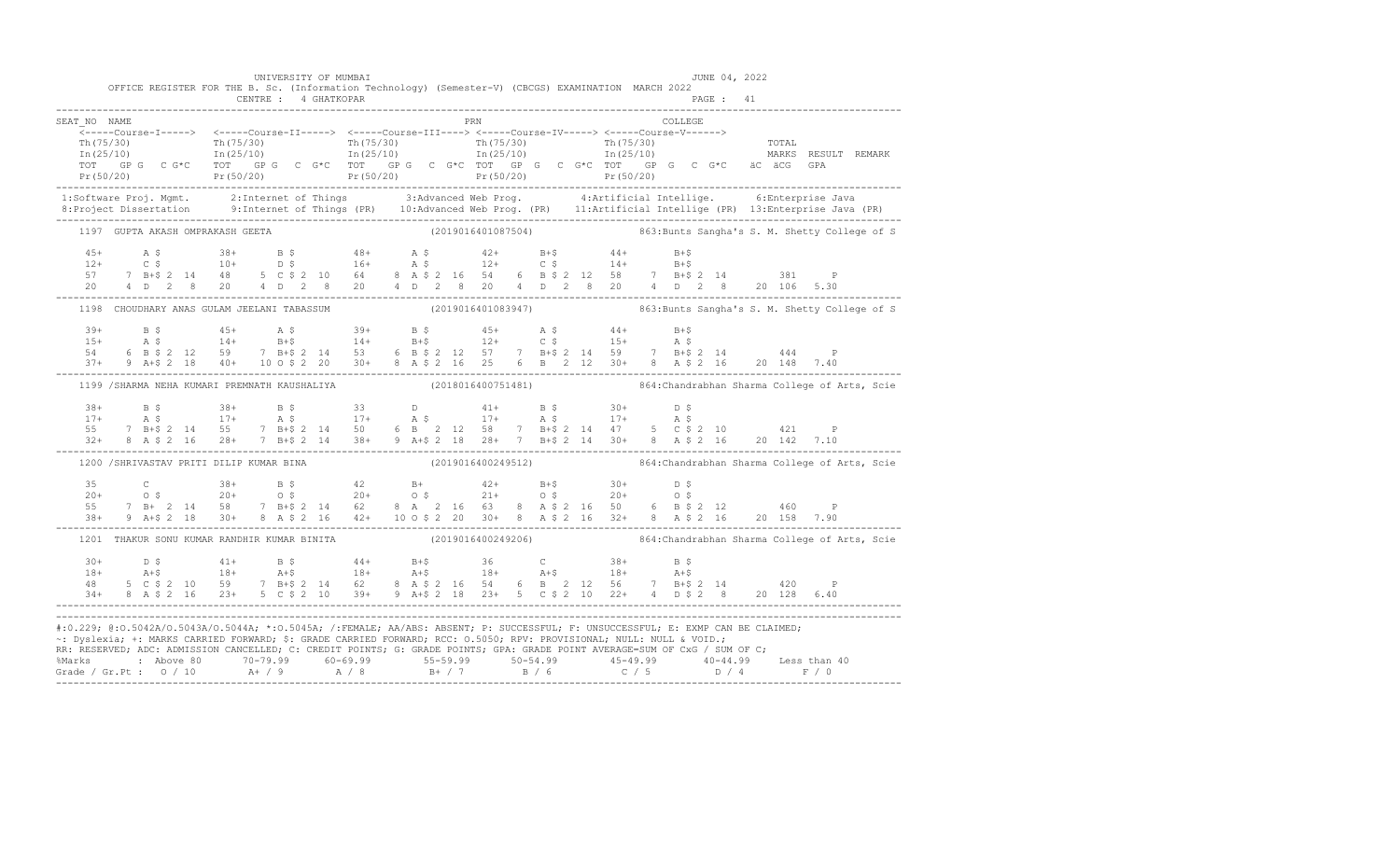| PRN<br>COLLEGE<br>SEAT NO NAME<br>1:Software Proj. Mgmt. 2:Internet of Things 3:Advanced Web Prog. 4:Artificial Intellige. 6:Enterprise Java<br>8:Project Dissertation 9:Internet of Things (PR) 10:Advanced Web Prog. (PR) 11:Artificial Intellige (PR) 13:Enterpr<br>1202 /VISHWAKARMA SIMPY HARI LAL MAMATA (2019016400249156) 864: Chandrabhan Sharma College of Arts, Scie<br>$\begin{array}{cccccccccccccccc} 39 & & B & & 39+ & B & \xi & & 32+ & D & \xi & & 41+ & B & \xi & & 30+ & D & \xi \\ 20+ & & O & \xi & & 20+ & & O & \xi & & 20+ & O & \xi & & 20+ & O & \xi \\ 59 & & 7 & B+ & 2 & 14 & 59 & & 7 & B+ \xi & 2 & 14 & 52 & 6 & B & \xi & 2 & 12 & 61 & 8 & A & \xi & 2 & 16 & 50 & 6 & B & \xi & 2 & 12 & & 464 & P \\ 38+ & 9 & A+ \$<br>$\begin{array}{cccccccccccccccc} 48 & \mathrm{A} & \mathrm{32+} & \mathrm{D}~\mathcal{S} & \mathrm{35+} & \mathrm{C}~\mathcal{S} & \mathrm{38+} & \mathrm{B}~\mathcal{S} & \mathrm{35+} & \mathrm{C}~\mathcal{S} \\ 14+ & \mathrm{B+}\mathcal{S} & \mathrm{15+} & \mathrm{A}~\mathcal{S} & \mathrm{12+} & \mathrm{C}~\mathcal{S} & \mathrm{17+} & \mathrm{A}~\mathcal{S} & \mathrm{10+} & \mathrm{D}~\mathcal{S} \\ 62 & 8~\mathrm{A} & 2$<br>(2019016400919617) 866: Pune Vidyarthi Griha's College of Scienc<br>1204 / AROTE VIDYA ANIL SEEMA<br>$\begin{array}{cccccccccccc} 42 & B+ & 33+ & D & S & 50 & A & 36+ & C & S & 32+ & D & S \\ 14+ & B+S & 20+ & 0 & S & 15+ & A & S & 10+ & D & S & 18+ & A+S \\ 56 & 7 & B+ & 2 & 14 & 53 & 6 & B & S & 2 & 12 & 65 & 8 & A & 2 & 16 & 46 & 5 & C & S & 2 & 10 & 50 & 6 & B & S & 2 & 12 & 402 & P \\ 25+ & 6 & B & S & 2 & 12 & 40+ & 10 & 0 &$<br>1205 /BHABAL ANUSHREE SANDEEP RUTUJA (2019016400919714) 866: Pune Vidyarthi Griha's College of Scienc<br>$\begin{array}{cccccccccccccccc} 38 & & B & & 44 & & B+ & & 50 & & A & & 44 & & B+ & & 35 & & C \\ 15+ & & A & \xi & & 19+ & & A+\xi & & 17+ & & A & \xi & & 11+ & D & \xi & & 20+ & O & \xi \\ 53 & & 6 & B & 2 & 12 & 63 & & 8 & A & 2 & 16 & 67 & & 8 & A & 2 & 16 & 55 & 7 & B+ & 2 & 14 & 55 & 7 & B+ & 2 & 14 & & 418 & & P \\ 25+ & 6 & B & \xi & 2 & 12$<br>1206 /BHUJBAL KUMOLIKA DATTARAM MANISHA (2019016401770533) 6 866:Pune Vidyarthi Griha's College of Scienc<br>$\begin{array}{cccccccccccc} 41 & B & 36+ & C & \xi & 36+ & C & \xi & 45+ & A & \xi & 33 & D \\ 13+ & B & \xi & 17+ & A & \xi & 14+ & B+ \xi & 14+ & B+ \xi & 18+ & A+ \xi \\ 54 & 6 & B & 2 & 12 & 53 & 6 & B & \xi & 2 & 12 & 50 & 6 & B & \xi & 2 & 12 & 59 & 7 & B+ \xi & 2 & 14 & 51 & 6 & B & 2 & 12 & 407 & P \\ 25+ & 6 & B & \xi & 2 & 12 & 45$<br>#:0.229; @:0.5042A/0.5043A/0.5044A; *:0.5045A; /:FEMALE; AA/ABS: ABSENT; P: SUCCESSFUL; F: UNSUCCESSFUL; E: EXMP CAN BE CLAIMED;<br>~: Dyslexia; +: MARKS CARRIED FORWARD; \$: GRADE CARRIED FORWARD; RCC: 0.5050; RPV: PROVISIONAL; NULL: NULL & VOID.;<br>RR: RESERVED; ADC: ADMISSION CANCELLED; C: CREDIT POINTS; G: GRADE POINTS; GPA: GRADE POINT AVERAGE=SUM OF CxG / SUM OF C; | OFFICE REGISTER FOR THE B. Sc. (Information Technology) (Semester-V) (CBCGS) EXAMINATION MARCH 2022 |  | UNIVERSITY OF MUMBAI<br>CENTRE : 4 GHATKOPAR |  |  |  |  | JUNE 04, 2022<br>PAGE: 42 |  |  |
|----------------------------------------------------------------------------------------------------------------------------------------------------------------------------------------------------------------------------------------------------------------------------------------------------------------------------------------------------------------------------------------------------------------------------------------------------------------------------------------------------------------------------------------------------------------------------------------------------------------------------------------------------------------------------------------------------------------------------------------------------------------------------------------------------------------------------------------------------------------------------------------------------------------------------------------------------------------------------------------------------------------------------------------------------------------------------------------------------------------------------------------------------------------------------------------------------------------------------------------------------------------------------------------------------------------------------------------------------------------------------------------------------------------------------------------------------------------------------------------------------------------------------------------------------------------------------------------------------------------------------------------------------------------------------------------------------------------------------------------------------------------------------------------------------------------------------------------------------------------------------------------------------------------------------------------------------------------------------------------------------------------------------------------------------------------------------------------------------------------------------------------------------------------------------------------------------------------------------------------------------------------------------------------------------------------------------------------------------------------------------------------------------------------------------------------------------------------------------------------------------------------------------------------------------------------------------------------------------------------------------------------------------------------------------------------------------------------------------------------------------------------------------------------------------------------------------------------------------------------------------------------------------------------------------------------------------------------------------------------------------------------|-----------------------------------------------------------------------------------------------------|--|----------------------------------------------|--|--|--|--|---------------------------|--|--|
|                                                                                                                                                                                                                                                                                                                                                                                                                                                                                                                                                                                                                                                                                                                                                                                                                                                                                                                                                                                                                                                                                                                                                                                                                                                                                                                                                                                                                                                                                                                                                                                                                                                                                                                                                                                                                                                                                                                                                                                                                                                                                                                                                                                                                                                                                                                                                                                                                                                                                                                                                                                                                                                                                                                                                                                                                                                                                                                                                                                                                |                                                                                                     |  |                                              |  |  |  |  |                           |  |  |
|                                                                                                                                                                                                                                                                                                                                                                                                                                                                                                                                                                                                                                                                                                                                                                                                                                                                                                                                                                                                                                                                                                                                                                                                                                                                                                                                                                                                                                                                                                                                                                                                                                                                                                                                                                                                                                                                                                                                                                                                                                                                                                                                                                                                                                                                                                                                                                                                                                                                                                                                                                                                                                                                                                                                                                                                                                                                                                                                                                                                                |                                                                                                     |  |                                              |  |  |  |  |                           |  |  |
|                                                                                                                                                                                                                                                                                                                                                                                                                                                                                                                                                                                                                                                                                                                                                                                                                                                                                                                                                                                                                                                                                                                                                                                                                                                                                                                                                                                                                                                                                                                                                                                                                                                                                                                                                                                                                                                                                                                                                                                                                                                                                                                                                                                                                                                                                                                                                                                                                                                                                                                                                                                                                                                                                                                                                                                                                                                                                                                                                                                                                |                                                                                                     |  |                                              |  |  |  |  |                           |  |  |
|                                                                                                                                                                                                                                                                                                                                                                                                                                                                                                                                                                                                                                                                                                                                                                                                                                                                                                                                                                                                                                                                                                                                                                                                                                                                                                                                                                                                                                                                                                                                                                                                                                                                                                                                                                                                                                                                                                                                                                                                                                                                                                                                                                                                                                                                                                                                                                                                                                                                                                                                                                                                                                                                                                                                                                                                                                                                                                                                                                                                                |                                                                                                     |  |                                              |  |  |  |  |                           |  |  |
|                                                                                                                                                                                                                                                                                                                                                                                                                                                                                                                                                                                                                                                                                                                                                                                                                                                                                                                                                                                                                                                                                                                                                                                                                                                                                                                                                                                                                                                                                                                                                                                                                                                                                                                                                                                                                                                                                                                                                                                                                                                                                                                                                                                                                                                                                                                                                                                                                                                                                                                                                                                                                                                                                                                                                                                                                                                                                                                                                                                                                |                                                                                                     |  |                                              |  |  |  |  |                           |  |  |
|                                                                                                                                                                                                                                                                                                                                                                                                                                                                                                                                                                                                                                                                                                                                                                                                                                                                                                                                                                                                                                                                                                                                                                                                                                                                                                                                                                                                                                                                                                                                                                                                                                                                                                                                                                                                                                                                                                                                                                                                                                                                                                                                                                                                                                                                                                                                                                                                                                                                                                                                                                                                                                                                                                                                                                                                                                                                                                                                                                                                                |                                                                                                     |  |                                              |  |  |  |  |                           |  |  |
|                                                                                                                                                                                                                                                                                                                                                                                                                                                                                                                                                                                                                                                                                                                                                                                                                                                                                                                                                                                                                                                                                                                                                                                                                                                                                                                                                                                                                                                                                                                                                                                                                                                                                                                                                                                                                                                                                                                                                                                                                                                                                                                                                                                                                                                                                                                                                                                                                                                                                                                                                                                                                                                                                                                                                                                                                                                                                                                                                                                                                |                                                                                                     |  |                                              |  |  |  |  |                           |  |  |
|                                                                                                                                                                                                                                                                                                                                                                                                                                                                                                                                                                                                                                                                                                                                                                                                                                                                                                                                                                                                                                                                                                                                                                                                                                                                                                                                                                                                                                                                                                                                                                                                                                                                                                                                                                                                                                                                                                                                                                                                                                                                                                                                                                                                                                                                                                                                                                                                                                                                                                                                                                                                                                                                                                                                                                                                                                                                                                                                                                                                                |                                                                                                     |  |                                              |  |  |  |  |                           |  |  |
|                                                                                                                                                                                                                                                                                                                                                                                                                                                                                                                                                                                                                                                                                                                                                                                                                                                                                                                                                                                                                                                                                                                                                                                                                                                                                                                                                                                                                                                                                                                                                                                                                                                                                                                                                                                                                                                                                                                                                                                                                                                                                                                                                                                                                                                                                                                                                                                                                                                                                                                                                                                                                                                                                                                                                                                                                                                                                                                                                                                                                |                                                                                                     |  |                                              |  |  |  |  |                           |  |  |
|                                                                                                                                                                                                                                                                                                                                                                                                                                                                                                                                                                                                                                                                                                                                                                                                                                                                                                                                                                                                                                                                                                                                                                                                                                                                                                                                                                                                                                                                                                                                                                                                                                                                                                                                                                                                                                                                                                                                                                                                                                                                                                                                                                                                                                                                                                                                                                                                                                                                                                                                                                                                                                                                                                                                                                                                                                                                                                                                                                                                                |                                                                                                     |  |                                              |  |  |  |  |                           |  |  |
|                                                                                                                                                                                                                                                                                                                                                                                                                                                                                                                                                                                                                                                                                                                                                                                                                                                                                                                                                                                                                                                                                                                                                                                                                                                                                                                                                                                                                                                                                                                                                                                                                                                                                                                                                                                                                                                                                                                                                                                                                                                                                                                                                                                                                                                                                                                                                                                                                                                                                                                                                                                                                                                                                                                                                                                                                                                                                                                                                                                                                |                                                                                                     |  |                                              |  |  |  |  |                           |  |  |
|                                                                                                                                                                                                                                                                                                                                                                                                                                                                                                                                                                                                                                                                                                                                                                                                                                                                                                                                                                                                                                                                                                                                                                                                                                                                                                                                                                                                                                                                                                                                                                                                                                                                                                                                                                                                                                                                                                                                                                                                                                                                                                                                                                                                                                                                                                                                                                                                                                                                                                                                                                                                                                                                                                                                                                                                                                                                                                                                                                                                                |                                                                                                     |  |                                              |  |  |  |  |                           |  |  |
|                                                                                                                                                                                                                                                                                                                                                                                                                                                                                                                                                                                                                                                                                                                                                                                                                                                                                                                                                                                                                                                                                                                                                                                                                                                                                                                                                                                                                                                                                                                                                                                                                                                                                                                                                                                                                                                                                                                                                                                                                                                                                                                                                                                                                                                                                                                                                                                                                                                                                                                                                                                                                                                                                                                                                                                                                                                                                                                                                                                                                |                                                                                                     |  |                                              |  |  |  |  |                           |  |  |
|                                                                                                                                                                                                                                                                                                                                                                                                                                                                                                                                                                                                                                                                                                                                                                                                                                                                                                                                                                                                                                                                                                                                                                                                                                                                                                                                                                                                                                                                                                                                                                                                                                                                                                                                                                                                                                                                                                                                                                                                                                                                                                                                                                                                                                                                                                                                                                                                                                                                                                                                                                                                                                                                                                                                                                                                                                                                                                                                                                                                                |                                                                                                     |  |                                              |  |  |  |  |                           |  |  |
|                                                                                                                                                                                                                                                                                                                                                                                                                                                                                                                                                                                                                                                                                                                                                                                                                                                                                                                                                                                                                                                                                                                                                                                                                                                                                                                                                                                                                                                                                                                                                                                                                                                                                                                                                                                                                                                                                                                                                                                                                                                                                                                                                                                                                                                                                                                                                                                                                                                                                                                                                                                                                                                                                                                                                                                                                                                                                                                                                                                                                |                                                                                                     |  |                                              |  |  |  |  |                           |  |  |
|                                                                                                                                                                                                                                                                                                                                                                                                                                                                                                                                                                                                                                                                                                                                                                                                                                                                                                                                                                                                                                                                                                                                                                                                                                                                                                                                                                                                                                                                                                                                                                                                                                                                                                                                                                                                                                                                                                                                                                                                                                                                                                                                                                                                                                                                                                                                                                                                                                                                                                                                                                                                                                                                                                                                                                                                                                                                                                                                                                                                                |                                                                                                     |  |                                              |  |  |  |  |                           |  |  |
|                                                                                                                                                                                                                                                                                                                                                                                                                                                                                                                                                                                                                                                                                                                                                                                                                                                                                                                                                                                                                                                                                                                                                                                                                                                                                                                                                                                                                                                                                                                                                                                                                                                                                                                                                                                                                                                                                                                                                                                                                                                                                                                                                                                                                                                                                                                                                                                                                                                                                                                                                                                                                                                                                                                                                                                                                                                                                                                                                                                                                |                                                                                                     |  |                                              |  |  |  |  |                           |  |  |
|                                                                                                                                                                                                                                                                                                                                                                                                                                                                                                                                                                                                                                                                                                                                                                                                                                                                                                                                                                                                                                                                                                                                                                                                                                                                                                                                                                                                                                                                                                                                                                                                                                                                                                                                                                                                                                                                                                                                                                                                                                                                                                                                                                                                                                                                                                                                                                                                                                                                                                                                                                                                                                                                                                                                                                                                                                                                                                                                                                                                                |                                                                                                     |  |                                              |  |  |  |  |                           |  |  |
|                                                                                                                                                                                                                                                                                                                                                                                                                                                                                                                                                                                                                                                                                                                                                                                                                                                                                                                                                                                                                                                                                                                                                                                                                                                                                                                                                                                                                                                                                                                                                                                                                                                                                                                                                                                                                                                                                                                                                                                                                                                                                                                                                                                                                                                                                                                                                                                                                                                                                                                                                                                                                                                                                                                                                                                                                                                                                                                                                                                                                |                                                                                                     |  |                                              |  |  |  |  |                           |  |  |
|                                                                                                                                                                                                                                                                                                                                                                                                                                                                                                                                                                                                                                                                                                                                                                                                                                                                                                                                                                                                                                                                                                                                                                                                                                                                                                                                                                                                                                                                                                                                                                                                                                                                                                                                                                                                                                                                                                                                                                                                                                                                                                                                                                                                                                                                                                                                                                                                                                                                                                                                                                                                                                                                                                                                                                                                                                                                                                                                                                                                                |                                                                                                     |  |                                              |  |  |  |  |                           |  |  |
|                                                                                                                                                                                                                                                                                                                                                                                                                                                                                                                                                                                                                                                                                                                                                                                                                                                                                                                                                                                                                                                                                                                                                                                                                                                                                                                                                                                                                                                                                                                                                                                                                                                                                                                                                                                                                                                                                                                                                                                                                                                                                                                                                                                                                                                                                                                                                                                                                                                                                                                                                                                                                                                                                                                                                                                                                                                                                                                                                                                                                |                                                                                                     |  |                                              |  |  |  |  |                           |  |  |
|                                                                                                                                                                                                                                                                                                                                                                                                                                                                                                                                                                                                                                                                                                                                                                                                                                                                                                                                                                                                                                                                                                                                                                                                                                                                                                                                                                                                                                                                                                                                                                                                                                                                                                                                                                                                                                                                                                                                                                                                                                                                                                                                                                                                                                                                                                                                                                                                                                                                                                                                                                                                                                                                                                                                                                                                                                                                                                                                                                                                                |                                                                                                     |  |                                              |  |  |  |  |                           |  |  |
|                                                                                                                                                                                                                                                                                                                                                                                                                                                                                                                                                                                                                                                                                                                                                                                                                                                                                                                                                                                                                                                                                                                                                                                                                                                                                                                                                                                                                                                                                                                                                                                                                                                                                                                                                                                                                                                                                                                                                                                                                                                                                                                                                                                                                                                                                                                                                                                                                                                                                                                                                                                                                                                                                                                                                                                                                                                                                                                                                                                                                |                                                                                                     |  |                                              |  |  |  |  |                           |  |  |
|                                                                                                                                                                                                                                                                                                                                                                                                                                                                                                                                                                                                                                                                                                                                                                                                                                                                                                                                                                                                                                                                                                                                                                                                                                                                                                                                                                                                                                                                                                                                                                                                                                                                                                                                                                                                                                                                                                                                                                                                                                                                                                                                                                                                                                                                                                                                                                                                                                                                                                                                                                                                                                                                                                                                                                                                                                                                                                                                                                                                                |                                                                                                     |  |                                              |  |  |  |  |                           |  |  |
|                                                                                                                                                                                                                                                                                                                                                                                                                                                                                                                                                                                                                                                                                                                                                                                                                                                                                                                                                                                                                                                                                                                                                                                                                                                                                                                                                                                                                                                                                                                                                                                                                                                                                                                                                                                                                                                                                                                                                                                                                                                                                                                                                                                                                                                                                                                                                                                                                                                                                                                                                                                                                                                                                                                                                                                                                                                                                                                                                                                                                |                                                                                                     |  |                                              |  |  |  |  |                           |  |  |
|                                                                                                                                                                                                                                                                                                                                                                                                                                                                                                                                                                                                                                                                                                                                                                                                                                                                                                                                                                                                                                                                                                                                                                                                                                                                                                                                                                                                                                                                                                                                                                                                                                                                                                                                                                                                                                                                                                                                                                                                                                                                                                                                                                                                                                                                                                                                                                                                                                                                                                                                                                                                                                                                                                                                                                                                                                                                                                                                                                                                                |                                                                                                     |  |                                              |  |  |  |  |                           |  |  |
|                                                                                                                                                                                                                                                                                                                                                                                                                                                                                                                                                                                                                                                                                                                                                                                                                                                                                                                                                                                                                                                                                                                                                                                                                                                                                                                                                                                                                                                                                                                                                                                                                                                                                                                                                                                                                                                                                                                                                                                                                                                                                                                                                                                                                                                                                                                                                                                                                                                                                                                                                                                                                                                                                                                                                                                                                                                                                                                                                                                                                |                                                                                                     |  |                                              |  |  |  |  |                           |  |  |
|                                                                                                                                                                                                                                                                                                                                                                                                                                                                                                                                                                                                                                                                                                                                                                                                                                                                                                                                                                                                                                                                                                                                                                                                                                                                                                                                                                                                                                                                                                                                                                                                                                                                                                                                                                                                                                                                                                                                                                                                                                                                                                                                                                                                                                                                                                                                                                                                                                                                                                                                                                                                                                                                                                                                                                                                                                                                                                                                                                                                                |                                                                                                     |  |                                              |  |  |  |  |                           |  |  |
|                                                                                                                                                                                                                                                                                                                                                                                                                                                                                                                                                                                                                                                                                                                                                                                                                                                                                                                                                                                                                                                                                                                                                                                                                                                                                                                                                                                                                                                                                                                                                                                                                                                                                                                                                                                                                                                                                                                                                                                                                                                                                                                                                                                                                                                                                                                                                                                                                                                                                                                                                                                                                                                                                                                                                                                                                                                                                                                                                                                                                |                                                                                                     |  |                                              |  |  |  |  |                           |  |  |
|                                                                                                                                                                                                                                                                                                                                                                                                                                                                                                                                                                                                                                                                                                                                                                                                                                                                                                                                                                                                                                                                                                                                                                                                                                                                                                                                                                                                                                                                                                                                                                                                                                                                                                                                                                                                                                                                                                                                                                                                                                                                                                                                                                                                                                                                                                                                                                                                                                                                                                                                                                                                                                                                                                                                                                                                                                                                                                                                                                                                                |                                                                                                     |  |                                              |  |  |  |  |                           |  |  |
|                                                                                                                                                                                                                                                                                                                                                                                                                                                                                                                                                                                                                                                                                                                                                                                                                                                                                                                                                                                                                                                                                                                                                                                                                                                                                                                                                                                                                                                                                                                                                                                                                                                                                                                                                                                                                                                                                                                                                                                                                                                                                                                                                                                                                                                                                                                                                                                                                                                                                                                                                                                                                                                                                                                                                                                                                                                                                                                                                                                                                |                                                                                                     |  |                                              |  |  |  |  |                           |  |  |
|                                                                                                                                                                                                                                                                                                                                                                                                                                                                                                                                                                                                                                                                                                                                                                                                                                                                                                                                                                                                                                                                                                                                                                                                                                                                                                                                                                                                                                                                                                                                                                                                                                                                                                                                                                                                                                                                                                                                                                                                                                                                                                                                                                                                                                                                                                                                                                                                                                                                                                                                                                                                                                                                                                                                                                                                                                                                                                                                                                                                                |                                                                                                     |  |                                              |  |  |  |  |                           |  |  |
|                                                                                                                                                                                                                                                                                                                                                                                                                                                                                                                                                                                                                                                                                                                                                                                                                                                                                                                                                                                                                                                                                                                                                                                                                                                                                                                                                                                                                                                                                                                                                                                                                                                                                                                                                                                                                                                                                                                                                                                                                                                                                                                                                                                                                                                                                                                                                                                                                                                                                                                                                                                                                                                                                                                                                                                                                                                                                                                                                                                                                |                                                                                                     |  |                                              |  |  |  |  |                           |  |  |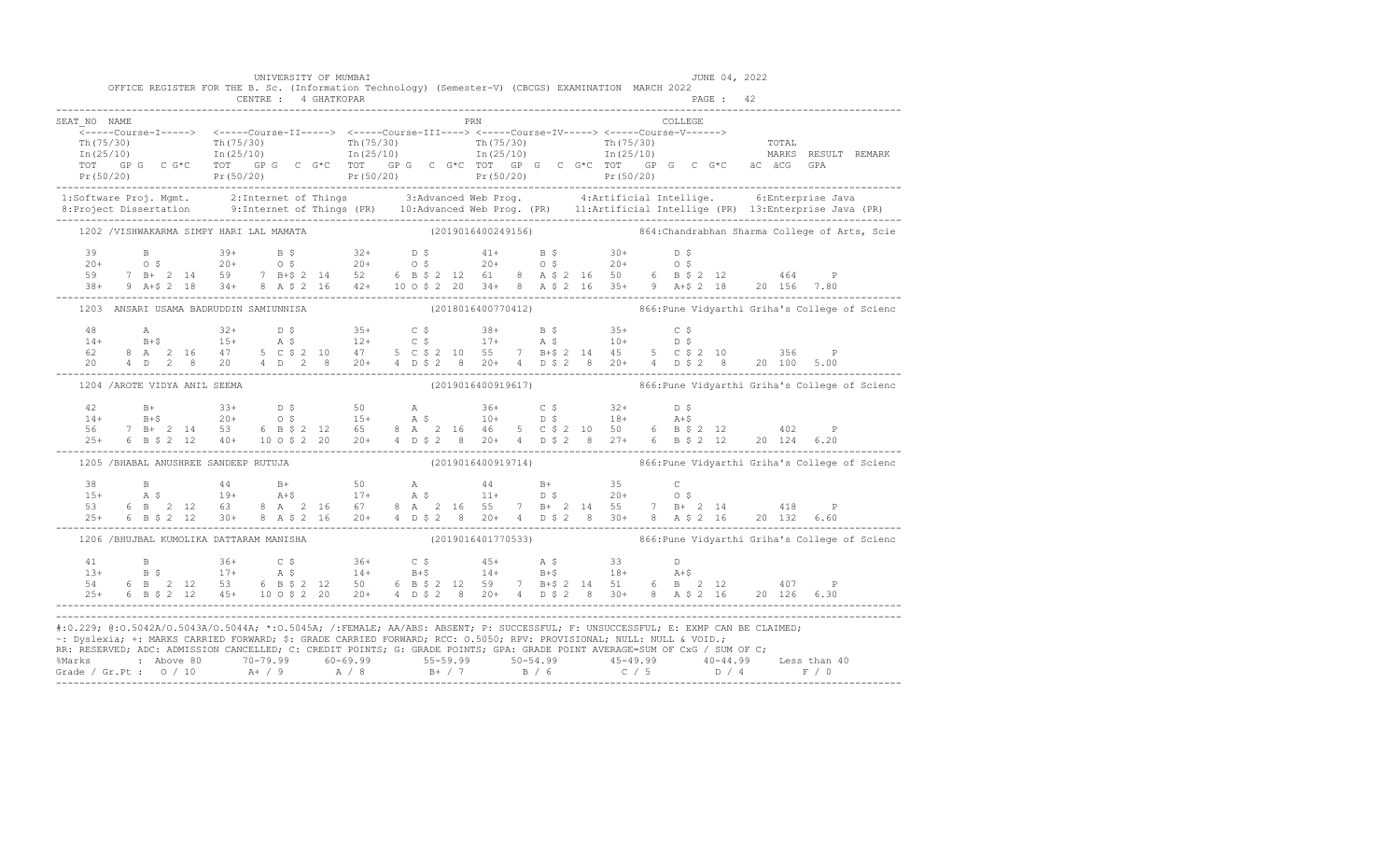|              | OFFICE REGISTER FOR THE B. Sc. (Information Technology) (Semester-V) (CBCGS) EXAMINATION MARCH 2022                                                                                                                                                                                                                                                                                                                                                                                                                                                                                                                                                                                                                                                           | CENTRE : 4 GHATKOPAR | UNIVERSITY OF MUMBAI |     |  |  |  |         | JUNE 04, 2022<br>PAGE: 43 |                                                                  |  |
|--------------|---------------------------------------------------------------------------------------------------------------------------------------------------------------------------------------------------------------------------------------------------------------------------------------------------------------------------------------------------------------------------------------------------------------------------------------------------------------------------------------------------------------------------------------------------------------------------------------------------------------------------------------------------------------------------------------------------------------------------------------------------------------|----------------------|----------------------|-----|--|--|--|---------|---------------------------|------------------------------------------------------------------|--|
| SEAT NO NAME |                                                                                                                                                                                                                                                                                                                                                                                                                                                                                                                                                                                                                                                                                                                                                               |                      |                      | PRN |  |  |  | COLLEGE |                           |                                                                  |  |
|              |                                                                                                                                                                                                                                                                                                                                                                                                                                                                                                                                                                                                                                                                                                                                                               |                      |                      |     |  |  |  |         |                           |                                                                  |  |
|              |                                                                                                                                                                                                                                                                                                                                                                                                                                                                                                                                                                                                                                                                                                                                                               |                      |                      |     |  |  |  |         |                           |                                                                  |  |
|              |                                                                                                                                                                                                                                                                                                                                                                                                                                                                                                                                                                                                                                                                                                                                                               |                      |                      |     |  |  |  |         |                           |                                                                  |  |
|              |                                                                                                                                                                                                                                                                                                                                                                                                                                                                                                                                                                                                                                                                                                                                                               |                      |                      |     |  |  |  |         |                           |                                                                  |  |
|              | $\begin{array}{cccccccc} \texttt{Tr(75/30)} & \texttt{Tr(75/30)} & \texttt{Tr(75/30)} & \texttt{Tr(75/30)} & \texttt{Tr(75/30)} & \texttt{Tr(75/30)} & \texttt{Tr(75/30)} & \texttt{Tr(75/30)} & \texttt{Tr(75/30)} & \texttt{Tr(75/30)} & \texttt{Tr(75/30)} & \texttt{Tr(75/30)} & \texttt{Tr(75/30)} & \texttt{Tr(75/30)} & \texttt{Tr(75/30)} & \texttt{Tr(75/30)} & \texttt{$                                                                                                                                                                                                                                                                                                                                                                            |                      |                      |     |  |  |  |         |                           |                                                                  |  |
|              | 1:Software Proj. Mgmt. 2:Internet of Things 3:Advanced Web Prog. 4:Artificial Intellige. 6:Enterprise Java<br>8:Project Dissertation 9:Internet of Things (PR) 10:Advanced Web Prog. (PR) 11:Artificial Intellige (PR) 13:Enterpr                                                                                                                                                                                                                                                                                                                                                                                                                                                                                                                             |                      |                      |     |  |  |  |         |                           |                                                                  |  |
|              | 1207 CHAVAN PRATHAMESH RAJENDRA RENUKA (2019016400920281) 866: Pune Vidyarthi Griha's College of Scienc                                                                                                                                                                                                                                                                                                                                                                                                                                                                                                                                                                                                                                                       |                      |                      |     |  |  |  |         |                           |                                                                  |  |
|              |                                                                                                                                                                                                                                                                                                                                                                                                                                                                                                                                                                                                                                                                                                                                                               |                      |                      |     |  |  |  |         |                           |                                                                  |  |
|              |                                                                                                                                                                                                                                                                                                                                                                                                                                                                                                                                                                                                                                                                                                                                                               |                      |                      |     |  |  |  |         |                           |                                                                  |  |
|              |                                                                                                                                                                                                                                                                                                                                                                                                                                                                                                                                                                                                                                                                                                                                                               |                      |                      |     |  |  |  |         |                           |                                                                  |  |
|              |                                                                                                                                                                                                                                                                                                                                                                                                                                                                                                                                                                                                                                                                                                                                                               |                      |                      |     |  |  |  |         |                           |                                                                  |  |
|              |                                                                                                                                                                                                                                                                                                                                                                                                                                                                                                                                                                                                                                                                                                                                                               |                      |                      |     |  |  |  |         |                           |                                                                  |  |
|              |                                                                                                                                                                                                                                                                                                                                                                                                                                                                                                                                                                                                                                                                                                                                                               |                      |                      |     |  |  |  |         |                           |                                                                  |  |
|              |                                                                                                                                                                                                                                                                                                                                                                                                                                                                                                                                                                                                                                                                                                                                                               |                      |                      |     |  |  |  |         |                           |                                                                  |  |
|              |                                                                                                                                                                                                                                                                                                                                                                                                                                                                                                                                                                                                                                                                                                                                                               |                      |                      |     |  |  |  |         |                           |                                                                  |  |
|              | $\begin{array}{lllllllllllll} 47\qquad \qquad \text{A}\qquad \qquad 32+\qquad \text{D}\ \text{S}\qquad \qquad 35+\qquad \text{C}\ \text{S}\qquad \qquad 44+\qquad \text{B}+\$ & \qquad 45 & \qquad \text{A}\qquad \qquad \\ 14+\qquad \text{B}+\$ & \qquad 18+\qquad \text{A}+\$ & \qquad 17+\qquad \text{A}\ \text{S}\qquad \qquad 16+\qquad \text{A}\ \text{S}\qquad \qquad 17+\qquad \text{A}\ \text{S}\qquad \qquad \\ 61\qquad \text{8}\ \text$                                                                                                                                                                                                                                                                                                          |                      |                      |     |  |  |  |         |                           |                                                                  |  |
|              | 1209 DHILPE KUNAL LAHU SUNITA                                                                                                                                                                                                                                                                                                                                                                                                                                                                                                                                                                                                                                                                                                                                 |                      |                      |     |  |  |  |         |                           |                                                                  |  |
|              |                                                                                                                                                                                                                                                                                                                                                                                                                                                                                                                                                                                                                                                                                                                                                               |                      |                      |     |  |  |  |         |                           |                                                                  |  |
|              |                                                                                                                                                                                                                                                                                                                                                                                                                                                                                                                                                                                                                                                                                                                                                               |                      |                      |     |  |  |  |         |                           |                                                                  |  |
|              |                                                                                                                                                                                                                                                                                                                                                                                                                                                                                                                                                                                                                                                                                                                                                               |                      |                      |     |  |  |  |         |                           |                                                                  |  |
|              | $\begin{array}{cccccccccccccccc} 50 & \text{A} & 33+ & \text{D} & 5 & 41+ & \text{B} & 5 & 47+ & \text{A} & 5 & 35 & \text{C} \\ 14+ & \text{B}+5 & 16+ & \text{A} & 5 & 11+ & \text{D} & 5 & 14+ & \text{B}+5 & 15+ & \text{A} & 5 \\ 64 & 8 & \text{A} & 2 & 16 & 49 & 5 & \text{C} & 52 & 10 & 52 & 6 & \text{B} & 5 & 2 & 12 & 61 & 8 & \text{A} & 5 &$                                                                                                                                                                                                                                                                                                                                                                                                   |                      |                      |     |  |  |  |         |                           |                                                                  |  |
|              | 1210 GAWADE KUNAL SANTOSH MIRA                                                                                                                                                                                                                                                                                                                                                                                                                                                                                                                                                                                                                                                                                                                                |                      |                      |     |  |  |  |         |                           | (2019016400919695) 866: Pune Vidyarthi Griha's College of Scienc |  |
|              |                                                                                                                                                                                                                                                                                                                                                                                                                                                                                                                                                                                                                                                                                                                                                               |                      |                      |     |  |  |  |         |                           |                                                                  |  |
|              |                                                                                                                                                                                                                                                                                                                                                                                                                                                                                                                                                                                                                                                                                                                                                               |                      |                      |     |  |  |  |         |                           |                                                                  |  |
|              |                                                                                                                                                                                                                                                                                                                                                                                                                                                                                                                                                                                                                                                                                                                                                               |                      |                      |     |  |  |  |         |                           |                                                                  |  |
|              |                                                                                                                                                                                                                                                                                                                                                                                                                                                                                                                                                                                                                                                                                                                                                               |                      |                      |     |  |  |  |         |                           |                                                                  |  |
|              |                                                                                                                                                                                                                                                                                                                                                                                                                                                                                                                                                                                                                                                                                                                                                               |                      |                      |     |  |  |  |         |                           | (2019016400919625) 866: Pune Vidyarthi Griha's College of Scienc |  |
|              |                                                                                                                                                                                                                                                                                                                                                                                                                                                                                                                                                                                                                                                                                                                                                               |                      |                      |     |  |  |  |         |                           |                                                                  |  |
|              |                                                                                                                                                                                                                                                                                                                                                                                                                                                                                                                                                                                                                                                                                                                                                               |                      |                      |     |  |  |  |         |                           |                                                                  |  |
|              |                                                                                                                                                                                                                                                                                                                                                                                                                                                                                                                                                                                                                                                                                                                                                               |                      |                      |     |  |  |  |         |                           |                                                                  |  |
|              |                                                                                                                                                                                                                                                                                                                                                                                                                                                                                                                                                                                                                                                                                                                                                               |                      |                      |     |  |  |  |         |                           |                                                                  |  |
|              | 1211 GHOLAP ROHIT DILIP KAVITA<br>$\begin{array}{cccccccccccccccc} 36 & C & 42+ & B+$ & 42+ & B+$ & 48+ & A$ & 30 & D \\ 13+ & B$ & 14+ & B+$ & 14+ & B+$ & 15+ & A$ & 17+ & A$ & \\ 49 & 5 C & 2 & 10 & 56 & 7 & B+$ & 2 & 14 & 56 & 7 & B+$ & 2 & 14 & 63 & 8 & A$ & 2 & 16 & 47 & 5 & C & 2 & 10 & 403 & P \\ 30+ & 8 & A$ & 2 & 16 & 35+ & 9 & A+$ & 2 & 18 & $<br>#:0.229; @:0.5042A/0.5043A/0.5044A; *:0.5045A; /:FEMALE; AA/ABS: ABSENT; P: SUCCESSFUL; F: UNSUCCESSFUL; E: EXMP CAN BE CLAIMED;<br>~: Dyslexia; +: MARKS CARRIED FORWARD; \$: GRADE CARRIED FORWARD; RCC: 0.5050; RPV: PROVISIONAL; NULL: NULL & VOID.;<br>RR: RESERVED; ADC: ADMISSION CANCELLED; C: CREDIT POINTS; G: GRADE POINTS; GPA: GRADE POINT AVERAGE=SUM OF CxG / SUM OF C; |                      |                      |     |  |  |  |         |                           |                                                                  |  |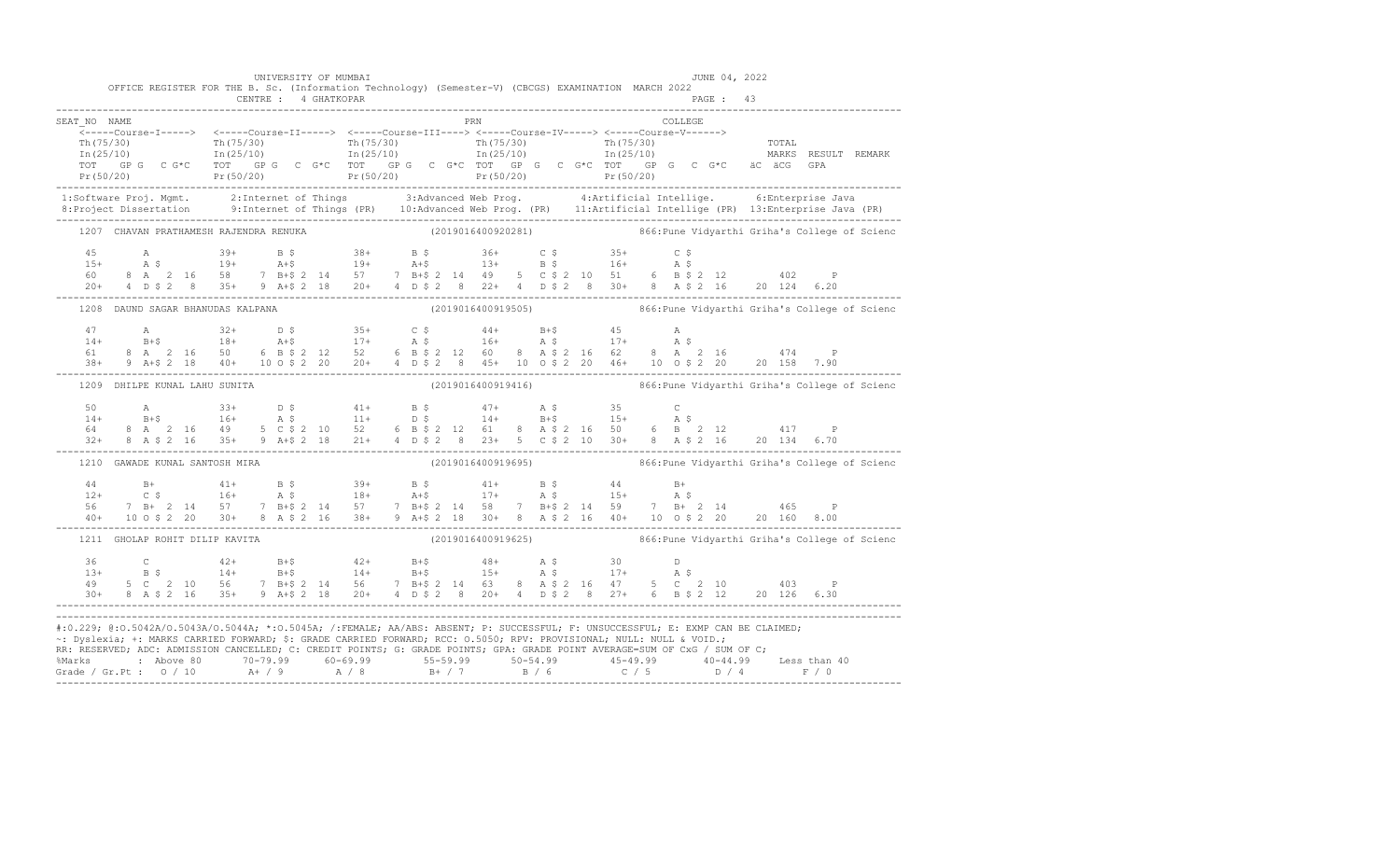|              | OFFICE REGISTER FOR THE B. Sc. (Information Technology) (Semester-V) (CBCGS) EXAMINATION MARCH 2022                  | UNIVERSITY OF MUMBAI |     |  | JUNE 04, 2022                                                                                                                                                                                                                                                  |                                                                                                                                                                                                                                                                                                                                                                                                                                                         |
|--------------|----------------------------------------------------------------------------------------------------------------------|----------------------|-----|--|----------------------------------------------------------------------------------------------------------------------------------------------------------------------------------------------------------------------------------------------------------------|---------------------------------------------------------------------------------------------------------------------------------------------------------------------------------------------------------------------------------------------------------------------------------------------------------------------------------------------------------------------------------------------------------------------------------------------------------|
|              |                                                                                                                      |                      |     |  |                                                                                                                                                                                                                                                                |                                                                                                                                                                                                                                                                                                                                                                                                                                                         |
| SEAT NO NAME |                                                                                                                      |                      | PRN |  | COLLEGE                                                                                                                                                                                                                                                        |                                                                                                                                                                                                                                                                                                                                                                                                                                                         |
|              |                                                                                                                      |                      |     |  |                                                                                                                                                                                                                                                                |                                                                                                                                                                                                                                                                                                                                                                                                                                                         |
|              |                                                                                                                      |                      |     |  |                                                                                                                                                                                                                                                                | 1:Software Proj. Mgmt. 2:Internet of Things 3:Advanced Web Prog. 4:Artificial Intellige. 6:Enterprise Java<br>8:Project Dissertation 9:Internet of Things (PR) 10:Advanced Web Prog. (PR) 11:Artificial Intellige (PR) 13:Enterpr                                                                                                                                                                                                                       |
|              |                                                                                                                      |                      |     |  |                                                                                                                                                                                                                                                                | 1212 JADHAV RUSHABH SANJAY SHUBHADA (2018016400769842) 866: Pune Vidyarthi Griha's College of Scienc                                                                                                                                                                                                                                                                                                                                                    |
|              |                                                                                                                      |                      |     |  |                                                                                                                                                                                                                                                                | $\begin{array}{cccccccccccccccc} 33 && \texttt{D} && 50+ && \texttt{A}~\hat{S} && 48+ && \texttt{A}~\hat{S} && 44+ && \texttt{B}+\hat{S} && 39 && \texttt{B} \\ 10+ && \texttt{D}~\hat{S} && 17+ && \texttt{A}~\hat{S} && 13+ && \texttt{B}~\hat{S} && 15+ && \texttt{A}~\hat{S} && 10+ && \texttt{D}~\hat{S} \\ 43 && 4& \texttt{D} & 2 && 8 && 67 && 8 && \texttt{A}~\hat{S} & 2 && 1$                                                                |
|              |                                                                                                                      |                      |     |  |                                                                                                                                                                                                                                                                | 1213 KHAN MOHAMMED ALTAMASH ABDUL QAYUM FIRDOUS KHAN (2019016400919784) 866:Pune Vidyarthi Griha's College of Scienc                                                                                                                                                                                                                                                                                                                                    |
|              |                                                                                                                      |                      |     |  |                                                                                                                                                                                                                                                                | $\begin{array}{cccccccccccc} 51 & \quad A & \quad 45+ & \quad A\, 5 & \quad 42+ & \quad B+5 & \quad 44+ & \quad B+5 & \quad 45 & \quad A & \quad 51 & \quad 8 & \quad 19+ & \quad 19+ & \quad 14+ & \quad 14+ & \quad B+5 & \quad 13+ & \quad B\, 5 & \quad 16+ & \quad A\, 5 & \quad 68 & \quad 8 & \quad 2 & \quad 16 & \quad 64 & \quad 8 & \quad 8 & \quad 2 & \quad 16 & \quad 64 & \quad 8 & \quad 2 & \quad 16 & \quad 5 & \$                    |
|              | 1214 KHODKE SAHIL ANIL SAVITA                                                                                        |                      |     |  |                                                                                                                                                                                                                                                                | (2019016400919544) 866: Pune Vidyarthi Griha's College of Scienc                                                                                                                                                                                                                                                                                                                                                                                        |
|              |                                                                                                                      |                      |     |  |                                                                                                                                                                                                                                                                | $\begin{array}{cccccccccccc} 45 & \quad & \mathsf{A} & \quad & 47+ & \quad \mathsf{A} \; \text{S} & \quad & 36+ & \quad \mathsf{C} \; \text{S} & \quad & 38+ & \quad \mathsf{B} \; \text{S} & \quad & 39 & \quad \mathsf{B} \\ 22+ & \quad & \mathsf{O} \; \text{S} & \quad & 21+ & \quad \mathsf{O} \; \text{S} & \quad & 20+ & \quad \mathsf{O} \; \text{S} & \quad & 17+ & \quad \mathsf{A} \; \text{S} & \quad & 18+ & \quad \mathsf{A$             |
|              |                                                                                                                      |                      |     |  |                                                                                                                                                                                                                                                                | 1215 MADAGUNAKI TUSHAR UMESH KANCHAN (2019016400919792) (2019016400919792) 866:Pune Vidyarthi Griha's College of Scienc                                                                                                                                                                                                                                                                                                                                 |
|              |                                                                                                                      |                      |     |  |                                                                                                                                                                                                                                                                | $\begin{array}{cccccccccccccccc} 26\mathrm{F} & \mathrm{F} & 32+ & \mathrm{D}\;\,\mathrm{S} & 33+ & \mathrm{D}\;\,\mathrm{S} & 32+ & \mathrm{D}\;\,\mathrm{S} & 30+ & \mathrm{D}\;\,\mathrm{S} & 10+ & \mathrm{D}\;\,\mathrm{S} & 10+ & \mathrm{D}\;\,\mathrm{S} & 10+ & \mathrm{D}\;\,\mathrm{S} & 10+ & \mathrm{D}\;\,\mathrm{S} & 10+ & \mathrm{D}\;\,\mathrm{S} & 10+ & \mathrm{D}\;\,\mathrm{S} & 10+ & \mathrm{D}\;\,\mathrm{S} & 10+ & \mathrm{$ |
|              |                                                                                                                      |                      |     |  |                                                                                                                                                                                                                                                                | 1216 MAYEKAR VAIBHAV VILAS VRUSHALI (2019016400920331) (2019016400920331) 866: Pune Vidyarthi Griha's College of Scienc                                                                                                                                                                                                                                                                                                                                 |
|              |                                                                                                                      |                      |     |  |                                                                                                                                                                                                                                                                | 47 A<br>$15+$ A $5$ $21+$ B + $50+$ A $5$ $48+$ A $5$ $39+$ B $5$<br>$15+$ A $5$ $21+$ O $5$ $16+$ A $5$ $14+$ B + $5$ $18+$ A + $5$<br>$62$ 8 A $2$ 16 63 8 A $52$ 16 66 8 A $52$ 16 62 8 A $52$ 16 57 7 B + $52$ 14 452 P<br>$20$ 4                                                                                                                                                                                                                   |
|              | ~: Dyslexia; +: MARKS CARRIED FORWARD; \$: GRADE CARRIED FORWARD; RCC: 0.5050; RPV: PROVISIONAL; NULL: NULL & VOID.; |                      |     |  | #:0.229; @:0.5042A/0.5043A/0.5044A; *:0.5045A; /:FEMALE; AA/ABS: ABSENT; P: SUCCESSFUL; F: UNSUCCESSFUL; E: EXMP CAN BE CLAIMED;<br>RR: RESERVED, ADC: ADMISSION CANCELLED, C: CREDIT POINTS, G: GRADE POINTS, GPA: GRADE POINT AVERAGE=SUM OF CxG / SUM OF C; |                                                                                                                                                                                                                                                                                                                                                                                                                                                         |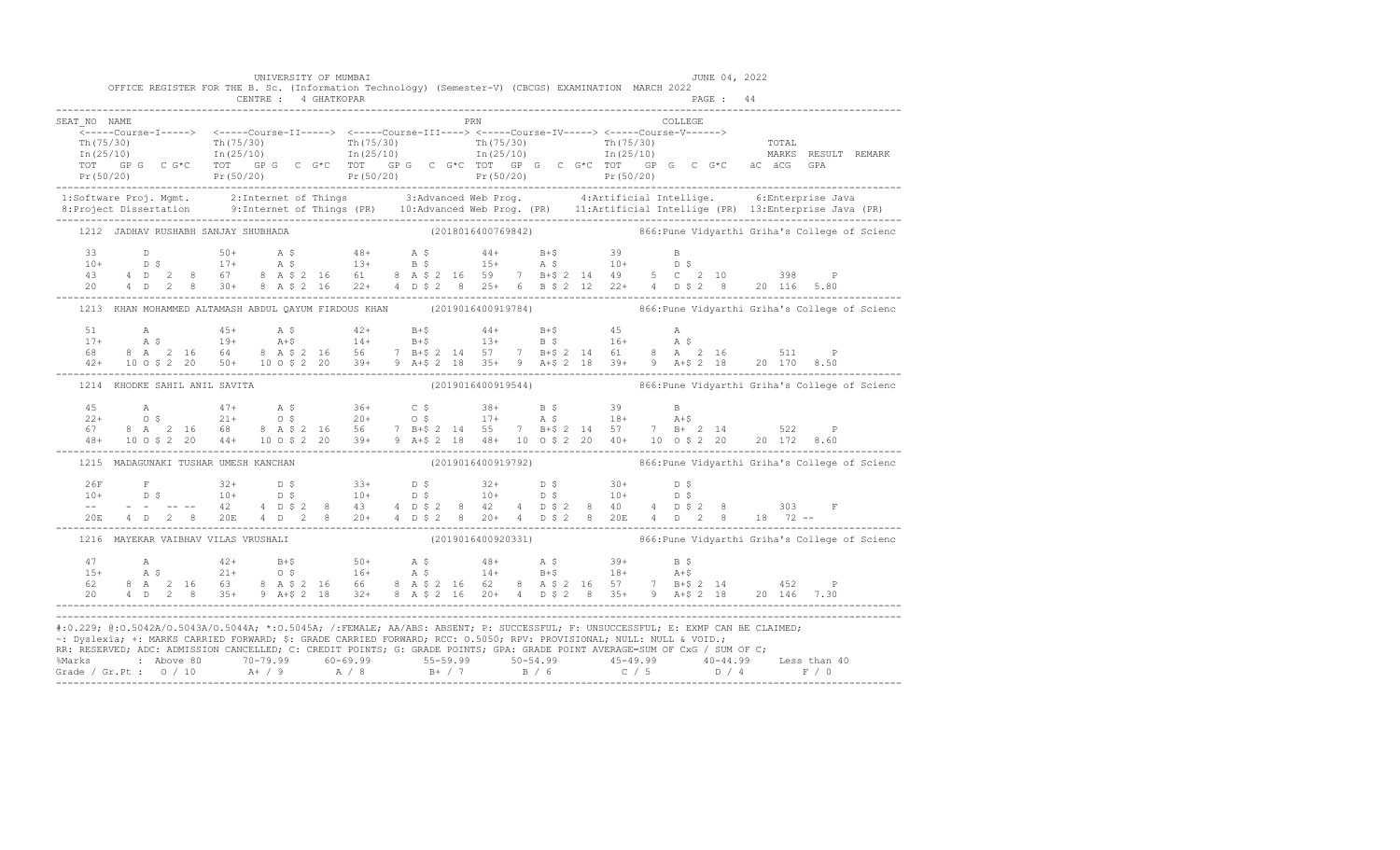|              | OFFICE REGISTER FOR THE B. Sc. (Information Technology) (Semester-V) (CBCGS) EXAMINATION MARCH 2022                                                                                                                                                                                                                                                                                                                                     |  | UNIVERSITY OF MUMBAI |  |     |  |  |         | JUNE 04, 2022 |  |                                                                  |
|--------------|-----------------------------------------------------------------------------------------------------------------------------------------------------------------------------------------------------------------------------------------------------------------------------------------------------------------------------------------------------------------------------------------------------------------------------------------|--|----------------------|--|-----|--|--|---------|---------------|--|------------------------------------------------------------------|
|              |                                                                                                                                                                                                                                                                                                                                                                                                                                         |  | CENTRE : 4 GHATKOPAR |  |     |  |  |         |               |  |                                                                  |
| SEAT NO NAME |                                                                                                                                                                                                                                                                                                                                                                                                                                         |  |                      |  | PRN |  |  | COLLEGE |               |  |                                                                  |
|              |                                                                                                                                                                                                                                                                                                                                                                                                                                         |  |                      |  |     |  |  |         |               |  |                                                                  |
|              |                                                                                                                                                                                                                                                                                                                                                                                                                                         |  |                      |  |     |  |  |         |               |  |                                                                  |
|              |                                                                                                                                                                                                                                                                                                                                                                                                                                         |  |                      |  |     |  |  |         |               |  |                                                                  |
|              |                                                                                                                                                                                                                                                                                                                                                                                                                                         |  |                      |  |     |  |  |         |               |  |                                                                  |
|              |                                                                                                                                                                                                                                                                                                                                                                                                                                         |  |                      |  |     |  |  |         |               |  |                                                                  |
|              | 1:Software Proj. Mgmt. 2:Internet of Things 3:Advanced Web Prog. 4:Artificial Intellige. 6:Enterprise Java<br>8:Project Dissertation 9:Internet of Things (PR) 10:Advanced Web Prog. (PR) 11:Artificial Intellige (PR) 13:Enterpr                                                                                                                                                                                                       |  |                      |  |     |  |  |         |               |  |                                                                  |
|              |                                                                                                                                                                                                                                                                                                                                                                                                                                         |  |                      |  |     |  |  |         |               |  |                                                                  |
|              | 1217 MORE VAIBHAV VISHWANATH VARSHA (2018016400769374) 866:Pune Vidyarthi Griha's College of Scienc                                                                                                                                                                                                                                                                                                                                     |  |                      |  |     |  |  |         |               |  |                                                                  |
|              |                                                                                                                                                                                                                                                                                                                                                                                                                                         |  |                      |  |     |  |  |         |               |  |                                                                  |
|              |                                                                                                                                                                                                                                                                                                                                                                                                                                         |  |                      |  |     |  |  |         |               |  |                                                                  |
|              |                                                                                                                                                                                                                                                                                                                                                                                                                                         |  |                      |  |     |  |  |         |               |  |                                                                  |
|              | $\begin{array}{cccccccccccc} 33+ & & D & \xi & & 48+ & A & \xi & & 44+ & B+ \xi & & 51+ & A & \xi & & 35 & C \\ 13+ & & B & \xi & & 19+ & & A+ \xi & & 16+ & A & \xi & & 13+ & B & \xi & & 17+ & A & \xi \\ 46 & & 5 & C & \xi & 2 & 10 & 67 & 8 & A & \xi & 2 & 16 & 60 & 8 & A & \xi & 2 & 16 & 64 & 8 & A & \xi & 2 & 16 & 52 & 6 & B & 2 & 12 & & 431 & P \\ 38$                                                                    |  |                      |  |     |  |  |         |               |  |                                                                  |
|              | 1218 /NALAWADE GAYATRI RAVINDRA RAJESHREE (2019016400919842) 866:Pune Vidyarthi Griha's College of Scienc                                                                                                                                                                                                                                                                                                                               |  |                      |  |     |  |  |         |               |  |                                                                  |
|              |                                                                                                                                                                                                                                                                                                                                                                                                                                         |  |                      |  |     |  |  |         |               |  |                                                                  |
|              |                                                                                                                                                                                                                                                                                                                                                                                                                                         |  |                      |  |     |  |  |         |               |  |                                                                  |
|              |                                                                                                                                                                                                                                                                                                                                                                                                                                         |  |                      |  |     |  |  |         |               |  |                                                                  |
|              | $\begin{array}{lllllllllllll} 47\qquad \qquad \text{A}\qquad & 45+ \qquad \text{A}\ \hat{\text{S}} & 45+ \qquad \text{A}\ \hat{\text{S}} & 45+ \qquad \text{A}\ \hat{\text{S}} & 38+ \qquad \text{B}\ \hat{\text{S}} & 36+ \qquad \text{C}\ \hat{\text{S}} \\ 16+ \qquad \text{A}\ \hat{\text{S}} & 22+ \qquad \text{O}\ \hat{\text{S}} & 18+ \qquad \text{A}+ \hat{\text{S}} & 16+ \qquad \text{A}\ \hat{\text{S}} & 20+ \qquad \text$ |  |                      |  |     |  |  |         |               |  |                                                                  |
|              | 1219 PASHTE OMKAR SANJAY SANJANA                                                                                                                                                                                                                                                                                                                                                                                                        |  |                      |  |     |  |  |         |               |  | (2019016400920114) 866: Pune Vidyarthi Griha's College of Scienc |
|              |                                                                                                                                                                                                                                                                                                                                                                                                                                         |  |                      |  |     |  |  |         |               |  |                                                                  |
|              |                                                                                                                                                                                                                                                                                                                                                                                                                                         |  |                      |  |     |  |  |         |               |  |                                                                  |
|              |                                                                                                                                                                                                                                                                                                                                                                                                                                         |  |                      |  |     |  |  |         |               |  |                                                                  |
|              |                                                                                                                                                                                                                                                                                                                                                                                                                                         |  |                      |  |     |  |  |         |               |  |                                                                  |
|              | 1220 PATIL RUPESH NANA SHUBHANGI                                                                                                                                                                                                                                                                                                                                                                                                        |  |                      |  |     |  |  |         |               |  | (2019016400919285) 866: Pune Vidyarthi Griha's College of Scienc |
|              |                                                                                                                                                                                                                                                                                                                                                                                                                                         |  |                      |  |     |  |  |         |               |  |                                                                  |
|              |                                                                                                                                                                                                                                                                                                                                                                                                                                         |  |                      |  |     |  |  |         |               |  |                                                                  |
|              |                                                                                                                                                                                                                                                                                                                                                                                                                                         |  |                      |  |     |  |  |         |               |  |                                                                  |
|              | $\begin{array}{cccccccccccc} 41 & B & 42+ & B+\$ & 51+ & A\ \bar{S} & 17+ & A\ \bar{S} & 19+ & A+\$ & 19+ & A+\$ & 22+ & 0\ \bar{S} & 7 & B+ & 2 & 14 & 59 & 7 & B+\$ & 2 & 14 & 70 & 9 & A+\$ & 2 & 18 & 64 & 8 & A\ \bar{S} & 45+ & 10 & 0\ \bar{S} & 20 & 45+ & 10 & 0\ \bar{S} & 20 & 45+ & 10 & 0\ \bar{S} & 21+ & 0 & 0 & $                                                                                                       |  |                      |  |     |  |  |         |               |  |                                                                  |
|              | 1221 /QURESHI BUSHRA SHARIF KAISAR (2019016400919803) 866: Pune Vidyarthi Griha's College of Scienc                                                                                                                                                                                                                                                                                                                                     |  |                      |  |     |  |  |         |               |  |                                                                  |
|              |                                                                                                                                                                                                                                                                                                                                                                                                                                         |  |                      |  |     |  |  |         |               |  |                                                                  |
|              |                                                                                                                                                                                                                                                                                                                                                                                                                                         |  |                      |  |     |  |  |         |               |  |                                                                  |
|              |                                                                                                                                                                                                                                                                                                                                                                                                                                         |  |                      |  |     |  |  |         |               |  |                                                                  |
|              | 45 A<br>$12+$ C \$ $17+$ A \$ $11+$ D \$ $16+$ A \$ $15+$ A \$<br>$57$ 7 B + 2 14 70 9 A + \$ 2 18 55 7 B + \$ 2 14 60 8 A \$ 2 16 47 5 C 2 10 417 P<br>$25+$ 6 B \$ 2 12 40 + 10 0 \$ 2 20 20 + 4 D \$ 2 8 21 + 4 D \$ 2 8 22 + 4 D \$ 2 8 20 1                                                                                                                                                                                        |  |                      |  |     |  |  |         |               |  |                                                                  |
|              | #:0.229; @:0.5042A/0.5043A/0.5044A; *:0.5045A; /:FEMALE; AA/ABS: ABSENT; P: SUCCESSFUL; F: UNSUCCESSFUL; E: EXMP CAN BE CLAIMED;                                                                                                                                                                                                                                                                                                        |  |                      |  |     |  |  |         |               |  |                                                                  |
|              | ~: Dyslexia; +: MARKS CARRIED FORWARD; \$: GRADE CARRIED FORWARD; RCC: 0.5050; RPV: PROVISIONAL; NULL: NULL & VOID.;                                                                                                                                                                                                                                                                                                                    |  |                      |  |     |  |  |         |               |  |                                                                  |
|              | RR: RESERVED, ADC: ADMISSION CANCELLED, C: CREDIT POINTS, G: GRADE POINTS, GPA: GRADE POINT AVERAGE=SUM OF CxG / SUM OF C;                                                                                                                                                                                                                                                                                                              |  |                      |  |     |  |  |         |               |  |                                                                  |
|              |                                                                                                                                                                                                                                                                                                                                                                                                                                         |  |                      |  |     |  |  |         |               |  |                                                                  |
|              |                                                                                                                                                                                                                                                                                                                                                                                                                                         |  |                      |  |     |  |  |         |               |  |                                                                  |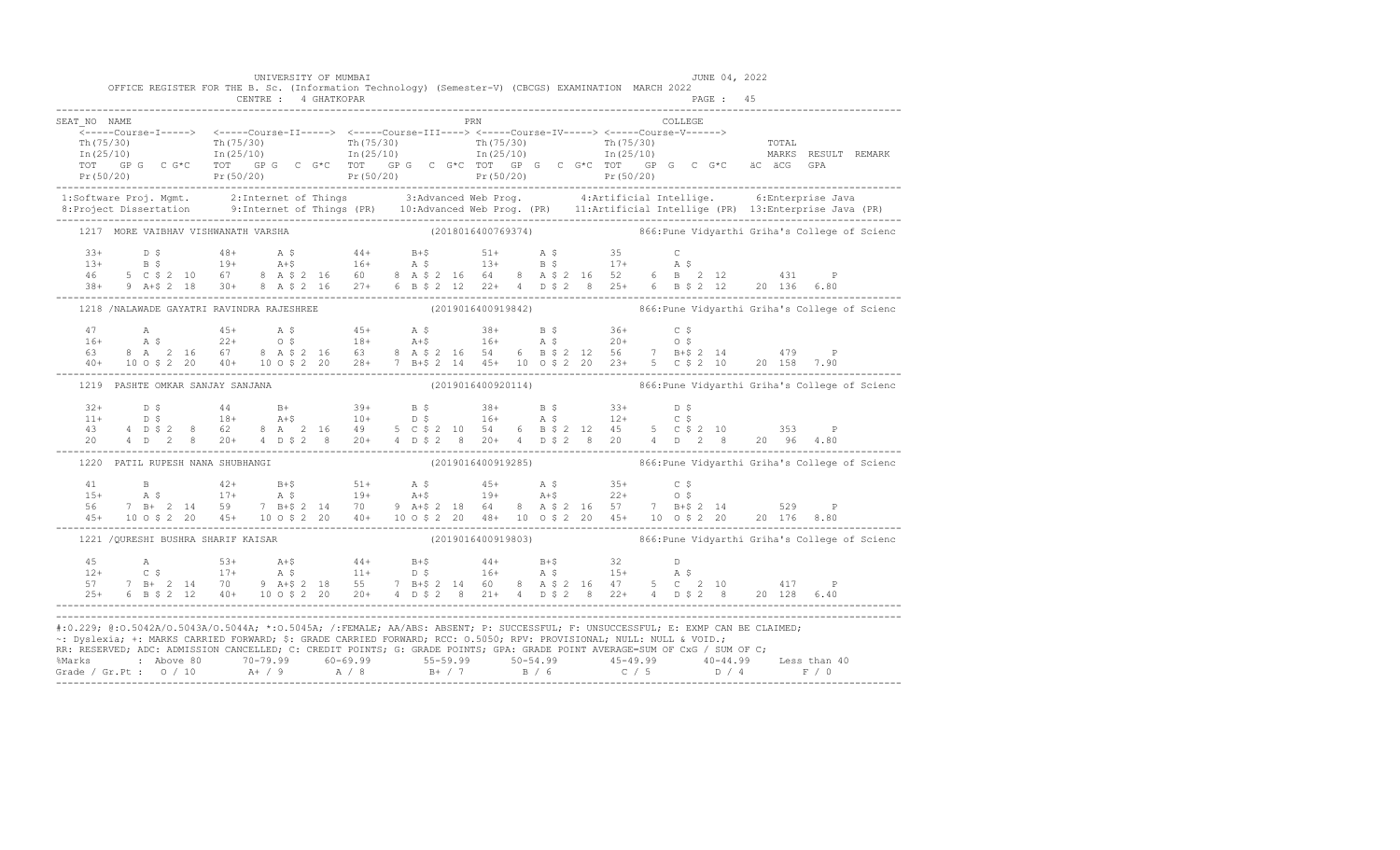| OFFICE REGISTER FOR THE B. Sc. (Information Technology) (Semester-V) (CBCGS) EXAMINATION MARCH 2022                                                                                                                                                                                                                                                                                                                  | CENTRE : 4 GHATKOPAR |  |  |  |  |     |  |  |         | PAGE: 46 |  |                                                                  |  |
|----------------------------------------------------------------------------------------------------------------------------------------------------------------------------------------------------------------------------------------------------------------------------------------------------------------------------------------------------------------------------------------------------------------------|----------------------|--|--|--|--|-----|--|--|---------|----------|--|------------------------------------------------------------------|--|
| SEAT NO NAME                                                                                                                                                                                                                                                                                                                                                                                                         |                      |  |  |  |  | PRN |  |  | COLLEGE |          |  |                                                                  |  |
|                                                                                                                                                                                                                                                                                                                                                                                                                      |                      |  |  |  |  |     |  |  |         |          |  |                                                                  |  |
| $\frac{1}{2}$ The contract of the contract of the contract of the contract of the contract of the contract of the contract of the contract of the contract of the contract of the contract of the contract of the contract of the                                                                                                                                                                                    |                      |  |  |  |  |     |  |  |         |          |  |                                                                  |  |
|                                                                                                                                                                                                                                                                                                                                                                                                                      |                      |  |  |  |  |     |  |  |         |          |  |                                                                  |  |
|                                                                                                                                                                                                                                                                                                                                                                                                                      |                      |  |  |  |  |     |  |  |         |          |  |                                                                  |  |
| 1:Software Proj. Mgmt. 2:Internet of Things 3:Advanced Web Prog. 4:Artificial Intellige. 6:Enterprise Java<br>8:Project Dissertation 9:Internet of Things (PR) 10:Advanced Web Prog. (PR) 11:Artificial Intellige (PR) 13:Enterpr                                                                                                                                                                                    |                      |  |  |  |  |     |  |  |         |          |  |                                                                  |  |
| 1222 /RAORANE PRATIKSHA TRIMBAK TEJASHREE (2019016400919327) 6 866:Pune Vidyarthi Griha's College of Scienc                                                                                                                                                                                                                                                                                                          |                      |  |  |  |  |     |  |  |         |          |  |                                                                  |  |
|                                                                                                                                                                                                                                                                                                                                                                                                                      |                      |  |  |  |  |     |  |  |         |          |  |                                                                  |  |
|                                                                                                                                                                                                                                                                                                                                                                                                                      |                      |  |  |  |  |     |  |  |         |          |  |                                                                  |  |
|                                                                                                                                                                                                                                                                                                                                                                                                                      |                      |  |  |  |  |     |  |  |         |          |  |                                                                  |  |
| $\begin{array}{lllllllllllll} 47\qquad \qquad \text{A}\qquad \qquad 36+ \qquad \text{C}\ \,\$ & \qquad 41+ \qquad \text{B}\ \,\$ & \qquad 45+ \qquad \text{A}\ \,\$ & \qquad 20+ \qquad \text{O}\ \,\$ & \qquad 18+ \qquad \text{A}+$ & \qquad 13+ \qquad \text{B}\ \,\$ & \qquad 19+ \qquad \text{A}+$ & \qquad 14+ \qquad \text{A}+$ & \qquad 15+ \qquad \text{B}\ \,\$ & \qquad 19+ \qquad \text{A}+$ & \qquad 1$ |                      |  |  |  |  |     |  |  |         |          |  |                                                                  |  |
| 1223 / SAKPAL JANVI RAJESH RANI                                                                                                                                                                                                                                                                                                                                                                                      |                      |  |  |  |  |     |  |  |         |          |  | (2019016400920176) 866: Pune Vidyarthi Griha's College of Scienc |  |
|                                                                                                                                                                                                                                                                                                                                                                                                                      |                      |  |  |  |  |     |  |  |         |          |  |                                                                  |  |
|                                                                                                                                                                                                                                                                                                                                                                                                                      |                      |  |  |  |  |     |  |  |         |          |  |                                                                  |  |
|                                                                                                                                                                                                                                                                                                                                                                                                                      |                      |  |  |  |  |     |  |  |         |          |  |                                                                  |  |
| $\begin{array}{cccccccccccccccc} 44 & B+ & 39+ & B & \xi & 38+ & B & \xi & 45+ & A & \xi & 41 & B \\ 10+ & D & \xi & 16+ & A & \xi & 13+ & B & \xi & 10+ & D & \xi & 14+ & B + \xi \\ 54 & 6 & B & 2 & 12 & 55 & 7 & B + \xi & 2 & 14 & 51 & 6 & B & \xi & 2 & 12 & 55 & 7 & B + \xi & 2 & 14 & 55 & 7 & B + & 2 & 14 & 409 & P \\ 23+ & 5 & C & \xi & 2 & 10 &$                                                     |                      |  |  |  |  |     |  |  |         |          |  |                                                                  |  |
| 1224 SHINDE KARAN BALU SHAMAL                                                                                                                                                                                                                                                                                                                                                                                        |                      |  |  |  |  |     |  |  |         |          |  | (2019016400920203) 866: Pune Vidyarthi Griha's College of Scienc |  |
|                                                                                                                                                                                                                                                                                                                                                                                                                      |                      |  |  |  |  |     |  |  |         |          |  |                                                                  |  |
|                                                                                                                                                                                                                                                                                                                                                                                                                      |                      |  |  |  |  |     |  |  |         |          |  |                                                                  |  |
|                                                                                                                                                                                                                                                                                                                                                                                                                      |                      |  |  |  |  |     |  |  |         |          |  |                                                                  |  |
|                                                                                                                                                                                                                                                                                                                                                                                                                      |                      |  |  |  |  |     |  |  |         |          |  |                                                                  |  |
| 1225 SHINDE SUMIT LAXMAN DURGA                                                                                                                                                                                                                                                                                                                                                                                       |                      |  |  |  |  |     |  |  |         |          |  | (2019016400919277) 866: Pune Vidyarthi Griha's College of Scienc |  |
| $\begin{array}{cccccccccccccccc} 51 & \text{A} & 45+ & \text{A}\ \hat{\text{S}} & 51+ & \text{A}\ \hat{\text{S}} & 51+ & \text{A}\ \hat{\text{S}} & 50+ & \text{A}\ \hat{\text{S}} & 41+ & \text{B}\ \hat{\text{S}} \\ 16+ & \text{A}\ \hat{\text{S}} & 21+ & 0\ \hat{\text{S}} & 19+ & \text{A}+ \hat{\text{S}} & 16+ & \text{A}\ \hat{\text{S}} & 19+ & \text{A}+ \hat{\text{S}} \\ 67 & 8 & \text{A} & 2 & 16 &$  |                      |  |  |  |  |     |  |  |         |          |  |                                                                  |  |
|                                                                                                                                                                                                                                                                                                                                                                                                                      |                      |  |  |  |  |     |  |  |         |          |  |                                                                  |  |
|                                                                                                                                                                                                                                                                                                                                                                                                                      |                      |  |  |  |  |     |  |  |         |          |  |                                                                  |  |
|                                                                                                                                                                                                                                                                                                                                                                                                                      |                      |  |  |  |  |     |  |  |         |          |  |                                                                  |  |
| 1226 WALANJ ROHIT RAVI KAVITA                                                                                                                                                                                                                                                                                                                                                                                        |                      |  |  |  |  |     |  |  |         |          |  | (2019016400920265) 866: Pune Vidyarthi Griha's College of Scienc |  |
|                                                                                                                                                                                                                                                                                                                                                                                                                      |                      |  |  |  |  |     |  |  |         |          |  |                                                                  |  |
|                                                                                                                                                                                                                                                                                                                                                                                                                      |                      |  |  |  |  |     |  |  |         |          |  |                                                                  |  |
|                                                                                                                                                                                                                                                                                                                                                                                                                      |                      |  |  |  |  |     |  |  |         |          |  |                                                                  |  |
| $\begin{array}{cccccccccccccccc} 44 & & & B+ & & & 41 & & & B & & & 35+ & & C & \hat{\text{S}} & & & 38+ & & B & \hat{\text{S}} & & & 30+ & & D & \hat{\text{S}} \\ 12+ & & C & \hat{\text{S}} & & & 17+ & & A & \hat{\text{S}} & & & 16+ & A & \hat{\text{S}} & & & 16+ & A & \hat{\text{S}} \\ 56 & & 7 & B+ & 2 & 14 & & 58 & & 7 & B+ & 2 & 14 & 51 & & 6 & B & \hat{\text{S}} & 2 & 12 & 53 & & 6$              |                      |  |  |  |  |     |  |  |         |          |  |                                                                  |  |
| #:0.229; @:0.5042A/0.5043A/0.5044A; *:0.5045A; /:FEMALE; AA/ABS: ABSENT; P: SUCCESSFUL; F: UNSUCCESSFUL; E: EXMP CAN BE CLAIMED;                                                                                                                                                                                                                                                                                     |                      |  |  |  |  |     |  |  |         |          |  |                                                                  |  |
| ~: Dyslexia; +: MARKS CARRIED FORWARD; \$: GRADE CARRIED FORWARD; RCC: 0.5050; RPV: PROVISIONAL; NULL: NULL & VOID.;<br>RR: RESERVED, ADC: ADMISSION CANCELLED, C: CREDIT POINTS, G: GRADE POINTS, GPA: GRADE POINT AVERAGE=SUM OF CxG / SUM OF C;                                                                                                                                                                   |                      |  |  |  |  |     |  |  |         |          |  |                                                                  |  |
|                                                                                                                                                                                                                                                                                                                                                                                                                      |                      |  |  |  |  |     |  |  |         |          |  |                                                                  |  |
|                                                                                                                                                                                                                                                                                                                                                                                                                      |                      |  |  |  |  |     |  |  |         |          |  |                                                                  |  |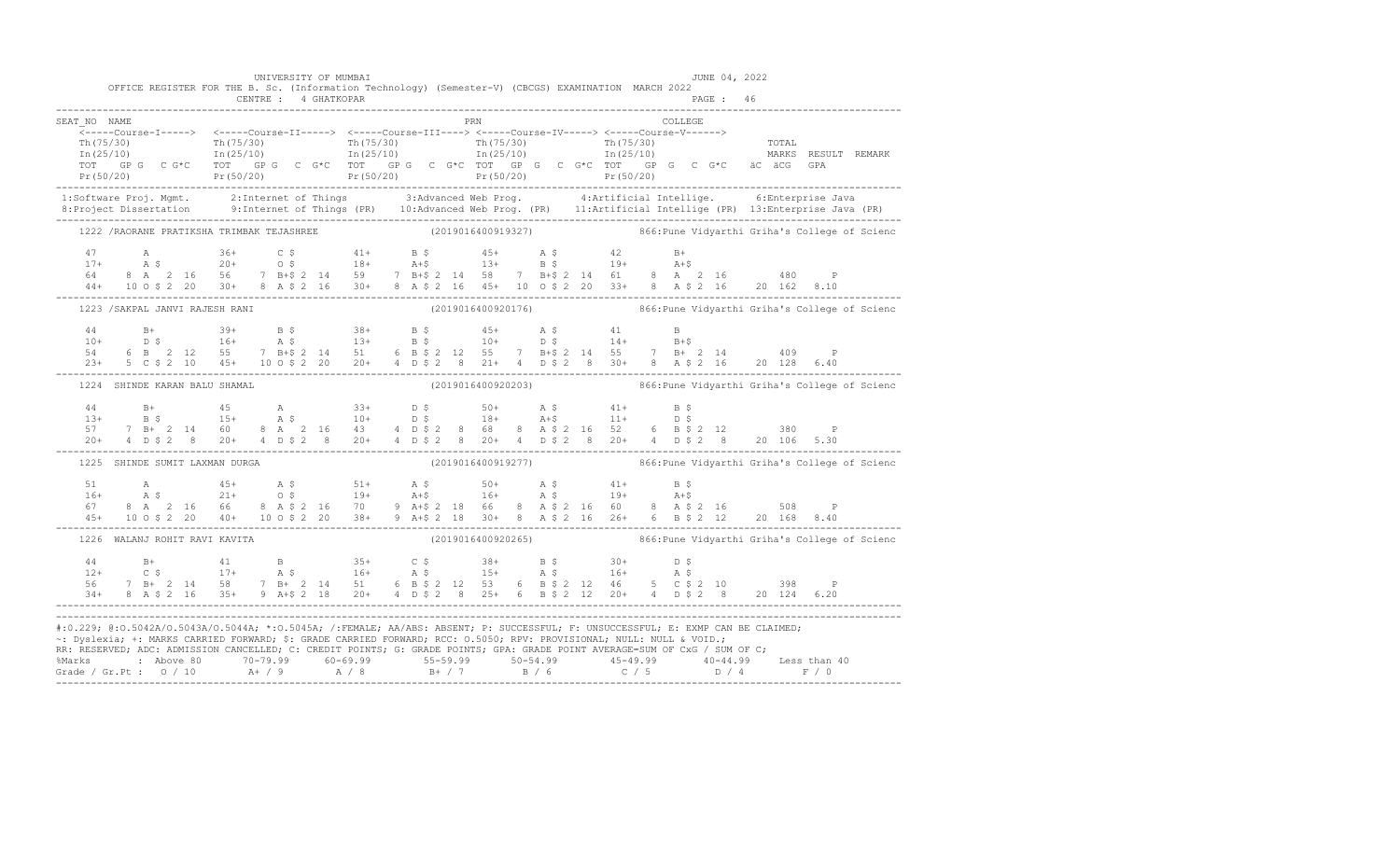|                                                                                                                                                                                                                                                                                                                                                                                                                                                                                                                                                      |  | OFFICE REGISTER FOR THE B. Sc. (Information Technology) (Semester-V) (CBCGS) EXAMINATION MARCH 2022                                                                                                                                                                                                                                                                                                                               |  | UNIVERSITY OF MUMBAI |                      |  |  |     |  |  |                                                                                       |          | JUNE 04, 2022 |  |  |                                                                   |
|------------------------------------------------------------------------------------------------------------------------------------------------------------------------------------------------------------------------------------------------------------------------------------------------------------------------------------------------------------------------------------------------------------------------------------------------------------------------------------------------------------------------------------------------------|--|-----------------------------------------------------------------------------------------------------------------------------------------------------------------------------------------------------------------------------------------------------------------------------------------------------------------------------------------------------------------------------------------------------------------------------------|--|----------------------|----------------------|--|--|-----|--|--|---------------------------------------------------------------------------------------|----------|---------------|--|--|-------------------------------------------------------------------|
|                                                                                                                                                                                                                                                                                                                                                                                                                                                                                                                                                      |  |                                                                                                                                                                                                                                                                                                                                                                                                                                   |  |                      | CENTRE : 4 GHATKOPAR |  |  |     |  |  |                                                                                       |          | PAGE: 47      |  |  |                                                                   |
| SEAT NO NAME                                                                                                                                                                                                                                                                                                                                                                                                                                                                                                                                         |  |                                                                                                                                                                                                                                                                                                                                                                                                                                   |  |                      |                      |  |  | PRN |  |  |                                                                                       | COLLEGE. |               |  |  |                                                                   |
| $\begin{array}{cccccccc} \text{Tr} (75/30) & \text{Tr} (75/30) & \text{Tr} (75/30) & \text{Tr} (75/30) & \text{Tr} (75/30) & \text{Tr} (75/30) & \text{Tr} (75/30) & \text{Tr} (75/30) & \text{Tr} (75/30) & \text{Tr} (75/30) & \text{Tr} (75/30) & \text{Tr} (75/30) & \text{Tr} (75/30) & \text{Tr} (75/30) & \text{Tr} (75/30) & \text{Tr} (75/30) & \text{Tr$                                                                                                                                                                                   |  |                                                                                                                                                                                                                                                                                                                                                                                                                                   |  |                      |                      |  |  |     |  |  |                                                                                       |          |               |  |  |                                                                   |
| 1:Software Proj. Mgmt. 2:Internet of Things 3:Advanced Web Prog. 4:Artificial Intellige. 6:Enterprise Java<br>8:Project Dissertation 9:Internet of Things (PR) 10:Advanced Web Prog. (PR) 11:Artificial Intellige (PR) 13:Enterpr                                                                                                                                                                                                                                                                                                                    |  |                                                                                                                                                                                                                                                                                                                                                                                                                                   |  |                      |                      |  |  |     |  |  |                                                                                       |          |               |  |  |                                                                   |
|                                                                                                                                                                                                                                                                                                                                                                                                                                                                                                                                                      |  | 1227 YADAV KIRAN SAYAJI PRATIBHA                                                                                                                                                                                                                                                                                                                                                                                                  |  |                      |                      |  |  |     |  |  | (2019016400919672) 866: Pune Vidyarthi Griha's College of Scienc                      |          |               |  |  |                                                                   |
|                                                                                                                                                                                                                                                                                                                                                                                                                                                                                                                                                      |  |                                                                                                                                                                                                                                                                                                                                                                                                                                   |  |                      |                      |  |  |     |  |  |                                                                                       |          |               |  |  |                                                                   |
|                                                                                                                                                                                                                                                                                                                                                                                                                                                                                                                                                      |  | 1228 YADAV SHUBHAM JAGANNATH SUMITA                                                                                                                                                                                                                                                                                                                                                                                               |  |                      |                      |  |  |     |  |  |                                                                                       |          |               |  |  | (2018016400770323)  866: Pune Vidyarthi Griha's College of Scienc |
|                                                                                                                                                                                                                                                                                                                                                                                                                                                                                                                                                      |  |                                                                                                                                                                                                                                                                                                                                                                                                                                   |  |                      |                      |  |  |     |  |  |                                                                                       |          |               |  |  |                                                                   |
|                                                                                                                                                                                                                                                                                                                                                                                                                                                                                                                                                      |  | $20+$ 4 D \$ 2 8 20E 4 D 2 8 20+ 4 D \$ 2 8 20+ 4 D \$ 2 8 20E 4 D 2 8 10 40 --                                                                                                                                                                                                                                                                                                                                                   |  |                      |                      |  |  |     |  |  |                                                                                       |          |               |  |  |                                                                   |
| 1:Software Proj. Mgmt. 2:Internet of Things 3:Advanced Web Prog. 4:Artificial Intellige. 7:Next Generation Tech.<br>1:Project Dissertation 9:Internet of Things (PR) 10:Advanced Web Prog. (PR) 11:Artificial Intellige (PR) 14:N                                                                                                                                                                                                                                                                                                                    |  |                                                                                                                                                                                                                                                                                                                                                                                                                                   |  |                      |                      |  |  |     |  |  |                                                                                       |          |               |  |  |                                                                   |
|                                                                                                                                                                                                                                                                                                                                                                                                                                                                                                                                                      |  | 1229 SHAH SAHIL SAIDULLA KHUSHAHIDA SHAH (2019016401279847) 869:Bunts Sangha Mumbai Anna Leela College o                                                                                                                                                                                                                                                                                                                          |  |                      |                      |  |  |     |  |  |                                                                                       |          |               |  |  |                                                                   |
|                                                                                                                                                                                                                                                                                                                                                                                                                                                                                                                                                      |  | $\begin{array}{lllllllllllll} 54+ & \multicolumn{3}{c }{A+\$} & \multicolumn{3}{c }{A+\$} & \multicolumn{3}{c }{A+\$} & \multicolumn{3}{c }{A+\$} & \multicolumn{3}{c }{A+\$} & \multicolumn{3}{c }{A+\$} & \multicolumn{3}{c }{A+\$} & \multicolumn{3}{c }{A+\$} & \multicolumn{3}{c }{A+\$} & \multicolumn{3}{c }{A+\$} & \multicolumn{3}{c }{A+\$} & \multicolumn{3}{c }{A+\$} & \multicolumn{3}{c }{A+\$} & \multicolumn{3}{$ |  |                      |                      |  |  |     |  |  |                                                                                       |          |               |  |  |                                                                   |
|                                                                                                                                                                                                                                                                                                                                                                                                                                                                                                                                                      |  | 1230 SHAIKH HASAN NASEEM AKHTARUNNISA                                                                                                                                                                                                                                                                                                                                                                                             |  |                      |                      |  |  |     |  |  | (2019016400527543)                       869:Bunts Sangha Mumbai Anna Leela College o |          |               |  |  |                                                                   |
|                                                                                                                                                                                                                                                                                                                                                                                                                                                                                                                                                      |  |                                                                                                                                                                                                                                                                                                                                                                                                                                   |  |                      |                      |  |  |     |  |  |                                                                                       |          |               |  |  |                                                                   |
| #:0.229; @:0.5042A/0.5043A/0.5044A; *:0.5045A; /:FEMALE; AA/ABS: ABSENT; P: SUCCESSFUL; F: UNSUCCESSFUL; E: EXMP CAN BE CLAIMED;<br>~: Dyslexia; +: MARKS CARRIED FORWARD; \$: GRADE CARRIED FORWARD; RCC: 0.5050; RPV: PROVISIONAL; NULL: NULL & VOID.;<br>RR: RESERVED; ADC: ADMISSION CANCELLED; C: CREDIT POINTS; G: GRADE POINTS; GPA: GRADE POINT AVERAGE=SUM OF CxG / SUM OF C;<br>%Marks : Above 80 70-79.99 60-69.99 55-59.99 50-54.99 45-49.99 40-44.99 Less than 40<br>Grade / Gr.Pt : 0 / 10 A+ / 9 A / 8 B+ / 7 B / 6 C / 5 D / 4 F / 0 |  |                                                                                                                                                                                                                                                                                                                                                                                                                                   |  |                      |                      |  |  |     |  |  |                                                                                       |          |               |  |  |                                                                   |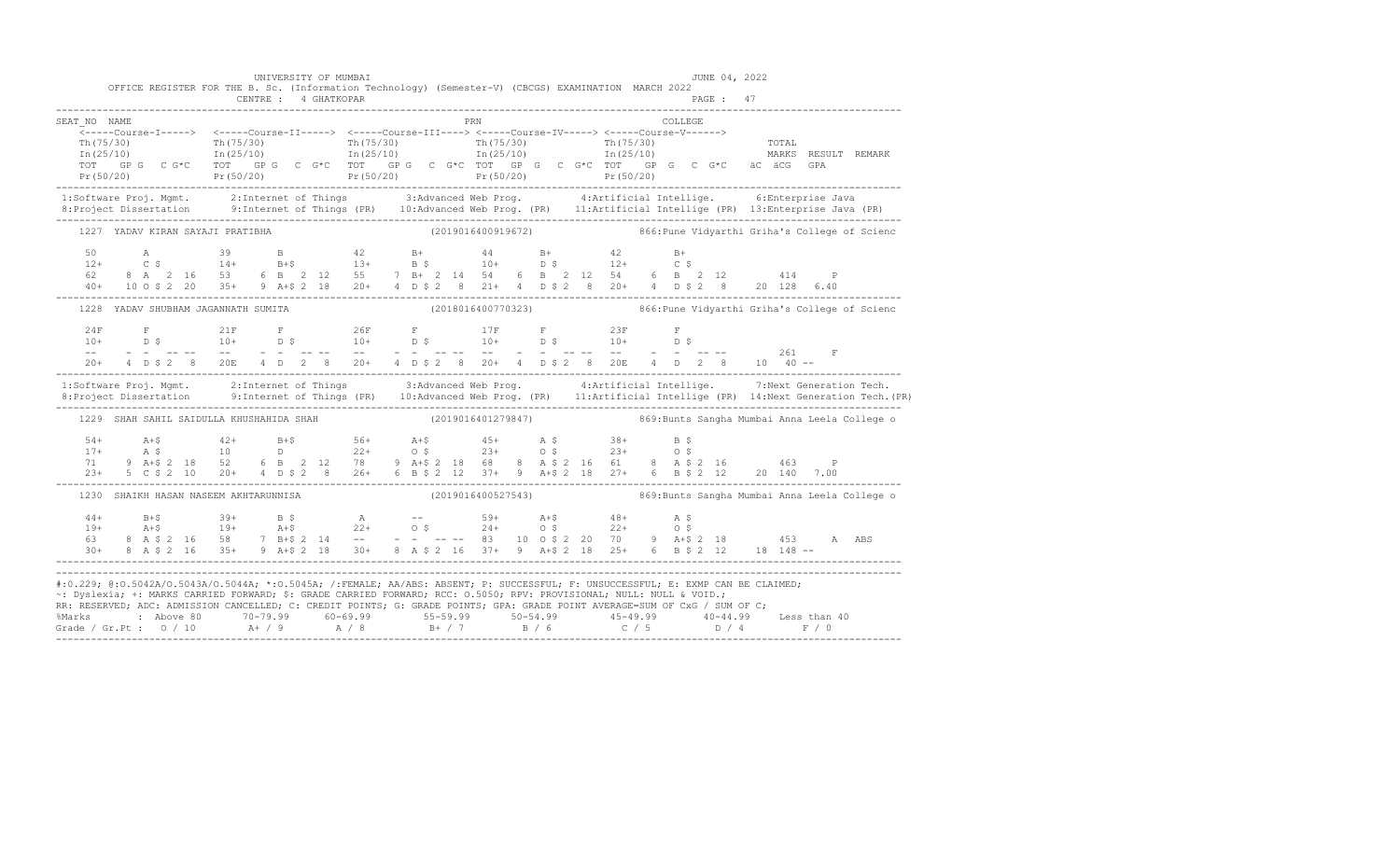|                             | UNIVERSITY OF MUMBAI<br>OFFICE REGISTER FOR THE B. Sc. (Information Technology) (Semester-V) (CBCGS) EXAMINATION MARCH 2022 |     | JUNE 04, 2022                                                                                                                                                                                                                                                                                                                                                                                        |                                                                                                                                                                                                                                   |
|-----------------------------|-----------------------------------------------------------------------------------------------------------------------------|-----|------------------------------------------------------------------------------------------------------------------------------------------------------------------------------------------------------------------------------------------------------------------------------------------------------------------------------------------------------------------------------------------------------|-----------------------------------------------------------------------------------------------------------------------------------------------------------------------------------------------------------------------------------|
| SEAT NO NAME                |                                                                                                                             | PRN | COLLEGE                                                                                                                                                                                                                                                                                                                                                                                              |                                                                                                                                                                                                                                   |
|                             | <-----Course-I-----> <-----Course-II-----> <-----Course-III----> <-----Course-IV-----> <-----Course-V------>                |     | $\begin{array}{cccccccccccc} \text{Th (75 / 30)} & \text{Th (75 / 30)} & \text{Th (75 / 30)} & \text{Th (75 / 30)} & \text{Th (75 / 30)} & \text{Th (75 / 30)} & \text{Th (75 / 30)} & \text{Th (75 / 30)} & \text{Tr (75 / 30)} & \text{Tr (75 / 30)} & \text{Tr (75 / 30)} & \text{Tr (75 / 30)} & \text{Tr (75 / 30)} & \text{Tr (75 / 30)} & \text{Tr (75 / 30)} & \text{Tr (75 / 30)} & \text{$ |                                                                                                                                                                                                                                   |
|                             |                                                                                                                             |     |                                                                                                                                                                                                                                                                                                                                                                                                      | 1:Software Proj. Mgmt. 2:Internet of Things 3:Advanced Web Prog. 4:Artificial Intellige. 7:Next Generation Tech.<br>8:Project Dissertation 9:Internet of Things (PR) 10:Advanced Web Prog. (PR) 11:Artificial Intellige (PR) 14:N |
| 1231 GOHIL SAGAR RAJU KIRAN |                                                                                                                             |     | (2018016401252931) 133: Mulund College of Commerce                                                                                                                                                                                                                                                                                                                                                   |                                                                                                                                                                                                                                   |
|                             |                                                                                                                             |     | $\begin{array}{cccccccccccccccc} 32+ & & D & \xi & & & 47+ & & \text{A} & \xi & & & 60+ & & 0 & \xi & & & 51+ & & \text{A} & \xi & & & 57+ & & \text{A}+ \xi \\ 10+ & & D & \xi & & & 13+ & & B & \xi & & & 12+ & & C & \xi & & & 16+ & & \text{A} & \xi & & & 14+ & & B+\xi \\ 42 & & 4 & D & \xi & 2 & & 8 & & 60 & & 8 & A & \xi & 2 & 16 & & 72 & & 9 & A+\xi & 2 & 18 & & 67 & & $              |                                                                                                                                                                                                                                   |
|                             | 1232 YADAV RISHIKESH JAIPRAKASH MAYA                                                                                        |     | (2019016401836263) 133: Mulund College of Commerce                                                                                                                                                                                                                                                                                                                                                   |                                                                                                                                                                                                                                   |
|                             |                                                                                                                             |     | $\begin{array}{cccccccccccc} 41+ & & B & \xi & & 48+ & & A & \xi & & 48+ & & A & \xi & & 41+ & & B & \xi & & 33+ & & D & \xi \\ 10+ & & D & \xi & & 20+ & & O & \xi & & 11+ & & D & \xi & & 19+ & & A+\xi & & 19+ & & A+\xi \\ 51 & & 6 & B & \xi & 2 & 12 & 68 & & 8 & A & \xi & 2 & 16 & 59 & & 7 & B+\xi & 2 & 14 & 60 & 8 & A & \xi & 2 & 16 & 52 & 6 & B & \xi & 2 & 1$                         |                                                                                                                                                                                                                                   |
|                             | 1233 YADAV VIKAS SHIVCHARAN MUNNI                                                                                           |     | (2019016400443684) 133: Mulund College of Commerce                                                                                                                                                                                                                                                                                                                                                   |                                                                                                                                                                                                                                   |
|                             |                                                                                                                             |     | $\begin{array}{cccccccccccccccc} 30+ & & D & \xi & & & 42+ & & B+ \xi & & 30+ & & D & \xi & & 42+ & B+ \xi & & 39+ & B & \xi \\ 10+ & & D & \xi & & & 16+ & & A & \xi & & 10+ & & D & \xi & & 10+ & & D & \xi & & 15+ & A & \xi \\ 40 & & 4 & D & \xi & 2 & 8 & 58 & & 7 & B+ \xi & 2 & 14 & 40 & & 4 & D & \xi & 2 & 8 & 52 & 6 & B & \xi & 2 & 12 & 54 & & 6 & B & \xi & 2 &$                      |                                                                                                                                                                                                                                   |
|                             |                                                                                                                             |     | 1:Software Proj. Mgmt. 2:Internet of Things 3:Advanced Web Prog. 5:Linux System Admin. 6:Enterprise Java<br>8:Project Dissertation 9:Internet of Things (PR) 10:Advanced Web Prog. (PR) 12:Linux Administration (PR) 13:Enterpris                                                                                                                                                                    |                                                                                                                                                                                                                                   |
|                             | 1234 BHURKE BHUSHAN SACHIN PADMA                                                                                            |     |                                                                                                                                                                                                                                                                                                                                                                                                      |                                                                                                                                                                                                                                   |
|                             |                                                                                                                             |     |                                                                                                                                                                                                                                                                                                                                                                                                      |                                                                                                                                                                                                                                   |
|                             | 1235 / PATEL AARTI DANBAHADUR REETADEVI                                                                                     |     | (2019016400745961) 309:Sheth T. J. Education Society's Sheth Na                                                                                                                                                                                                                                                                                                                                      |                                                                                                                                                                                                                                   |
|                             |                                                                                                                             |     | $\begin{array}{lllllllll} 14\mathrm{F}&\mathrm{F}&42+&\mathrm{B}+\$&39+&\mathrm{B}~\$&47+&\mathrm{A}~\$&38+&\mathrm{B}~\$ \\ 14+&\mathrm{B}+\$&20+&\mathrm{O}~\$&20+&\mathrm{O}~\$&17+&\mathrm{A}~\$&14+&\mathrm{B}+\$ \\ --&-&-&-&-&62&8&\mathrm{A}~\$&2&16&59&7&\mathrm{B}+\$&2&14&64&8&\mathrm{A}~\$&2&16&52&6&\mathrm{B}~\$&2&12&471&\mathrm{F}$                                                 |                                                                                                                                                                                                                                   |
|                             | ~: Dyslexia; +: MARKS CARRIED FORWARD; \$: GRADE CARRIED FORWARD; RCC: 0.5050; RPV: PROVISIONAL; NULL: NULL & VOID.;        |     | #:0.229; @:0.5042A/O.5043A/O.5044A; *:0.5045A; /:FEMALE; AA/ABS: ABSENT; P: SUCCESSFUL; F: UNSUCCESSFUL; E: EXMP CAN BE CLAIMED;<br>RR: RESERVED; ADC: ADMISSION CANCELLED; C: CREDIT POINTS; G: GRADE POINTS; GPA: GRADE POINT AVERAGE=SUM OF CxG / SUM OF C;                                                                                                                                       |                                                                                                                                                                                                                                   |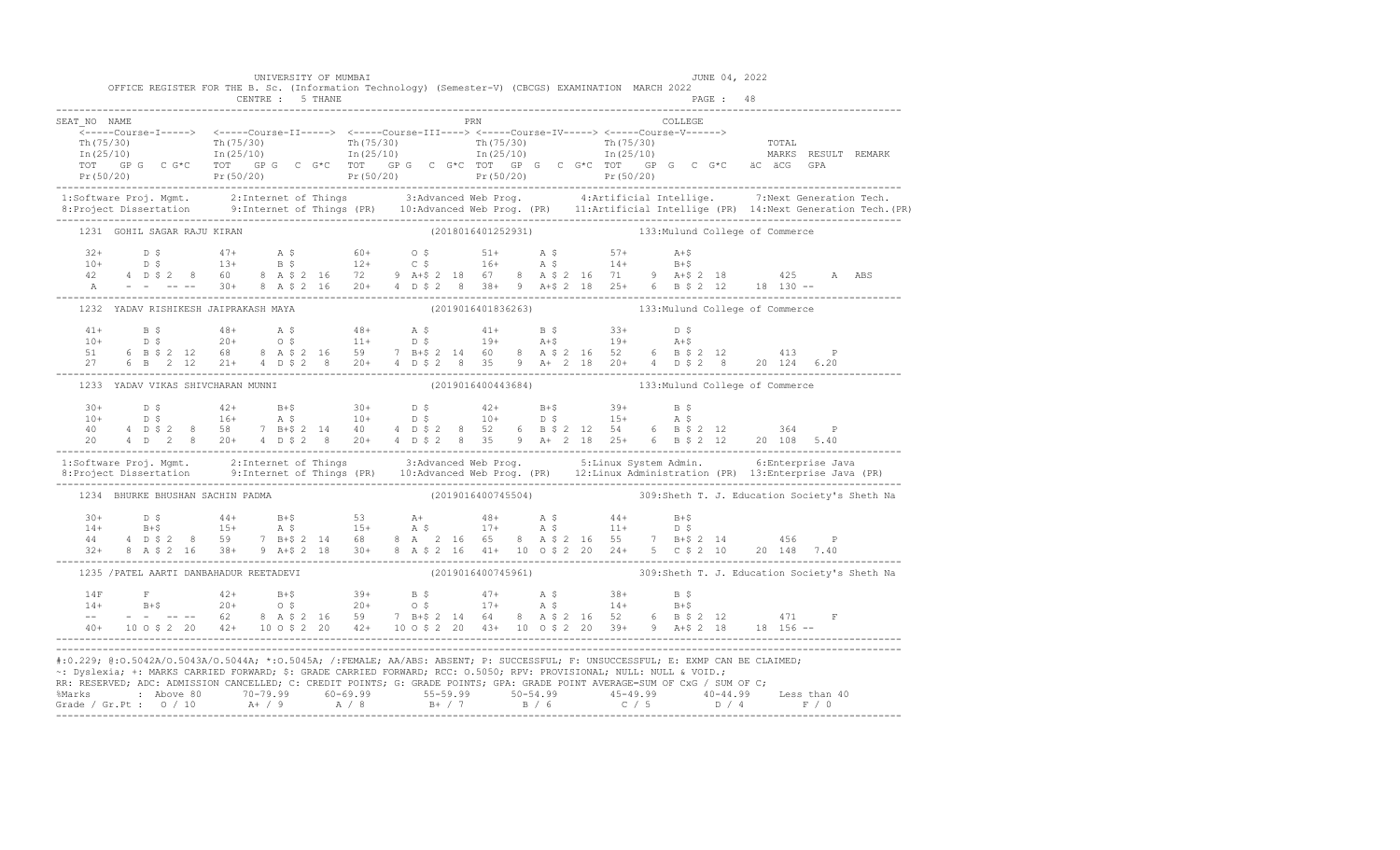|                                      | UNIVERSITY OF MUMBAI               | OFFICE REGISTER FOR THE B. Sc. (Information Technology) (Semester-V) (CBCGS) EXAMINATION MARCH 2022                  | JUNE 04, 2022                                                                                                                                                                                                                                                                                                                                                                                                     |
|--------------------------------------|------------------------------------|----------------------------------------------------------------------------------------------------------------------|-------------------------------------------------------------------------------------------------------------------------------------------------------------------------------------------------------------------------------------------------------------------------------------------------------------------------------------------------------------------------------------------------------------------|
|                                      | CENTRE : 5 THANE                   |                                                                                                                      |                                                                                                                                                                                                                                                                                                                                                                                                                   |
| SEAT NO NAME                         |                                    | <b>PRN</b>                                                                                                           | COLLEGE                                                                                                                                                                                                                                                                                                                                                                                                           |
|                                      |                                    |                                                                                                                      |                                                                                                                                                                                                                                                                                                                                                                                                                   |
|                                      |                                    |                                                                                                                      |                                                                                                                                                                                                                                                                                                                                                                                                                   |
|                                      |                                    |                                                                                                                      |                                                                                                                                                                                                                                                                                                                                                                                                                   |
|                                      |                                    |                                                                                                                      |                                                                                                                                                                                                                                                                                                                                                                                                                   |
|                                      | 1236 SHAIKH ABUBAKAR ALTAF SHABINA |                                                                                                                      |                                                                                                                                                                                                                                                                                                                                                                                                                   |
|                                      |                                    |                                                                                                                      |                                                                                                                                                                                                                                                                                                                                                                                                                   |
|                                      |                                    |                                                                                                                      |                                                                                                                                                                                                                                                                                                                                                                                                                   |
|                                      |                                    |                                                                                                                      | $\begin{array}{lllllllll} 21\mathrm{F} & \mathrm{F} & 30+ & \mathrm{D}~\mathsf{S} & 44+ & \mathrm{B}+ \mathsf{S} & 51+ & \mathrm{A}~\mathsf{S} & 42+ & \mathrm{B}+ \mathsf{S} \\ 18+ & \mathrm{A}+ \mathsf{S} & 23+ & \mathrm{O}~\mathsf{S} & 20+ & \mathrm{O}~\mathsf{S} & 22+ & \mathrm{O}~\mathsf{S} & 17+ & \mathrm{A}~\mathsf{S} \\ -- & - & - & - & - & - & 53 & 6 & \mathrm{B}~\mathsf{S}$                 |
|                                      |                                    |                                                                                                                      | 1237 VAIDYA MOHAMMAD ANAS GULAM MOHIUDDIN MUNIRA (2019016400748433) 309:Sheth T. J. Education Society's Sheth Na                                                                                                                                                                                                                                                                                                  |
|                                      |                                    |                                                                                                                      |                                                                                                                                                                                                                                                                                                                                                                                                                   |
|                                      |                                    |                                                                                                                      |                                                                                                                                                                                                                                                                                                                                                                                                                   |
|                                      |                                    |                                                                                                                      | $\begin{array}{cccccccccccccccc} 39 & & B & & 41 & & B & & 42+ & B+5 & & 56+ & A+5 & & 47+ & A & S \\ 18+ & & A+5 & & 23+ & 0 & S & & 20+ & 0 & S & & 22+ & 0 & S & & 17+ & A & S \\ 57 & & 7 & B+ & 2 & 14 & 64 & 8 & A & 2 & 16 & 62 & 8 & A & 5 & 2 & 16 & 78 & 9 & A+5 & 2 & 18 & 64 & 8 & A & 5 & 2 & 16 & 520 & P \\ 36+ & 9 & A+5 & 2 &$                                                                   |
|                                      |                                    |                                                                                                                      | 1238 BHILARE AJINKYA RANJAN RESHMA (2020016401137716) 43:Satish Pradhan Dnyansadhana Mahavidylaya                                                                                                                                                                                                                                                                                                                 |
|                                      |                                    |                                                                                                                      |                                                                                                                                                                                                                                                                                                                                                                                                                   |
|                                      |                                    |                                                                                                                      |                                                                                                                                                                                                                                                                                                                                                                                                                   |
|                                      |                                    |                                                                                                                      |                                                                                                                                                                                                                                                                                                                                                                                                                   |
| 1239 BHOSALE KSHITIJ RAVINDRA ROSHNI |                                    |                                                                                                                      |                                                                                                                                                                                                                                                                                                                                                                                                                   |
|                                      |                                    |                                                                                                                      |                                                                                                                                                                                                                                                                                                                                                                                                                   |
|                                      |                                    |                                                                                                                      |                                                                                                                                                                                                                                                                                                                                                                                                                   |
|                                      |                                    |                                                                                                                      | $\begin{array}{cccccccccccc} 41 & B & 32+ & D \; \hat{S} & 41+ & B \; \hat{S} & 50+ & A \; \hat{S} & 36+ & C \; \hat{S} \\ 22+ & 0 \; \hat{S} & 18+ & A+ \hat{S} & 22+ & 0 \; \hat{S} & 19+ & A+ \hat{S} & 18+ & A+ \hat{S} \\ 63 & 8 & A & 2 & 16 & 50 & 6 & B \; \hat{S} \; 2 & 12 & 63 & 8 & A \; \hat{S} \; 2 & 16 & 69 & 8 & A \; \hat{S} \$                                                                 |
|                                      | 1240 KULKARNI OMKAR RAJESH RASHMI  |                                                                                                                      | (2019016400695263)       43:Satish Pradhan Dnyansadhana Mahavidylaya                                                                                                                                                                                                                                                                                                                                              |
|                                      |                                    |                                                                                                                      |                                                                                                                                                                                                                                                                                                                                                                                                                   |
|                                      |                                    |                                                                                                                      |                                                                                                                                                                                                                                                                                                                                                                                                                   |
|                                      |                                    |                                                                                                                      | $\begin{array}{cccccccccccccccc} \texttt{A} & & \texttt{---} & & & 48+ & & \texttt{A} & \texttt{S} & & & 41+ & & \texttt{B} & \texttt{S} & & & 42+ & & \texttt{B}+\texttt{S} & & & 39+ & & \texttt{B} & \texttt{S} & & & & & & \\ 13+ & & \texttt{B} & \texttt{S} & & & 12+ & & \texttt{C} & \texttt{S} & & & 23+ & & \texttt{O} & \texttt{S} & & & 12+ & & \texttt{C} & \texttt{S} & & & 11+ & & \texttt{D} & \$ |
|                                      |                                    |                                                                                                                      |                                                                                                                                                                                                                                                                                                                                                                                                                   |
|                                      |                                    | ~: Dyslexia; +: MARKS CARRIED FORWARD; \$: GRADE CARRIED FORWARD; RCC: 0.5050; RPV: PROVISIONAL; NULL: NULL & VOID.; | #:0.229; @:0.5042A/0.5043A/0.5044A; *:0.5045A; /:FEMALE; AA/ABS: ABSENT; P: SUCCESSFUL; F: UNSUCCESSFUL; E: EXMP CAN BE CLAIMED;                                                                                                                                                                                                                                                                                  |
|                                      |                                    |                                                                                                                      | RR: RESERVED, ADC: ADMISSION CANCELLED, C: CREDIT POINTS, G: GRADE POINTS, GPA: GRADE POINT AVERAGE=SUM OF CxG / SUM OF C;                                                                                                                                                                                                                                                                                        |
|                                      |                                    |                                                                                                                      | %Marks : Above 80 70-79.99 60-69.99 55-59.99 50-54.99 45-49.99 40-44.99 Less than 40<br>Grade / Gr.Pt : 0 / 10 A+ / 9 A / 8 B+ / 7 B / 6 C / 5 D / 4 F / 0                                                                                                                                                                                                                                                        |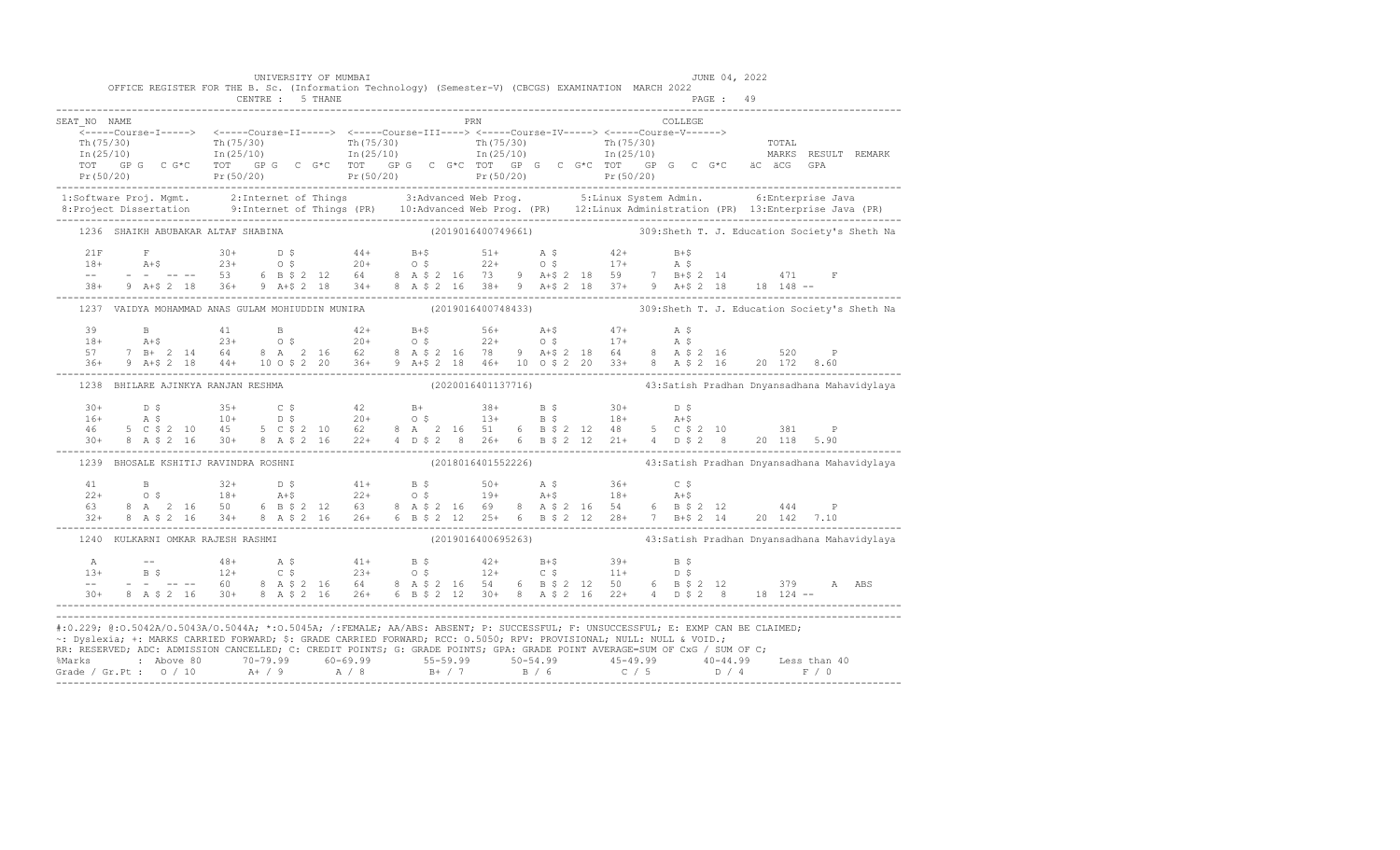|                                                                                                                                                                                                                                                                                                                                                                                                                                                                                                                                                      |  |  | CENTRE : 5 THANE                     |  | UNIVERSITY OF MUMBAI | OFFICE REGISTER FOR THE B. Sc. (Information Technology) (Semester-V) (CBCGS) EXAMINATION MARCH 2022                                                                                                                                                                                                                                                                     |  |  |     |  |  |  |          | JUNE 04, 2022<br>PAGE: 50 |  |                                                                                                                                                                                                                                                                                                                                                                                      |
|------------------------------------------------------------------------------------------------------------------------------------------------------------------------------------------------------------------------------------------------------------------------------------------------------------------------------------------------------------------------------------------------------------------------------------------------------------------------------------------------------------------------------------------------------|--|--|--------------------------------------|--|----------------------|-------------------------------------------------------------------------------------------------------------------------------------------------------------------------------------------------------------------------------------------------------------------------------------------------------------------------------------------------------------------------|--|--|-----|--|--|--|----------|---------------------------|--|--------------------------------------------------------------------------------------------------------------------------------------------------------------------------------------------------------------------------------------------------------------------------------------------------------------------------------------------------------------------------------------|
| SEAT NO NAME                                                                                                                                                                                                                                                                                                                                                                                                                                                                                                                                         |  |  |                                      |  |                      |                                                                                                                                                                                                                                                                                                                                                                         |  |  | PRN |  |  |  | COLLEGE. |                           |  |                                                                                                                                                                                                                                                                                                                                                                                      |
|                                                                                                                                                                                                                                                                                                                                                                                                                                                                                                                                                      |  |  |                                      |  |                      |                                                                                                                                                                                                                                                                                                                                                                         |  |  |     |  |  |  |          |                           |  | $\begin{tabular}{lllllllllllllllllllllcl} \hline \texttt{Th(75/30)} & \texttt{Th(75/30)} & \texttt{Th(75/30)} & \texttt{Th(75/30)} & \texttt{Th(75/30)} & \texttt{Th(75/30)} & \texttt{Tr(75/30)} & \texttt{Tr(75/30)} & \texttt{Tr(75/30)} & \texttt{Tr(75/30)} & \texttt{Tr(75/30)} & \texttt{Tr(75/30)} & \texttt{Tr(75/30)} & \texttt{Tr(75/30)} & \texttt{Tr(75/30)} & \texttt$ |
|                                                                                                                                                                                                                                                                                                                                                                                                                                                                                                                                                      |  |  |                                      |  |                      |                                                                                                                                                                                                                                                                                                                                                                         |  |  |     |  |  |  |          |                           |  | 1:Software Proj. Mgmt. 2:Internet of Things 3:Advanced Web Prog. 5:Linux System Admin. 6:Enterprise Java<br>8:Project Dissertation 9:Internet of Things (PR) 10:Advanced Web Prog. (PR) 12:Linux Administration (PR) 13:Enterpris                                                                                                                                                    |
|                                                                                                                                                                                                                                                                                                                                                                                                                                                                                                                                                      |  |  |                                      |  |                      |                                                                                                                                                                                                                                                                                                                                                                         |  |  |     |  |  |  |          |                           |  | 1241 PAWAR SAURABH ABASAHEB SHUBHANGI (2019016400692535) 43:Satish Pradhan Dnyansadhana Mahavidylaya                                                                                                                                                                                                                                                                                 |
| $\begin{array}{cccccccccccccccc} 30+ & & D & \xi & & 41+ & B & \xi & & 42+ & B+\xi & & 42+ & B+\xi & & 40 & B \\ 18+ & & \text{A}+\xi & & 15+ & & \text{A} & \xi & & 22+ & \text{O} & \xi & & 21+ & \text{O} & \xi & & 19+ & \text{A}+\xi \\ 48 & & 5 & C & \xi & 2 & 10 & 56 & 7 & B+\xi & 2 & 14 & 64 & 8 & A & \xi & 2 & 16 & 63 & 8 & A & \xi & 2 & 16 & 59 & 7 & B+ & $                                                                                                                                                                         |  |  |                                      |  |                      |                                                                                                                                                                                                                                                                                                                                                                         |  |  |     |  |  |  |          |                           |  |                                                                                                                                                                                                                                                                                                                                                                                      |
|                                                                                                                                                                                                                                                                                                                                                                                                                                                                                                                                                      |  |  |                                      |  |                      |                                                                                                                                                                                                                                                                                                                                                                         |  |  |     |  |  |  |          |                           |  | 1:Software Proj. Mgmt. 2:Internet of Things 3:Advanced Web Prog. 4:Artificial Intellige. 6:Enterprise Java<br>8:Project Dissertation 9:Internet of Things (PR) 10:Advanced Web Prog. (PR) 11:Artificial Intellige (PR) 13:Enterpr                                                                                                                                                    |
|                                                                                                                                                                                                                                                                                                                                                                                                                                                                                                                                                      |  |  |                                      |  |                      |                                                                                                                                                                                                                                                                                                                                                                         |  |  |     |  |  |  |          |                           |  | 1242 /KUMAWAT KUSUMLATA PAPPULAL SITADEVI (2019016401984543) 3 801: Dnyan Ganga Education Trusts College of                                                                                                                                                                                                                                                                          |
|                                                                                                                                                                                                                                                                                                                                                                                                                                                                                                                                                      |  |  |                                      |  |                      | $\begin{array}{cccccccccccccccc} 32 & D & 39+ & B $ & 42+ & B $ & 38+ & B $ & 38+ & B $ & 38+ & B $ & 39+ & 39+ & 39+ & B $ & 10+ & D $ & 10+ & D $ & 10+ & D $ & 10+ & D $ & 10+ & D $ & 10+ & D $ & 10+ & D $ & 10+ & D $ & 10+ & D $ & 10+ & D $ & 10+ & D $ & 10+ & D $ & 10+ & D $ & 10+ & D $ & 10+ & D $ & 10+ & D $ & 10+ & D $ & 10+ & D $ & 1$                |  |  |     |  |  |  |          |                           |  |                                                                                                                                                                                                                                                                                                                                                                                      |
|                                                                                                                                                                                                                                                                                                                                                                                                                                                                                                                                                      |  |  | 1243 JADHAV ASHISH VASRAM SHITABAI   |  |                      |                                                                                                                                                                                                                                                                                                                                                                         |  |  |     |  |  |  |          |                           |  | (2017016401438947) 958: Karmaveer Bhaurao Patil Degree College o                                                                                                                                                                                                                                                                                                                     |
|                                                                                                                                                                                                                                                                                                                                                                                                                                                                                                                                                      |  |  |                                      |  |                      | $\begin{array}{cccccccccccccccc} 39 & & B & & 50+ & A & \xi & & 38+ & B & \xi & & 66+ & O & \xi & & 35+ & C & \xi \\ 17+ & & A & \xi & & 10+ & D & \xi & & 10+ & D & \xi & & 10+ & D & \xi & & 16+ & A & \xi \\ 56 & & 7 & B+ & 2 & 14 & 60 & 8 & A & \xi & 2 & 16 & 48 & 5 & C & \xi & 2 & 10 & 76 & 9 & A+\xi & 2 & 18 & 51 & 6 & B & \xi & 2 & 12 & & 432 & P \\ 30$ |  |  |     |  |  |  |          |                           |  |                                                                                                                                                                                                                                                                                                                                                                                      |
|                                                                                                                                                                                                                                                                                                                                                                                                                                                                                                                                                      |  |  | 1244 / VYAPARI GAYATRI KESHAV SUNITA |  |                      |                                                                                                                                                                                                                                                                                                                                                                         |  |  |     |  |  |  |          |                           |  | (2019016401205463) 58: Karmaveer Bhaurao Patil Degree College o                                                                                                                                                                                                                                                                                                                      |
|                                                                                                                                                                                                                                                                                                                                                                                                                                                                                                                                                      |  |  |                                      |  |                      |                                                                                                                                                                                                                                                                                                                                                                         |  |  |     |  |  |  |          |                           |  |                                                                                                                                                                                                                                                                                                                                                                                      |
| #:0.229; @:0.5042A/0.5043A/0.5044A; *:0.5045A; /:FEMALE; AA/ABS: ABSENT; P: SUCCESSFUL; F: UNSUCCESSFUL; E: EXMP CAN BE CLAIMED;<br>~: Dyslexia; +: MARKS CARRIED FORWARD; \$: GRADE CARRIED FORWARD; RCC: 0.5050; RPV: PROVISIONAL; NULL: NULL & VOID.;<br>RR: RESERVED; ADC: ADMISSION CANCELLED; C: CREDIT POINTS; G: GRADE POINTS; GPA: GRADE POINT AVERAGE=SUM OF CxG / SUM OF C;<br>%Marks : Above 80 70-79.99 60-69.99 55-59.99 50-54.99 45-49.99 40-44.99 Less than 40<br>Grade / Gr.Pt : 0 / 10 A+ / 9 A / 8 B+ / 7 B / 6 C / 5 D / 4 F / 0 |  |  |                                      |  |                      |                                                                                                                                                                                                                                                                                                                                                                         |  |  |     |  |  |  |          |                           |  |                                                                                                                                                                                                                                                                                                                                                                                      |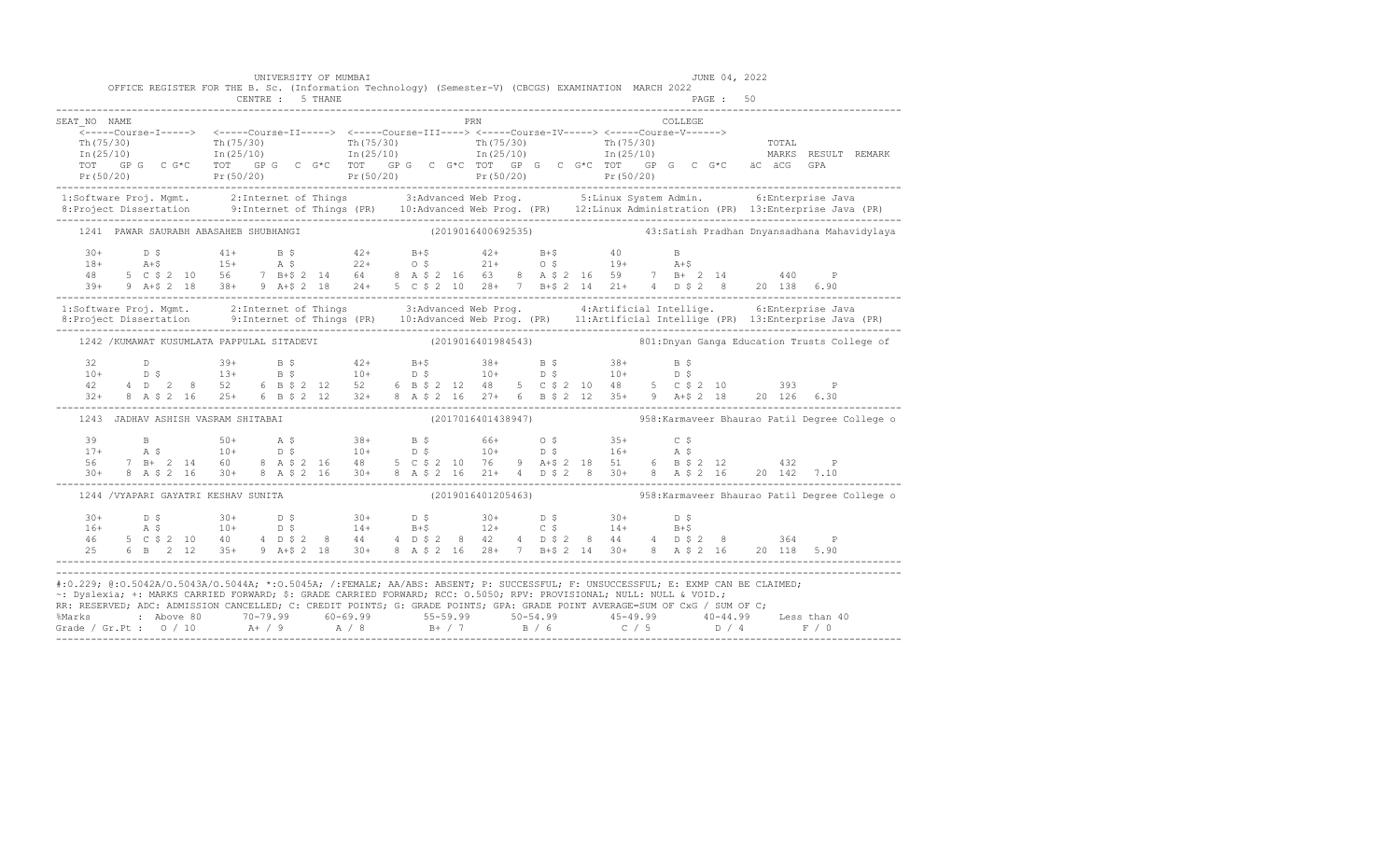|                                                                                                                     |  |                              |                                                                       |                                   |                     |  |     |                    | $22+$ 4 D \$ 2 8 35 9 A + 2 18 36 9 A + 2 18 20 + 4 D \$ 2 8 30 + 8 A \$ 2 16 20 136 6.80 |  |  |         |           |                                                                                                                                                                                                                                                                                                                                                                                                                                                                                                                                                                                                                                                                                                                                                                                                                                                                                                                                                                                                                                                                                                                                                                                                                                                                                                                                                                                                                                                                                                                                                                                                                                                                                                                                                                                                                                                                                                                  |
|---------------------------------------------------------------------------------------------------------------------|--|------------------------------|-----------------------------------------------------------------------|-----------------------------------|---------------------|--|-----|--------------------|-------------------------------------------------------------------------------------------|--|--|---------|-----------|------------------------------------------------------------------------------------------------------------------------------------------------------------------------------------------------------------------------------------------------------------------------------------------------------------------------------------------------------------------------------------------------------------------------------------------------------------------------------------------------------------------------------------------------------------------------------------------------------------------------------------------------------------------------------------------------------------------------------------------------------------------------------------------------------------------------------------------------------------------------------------------------------------------------------------------------------------------------------------------------------------------------------------------------------------------------------------------------------------------------------------------------------------------------------------------------------------------------------------------------------------------------------------------------------------------------------------------------------------------------------------------------------------------------------------------------------------------------------------------------------------------------------------------------------------------------------------------------------------------------------------------------------------------------------------------------------------------------------------------------------------------------------------------------------------------------------------------------------------------------------------------------------------------|
| OFFICE REGISTER FOR THE B. Sc. (Information Technology) (Semester-V) (CBCGS) EXAMINATION MARCH 2022<br>SEAT NO NAME |  | 1249 SINGH AJAY RAMJI SHEELA | 1247 BORDE DINESH SANTOSH SUNITA<br>1248 PRABHU DIVESH DEODAS DEEPIKA | 1246 YADAV ARJUN SAMARJEET URMILA | CENTRE : 6 DOMBIVLI |  | PRN | (2019016401270195) |                                                                                           |  |  | COLLEGE | PAGE : 51 | $\begin{array}{cccccccccc} \texttt{Th(75/30)} & & & & \texttt{Th(75/30)} & & & & \texttt{Th(75/30)} & & & \texttt{Th(75/30)} & & & \texttt{Th(75/30)} & & & \texttt{Th(25/10)} & & & \texttt{Th(25/10)} & & & \texttt{In(25/10)} & & & \texttt{In(25/10)} & & & \texttt{In(25/10)} & & & & \texttt{In(25/10)} & & & \texttt{In(25/10)} & & & & \texttt{In(25/10)} & & & & \texttt{In(25/10$<br>$TOT$ GP G C G*C TOT GP G C G*C TOT GP G C G*C TOT GP G C G*C TOT GP G C G*C aC aCG GPA<br>Pr(50/20) Pr(50/20) Pr(50/20) Pr(50/20) Pr(50/20) Pr(50/20)<br>1:Software Proj. Mgmt. 2:Internet of Things 3:Advanced Web Prog. 4:Artificial Intellige. 6:Enterprise Java<br>8:Project Dissertation 9:Internet of Things (PR) 10:Advanced Web Prog. (PR) 11:Artificial Intellige (PR) 13:Enterpr<br>(2017016400762357) 521: The S. I. A. College of Higher Education<br>$\mathbb{P}$<br>24+ 5 C \$ 2 10 22+ 4 D \$ 2 8 20+ 4 D \$ 2 8 20 4 D 2 8 20+ 4 D \$ 2 8 20 120 6.00<br>1:Software Proj. Mgmt. 2:Internet of Things 3:Advanced Web Prog. 4:Artificial Intellige. 7:Next Generation Tech.<br>8: Project Dissertation 9: Internet of Things (PR) 10: Advanced Web Prog. (PR) 11: Artificial Intellige (PR) 14: Next Generation Tech. (PR)<br>(2019016400255482) 521: The S. I. A. College of Higher Education<br>20 4 D 2 8 21 4 D 2 8 20 4 D 2 8 21 4 D 2 8 20 4 D 2 8 20 122 6.10<br>1:Software Proj. Mgmt. 2:Internet of Things 3:Advanced Web Prog. 4:Artificial Intellige. 6:Enterprise Java<br>607:Shri Sadquru Vamanbaba Maharaj Shikshan<br>38 B $56+$ $A+5$ $50+$ $A+5$ $45+$ $A+5$ $44+$ $B+5$<br>$16+$ A.S $20+$ O.S $14+$ $B+5$ $17+$ A.S $14+$ $B+5$<br>$54$ 6 B $2$ 12 76 9 A+S $2$ 18 64 8 A 5 $2$ 16 62 8 A 5 $2$ 16 58 7 B+S $2$ 14 $421$ P<br>21+ 4 D \$ 2 8 25 6 B 2 12 20+ 4 D \$ 2 8 20+ 4 D \$ 2 8 21 4 D 2 8 20 120 6.00<br>(2016016402449453) 607:Shri Sadquru Vamanbaba Maharaj Shikshan |

-------------------------------------------------------------------------------------------------------------------------------------------------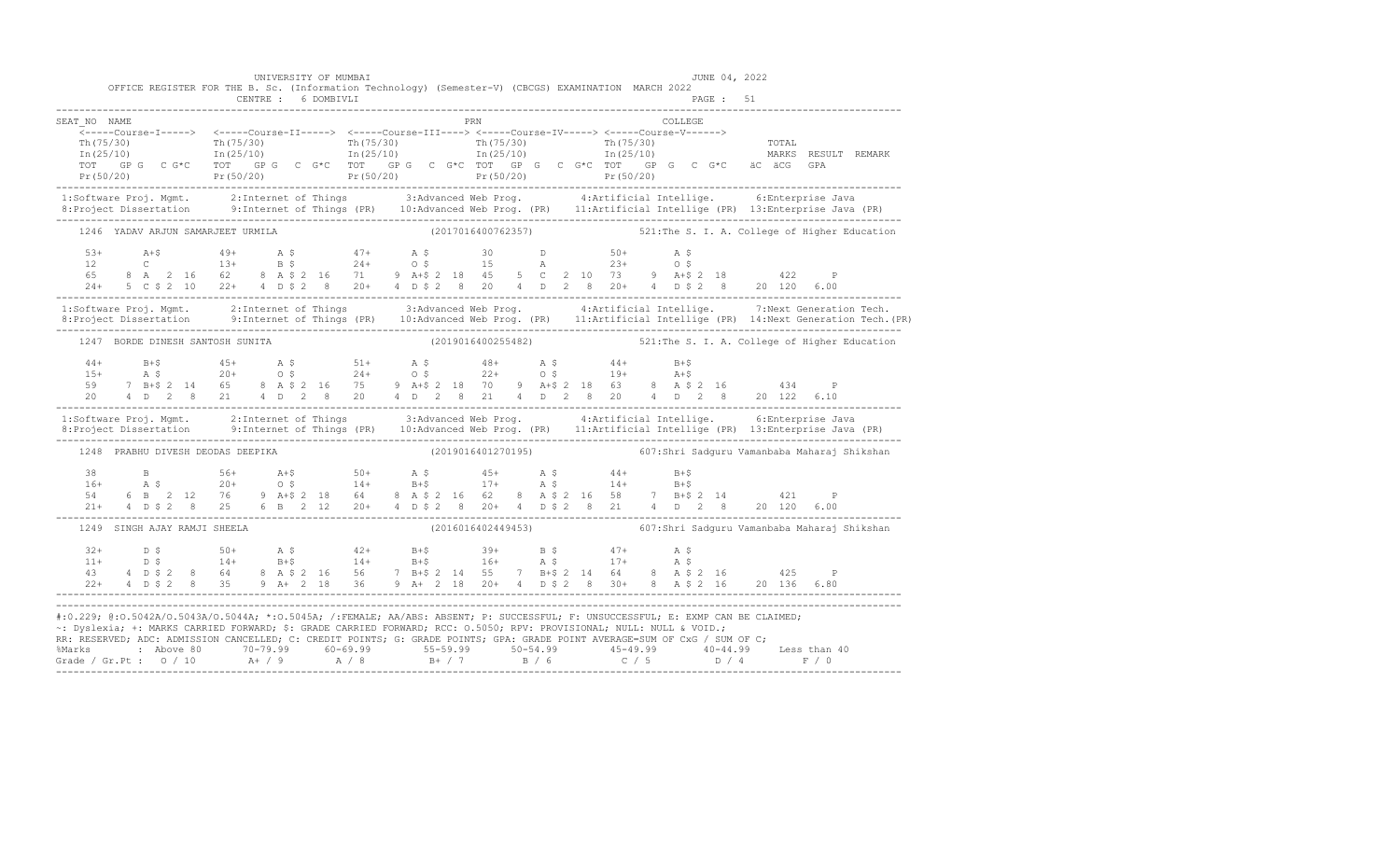|              |                                                                                                                                                                                                                                                                                                                                                                                                                                                                                | UNIVERSITY OF MUMBAI |  |  |     |                    |  |         | JUNE 04, 2022 |  |                                                              |  |
|--------------|--------------------------------------------------------------------------------------------------------------------------------------------------------------------------------------------------------------------------------------------------------------------------------------------------------------------------------------------------------------------------------------------------------------------------------------------------------------------------------|----------------------|--|--|-----|--------------------|--|---------|---------------|--|--------------------------------------------------------------|--|
|              | OFFICE REGISTER FOR THE B. Sc. (Information Technology) (Semester-V) (CBCGS) EXAMINATION MARCH 2022                                                                                                                                                                                                                                                                                                                                                                            | CENTRE : 6 DOMBIVLI  |  |  |     |                    |  |         | PAGE: 52      |  |                                                              |  |
| SEAT NO NAME |                                                                                                                                                                                                                                                                                                                                                                                                                                                                                |                      |  |  | PRN |                    |  | COLLEGE |               |  |                                                              |  |
|              |                                                                                                                                                                                                                                                                                                                                                                                                                                                                                |                      |  |  |     |                    |  |         |               |  |                                                              |  |
|              |                                                                                                                                                                                                                                                                                                                                                                                                                                                                                |                      |  |  |     |                    |  |         |               |  |                                                              |  |
|              |                                                                                                                                                                                                                                                                                                                                                                                                                                                                                |                      |  |  |     |                    |  |         |               |  |                                                              |  |
|              | TOT GPG CG*C TOT GPG CG*C TOT GPG CG*C TOT GPG CG*C TOT GPG CG*C äCäCG GPA                                                                                                                                                                                                                                                                                                                                                                                                     |                      |  |  |     |                    |  |         |               |  |                                                              |  |
|              |                                                                                                                                                                                                                                                                                                                                                                                                                                                                                |                      |  |  |     |                    |  |         |               |  |                                                              |  |
|              |                                                                                                                                                                                                                                                                                                                                                                                                                                                                                |                      |  |  |     |                    |  |         |               |  |                                                              |  |
|              | 1:Software Proj. Mgmt. 2:Internet of Things 3:Advanced Web Prog. 4:Artificial Intellige. 7:Next Generation Tech.<br>10:Advanced Web Prog. (PR) 11:Artificial Intellige (PR) 14:Next Generation Tech. (PR) 8:Project Dissertation                                                                                                                                                                                                                                               |                      |  |  |     |                    |  |         |               |  |                                                              |  |
|              | 1250 CHAURASIYA DEEPAKKUMAR JAYPRAKASH URMILA (2019016401140156)                                                                                                                                                                                                                                                                                                                                                                                                               |                      |  |  |     |                    |  |         |               |  | 923: Royal College of Science & Commerce                     |  |
|              |                                                                                                                                                                                                                                                                                                                                                                                                                                                                                |                      |  |  |     |                    |  |         |               |  |                                                              |  |
|              | $\begin{array}{cccccccccccccccc} 48+ & & {\bf A}\ \, 5 & & & 63+ & & 0\ \, 5 & & & 75+ & & 0\ \, 5 & & & 14+ & & {\bf B}+ \hat{\bf S} & & & 19+ & & {\bf A}+ \hat{\bf S} & & & 17+ & & {\bf A}\ \, 5 & & & 14+ & & {\bf B}+ \hat{\bf S} & & & 14+ & & {\bf B}+ \hat{\bf S} & & & 14+ & & {\bf B}+ \hat{\bf S} & & & 14+ & {\bf B}+ \hat{\bf S} & & & 14+ & {\bf B}+ \hat{\bf S} & & & 14+ & {\$                                                                                |                      |  |  |     |                    |  |         |               |  |                                                              |  |
|              |                                                                                                                                                                                                                                                                                                                                                                                                                                                                                |                      |  |  |     |                    |  |         |               |  |                                                              |  |
|              | $20+$ 4 D \$ 2 8 20 + 4 D \$ 2 8 20 4 D 2 8 20 + 4 D \$ 2 8 20 + 4 D \$ 2 8 20 130 6.50                                                                                                                                                                                                                                                                                                                                                                                        |                      |  |  |     |                    |  |         |               |  |                                                              |  |
|              | 1251 / DUBEY PRIYANKA HARINARAYAN GEETA                                                                                                                                                                                                                                                                                                                                                                                                                                        |                      |  |  |     |                    |  |         |               |  | $(2019016401140454)$ 923:Royal College of Science & Commerce |  |
|              |                                                                                                                                                                                                                                                                                                                                                                                                                                                                                |                      |  |  |     |                    |  |         |               |  |                                                              |  |
|              |                                                                                                                                                                                                                                                                                                                                                                                                                                                                                |                      |  |  |     |                    |  |         |               |  |                                                              |  |
|              |                                                                                                                                                                                                                                                                                                                                                                                                                                                                                |                      |  |  |     |                    |  |         |               |  |                                                              |  |
|              | $\begin{array}{cccccccccccccccc} 51 & \text{A} & 38+ & \text{B}\ \hat{\textsf{x}} & 38+ & \text{B}\ \hat{\textsf{x}} & 39+ & \text{B}\ \hat{\textsf{x}} & 39+ & \text{B}\ \hat{\textsf{x}} & 33+ & \text{D}\ \hat{\textsf{x}} & 35+ & \text{A}\ \hat{\textsf{x}} & 37+ & \text{B}\ \hat{\textsf{x}} & 39+ & \text{B}\ \hat{\textsf{x}} & 39+ & \text{B}\ \hat{\textsf{x}} & 39+ & \text{B}\ \hat{\textsf{x}} & 30+ & \text{B}\ \hat{\textsf{x}} & 3$                           |                      |  |  |     |                    |  |         |               |  |                                                              |  |
|              | 1252 LOKARE SHUBHAM SHASHIKANT SUNITA                                                                                                                                                                                                                                                                                                                                                                                                                                          |                      |  |  |     | (2019016401140493) |  |         |               |  | 923: Royal College of Science & Commerce                     |  |
|              |                                                                                                                                                                                                                                                                                                                                                                                                                                                                                |                      |  |  |     |                    |  |         |               |  |                                                              |  |
|              | $\begin{array}{cccccccccccccccc} 42 & & B+ & & 60+ & & 0 & \xi & & 72+ & & 0 & \xi & & 63+ & & 0 & \xi & & 48+ & & \text{A} & \xi \\ 21+ & & 0 & \xi & & 18+ & & \text{A}+\xi & & 22+ & & 0 & \xi & & 19+ & & \text{A}+\xi & & 16+ & & \text{A} & \xi \\ 63 & & 8 & \text{A} & 2 & 16 & & 78 & & 9 & \text{A}+\xi & 2 & 18 & & 94 & & 10 & 0 & \xi & 2 & 20 & & 82 & & 1$                                                                                                      |                      |  |  |     |                    |  |         |               |  |                                                              |  |
|              |                                                                                                                                                                                                                                                                                                                                                                                                                                                                                |                      |  |  |     |                    |  |         |               |  |                                                              |  |
|              |                                                                                                                                                                                                                                                                                                                                                                                                                                                                                |                      |  |  |     |                    |  |         |               |  |                                                              |  |
|              | 1253 PAWAR VAIBHAV VINAYAK VAISHALI                                                                                                                                                                                                                                                                                                                                                                                                                                            |                      |  |  |     |                    |  |         |               |  | $(2019016401139903)$ 923:Royal College of Science & Commerce |  |
|              |                                                                                                                                                                                                                                                                                                                                                                                                                                                                                |                      |  |  |     |                    |  |         |               |  |                                                              |  |
|              | 42 B+<br>$25+$ 51+ A \$<br>$59+$ A +\$<br>$60+$ O \$<br>$48+$ A \$<br>$18+$ A \$<br>$18+$ A +\$<br>$18+$ A +\$<br>$18+$ A +\$<br>$18+$ A +\$<br>$18+$ A +\$<br>$18+$ A +\$<br>$18+$ A +\$<br>$18+$ A +\$<br>$18+$ A +\$<br>$18+$ A +\$<br>$18+$ A +\$<br>$216$ A +3<br>$216$ A 3<br>                                                                                                                                                                                           |                      |  |  |     |                    |  |         |               |  |                                                              |  |
|              |                                                                                                                                                                                                                                                                                                                                                                                                                                                                                |                      |  |  |     |                    |  |         |               |  |                                                              |  |
|              | 24+ 5 C \$ 2 10 20+ 4 D \$ 2 8 22+ 4 D \$ 2 8 24+ 5 C \$ 2 10 28+ 7 B+\$ 2 14 20 136 6.80                                                                                                                                                                                                                                                                                                                                                                                      |                      |  |  |     |                    |  |         |               |  |                                                              |  |
|              | 1254 SAWANT MOHAK MANOHAR SANGITA                                                                                                                                                                                                                                                                                                                                                                                                                                              |                      |  |  |     |                    |  |         |               |  | (2019016401138076) 923: Royal College of Science & Commerce  |  |
|              |                                                                                                                                                                                                                                                                                                                                                                                                                                                                                |                      |  |  |     |                    |  |         |               |  |                                                              |  |
|              |                                                                                                                                                                                                                                                                                                                                                                                                                                                                                |                      |  |  |     |                    |  |         |               |  |                                                              |  |
|              |                                                                                                                                                                                                                                                                                                                                                                                                                                                                                |                      |  |  |     |                    |  |         |               |  |                                                              |  |
|              | $\begin{array}{cccccccccccccccc} 56 & \quad \text{A+} & \quad & 59+ & \quad \text{A+5} & \quad & 59+ & \quad \text{A+5} & \quad & 65+ & \quad \text{O$} & \quad & 53+ & \quad \text{A+5} & \quad & 54+ & \quad & 24+ & \quad \text{O$} & \quad & 22+ & \quad \text{O$} & \quad & 24+ & \quad \text{O$} & \quad & 22+ & \quad \text{O$} & \quad & 24+ & \quad \text{O$} & \quad & 24+ & \quad \text{O$} & \quad & 24+ & \quad \text{O$}$                                        |                      |  |  |     |                    |  |         |               |  |                                                              |  |
|              | #:0.229; @:0.5042A/0.5043A/0.5044A; *:0.5045A; /:FEMALE; AA/ABS: ABSENT; P: SUCCESSFUL; F: UNSUCCESSFUL; E: EXMP CAN BE CLAIMED;<br>~: Dyslexia; +: MARKS CARRIED FORWARD; \$: GRADE CARRIED FORWARD; RCC: 0.5050; RPV: PROVISIONAL; NULL: NULL & VOID.;<br>RR: RESERVED; ADC: ADMISSION CANCELLED; C: CREDIT POINTS; G: GRADE POINTS; GPA: GRADE POINT AVERAGE=SUM OF CxG / SUM OF C;<br>%Marks : Above 80 70-79.99 60-69.99 55-59.99 50-54.99 45-49.99 40-44.99 Less than 40 |                      |  |  |     |                    |  |         |               |  |                                                              |  |
|              |                                                                                                                                                                                                                                                                                                                                                                                                                                                                                |                      |  |  |     |                    |  |         |               |  |                                                              |  |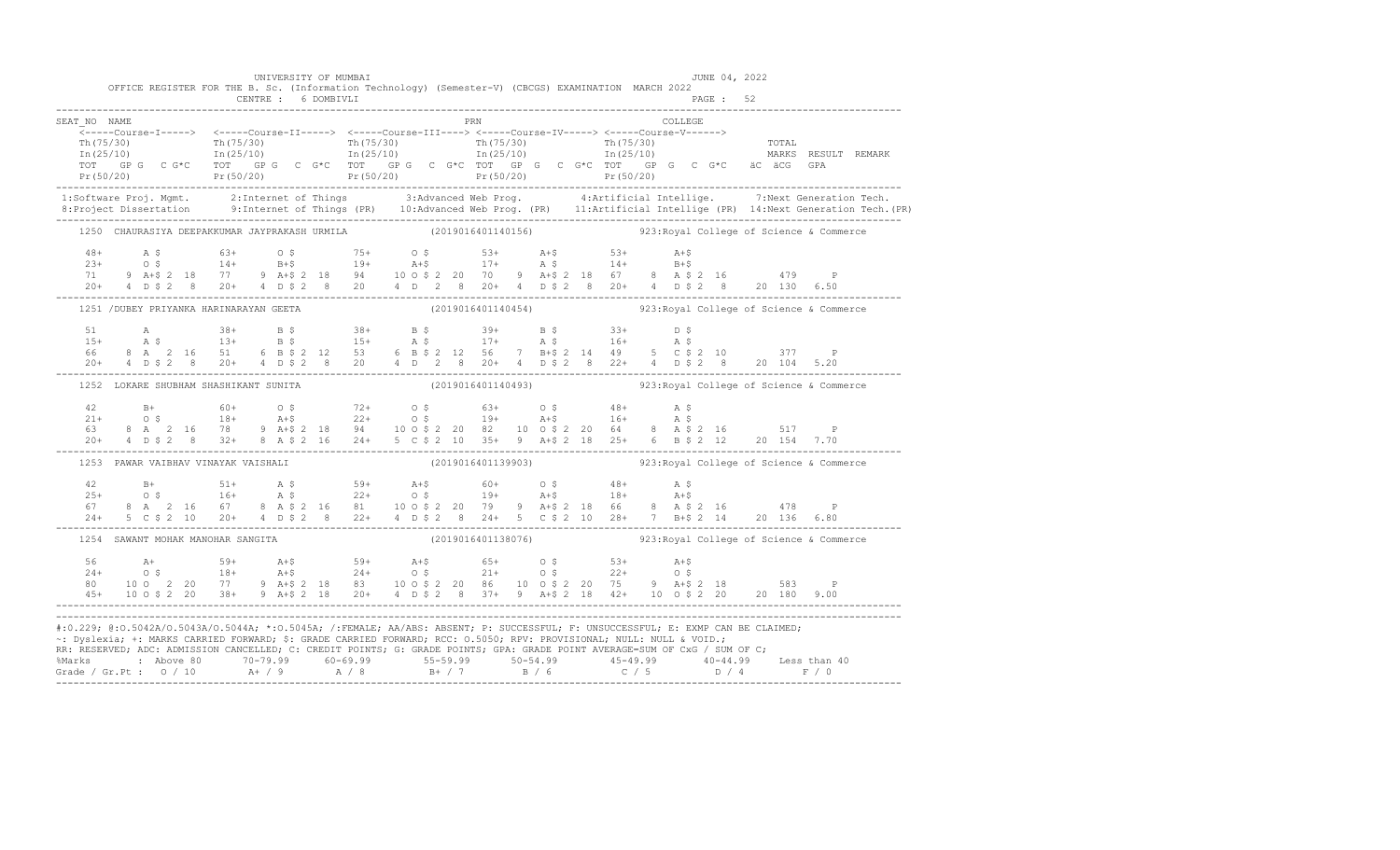|                                    | UNIVERSITY OF MUMBAI<br>OFFICE REGISTER FOR THE B. Sc. (Information Technology) (Semester-V) (CBCGS) EXAMINATION MARCH 2022                                                                                                                                                                                                                |                    | JUNE 04, 2022                                                                                                                                                                                                                                                                                                                                                                                                                                 |                                                                                                                                                                                                                                   |
|------------------------------------|--------------------------------------------------------------------------------------------------------------------------------------------------------------------------------------------------------------------------------------------------------------------------------------------------------------------------------------------|--------------------|-----------------------------------------------------------------------------------------------------------------------------------------------------------------------------------------------------------------------------------------------------------------------------------------------------------------------------------------------------------------------------------------------------------------------------------------------|-----------------------------------------------------------------------------------------------------------------------------------------------------------------------------------------------------------------------------------|
|                                    | CENTRE : 6 DOMBIVLI                                                                                                                                                                                                                                                                                                                        |                    | PAGE: 53                                                                                                                                                                                                                                                                                                                                                                                                                                      |                                                                                                                                                                                                                                   |
| SEAT NO NAME<br>Pr(50/20)          | <-----Course-I-----> <-----Course-II-----> <-----Course-III----> <-----Course-IV-----> <-----Course-V------><br>$\texttt{Th}(75/30)$ $\texttt{Th}(75/30)$ $\texttt{Th}(75/30)$ $\texttt{Th}(75/30)$ $\texttt{Th}(25/10)$ $\texttt{In}(25/10)$ $\texttt{In}(25/10)$ $\texttt{In}(25/10)$<br>$Pr(50/20)$ $Pr(50/20)$ $Pr(50/20)$ $Pr(50/20)$ | PRN                | COLLEGE<br>TOT GPG CG*C TOT GPG CG*C TOT GPG CG*C TOT GPG CG*C TOT GEG CG*C TOT GPG CG*C äC äCG GPA                                                                                                                                                                                                                                                                                                                                           | TOTAL<br>MARKS RESULT REMARK                                                                                                                                                                                                      |
|                                    |                                                                                                                                                                                                                                                                                                                                            |                    |                                                                                                                                                                                                                                                                                                                                                                                                                                               | 1:Software Proj. Mgmt. 2:Internet of Things 3:Advanced Web Prog. 4:Artificial Intellige. 7:Next Generation Tech.<br>8:Project Dissertation 9:Internet of Things (PR) 10:Advanced Web Prog. (PR) 11:Artificial Intellige (PR) 14:N |
|                                    | 1255 /SHRIKHANDE GAURI PRAVIN PRIYA                                                                                                                                                                                                                                                                                                        | (2019016402171963) |                                                                                                                                                                                                                                                                                                                                                                                                                                               | 923: Royal College of Science & Commerce                                                                                                                                                                                          |
|                                    |                                                                                                                                                                                                                                                                                                                                            |                    | $\begin{array}{cccccccccccc} 54 & \quad \text{A+} & \quad & 65+ & \quad \text{O} & \text{S} & \quad & 66+ & \quad \text{O} & \text{S} & \quad & 65+ & \quad \text{O} & \text{S} & \quad & 51+ & \quad \text{A} & \text{S} \\ 24+ & \quad \text{O} & \text{S} & \quad & 19+ & \quad \text{A+}\text{S} & \quad & 23+ & \quad \text{O} & \text{S} & \quad & 22+ & \quad \text{O} & \text{S} & \quad & 19+ & \quad \text{A+}\text{S} \\ 78 & \$   |                                                                                                                                                                                                                                   |
|                                    |                                                                                                                                                                                                                                                                                                                                            |                    |                                                                                                                                                                                                                                                                                                                                                                                                                                               | 1:Software Proj. Mgmt. 2:Internet of Things 3:Advanced Web Prog. 5:Linux System Admin. 7:Next Generation Tech.<br>1:Project Dissertation 9:Internet of Things (PR) 10:Advanced Web Prog. (PR) 12:Linux Administration (PR) 14:Nex |
| 1256 SHUKLA NITIN RAMSINGAR SAVITA |                                                                                                                                                                                                                                                                                                                                            |                    | (2017016402374725)  923: Royal College of Science & Commerce                                                                                                                                                                                                                                                                                                                                                                                  |                                                                                                                                                                                                                                   |
| $73+$<br>$18+$<br>91               | $0.5$ $75+$ $0.5$ $72+$ $0.5$ $73+$ $0.5$ $69+$ $0.5$<br>$A + 5$ 18+ $A + 5$ 19+ $A + 5$ 18+ $A + 5$ 18+ $A + 5$                                                                                                                                                                                                                           |                    | 10 0 \$ 2 20 93 10 0 \$ 2 20 91 10 0 \$ 2 20 91 10 0 \$ 2 20 87 10 0 \$ 2 20 565 P<br>28+ 7 B+\$ 2 14 24+ 5 C \$ 2 10 20+ 4 D \$ 2 8 20 4 D 2 8 20+ 4 D \$ 2 8 20 148 7.40                                                                                                                                                                                                                                                                    |                                                                                                                                                                                                                                   |
| %Marks                             | ~: Dyslexia; +: MARKS CARRIED FORWARD; \$: GRADE CARRIED FORWARD; RCC: 0.5050; RPV: PROVISIONAL; NULL: NULL & VOID.;                                                                                                                                                                                                                       |                    | #:0.229; @:0.5042A/0.5043A/0.5044A; *:0.5045A; /:FEMALE; AA/ABS: ABSENT; P: SUCCESSFUL; F: UNSUCCESSFUL; E: EXMP CAN BE CLAIMED;<br>RR: RESERVED; ADC: ADMISSION CANCELLED; C: CREDIT POINTS; G: GRADE POINTS; GPA: GRADE POINT AVERAGE=SUM OF CxG / SUM OF C;<br>: Above 80    70-79.99    60-69.99     55-59.99     50-54.99     45-49.99     40-44.99   Less than 40<br>Grade / Gr.Pt : $0/10$ A / 9 A / 8 B + / 7 B / 6 C / 5 D / 4 F / 0 |                                                                                                                                                                                                                                   |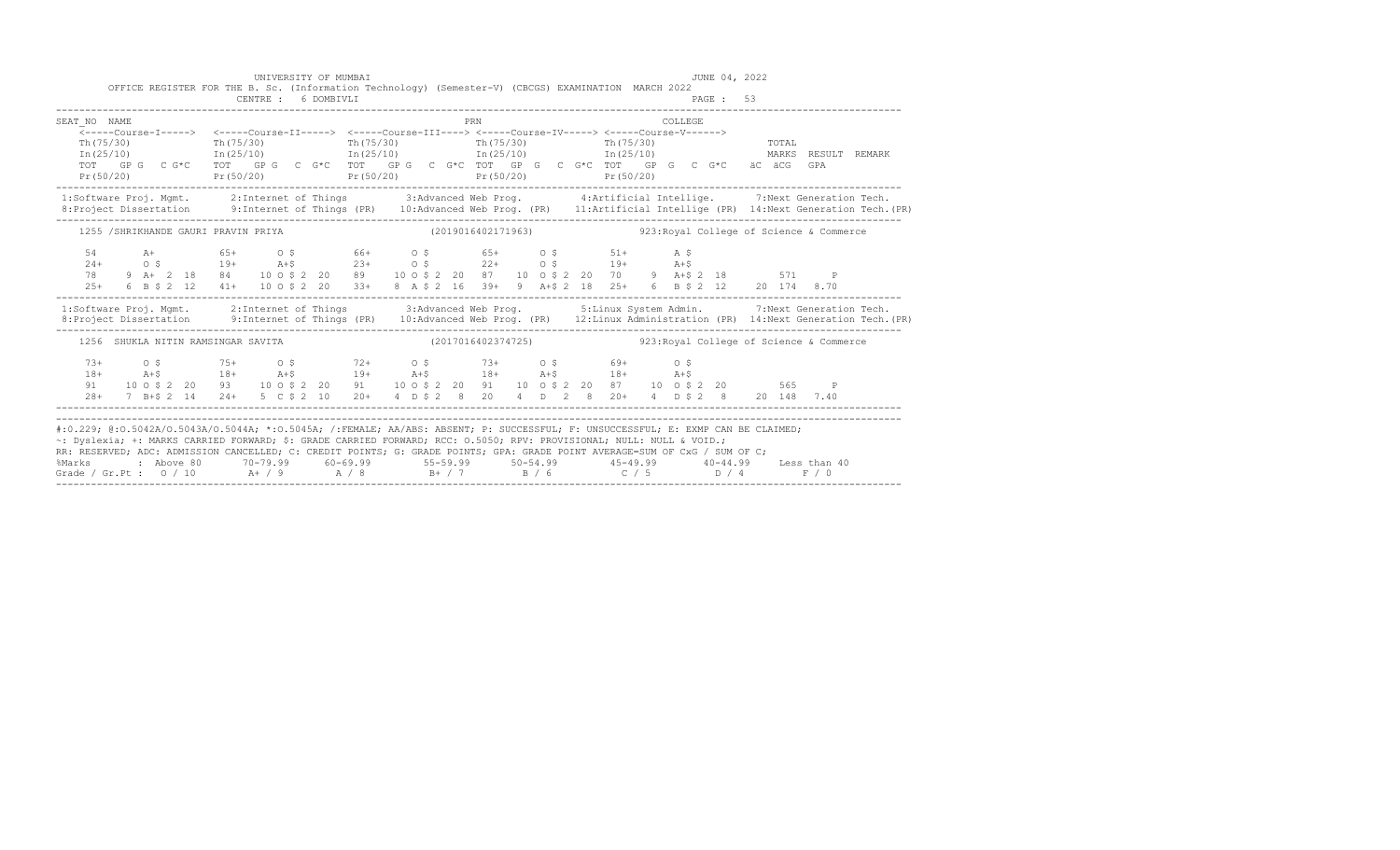|                                   | PRN                             | COLLEGE                                                                                                                                                                                                                                                                                                                                                                                                                                                                                                                                                                                                                                                                                                                                                                                                                                                                                                                                                                                                                                                                                |
|-----------------------------------|---------------------------------|----------------------------------------------------------------------------------------------------------------------------------------------------------------------------------------------------------------------------------------------------------------------------------------------------------------------------------------------------------------------------------------------------------------------------------------------------------------------------------------------------------------------------------------------------------------------------------------------------------------------------------------------------------------------------------------------------------------------------------------------------------------------------------------------------------------------------------------------------------------------------------------------------------------------------------------------------------------------------------------------------------------------------------------------------------------------------------------|
|                                   |                                 |                                                                                                                                                                                                                                                                                                                                                                                                                                                                                                                                                                                                                                                                                                                                                                                                                                                                                                                                                                                                                                                                                        |
|                                   |                                 | TOTAL                                                                                                                                                                                                                                                                                                                                                                                                                                                                                                                                                                                                                                                                                                                                                                                                                                                                                                                                                                                                                                                                                  |
|                                   |                                 |                                                                                                                                                                                                                                                                                                                                                                                                                                                                                                                                                                                                                                                                                                                                                                                                                                                                                                                                                                                                                                                                                        |
|                                   |                                 |                                                                                                                                                                                                                                                                                                                                                                                                                                                                                                                                                                                                                                                                                                                                                                                                                                                                                                                                                                                                                                                                                        |
|                                   |                                 |                                                                                                                                                                                                                                                                                                                                                                                                                                                                                                                                                                                                                                                                                                                                                                                                                                                                                                                                                                                                                                                                                        |
|                                   |                                 |                                                                                                                                                                                                                                                                                                                                                                                                                                                                                                                                                                                                                                                                                                                                                                                                                                                                                                                                                                                                                                                                                        |
|                                   |                                 |                                                                                                                                                                                                                                                                                                                                                                                                                                                                                                                                                                                                                                                                                                                                                                                                                                                                                                                                                                                                                                                                                        |
|                                   |                                 |                                                                                                                                                                                                                                                                                                                                                                                                                                                                                                                                                                                                                                                                                                                                                                                                                                                                                                                                                                                                                                                                                        |
|                                   |                                 |                                                                                                                                                                                                                                                                                                                                                                                                                                                                                                                                                                                                                                                                                                                                                                                                                                                                                                                                                                                                                                                                                        |
|                                   |                                 |                                                                                                                                                                                                                                                                                                                                                                                                                                                                                                                                                                                                                                                                                                                                                                                                                                                                                                                                                                                                                                                                                        |
|                                   |                                 |                                                                                                                                                                                                                                                                                                                                                                                                                                                                                                                                                                                                                                                                                                                                                                                                                                                                                                                                                                                                                                                                                        |
|                                   |                                 |                                                                                                                                                                                                                                                                                                                                                                                                                                                                                                                                                                                                                                                                                                                                                                                                                                                                                                                                                                                                                                                                                        |
|                                   |                                 | (2017016402507111) 371: Gajananrao Pandurang Patil College of Ar                                                                                                                                                                                                                                                                                                                                                                                                                                                                                                                                                                                                                                                                                                                                                                                                                                                                                                                                                                                                                       |
|                                   |                                 |                                                                                                                                                                                                                                                                                                                                                                                                                                                                                                                                                                                                                                                                                                                                                                                                                                                                                                                                                                                                                                                                                        |
|                                   |                                 |                                                                                                                                                                                                                                                                                                                                                                                                                                                                                                                                                                                                                                                                                                                                                                                                                                                                                                                                                                                                                                                                                        |
|                                   |                                 |                                                                                                                                                                                                                                                                                                                                                                                                                                                                                                                                                                                                                                                                                                                                                                                                                                                                                                                                                                                                                                                                                        |
|                                   |                                 |                                                                                                                                                                                                                                                                                                                                                                                                                                                                                                                                                                                                                                                                                                                                                                                                                                                                                                                                                                                                                                                                                        |
| 1259 MHATRE SHUBHAM LAXMAN SARIKA |                                 | (2019016402673333) 371: Gajananrao Pandurang Patil College of Ar                                                                                                                                                                                                                                                                                                                                                                                                                                                                                                                                                                                                                                                                                                                                                                                                                                                                                                                                                                                                                       |
|                                   |                                 |                                                                                                                                                                                                                                                                                                                                                                                                                                                                                                                                                                                                                                                                                                                                                                                                                                                                                                                                                                                                                                                                                        |
|                                   |                                 |                                                                                                                                                                                                                                                                                                                                                                                                                                                                                                                                                                                                                                                                                                                                                                                                                                                                                                                                                                                                                                                                                        |
|                                   |                                 |                                                                                                                                                                                                                                                                                                                                                                                                                                                                                                                                                                                                                                                                                                                                                                                                                                                                                                                                                                                                                                                                                        |
|                                   |                                 | $\begin{array}{cccccccccccccccc} 56 & & & \text{A+} & & & 61 & & & 0 & & & 58 & & \text{A+} & & & 56 & & \text{A+} & & & 59 & & \text{A+} \\ 21 & & & 0 & & & 20 & & 0 & & 22 & & 0 & & 20 & & 0 & & 21 & & 0 \\ 77@3 & 10 & 0 & 2 & 20 & 81 & & 10 & 0 & 2 & 20 & 80 & & 10 & 0 & 2 & 20 & 76 & & 9 & \text{A+} & 2 & 18 & 80 & & 10 & 0 & 2 & 20$                                                                                                                                                                                                                                                                                                                                                                                                                                                                                                                                                                                                                                                                                                                                    |
|                                   | 1258 KAMBLE AMIT VIJAY SANGEETA | <-----Course-I-----> <-----Course-II-----> <-----Course-III----> <-----Course-IV-----> <-----Course-V------><br>$\begin{tabular}{lcccccc} \texttt{Th(75/30)} & \texttt{Th(75/30)} & \texttt{Th(75/30)} & \texttt{Th(75/30)} & \texttt{Th(75/30)} & \texttt{Th(75/30)} & \texttt{Th(75/30)} & \texttt{Th(75/30)} & \texttt{Th(75/30)} & \texttt{Tr(75/30)} & \texttt{Tr(75/30)} & \texttt{Tr(75/30)} & \texttt{Tr(75/30)} & \texttt{Tr(75/30)} & \texttt{Tr(75/30)} & \texttt{Tr(75/30)} & \text$<br>1:Software Proj. Mgmt. 2:Internet of Things 3:Advanced Web Prog. 4:Artificial Intellige. 6:Enterprise Java<br>1257 GUPTA KRISHNA JIYALAL SHARDA (2018016400491625) 371:Gajananrao Pandurang Patil College of Ar<br>A 48 A 50 A 46 A 47 A<br>$\begin{array}{cccccccccccccccc} \text{A+} & & & 57 & & & \text{A+} & & & 52 & & \text{A} & & & 47 & & \text{A} & & & 53 & & \text{A+} \\ \text{O$ $\$&$23+$&$O$\$&$21+$&$O$\$&$21+$&$O$\$&$23+$&$O$\$&$21+$&$O$\$&$21+$&$O$\$&$21+$&$O$\$&$3$&$A+ \\ \text{9} $\text{A+} & 2 & 18 & 80 & 10 & 2 & 20 & 73 & 9 & \text{A+} & 2 & 18 &$ |

-------------------------------------------------------------------------------------------------------------------------------------------------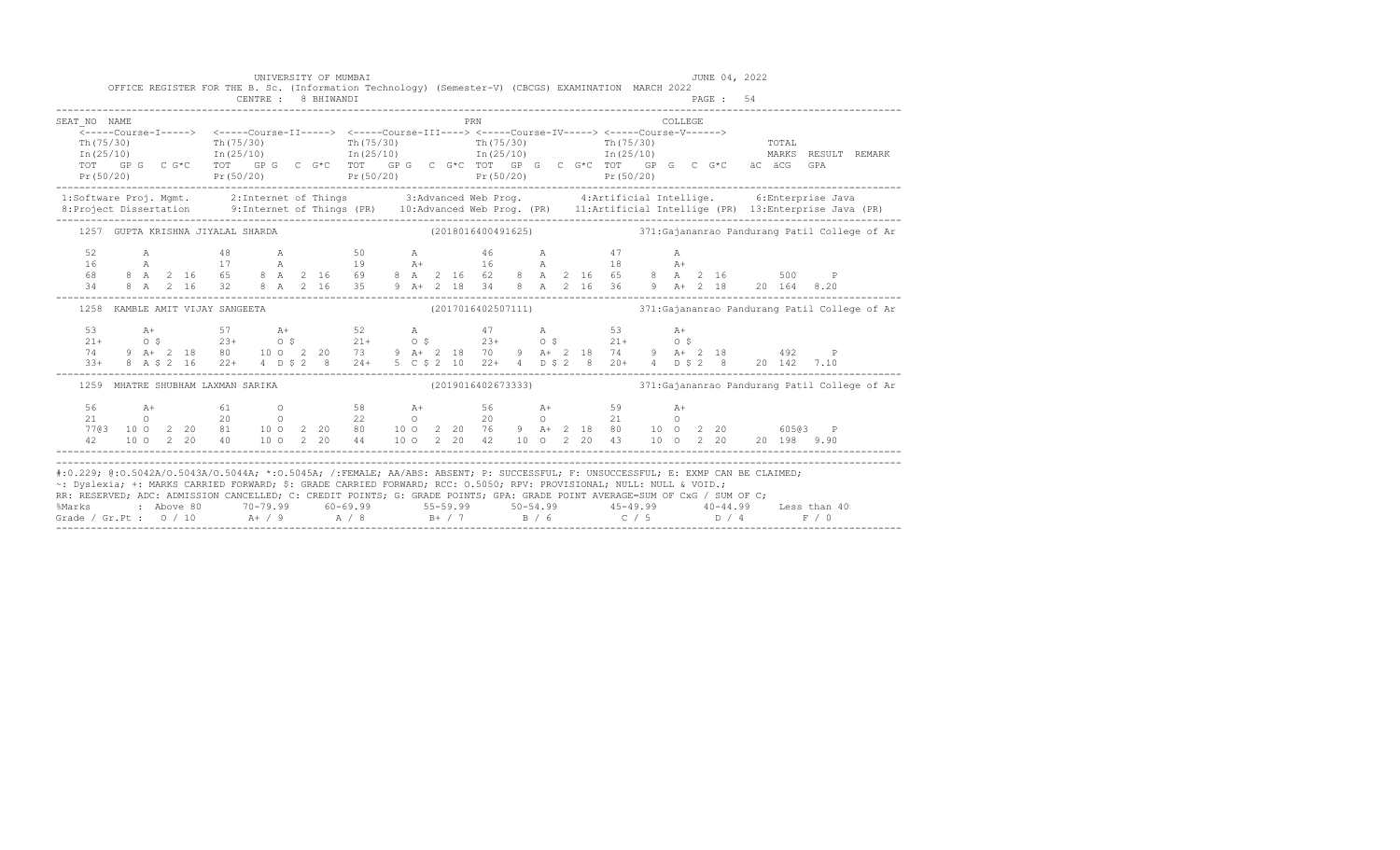|                                                        | UNIVERSITY OF MUMBAI | OFFICE REGISTER FOR THE B. Sc. (Information Technology) (Semester-V) (CBCGS) EXAMINATION MARCH 2022                                                                                                                                                                                                                                                                                    | JUNE 04, 2022                                                                                                                                                                                                                                                                                                                                                                                                                   |
|--------------------------------------------------------|----------------------|----------------------------------------------------------------------------------------------------------------------------------------------------------------------------------------------------------------------------------------------------------------------------------------------------------------------------------------------------------------------------------------|---------------------------------------------------------------------------------------------------------------------------------------------------------------------------------------------------------------------------------------------------------------------------------------------------------------------------------------------------------------------------------------------------------------------------------|
|                                                        | CENTRE : 7 KALYAN    |                                                                                                                                                                                                                                                                                                                                                                                        | PAGE: 55                                                                                                                                                                                                                                                                                                                                                                                                                        |
| SEAT NO NAME                                           |                      | PRN                                                                                                                                                                                                                                                                                                                                                                                    | COLLEGE.                                                                                                                                                                                                                                                                                                                                                                                                                        |
| Th (75/30)                                             |                      | <-----Course-I-----> <-----Course-II-----> <-----Course-III----> <-----Course-IV-----> <-----Course-V------><br>Th(75/30) Th(75/30) Th(75/30) Th(75/30) Th(75/30)<br>Pr (50/20) Pr (50/20) Pr (50/20) Pr (50/20) Pr (50/20) Pr (50/20)                                                                                                                                                 | TOTAL<br>In (25/10) 1n (25/10) 1n (25/10) 1n (25/10) 1n (25/10) 1n (25/10) 1n (25/10) 2n (25/10) 1n (25/10)<br>TOT GPG CG*C TOT GPG CG*C TOT GPG CG*C TOT GPG CG*CTOT CPG CG*C TOT GPG CG*C äCÄCG<br>GPA                                                                                                                                                                                                                        |
|                                                        |                      |                                                                                                                                                                                                                                                                                                                                                                                        | 1:Software Proj. Mgmt. 2:Internet of Things 3:Advanced Web Prog. 4:Artificial Intellige. 6:Enterprise Java<br>8: Project Dissertation 9: Internet of Things (PR) 10: Advanced Web Prog. (PR) 11: Artificial Intellige (PR) 13: Enterprise Java (PR)                                                                                                                                                                             |
| 1260 SINGH KRISHNA SATISH RANI                         |                      |                                                                                                                                                                                                                                                                                                                                                                                        | (2019016400355204) 613:Saket Gyanpeeth College of Arts and Comm                                                                                                                                                                                                                                                                                                                                                                 |
| A 50+<br>45<br>$20+$<br>65<br>$30+$<br>8 A \$ 2 16 37+ | 9 A+\$ 2 18 35+      | A \$ 51+ A \$ 62+ 0 \$ 50+ A \$<br>$\circ \quad \  \  \, \mathsf{0} \ \, \mathsf{5} \qquad \qquad \  \  \, \mathsf{20+} \qquad \qquad \mathsf{0} \ \, \mathsf{5} \qquad \qquad \  \  \, \mathsf{20+} \qquad \qquad \mathsf{0} \ \, \mathsf{5} \qquad \qquad \mathsf{24+} \qquad \qquad \mathsf{0} \ \, \mathsf{5} \qquad \qquad \mathsf{21+} \qquad \qquad \mathsf{0} \ \, \mathsf{5}$ | 8 A 2 16 70 9 A+\$ 2 18 71 9 A+\$ 2 18 86 10 0 \$ 2 20 71 9 A+\$ 2 18 535 P<br>9 A+\$ 2 18 35+ 9 A+\$ 2 18 35+ 9 A+\$ 2 18 20 178 8.90                                                                                                                                                                                                                                                                                          |
|                                                        |                      | ~: Dyslexia; +: MARKS CARRIED FORWARD; \$: GRADE CARRIED FORWARD; RCC: 0.5050; RPV: PROVISIONAL; NULL: NULL & VOID.;                                                                                                                                                                                                                                                                   | #:0.229; @:0.5042A/0.5043A/0.5044A; *:0.5045A; /:FEMALE; AA/ABS: ABSENT; P: SUCCESSFUL; F: UNSUCCESSFUL; E: EXMP CAN BE CLAIMED;<br>RR: RESERVED; ADC: ADMISSION CANCELLED; C: CREDIT POINTS; G: GRADE POINTS; GPA: GRADE POINT AVERAGE=SUM OF CxG / SUM OF C;<br>%Marks : Above 80 70-79.99 60-69.99 55-59.99 50-54.99 45-49.99 40-44.99 Less than 40<br>Grade / Gr.Pt : $0/10$ A+ / 9 A / 8 B+ / 7 B / 6 C / 5 D / 4<br>F / 0 |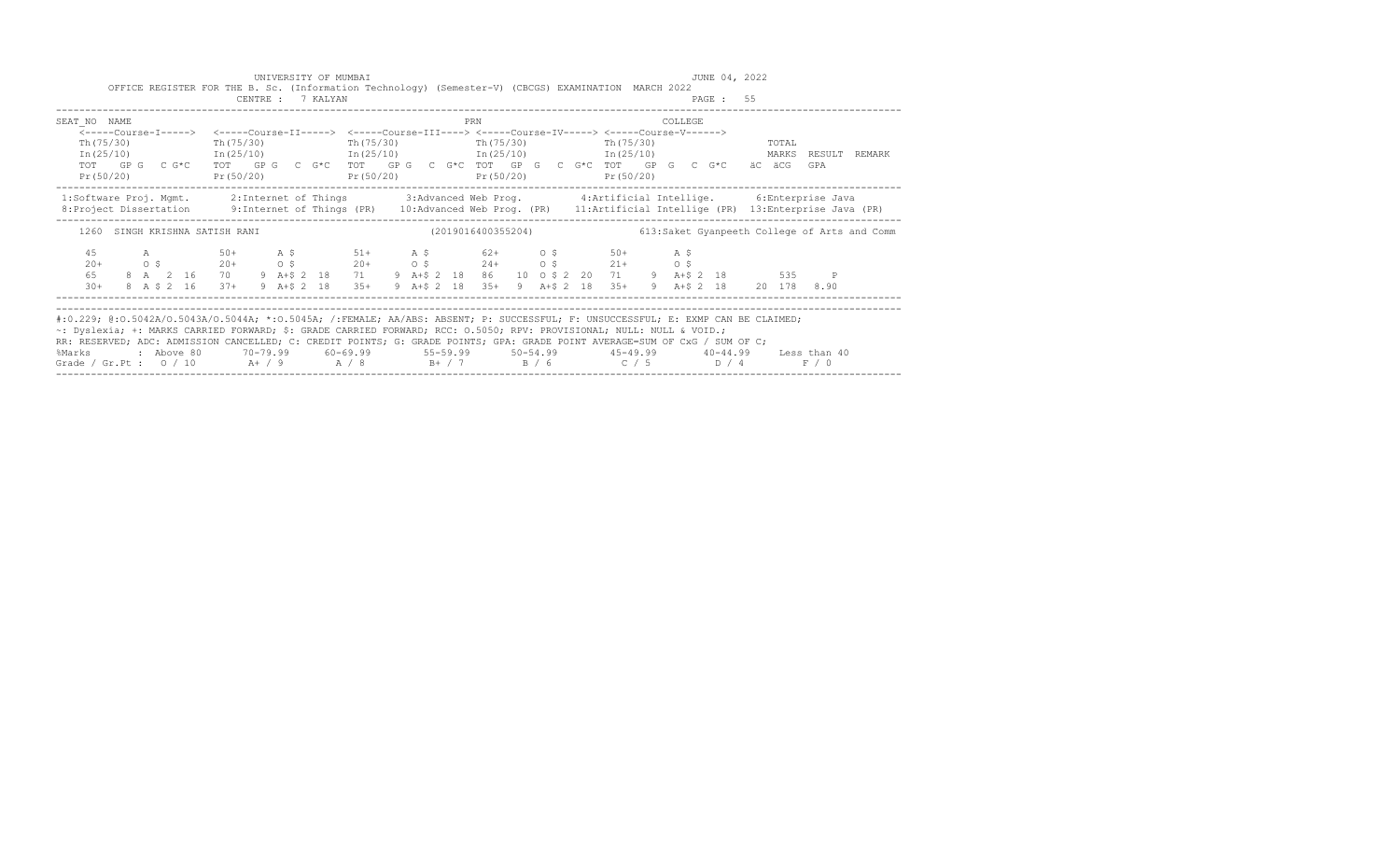|                                                                                                                                                                                                                                                                                                                                                                                                                                                                                                                                                  |  |  |  |  |                     | UNIVERSITY OF MUMBAI<br>OFFICE REGISTER FOR THE B. Sc. (Information Technology) (Semester-V) (CBCGS) EXAMINATION MARCH 2022                                                                                                                                                                                                                                         |  |     |  |  |                          |  |         | JUNE 04, 2022 |       |       |        |                                                                                                                                             |
|--------------------------------------------------------------------------------------------------------------------------------------------------------------------------------------------------------------------------------------------------------------------------------------------------------------------------------------------------------------------------------------------------------------------------------------------------------------------------------------------------------------------------------------------------|--|--|--|--|---------------------|---------------------------------------------------------------------------------------------------------------------------------------------------------------------------------------------------------------------------------------------------------------------------------------------------------------------------------------------------------------------|--|-----|--|--|--------------------------|--|---------|---------------|-------|-------|--------|---------------------------------------------------------------------------------------------------------------------------------------------|
|                                                                                                                                                                                                                                                                                                                                                                                                                                                                                                                                                  |  |  |  |  | CENTRE : 11 PALGHAR |                                                                                                                                                                                                                                                                                                                                                                     |  |     |  |  |                          |  |         | PAGE: 56      |       |       |        |                                                                                                                                             |
| SEAT NO NAME                                                                                                                                                                                                                                                                                                                                                                                                                                                                                                                                     |  |  |  |  |                     |                                                                                                                                                                                                                                                                                                                                                                     |  | PRN |  |  |                          |  | COLLEGE |               |       |       |        |                                                                                                                                             |
| Th $(75/30)$<br>Pr(50/20)                                                                                                                                                                                                                                                                                                                                                                                                                                                                                                                        |  |  |  |  |                     | <-----Course-I-----> <-----Course-II-----> <-----Course-III----> <-----Course-IV-----> <-----Course-V------><br>Th $(75/30)$ Th $(75/30)$ Th $(75/30)$<br>$In (25/10)$ $In (25/10)$ $In (25/10)$ $In (25/10)$ $In (25/10)$ $In (25/10)$<br>TOT GP G C G*C TOT GP G C G*C TOT GP G C G*C TOT GP G C G*C TOT GP G C G*C äC äCG<br>$Pr(50/20)$ $Pr(50/20)$ $Pr(50/20)$ |  |     |  |  | Th (75/30)<br>Pr (50/20) |  |         |               | TOTAL | GPA   | RESULT | REMARK                                                                                                                                      |
| 1:Software Proj. Mgmt. 2:Internet of Things 3:Advanced Web Prog. 4:Artificial Intellige. 7:Next Generation Tech.                                                                                                                                                                                                                                                                                                                                                                                                                                 |  |  |  |  |                     |                                                                                                                                                                                                                                                                                                                                                                     |  |     |  |  |                          |  |         |               |       |       |        | 8: Project Dissertation 9: Internet of Things (PR) 10: Advanced Web Prog. (PR) 11: Artificial Intellige (PR) 14: Next Generation Tech. (PR) |
|                                                                                                                                                                                                                                                                                                                                                                                                                                                                                                                                                  |  |  |  |  |                     | 1262 PRAJAPATI ANKIT SUMER SAVITA (2018016401924165)                                                                                                                                                                                                                                                                                                                |  |     |  |  |                          |  |         |               |       |       |        | 225: Sonopant Dandekar Arts, V. S. Apte Comme                                                                                               |
| $50+$<br>$20+$<br>70<br>$21+$                                                                                                                                                                                                                                                                                                                                                                                                                                                                                                                    |  |  |  |  |                     | 4 D \$ 2 8 23+ 5 C \$ 2 10 24+ 5 C \$ 2 10 22+ 4 D \$ 2 8 30+ 8 A \$ 2 16 20 144 7.20                                                                                                                                                                                                                                                                               |  |     |  |  |                          |  |         |               |       |       |        |                                                                                                                                             |
| #:0.229; @:0.5042A/0.5043A/0.5044A; *:0.5045A; /:FEMALE; AA/ABS: ABSENT; P: SUCCESSFUL; F: UNSUCCESSFUL; E: EXMP CAN BE CLAIMED;<br>~: Dyslexia; +: MARKS CARRIED FORWARD; \$: GRADE CARRIED FORWARD; RCC: 0.5050; RPV: PROVISIONAL; NULL: NULL & VOID.;<br>RR: RESERVED; ADC: ADMISSION CANCELLED; C: CREDIT POINTS; G: GRADE POINTS; GPA: GRADE POINT AVERAGE=SUM OF CxG / SUM OF C;<br>%Marks : Above 80 70-79.99 60-69.99 55-59.99 50-54.99 45-49.99 40-44.99 Less than 40<br>Grade / Gr.Pt : $0$ / 10 A+ / 9 A / 8 B+ / 7 B / 6 C / 5 D / 4 |  |  |  |  |                     |                                                                                                                                                                                                                                                                                                                                                                     |  |     |  |  |                          |  |         |               |       | F / 0 |        |                                                                                                                                             |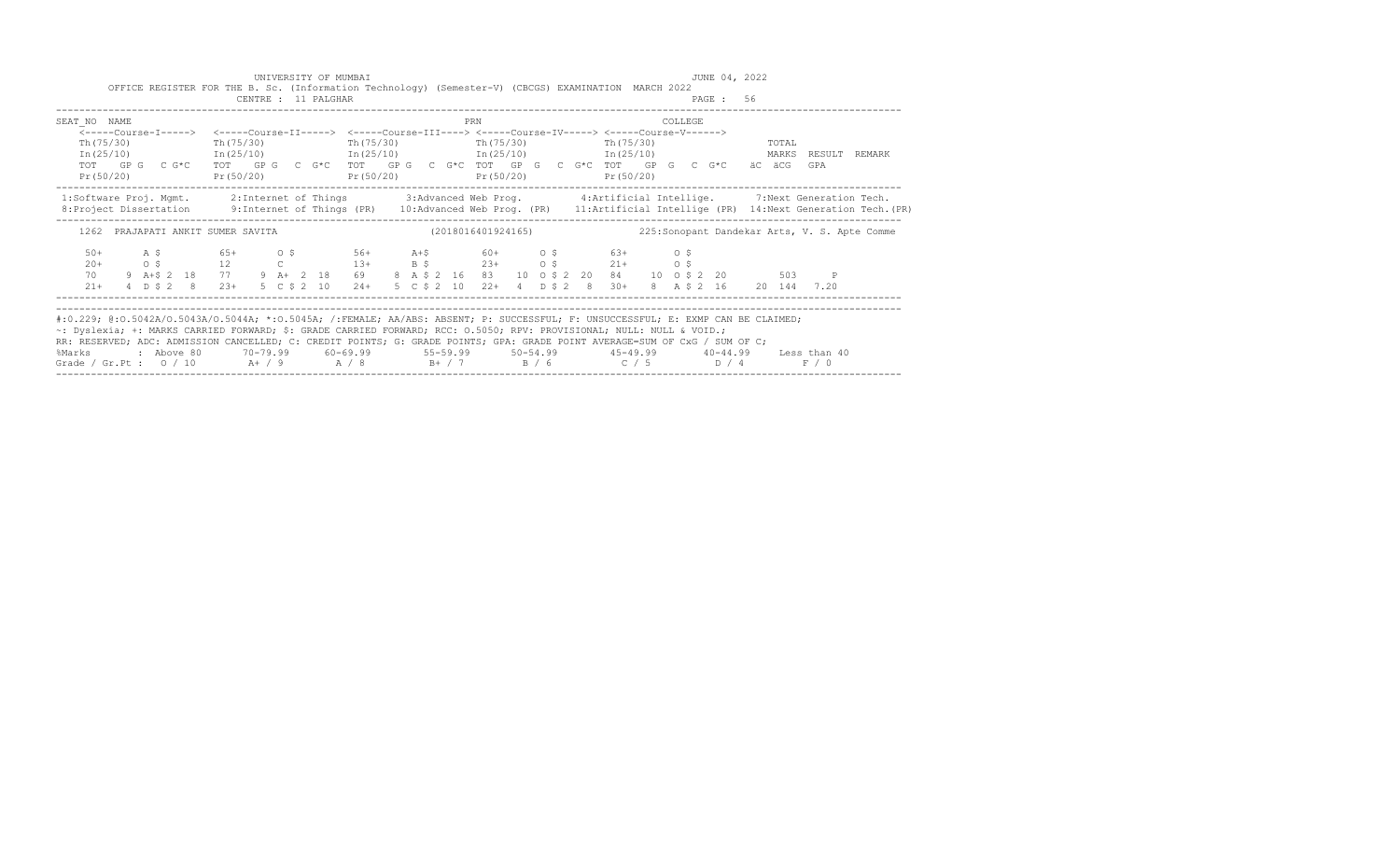|                               | UNIVERSITY OF MUMBAI              | OFFICE REGISTER FOR THE B. Sc. (Information Technology) (Semester-V) (CBCGS) EXAMINATION MARCH 2022                  | JUNE 04, 2022                                                                                                                                                                                                                                                                                                                                                                                                                                                                                                                                                 |  |
|-------------------------------|-----------------------------------|----------------------------------------------------------------------------------------------------------------------|---------------------------------------------------------------------------------------------------------------------------------------------------------------------------------------------------------------------------------------------------------------------------------------------------------------------------------------------------------------------------------------------------------------------------------------------------------------------------------------------------------------------------------------------------------------|--|
| SEAT NO NAME                  |                                   | PRN                                                                                                                  | <b>COLLEGE</b>                                                                                                                                                                                                                                                                                                                                                                                                                                                                                                                                                |  |
|                               |                                   | ______Course-I-----> <-----Course-II-----> <-----Course-III----> <-----Course-IV-----> <-----Course-V------>         | $\begin{array}{cccccccc} \texttt{Th(75/30)} & \texttt{Th(75/30)} & \texttt{Th(75/30)} & \texttt{Th(75/30)} & \texttt{Th(75/30)} & \texttt{Th(75/30)} & \texttt{Th(75/30)} & \texttt{Th(75/30)} & \texttt{Tr(75/30)} & \texttt{Tr(75/30)} & \texttt{Tr(75/30)} & \texttt{Tr(75/30)} & \texttt{Tr(75/30)} & \texttt{Tr(75/30)} & \texttt{Tr(75/30)} & \texttt{Tr(75/30)} & \texttt{$<br>$TOT$ (GP G C G*C TOT (GP G C G*C TOT (GP G C G*C TOT (GP G C G*C TOT (GP G C G*C & ac acc GPA<br>Pr(50/20) Pr(50/20) Pr(50/20) Pr(50/20) Pr(50/20) Pr(50/20) Pr(50/20) |  |
|                               |                                   |                                                                                                                      | 1:Software Proj. Mgmt. 2:Internet of Things 3:Advanced Web Prog. 4:Artificial Intellige. 7:Next Generation Tech.<br>8:Project Dissertation 9:Internet of Things (PR) 10:Advanced Web Prog. (PR) 11:Artificial Intellige (PR) 14:N                                                                                                                                                                                                                                                                                                                             |  |
|                               | 1263 PATIL JIWAN ANIL ANKITA      |                                                                                                                      | (2017016402373536) 1033:St.Wilfred's College of Arts Science Com                                                                                                                                                                                                                                                                                                                                                                                                                                                                                              |  |
|                               |                                   |                                                                                                                      | $\begin{array}{cccccccccccccccc} 47+ & & {\rm A}\ \, {\rm S} & & & 50+ & & {\rm A}\ \, {\rm S} & & & 50+ & & {\rm A}\ \, {\rm S} & & & & 17+ & & {\rm A}\ \, {\rm S} & & & & 17+ & & {\rm A}\ \, {\rm S} & & & & 17+ & & {\rm A}\ \, {\rm S} & & & & 17+ & & {\rm A}\ \, {\rm S} & & & & 17+ & & {\rm A}\ \, {\rm S} & & & & 17+ & & {\rm A}\ \, {\rm S} & & & & 14+ & & {\rm B}+{\rm S} & & & 15+ & {\rm A}\ \, {\rm S$                                                                                                                                      |  |
|                               |                                   |                                                                                                                      | 1:Software Proj. Mgmt.       2:Internet of Things         3:Advanced Web Prog.         5:Linux System Admin.         6:Enterprise Java<br>8:Project Dissertation       9:Internet of Things (PR)   10:Advanced Web Prog. (PR)   1                                                                                                                                                                                                                                                                                                                             |  |
|                               |                                   |                                                                                                                      | 1264 /NARAWADE SNEHA SACHIN SMEETA (2019016402157673) 673:Shri D. D. Vispute College of Science, C                                                                                                                                                                                                                                                                                                                                                                                                                                                            |  |
|                               |                                   |                                                                                                                      |                                                                                                                                                                                                                                                                                                                                                                                                                                                                                                                                                               |  |
| 1265 KHAN FARDIN FEEROZ ABEDA |                                   |                                                                                                                      |                                                                                                                                                                                                                                                                                                                                                                                                                                                                                                                                                               |  |
|                               |                                   |                                                                                                                      | $14+$ B+\$ $11+$ D \$ $13+$ B \$ $14+$ B+\$ $17+$ A \$<br>50 6 B 2 12 43 4 D \$ 2 8 48 5 C 2 10 46 5 C \$ 2 10 53 6 B 2 12 357 P                                                                                                                                                                                                                                                                                                                                                                                                                              |  |
|                               |                                   |                                                                                                                      | 1266 PATIL PRATIK MANOHAR MOHINI (2016016401673287) 333: Vidya Vinayen Shobhate Karnala Sports Ac                                                                                                                                                                                                                                                                                                                                                                                                                                                             |  |
|                               |                                   |                                                                                                                      |                                                                                                                                                                                                                                                                                                                                                                                                                                                                                                                                                               |  |
|                               | 1267 SINGH ABHISHEK RAJESH NEELAM |                                                                                                                      | (2018016400912172) 833: Vidya Vinayen Shobhate Karnala Sports Ac                                                                                                                                                                                                                                                                                                                                                                                                                                                                                              |  |
|                               |                                   |                                                                                                                      | $\begin{array}{cccccccccccccccc} 30 & D & 32+ & D & \xi & 39 & B & 39+ & B & \xi & 53+ & A+\xi & 14+ & B+\xi & 14+ & B+\xi & 14+ & B+\xi & 14+ & B+\xi & 14+ & B+\xi & 14+ & B+\xi & 14+ & B+\xi & 14+ & B+\xi & 14+ & B+\xi & 14+ & B+\xi & 14+ & B+\xi & 14+ & B+\xi & 14+ & B+\xi & 14+ & B+\xi & 14+ & B+\xi & 14+ & B+\xi & 14+ & B+\xi & 14+ & B+\xi & 14+ & B+\$                                                                                                                                                                                       |  |
|                               |                                   | ~: Dyslexia; +: MARKS CARRIED FORWARD; \$: GRADE CARRIED FORWARD; RCC: 0.5050; RPV: PROVISIONAL; NULL: NULL & VOID.; | #:0.229; @:0.5042A/0.5043A/0.5044A; *:0.5045A; /:FEMALE; AA/ABS: ABSENT; P: SUCCESSFUL; F: UNSUCCESSFUL; E: EXMP CAN BE CLAIMED;<br>RR: RESERVED; ADC: ADMISSION CANCELLED; C: CREDIT POINTS; G: GRADE POINTS; GPA: GRADE POINT AVERAGE=SUM OF CxG / SUM OF C;                                                                                                                                                                                                                                                                                                |  |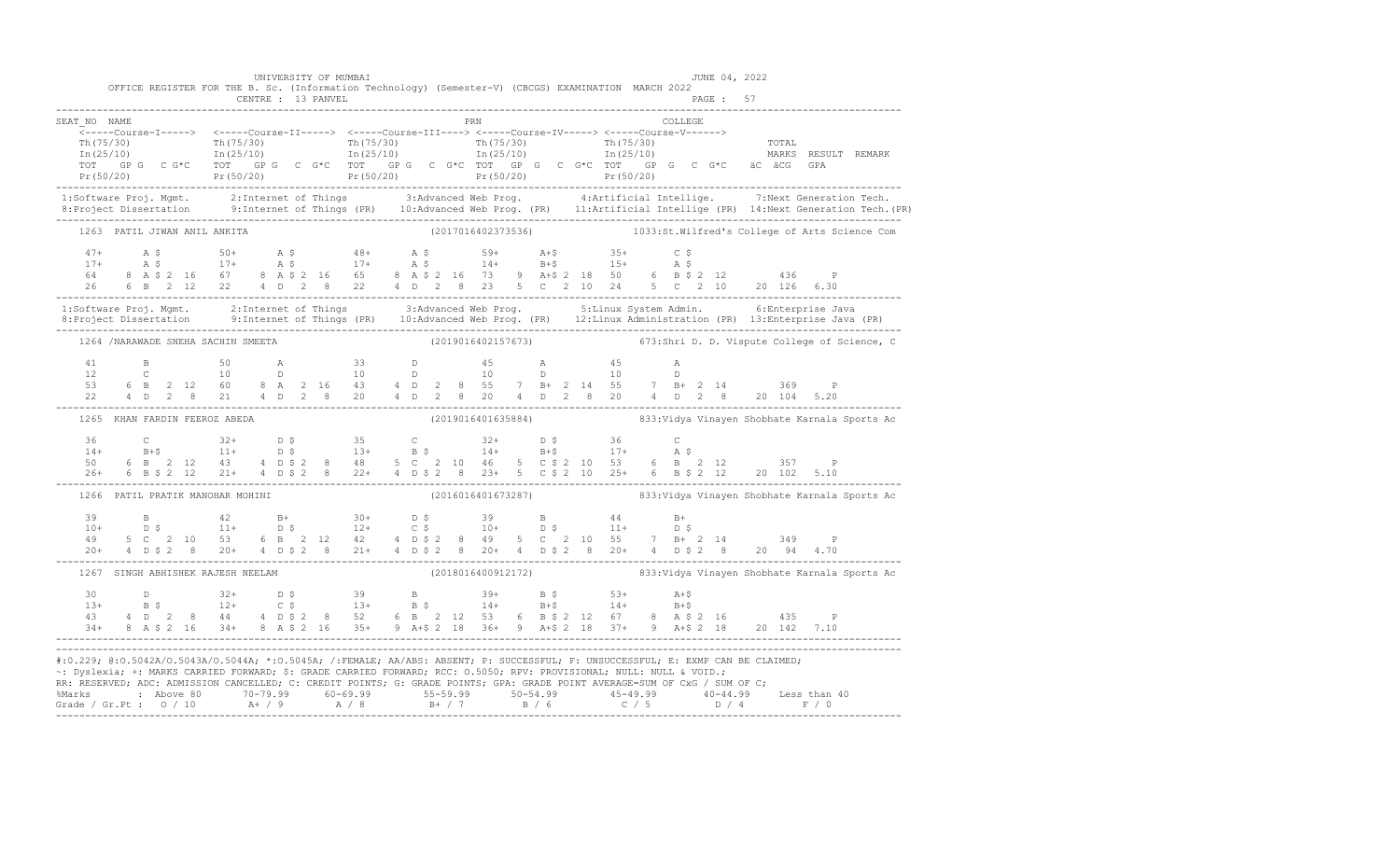|              | OFFICE REGISTER FOR THE B. Sc. (Information Technology) (Semester-V) (CBCGS) EXAMINATION MARCH 2022                                                                                                                                                                                                                                                                                                                                                                                                                                                                                                                                                                                                            | UNIVERSITY OF MUMBAI |                     |  |  |         |          | JUNE 04, 2022 |                                                                  |
|--------------|----------------------------------------------------------------------------------------------------------------------------------------------------------------------------------------------------------------------------------------------------------------------------------------------------------------------------------------------------------------------------------------------------------------------------------------------------------------------------------------------------------------------------------------------------------------------------------------------------------------------------------------------------------------------------------------------------------------|----------------------|---------------------|--|--|---------|----------|---------------|------------------------------------------------------------------|
|              |                                                                                                                                                                                                                                                                                                                                                                                                                                                                                                                                                                                                                                                                                                                |                      |                     |  |  |         | PAGE: 58 |               |                                                                  |
| SEAT NO NAME | _______Course-I-----> <-----Course-II-----> <-----Course-III----> <-----Course-IV-----> <-----Course-V------><br>$\begin{array}{cccccccccc} \texttt{Th(75/30)} & & & & & & \texttt{Th(75/30)} & & & & \texttt{Th(75/30)} & & & & \texttt{Th(75/30)} & & & \texttt{Th(75/30)} & & & \texttt{Th(75/30)} & & & \texttt{Th(75/30)} & & & \texttt{Th(75/30)} & & & \texttt{Th(75/30)} & & & \texttt{Th(75/30)} & & & \texttt{Th(75/30)} & & & \texttt{Th(75/30)} & & & \texttt{Th(75/30)} & & & \texttt{Th(75/30$<br>- The GP G C G*C TOT GP G C G*C TOT GP G C G*C TOT GP G C G*C TOT GP G C G*C AC & GPA<br>Pr(50/20) Pr(50/20) Pr(50/20) Pr(50/20) Pr(50/20) Pr(50/20) Pr(50/20) Pr(50/20)<br>__________________ |                      | <b>EXAMPLE 1988</b> |  |  | COLLEGE |          |               |                                                                  |
|              | 1:Software Proj. Mgmt. 2:Internet of Things 3:Advanced Web Prog. 5:Linux System Admin. 6:Enterprise Java<br>8:Project Dissertation 9:Internet of Things (PR) 10:Advanced Web Prog. (PR) 12:Linux Administration (PR) 13:Enterpris                                                                                                                                                                                                                                                                                                                                                                                                                                                                              |                      |                     |  |  |         |          |               |                                                                  |
|              | 1268 WASKAR SHUBHAM KISAN SUMAN                                                                                                                                                                                                                                                                                                                                                                                                                                                                                                                                                                                                                                                                                |                      |                     |  |  |         |          |               |                                                                  |
|              | $\begin{array}{cccccccccccccccc} 36 & C & 42 & B+ & 44 & B+ & 30+ & D & \$ & 66+ & O & \$ \\ 10+ & D & \$ & 10+ & D & \$ & 13+ & B & \$ & 12+ & C & \$ & 11+ & D & \$ \\ 46 & 5 & C & 2 & 10 & 52 & 6 & B & 2 & 12 & 57 & 7 & B+ & 2 & 14 & 42 & 4 & D & \$ & 2 & 8 & 77 & 9 & A+\$ & 2 & 18 & 416 & P \\ 30+ & 8 & A & \$ & 2 & 16 & 30+ & 8 &$                                                                                                                                                                                                                                                                                                                                                               |                      |                     |  |  |         |          |               |                                                                  |
|              | 1269 WAGH SHUBHAM SANDEEP RUPALI (2019016401637016) 833: Vidya Vinayen Shobhate Karnala Sports Ac                                                                                                                                                                                                                                                                                                                                                                                                                                                                                                                                                                                                              |                      |                     |  |  |         |          |               |                                                                  |
|              | $\begin{array}{cccccccccccccccc} 30+ & D & \xi & 38 & B & A2+ & B+ \xi & 45+ & A & \xi & 30+ & D & \xi & 18+ & A+ \xi & 18+ & A+ \xi & 18+ & A+ \xi & 13+ & B & \xi & 17+ & A & \xi & 14+ & B+ \xi & 48 & 5 & C & \xi & 2 & 10 & 56 & 7 & B+ & 2 & 14 & 55 & 7 & B+ \xi & 2 & 14 & 62 & 8 & A & \xi & 2 & 16 & 44 & 4 & D & \xi & 2 & 8 & 409 & P & 26+ & $                                                                                                                                                                                                                                                                                                                                                    |                      |                     |  |  |         |          |               |                                                                  |
|              | 1:Software Proj. Mgmt. 2:Internet of Things 3:Advanced Web Prog. 4:Artificial Intellige. 6:Enterprise Java<br>8:Project Dissertation 9:Internet of Things (PR) 10:Advanced Web Prog. (PR) 11:Artificial Intellige (PR) 13:Enterpr                                                                                                                                                                                                                                                                                                                                                                                                                                                                              |                      |                     |  |  |         |          |               |                                                                  |
|              | 1270 DHULE SANDESH SURESH SANGITA                                                                                                                                                                                                                                                                                                                                                                                                                                                                                                                                                                                                                                                                              |                      |                     |  |  |         |          |               | (2019016401769522) 370: Mahatma Education Society's Pillai's HOC |
|              | $\begin{array}{lllllllllllllll} 63+&\quad \  \, 0&\  \  \, 5&\quad \  \  30&\quad \  \  \, 0&\quad \  \  \, 5&\quad \  \  30&\quad \  \  \, 0&\quad \  \  \, 16+&\quad \  \  \, \mathtt{A}&\, \mathtt{S}&\, \  \  \, 16+&\quad \  \  \, \mathtt{A}&\, \mathtt{S}&\, \  \  \, 16+&\quad \  \, \mathtt{A}&\, \mathtt{S}&\, \  \  \, 23+&\quad \  \  \, 0&\, \$                                                                                                                                                                                                                                                                                                                                                   |                      |                     |  |  |         |          |               |                                                                  |
|              | 1271 NIKAM OM ANIL SARIKA                                                                                                                                                                                                                                                                                                                                                                                                                                                                                                                                                                                                                                                                                      |                      |                     |  |  |         |          |               | (2019016401766736) 870: Mahatma Education Society's Pillai's HOC |
|              | $\begin{array}{lllllllllllll} 54+36+54&\text{A}+8&\text{A}+8&\text{A}+8&\text{A}+8&\text{A}+8&\text{A}+8&\text{A}+8&\text{A}+8&\text{A}+8&\text{A}+8&\text{A}+8&\text{A}+8&\text{A}+8&\text{A}+8&\text{A}+8&\text{A}+8&\text{A}+8&\text{A}+8&\text{A}+8&\text{A}+8&\text{A}+8&\text{A}+8&\text{A}+8&\text{A}+8&\text{A}$                                                                                                                                                                                                                                                                                                                                                                                       |                      |                     |  |  |         |          |               |                                                                  |
|              | 1272 / PATIL AAKANKSHA ARJUN ARUNA                                                                                                                                                                                                                                                                                                                                                                                                                                                                                                                                                                                                                                                                             |                      |                     |  |  |         |          |               | (2019016401768654) 870: Mahatma Education Society's Pillai's HOC |
|              |                                                                                                                                                                                                                                                                                                                                                                                                                                                                                                                                                                                                                                                                                                                |                      |                     |  |  |         |          |               |                                                                  |
|              | #:0.229; @:0.5042A/0.5043A/0.5044A; *:0.5045A; /:FEMALE; AA/ABS: ABSENT; P: SUCCESSFUL; F: UNSUCCESSFUL; E: EXMP CAN BE CLAIMED;<br>-: Dyslexia; +: MARKS CARRIED FORWARD; \$: GRADE CARRIED FORWARD; RCC: 0.5050; RPV: PROVISIONAL; NULL: NULL & VOID.;<br>RR: RESERVED; ADC: ADMISSION CANCELLED; C: CREDIT POINTS; G: GRADE POINTS; GPA: GRADE POINT AVERAGE=SUM OF CxG / SUM OF C;                                                                                                                                                                                                                                                                                                                         |                      |                     |  |  |         |          |               |                                                                  |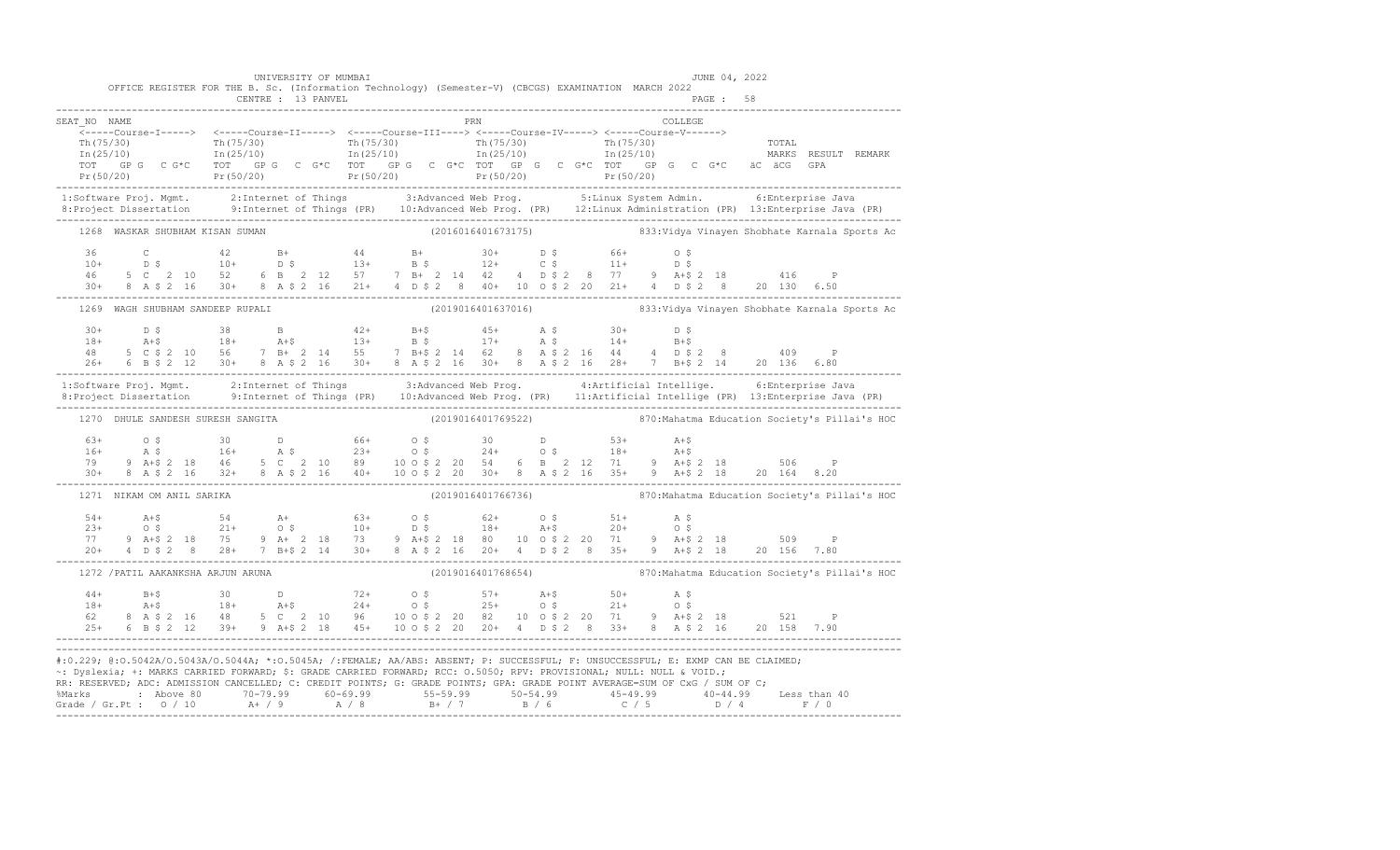|                                                                                                                                                                                                                                                                                                                                                                                                                                                                                                                                                |                                                 |           |  | UNIVERSITY OF MUMBAI  | OFFICE REGISTER FOR THE B. Sc. (Information Technology) (Semester-V) (CBCGS) EXAMINATION MARCH 2022                                                                                                                      |  |  |     |  |  |  |          | JUNE 04, 2022 |       |       |                     |
|------------------------------------------------------------------------------------------------------------------------------------------------------------------------------------------------------------------------------------------------------------------------------------------------------------------------------------------------------------------------------------------------------------------------------------------------------------------------------------------------------------------------------------------------|-------------------------------------------------|-----------|--|-----------------------|--------------------------------------------------------------------------------------------------------------------------------------------------------------------------------------------------------------------------|--|--|-----|--|--|--|----------|---------------|-------|-------|---------------------|
|                                                                                                                                                                                                                                                                                                                                                                                                                                                                                                                                                |                                                 |           |  | CENTRE : 17 RATNAGIRI |                                                                                                                                                                                                                          |  |  |     |  |  |  |          | PAGE: 59      |       |       |                     |
| SEAT NO NAME                                                                                                                                                                                                                                                                                                                                                                                                                                                                                                                                   |                                                 |           |  |                       |                                                                                                                                                                                                                          |  |  | PRN |  |  |  | COLLEGE. |               |       |       |                     |
| <-----Course-I-----> <-----Course-II-----> <-----Course-III----> <-----Course-IV-----> <-----Course-V------><br>Th (75/30)<br>$In (25/10)$ $In (25/10)$ $In (25/10)$ $In (25/10)$ $In (25/10)$<br>TOT GPG C G*C TOT GPG C G*C TOT GPG C G*C TOT GPG C G*C TOT GPG C G*C äC äCG<br>Pr(50/20)                                                                                                                                                                                                                                                    |                                                 | Pr(50/20) |  |                       | Th(75/30) Th(75/30) Th(75/30) Th(75/30) Th(75/30)<br>$Pr(50/20)$ $Pr(50/20)$ $Pr(50/20)$                                                                                                                                 |  |  |     |  |  |  |          |               | TOTAL | GPA   | MARKS RESULT REMARK |
| 1:Software Proj. Mgmt. 2:Internet of Things 3:Advanced Web Prog. 4:Artificial Intellige. 6:Enterprise Java<br>8: Project Dissertation 9: Internet of Things (PR) 10: Advanced Web Prog. (PR) 11: Artificial Intellige (PR) 13: Enterprise Java (PR)                                                                                                                                                                                                                                                                                            |                                                 |           |  |                       |                                                                                                                                                                                                                          |  |  |     |  |  |  |          |               |       |       |                     |
| 1273 GHADIGAONKAR ISHAN NARENDRA LEENA (2019016402047565) 165:R.E. Society's R.P. Gogate College of                                                                                                                                                                                                                                                                                                                                                                                                                                            |                                                 |           |  |                       |                                                                                                                                                                                                                          |  |  |     |  |  |  |          |               |       |       |                     |
| $6.5+$<br>$18+$<br>83<br>21                                                                                                                                                                                                                                                                                                                                                                                                                                                                                                                    | $0 \,$ \$ 54+<br>10 0 \$ 2 20 72<br>4 D 2 8 20+ |           |  |                       | A+\$ 53+ A+\$ 59+ A+\$ 68+ 0\$<br>A+\$ 18+ A+\$ 13+ B \$ 19+ A+\$ 19+ A+\$<br>9 A+\$ 2 18 66 8 A \$ 2 16 78 9 A+\$ 2 18 87 10 0 \$ 2 20 497 P<br>4 D \$ 2 8 20 + 4 D \$ 2 8 30 + 8 A \$ 2 16 20 + 4 D \$ 2 8 20 140 7.00 |  |  |     |  |  |  |          |               |       |       |                     |
| #:0.229; @:0.5042A/0.5043A/0.5044A; *:0.5045A; /:FEMALE; AA/ABS: ABSENT; P: SUCCESSFUL; F: UNSUCCESSFUL; E: EXMP CAN BE CLAIMED;<br>~: Dyslexia; +: MARKS CARRIED FORWARD; \$: GRADE CARRIED FORWARD; RCC: 0.5050; RPV: PROVISIONAL; NULL: NULL & VOID.;<br>RR: RESERVED; ADC: ADMISSION CANCELLED; C: CREDIT POINTS; G: GRADE POINTS; GPA: GRADE POINT AVERAGE=SUM OF CxG / SUM OF C;<br>%Marks : Above 80 70-79.99 60-69.99 55-59.99 50-54.99 45-49.99 40-44.99 Less than 40<br>Grade / Gr.Pt : $0/10$ A+ / 9 A / 8 B+ / 7 B / 6 C / 5 D / 4 |                                                 |           |  |                       |                                                                                                                                                                                                                          |  |  |     |  |  |  |          |               |       | F / 0 |                     |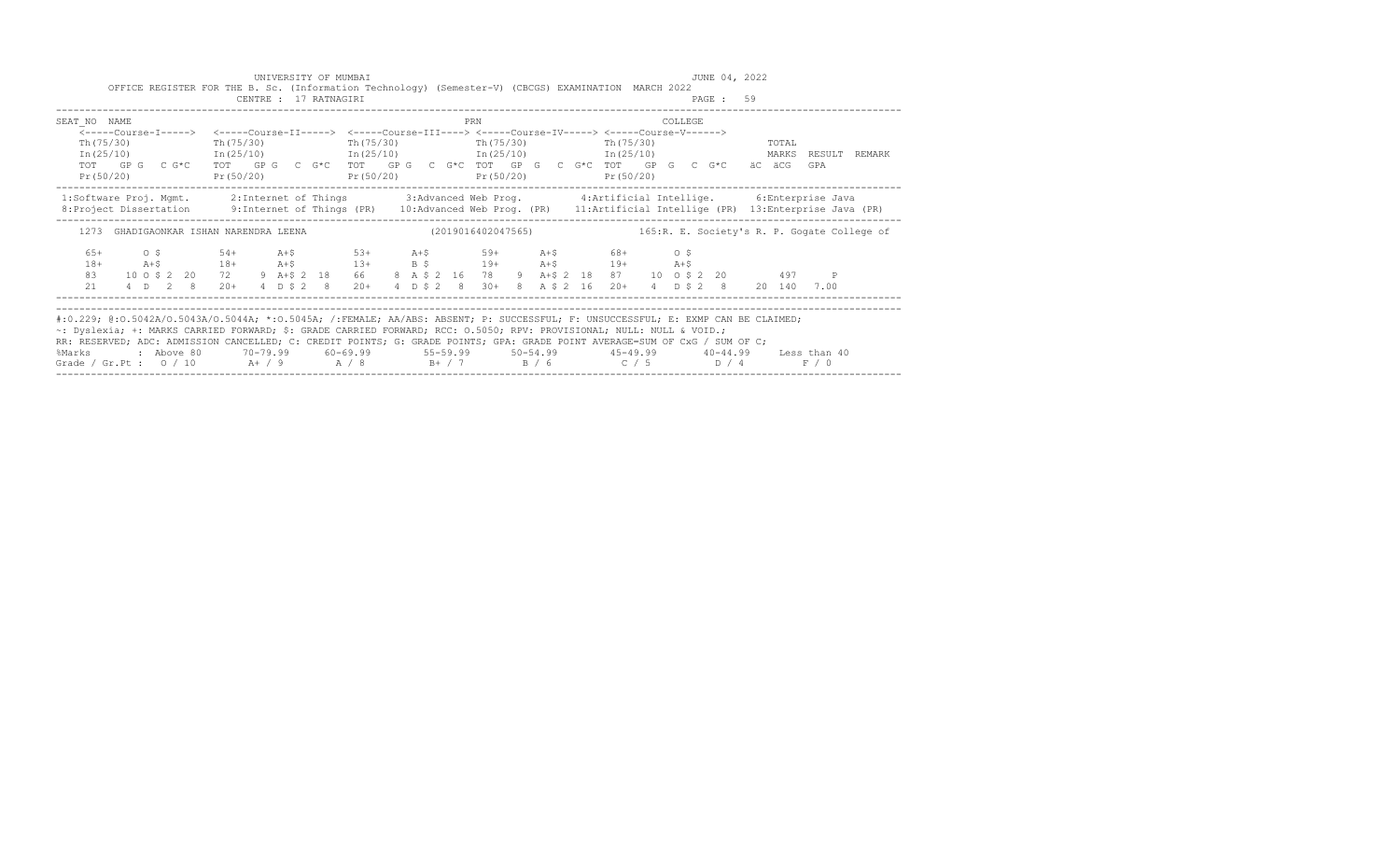|                                                                                                                                                                                                                                                                                                                                                                                                                                                                                                                                                |  |  | OFFICE REGISTER FOR THE B. Sc. (Information Technology) (Semester-V) (CBCGS) EXAMINATION MARCH 2022                                                                                                 |  |                     | UNIVERSITY OF MUMBAI                                   |  |  |                                                          |  |  |  |         |           | JUNE 04, 2022 |       |       |                                                                                                    |
|------------------------------------------------------------------------------------------------------------------------------------------------------------------------------------------------------------------------------------------------------------------------------------------------------------------------------------------------------------------------------------------------------------------------------------------------------------------------------------------------------------------------------------------------|--|--|-----------------------------------------------------------------------------------------------------------------------------------------------------------------------------------------------------|--|---------------------|--------------------------------------------------------|--|--|----------------------------------------------------------|--|--|--|---------|-----------|---------------|-------|-------|----------------------------------------------------------------------------------------------------|
|                                                                                                                                                                                                                                                                                                                                                                                                                                                                                                                                                |  |  |                                                                                                                                                                                                     |  | CENTRE : 18 CHIPLUN |                                                        |  |  |                                                          |  |  |  |         | PAGE : 60 |               |       |       |                                                                                                    |
| SEAT NO NAME                                                                                                                                                                                                                                                                                                                                                                                                                                                                                                                                   |  |  |                                                                                                                                                                                                     |  |                     |                                                        |  |  | PRN                                                      |  |  |  | COLLEGE |           |               |       |       |                                                                                                    |
| Th (75/30)                                                                                                                                                                                                                                                                                                                                                                                                                                                                                                                                     |  |  | <-----Course-I-----> <-----Course-II-----> <-----Course-III----> <-----Course-IV-----> <-----Course-V------><br>Th (75/30) Th (75/30) Th (75/30) Th (75/30) Th (75/30)                              |  |                     |                                                        |  |  |                                                          |  |  |  |         |           |               | TOTAL |       | In (25/10) 1n (25/10) 1n (25/10) 1n (25/10) 1n (25/10) 1n (25/10) 1n (25/10) 1n (25/10) 1n (25/10) |
| Pr(50/20)                                                                                                                                                                                                                                                                                                                                                                                                                                                                                                                                      |  |  | TOT GPG CG*C TOT GPG CG*C TOT GPG CG*C TOT GPG CG*C TOT GPG CG*C TOT GPG CG*C äC äCG GPA                                                                                                            |  |                     | Pr (50/20) Pr (50/20) Pr (50/20) Pr (50/20) Pr (50/20) |  |  |                                                          |  |  |  |         |           |               |       |       |                                                                                                    |
| 1:Software Proj. Mgmt. 2:Internet of Things 3:Advanced Web Prog. 5:Linux System Admin. 6:Enterprise Java<br>8: Project Dissertation 9: Internet of Things (PR) 10: Advanced Web Prog. (PR) 12: Linux Administration (PR) 13: Enterprise Java (PR)                                                                                                                                                                                                                                                                                              |  |  |                                                                                                                                                                                                     |  |                     |                                                        |  |  |                                                          |  |  |  |         |           |               |       |       |                                                                                                    |
|                                                                                                                                                                                                                                                                                                                                                                                                                                                                                                                                                |  |  | 1274 SAYYAD AAQUIB A WAHAB HASINA (2019016400794895)                                                                                                                                                |  |                     |                                                        |  |  |                                                          |  |  |  |         |           |               |       |       | 51:Dr. Datar Science, Dr. Behere Arts and S                                                        |
| $5.3+$<br>$20+$<br>73<br>$3.3+$                                                                                                                                                                                                                                                                                                                                                                                                                                                                                                                |  |  | $A + $$ 56+<br>$0.5$ $23+$ $0.5$ $20+$ $0.5$ $20+$ $0.5$ $20+$ $0.5$ $23+$ $0.5$<br>9 A+\$ 2 18 79 9 A+\$ 2 18 86 10 0 2 20 79 9 A+\$ 2 18 70 9 A+\$ 2 18 558 P<br>8 A \$ 2 16 22 + 4 D \$ 2 8 38 + |  |                     | A+\$ 66 0 59+ A+\$ 47+ A \$                            |  |  | 9 A+\$ 2 18 43+ 10 0 \$ 2 20 35+ 9 A+\$ 2 18 20 172 8.60 |  |  |  |         |           |               |       |       |                                                                                                    |
| #:0.229; @:0.5042A/0.5043A/0.5044A; *:0.5045A; /:FEMALE; AA/ABS: ABSENT; P: SUCCESSFUL; F: UNSUCCESSFUL; E: EXMP CAN BE CLAIMED;<br>~: Dyslexia; +: MARKS CARRIED FORWARD; \$: GRADE CARRIED FORWARD; RCC: 0.5050; RPV: PROVISIONAL; NULL: NULL & VOID.;<br>RR: RESERVED; ADC: ADMISSION CANCELLED; C: CREDIT POINTS; G: GRADE POINTS; GPA: GRADE POINT AVERAGE=SUM OF CxG / SUM OF C;<br>%Marks : Above 80 70-79.99 60-69.99 55-59.99 50-54.99 45-49.99 40-44.99 Less than 40<br>Grade / Gr.Pt : $0/10$ A+ / 9 A / 8 B+ / 7 B / 6 C / 5 D / 4 |  |  |                                                                                                                                                                                                     |  |                     |                                                        |  |  |                                                          |  |  |  |         |           |               |       | F / 0 |                                                                                                    |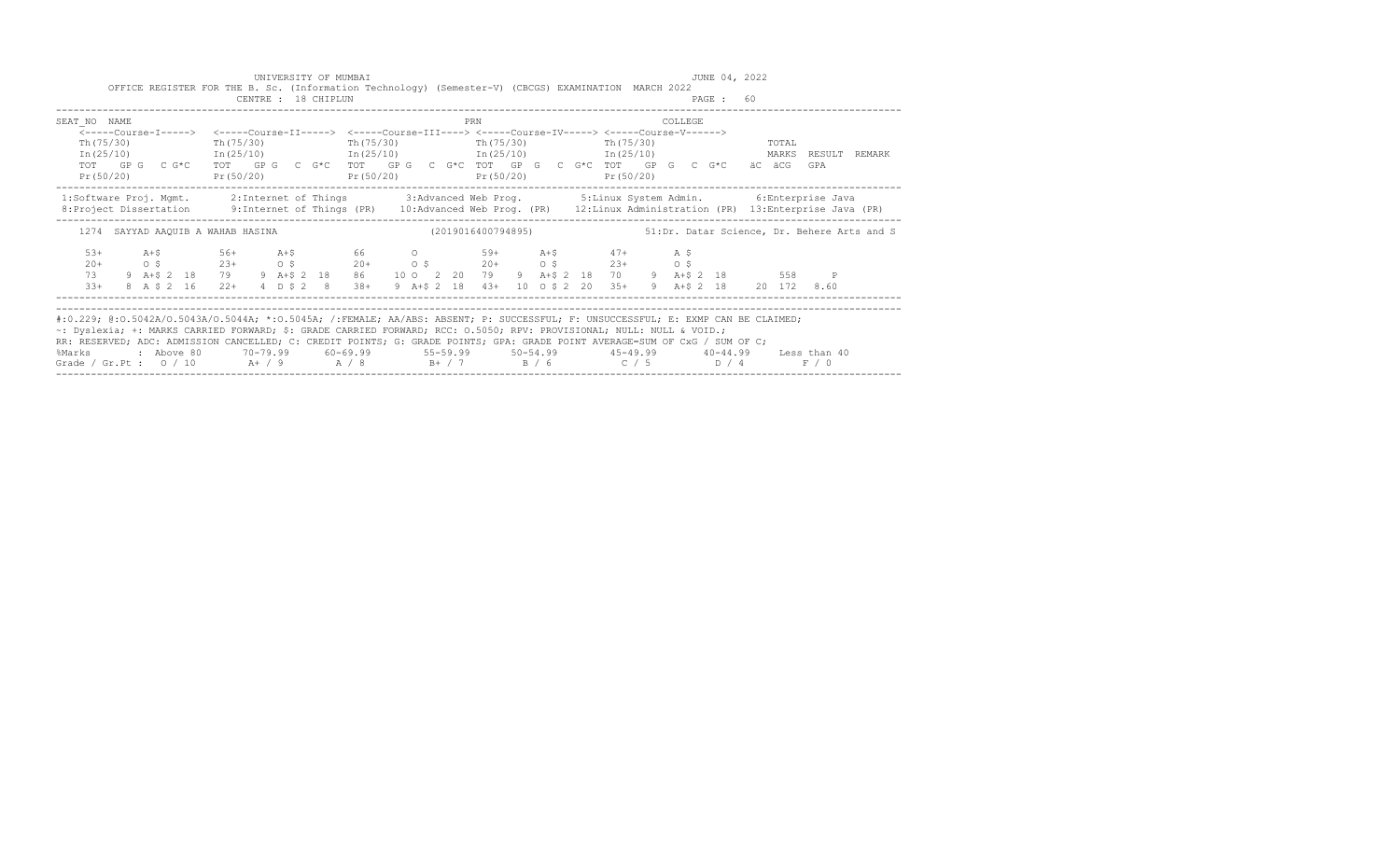|                                     | UNIVERSITY OF MUMBAI<br>CENTRE : 60 TALERE | OFFICE REGISTER FOR THE B. Sc. (Information Technology) (Semester-V) (CBCGS) EXAMINATION MARCH 2022                                                                                                                                                                                                                                                                                    | JUNE 04, 2022<br>PAGE: 61                                                                                                                                                                                                                                                                                                                                                                                                          |
|-------------------------------------|--------------------------------------------|----------------------------------------------------------------------------------------------------------------------------------------------------------------------------------------------------------------------------------------------------------------------------------------------------------------------------------------------------------------------------------------|------------------------------------------------------------------------------------------------------------------------------------------------------------------------------------------------------------------------------------------------------------------------------------------------------------------------------------------------------------------------------------------------------------------------------------|
| SEAT NO NAME                        |                                            | PRN                                                                                                                                                                                                                                                                                                                                                                                    | COLLEGE                                                                                                                                                                                                                                                                                                                                                                                                                            |
|                                     |                                            |                                                                                                                                                                                                                                                                                                                                                                                        | (1997)<br>The course in the course of the course of the course of the course of the course of the course of the course of the course of the course of the course of the course of the course of the course of the course of the                                                                                                                                                                                                    |
|                                     |                                            |                                                                                                                                                                                                                                                                                                                                                                                        |                                                                                                                                                                                                                                                                                                                                                                                                                                    |
| 1275 BHATKAR ARMAN RIYAZ ARIFA      |                                            |                                                                                                                                                                                                                                                                                                                                                                                        | (2019016401748271) 182:Shri S. H. Kelkar College of Arts, Scien                                                                                                                                                                                                                                                                                                                                                                    |
|                                     |                                            |                                                                                                                                                                                                                                                                                                                                                                                        | $\begin{array}{cccccccccccc} 48+ & & {\bf A}\; \mathbf{\hat{S}} & & 41+ & {\bf B}\; \mathbf{\hat{S}} & & 66+ & {\bf O}\; \mathbf{\hat{S}} & & 49+ & {\bf A}\; \mathbf{\hat{S}} & & 68+ & {\bf O}\; \mathbf{\hat{S}} \\ 23+ & & {\bf O}\; \mathbf{\hat{S}} & & 14+ & {\bf B}+\mathbf{\hat{S}} & & 23+ & {\bf O}\; \mathbf{\hat{S}} & & 22+ & {\bf O}\; \mathbf{\hat{S}} & & 23+ & {\bf O}\; \mathbf{\hat{S}} \\ 71 & 9 & {\bf A}+\$ |
|                                     |                                            |                                                                                                                                                                                                                                                                                                                                                                                        | 1276 /KOCHAREKAR SEJAL SAHADEV SAYALI (2019016401747704) 182:Shri S. H. Kelkar College of Arts, Scien                                                                                                                                                                                                                                                                                                                              |
|                                     |                                            |                                                                                                                                                                                                                                                                                                                                                                                        |                                                                                                                                                                                                                                                                                                                                                                                                                                    |
| 1277 KUBADE MAHESH SURENDRA ARCHANA |                                            |                                                                                                                                                                                                                                                                                                                                                                                        | (2019016401746442) 182:Shri S. H. Kelkar College of Arts, Scien                                                                                                                                                                                                                                                                                                                                                                    |
|                                     |                                            |                                                                                                                                                                                                                                                                                                                                                                                        |                                                                                                                                                                                                                                                                                                                                                                                                                                    |
| 1278 /KUVESKAR SAMPADA SANDIP PUJA  |                                            |                                                                                                                                                                                                                                                                                                                                                                                        | (2019016401747631) 182:Shri S. H. Kelkar College of Arts, Scien                                                                                                                                                                                                                                                                                                                                                                    |
|                                     |                                            |                                                                                                                                                                                                                                                                                                                                                                                        |                                                                                                                                                                                                                                                                                                                                                                                                                                    |
|                                     | 1279 MAJGAONKAR AODAS ALI OAYAM FARZANA    |                                                                                                                                                                                                                                                                                                                                                                                        | (2019016401747573) 182:Shri S. H. Kelkar College of Arts, Scien                                                                                                                                                                                                                                                                                                                                                                    |
|                                     |                                            |                                                                                                                                                                                                                                                                                                                                                                                        | $\begin{array}{cccccccccccc} 45+ & & {\bf A}\ \,S\, \\ 21+ & & {\bf O}\ \,S\, \\ 66 & & {\bf B}\ \,A\ \,S\,2\ \,16 & & {\bf G2} & & {\bf B}\ \,A\ \,S\,2\ \,16 & & {\bf G3} & & 20+ & {\bf O}\ \,S\, \\ 66 & & {\bf B}\ \,A\ \,S\,2\ \,16 & & {\bf G2} & & {\bf B}\ \,A\ \,S\,2\ \,16 & & {\bf B4} & & 20+ & {\bf O}\ \,S\, \\ 67 & & {\bf B1} & {\bf B2} & & 10+ & 10\$                                                           |
|                                     |                                            | #:0.229; @:0.5042A/0.5043A/0.5044A; *:0.5045A; /:FEMALE; AA/ABS: ABSENT; P: SUCCESSFUL; F: UNSUCCESSFUL; E: EXMP CAN BE CLAIMED;<br>~: Dyslexia; +: MARKS CARRIED FORWARD; \$: GRADE CARRIED FORWARD; RCC: 0.5050; RPV: PROVISIONAL; NULL: NULL & VOID.;<br>RR: RESERVED, ADC: ADMISSION CANCELLED, C: CREDIT POINTS, G: GRADE POINTS, GPA: GRADE POINT AVERAGE=SUM OF CxG / SUM OF C; | % Marks : Above 80 70-79.99 60-69.99 55-59.99 50-54.99 45-49.99 40-44.99 Less than 40<br>Grade / Gr.Pt : 0 / 10 A+ / 9 A / 8 B+ / 7 B / 6 C / 5 D / 4 F / 0                                                                                                                                                                                                                                                                        |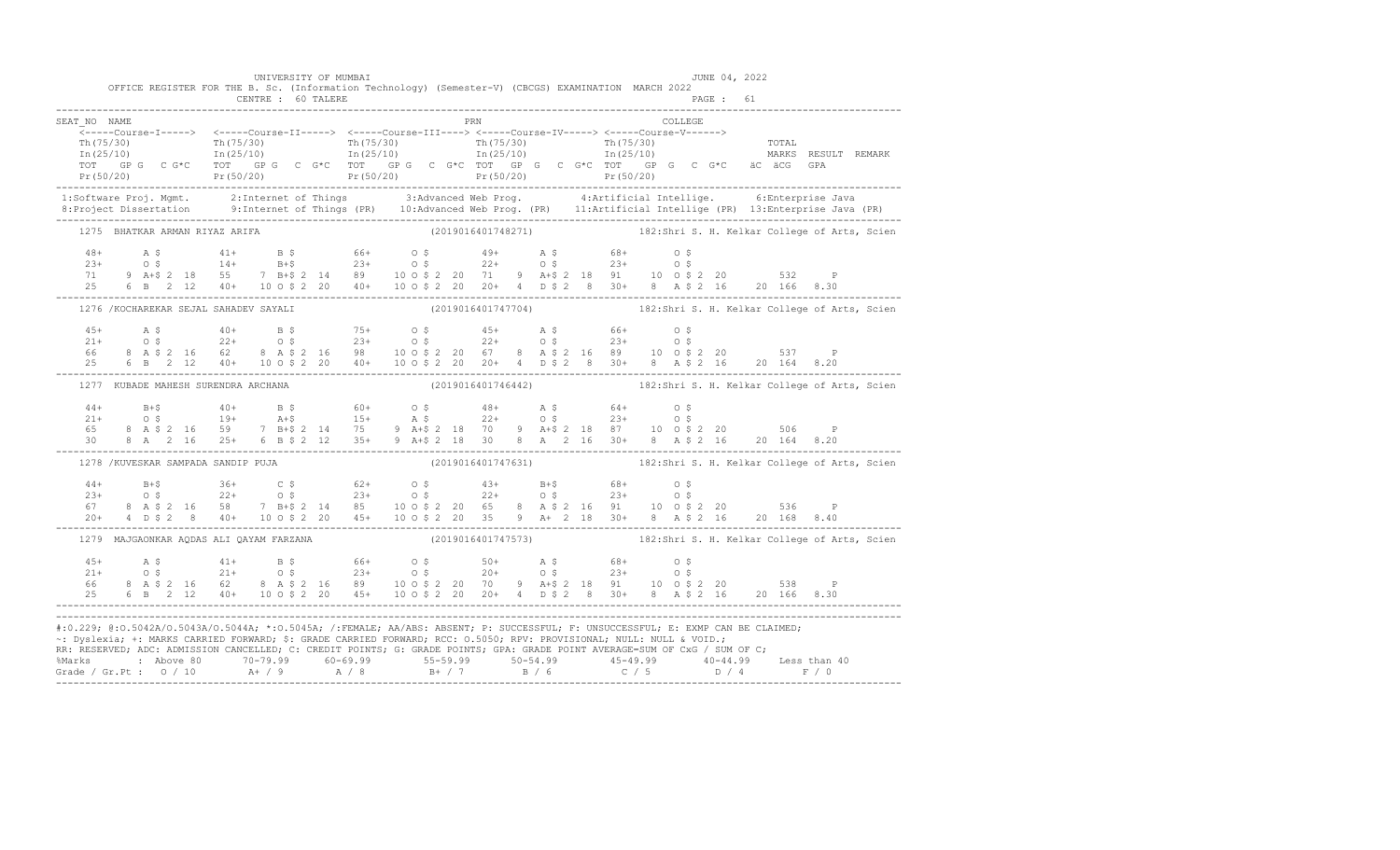|                                                                                                                                                                                                                                                                                                                                                                                                                                                                                                                                                       |  |  |                                   |                                     | UNIVERSITY OF MUMBAI |  |  |     |  |                                                                                                                                                                                                                                                                                                                                                                      |          | JUNE 04, 2022 |  |                                                                 |
|-------------------------------------------------------------------------------------------------------------------------------------------------------------------------------------------------------------------------------------------------------------------------------------------------------------------------------------------------------------------------------------------------------------------------------------------------------------------------------------------------------------------------------------------------------|--|--|-----------------------------------|-------------------------------------|----------------------|--|--|-----|--|----------------------------------------------------------------------------------------------------------------------------------------------------------------------------------------------------------------------------------------------------------------------------------------------------------------------------------------------------------------------|----------|---------------|--|-----------------------------------------------------------------|
|                                                                                                                                                                                                                                                                                                                                                                                                                                                                                                                                                       |  |  |                                   | CENTRE : 60 TALERE                  |                      |  |  |     |  | OFFICE REGISTER FOR THE B. Sc. (Information Technology) (Semester-V) (CBCGS) EXAMINATION MARCH 2022                                                                                                                                                                                                                                                                  |          | PAGE: 62      |  |                                                                 |
| SEAT NO NAME                                                                                                                                                                                                                                                                                                                                                                                                                                                                                                                                          |  |  |                                   |                                     |                      |  |  | PRN |  |                                                                                                                                                                                                                                                                                                                                                                      | COLLEGE. |               |  |                                                                 |
|                                                                                                                                                                                                                                                                                                                                                                                                                                                                                                                                                       |  |  |                                   |                                     |                      |  |  |     |  |                                                                                                                                                                                                                                                                                                                                                                      |          |               |  |                                                                 |
|                                                                                                                                                                                                                                                                                                                                                                                                                                                                                                                                                       |  |  |                                   |                                     |                      |  |  |     |  |                                                                                                                                                                                                                                                                                                                                                                      |          |               |  |                                                                 |
|                                                                                                                                                                                                                                                                                                                                                                                                                                                                                                                                                       |  |  |                                   | 1280 / MANE SNEHALATA DINESH DIPALI |                      |  |  |     |  |                                                                                                                                                                                                                                                                                                                                                                      |          |               |  | (2019016401748201) 182:Shri S. H. Kelkar College of Arts, Scien |
|                                                                                                                                                                                                                                                                                                                                                                                                                                                                                                                                                       |  |  |                                   |                                     |                      |  |  |     |  | $\begin{array}{cccccccccccccccc} 35 & C & 35 & C & 56+ & A+$ & 46+ & A$ & 58+ & A+$ & \\ 21+ & O$ & 19+ & A+$ & 17+ & A$ & 14+ & B+$ & 13+ & B$ & \\ 56 & 7 & B+ & 2 & 14 & 54 & 6 & B & 2 & 12 & 73 & 9 & A+$ & 2 & 18 & 60 & 8 & A$ & 2 & 16 & 71 & 9 & A+$ & 2 & 18 & 489 & P \\ 25 & 6 & B & 2 & 12 & 40+ & 10 & 0$ & 2 & 20$                                    |          |               |  |                                                                 |
|                                                                                                                                                                                                                                                                                                                                                                                                                                                                                                                                                       |  |  | 1281 /NIMAJE DIVYA ANKUSH HEMLATA |                                     |                      |  |  |     |  |                                                                                                                                                                                                                                                                                                                                                                      |          |               |  | (2019016401746972) 182:Shri S. H. Kelkar College of Arts, Scien |
|                                                                                                                                                                                                                                                                                                                                                                                                                                                                                                                                                       |  |  |                                   |                                     |                      |  |  |     |  | $\begin{array}{cccccccccccccccc} 33+ & & D & S & & 30+ & & D & S & & 54+ & A+ \hat{5} & & 40+ & B & \hat{5} & & 64+ & O & \hat{5} \\ 23+ & & O & \hat{S} & & 20+ & O & \hat{S} & & 23+ & O & \hat{S} & & 22+ & O & \hat{S} & & 21+ & O & \hat{S} \\ 56 & & 7 & B+ \hat{S} & 2 & 14 & 50 & 6 & B & \hat{S} & 2 & 12 & 77 & 9 & A+ \hat{S} & 2 & 18 & 62 & 8 & A & \$  |          |               |  |                                                                 |
|                                                                                                                                                                                                                                                                                                                                                                                                                                                                                                                                                       |  |  | 1282 PRABHU SHUBHAM MAHESH MAMATA |                                     |                      |  |  |     |  |                                                                                                                                                                                                                                                                                                                                                                      |          |               |  | (2019016401747542) 182:Shri S. H. Kelkar College of Arts, Scien |
|                                                                                                                                                                                                                                                                                                                                                                                                                                                                                                                                                       |  |  |                                   |                                     |                      |  |  |     |  | $\begin{array}{cccccccccccc} 41+ & & B & \xi & & 44+ & & B+\xi & & 71+ & & 0 & \xi & & 48+ & A & \xi & & 68+ & 0 & \xi \\ 23+ & & O & \xi & & 20+ & & O & \xi & & 23+ & & O & \xi & & 22+ & O & \xi & & 21+ & O & \xi \\ 64 & & 8 & A & \xi & 2 & 16 & 64 & 8 & A & \xi & 2 & 16 & 94 & & 10 & 0 & \xi & 2 & 20 & 70 & 9 & A+\xi & 2 & 18 & 89 & 10 & 0 & \xi & 2 &$ |          |               |  |                                                                 |
|                                                                                                                                                                                                                                                                                                                                                                                                                                                                                                                                                       |  |  | 1283 SAKPAL AKASH SUNIL KRUTIKA   |                                     |                      |  |  |     |  |                                                                                                                                                                                                                                                                                                                                                                      |          |               |  | (2019016401748464) 182:Shri S. H. Kelkar College of Arts, Scien |
| $48+$<br>$23+$<br>71<br>25                                                                                                                                                                                                                                                                                                                                                                                                                                                                                                                            |  |  |                                   |                                     |                      |  |  |     |  | A \$38+ B \$71+ 0 \$50+ A \$66+ 0 \$<br>0 \$21+ 0 \$15+ A \$22+ 0 \$23+ 0 \$<br>9 A+\$ 2 18 59 7 B+\$ 2 14 86 10 0 \$ 2 20 72 9 A+\$ 2 18 89 10 0 \$ 2 20 552 P<br>6 B 2 12 40+ 10 O \$ 2 20 50+ 10 O \$ 2 20 30+ 8 A \$ 2 16 30+ 8 A \$ 2 16 20 174 8.70                                                                                                            |          |               |  |                                                                 |
| #:0.229; @:0.5042A/0.5043A/0.5044A; *:0.5045A; /:FEMALE; AA/ABS: ABSENT; P: SUCCESSFUL; F: UNSUCCESSFUL; E: EXMP CAN BE CLAIMED;<br>~: Dyslexia; +: MARKS CARRIED FORWARD; \$: GRADE CARRIED FORWARD; RCC: 0.5050; RPV: PROVISIONAL; NULL: NULL & VOID.;<br>RR: RESERVED, ADC: ADMISSION CANCELLED, C: CREDIT POINTS, G: GRADE POINTS, GPA: GRADE POINT AVERAGE=SUM OF CxG / SUM OF C,<br>% Marks : Above 80 70-79.99 60-69.99 55-59.99 50-54.99 45-49.99 40-44.99 Less than 40<br>Grade / Gr.Pt : 0 / 10 A+ / 9 A / 8 B+ / 7 B / 6 C / 5 D / 4 F / 0 |  |  |                                   |                                     |                      |  |  |     |  |                                                                                                                                                                                                                                                                                                                                                                      |          |               |  |                                                                 |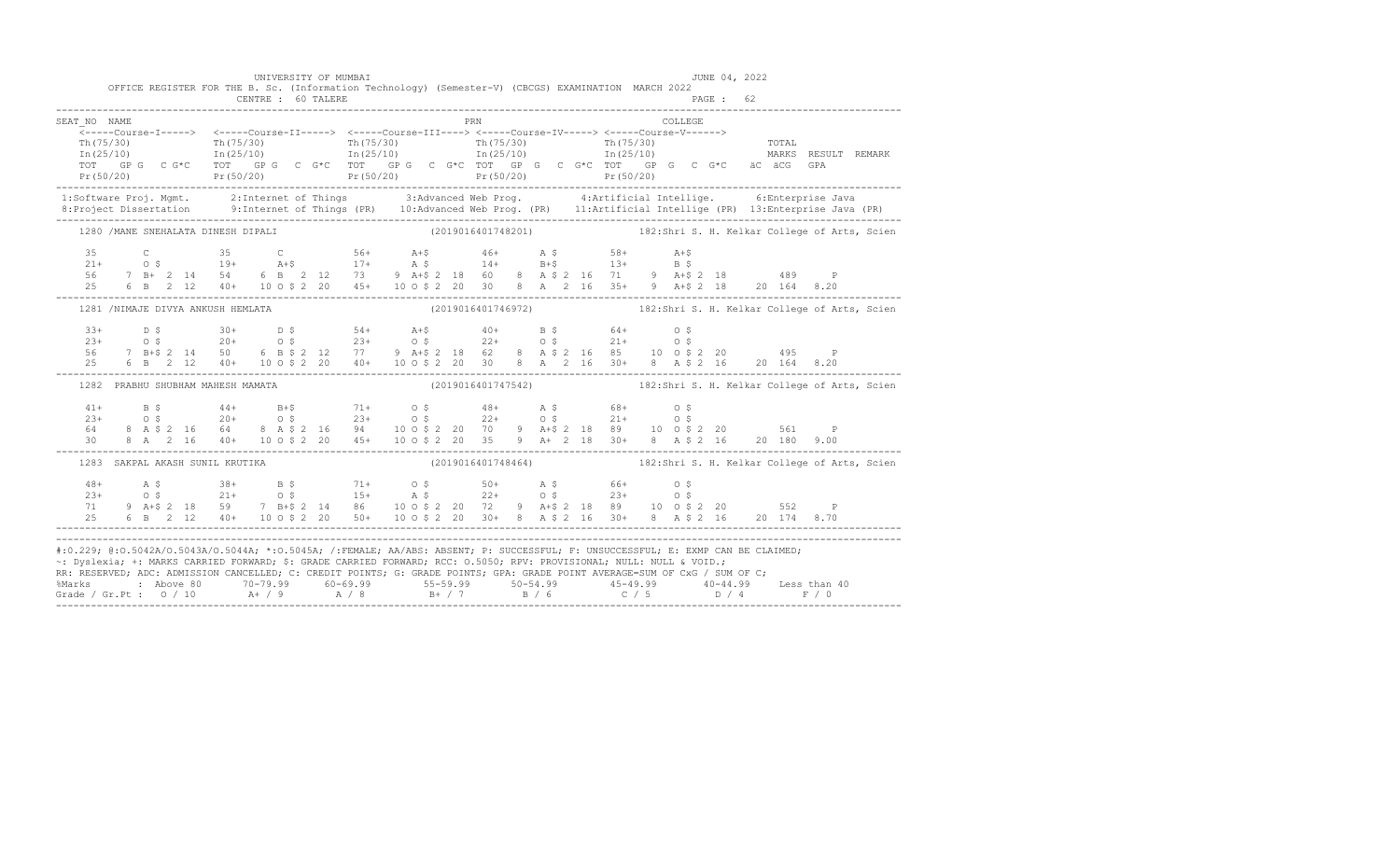|              | OFFICE REGISTER FOR THE B. Sc. (Information Technology) (Semester-V) (CBCGS) EXAMINATION MARCH 2022                                                                                                                                                                                                                                                                                        |                   | UNIVERSITY OF MUMBAI |  |  |     |  |  |         | JUNE 04, 2022 |  |                                                                 |
|--------------|--------------------------------------------------------------------------------------------------------------------------------------------------------------------------------------------------------------------------------------------------------------------------------------------------------------------------------------------------------------------------------------------|-------------------|----------------------|--|--|-----|--|--|---------|---------------|--|-----------------------------------------------------------------|
|              |                                                                                                                                                                                                                                                                                                                                                                                            | CENTRE : 10 VASAI |                      |  |  |     |  |  |         | PAGE: 63      |  |                                                                 |
| SEAT NO NAME |                                                                                                                                                                                                                                                                                                                                                                                            |                   |                      |  |  | PRN |  |  | COLLEGE |               |  |                                                                 |
|              |                                                                                                                                                                                                                                                                                                                                                                                            |                   |                      |  |  |     |  |  |         |               |  |                                                                 |
|              | The country of the country of the country of the country of the country of the country of the country of the country of the country of the country of the country of the country of the country of the country of the country                                                                                                                                                              |                   |                      |  |  |     |  |  |         |               |  |                                                                 |
|              |                                                                                                                                                                                                                                                                                                                                                                                            |                   |                      |  |  |     |  |  |         |               |  |                                                                 |
|              | Pr (50/20) Pr (50/20) Pr (50/20) Pr (50/20) Pr (50/20) Pr (50/20) Pr (50/20) Pr (50/20) Pr (50/20) Pr (50/20)                                                                                                                                                                                                                                                                              |                   |                      |  |  |     |  |  |         |               |  |                                                                 |
|              | 1:Software Proj. Mgmt. 2:Internet of Things 3:Advanced Web Prog. 4:Artificial Intellige. 7:Next Generation Tech.<br>1.Project Dissertation 9:Internet of Things (PR) 10:Advanced Web Prog. (PR) 11:Artificial Intellige (PR) 14:N                                                                                                                                                          |                   |                      |  |  |     |  |  |         |               |  |                                                                 |
|              | 1284 DAS MIKHIL MANOHAR SINDHU (2019016400813682) 149:0ur Lady of Grace Trust's St. Gonsalo Ga                                                                                                                                                                                                                                                                                             |                   |                      |  |  |     |  |  |         |               |  |                                                                 |
|              |                                                                                                                                                                                                                                                                                                                                                                                            |                   |                      |  |  |     |  |  |         |               |  |                                                                 |
|              |                                                                                                                                                                                                                                                                                                                                                                                            |                   |                      |  |  |     |  |  |         |               |  |                                                                 |
|              |                                                                                                                                                                                                                                                                                                                                                                                            |                   |                      |  |  |     |  |  |         |               |  |                                                                 |
|              |                                                                                                                                                                                                                                                                                                                                                                                            |                   |                      |  |  |     |  |  |         |               |  |                                                                 |
|              | 1285 DMELLO NASH ROMAN NAINA                                                                                                                                                                                                                                                                                                                                                               |                   |                      |  |  |     |  |  |         |               |  | (2019016400813376) 149:0ur Lady of Grace Trust's St. Gonsalo Ga |
|              |                                                                                                                                                                                                                                                                                                                                                                                            |                   |                      |  |  |     |  |  |         |               |  |                                                                 |
|              |                                                                                                                                                                                                                                                                                                                                                                                            |                   |                      |  |  |     |  |  |         |               |  |                                                                 |
|              |                                                                                                                                                                                                                                                                                                                                                                                            |                   |                      |  |  |     |  |  |         |               |  |                                                                 |
|              | $\begin{array}{cccccccccccc} 47+ & & {\rm A}\!\!\!\!\!&5& & 54+ & & {\rm A}\!+\!\hat{\textrm{S}}& & 50+ & & {\rm A}\!\!\!\!\!&5& & 57 & & {\rm A}\!+\!\!\!\!\!&12+ & & 39+ & {\rm B}\!\!\!\!\!&5& & & \\ 12+ & & {\rm C}\!\!\!\!\!\!&5& & 15+ & {\rm A}\!\!\!\!\!&5& & 13+ & {\rm B}\!\!\!\!\!&5& & 10+ & {\rm D}\!\!\!\!\!&5& & 15+ & {\rm A}\!\!\!\!\!&5& & \\ 59 & & 7 & {\rm B}\!+\!\$ |                   |                      |  |  |     |  |  |         |               |  |                                                                 |
|              | 1286 FURTADO BLAISE IGNATIUS BRIDJET                                                                                                                                                                                                                                                                                                                                                       |                   |                      |  |  |     |  |  |         |               |  | (2019016400813434) 149:0ur Lady of Grace Trust's St. Gonsalo Ga |
|              |                                                                                                                                                                                                                                                                                                                                                                                            |                   |                      |  |  |     |  |  |         |               |  |                                                                 |
|              |                                                                                                                                                                                                                                                                                                                                                                                            |                   |                      |  |  |     |  |  |         |               |  |                                                                 |
|              | $\begin{array}{cccccccccccccccc} 30 & D & 30 & D & 47 & A & 30 & D & 30 & D \\ 16+ & A & \texttt{S} & 20+ & 0 & \texttt{S} & 15+ & A & \texttt{S} & 16+ & A & \texttt{S} & 16+ & A & \texttt{S} \\ 46 & 5 & C & 2 & 10 & 50 & 6 & B & 2 & 12 & 62 & 8 & A & 2 & 16 & 46 & 5 & C & 2 & 10 & 46 & 5 & C & 2 & 10 & 402 & P \\ 30+ & 8 & A & \texttt{S} & 2 & 1$                              |                   |                      |  |  |     |  |  |         |               |  |                                                                 |
|              | 1287 MEHTAR ROBIN ASHOK ANKITA                                                                                                                                                                                                                                                                                                                                                             |                   |                      |  |  |     |  |  |         |               |  | (2019016400813233) 149:0ur Lady of Grace Trust's St. Gonsalo Ga |
|              |                                                                                                                                                                                                                                                                                                                                                                                            |                   |                      |  |  |     |  |  |         |               |  |                                                                 |
|              |                                                                                                                                                                                                                                                                                                                                                                                            |                   |                      |  |  |     |  |  |         |               |  |                                                                 |
|              | $14+$ $14+$ $15+$ $15+$ $15+$ $15+$ $15+$ $15+$ $15+$ $15+$ $15+$ $15+$ $15+$ $15+$ $15+$ $15+$ $15+$ $15+$ $15+$ $15+$ $15+$ $15+$ $15+$ $15+$ $15+$ $15+$ $15+$ $15+$ $15+$ $15+$ $15+$ $15+$ $15+$ $15+$ $15+$ $15+$ $15+$                                                                                                                                                              |                   |                      |  |  |     |  |  |         |               |  |                                                                 |
|              |                                                                                                                                                                                                                                                                                                                                                                                            |                   |                      |  |  |     |  |  |         |               |  |                                                                 |
|              | 1288 PEREIRA RUSSELL ROBERT VERONICA                                                                                                                                                                                                                                                                                                                                                       |                   |                      |  |  |     |  |  |         |               |  | (2018016400739313) 149:0ur Lady of Grace Trust's St. Gonsalo Ga |
|              |                                                                                                                                                                                                                                                                                                                                                                                            |                   |                      |  |  |     |  |  |         |               |  |                                                                 |
|              |                                                                                                                                                                                                                                                                                                                                                                                            |                   |                      |  |  |     |  |  |         |               |  |                                                                 |
|              |                                                                                                                                                                                                                                                                                                                                                                                            |                   |                      |  |  |     |  |  |         |               |  |                                                                 |
|              |                                                                                                                                                                                                                                                                                                                                                                                            |                   |                      |  |  |     |  |  |         |               |  |                                                                 |
|              | #:0.229; @:0.5042A/0.5043A/0.5044A; *:0.5045A; /:FEMALE; AA/ABS: ABSENT; P: SUCCESSFUL; F: UNSUCCESSFUL; E: EXMP CAN BE CLAIMED;<br>~: Dyslexia; +: MARKS CARRIED FORWARD; \$: GRADE CARRIED FORWARD; RCC: 0.5050; RPV: PROVISIONAL; NULL: NULL & VOID.;<br>RR: RESERVED; ADC: ADMISSION CANCELLED; C: CREDIT POINTS; G: GRADE POINTS; GPA: GRADE POINT AVERAGE=SUM OF CxG / SUM OF C;     |                   |                      |  |  |     |  |  |         |               |  |                                                                 |
|              | %Marks : Above 80 70-79.99 60-69.99 55-59.99 50-54.99 45-49.99 40-44.99 Less than 40<br>Grade / Gr.Pt : 0 / 10 A+ / 9 A / 8 B+ / 7 B / 6 C / 5 D / 4 F / 0                                                                                                                                                                                                                                 |                   |                      |  |  |     |  |  |         |               |  |                                                                 |
|              |                                                                                                                                                                                                                                                                                                                                                                                            |                   |                      |  |  |     |  |  |         |               |  |                                                                 |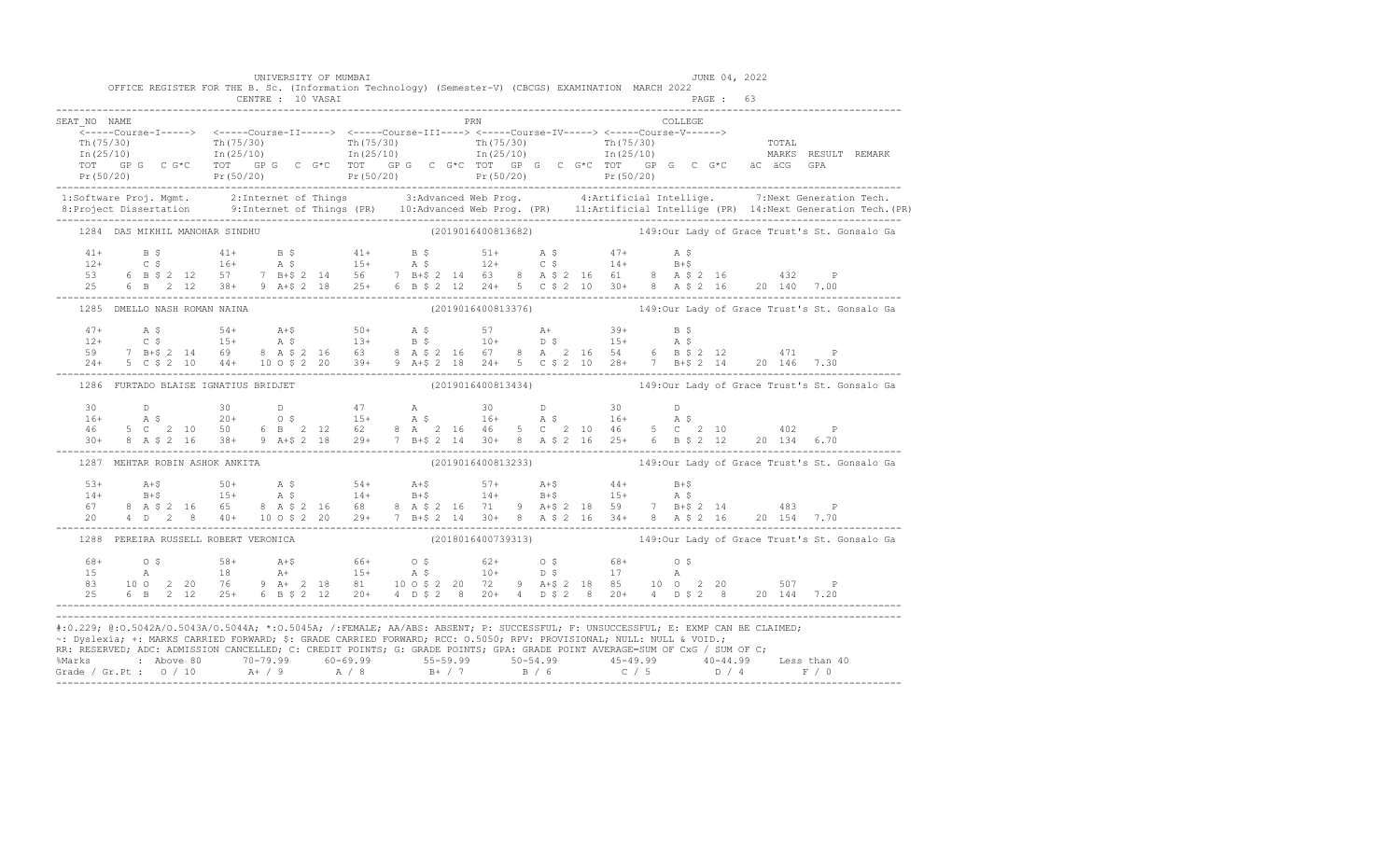|                                   | UNIVERSITY OF MUMBAI                       | OFFICE REGISTER FOR THE B. Sc. (Information Technology) (Semester-V) (CBCGS) EXAMINATION MARCH 2022                                                                                                                                                                                                                                                                                                                                                                                                                                                                                                                                                           | JUNE 04, 2022 |                                                                  |
|-----------------------------------|--------------------------------------------|---------------------------------------------------------------------------------------------------------------------------------------------------------------------------------------------------------------------------------------------------------------------------------------------------------------------------------------------------------------------------------------------------------------------------------------------------------------------------------------------------------------------------------------------------------------------------------------------------------------------------------------------------------------|---------------|------------------------------------------------------------------|
|                                   | CENTRE : 10 VASAI                          |                                                                                                                                                                                                                                                                                                                                                                                                                                                                                                                                                                                                                                                               | PAGE: 64      |                                                                  |
| SEAT NO NAME                      |                                            | <b>PRN</b>                                                                                                                                                                                                                                                                                                                                                                                                                                                                                                                                                                                                                                                    | COLLEGE       |                                                                  |
|                                   |                                            |                                                                                                                                                                                                                                                                                                                                                                                                                                                                                                                                                                                                                                                               |               |                                                                  |
|                                   |                                            |                                                                                                                                                                                                                                                                                                                                                                                                                                                                                                                                                                                                                                                               |               |                                                                  |
|                                   |                                            |                                                                                                                                                                                                                                                                                                                                                                                                                                                                                                                                                                                                                                                               |               |                                                                  |
|                                   |                                            |                                                                                                                                                                                                                                                                                                                                                                                                                                                                                                                                                                                                                                                               |               |                                                                  |
|                                   |                                            |                                                                                                                                                                                                                                                                                                                                                                                                                                                                                                                                                                                                                                                               |               |                                                                  |
|                                   |                                            | 1:Software Proj. Mgmt. 2:Internet of Things 3:Advanced Web Prog. 4:Artificial Intellige. 7:Next Generation Tech.<br>1.Project Dissertation 9:Internet of Things (PR) 10:Advanced Web Prog. (PR) 11:Artificial Intellige (PR) 14:N                                                                                                                                                                                                                                                                                                                                                                                                                             |               |                                                                  |
| 1289 SHAIKH AMEEN TANVEER SAMREEN |                                            | (2019016400834094) 149:0ur Lady of Grace Trust's St. Gonsalo Ga                                                                                                                                                                                                                                                                                                                                                                                                                                                                                                                                                                                               |               |                                                                  |
|                                   |                                            |                                                                                                                                                                                                                                                                                                                                                                                                                                                                                                                                                                                                                                                               |               |                                                                  |
|                                   |                                            |                                                                                                                                                                                                                                                                                                                                                                                                                                                                                                                                                                                                                                                               |               |                                                                  |
|                                   |                                            |                                                                                                                                                                                                                                                                                                                                                                                                                                                                                                                                                                                                                                                               |               |                                                                  |
|                                   |                                            | $\begin{array}{cccccccccccccccc} 38+ & & B & \xi & & 39+ & & B & \xi & & 30+ & & D & \xi & & 50+ & & A & \xi & & 36+ & & C & \xi \\ 15+ & & A & \xi & & 23+ & & 0 & \xi & & 17+ & & A & \xi & & 12+ & & C & \xi & & 13+ & & B & \xi \\ 53 & & 6 & B & \xi & 2 & 12 & 62 & & 8 & A & \xi & 2 & 16 & 47 & & 5 & C & \xi & 2 & 10 & 62 & & 8 & A & \xi & 2 & 16 & 49 & & 5 & C & \$                                                                                                                                                                                                                                                                              |               |                                                                  |
|                                   |                                            | 1290 / SHINGATE RAVINA DINKAR SHOBHA (2019016400813651) 149:0ur Lady of Grace Trust's St. Gonsalo Ga                                                                                                                                                                                                                                                                                                                                                                                                                                                                                                                                                          |               |                                                                  |
|                                   |                                            |                                                                                                                                                                                                                                                                                                                                                                                                                                                                                                                                                                                                                                                               |               |                                                                  |
|                                   |                                            |                                                                                                                                                                                                                                                                                                                                                                                                                                                                                                                                                                                                                                                               |               |                                                                  |
|                                   |                                            |                                                                                                                                                                                                                                                                                                                                                                                                                                                                                                                                                                                                                                                               |               |                                                                  |
|                                   |                                            |                                                                                                                                                                                                                                                                                                                                                                                                                                                                                                                                                                                                                                                               |               |                                                                  |
|                                   | 1291 YADAV SUSHIL RAM CHANDRA CHANNER DEVI |                                                                                                                                                                                                                                                                                                                                                                                                                                                                                                                                                                                                                                                               |               | (2019016400813755) 149:0ur Lady of Grace Trust's St. Gonsalo Ga  |
|                                   |                                            |                                                                                                                                                                                                                                                                                                                                                                                                                                                                                                                                                                                                                                                               |               |                                                                  |
|                                   |                                            |                                                                                                                                                                                                                                                                                                                                                                                                                                                                                                                                                                                                                                                               |               |                                                                  |
|                                   |                                            | $\begin{array}{cccccccccccccccc} 35+ & & C & \xi & & 30+ & D & \xi & & 45+ & A & \xi & & 47+ & A & \xi & & 54+ & A+ \xi \\ 15+ & & A & \xi & & 22+ & O & \xi & & 15+ & A & \xi & & 14+ & B+ \xi & & 15+ & A & \xi \\ 50 & & 6 & B & \xi & 2 & 12 & 52 & 6 & B & \xi & 2 & 12 & 60 & 8 & A & \xi & 2 & 16 & 61 & 8 & A & \xi & 2 & 16 & 69 & 8 & A & \xi & 2 & 16 & & 44$                                                                                                                                                                                                                                                                                      |               |                                                                  |
| 1292 ARTE ADITYA UMESH ARCHANA    |                                            |                                                                                                                                                                                                                                                                                                                                                                                                                                                                                                                                                                                                                                                               |               | (2020016401111777) 361: Annasaheb Vartak College of Arts, Kedarn |
|                                   |                                            |                                                                                                                                                                                                                                                                                                                                                                                                                                                                                                                                                                                                                                                               |               |                                                                  |
|                                   |                                            |                                                                                                                                                                                                                                                                                                                                                                                                                                                                                                                                                                                                                                                               |               |                                                                  |
|                                   |                                            |                                                                                                                                                                                                                                                                                                                                                                                                                                                                                                                                                                                                                                                               |               |                                                                  |
|                                   |                                            |                                                                                                                                                                                                                                                                                                                                                                                                                                                                                                                                                                                                                                                               |               |                                                                  |
|                                   |                                            |                                                                                                                                                                                                                                                                                                                                                                                                                                                                                                                                                                                                                                                               |               |                                                                  |
|                                   |                                            |                                                                                                                                                                                                                                                                                                                                                                                                                                                                                                                                                                                                                                                               |               |                                                                  |
|                                   |                                            |                                                                                                                                                                                                                                                                                                                                                                                                                                                                                                                                                                                                                                                               |               |                                                                  |
|                                   |                                            |                                                                                                                                                                                                                                                                                                                                                                                                                                                                                                                                                                                                                                                               |               |                                                                  |
|                                   |                                            |                                                                                                                                                                                                                                                                                                                                                                                                                                                                                                                                                                                                                                                               |               |                                                                  |
|                                   |                                            | 1293 GAIKWAD ADISH SHIVAJI SANGITA (2019016401549546) 361:Annasaheb Vartak College of Arts, Kedarn<br>#:0.229; @:0.5042A/0.5043A/0.5044A; *:0.5045A; /:FEMALE; AA/ABS: ABSENT; P: SUCCESSFUL; F: UNSUCCESSFUL; E: EXMP CAN BE CLAIMED;<br>~: Dyslexia; +: MARKS CARRIED FORWARD; \$: GRADE CARRIED FORWARD; RCC: 0.5050; RPV: PROVISIONAL; NULL: NULL & VOID.;<br>RR: RESERVED; ADC: ADMISSION CANCELLED; C: CREDIT POINTS; G: GRADE POINTS; GPA: GRADE POINT AVERAGE=SUM OF CxG / SUM OF C;<br>% Marks : Above 80 70-79.99 60-69.99 55-59.99 50-54.99 45-49.99 40-44.99 Less than 40<br>Grade / Gr.Pt : 0 / 10 A + / 9 A / 8 B + / 7 B / 6 C / 5 D / 4 F / 0 |               |                                                                  |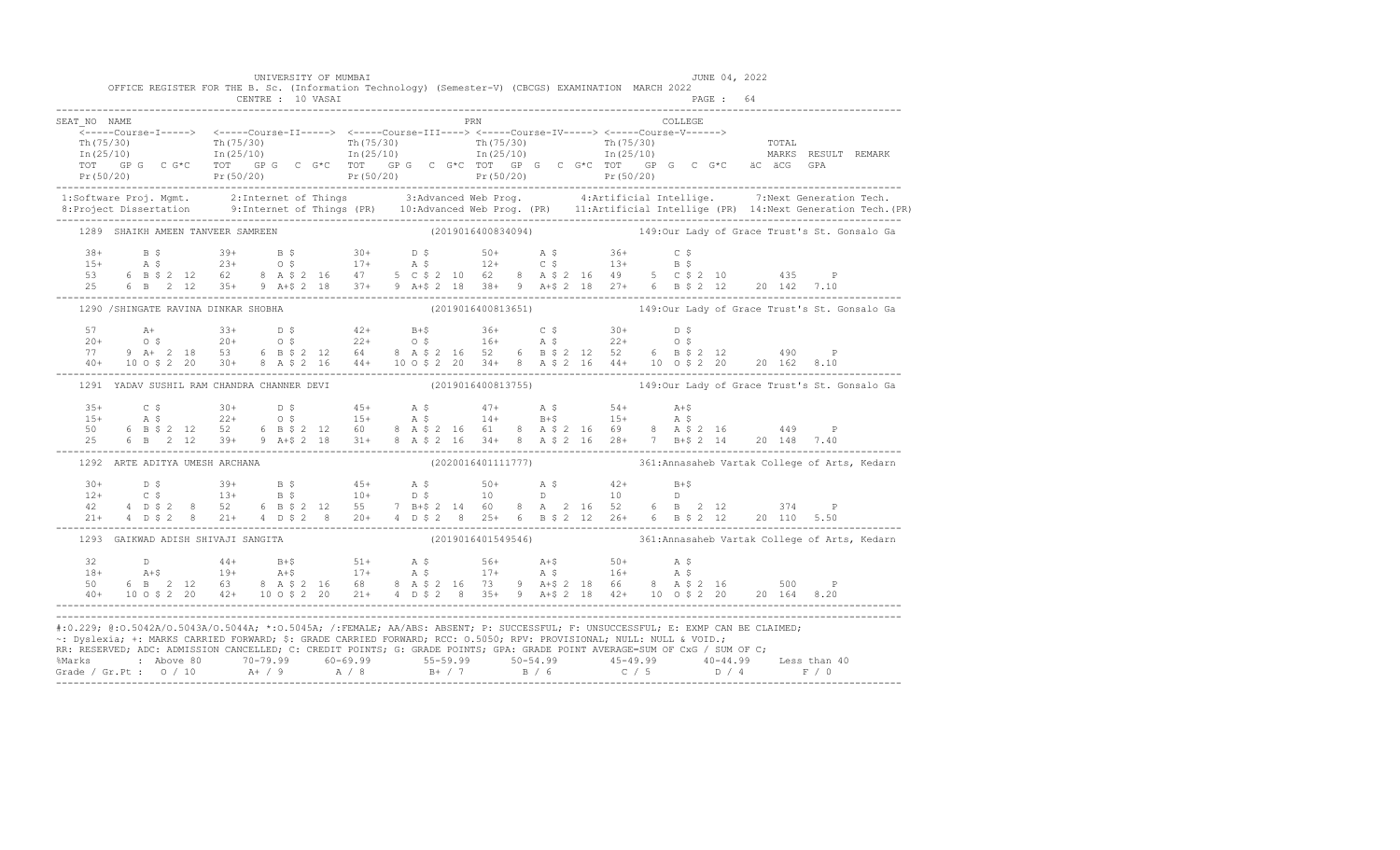|              |                                                                                                                                                                                                                                                                                                                                                                                                                                         | UNIVERSITY OF MUMBAI |  |  |                     |  |  |  |         | JUNE 04, 2022 |  |                                                                  |  |
|--------------|-----------------------------------------------------------------------------------------------------------------------------------------------------------------------------------------------------------------------------------------------------------------------------------------------------------------------------------------------------------------------------------------------------------------------------------------|----------------------|--|--|---------------------|--|--|--|---------|---------------|--|------------------------------------------------------------------|--|
|              | OFFICE REGISTER FOR THE B. Sc. (Information Technology) (Semester-V) (CBCGS) EXAMINATION MARCH 2022                                                                                                                                                                                                                                                                                                                                     | CENTRE : 10 VASAI    |  |  |                     |  |  |  |         | PAGE: 65      |  |                                                                  |  |
| SEAT NO NAME |                                                                                                                                                                                                                                                                                                                                                                                                                                         |                      |  |  | <b>EXAMPLE 1989</b> |  |  |  | COLLEGE |               |  |                                                                  |  |
|              |                                                                                                                                                                                                                                                                                                                                                                                                                                         |                      |  |  |                     |  |  |  |         |               |  |                                                                  |  |
|              |                                                                                                                                                                                                                                                                                                                                                                                                                                         |                      |  |  |                     |  |  |  |         |               |  |                                                                  |  |
|              |                                                                                                                                                                                                                                                                                                                                                                                                                                         |                      |  |  |                     |  |  |  |         |               |  |                                                                  |  |
|              |                                                                                                                                                                                                                                                                                                                                                                                                                                         |                      |  |  |                     |  |  |  |         |               |  |                                                                  |  |
|              |                                                                                                                                                                                                                                                                                                                                                                                                                                         |                      |  |  |                     |  |  |  |         |               |  |                                                                  |  |
|              | 1:Software Proj. Mgmt. 2:Internet of Things 3:Advanced Web Prog. 4:Artificial Intellige. 7:Next Generation Tech.<br>1.Project Dissertation 9:Internet of Things (PR) 10:Advanced Web Prog. (PR) 11:Artificial Intellige (PR) 14:N                                                                                                                                                                                                       |                      |  |  |                     |  |  |  |         |               |  |                                                                  |  |
|              | 1294 / GUPTA NEHA NARENDRA SUNITA (2019016401550205) 361:Annasaheb Vartak College of Arts, Kedarn                                                                                                                                                                                                                                                                                                                                       |                      |  |  |                     |  |  |  |         |               |  |                                                                  |  |
|              |                                                                                                                                                                                                                                                                                                                                                                                                                                         |                      |  |  |                     |  |  |  |         |               |  |                                                                  |  |
|              |                                                                                                                                                                                                                                                                                                                                                                                                                                         |                      |  |  |                     |  |  |  |         |               |  |                                                                  |  |
|              |                                                                                                                                                                                                                                                                                                                                                                                                                                         |                      |  |  |                     |  |  |  |         |               |  |                                                                  |  |
|              | $\begin{array}{cccccccccccc} 44 & & B+ & & 32+ & D & \xi & & 53+ & A+\xi & & 48+ & A & \xi & & 41+ & B & \xi \\ 22+ & & O & \xi & & 17+ & A & \xi & & 11+ & D & \xi & & 13+ & B & \xi & & 12+ & C & \xi \\ 66 & & 8 & A & 2 & 16 & 49 & 5 & C & \xi & 2 & 10 & 64 & 8 & A & \xi & 2 & 16 & 61 & 8 & A & \xi & 2 & 16 & 53 & 6 & B & \xi & 2 & 12 & & 441 & P \\ 40+$                                                                    |                      |  |  |                     |  |  |  |         |               |  |                                                                  |  |
|              | 1295 MAKWANA SURAJ JAYSING JYOTI                                                                                                                                                                                                                                                                                                                                                                                                        |                      |  |  |                     |  |  |  |         |               |  | (2019016401549322) 361:Annasaheb Vartak College of Arts, Kedarn  |  |
|              |                                                                                                                                                                                                                                                                                                                                                                                                                                         |                      |  |  |                     |  |  |  |         |               |  |                                                                  |  |
|              |                                                                                                                                                                                                                                                                                                                                                                                                                                         |                      |  |  |                     |  |  |  |         |               |  |                                                                  |  |
|              |                                                                                                                                                                                                                                                                                                                                                                                                                                         |                      |  |  |                     |  |  |  |         |               |  |                                                                  |  |
|              | $\begin{array}{lllllllllll} 45\mathbb{E} & \quad \text{A} & \quad & 33+ & \quad \text{D} \ \ \text{S} & \quad & 41+ & \quad \text{B} \ \ \text{S} & \quad & 41+ & \quad \text{B} \ \ \text{S} & \quad & 41+ & \quad \text{B} \ \ \text{S} & \quad & 12+ & \quad \text{C} \ \ \text{S} & \quad & 13+ & \quad \text{B} \ \ \text{S} & \quad & 17+ & \quad \text{A} \ \ \text{S} & \quad & 10+ & \quad \text{D} \ \ \text{S} & \quad & 12$ |                      |  |  |                     |  |  |  |         |               |  |                                                                  |  |
|              | 1296 PANDEY AMAN JAYPRAKASH MITHILESH                                                                                                                                                                                                                                                                                                                                                                                                   |                      |  |  |                     |  |  |  |         |               |  | (2017016401733257) 361: Annasaheb Vartak College of Arts, Kedarn |  |
|              | $12+$ 0.5 $38+$ 13 $39+$ 13 $53+$ 14 $44+$ 14 $15+5$<br>$12+$ 0.5 14 13+5 10+ 0.5 10+ 0.5 10+ 0.5<br>42 4 0.5 2 6 13 5 2 12 49 5 0.5 2 10 63 8 14 5 2 16 54 6 13 5 2 12 360 P                                                                                                                                                                                                                                                           |                      |  |  |                     |  |  |  |         |               |  |                                                                  |  |
|              |                                                                                                                                                                                                                                                                                                                                                                                                                                         |                      |  |  |                     |  |  |  |         |               |  |                                                                  |  |
|              |                                                                                                                                                                                                                                                                                                                                                                                                                                         |                      |  |  |                     |  |  |  |         |               |  |                                                                  |  |
|              |                                                                                                                                                                                                                                                                                                                                                                                                                                         |                      |  |  |                     |  |  |  |         |               |  |                                                                  |  |
|              | 1297 PATEL FAHIM IBRAHIM SAHENAZ                                                                                                                                                                                                                                                                                                                                                                                                        |                      |  |  |                     |  |  |  |         |               |  | (2018016401316205) 361: Annasaheb Vartak College of Arts, Kedarn |  |
|              |                                                                                                                                                                                                                                                                                                                                                                                                                                         |                      |  |  |                     |  |  |  |         |               |  |                                                                  |  |
|              |                                                                                                                                                                                                                                                                                                                                                                                                                                         |                      |  |  |                     |  |  |  |         |               |  |                                                                  |  |
|              |                                                                                                                                                                                                                                                                                                                                                                                                                                         |                      |  |  |                     |  |  |  |         |               |  |                                                                  |  |
|              |                                                                                                                                                                                                                                                                                                                                                                                                                                         |                      |  |  |                     |  |  |  |         |               |  |                                                                  |  |
|              | 1298 PRAJAPATI SURAJ AJAYKUMAR MERADEVI (2019016401548736) 361:Annasaheb Vartak College of Arts, Kedarn                                                                                                                                                                                                                                                                                                                                 |                      |  |  |                     |  |  |  |         |               |  |                                                                  |  |
|              |                                                                                                                                                                                                                                                                                                                                                                                                                                         |                      |  |  |                     |  |  |  |         |               |  |                                                                  |  |
|              |                                                                                                                                                                                                                                                                                                                                                                                                                                         |                      |  |  |                     |  |  |  |         |               |  |                                                                  |  |
|              | $\begin{array}{cccccccccccccccc} 30 & D & 44+ & B+\$ & 36+ & C\$ & 39+ & B\$ & 53+ & A+\$ & \\ 16+ & A\$ & 19+ & A+\$ & 11+ & D\$ & 10+ & D\$ & 14+ & B+\$ & \\ 46 & 5 C & 2 & 10 & 63 & 8 & A\$ & 2 & 16 & 47 & 5 & C\$ & 2 & 10 & 49 & 5 & C\$ & 2 & 10 & 67 & 8 & A\$ & 2 & 16 & 424 & P \\ 35+ & 9 & A+\$ & 2 & 18 & 30+ & 8 & A\$ & 2 & 16$                                                                                        |                      |  |  |                     |  |  |  |         |               |  |                                                                  |  |
|              |                                                                                                                                                                                                                                                                                                                                                                                                                                         |                      |  |  |                     |  |  |  |         |               |  |                                                                  |  |
|              | #:0.229; @:0.5042A/0.5043A/0.5044A; *:0.5045A; /:FEMALE; AA/ABS: ABSENT; P: SUCCESSFUL; F: UNSUCCESSFUL; E: EXMP CAN BE CLAIMED;                                                                                                                                                                                                                                                                                                        |                      |  |  |                     |  |  |  |         |               |  |                                                                  |  |
|              | ~: Dyslexia; +: MARKS CARRIED FORWARD; \$: GRADE CARRIED FORWARD; RCC: 0.5050; RPV: PROVISIONAL; NULL: NULL & VOID.;                                                                                                                                                                                                                                                                                                                    |                      |  |  |                     |  |  |  |         |               |  |                                                                  |  |
|              | RR: RESERVED; ADC: ADMISSION CANCELLED; C: CREDIT POINTS; G: GRADE POINTS; GPA: GRADE POINT AVERAGE=SUM OF CxG / SUM OF C;                                                                                                                                                                                                                                                                                                              |                      |  |  |                     |  |  |  |         |               |  |                                                                  |  |
|              | %Marks : Above 80 70-79.99 60-69.99 55-59.99 50-54.99 45-49.99 40-44.99 Less than 40<br>Grade / Gr.Pt : 0 / 10 A+ / 9 A / 8 B+ / 7 B / 6 C / 5 D / 4 F / 0                                                                                                                                                                                                                                                                              |                      |  |  |                     |  |  |  |         |               |  |                                                                  |  |
|              |                                                                                                                                                                                                                                                                                                                                                                                                                                         |                      |  |  |                     |  |  |  |         |               |  |                                                                  |  |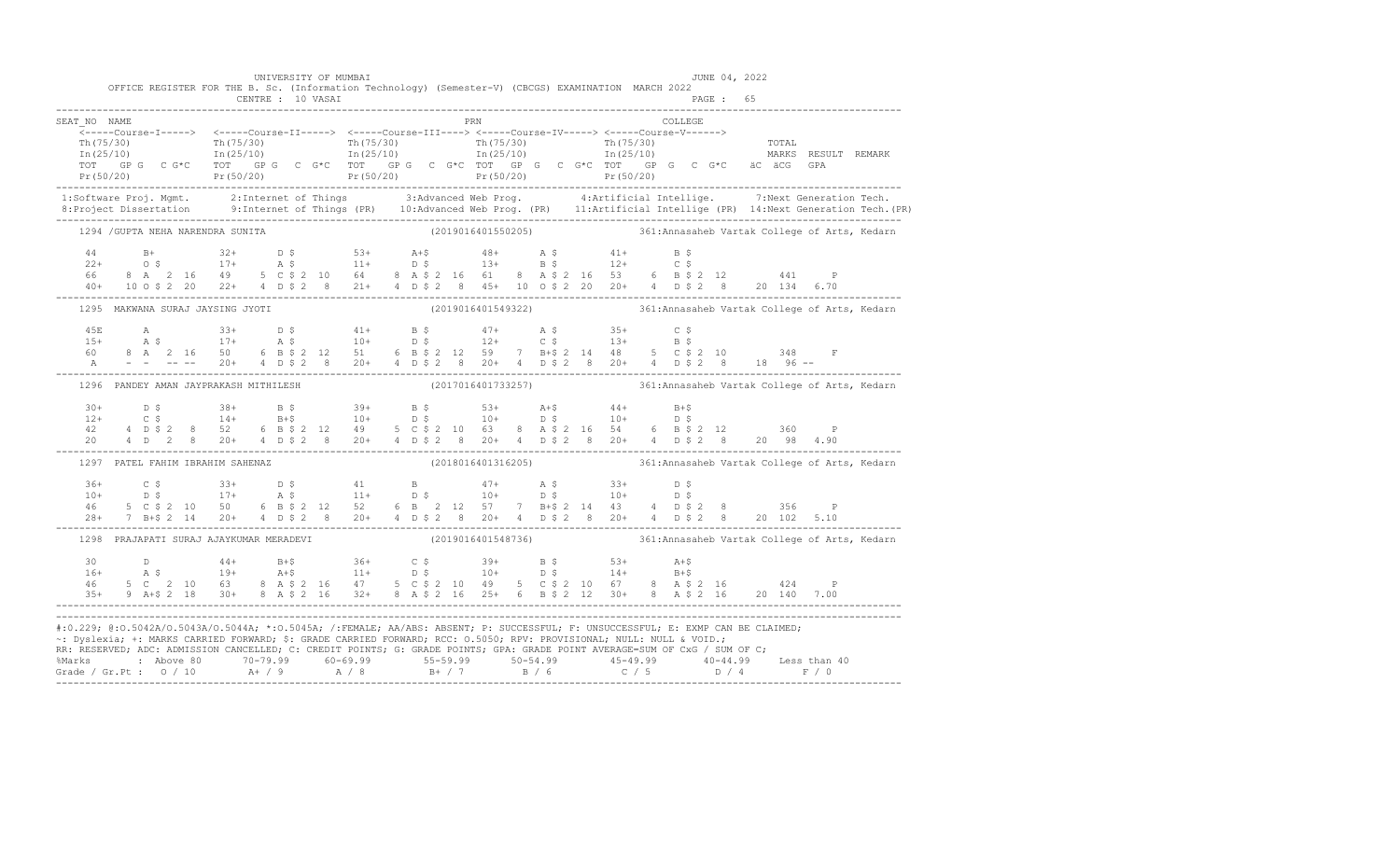|                                       | UNIVERSITY OF MUMBAI              | OFFICE REGISTER FOR THE B. Sc. (Information Technology) (Semester-V) (CBCGS) EXAMINATION MARCH 2022 |                                                                                                                                                                                                                                                                                                                                                                                                                                                                                                                                                      | JUNE 04, 2022                                                                                                                                                                                                                                                                                                                                                          |
|---------------------------------------|-----------------------------------|-----------------------------------------------------------------------------------------------------|------------------------------------------------------------------------------------------------------------------------------------------------------------------------------------------------------------------------------------------------------------------------------------------------------------------------------------------------------------------------------------------------------------------------------------------------------------------------------------------------------------------------------------------------------|------------------------------------------------------------------------------------------------------------------------------------------------------------------------------------------------------------------------------------------------------------------------------------------------------------------------------------------------------------------------|
|                                       |                                   |                                                                                                     |                                                                                                                                                                                                                                                                                                                                                                                                                                                                                                                                                      |                                                                                                                                                                                                                                                                                                                                                                        |
| SEAT NO NAME                          |                                   | PRN                                                                                                 | COLLEGE                                                                                                                                                                                                                                                                                                                                                                                                                                                                                                                                              |                                                                                                                                                                                                                                                                                                                                                                        |
|                                       |                                   |                                                                                                     | $\begin{array}{cccccccccc} \texttt{Th(75/30)} & & & & & & \texttt{Th(75/30)} & & & & \texttt{Th(75/30)} & & & & \texttt{Th(75/30)} & & & \texttt{Th(75/30)} & & & \texttt{Th(75/30)} & & & \texttt{Th(75/30)} & & & \texttt{Th(75/30)} & & & \texttt{Th(75/30)} & & & \texttt{Th(75/30)} & & & \texttt{Th(75/30)} & & & \texttt{Th(75/30)} & & & \texttt{Th(75/30)} & & & \texttt{Th(75/30$                                                                                                                                                          |                                                                                                                                                                                                                                                                                                                                                                        |
|                                       |                                   |                                                                                                     |                                                                                                                                                                                                                                                                                                                                                                                                                                                                                                                                                      | 1:Software Proj. Mgmt. 2:Internet of Things 3:Advanced Web Prog. 4:Artificial Intellige. 7:Next Generation Tech.<br>8:Project Dissertation 9:Internet of Things (PR) 10:Advanced Web Prog. (PR) 11:Artificial Intellige (PR) 14:N                                                                                                                                      |
|                                       |                                   |                                                                                                     | 1299 RAI RANJAN KUMAR RAM BABU PRAMILA DEVI (2019016401551271) 361:Annasaheb Vartak College of Arts, Kedarn                                                                                                                                                                                                                                                                                                                                                                                                                                          |                                                                                                                                                                                                                                                                                                                                                                        |
|                                       |                                   |                                                                                                     |                                                                                                                                                                                                                                                                                                                                                                                                                                                                                                                                                      |                                                                                                                                                                                                                                                                                                                                                                        |
|                                       | 1300 / SAHANI POOJA JIVACHH PINKY |                                                                                                     | (2019016401551514) 361: Annasaheb Vartak College of Arts, Kedarn                                                                                                                                                                                                                                                                                                                                                                                                                                                                                     |                                                                                                                                                                                                                                                                                                                                                                        |
|                                       |                                   |                                                                                                     | $\begin{array}{cccccccccccc} 33+ & & D & \xi & & 30+ & D & \xi & & 30+ & D & \xi & & 45+ & A & \xi & & 30 & & D \\ 21+ & & O & \xi & & 18+ & & A+\xi & & 12+ & C & \xi & & 18+ & A+\xi & & 17+ & A & \xi \\ 54 & & 6 & B & \xi & 2 & 12 & 48 & 5 & C & \xi & 2 & 10 & 42 & 4 & D & \xi & 2 & 8 & 63 & 8 & A & \xi & 2 & 16 & 47 & 5 & C & 2 & 10 & & 414 & P \\ 20+ &$                                                                                                                                                                               |                                                                                                                                                                                                                                                                                                                                                                        |
|                                       |                                   |                                                                                                     | 1301 /SIDDIQUI NAFIS MAHEK NASIR AHMED ANJUM BANU (2019016401550905) 361:Annasaheb Vartak College of Arts, Kedarn                                                                                                                                                                                                                                                                                                                                                                                                                                    |                                                                                                                                                                                                                                                                                                                                                                        |
|                                       |                                   |                                                                                                     | $\begin{array}{cccccccccccccccc} 30 & D & 47+ & A & S & 45+ & A & S & 53+ & A+5 & 38+ & B & S \\ 17+ & A & S & 15+ & A & S & 11+ & D & S & 15+ & A & S & 15+ & A & S \\ 47 & 5 & C & 2 & 10 & 62 & 8 & A & S & 2 & 16 & 56 & 7 & B+5 & 2 & 14 & 68 & 8 & A & S & 2 & 16 & 53 & 6 & B & S & 2 & 12 & 414 & P \\ 30+ & 8 & A & S & 2 & 16 & 22+ & 4 & D$                                                                                                                                                                                               |                                                                                                                                                                                                                                                                                                                                                                        |
|                                       |                                   |                                                                                                     | 1:Software Proj. Mgmt. 2:Internet of Things 3:Advanced Web Prog. 5:Linux System Admin. 6:Enterprise Java<br>8:Project Dissertation 9:Internet of Things (PR) 10:Advanced Web Prog. (PR) 12:Linux Administration (PR) 13:Enterpris                                                                                                                                                                                                                                                                                                                    |                                                                                                                                                                                                                                                                                                                                                                        |
| 1302 AMIT SHUKLA SAROJ                |                                   | (2019016401741456)                                                                                  |                                                                                                                                                                                                                                                                                                                                                                                                                                                                                                                                                      | 548:Vishnu Waman Thakur Charitable Trust's V                                                                                                                                                                                                                                                                                                                           |
|                                       |                                   |                                                                                                     |                                                                                                                                                                                                                                                                                                                                                                                                                                                                                                                                                      | $\begin{array}{cccccccccccccccc} 30+ & & D & \xi & & & 50+ & & A & \xi & & 35+ & & C & \xi & & 53+ & & A+ \xi & & 38+ & & B & \xi \\ 15+ & & A & \xi & & & 21+ & & 0 & \xi & & 21+ & 0 & \xi & & 22+ & 0 & \xi & & 23+ & 0 & \xi \\ 45 & & 5 & C & \xi & 2 & 10 & & 71 & 9 & A+ \xi & 2 & 18 & 56 & & 7 & B+ \xi & 2 & 14 & 75 & 9 & A+ \xi & 2 & 18 & 61 & 8 & A & \$ |
| 1303 PASI SHIVANSH SHIVSHANKAR SHASHI |                                   |                                                                                                     | (2019016401736254) 548: Vishnu Waman Thakur Charitable Trust's V                                                                                                                                                                                                                                                                                                                                                                                                                                                                                     |                                                                                                                                                                                                                                                                                                                                                                        |
|                                       |                                   |                                                                                                     |                                                                                                                                                                                                                                                                                                                                                                                                                                                                                                                                                      |                                                                                                                                                                                                                                                                                                                                                                        |
|                                       |                                   |                                                                                                     | #:0.229; @:0.5042A/0.5043A/0.5044A; *:0.5045A; /:FEMALE; AA/ABS: ABSENT; P: SUCCESSFUL; F: UNSUCCESSFUL; E: EXMP CAN BE CLAIMED;<br>~: Dyslexia; +: MARKS CARRIED FORWARD; \$: GRADE CARRIED FORWARD; RCC: 0.5050; RPV: PROVISIONAL; NULL: NULL & VOID.;<br>RR: RESERVED; ADC: ADMISSION CANCELLED; C: CREDIT POINTS; G: GRADE POINTS; GPA: GRADE POINT AVERAGE=SUM OF CxG / SUM OF C;<br>%Marks : Above 80 70-79.99 60-69.99 55-59.99 50-54.99 45-49.99 40-44.99 Less than 40<br>Grade / Gr.Pt : 0 / 10 A+ / 9 A / 8 B+ / 7 B / 6 C / 5 D / 4 F / 0 |                                                                                                                                                                                                                                                                                                                                                                        |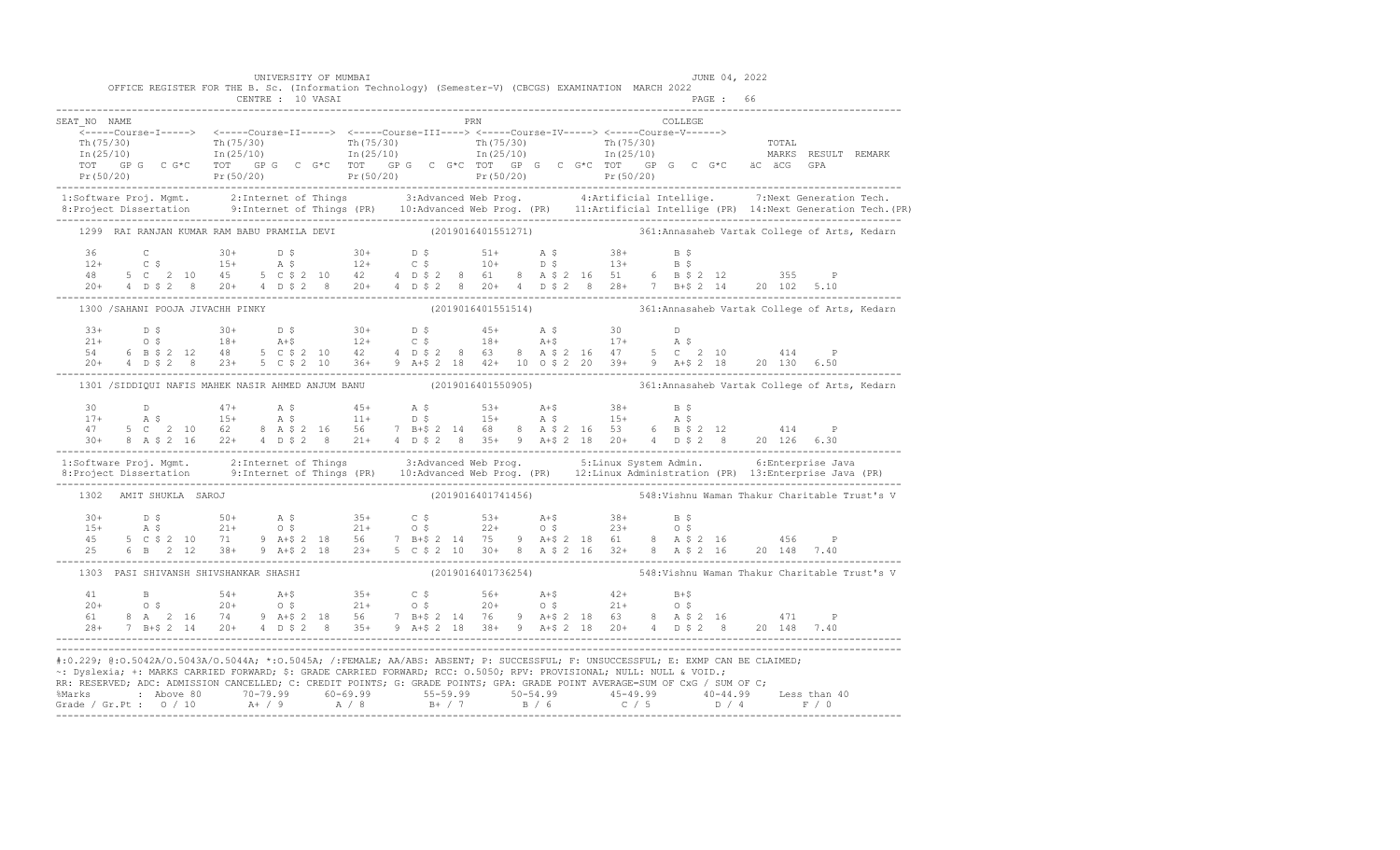|                                                                                                                                                                                                                                                                                                                                                                                                                                                                                                                                                |  |  |  |  | UNIVERSITY OF MUMBAI | OFFICE REGISTER FOR THE B. Sc. (Information Technology) (Semester-V) (CBCGS) EXAMINATION MARCH 2022                                                                                                                                             |  |  |     |  |  |  |         |           | JUNE 04, 2022 |       |       |                                                                                                         |
|------------------------------------------------------------------------------------------------------------------------------------------------------------------------------------------------------------------------------------------------------------------------------------------------------------------------------------------------------------------------------------------------------------------------------------------------------------------------------------------------------------------------------------------------|--|--|--|--|----------------------|-------------------------------------------------------------------------------------------------------------------------------------------------------------------------------------------------------------------------------------------------|--|--|-----|--|--|--|---------|-----------|---------------|-------|-------|---------------------------------------------------------------------------------------------------------|
|                                                                                                                                                                                                                                                                                                                                                                                                                                                                                                                                                |  |  |  |  | CENTRE : 10 VASAI    |                                                                                                                                                                                                                                                 |  |  |     |  |  |  |         | PAGE : 67 |               |       |       |                                                                                                         |
| SEAT NO NAME                                                                                                                                                                                                                                                                                                                                                                                                                                                                                                                                   |  |  |  |  |                      |                                                                                                                                                                                                                                                 |  |  | PRN |  |  |  | COLLEGE |           |               |       |       |                                                                                                         |
| Th (75/30)                                                                                                                                                                                                                                                                                                                                                                                                                                                                                                                                     |  |  |  |  |                      | <-----Course-I-----> <-----Course-II-----> <-----Course-III----> <-----Course-IV-----> <-----Course-V------><br>Th (75/30) Th (75/30) Th (75/30) Th (75/30) Th (75/30)                                                                          |  |  |     |  |  |  |         |           |               | TOTAL |       | In (25/10) 1n (25/10) 1n (25/10) 1n (25/10) 1n (25/10) 1n (25/10) 1n (25/10) 1n (25/10) 1n (25/10)      |
| Pr(50/20)                                                                                                                                                                                                                                                                                                                                                                                                                                                                                                                                      |  |  |  |  |                      | TOT GPG CG*C TOT GPG CG*C TOT GPG CG*C TOT GPG CG*C TOT GPG CG*C TOT GPG CG*C äC äCG GPA<br>$Pr(50/20)$ $Pr(50/20)$ $Pr(50/20)$ $Pr(50/20)$ $Pr(50/20)$                                                                                         |  |  |     |  |  |  |         |           |               |       |       |                                                                                                         |
| 1:Software Proj. Mgmt. 2:Internet of Things 3:Advanced Web Prog. 5:Linux System Admin. 6:Enterprise Java<br>8: Project Dissertation 9: Internet of Things (PR) 10: Advanced Web Prog. (PR) 12: Linux Administration (PR) 13: Enterprise Java (PR)                                                                                                                                                                                                                                                                                              |  |  |  |  |                      |                                                                                                                                                                                                                                                 |  |  |     |  |  |  |         |           |               |       |       |                                                                                                         |
|                                                                                                                                                                                                                                                                                                                                                                                                                                                                                                                                                |  |  |  |  |                      |                                                                                                                                                                                                                                                 |  |  |     |  |  |  |         |           |               |       |       | 1304 PAWASKAR PRAVIN RAVINDRA RAJSHREE (2019016401743656) 548: Vishnu Waman Thakur Charitable Trust's V |
| $30+$<br>$17+$<br>47                                                                                                                                                                                                                                                                                                                                                                                                                                                                                                                           |  |  |  |  |                      | D \$ 45+ A \$ 32+ D \$ 42+ B+\$ 45+ A \$<br>A \$ 18+ A+\$ 21+ 0 \$ 21+ 0 \$ 22+ 0 \$<br>5 C \$ 2 10 63 8 A \$ 2 16 53 6 B \$ 2 12 63 8 A \$ 2 16 67 8 A \$ 2 16 393 P<br>20+ 4 D \$ 2 8 20 4 D 2 8 20 4 D 2 8 20 4 D 2 8 20 4 D 2 8 20 110 5.50 |  |  |     |  |  |  |         |           |               |       |       |                                                                                                         |
| #:0.229; @:0.5042A/0.5043A/0.5044A; *:0.5045A; /:FEMALE; AA/ABS: ABSENT; P: SUCCESSFUL; F: UNSUCCESSFUL; E: EXMP CAN BE CLAIMED;<br>~: Dyslexia; +: MARKS CARRIED FORWARD; \$: GRADE CARRIED FORWARD; RCC: 0.5050; RPV: PROVISIONAL; NULL: NULL & VOID.;<br>RR: RESERVED; ADC: ADMISSION CANCELLED; C: CREDIT POINTS; G: GRADE POINTS; GPA: GRADE POINT AVERAGE=SUM OF CxG / SUM OF C;<br>%Marks : Above 80 70-79.99 60-69.99 55-59.99 50-54.99 45-49.99 40-44.99 Less than 40<br>Grade / Gr.Pt : $0/10$ A+ / 9 A / 8 B+ / 7 B / 6 C / 5 D / 4 |  |  |  |  |                      |                                                                                                                                                                                                                                                 |  |  |     |  |  |  |         |           |               |       | F / 0 |                                                                                                         |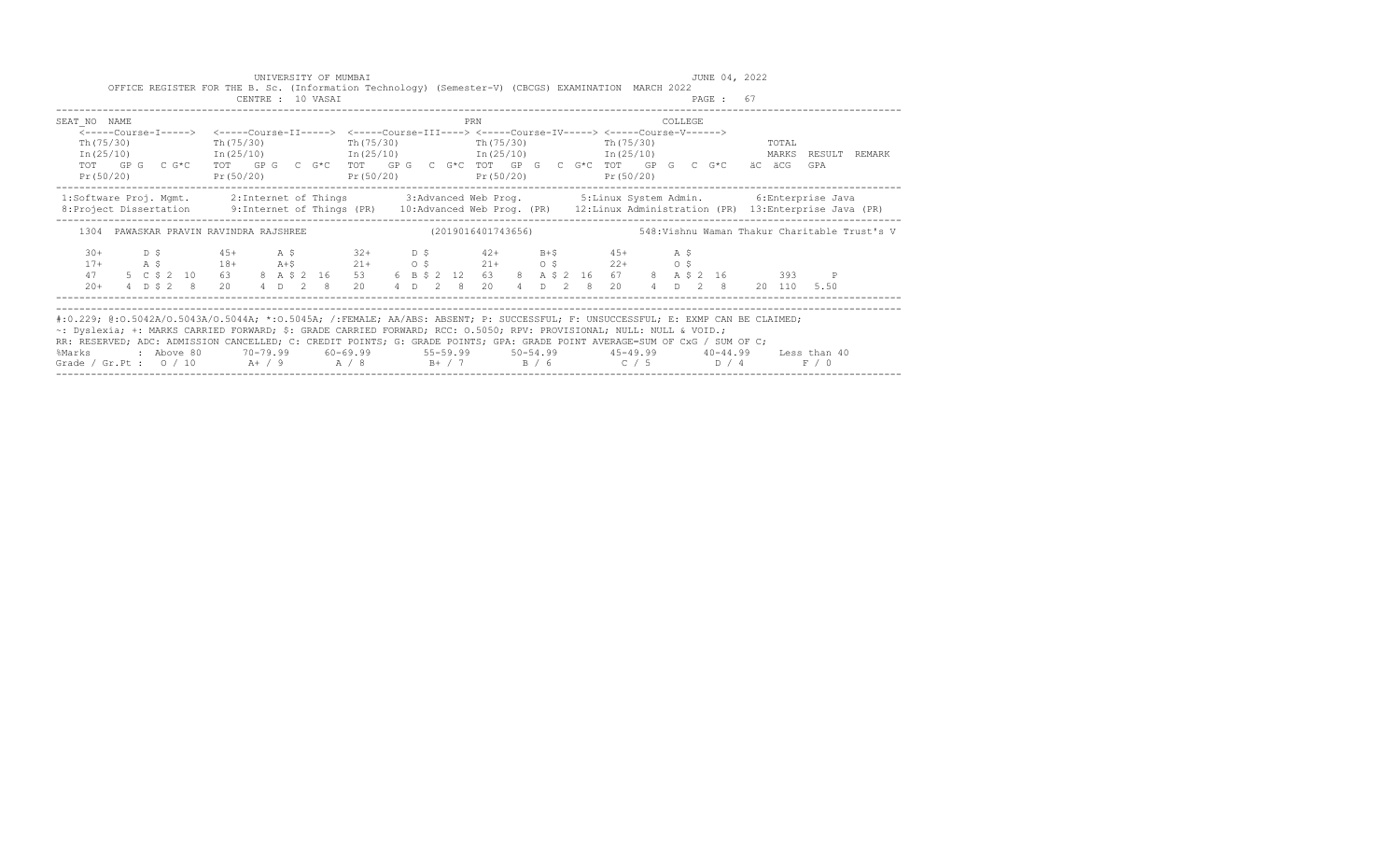|                                                                                                                                                                                                                                                                                                                                                                                                                                                                                                                                                |  |  |  |  |                    | UNIVERSITY OF MUMBAI<br>OFFICE REGISTER FOR THE B. Sc. (Information Technology) (Semester-V) (CBCGS) EXAMINATION MARCH 2022                                                                                                                                                                                                                                                        |  |  |     |  |  |  |         |           | JUNE 04, 2022 |       |       |  |
|------------------------------------------------------------------------------------------------------------------------------------------------------------------------------------------------------------------------------------------------------------------------------------------------------------------------------------------------------------------------------------------------------------------------------------------------------------------------------------------------------------------------------------------------|--|--|--|--|--------------------|------------------------------------------------------------------------------------------------------------------------------------------------------------------------------------------------------------------------------------------------------------------------------------------------------------------------------------------------------------------------------------|--|--|-----|--|--|--|---------|-----------|---------------|-------|-------|--|
|                                                                                                                                                                                                                                                                                                                                                                                                                                                                                                                                                |  |  |  |  | CENTRE : 60 TALERE |                                                                                                                                                                                                                                                                                                                                                                                    |  |  |     |  |  |  |         | PAGE : 68 |               |       |       |  |
| SEAT NO NAME                                                                                                                                                                                                                                                                                                                                                                                                                                                                                                                                   |  |  |  |  |                    |                                                                                                                                                                                                                                                                                                                                                                                    |  |  | PRN |  |  |  | COLLEGE |           |               |       |       |  |
| Th $(75/30)$                                                                                                                                                                                                                                                                                                                                                                                                                                                                                                                                   |  |  |  |  |                    | <-----Course-I-----> <-----Course-II-----> <-----Course-III----> <-----Course-IV-----> <-----Course-V------><br>Th (75/30) Th (75/30) Th (75/30) Th (75/30) Th (75/30)<br>In (25/10) 1n (25/10) 1n (25/10) 1n (25/10) 1n (25/10) 1n (25/10) 1n (25/10) 1n (25/10) 1n (25/10)                                                                                                       |  |  |     |  |  |  |         |           |               | TOTAL |       |  |
| Pr(50/20)                                                                                                                                                                                                                                                                                                                                                                                                                                                                                                                                      |  |  |  |  |                    | TOT GPG CG*C TOT GPG CG*C TOT GPG CG*C TOT GPG CG*C TOT GPG CG*C TOT GPG CG*C äCGG<br>$Pr(50/20)$ $Pr(50/20)$ $Pr(50/20)$ $Pr(50/20)$ $Pr(50/20)$                                                                                                                                                                                                                                  |  |  |     |  |  |  |         |           |               |       | GPA   |  |
| 1:Software Proj. Mgmt. 2:Internet of Things 3:Advanced Web Prog. 4:Artificial Intellige. 6:Enterprise Java<br>8: Project Dissertation 9: Internet of Things (PR) 10: Advanced Web Prog. (PR) 11: Artificial Intellige (PR) 13: Enterprise Java (PR)                                                                                                                                                                                                                                                                                            |  |  |  |  |                    |                                                                                                                                                                                                                                                                                                                                                                                    |  |  |     |  |  |  |         |           |               |       |       |  |
|                                                                                                                                                                                                                                                                                                                                                                                                                                                                                                                                                |  |  |  |  |                    | 1305 SHELAKE MANUKUMAR VITTHAL ARCHANA (2019016401996053) 303:Vijayalakshmi Vishwanath Dalvie College                                                                                                                                                                                                                                                                              |  |  |     |  |  |  |         |           |               |       |       |  |
| $3.5+$<br>$14+$<br>49<br>$2.2+$                                                                                                                                                                                                                                                                                                                                                                                                                                                                                                                |  |  |  |  |                    | $C$ $\begin{array}{cccccccccc} \xi & 47 + & \lambda & \xi & 54 + & \lambda + \xi & 47 & \lambda & 44 + & \lambda + \xi \end{array}$<br>B+\$ $16+$ $A \,$ \$ $18+$ $A+$ \$ $15+$ $A \,$ \$ $16+$ $A \,$ \$<br>5 C \$ 2 10 63 8 A \$ 2 16 72 9 A + \$ 2 18 62 8 A 2 16 60 8 A \$ 2 16 428 P<br>4 D \$ 2 8 21+ 4 D \$ 2 8 24+ 5 C \$ 2 10 23+ 5 C \$ 2 10 32+ 8 A \$ 2 16 20 128 6.40 |  |  |     |  |  |  |         |           |               |       |       |  |
| #:0.229; @:0.5042A/0.5043A/0.5044A; *:0.5045A; /:FEMALE; AA/ABS: ABSENT; P: SUCCESSFUL; F: UNSUCCESSFUL; E: EXMP CAN BE CLAIMED;<br>~: Dyslexia; +: MARKS CARRIED FORWARD; \$: GRADE CARRIED FORWARD; RCC: 0.5050; RPV: PROVISIONAL; NULL: NULL & VOID.;<br>RR: RESERVED; ADC: ADMISSION CANCELLED; C: CREDIT POINTS; G: GRADE POINTS; GPA: GRADE POINT AVERAGE=SUM OF CxG / SUM OF C;<br>%Marks : Above 80 70-79.99 60-69.99 55-59.99 50-54.99 45-49.99 40-44.99 Less than 40<br>Grade / Gr.Pt : $0/10$ A+ / 9 A / 8 B+ / 7 B / 6 C / 5 D / 4 |  |  |  |  |                    |                                                                                                                                                                                                                                                                                                                                                                                    |  |  |     |  |  |  |         |           |               |       | F / 0 |  |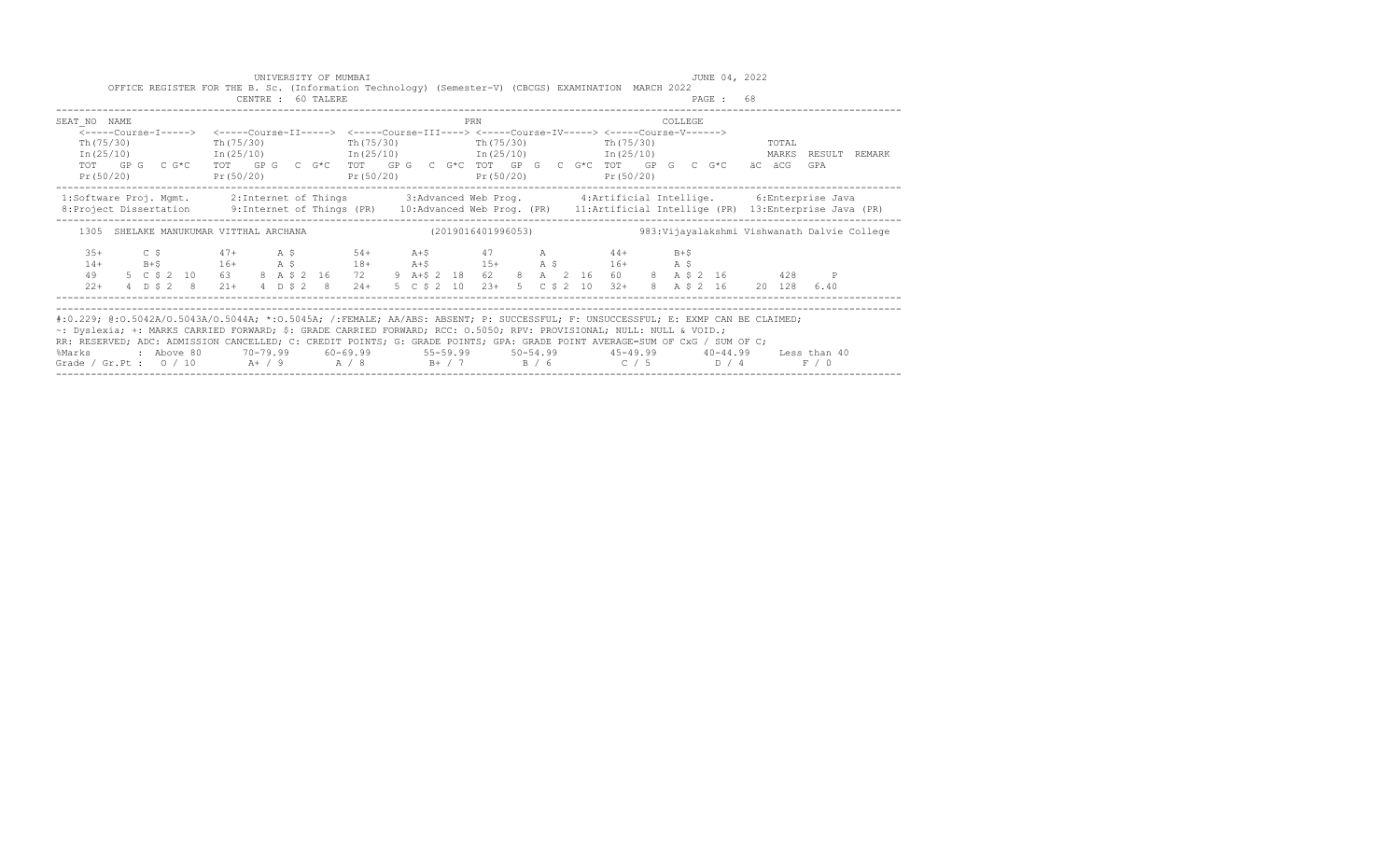|                                                                                                                                                                                                                                                                                                                                                                                        |  |  |                                                                                                                                                                                                                                                                                                                                |  | UNIVERSITY OF MUMBAI |  |  |     |  |  |  |         | JUNE 04, 2022 |  |       |                                                               |  |
|----------------------------------------------------------------------------------------------------------------------------------------------------------------------------------------------------------------------------------------------------------------------------------------------------------------------------------------------------------------------------------------|--|--|--------------------------------------------------------------------------------------------------------------------------------------------------------------------------------------------------------------------------------------------------------------------------------------------------------------------------------|--|----------------------|--|--|-----|--|--|--|---------|---------------|--|-------|---------------------------------------------------------------|--|
|                                                                                                                                                                                                                                                                                                                                                                                        |  |  | OFFICE REGISTER FOR THE B. Sc. (Information Technology) (Semester-V) (CBCGS) EXAMINATION MARCH 2022                                                                                                                                                                                                                            |  | CENTRE : 49 WADA     |  |  |     |  |  |  |         | PAGE: 69      |  |       |                                                               |  |
| SEAT NO NAME                                                                                                                                                                                                                                                                                                                                                                           |  |  |                                                                                                                                                                                                                                                                                                                                |  |                      |  |  | PRN |  |  |  | COLLEGE |               |  |       |                                                               |  |
|                                                                                                                                                                                                                                                                                                                                                                                        |  |  | <-----Course-I-----> <-----Course-II-----> <-----Course-III----> <-----Course-IV-----> <-----Course-V------>                                                                                                                                                                                                                   |  |                      |  |  |     |  |  |  |         |               |  |       |                                                               |  |
| Th (75/30)                                                                                                                                                                                                                                                                                                                                                                             |  |  | Th (75/30) Th (75/30) Th (75/30) Th (75/30) Th (75/30) Th (75/30)<br>$\text{In (25/10)}$ $\text{In (25/10)}$ $\text{In (25/10)}$ $\text{In (25/10)}$ $\text{In (25/10)}$ $\text{In (25/11)}$ $\text{MARKS}$ RESULT REMARK                                                                                                      |  |                      |  |  |     |  |  |  |         |               |  |       |                                                               |  |
|                                                                                                                                                                                                                                                                                                                                                                                        |  |  | TOT GPG CG*C TOT GPG CG*C TOT GPG CG*C TOT GPG CG*C TOT GPG CG*C FOT GPG CG*C äC äCG GPA                                                                                                                                                                                                                                       |  |                      |  |  |     |  |  |  |         |               |  |       |                                                               |  |
|                                                                                                                                                                                                                                                                                                                                                                                        |  |  | $Pr(50/20)$ $Pr(50/20)$ $Pr(50/20)$ $Pr(50/20)$ $Pr(50/20)$ $Pr(50/20)$                                                                                                                                                                                                                                                        |  |                      |  |  |     |  |  |  |         |               |  |       |                                                               |  |
| 1:Software Proj. Mgmt. 2:Internet of Things 3:Advanced Web Prog. 5:Linux System Admin. 6:Enterprise Java                                                                                                                                                                                                                                                                               |  |  |                                                                                                                                                                                                                                                                                                                                |  |                      |  |  |     |  |  |  |         |               |  |       |                                                               |  |
| 8: Project Dissertation 9: Internet of Things (PR) 10: Advanced Web Prog. (PR) 12: Linux Administration (PR) 13: Enterprise Java (PR)                                                                                                                                                                                                                                                  |  |  |                                                                                                                                                                                                                                                                                                                                |  |                      |  |  |     |  |  |  |         |               |  |       |                                                               |  |
|                                                                                                                                                                                                                                                                                                                                                                                        |  |  | 1306 /VANMALI DARSHANA RAJESH DIPALI (2017016402215714) 473: Wada College of Management & Science                                                                                                                                                                                                                              |  |                      |  |  |     |  |  |  |         |               |  |       |                                                               |  |
|                                                                                                                                                                                                                                                                                                                                                                                        |  |  |                                                                                                                                                                                                                                                                                                                                |  |                      |  |  |     |  |  |  |         |               |  |       |                                                               |  |
|                                                                                                                                                                                                                                                                                                                                                                                        |  |  | $\begin{array}{cccccccccccccccc} 35 & C & 36 & C & 35 & C & 38 & B & 35 & C \\ 20 & 0 & 22 & 0 & 23 & 0 & 20 & 0 & 19 & A+ \\ 55 & 7 & B+ & 2 & 14 & 58 & 7 & B+ & 2 & 14 & 58 & 7 & B+ & 2 & 14 & 54 & 6 & B & 2 & 12 & 492 & P \\ 45 & 10 & 0 & 2 & 20 & 40 & 10 & 0 & 2 & 20 & 42 & 10 & 0 & 2 & 20 & 40 & 10 & 0 & 2 & 20$ |  |                      |  |  |     |  |  |  |         |               |  |       |                                                               |  |
|                                                                                                                                                                                                                                                                                                                                                                                        |  |  |                                                                                                                                                                                                                                                                                                                                |  |                      |  |  |     |  |  |  |         |               |  |       |                                                               |  |
|                                                                                                                                                                                                                                                                                                                                                                                        |  |  |                                                                                                                                                                                                                                                                                                                                |  |                      |  |  |     |  |  |  |         |               |  |       |                                                               |  |
| 1307                                                                                                                                                                                                                                                                                                                                                                                   |  |  | THAKARE AYUSH NITIN NIKITA                                                                                                                                                                                                                                                                                                     |  |                      |  |  |     |  |  |  |         |               |  |       | (2019016402500457)  973: Wada College of Management & Science |  |
| 36                                                                                                                                                                                                                                                                                                                                                                                     |  |  |                                                                                                                                                                                                                                                                                                                                |  |                      |  |  |     |  |  |  |         |               |  |       |                                                               |  |
| $16+$                                                                                                                                                                                                                                                                                                                                                                                  |  |  | C 37 C 30+ D \$ 45+ A \$ 32+ D \$<br>A \$ 14+ B+\$ 16+ A \$ 14+ B+\$ 14+ B+\$<br>6 B 2 12 51 6 B 2 12 46 5 C \$ 2 10 59 7 B+\$ 2 14 46 5 C \$ 2 10 405 P                                                                                                                                                                       |  |                      |  |  |     |  |  |  |         |               |  |       |                                                               |  |
| 52                                                                                                                                                                                                                                                                                                                                                                                     |  |  |                                                                                                                                                                                                                                                                                                                                |  |                      |  |  |     |  |  |  |         |               |  |       |                                                               |  |
|                                                                                                                                                                                                                                                                                                                                                                                        |  |  | 21+ 4 D \$ 2 8 30+ 8 A \$ 2 16 30+ 8 A \$ 2 16 35+ 9 A + \$ 2 18 35+ 9 A + \$ 2 18 20 134 6.70                                                                                                                                                                                                                                 |  |                      |  |  |     |  |  |  |         |               |  |       |                                                               |  |
|                                                                                                                                                                                                                                                                                                                                                                                        |  |  |                                                                                                                                                                                                                                                                                                                                |  |                      |  |  |     |  |  |  |         |               |  |       |                                                               |  |
| #:0.229; @:0.5042A/0.5043A/0.5044A; *:0.5045A; /:FEMALE; AA/ABS: ABSENT; P: SUCCESSFUL; F: UNSUCCESSFUL; E: EXMP CAN BE CLAIMED;<br>~: Dyslexia; +: MARKS CARRIED FORWARD; \$: GRADE CARRIED FORWARD; RCC: 0.5050; RPV: PROVISIONAL; NULL: NULL & VOID.;<br>RR: RESERVED; ADC: ADMISSION CANCELLED; C: CREDIT POINTS; G: GRADE POINTS; GPA: GRADE POINT AVERAGE=SUM OF CxG / SUM OF C; |  |  |                                                                                                                                                                                                                                                                                                                                |  |                      |  |  |     |  |  |  |         |               |  |       |                                                               |  |
| %Marks : Above 80 70-79.99 60-69.99 55-59.99 50-54.99 45-49.99 40-44.99 Less than 40                                                                                                                                                                                                                                                                                                   |  |  |                                                                                                                                                                                                                                                                                                                                |  |                      |  |  |     |  |  |  |         |               |  |       |                                                               |  |
| Grade / Gr.Pt : $0/10$ A + / 9 A / 8 B + / 7 B / 6 C / 5 D / 4                                                                                                                                                                                                                                                                                                                         |  |  |                                                                                                                                                                                                                                                                                                                                |  |                      |  |  |     |  |  |  |         |               |  | F / 0 |                                                               |  |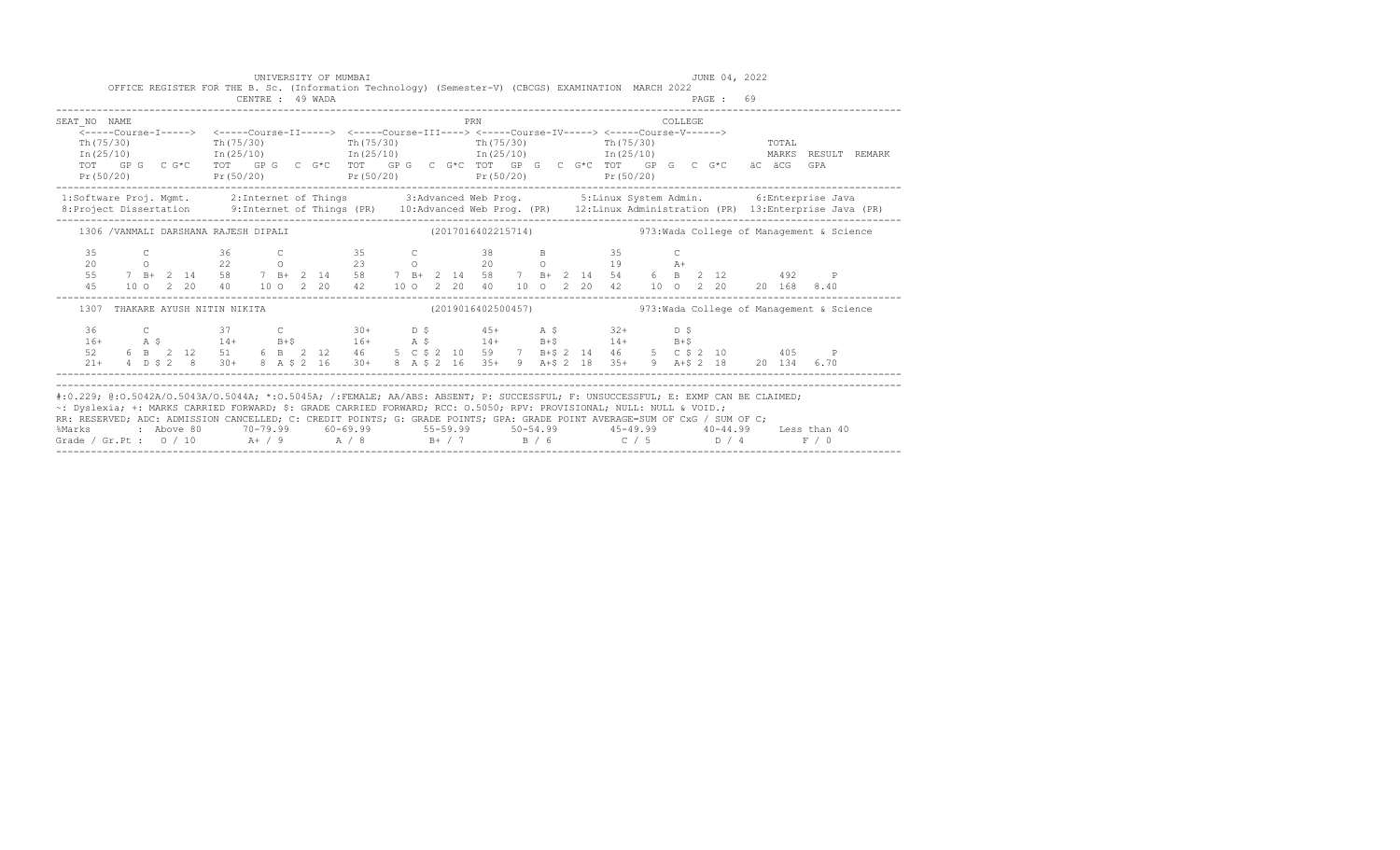| SEAT NO NAME<br>Pr(50/20)                                                                                                                                                                                                                                                                                                                                                                                                                                                                                                                            |  |  |  |  |  | <-----Course-I-----> <-----Course-II-----> <-----Course-III----> <-----Course-IV-----> <-----Course-V------><br>Th (75/30) Th (75/30) Th (75/30) Th (75/30) Th (75/30) Th (75/30) Th (75/30) Th (75/30)<br>$\text{In (25/10)}$ $\text{In (25/10)}$ $\text{In (25/10)}$ $\text{In (25/10)}$ $\text{In (25/10)}$ $\text{In (25/11)}$ $\text{MARKS}$ RESULT REMARK<br>TOT GPG CG*C TOT GPG CG*C TOT GPG CG*C TOT GPG CG*C TOT GPG CG*C & C&C & CGPA<br>$Pr(50/20)$ $Pr(50/20)$ $Pr(50/20)$ $Pr(50/20)$ |  |  | <b>PRN</b> |  |  |  | <b>COLLEGE</b> |  |  |             |                                                                                                                                             |
|------------------------------------------------------------------------------------------------------------------------------------------------------------------------------------------------------------------------------------------------------------------------------------------------------------------------------------------------------------------------------------------------------------------------------------------------------------------------------------------------------------------------------------------------------|--|--|--|--|--|-----------------------------------------------------------------------------------------------------------------------------------------------------------------------------------------------------------------------------------------------------------------------------------------------------------------------------------------------------------------------------------------------------------------------------------------------------------------------------------------------------|--|--|------------|--|--|--|----------------|--|--|-------------|---------------------------------------------------------------------------------------------------------------------------------------------|
| 1:Software Proj. Mgmt. 2:Internet of Things 3:Advanced Web Prog. 4:Artificial Intellige. 7:Next Generation Tech.                                                                                                                                                                                                                                                                                                                                                                                                                                     |  |  |  |  |  |                                                                                                                                                                                                                                                                                                                                                                                                                                                                                                     |  |  |            |  |  |  |                |  |  |             | 8: Project Dissertation 9: Internet of Things (PR) 10: Advanced Web Prog. (PR) 11: Artificial Intellige (PR) 14: Next Generation Tech. (PR) |
|                                                                                                                                                                                                                                                                                                                                                                                                                                                                                                                                                      |  |  |  |  |  | 1308 MORAJKAR OMKAR SITARAM MANGAL (2019016401810567) 57:K. M. S. P. Mandal's Sant Rawool Maharaj                                                                                                                                                                                                                                                                                                                                                                                                   |  |  |            |  |  |  |                |  |  |             |                                                                                                                                             |
| $39+$<br>$13+$                                                                                                                                                                                                                                                                                                                                                                                                                                                                                                                                       |  |  |  |  |  |                                                                                                                                                                                                                                                                                                                                                                                                                                                                                                     |  |  |            |  |  |  |                |  |  |             |                                                                                                                                             |
|                                                                                                                                                                                                                                                                                                                                                                                                                                                                                                                                                      |  |  |  |  |  | 1309 VANJARE PRATHAMESH VILAS VARSHA (2019016401810304) 97:K. M. S. P. Mandal's Sant Rawool Maharaj                                                                                                                                                                                                                                                                                                                                                                                                 |  |  |            |  |  |  |                |  |  |             |                                                                                                                                             |
|                                                                                                                                                                                                                                                                                                                                                                                                                                                                                                                                                      |  |  |  |  |  |                                                                                                                                                                                                                                                                                                                                                                                                                                                                                                     |  |  |            |  |  |  |                |  |  | $\mathbb F$ |                                                                                                                                             |
| #:0.229; @:0.5042A/0.5043A/0.5044A; *:0.5045A; /:FEMALE; AA/ABS: ABSENT; P: SUCCESSFUL; F: UNSUCCESSFUL; E: EXMP CAN BE CLAIMED;<br>~: Dyslexia; +: MARKS CARRIED FORWARD; \$: GRADE CARRIED FORWARD; RCC: 0.5050; RPV: PROVISIONAL; NULL: NULL & VOID.;<br>RR: RESERVED; ADC: ADMISSION CANCELLED; C: CREDIT POINTS; G: GRADE POINTS; GPA: GRADE POINT AVERAGE=SUM OF CxG / SUM OF C;<br>%Marks : Above 80 70-79.99 60-69.99 55-59.99 50-54.99 45-49.99 40-44.99 Less than 40<br>Grade / Gr.Pt : 0 / 10 A+ / 9 A / 8 B+ / 7 B / 6 C / 5 D / 4 F / 0 |  |  |  |  |  |                                                                                                                                                                                                                                                                                                                                                                                                                                                                                                     |  |  |            |  |  |  |                |  |  |             |                                                                                                                                             |

UNIVERSITY OF MUMBAI **JUNE 04, 2022**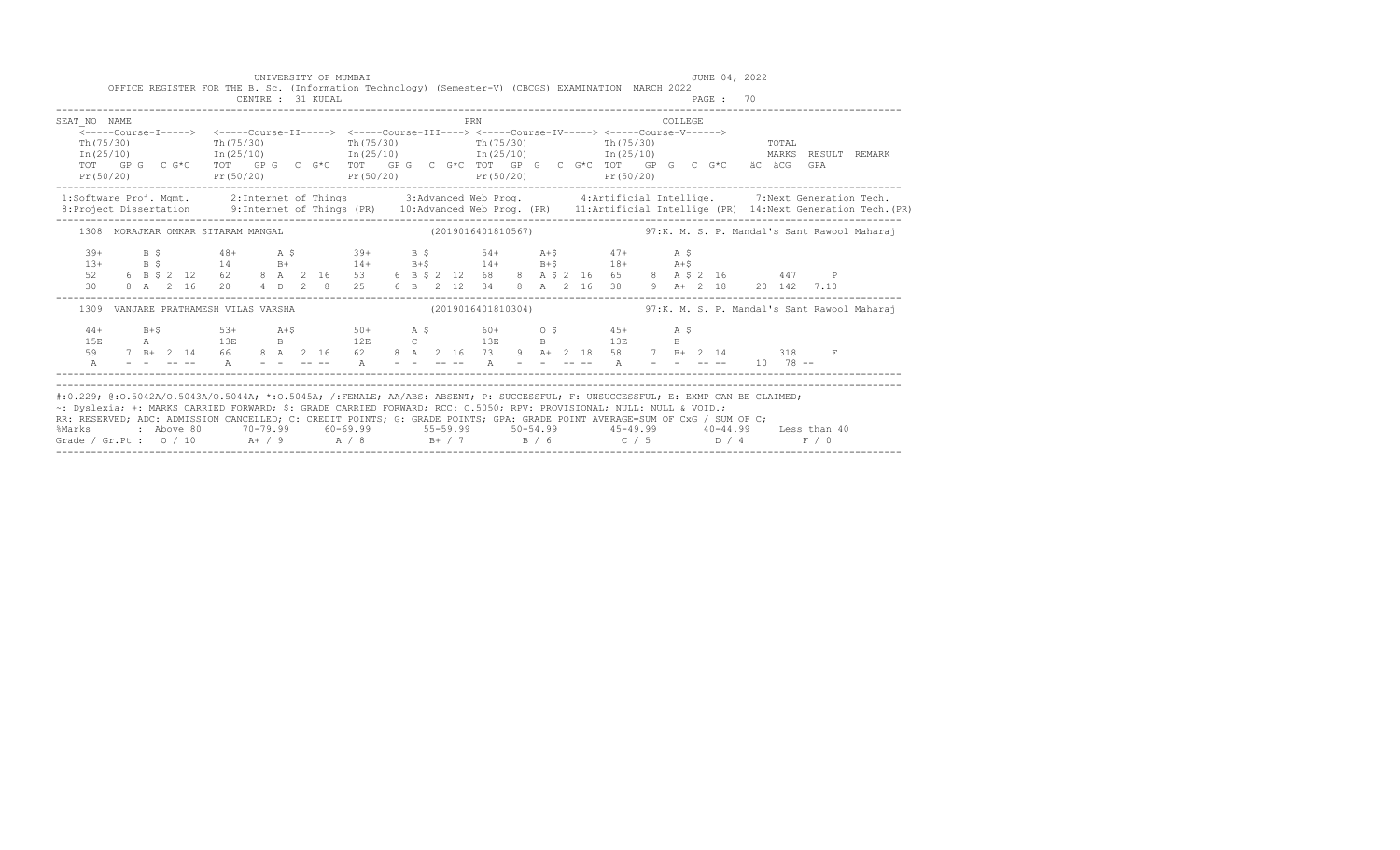|              | OFFICE REGISTER FOR THE B. Sc. (Information Technology) (Semester-V) (CBCGS) EXAMINATION MARCH 2022                  | CENTRE : 44 URAN | UNIVERSITY OF MUMBAI |  |     |  | JUNE 04, 2022<br>PAGE : 71                                                                                                                                                                                                                                     |                                                                                                                                                                                                                                                                                                                                                                                                                                                 |
|--------------|----------------------------------------------------------------------------------------------------------------------|------------------|----------------------|--|-----|--|----------------------------------------------------------------------------------------------------------------------------------------------------------------------------------------------------------------------------------------------------------------|-------------------------------------------------------------------------------------------------------------------------------------------------------------------------------------------------------------------------------------------------------------------------------------------------------------------------------------------------------------------------------------------------------------------------------------------------|
| SEAT NO NAME |                                                                                                                      |                  |                      |  | PRN |  | COLLEGE                                                                                                                                                                                                                                                        |                                                                                                                                                                                                                                                                                                                                                                                                                                                 |
|              |                                                                                                                      |                  |                      |  |     |  |                                                                                                                                                                                                                                                                |                                                                                                                                                                                                                                                                                                                                                                                                                                                 |
|              | 1310 PATIL UDIT DAYANAND SUJATA                                                                                      |                  |                      |  |     |  |                                                                                                                                                                                                                                                                | (2019016401390904) 871: Uran Education Society's College of Mana                                                                                                                                                                                                                                                                                                                                                                                |
|              |                                                                                                                      |                  |                      |  |     |  |                                                                                                                                                                                                                                                                |                                                                                                                                                                                                                                                                                                                                                                                                                                                 |
|              | 1311 / PHAPE JAGRUTI SUBHASH SHUBHANGI                                                                               |                  |                      |  |     |  |                                                                                                                                                                                                                                                                | (2017016401388002) 371:Uran Education Society's College of Mana                                                                                                                                                                                                                                                                                                                                                                                 |
|              |                                                                                                                      |                  |                      |  |     |  |                                                                                                                                                                                                                                                                | $\begin{array}{cccccccccccccccc} 44+ & & & & 8+ & & & 38+ & & B & \xi & & & 48+ & & A & \xi & & & 41+ & & B & \xi & & & 45+ & & A & \xi \\ 10+ & & & & 0 & \xi & & & 10+ & & D & \xi & & & 16+ & & A & \xi & & & 10+ & & D & \xi & & & 13+ & & B & \xi \\ 54 & & 6 & B & \xi & 2 & 12 & 48 & & 5 & C & \xi & 2 & 10 & 64 & & 8 & A & \xi & 2 & 16 & 51 & 6 & B & \xi & 2 & 12 & $                                                               |
|              | 1312 ROKDE AYUSH RAMBHAU SANDHYA                                                                                     |                  |                      |  |     |  |                                                                                                                                                                                                                                                                | (2019016401391262) 871: Uran Education Society's College of Mana                                                                                                                                                                                                                                                                                                                                                                                |
|              |                                                                                                                      |                  |                      |  |     |  |                                                                                                                                                                                                                                                                |                                                                                                                                                                                                                                                                                                                                                                                                                                                 |
|              | 1313 UNDALKAR AKSHAY SUBHASH ANITA                                                                                   |                  |                      |  |     |  |                                                                                                                                                                                                                                                                | (2019016401391277) 871: Uran Education Society's College of Mana                                                                                                                                                                                                                                                                                                                                                                                |
|              |                                                                                                                      |                  |                      |  |     |  |                                                                                                                                                                                                                                                                | $\begin{array}{lllllllllllll} 47+ & \quad \text{A}\ \ \$ & \quad \text{63+} & \quad \text{0}\ \ \$ & \quad \text{63+} & \quad \text{0}\ \ \$ & \quad \text{63+} & \quad \text{64+} & \quad \text{65+} & \quad \text{66+} & \quad \text{67+} & \quad \text{68+} \\ 13+ & \quad \text{B}\ \ \$ & \quad \text{13+} & \quad \text{B}\ \ \$ & \quad \text{18+} & \quad \text{A+}\$ & \quad \text{12+} & \quad \text{C}\ \ \$ & \quad \text{16+} & \$ |
|              | 1314 VARMA AJAYKUMAR SOHANLAL GEETADEVI                                                                              |                  |                      |  |     |  |                                                                                                                                                                                                                                                                | (2019016401391351) 871: Uran Education Society's College of Mana                                                                                                                                                                                                                                                                                                                                                                                |
|              |                                                                                                                      |                  |                      |  |     |  | 20 4 D 2 8 20 + 4 D \$ 2 8 20 + 4 D \$ 2 8 20 + 4 D \$ 2 8 21 + 4 D \$ 2 8 20 110 5.50                                                                                                                                                                         |                                                                                                                                                                                                                                                                                                                                                                                                                                                 |
|              | ~: Dyslexia; +: MARKS CARRIED FORWARD; \$: GRADE CARRIED FORWARD; RCC: 0.5050; RPV: PROVISIONAL; NULL: NULL & VOID.; |                  |                      |  |     |  | #:0.229; @:0.5042A/0.5043A/0.5044A; *:0.5045A; /:FEMALE; AA/ABS: ABSENT; P: SUCCESSFUL; F: UNSUCCESSFUL; E: EXMP CAN BE CLAIMED;<br>RR: RESERVED; ADC: ADMISSION CANCELLED; C: CREDIT POINTS; G: GRADE POINTS; GPA: GRADE POINT AVERAGE=SUM OF CxG / SUM OF C; | %Marks : Above 80 70-79.99 60-69.99 55-59.99 50-54.99 45-49.99 40-44.99 Less than 40<br>Grade / Gr.Pt : 0 / 10 A+ / 9 A / 8 B+ / 7 B / 6 C / 5 D / 4 F / 0                                                                                                                                                                                                                                                                                      |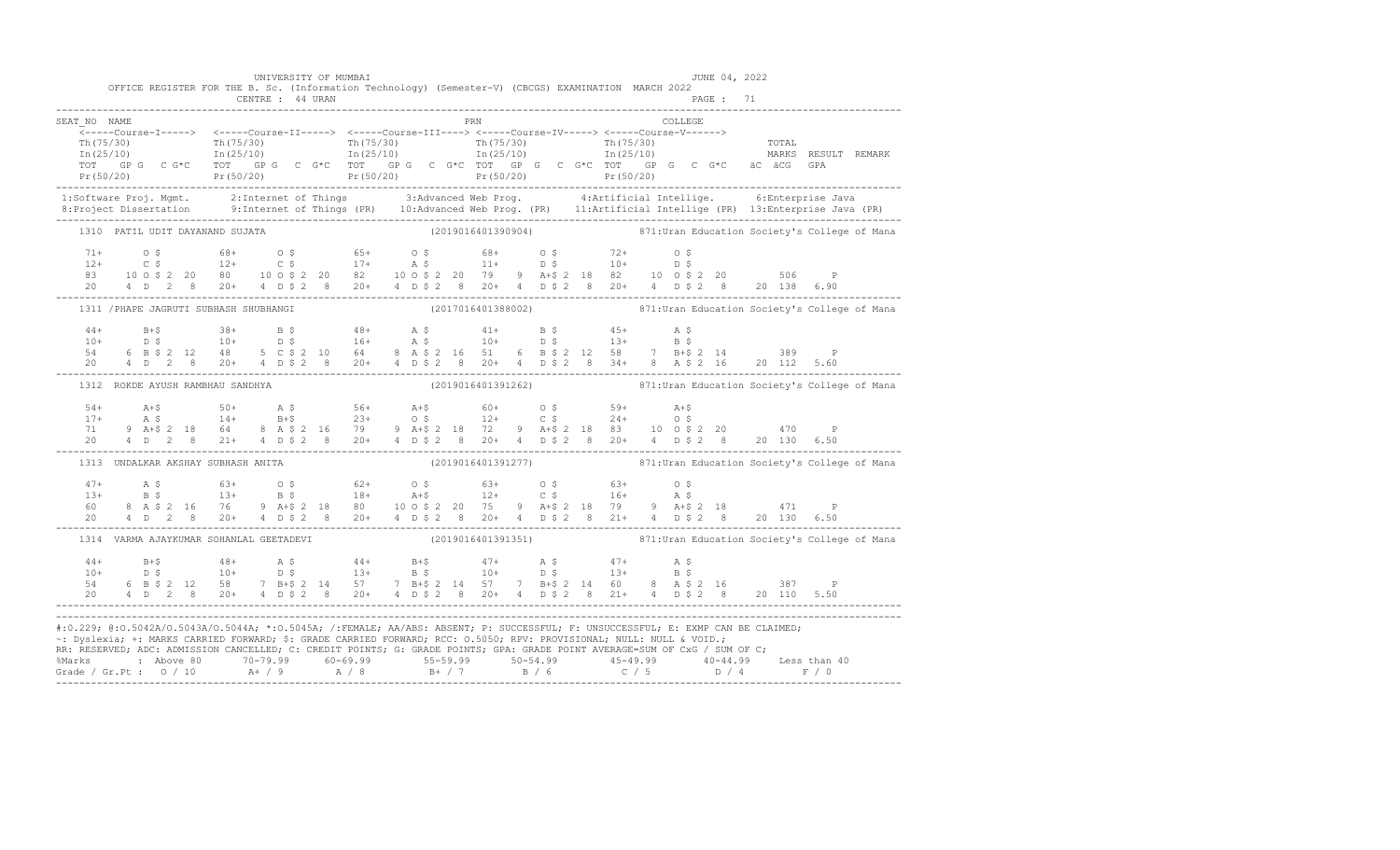|                                      | UNIVERSITY OF MUMBAI<br>OFFICE REGISTER FOR THE B. Sc. (Information Technology) (Semester-V) (CBCGS) EXAMINATION MARCH 2022                                                                                                                                                                                                                                                                                                                                                                                                                           |                                                                 | JUNE 04, 2022                                                        |  |
|--------------------------------------|-------------------------------------------------------------------------------------------------------------------------------------------------------------------------------------------------------------------------------------------------------------------------------------------------------------------------------------------------------------------------------------------------------------------------------------------------------------------------------------------------------------------------------------------------------|-----------------------------------------------------------------|----------------------------------------------------------------------|--|
| SEAT NO NAME                         | ------Ourse-1-----> <-----Course-11-----> <-----Course-11-----> <-----Course-10------> <-----Course-V------> Th(75/30)<br>Th(75/30) Th(75/30) Th(75/30) Th(75/30) Th(75/30) Th(75/30) Th(75/30) Th(75/30) Th(75/30) Th(75/30) T                                                                                                                                                                                                                                                                                                                       | <b>PRN</b>                                                      | COLLEGE                                                              |  |
|                                      |                                                                                                                                                                                                                                                                                                                                                                                                                                                                                                                                                       |                                                                 |                                                                      |  |
| 1315 AUCHAR PRATIK MILIND MEENAKSHI  |                                                                                                                                                                                                                                                                                                                                                                                                                                                                                                                                                       |                                                                 | (2019016400922875) 439:K.L.E. Society's Science and Commerce Co      |  |
|                                      | $\begin{array}{lllllllllll} 51+ & \quad\text{A $ $\mathfrak{S}$} & \quad\text{44+} & \quad\text{B+$} & \quad\text{44+} & \quad\text{B+$} & \quad\text{51+} & \quad\text{A $ $\mathfrak{S}$} & \quad\text{47+} & \quad\text{A $ $\mathfrak{S}$} \\ 19+ & \quad\text{A+$} & \quad\text{20+} & \quad\text{0 $ $\mathfrak{S}$} & \quad\text{15+} & \quad\text{A $ $\mathfrak{S}$} & \quad\text{18+} & \quad\text{A+$} & \quad\text{19+$                                                                                                                   |                                                                 |                                                                      |  |
|                                      | 1316 / CHAUHAN PRIYANKA RAJU GANGA                                                                                                                                                                                                                                                                                                                                                                                                                                                                                                                    |                                                                 | (2018016400501483) 439:K.L.E. Society's Science and Commerce Co      |  |
|                                      | $\begin{array}{lllllllllll} 53+ & \multicolumn{3}{c }{\textbf{A}}+5 & \multicolumn{3}{c }{\textbf{A}}+5 & \multicolumn{3}{c }{\textbf{A}}+5 & \multicolumn{3}{c }{\textbf{A}}+5 & \multicolumn{3}{c }{\textbf{A}}+5 & \multicolumn{3}{c }{\textbf{A}}+5 & \multicolumn{3}{c }{\textbf{A}}+5 & \multicolumn{3}{c }{\textbf{A}}+5 & \multicolumn{3}{c }{\textbf{A}}+5 & \multicolumn{3}{c }{\textbf{A}}+5 & \multicolumn{3}{c }{\textbf$                                                                                                                |                                                                 |                                                                      |  |
| 1317 DHERE SHUBHAM PARMESHWAR CHHAYA |                                                                                                                                                                                                                                                                                                                                                                                                                                                                                                                                                       |                                                                 | $(2019016400924696)$ $439:$ K.L.E. Society's Science and Commerce Co |  |
|                                      | $\begin{array}{cccccccccccc} 48+ & & {\rm A}\ \ \, & \mathbf{S} & & 48+ & & {\rm A}\ \ \, & \mathbf{S} & & 48+ & & {\rm A}\ \ \, & \mathbf{S} & & 16+ & & {\rm A}\ \ \, & \mathbf{S} & & 16+ & & {\rm A}\ \ \, & \mathbf{S} & & 16+ & & {\rm A}\ \ \, & \mathbf{S} & & 16+ & & {\rm A}\ \ \, & \mathbf{S} & & 16+ & & {\rm A}\ \ \, & \mathbf{S} & & 16+ & & {\rm A}\ \ \, & \mathbf{S} & & 16+ & & {\rm A}\ \ \,$                                                                                                                                    |                                                                 |                                                                      |  |
|                                      | 1318 SHAIKH MOHAMMAD ISMAIL IRFAN SHABINA                                                                                                                                                                                                                                                                                                                                                                                                                                                                                                             | (2019016400924955) 439:K.L.E. Society's Science and Commerce Co |                                                                      |  |
|                                      |                                                                                                                                                                                                                                                                                                                                                                                                                                                                                                                                                       |                                                                 |                                                                      |  |
|                                      | 1319 SINGH RISHI KUMAR DHARMENDRA BABITA                                                                                                                                                                                                                                                                                                                                                                                                                                                                                                              | (2019016400923484) 439:K.L.E. Society's Science and Commerce Co |                                                                      |  |
|                                      | $\begin{array}{cccccccccccccccc} 41+ & & B & \xi & & 35+ & & C & \xi & & 41+ & & B & \xi & & 41+ & & B & \xi & & 38+ & & B & \xi \\ 12+ & & C & \xi & & 16+ & & A & \xi & & 11+ & & D & \xi & & 10+ & & D & \xi & & 11+ & & D & \xi \\ 53 & & 6 & B & \xi & 2 & 12 & 51 & & 6 & B & \xi & 2 & 12 & 51 & & 6 & B & \xi & 2 & 12 & 49 & & 5 & C & \xi & 2 & 10 & & 356 & & P \\ 20$                                                                                                                                                                     |                                                                 |                                                                      |  |
|                                      | #:0.229; @:0.5042A/0.5043A/0.5044A; *:0.5045A; /:FEMALE; AA/ABS: ABSENT; P: SUCCESSFUL; F: UNSUCCESSFUL; E: EXMP CAN BE CLAIMED;<br>~: Dyslexia; +: MARKS CARRIED FORWARD; \$: GRADE CARRIED FORWARD; RCC: 0.5050; RPV: PROVISIONAL; NULL: NULL & VOID.;<br>RR: RESERVED, ADC: ADMISSION CANCELLED, C: CREDIT POINTS, G: GRADE POINTS, GPA: GRADE POINT AVERAGE=SUM OF CxG / SUM OF C;<br>% Marks : Above 80 70-79.99 60-69.99 55-59.99 50-54.99 45-49.99 40-44.99 Less than 40<br>Grade / Gr.Pt : 0 / 10 A+ / 9 A / 8 B+ / 7 B / 6 C / 5 D / 4 F / 0 |                                                                 |                                                                      |  |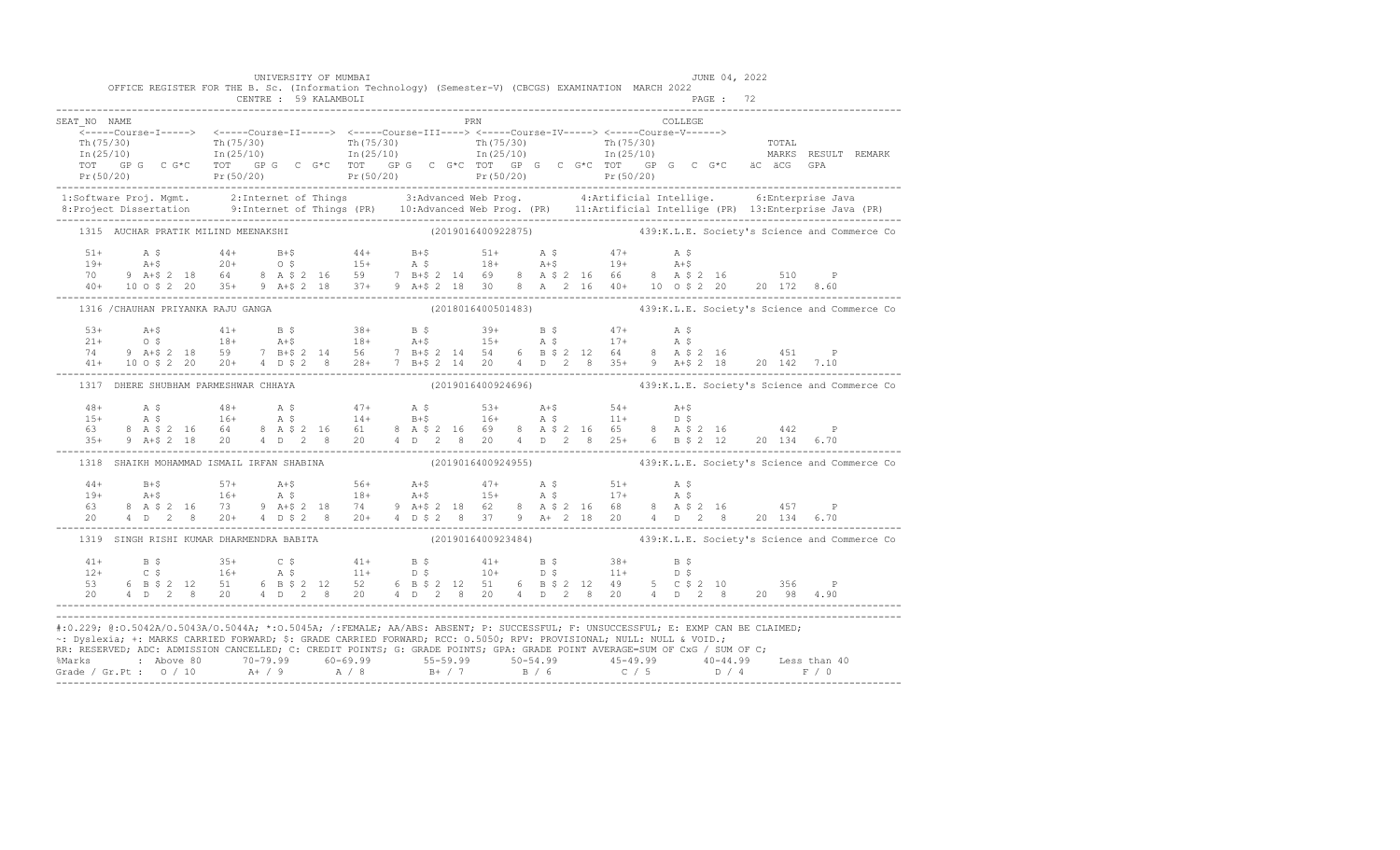|              |                                                                                                                                                                                                                                                                                                                                                                                        |                                                          | UNIVERSITY OF MUMBAI  |  |  |     |  |            |          | JUNE 04, 2022 |       |     |                                                                   |
|--------------|----------------------------------------------------------------------------------------------------------------------------------------------------------------------------------------------------------------------------------------------------------------------------------------------------------------------------------------------------------------------------------------|----------------------------------------------------------|-----------------------|--|--|-----|--|------------|----------|---------------|-------|-----|-------------------------------------------------------------------|
|              | OFFICE REGISTER FOR THE B. Sc. (Information Technology) (Semester-V) (CBCGS) EXAMINATION MARCH 2022                                                                                                                                                                                                                                                                                    |                                                          | CENTRE : 59 KALAMBOLI |  |  |     |  |            |          | PAGE: 73      |       |     |                                                                   |
| SEAT NO NAME |                                                                                                                                                                                                                                                                                                                                                                                        |                                                          |                       |  |  | PRN |  |            | COLLEGE. |               |       |     |                                                                   |
|              | <-----Course-I-----> <-----Course-II-----> <-----Course-III----> <-----Course-IV-----> <-----Course-V------>                                                                                                                                                                                                                                                                           |                                                          |                       |  |  |     |  |            |          |               |       |     |                                                                   |
| Th (75/30)   |                                                                                                                                                                                                                                                                                                                                                                                        | $\text{Th}(75/30)$ $\text{Th}(75/30)$ $\text{Th}(75/30)$ |                       |  |  |     |  | Th (75/30) |          |               | TOTAL |     |                                                                   |
|              | $\text{In (25/10)}$ $\text{In (25/10)}$ $\text{In (25/10)}$ $\text{In (25/10)}$ $\text{In (25/10)}$ $\text{MARKS}$ RESULT<br>TOT GPG CG*C TOT GPG CG*C TOT GPG CG*C TOT GPG CG*C TOT GPG CG*C äCäCG                                                                                                                                                                                    |                                                          |                       |  |  |     |  |            |          |               |       | GPA | <b>REMARK</b>                                                     |
|              | $Pr(50/20)$ $Pr(50/20)$ $Pr(50/20)$ $Pr(50/20)$ $Pr(50/20)$ $Pr(50/20)$                                                                                                                                                                                                                                                                                                                |                                                          |                       |  |  |     |  |            |          |               |       |     |                                                                   |
|              | 1:Software Proj. Mgmt. 2:Internet of Things 3:Advanced Web Prog. 4:Artificial Intellige. 6:Enterprise Java<br>8:Project Dissertation 9:Internet of Things (PR) 10:Advanced Web Prog. (PR) 11:Artificial Intellige (PR) 13:Enterpr                                                                                                                                                      |                                                          |                       |  |  |     |  |            |          |               |       |     |                                                                   |
|              |                                                                                                                                                                                                                                                                                                                                                                                        |                                                          |                       |  |  |     |  |            |          |               |       |     |                                                                   |
|              | 1320 THORBOLE DATTATRAY MARUTI SHOBHA (2019016400923766) 439:K.L.E. Society's Science and Commerce Co                                                                                                                                                                                                                                                                                  |                                                          |                       |  |  |     |  |            |          |               |       |     |                                                                   |
| $60+$        |                                                                                                                                                                                                                                                                                                                                                                                        |                                                          |                       |  |  |     |  |            |          |               |       |     |                                                                   |
|              | $20+$ 0.5 15+ 2.5 14+ 1+5 14+ 1+5 19+ 2.16<br>80 100\$2 20 56 7 B+\$2 14 65 8 A \$2 16 62 8 A \$2 16 69 8 A \$2 16 490                                                                                                                                                                                                                                                                 |                                                          |                       |  |  |     |  |            |          |               |       |     |                                                                   |
|              |                                                                                                                                                                                                                                                                                                                                                                                        |                                                          |                       |  |  |     |  |            |          |               |       | P   |                                                                   |
|              | 40+ 10 0 \$ 2 20 20+ 4 D \$ 2 8 30+ 8 A \$ 2 16 32 8 A 2 16 36+ 9 A + \$ 2 18 20 160 8.00                                                                                                                                                                                                                                                                                              |                                                          |                       |  |  |     |  |            |          |               |       |     |                                                                   |
|              | 1321 POPETA SIDDHESH MOHAN ANJANA                                                                                                                                                                                                                                                                                                                                                      |                                                          |                       |  |  |     |  |            |          |               |       |     | $(2019016400627834)$ 549:Mahatma Gandhi Mission's College of Scie |
| $51+$        | A \$53+ A+\$50+ A \$53+ A+\$48 A                                                                                                                                                                                                                                                                                                                                                       |                                                          |                       |  |  |     |  |            |          |               |       |     |                                                                   |
| $16+$        | A \$17+ A \$18+ A+\$21+ O \$19+ A+\$<br>8 A \$2 16 70 9 A+\$2 18 68 8 A \$2 16 74 9 A+\$2 18 67 8 A 2 16 499 P                                                                                                                                                                                                                                                                         |                                                          |                       |  |  |     |  |            |          |               |       |     |                                                                   |
| 67           |                                                                                                                                                                                                                                                                                                                                                                                        |                                                          |                       |  |  |     |  |            |          |               |       |     |                                                                   |
|              | 25+ 6 B \$ 2 12 38+ 9 A + \$ 2 18 30+ 8 A \$ 2 16 37+ 9 A + \$ 2 18 23+ 5 C \$ 2 10 20 158 7.90                                                                                                                                                                                                                                                                                        |                                                          |                       |  |  |     |  |            |          |               |       |     |                                                                   |
|              |                                                                                                                                                                                                                                                                                                                                                                                        |                                                          |                       |  |  |     |  |            |          |               |       |     |                                                                   |
|              | #:0.229; @:0.5042A/0.5043A/0.5044A; *:0.5045A; /:FEMALE; AA/ABS: ABSENT; P: SUCCESSFUL; F: UNSUCCESSFUL; E: EXMP CAN BE CLAIMED;<br>~: Dyslexia; +: MARKS CARRIED FORWARD; \$: GRADE CARRIED FORWARD; RCC: 0.5050; RPV: PROVISIONAL; NULL: NULL & VOID.;<br>RR: RESERVED; ADC: ADMISSION CANCELLED; C: CREDIT POINTS; G: GRADE POINTS; GPA: GRADE POINT AVERAGE=SUM OF CxG / SUM OF C; |                                                          |                       |  |  |     |  |            |          |               |       |     |                                                                   |
|              | %Marks : Above 80 70-79.99 60-69.99 55-59.99 50-54.99 45-49.99 40-44.99 Less than 40                                                                                                                                                                                                                                                                                                   |                                                          |                       |  |  |     |  |            |          |               |       |     |                                                                   |
|              | Grade / Gr.Pt : 0 / 10 $A + / 9$ $A / 8$ $B + / 7$ $B / 6$ $C / 5$ $D / 4$ $F / 0$                                                                                                                                                                                                                                                                                                     |                                                          |                       |  |  |     |  |            |          |               |       |     |                                                                   |
|              |                                                                                                                                                                                                                                                                                                                                                                                        |                                                          |                       |  |  |     |  |            |          |               |       |     |                                                                   |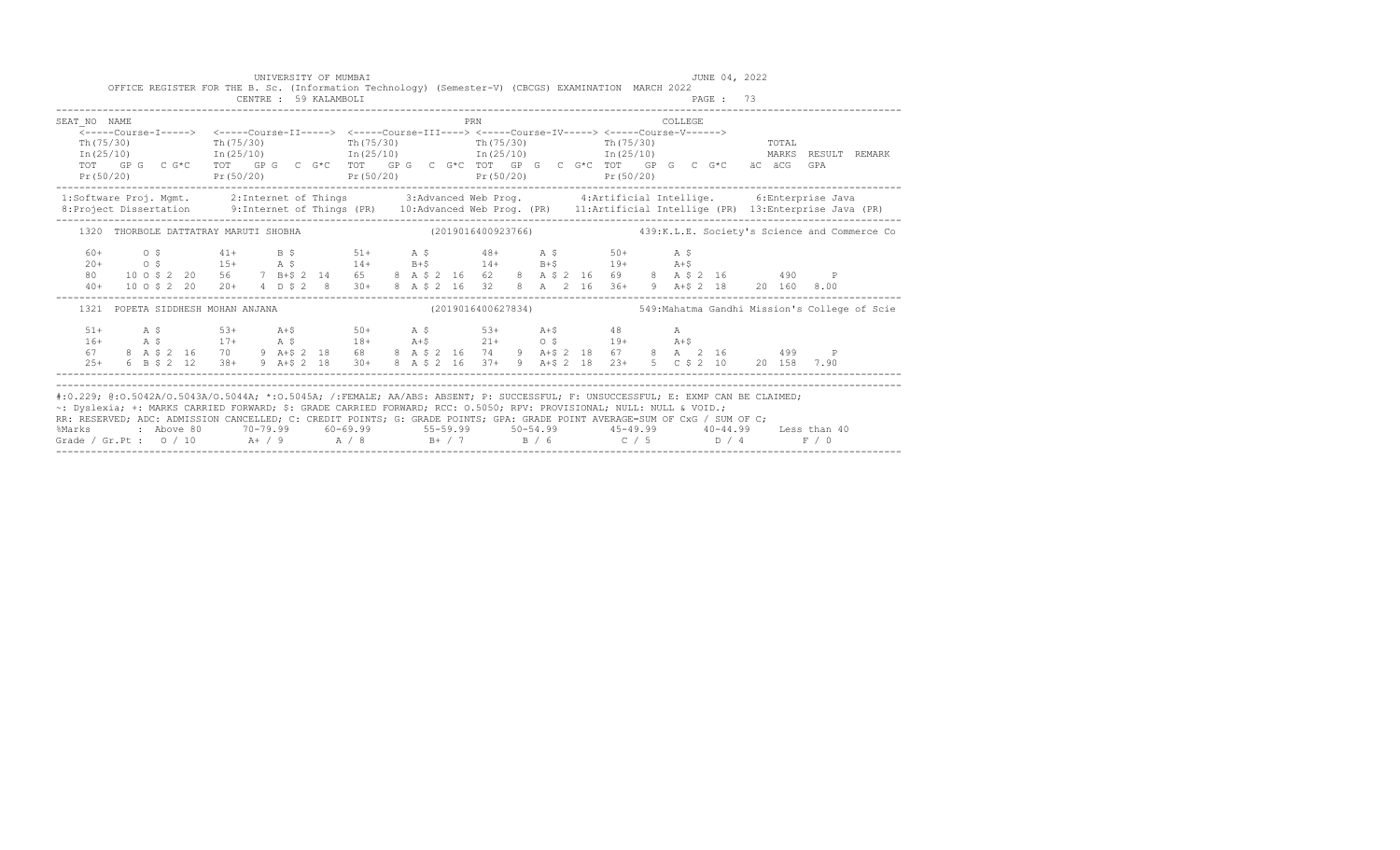|                                       | UNIVERSITY OF MUMBAI<br>CENTRE : 48 GOVELI-KALYAN | OFFICE REGISTER FOR THE B. Sc. (Information Technology) (Semester-V) (CBCGS) EXAMINATION MARCH 2022                                                                                                                         | JUNE 04, 2022<br>PAGE: 74                                                                                                                                                                                                                                                                                                                                                                                              |
|---------------------------------------|---------------------------------------------------|-----------------------------------------------------------------------------------------------------------------------------------------------------------------------------------------------------------------------------|------------------------------------------------------------------------------------------------------------------------------------------------------------------------------------------------------------------------------------------------------------------------------------------------------------------------------------------------------------------------------------------------------------------------|
| SEAT NO NAME<br>Th (75/30)            | Th (75/30)                                        | PRN<br><-----Course-I-----> <-----Course-II-----> <-----Course-III----> <-----Course-IV-----> <-----Course-V------><br>Th(75/30)<br>Th(75/30) Th(75/30)<br>$In (25/10)$ $In (25/10)$ $In (25/10)$ $In (25/10)$ $In (25/10)$ | COLLEGE<br>TOTAL<br>MARKS RESULT REMARK                                                                                                                                                                                                                                                                                                                                                                                |
| Pr(50/20)                             |                                                   | $Pr(50/20)$ $Pr(50/20)$ $Pr(50/20)$ $Pr(50/20)$                                                                                                                                                                             | TOT GPG C G*C TOT GPG C G*C TOT GPG C G*C TOT GPG C G*C TOT GPG C G*C äC äCG<br>GPA                                                                                                                                                                                                                                                                                                                                    |
|                                       |                                                   |                                                                                                                                                                                                                             | 1:Software Proj. Mgmt. 2:Internet of Things 3:Advanced Web Prog. 4:Artificial Intellige. 6:Enterprise Java<br>8: Project Dissertation 9: Internet of Things (PR) 10: Advanced Web Prog. (PR) 11: Artificial Intellige (PR) 13: Enterprise Java (PR)                                                                                                                                                                    |
|                                       |                                                   | 1322 /MADAKE DARSHANA RAGHUNATH CHHAYA                                  (2018016401774425)                                                                                                                                  | 605: Jeevandeep Shaikshanik Sanstha's Poai Sa                                                                                                                                                                                                                                                                                                                                                                          |
| 10 0 2 20<br>7703<br>38 @ 2 10 0 2 20 | 39 9 A + 2 18                                     | 58 A+ 53 A+ 50 A 53 A+ 55<br>19 $A+$ 20 0 21 0 22 0 20<br>32<br>8 A 2 16 40                                                                                                                                                 | $A+$<br>$\Omega$<br>73 9 A+ 2 18 71 9 A+ 2 18 75 9 A+ 2 18 75 9 A+ 2 18<br>56005 P<br>10 0 2 20 40 10 0 2 20 20 186 9.30                                                                                                                                                                                                                                                                                               |
| %Marks                                |                                                   | ~: Dyslexia; +: MARKS CARRIED FORWARD; \$: GRADE CARRIED FORWARD; RCC: 0.5050; RPV: PROVISIONAL; NULL: NULL & VOID.;                                                                                                        | #:0.229; @:0.5042A/0.5043A/0.5044A; *:0.5045A; /:FEMALE; AA/ABS: ABSENT; P: SUCCESSFUL; F: UNSUCCESSFUL; E: EXMP CAN BE CLAIMED;<br>RR: RESERVED; ADC: ADMISSION CANCELLED; C: CREDIT POINTS; G: GRADE POINTS; GPA: GRADE POINT AVERAGE=SUM OF CxG / SUM OF C;<br>10−41.99 Eessthan 40 + 55−59.99 50−64.99 45−49.99 40−44.99 Eessthan 40 + 3.<br>Grade / Gr.Pt : $0/10$ A+ / 9 A / 8 B+ / 7 B / 6 C / 5 D / 4<br>F / 0 |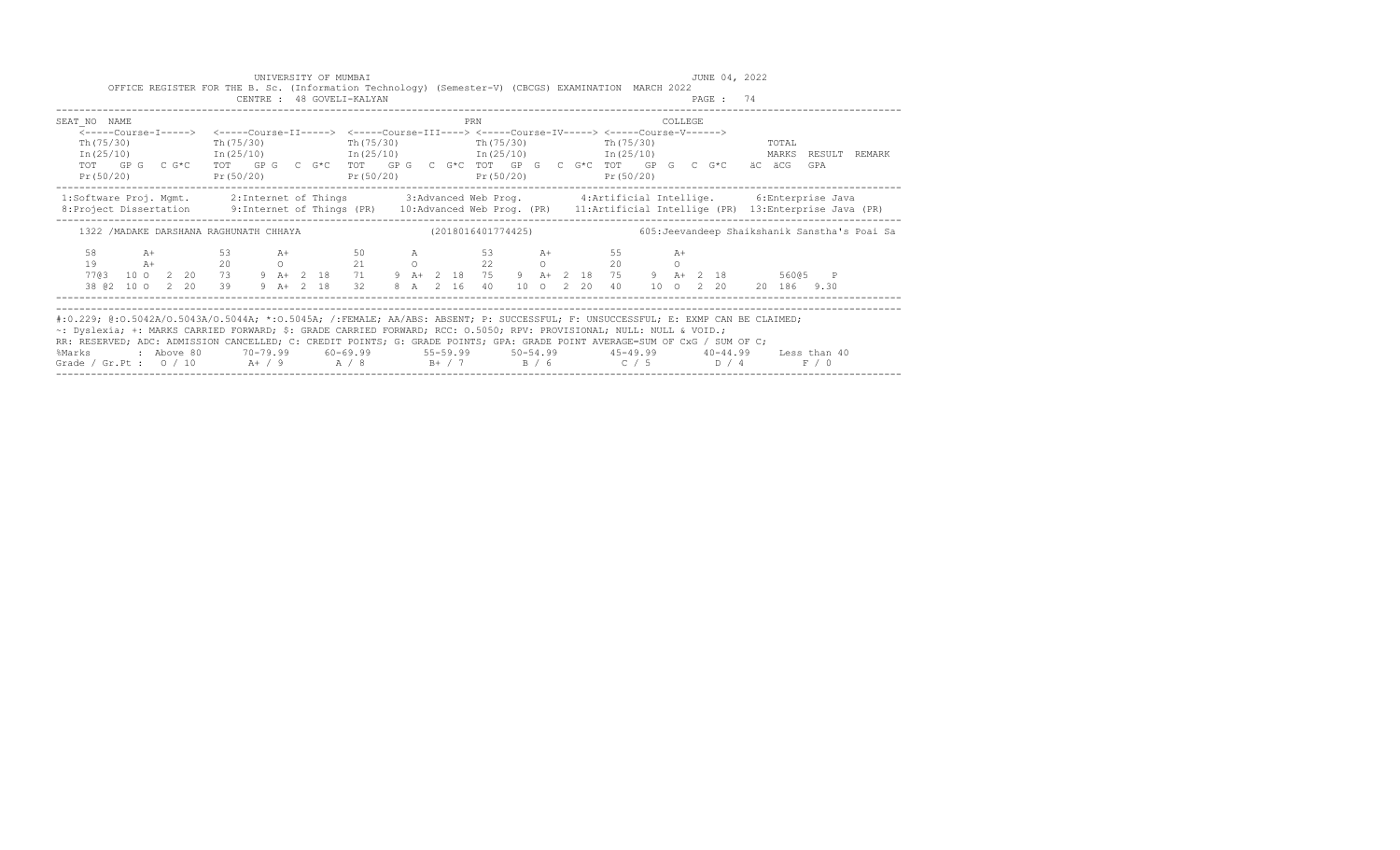| SEAT NO NAME<br>Th $(75/30)$ | <b>PRN</b> | COLLEGE.<br>Th (75/30) Th (75/30) Th (75/30) Th (75/30) Th (75/30) Toral<br>$\texttt{In}\,(25/10) \qquad \qquad \texttt{In}\,(25/10) \qquad \qquad \texttt{In}\,(25/10) \qquad \qquad \texttt{In}\,(25/10) \qquad \qquad \texttt{In}\,(25/10) \qquad \qquad \texttt{MARKS} \qquad \texttt{RESULT} \qquad \texttt{RMMRK}$                                                                       |
|------------------------------|------------|------------------------------------------------------------------------------------------------------------------------------------------------------------------------------------------------------------------------------------------------------------------------------------------------------------------------------------------------------------------------------------------------|
|                              |            |                                                                                                                                                                                                                                                                                                                                                                                                |
|                              |            | 1:Software Proj. Mgmt. 2:Internet of Things 3:Advanced Web Prog. 5:Linux System Admin. 6:Enterprise Java                                                                                                                                                                                                                                                                                       |
|                              |            | 1323 /YADAV CHANDANA RATANLAL PANMATI (2019016400576052) 164:R. K. Talreja College of Arts, Commerce                                                                                                                                                                                                                                                                                           |
|                              |            | $\begin{array}{cccccccccccccccc} 30+ & & D & \xi & & 32+ & D & \xi & & 41 & B & & 35+ & C & \xi & & 38+ & B & \xi \\ 14+ & & B+\xi & & 20+ & & 0 & \xi & & 15+ & A & \xi & & 15+ & A & \xi & & 20+ & O & \xi \\ 44 & & 4 & D & \xi & 2 & 8 & 52 & 6 & B & \xi & 2 & 12 & 56 & 7 & B+ & 2 & 14 & 50 & 6 & B & \xi & 2 & 12 & 58 & 7 & B+\xi & 2 & 14 & & 425 & P \\ 36$                         |
|                              |            |                                                                                                                                                                                                                                                                                                                                                                                                |
|                              |            | 1324 PANDEY VINAYKUMAR GULABCHAND NEERAJLATA (2016016402302524) 26: Priti Academy Degree College                                                                                                                                                                                                                                                                                               |
| 42<br>$19+$<br>61<br>$3.3+$  |            | B+<br>$31+$<br>$20+$<br>$05+$<br>$20+$<br>$05+$<br>$05+$<br>$05+$<br>$05+$<br>$05+$<br>$05+$<br>$05+$<br>$05+$<br>$05+$<br>$05+$<br>$05+$<br>$05+$<br>$05+$<br>$05+$<br>$05+$<br>$05+$<br>$05+$<br>$05+$<br>$05+$<br>$05+$<br>$05+$<br>$05+$<br>$05+$<br>$05+$<br>$05+$<br>$05+$<br>$05+$<br><br>8 A \$ 2 16 31+ 8 A \$ 2 16 35+ 9 A + \$ 2 18 35+ 9 A + \$ 2 18 35+ 9 A + \$ 2 18 20 158 7.90 |
|                              |            | 1325 PANICKER CHANDRASHEKHAR MOHANA CHANDRAN PUSHPA (2017016400412544) 621:S. S. T College of Arts and Commerce                                                                                                                                                                                                                                                                                |
|                              |            |                                                                                                                                                                                                                                                                                                                                                                                                |
|                              |            |                                                                                                                                                                                                                                                                                                                                                                                                |

-------------------------------------------------------------------------------------------------------------------------------------------------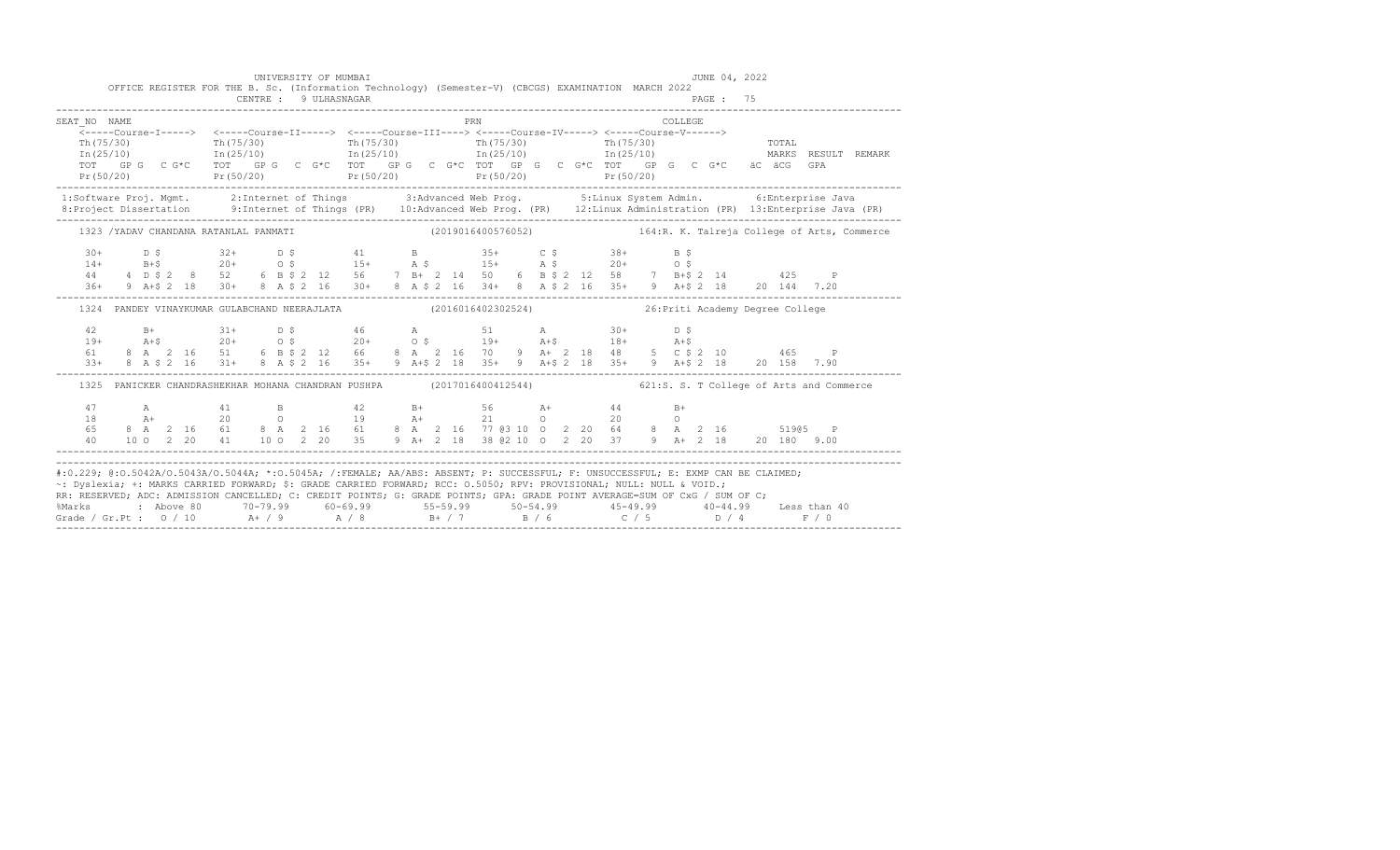|                                                              | UNIVERSITY OF MUMBAI        | OFFICE REGISTER FOR THE B. Sc. (Information Technology) (Semester-V) (CBCGS) EXAMINATION MARCH 2022                                                               | JUNE 04, 2022                                                                                                                                                                                                                                                                                                                                                                                                                                   |
|--------------------------------------------------------------|-----------------------------|-------------------------------------------------------------------------------------------------------------------------------------------------------------------|-------------------------------------------------------------------------------------------------------------------------------------------------------------------------------------------------------------------------------------------------------------------------------------------------------------------------------------------------------------------------------------------------------------------------------------------------|
|                                                              | CENTRE : 55 SHIVLE (MURBAD) |                                                                                                                                                                   | PAGE: 76                                                                                                                                                                                                                                                                                                                                                                                                                                        |
| SEAT NO NAME                                                 |                             | PRN                                                                                                                                                               | <b>COLLEGE</b>                                                                                                                                                                                                                                                                                                                                                                                                                                  |
| Th (75/30)                                                   |                             | <-----Course-I-----> <-----Course-II-----> <-----Course-III----> <-----Course-IV-----> <-----Course-V------><br>Th(75/30) Th(75/30) Th(75/30) Th(75/30) Th(75/30) | <b>TOTAL</b>                                                                                                                                                                                                                                                                                                                                                                                                                                    |
|                                                              |                             |                                                                                                                                                                   | $In (25/10)$ $In (25/10)$ $In (25/10)$ $In (25/10)$ $In (25/10)$<br>MARKS RESULT REMARK                                                                                                                                                                                                                                                                                                                                                         |
| Pr(50/20)                                                    |                             | TOT GPG CG*C TOT GPG CG*C TOT GPG CG*C TOT GPG CG*C TOT GPG CG*C<br>$Pr(50/20)$ $Pr(50/20)$ $Pr(50/20)$ $Pr(50/20)$                                               | äC äCG<br>GPA                                                                                                                                                                                                                                                                                                                                                                                                                                   |
|                                                              |                             |                                                                                                                                                                   | 1:Software Proj. Mqmt. 2:Internet of Things 3:Advanced Web Prog. 4:Artificial Intellige. 6:Enterprise Java<br>8:Project Dissertation 9:Internet of Things (PR) 10:Advanced Web Prog. (PR) 11:Artificial Intellige (PR) 13:Enterprise Java (PR)                                                                                                                                                                                                  |
| 1326 / PAWAR SRUSHTI KISHOR ALAKA                            |                             |                                                                                                                                                                   |                                                                                                                                                                                                                                                                                                                                                                                                                                                 |
| $39+$<br>$2.2+$                                              |                             | B \$72 0 48+ A \$64+ 0 \$42+ B+\$<br>$0.5$ $0.5$ $22+$ $0.5$ $23+$ $0.5$ $21+$ $0.5$ $21+$ $0.5$                                                                  |                                                                                                                                                                                                                                                                                                                                                                                                                                                 |
| 8 A \$ 2 16 94<br>61<br>$10 \t0 \t5 \t2 \t20 \t44+$<br>$44+$ |                             |                                                                                                                                                                   | 10 0 2 20 71 9 A+\$ 2 18 85 10 0 \$ 2 20 63 8 A \$ 2 16<br>588 P<br>10 0 \$ 2 20 40 + 10 0 \$ 2 20 43 + 10 0 \$ 2 20 43 + 10 0 \$ 2 20 20 190 9.50                                                                                                                                                                                                                                                                                              |
| %Marks                                                       |                             | ~: Dyslexia; +: MARKS CARRIED FORWARD; \$: GRADE CARRIED FORWARD; RCC: 0.5050; RPV: PROVISIONAL; NULL: NULL & VOID.;                                              | #:0.229; @:0.5042A/0.5043A/0.5044A; *:0.5045A; /:FEMALE; AA/ABS: ABSENT; P: SUCCESSFUL; F: UNSUCCESSFUL; E: EXMP CAN BE CLAIMED;<br>RR: RESERVED; ADC: ADMISSION CANCELLED; C: CREDIT POINTS; G: GRADE POINTS; GPA: GRADE POINT AVERAGE=SUM OF CxG / SUM OF C;<br>10−44.99 tess than 40 tess −69.99 tess −69.99 tess −69.99 tess −69.99 tess −69.99 tess −69.99 tess −<br>Grade / Gr.Pt : $0/10$ A+ / 9 A / 8 B+ / 7 B / 6 C / 5 D / 4<br>F / 0 |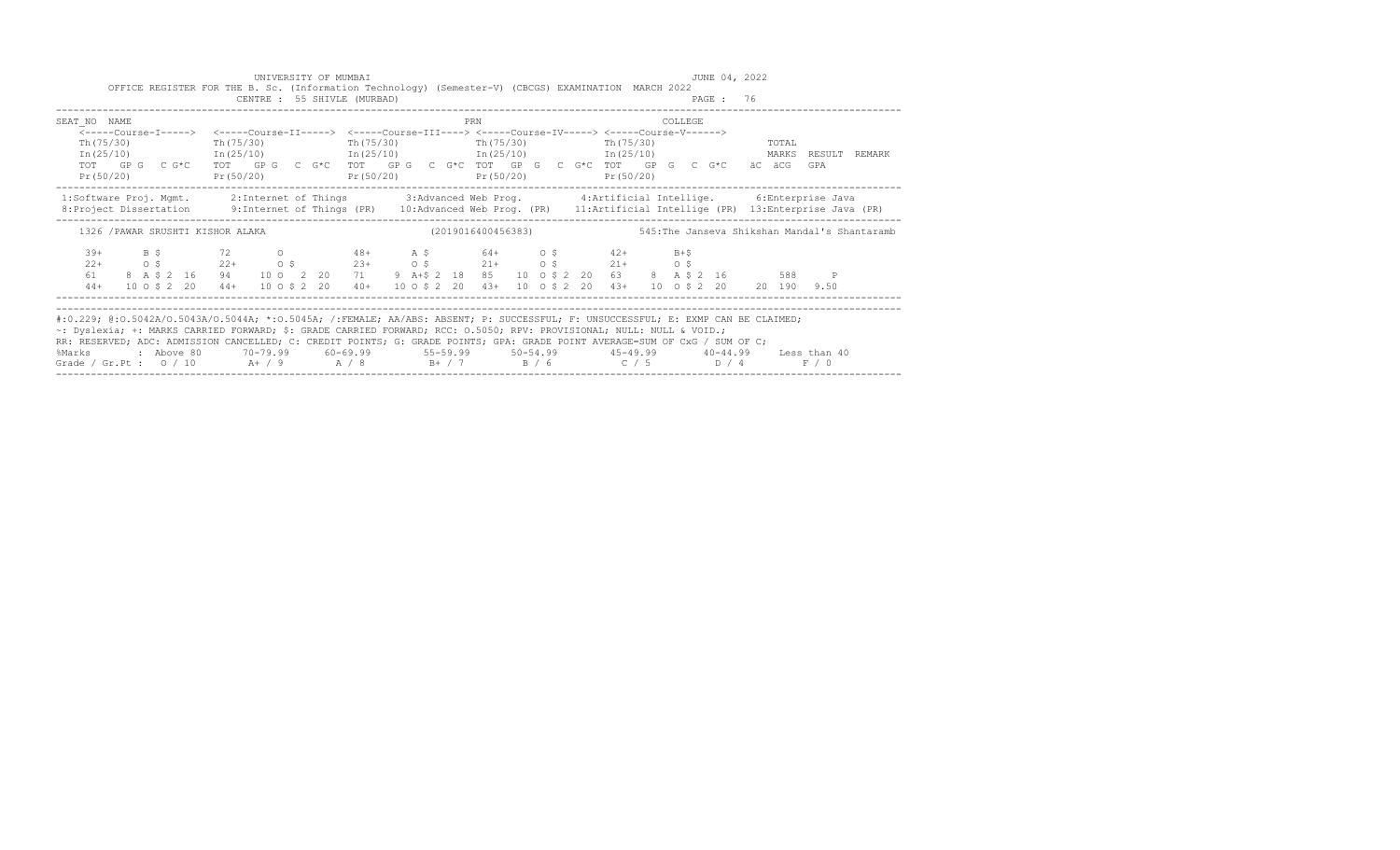| SEAT NO NAME  |  |  |                                |  |  |                                                                                                                                                                                                                                   |  |  | PRN                                                              |  |  |  | COLLEGE |  |       |     |                     |  |
|---------------|--|--|--------------------------------|--|--|-----------------------------------------------------------------------------------------------------------------------------------------------------------------------------------------------------------------------------------|--|--|------------------------------------------------------------------|--|--|--|---------|--|-------|-----|---------------------|--|
|               |  |  |                                |  |  | <-----Course-I-----> <-----Course-II-----> <-----Course-III----> <-----Course-IV-----> <-----Course-V------>                                                                                                                      |  |  |                                                                  |  |  |  |         |  |       |     |                     |  |
| Th (75/30)    |  |  | Th(75/30)                      |  |  | $Th(75/30)$ The $(75/30)$ The $(75/30)$ The $(75/30)$<br>$\text{In (25/10)}$ $\text{In (25/10)}$ $\text{In (25/10)}$ $\text{In (25/10)}$ $\text{In (25/10)}$                                                                      |  |  |                                                                  |  |  |  |         |  | TOTAL |     | MARKS RESULT REMARK |  |
|               |  |  |                                |  |  | TOT GPG CG*C TOT GPG CG*C TOT GPG CG*C TOT GPG CG*C TOT GPG CG*C ACG ACG                                                                                                                                                          |  |  |                                                                  |  |  |  |         |  |       | GPA |                     |  |
|               |  |  |                                |  |  | $Pr(50/20)$ $Pr(50/20)$ $Pr(50/20)$ $Pr(50/20)$ $Pr(50/20)$ $Pr(50/20)$                                                                                                                                                           |  |  |                                                                  |  |  |  |         |  |       |     |                     |  |
|               |  |  |                                |  |  |                                                                                                                                                                                                                                   |  |  |                                                                  |  |  |  |         |  |       |     |                     |  |
|               |  |  |                                |  |  | 1:Software Proj. Mgmt. 2:Internet of Things 3:Advanced Web Prog. 5:Linux System Admin. 6:Enterprise Java<br>8:Project Dissertation 9:Internet of Things (PR) 10:Advanced Web Prog. (PR) 12:Linux Administration (PR) 13:Enterpris |  |  |                                                                  |  |  |  |         |  |       |     |                     |  |
|               |  |  |                                |  |  | 1327 DATE NIKESH KISAN KACHAN DATE (2020016401798701) 559:Sahyadri Shikshan Sanstha's Institute of                                                                                                                                |  |  |                                                                  |  |  |  |         |  |       |     |                     |  |
| $30+$         |  |  |                                |  |  | $D$ \$ 30+ $D$ \$ 35+ $C$ \$ 35+ $C$ \$ 30+                                                                                                                                                                                       |  |  |                                                                  |  |  |  | D S     |  |       |     |                     |  |
| $10+$         |  |  |                                |  |  |                                                                                                                                                                                                                                   |  |  |                                                                  |  |  |  |         |  |       |     |                     |  |
| 40 — 10<br>21 |  |  |                                |  |  | 104 105 104 105 104 105 104 105 104 105<br>4 D \$ 2 8 40 4 D \$ 2 8 45 5 C \$ 2 10 40 4 D \$ 337 P<br>4 D 2 8 20 4 D 2 8 25 6 B 2 12 34 8 A 2 16 27 6 B 2 12 20 100 5.00                                                          |  |  |                                                                  |  |  |  |         |  |       |     |                     |  |
|               |  |  |                                |  |  |                                                                                                                                                                                                                                   |  |  |                                                                  |  |  |  |         |  |       |     |                     |  |
| 1328          |  |  | PATOLE MANTHAN SUBHASH SANDHYA |  |  |                                                                                                                                                                                                                                   |  |  | (2020016400046181) 559: Sahyadri Shikshan Sanstha's Institute of |  |  |  |         |  |       |     |                     |  |
| 30            |  |  |                                |  |  | D 30+ D \$ 30+ D \$ 35+ C \$ 30+                                                                                                                                                                                                  |  |  |                                                                  |  |  |  | D S     |  |       |     |                     |  |
| $10+$         |  |  |                                |  |  | $D \,$ \$ 10+ $D \,$ \$ 10+ $D \,$ \$ 10+ $D \,$ \$ 10+ $D \,$ \$ 10+ $D \,$ \$                                                                                                                                                   |  |  |                                                                  |  |  |  |         |  |       |     |                     |  |
| 40            |  |  |                                |  |  | 4 D 2 8 40 4 D \$ 2 8 40 4 D \$ 2 8 45 5 C \$ 2 10 40 4 D \$ 2 8 339 P                                                                                                                                                            |  |  |                                                                  |  |  |  |         |  |       |     |                     |  |
| 26            |  |  |                                |  |  | 6 B 2 12 20 4 D 2 8 25 6 B 2 12 35 9 A+ 2 18 28 7 B+ 2 14 20 106 5.30                                                                                                                                                             |  |  |                                                                  |  |  |  |         |  |       |     |                     |  |
|               |  |  |                                |  |  |                                                                                                                                                                                                                                   |  |  |                                                                  |  |  |  |         |  |       |     |                     |  |
|               |  |  |                                |  |  | #:0.229; @:0.5042A/0.5043A/0.5044A; *:0.5045A; /:FEMALE; AA/ABS: ABSENT; P: SUCCESSFUL; F: UNSUCCESSFUL; E: EXMP CAN BE CLAIMED;                                                                                                  |  |  |                                                                  |  |  |  |         |  |       |     |                     |  |
|               |  |  |                                |  |  | ~: Dyslexia; +: MARKS CARRIED FORWARD; \$: GRADE CARRIED FORWARD; RCC: 0.5050; RPV: PROVISIONAL; NULL: NULL & VOID.;                                                                                                              |  |  |                                                                  |  |  |  |         |  |       |     |                     |  |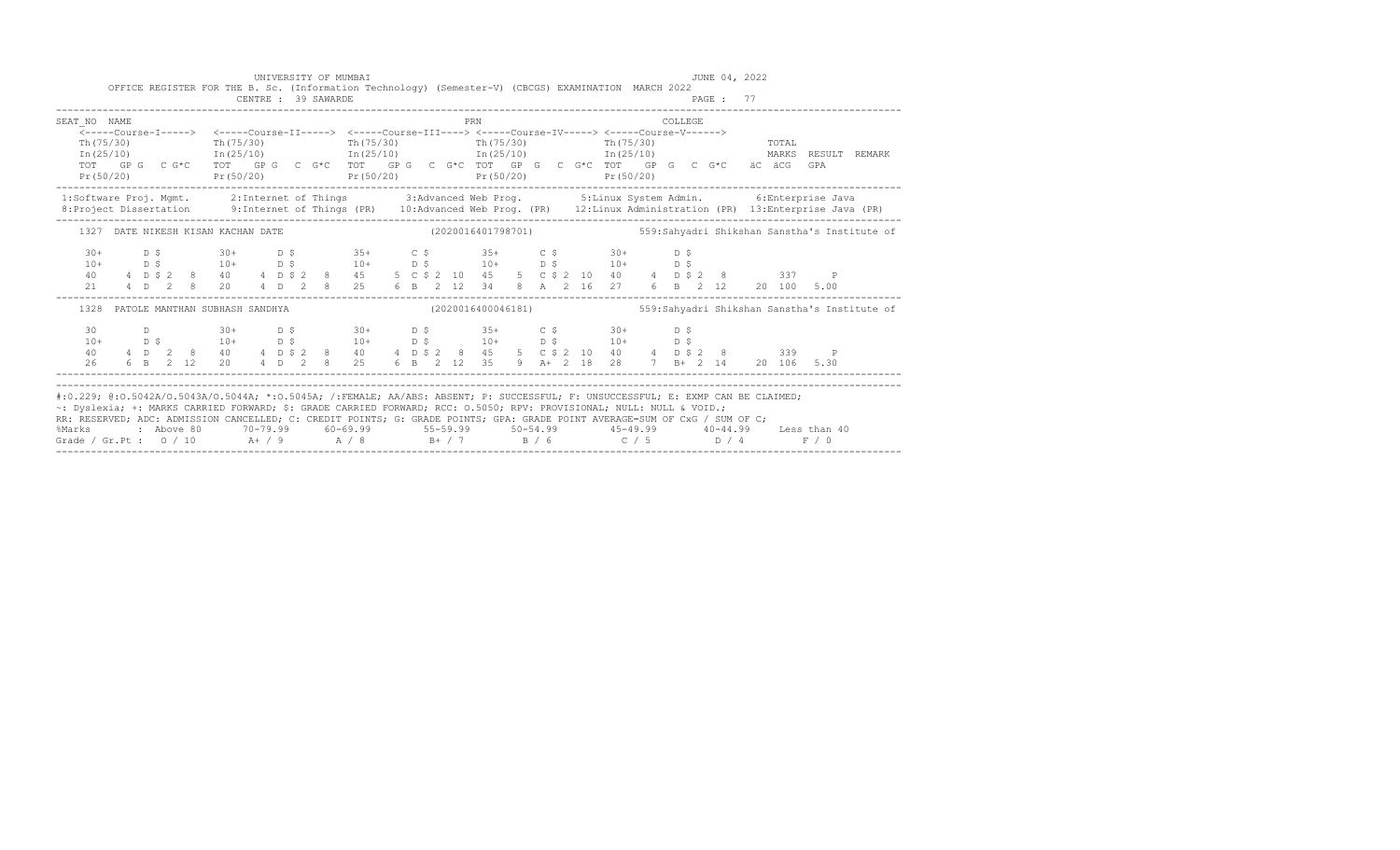| OFFICE REGISTER FOR THE B. Sc. (Information Technology) (Semester-V) (CBCGS) EXAMINATION MARCH 2022                                                                                                                                                                                                                                                                                                          |  | UNIVERSITY OF MUMBAI |  |  |  |                                                                 |  |         |  | JUNE 04, 2022 |  |                                                                 |
|--------------------------------------------------------------------------------------------------------------------------------------------------------------------------------------------------------------------------------------------------------------------------------------------------------------------------------------------------------------------------------------------------------------|--|----------------------|--|--|--|-----------------------------------------------------------------|--|---------|--|---------------|--|-----------------------------------------------------------------|
| SEAT NO NAME                                                                                                                                                                                                                                                                                                                                                                                                 |  |                      |  |  |  | PRN                                                             |  | COLLEGE |  |               |  |                                                                 |
| ______Course-I-----> <-----Course-II-----> <-----Course-III----> <-----Course-IV-----> <-----Course-V------>                                                                                                                                                                                                                                                                                                 |  |                      |  |  |  |                                                                 |  |         |  |               |  |                                                                 |
|                                                                                                                                                                                                                                                                                                                                                                                                              |  |                      |  |  |  |                                                                 |  |         |  |               |  |                                                                 |
|                                                                                                                                                                                                                                                                                                                                                                                                              |  |                      |  |  |  |                                                                 |  |         |  |               |  |                                                                 |
|                                                                                                                                                                                                                                                                                                                                                                                                              |  |                      |  |  |  |                                                                 |  |         |  |               |  |                                                                 |
|                                                                                                                                                                                                                                                                                                                                                                                                              |  |                      |  |  |  |                                                                 |  |         |  |               |  |                                                                 |
| 1:Software Proj. Mgmt. 2:Internet of Things 3:Advanced Web Prog. 5:Linux System Admin. 6:Enterprise Java<br>8:Project Dissertation 9:Internet of Things (PR) 10:Advanced Web Prog. (PR) 12:Linux Administration (PR) 13:Enterpris                                                                                                                                                                            |  |                      |  |  |  |                                                                 |  |         |  |               |  |                                                                 |
| 1329 AVACHAR KARAN ANTU SUREKHA                                                                                                                                                                                                                                                                                                                                                                              |  |                      |  |  |  |                                                                 |  |         |  |               |  | (2019016401196102) 530: Vishweshwar Education Society's Western |
|                                                                                                                                                                                                                                                                                                                                                                                                              |  |                      |  |  |  |                                                                 |  |         |  |               |  |                                                                 |
|                                                                                                                                                                                                                                                                                                                                                                                                              |  |                      |  |  |  |                                                                 |  |         |  |               |  |                                                                 |
|                                                                                                                                                                                                                                                                                                                                                                                                              |  |                      |  |  |  |                                                                 |  |         |  |               |  |                                                                 |
| $\begin{array}{lcccccccccccc} 24\text{F} & \text{F} & 39+ & \text{B}\ \hat{\text{s}} & 33+ & \text{D}\ \hat{\text{s}} & 21+ & 0\ \hat{\text{s}} & 23+ & 0\ \hat{\text{s}} & 24+ & 0\ \hat{\text{s}} & 25+ & 0\ \hat{\text{s}} & 26+ & 0\ \hat{\text{s}} & 27+ & 0\ \hat{\text{s}} & 28+ & 0\ \hat{\text{s}} & 29+ & 0\ \hat{\text{s}} & 21+ & 0\ \hat{\text{s}} & 22+ & 0\ \hat{\text{s}} & 21+ & 0\ \hat{\$ |  |                      |  |  |  |                                                                 |  |         |  |               |  |                                                                 |
| 1330 /BAIKAR ASMITA CHANDRAKANT JAYA (2019016401196222) 530: Vishweshwar Education Society's Western                                                                                                                                                                                                                                                                                                         |  |                      |  |  |  |                                                                 |  |         |  |               |  |                                                                 |
|                                                                                                                                                                                                                                                                                                                                                                                                              |  |                      |  |  |  |                                                                 |  |         |  |               |  |                                                                 |
|                                                                                                                                                                                                                                                                                                                                                                                                              |  |                      |  |  |  |                                                                 |  |         |  |               |  |                                                                 |
|                                                                                                                                                                                                                                                                                                                                                                                                              |  |                      |  |  |  |                                                                 |  |         |  |               |  |                                                                 |
| $\begin{array}{cccccccccccccccc} 30+ & & D & S & & 41+ & B & S & & 21F & F & 32E & D & 35+ & C & S \\ 21+ & & O & S & & 19+ & & A+S & & 20+ & O & S & & 19+ & A+S & 14+ & B+S \\ 51 & & 6 & B & S & 2 & 12 & 60 & 8 & A & S & 2 & 16 & -& - & - & - & - & - & 51 & 6 & B & 2 & 12 & 49 & 5 & C & S & 2 & 10 & 408 & F \\ 35+ & 9 & A+S & 2 & 18 & 38+ & 9 & A+S &$                                           |  |                      |  |  |  |                                                                 |  |         |  |               |  |                                                                 |
| 1331 CHORAT SHUBHAM ASHOK KALPANA                                                                                                                                                                                                                                                                                                                                                                            |  |                      |  |  |  | (2019016401197113) 530: Vishweshwar Education Society's Western |  |         |  |               |  |                                                                 |
|                                                                                                                                                                                                                                                                                                                                                                                                              |  |                      |  |  |  |                                                                 |  |         |  |               |  |                                                                 |
|                                                                                                                                                                                                                                                                                                                                                                                                              |  |                      |  |  |  |                                                                 |  |         |  |               |  |                                                                 |
|                                                                                                                                                                                                                                                                                                                                                                                                              |  |                      |  |  |  |                                                                 |  |         |  |               |  |                                                                 |
|                                                                                                                                                                                                                                                                                                                                                                                                              |  |                      |  |  |  |                                                                 |  |         |  |               |  |                                                                 |
| 1332 DESAI RAVIRAJ SAKHARAM MAYA                                                                                                                                                                                                                                                                                                                                                                             |  |                      |  |  |  | (2019016402054712) 530: Vishweshwar Education Society's Western |  |         |  |               |  |                                                                 |
|                                                                                                                                                                                                                                                                                                                                                                                                              |  |                      |  |  |  |                                                                 |  |         |  |               |  |                                                                 |
|                                                                                                                                                                                                                                                                                                                                                                                                              |  |                      |  |  |  |                                                                 |  |         |  |               |  |                                                                 |
|                                                                                                                                                                                                                                                                                                                                                                                                              |  |                      |  |  |  |                                                                 |  |         |  |               |  |                                                                 |
|                                                                                                                                                                                                                                                                                                                                                                                                              |  |                      |  |  |  |                                                                 |  |         |  |               |  |                                                                 |
| 1333 GANESHKAR OMKAR MALHARI JYOTI (2018016400804956) 530:Vishweshwar Education Society's Western                                                                                                                                                                                                                                                                                                            |  |                      |  |  |  |                                                                 |  |         |  |               |  |                                                                 |
|                                                                                                                                                                                                                                                                                                                                                                                                              |  |                      |  |  |  |                                                                 |  |         |  |               |  |                                                                 |
|                                                                                                                                                                                                                                                                                                                                                                                                              |  |                      |  |  |  |                                                                 |  |         |  |               |  |                                                                 |
|                                                                                                                                                                                                                                                                                                                                                                                                              |  |                      |  |  |  |                                                                 |  |         |  |               |  |                                                                 |
| $\begin{array}{cccccccccccccccc} 32+ & & D & \xi & & 44+ & B+ \xi & & 32 & D & 30+ & D & \xi & & 48+ & A & \xi \\ 20+ & & O & \xi & & 20+ & O & \xi & & 17+ & A & \xi & & 17+ & A & \xi & & 11+ & D & \xi \\ 52 & & 6 & B & \xi & 2 & 12 & 64 & 8 & A & \xi & 2 & 16 & 49 & 5 & C & 2 & 10 & 47 & 5 & C & \xi & 2 & 10 & 59 & 7 & B+ \xi & 2 & 14 & & 427 & P \\ 27+$                                        |  |                      |  |  |  |                                                                 |  |         |  |               |  |                                                                 |
| #:0.229; @:0.5042A/0.5043A/0.5044A; *:0.5045A; /:FEMALE; AA/ABS: ABSENT; P: SUCCESSFUL; F: UNSUCCESSFUL; E: EXMP CAN BE CLAIMED;<br>~: Dyslexia; +: MARKS CARRIED FORWARD; \$: GRADE CARRIED FORWARD; RCC: 0.5050; RPV: PROVISIONAL; NULL: NULL & VOID.;<br>RR: RESERVED; ADC: ADMISSION CANCELLED; C: CREDIT POINTS; G: GRADE POINTS; GPA: GRADE POINT AVERAGE=SUM OF CxG / SUM OF C;                       |  |                      |  |  |  |                                                                 |  |         |  |               |  |                                                                 |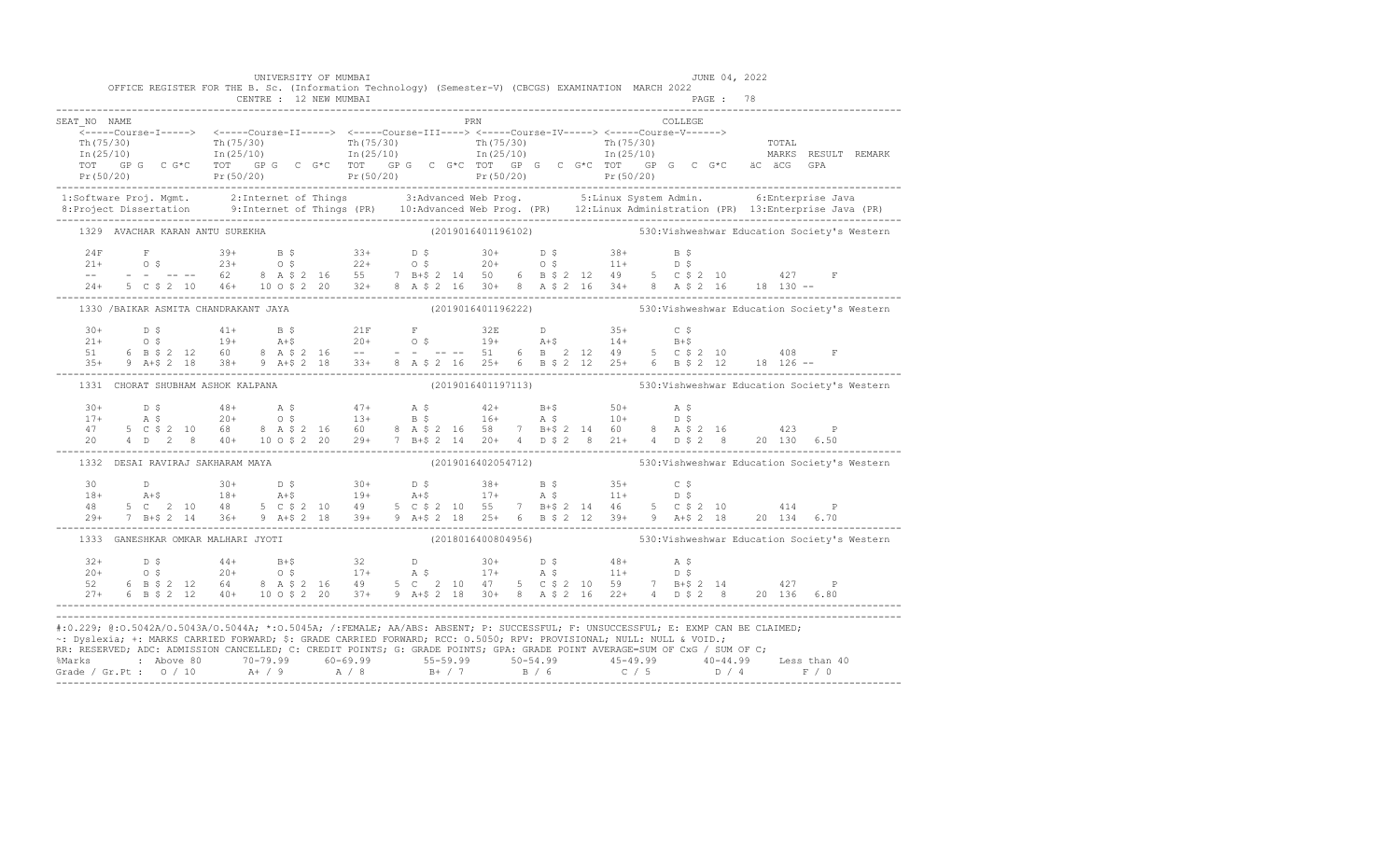|                                       | UNIVERSITY OF MUMBAI | OFFICE REGISTER FOR THE B. Sc. (Information Technology) (Semester-V) (CBCGS) EXAMINATION MARCH 2022                  | JUNE 04, 2022                                                                                                                                                                                                                                                                                                                                                                                                                                                                   |
|---------------------------------------|----------------------|----------------------------------------------------------------------------------------------------------------------|---------------------------------------------------------------------------------------------------------------------------------------------------------------------------------------------------------------------------------------------------------------------------------------------------------------------------------------------------------------------------------------------------------------------------------------------------------------------------------|
| SEAT NO NAME                          |                      | <b>PRN</b>                                                                                                           | COLLEGE<br>$\begin{array}{cccccccc} \texttt{-----} & \texttt{1---} & \texttt{2---} & \texttt{2---} & \texttt{2---} & \texttt{2---} & \texttt{2---} & \texttt{2---} & \texttt{2---} & \texttt{2---} & \texttt{2---} & \texttt{2---} & \texttt{2---} & \texttt{2---} & \texttt{2---} & \texttt{2---} & \texttt{2---} & \texttt{2---} & \texttt{2---} & \texttt{2---} & \texttt{2---} & \texttt{2---} & \texttt{2---} & \texttt{2---} & \texttt{2---} & \texttt{2---} & \texttt{2$ |
|                                       |                      |                                                                                                                      |                                                                                                                                                                                                                                                                                                                                                                                                                                                                                 |
| 1334 / GANI FAUZIYA PICHAI AMEENA BEE |                      |                                                                                                                      | (2019016402433531) 530: Vishweshwar Education Society's Western                                                                                                                                                                                                                                                                                                                                                                                                                 |
|                                       |                      |                                                                                                                      | $\begin{array}{cccccccccccccccc} 33\mathbb{E} & \mathbb{D} & & 45\mathbb{E} & \mathbb{A} & & 23\mathbb{F} & \mathbb{F} & & 35\mathbb{E} & \mathbb{C} & & 36\mathbb{E} & \mathbb{C} \\ 19+ & \mathbb{A}+ \$ & 17+ & \mathbb{A} & \$ & 11+ & \mathbb{D} & \$ & 14+ & \mathbb{B}+ \$ & 10+ & \mathbb{D} & \$ \\ 52 & 6 & \mathbb{B} & 2 & 12 & 62 & 8 & \mathbb{A} & 2 & 16 & -- & -- & -- & -- & --$                                                                              |
|                                       |                      |                                                                                                                      | 1335 GUPTA ANIL KUMAR PAVAHARI RAJKALI DEVI (2019016401193034) 530: Vishweshwar Education Society's Western                                                                                                                                                                                                                                                                                                                                                                     |
|                                       |                      |                                                                                                                      |                                                                                                                                                                                                                                                                                                                                                                                                                                                                                 |
| 1336 GUPTA ANISH SURESH MEENA         |                      |                                                                                                                      | (2019016401195497) 530: Vishweshwar Education Society's Western                                                                                                                                                                                                                                                                                                                                                                                                                 |
|                                       |                      |                                                                                                                      | $\begin{array}{cccccccccccccccc} 30+ & & D & \xi & & 30+ & & D & \xi & & 38+ & B & \xi & & 30+ & D & \xi & & 38+ & B & \xi \\ 10 & & D & & & 10+ & & D & \xi & & 18+ & A+ \xi & & 10 & & D & & 10 & & D \\ 40 & & 4 & D & 2 & 8 & & 40 & & 4 & D & \xi & 2 & 8 & 56 & & 7 & B+ \xi & 2 & 14 & 40 & 4 & D & 2 & 8 & 48 & 5 & C & 2 & 10 & & 366 & P \\ 20 & & 4 & D & 2$                                                                                                         |
| 1337 HATANKAR PRASAD DIPAK DIPALI     |                      |                                                                                                                      | (2019016401195265) 530: Vishweshwar Education Society's Western                                                                                                                                                                                                                                                                                                                                                                                                                 |
|                                       |                      |                                                                                                                      | $\begin{array}{lllllllll} 24\mathrm{F} & \mathrm{F} & 42+ & \mathrm{B}+\$ & 30+ & \mathrm{D}~\$ & 39+ & \mathrm{B}~\$ & 42+ & \mathrm{B}+\$ \\ 22+ & 0~\$ & 22+ & 0~\$ & 21+ & 0~\$ & 20+ & 0~\$ & 10+ & \mathrm{D}~\$ \\ - & - & - & - & - & 64 & 8 & \mathrm{A}~\$ & 2 & 16 & 51 & 6 & \mathrm{B}~\$ & 2 & 12 & 59 & 7 & \mathrm{B}+\$ & 2 & 14 & 52 & 6 & \mathrm{B}~$                                                                                                       |
|                                       |                      |                                                                                                                      | 1338 KADAM RISHIKESH PRATAP JAYSHREE (2018016400397226) 530: Vishweshwar Education Society's Western                                                                                                                                                                                                                                                                                                                                                                            |
|                                       |                      |                                                                                                                      | $\begin{array}{cccccccccccccccc} 30+ & & D & \xi & & 38+ & B & \xi & & 30 & & D & & 30+ & D & \xi & & 35+ & C & \xi \\ 20+ & & O & \xi & & 20+ & & O & \xi & & 17+ & A & \xi & & 17+ & A & \xi & & 12+ & C & \xi \\ 50 & & 6 & B & \xi & 2 & 12 & 58 & 7 & B+ \xi & 2 & 14 & 47 & 5 & C & 2 & 10 & 47 & 5 & C & \xi & 2 & 10 & 47 & 5 & C & \xi & 2 & 10 & 47 & 5 & C &$                                                                                                        |
|                                       |                      | ~: Dyslexia; +: MARKS CARRIED FORWARD; \$: GRADE CARRIED FORWARD; RCC: 0.5050; RPV: PROVISIONAL; NULL: NULL & VOID.; | #:0.229; @:0.5042A/0.5043A/0.5044A; *:0.5045A; /:FEMALE; AA/ABS: ABSENT; P: SUCCESSFUL; F: UNSUCCESSFUL; E: EXMP CAN BE CLAIMED;<br>RR: RESERVED, ADC: ADMISSION CANCELLED, C: CREDIT POINTS, G: GRADE POINTS, GPA: GRADE POINT AVERAGE=SUM OF CxG / SUM OF C;<br>% Marks : Above 80 70-79.99 60-69.99 55-59.99 50-54.99 45-49.99 40-44.99 Less than 40<br>Grade / Gr.Pt : 0 / 10 A+ / 9 A / 8 B+ / 7 B / 6 C / 5 D / 4 F / 0                                                   |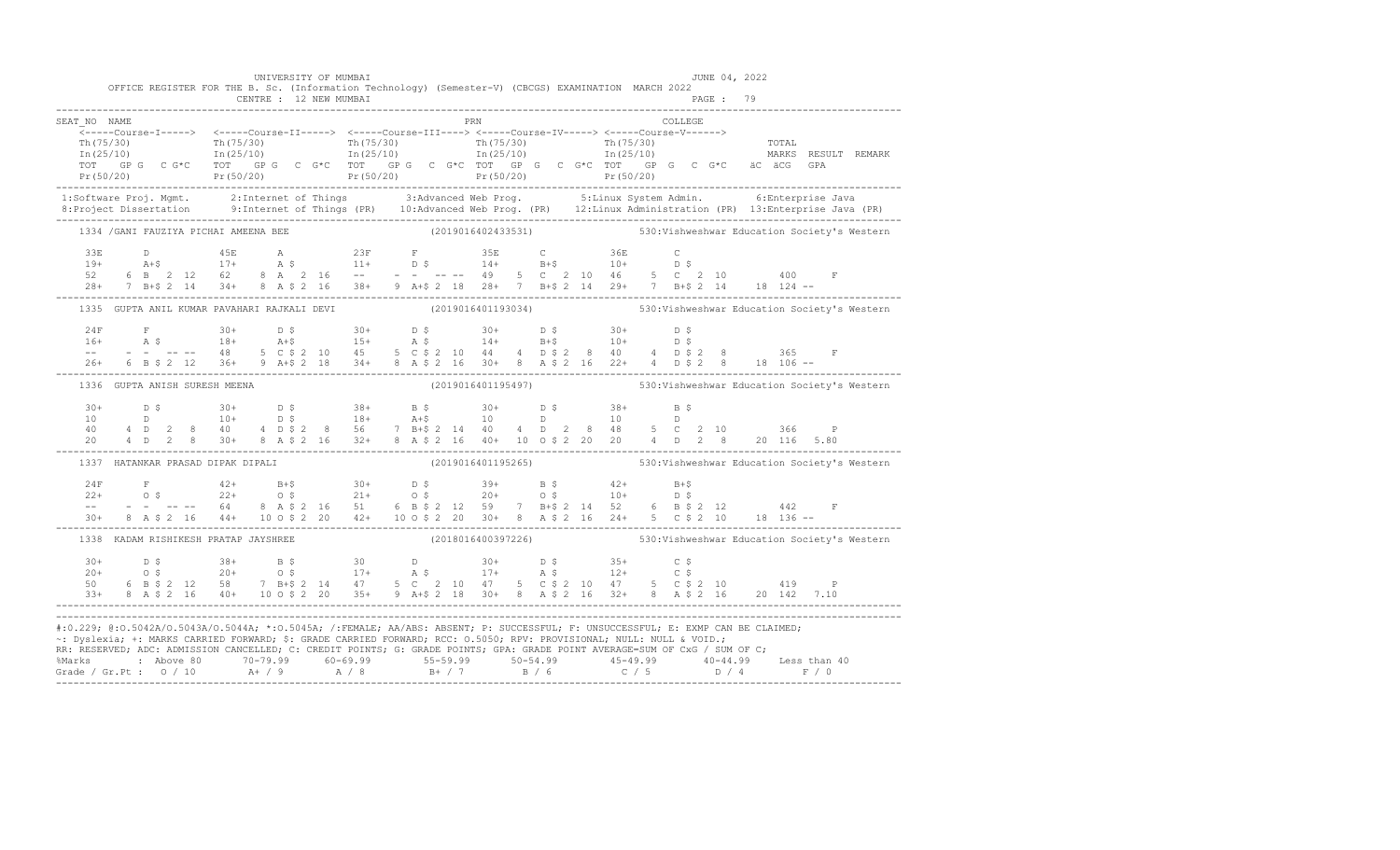|                                                                                                                                                                                                                                                                                                                                                                                                                                                                                                  |  |  |                                       |  | UNIVERSITY OF MUMBAI | OFFICE REGISTER FOR THE B. Sc. (Information Technology) (Semester-V) (CBCGS) EXAMINATION MARCH 2022                                                                                                                                                                                                                                                                                                                                                                            |  |  |                                                                 |  |  |  |         | JUNE 04, 2022 |  |  |  |
|--------------------------------------------------------------------------------------------------------------------------------------------------------------------------------------------------------------------------------------------------------------------------------------------------------------------------------------------------------------------------------------------------------------------------------------------------------------------------------------------------|--|--|---------------------------------------|--|----------------------|--------------------------------------------------------------------------------------------------------------------------------------------------------------------------------------------------------------------------------------------------------------------------------------------------------------------------------------------------------------------------------------------------------------------------------------------------------------------------------|--|--|-----------------------------------------------------------------|--|--|--|---------|---------------|--|--|--|
|                                                                                                                                                                                                                                                                                                                                                                                                                                                                                                  |  |  |                                       |  |                      |                                                                                                                                                                                                                                                                                                                                                                                                                                                                                |  |  |                                                                 |  |  |  |         |               |  |  |  |
| SEAT NO NAME                                                                                                                                                                                                                                                                                                                                                                                                                                                                                     |  |  |                                       |  |                      |                                                                                                                                                                                                                                                                                                                                                                                                                                                                                |  |  | <b>PRN</b>                                                      |  |  |  | COLLEGE |               |  |  |  |
|                                                                                                                                                                                                                                                                                                                                                                                                                                                                                                  |  |  |                                       |  |                      |                                                                                                                                                                                                                                                                                                                                                                                                                                                                                |  |  |                                                                 |  |  |  |         |               |  |  |  |
|                                                                                                                                                                                                                                                                                                                                                                                                                                                                                                  |  |  |                                       |  |                      |                                                                                                                                                                                                                                                                                                                                                                                                                                                                                |  |  |                                                                 |  |  |  |         |               |  |  |  |
|                                                                                                                                                                                                                                                                                                                                                                                                                                                                                                  |  |  |                                       |  |                      |                                                                                                                                                                                                                                                                                                                                                                                                                                                                                |  |  |                                                                 |  |  |  |         |               |  |  |  |
| $\begin{array}{cccccccc} \texttt{\footnotesize{Tr(75/30)}} & \texttt{\footnotesize{Tr(75/30)}} & \texttt{\footnotesize{Tr(75/30)}} & \texttt{\footnotesize{Tr(75/30)}} & \texttt{\footnotesize{Tr(75/30)}} & \texttt{\footnotesize{Tr(75/30)}} & \texttt{\footnotesize{Tr(75/30)}} & \texttt{\footnotesize{Tr(75/30)}} & \texttt{\footnotesize{Tr(75/30)}} & \texttt{\footnotesize{Tr(75/30)}} & \texttt{\footnotesize{Tr(75/30)}} & \texttt{\footnotesize{Tr(75/30)}} & \texttt{\footnotesize{$ |  |  |                                       |  |                      |                                                                                                                                                                                                                                                                                                                                                                                                                                                                                |  |  |                                                                 |  |  |  |         |               |  |  |  |
| 1:Software Proj. Mgmt. 2:Internet of Things 3:Advanced Web Prog. 5:Linux System Admin. 6:Enterprise Java<br>8:Project Dissertation 9:Internet of Things (PR) 10:Advanced Web Prog. (PR) 12:Linux Administration (PR) 13:Enterpris                                                                                                                                                                                                                                                                |  |  |                                       |  |                      |                                                                                                                                                                                                                                                                                                                                                                                                                                                                                |  |  |                                                                 |  |  |  |         |               |  |  |  |
|                                                                                                                                                                                                                                                                                                                                                                                                                                                                                                  |  |  |                                       |  |                      |                                                                                                                                                                                                                                                                                                                                                                                                                                                                                |  |  |                                                                 |  |  |  |         |               |  |  |  |
|                                                                                                                                                                                                                                                                                                                                                                                                                                                                                                  |  |  |                                       |  |                      | 1339 KESHARI PRABHAT MANOJ SAROJ (2019016401195586) 530: Vishweshwar Education Society's Western                                                                                                                                                                                                                                                                                                                                                                               |  |  |                                                                 |  |  |  |         |               |  |  |  |
|                                                                                                                                                                                                                                                                                                                                                                                                                                                                                                  |  |  |                                       |  |                      |                                                                                                                                                                                                                                                                                                                                                                                                                                                                                |  |  |                                                                 |  |  |  |         |               |  |  |  |
|                                                                                                                                                                                                                                                                                                                                                                                                                                                                                                  |  |  |                                       |  |                      |                                                                                                                                                                                                                                                                                                                                                                                                                                                                                |  |  |                                                                 |  |  |  |         |               |  |  |  |
|                                                                                                                                                                                                                                                                                                                                                                                                                                                                                                  |  |  |                                       |  |                      |                                                                                                                                                                                                                                                                                                                                                                                                                                                                                |  |  |                                                                 |  |  |  |         |               |  |  |  |
|                                                                                                                                                                                                                                                                                                                                                                                                                                                                                                  |  |  |                                       |  |                      | $\begin{array}{cccccccccccccccc} 35 & C & 41+ & B & \xi & 42+ & B+\xi & 38+ & B & \xi & 47+ & A & \xi \\ 21+ & 0 & \xi & 21+ & 0 & \xi & 16+ & A & \xi & 17+ & A & \xi & 10+ & D & \xi \\ 56 & 7 & B+ & 2 & 14 & 62 & 8 & A & \xi & 2 & 16 & 58 & 7 & B+\xi & 2 & 14 & 55 & 7 & B+\xi & 2 & 14 & 57 & 7 & B+\xi & 2 & 14 & 468 & P \\ 30+ & 8 & A & \xi & 2 &$                                                                                                                 |  |  |                                                                 |  |  |  |         |               |  |  |  |
|                                                                                                                                                                                                                                                                                                                                                                                                                                                                                                  |  |  |                                       |  |                      | 1340 KHAMKAR SANKET PRAKASH SUREKHA KHAMKAR (2019016401195837) 530:Vishweshwar Education Society's Western                                                                                                                                                                                                                                                                                                                                                                     |  |  |                                                                 |  |  |  |         |               |  |  |  |
|                                                                                                                                                                                                                                                                                                                                                                                                                                                                                                  |  |  |                                       |  |                      |                                                                                                                                                                                                                                                                                                                                                                                                                                                                                |  |  |                                                                 |  |  |  |         |               |  |  |  |
|                                                                                                                                                                                                                                                                                                                                                                                                                                                                                                  |  |  |                                       |  |                      |                                                                                                                                                                                                                                                                                                                                                                                                                                                                                |  |  |                                                                 |  |  |  |         |               |  |  |  |
|                                                                                                                                                                                                                                                                                                                                                                                                                                                                                                  |  |  |                                       |  |                      |                                                                                                                                                                                                                                                                                                                                                                                                                                                                                |  |  |                                                                 |  |  |  |         |               |  |  |  |
|                                                                                                                                                                                                                                                                                                                                                                                                                                                                                                  |  |  |                                       |  |                      |                                                                                                                                                                                                                                                                                                                                                                                                                                                                                |  |  |                                                                 |  |  |  |         |               |  |  |  |
|                                                                                                                                                                                                                                                                                                                                                                                                                                                                                                  |  |  | 1341 KHARALKAR SHUBHAM RAJARAM ROHINI |  |                      |                                                                                                                                                                                                                                                                                                                                                                                                                                                                                |  |  | (2019016401195814) 530: Vishweshwar Education Society's Western |  |  |  |         |               |  |  |  |
|                                                                                                                                                                                                                                                                                                                                                                                                                                                                                                  |  |  |                                       |  |                      |                                                                                                                                                                                                                                                                                                                                                                                                                                                                                |  |  |                                                                 |  |  |  |         |               |  |  |  |
|                                                                                                                                                                                                                                                                                                                                                                                                                                                                                                  |  |  |                                       |  |                      |                                                                                                                                                                                                                                                                                                                                                                                                                                                                                |  |  |                                                                 |  |  |  |         |               |  |  |  |
|                                                                                                                                                                                                                                                                                                                                                                                                                                                                                                  |  |  |                                       |  |                      |                                                                                                                                                                                                                                                                                                                                                                                                                                                                                |  |  |                                                                 |  |  |  |         |               |  |  |  |
|                                                                                                                                                                                                                                                                                                                                                                                                                                                                                                  |  |  |                                       |  |                      | $\begin{array}{lllllllll} 23\mathrm{F}&\mathrm{F}&42\mathrm{E}&\mathrm{B}+&30\mathrm{E}&\mathrm{D}&41+&\mathrm{B}~\hat{S}&45+&\mathrm{A}~\hat{S}\\ 20+&0&\hat{S}&20+&0&\hat{S}&16+&\mathrm{A}~\hat{S}&18+&\mathrm{A}+ \hat{S}&10+&\mathrm{D}~\hat{S}\\ --&-&-&-&-&-62&8&\mathrm{A}&2&16&46&5&\mathrm{C}&2&10&59&7&\mathrm{B}+ \hat{S}~2&14&55&7&\mathrm{B}+ \$                                                                                                                 |  |  |                                                                 |  |  |  |         |               |  |  |  |
|                                                                                                                                                                                                                                                                                                                                                                                                                                                                                                  |  |  |                                       |  |                      | 1342 KHOSE RUSHIKESH SUKHDEV SAVITA                                                                                                                                                                                                                                                                                                                                                                                                                                            |  |  | (2019016401195822) 530: Vishweshwar Education Society's Western |  |  |  |         |               |  |  |  |
|                                                                                                                                                                                                                                                                                                                                                                                                                                                                                                  |  |  |                                       |  |                      | $\begin{array}{cccccccccccccccc} 30 & D & 38 & B & 30+ & D \ \end{array} \hskip1cm & \begin{array}{cccccccc} 31 & D & 38 & D & 32+ & D \ \end{array} \hskip1cm & \begin{array}{cccccccc} 32 & D & 32+ & D \ \end{array} \hskip1cm & \begin{array}{cccccccc} 35 & D & 45+ & A \ \end{array} \hskip1cm & \begin{array}{cccccccc} 32 & D & 45+ & D \ \end{array} \hskip1cm & \begin{array}{cccccccc} 35 & D \ \end{array} \hskip1cm & \begin{array}{cccccccc} 36 & D & 32+ & D \$ |  |  |                                                                 |  |  |  |         |               |  |  |  |
|                                                                                                                                                                                                                                                                                                                                                                                                                                                                                                  |  |  |                                       |  |                      |                                                                                                                                                                                                                                                                                                                                                                                                                                                                                |  |  |                                                                 |  |  |  |         |               |  |  |  |
|                                                                                                                                                                                                                                                                                                                                                                                                                                                                                                  |  |  |                                       |  |                      |                                                                                                                                                                                                                                                                                                                                                                                                                                                                                |  |  |                                                                 |  |  |  |         |               |  |  |  |
|                                                                                                                                                                                                                                                                                                                                                                                                                                                                                                  |  |  |                                       |  |                      |                                                                                                                                                                                                                                                                                                                                                                                                                                                                                |  |  |                                                                 |  |  |  |         |               |  |  |  |
|                                                                                                                                                                                                                                                                                                                                                                                                                                                                                                  |  |  | 1343 KHOT ABDUL HAFIZ ILIYAS SHABANA  |  |                      |                                                                                                                                                                                                                                                                                                                                                                                                                                                                                |  |  | (2019016401197136) 530: Vishweshwar Education Society's Western |  |  |  |         |               |  |  |  |
| 30 D<br>$19+$ $25+$ $35+$ C $5$ $30+$ D $5$ $35+$ C $5$ $44+$ B+\$<br>$19+$ $25+$ $5$ C $2$ 10 54 6 B $5$ 2 12 44 4 D $5$ 2 8 51 6 B $5$ 2 12 57 7 B+\$ 2 14 420 P<br>$25+$ 6 B $5$ 2 12 38+ 9 A+\$ 2 18 31+ 8 A $5$ 2 16 40+ 10 0 \$ 2                                                                                                                                                                                                                                                          |  |  |                                       |  |                      |                                                                                                                                                                                                                                                                                                                                                                                                                                                                                |  |  |                                                                 |  |  |  |         |               |  |  |  |
|                                                                                                                                                                                                                                                                                                                                                                                                                                                                                                  |  |  |                                       |  |                      |                                                                                                                                                                                                                                                                                                                                                                                                                                                                                |  |  |                                                                 |  |  |  |         |               |  |  |  |
|                                                                                                                                                                                                                                                                                                                                                                                                                                                                                                  |  |  |                                       |  |                      |                                                                                                                                                                                                                                                                                                                                                                                                                                                                                |  |  |                                                                 |  |  |  |         |               |  |  |  |
|                                                                                                                                                                                                                                                                                                                                                                                                                                                                                                  |  |  |                                       |  |                      |                                                                                                                                                                                                                                                                                                                                                                                                                                                                                |  |  |                                                                 |  |  |  |         |               |  |  |  |
| #:0.229; @:0.5042A/0.5043A/0.5044A; *:0.5045A; /:FEMALE; AA/ABS: ABSENT; P: SUCCESSFUL; F: UNSUCCESSFUL; E: EXMP CAN BE CLAIMED;                                                                                                                                                                                                                                                                                                                                                                 |  |  |                                       |  |                      |                                                                                                                                                                                                                                                                                                                                                                                                                                                                                |  |  |                                                                 |  |  |  |         |               |  |  |  |
| ~: Dyslexia; +: MARKS CARRIED FORWARD; \$: GRADE CARRIED FORWARD; RCC: 0.5050; RPV: PROVISIONAL; NULL: NULL & VOID.;                                                                                                                                                                                                                                                                                                                                                                             |  |  |                                       |  |                      |                                                                                                                                                                                                                                                                                                                                                                                                                                                                                |  |  |                                                                 |  |  |  |         |               |  |  |  |
| RR: RESERVED, ADC: ADMISSION CANCELLED, C: CREDIT POINTS, G: GRADE POINTS, GPA: GRADE POINT AVERAGE=SUM OF CxG / SUM OF C;                                                                                                                                                                                                                                                                                                                                                                       |  |  |                                       |  |                      |                                                                                                                                                                                                                                                                                                                                                                                                                                                                                |  |  |                                                                 |  |  |  |         |               |  |  |  |
|                                                                                                                                                                                                                                                                                                                                                                                                                                                                                                  |  |  |                                       |  |                      |                                                                                                                                                                                                                                                                                                                                                                                                                                                                                |  |  |                                                                 |  |  |  |         |               |  |  |  |
|                                                                                                                                                                                                                                                                                                                                                                                                                                                                                                  |  |  |                                       |  |                      |                                                                                                                                                                                                                                                                                                                                                                                                                                                                                |  |  |                                                                 |  |  |  |         |               |  |  |  |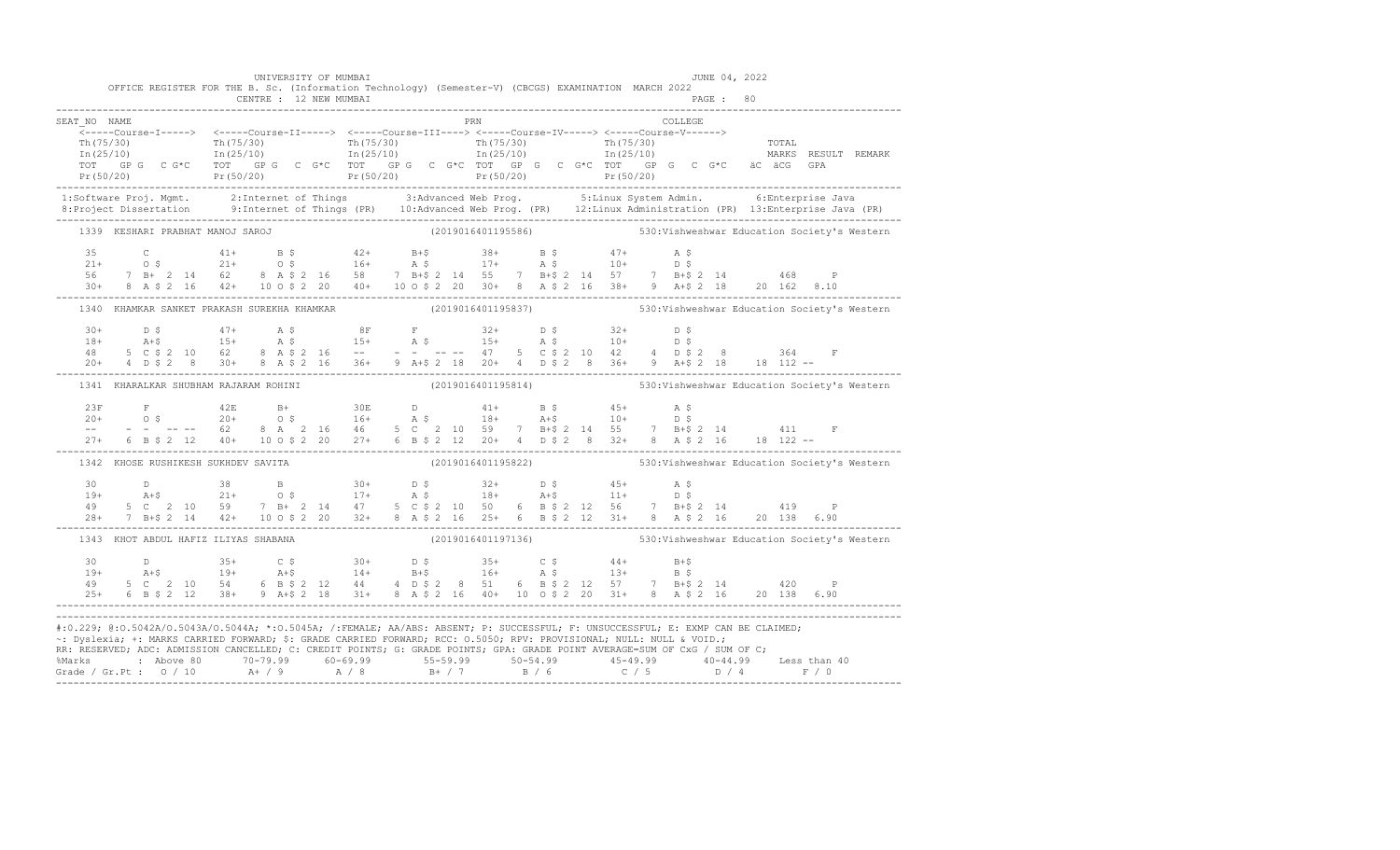|              |  | OFFICE REGISTER FOR THE B. Sc. (Information Technology) (Semester-V) (CBCGS) EXAMINATION MARCH 2022                                                                                                                                                                                                                                                                                       |  | UNIVERSITY OF MUMBAI |  |            |  |  |  |         | JUNE 04, 2022 |  |                                                                                                                                                                                                                                                                                                                                                                     |
|--------------|--|-------------------------------------------------------------------------------------------------------------------------------------------------------------------------------------------------------------------------------------------------------------------------------------------------------------------------------------------------------------------------------------------|--|----------------------|--|------------|--|--|--|---------|---------------|--|---------------------------------------------------------------------------------------------------------------------------------------------------------------------------------------------------------------------------------------------------------------------------------------------------------------------------------------------------------------------|
|              |  |                                                                                                                                                                                                                                                                                                                                                                                           |  |                      |  |            |  |  |  |         |               |  |                                                                                                                                                                                                                                                                                                                                                                     |
| SEAT NO NAME |  |                                                                                                                                                                                                                                                                                                                                                                                           |  |                      |  | <b>PRN</b> |  |  |  | COLLEGE |               |  |                                                                                                                                                                                                                                                                                                                                                                     |
|              |  |                                                                                                                                                                                                                                                                                                                                                                                           |  |                      |  |            |  |  |  |         |               |  |                                                                                                                                                                                                                                                                                                                                                                     |
|              |  |                                                                                                                                                                                                                                                                                                                                                                                           |  |                      |  |            |  |  |  |         |               |  |                                                                                                                                                                                                                                                                                                                                                                     |
|              |  |                                                                                                                                                                                                                                                                                                                                                                                           |  |                      |  |            |  |  |  |         |               |  |                                                                                                                                                                                                                                                                                                                                                                     |
|              |  |                                                                                                                                                                                                                                                                                                                                                                                           |  |                      |  |            |  |  |  |         |               |  |                                                                                                                                                                                                                                                                                                                                                                     |
|              |  |                                                                                                                                                                                                                                                                                                                                                                                           |  |                      |  |            |  |  |  |         |               |  | 1:Software Proj. Mgmt. 2:Internet of Things 3:Advanced Web Prog. 5:Linux System Admin. 6:Enterprise Java<br>8:Project Dissertation 9:Internet of Things (PR) 10:Advanced Web Prog. (PR) 12:Linux Administration (PR) 13:Enterpris                                                                                                                                   |
|              |  |                                                                                                                                                                                                                                                                                                                                                                                           |  |                      |  |            |  |  |  |         |               |  | 1344 MHATRE PRATHMESH SURESH VIJAYA (2019016401193622) 530:Vishweshwar Education Society's Western                                                                                                                                                                                                                                                                  |
|              |  |                                                                                                                                                                                                                                                                                                                                                                                           |  |                      |  |            |  |  |  |         |               |  |                                                                                                                                                                                                                                                                                                                                                                     |
|              |  |                                                                                                                                                                                                                                                                                                                                                                                           |  |                      |  |            |  |  |  |         |               |  |                                                                                                                                                                                                                                                                                                                                                                     |
|              |  |                                                                                                                                                                                                                                                                                                                                                                                           |  |                      |  |            |  |  |  |         |               |  |                                                                                                                                                                                                                                                                                                                                                                     |
|              |  | $\begin{array}{cccccccccccccccc} 32+ & & \text{D} & \text{S} & & 47+ & & \text{A} & \text{S} & & 36 & & \text{C} & & 32+ & \text{D} & \text{S} & & 42+ & \text{B}+ \text{S} \\ 21+ & & \text{O} & \text{S} & & 20+ & \text{O} & \text{S} & & 19+ & \text{A}+ \text{S} & & 18+ & \text{A}+ \text{S} & & 12+ & \text{C} & \text{S} \\ 53 & & 6 & \text{B} & \text{S} & 2 & 12 & 67 & 8 & \$ |  |                      |  |            |  |  |  |         |               |  |                                                                                                                                                                                                                                                                                                                                                                     |
|              |  | 1345 MOJAD ABHISHEK RAJENDRA JYOTI                                                                                                                                                                                                                                                                                                                                                        |  |                      |  |            |  |  |  |         |               |  | (2019016401196125) 530: Vishweshwar Education Society's Western                                                                                                                                                                                                                                                                                                     |
|              |  |                                                                                                                                                                                                                                                                                                                                                                                           |  |                      |  |            |  |  |  |         |               |  |                                                                                                                                                                                                                                                                                                                                                                     |
|              |  |                                                                                                                                                                                                                                                                                                                                                                                           |  |                      |  |            |  |  |  |         |               |  |                                                                                                                                                                                                                                                                                                                                                                     |
|              |  |                                                                                                                                                                                                                                                                                                                                                                                           |  |                      |  |            |  |  |  |         |               |  |                                                                                                                                                                                                                                                                                                                                                                     |
|              |  |                                                                                                                                                                                                                                                                                                                                                                                           |  |                      |  |            |  |  |  |         |               |  | $\begin{array}{lllllllllllll} 0\text{F}&\text{F}&39+&\text{B}\ \text{S}&30+&\text{D}\ \text{S}&30+&\text{D}\ \text{S}&30+&\text{D}\ \text{S} &17+&\text{A}\ \text{S}&18+&\text{A}+ \text{S}&15+&\text{A}\ \text{S}&15+&\text{A}\ \text{S}&17+&\text{A}\ \text{S}&10+&\text{D}\ \text{S} &-&-&-&-&-&57&7&\text{B}+ \text{S}\ 2&14&45&5&\text{C}\ \text{S}&2&10&47&5$ |
|              |  | 1346 POOJARI AKSHAY SUNDARA KUSUM                                                                                                                                                                                                                                                                                                                                                         |  |                      |  |            |  |  |  |         |               |  | (2019016401195772) 530: Vishweshwar Education Society's Western                                                                                                                                                                                                                                                                                                     |
|              |  |                                                                                                                                                                                                                                                                                                                                                                                           |  |                      |  |            |  |  |  |         |               |  |                                                                                                                                                                                                                                                                                                                                                                     |
|              |  |                                                                                                                                                                                                                                                                                                                                                                                           |  |                      |  |            |  |  |  |         |               |  |                                                                                                                                                                                                                                                                                                                                                                     |
|              |  |                                                                                                                                                                                                                                                                                                                                                                                           |  |                      |  |            |  |  |  |         |               |  |                                                                                                                                                                                                                                                                                                                                                                     |
|              |  |                                                                                                                                                                                                                                                                                                                                                                                           |  |                      |  |            |  |  |  |         |               |  |                                                                                                                                                                                                                                                                                                                                                                     |
|              |  |                                                                                                                                                                                                                                                                                                                                                                                           |  |                      |  |            |  |  |  |         |               |  | 1347 SATAM AKSHAY GAURISHANKAR SHILPA (2019016401196292) 530:Vishweshwar Education Society's Western                                                                                                                                                                                                                                                                |
|              |  |                                                                                                                                                                                                                                                                                                                                                                                           |  |                      |  |            |  |  |  |         |               |  |                                                                                                                                                                                                                                                                                                                                                                     |
|              |  |                                                                                                                                                                                                                                                                                                                                                                                           |  |                      |  |            |  |  |  |         |               |  |                                                                                                                                                                                                                                                                                                                                                                     |
|              |  | $\begin{array}{cccccccccccccccc} 30+ & D & S & 38+ & B & S & 30 & D & 38+ & B & S & 44+ & B+5 & 18+ & 18+ & 18+ & 11+ & D & S & 15+ & A & S & 10+ & D & S & 19+ & 18+ & 18+ & 18+ & 11+ & D & S & 15+ & A & S & 10+ & D & S & 10+ & D & S & 10+ & D & S & 10+ & D & S & 11+ & B & 12+ & 13+ & B & 14+ & B & 15+ & 16+ & 18+ & 18+ & 18+ & $                                               |  |                      |  |            |  |  |  |         |               |  |                                                                                                                                                                                                                                                                                                                                                                     |
|              |  |                                                                                                                                                                                                                                                                                                                                                                                           |  |                      |  |            |  |  |  |         |               |  | 1348 SHAIKH MOHAMMAD SAMI HUSSAIN MOHAMMAD RAFI SHAIKH (2020016401684286) 530: Vishweshwar Education Society's Western                                                                                                                                                                                                                                              |
|              |  |                                                                                                                                                                                                                                                                                                                                                                                           |  |                      |  |            |  |  |  |         |               |  |                                                                                                                                                                                                                                                                                                                                                                     |
|              |  |                                                                                                                                                                                                                                                                                                                                                                                           |  |                      |  |            |  |  |  |         |               |  |                                                                                                                                                                                                                                                                                                                                                                     |
|              |  |                                                                                                                                                                                                                                                                                                                                                                                           |  |                      |  |            |  |  |  |         |               |  |                                                                                                                                                                                                                                                                                                                                                                     |
|              |  | $\begin{array}{cccccccccccccccc} 33 & & D & & 30+ & D & \xi & & 30+ & D & \xi & & 41+ & B & \xi & & 41+ & B & \xi \\ 10 & & D & & 17+ & & A & \xi & & 10 & & D & & 14+ & B + \xi & & 10 & & D \\ 43 & & 4 & D & 2 & 8 & & 47 & & 5 & C & \xi & 2 & 10 & 40 & 4 & D & 2 & 8 & 55 & 7 & B + \xi & 2 & 14 & 51 & 6 & B & 2 & 12 & & 371 & P \\ 20+ & 4 & D & \xi & 2 & 8$                    |  |                      |  |            |  |  |  |         |               |  |                                                                                                                                                                                                                                                                                                                                                                     |
|              |  | #:0.229; @:0.5042A/0.5043A/0.5044A; *:0.5045A; /:FEMALE; AA/ABS: ABSENT; P: SUCCESSFUL; F: UNSUCCESSFUL; E: EXMP CAN BE CLAIMED;<br>~: Dyslexia; +: MARKS CARRIED FORWARD; \$: GRADE CARRIED FORWARD; RCC: 0.5050; RPV: PROVISIONAL; NULL: NULL & VOID.;<br>RR: RESERVED; ADC: ADMISSION CANCELLED; C: CREDIT POINTS; G: GRADE POINTS; GPA: GRADE POINT AVERAGE=SUM OF CxG / SUM OF C;    |  |                      |  |            |  |  |  |         |               |  |                                                                                                                                                                                                                                                                                                                                                                     |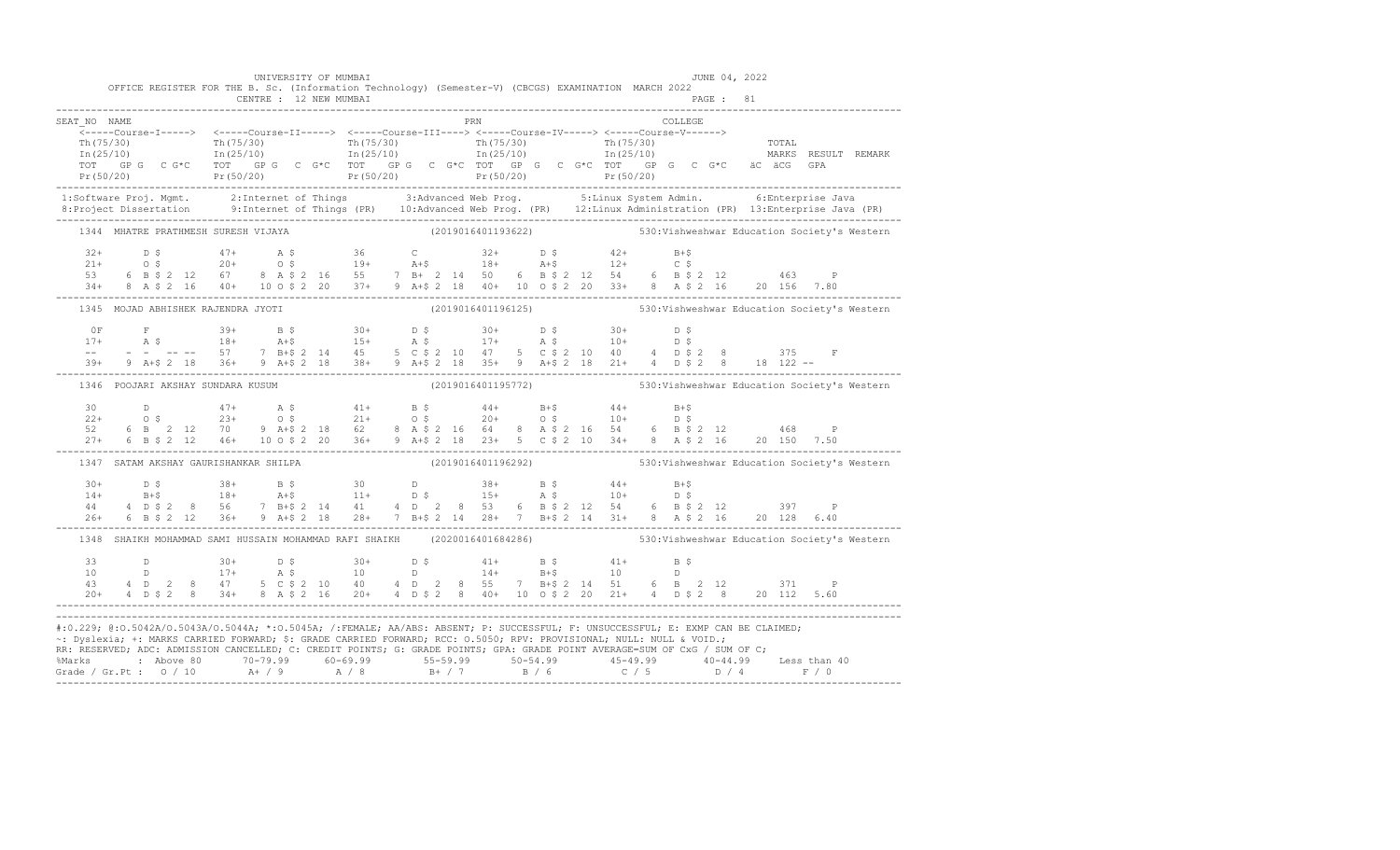| OFFICE REGISTER FOR THE B. Sc. (Information Technology) (Semester-V) (CBCGS) EXAMINATION MARCH 2022                                                                                                                                                                                                                                                                                                                                                                                                                                                   | UNIVERSITY OF MUMBAI |  |            |  |  |  |         | JUNE 04, 2022 |  |                                                                 |
|-------------------------------------------------------------------------------------------------------------------------------------------------------------------------------------------------------------------------------------------------------------------------------------------------------------------------------------------------------------------------------------------------------------------------------------------------------------------------------------------------------------------------------------------------------|----------------------|--|------------|--|--|--|---------|---------------|--|-----------------------------------------------------------------|
|                                                                                                                                                                                                                                                                                                                                                                                                                                                                                                                                                       |                      |  |            |  |  |  |         |               |  |                                                                 |
| SEAT NO NAME                                                                                                                                                                                                                                                                                                                                                                                                                                                                                                                                          |                      |  | <b>PRN</b> |  |  |  | COLLEGE |               |  |                                                                 |
|                                                                                                                                                                                                                                                                                                                                                                                                                                                                                                                                                       |                      |  |            |  |  |  |         |               |  |                                                                 |
|                                                                                                                                                                                                                                                                                                                                                                                                                                                                                                                                                       |                      |  |            |  |  |  |         |               |  |                                                                 |
|                                                                                                                                                                                                                                                                                                                                                                                                                                                                                                                                                       |                      |  |            |  |  |  |         |               |  |                                                                 |
|                                                                                                                                                                                                                                                                                                                                                                                                                                                                                                                                                       |                      |  |            |  |  |  |         |               |  |                                                                 |
| 1:Software Proj. Mgmt. 2:Internet of Things 3:Advanced Web Prog. 5:Linux System Admin. 6:Enterprise Java<br>8:Project Dissertation 9:Internet of Things (PR) 10:Advanced Web Prog. (PR) 12:Linux Administration (PR) 13:Enterpris                                                                                                                                                                                                                                                                                                                     |                      |  |            |  |  |  |         |               |  |                                                                 |
|                                                                                                                                                                                                                                                                                                                                                                                                                                                                                                                                                       |                      |  |            |  |  |  |         |               |  |                                                                 |
| 1349 SHARMA ANKIT ANIL REETA                                                                                                                                                                                                                                                                                                                                                                                                                                                                                                                          |                      |  |            |  |  |  |         |               |  | (2019016401195644) 530: Vishweshwar Education Society's Western |
|                                                                                                                                                                                                                                                                                                                                                                                                                                                                                                                                                       |                      |  |            |  |  |  |         |               |  |                                                                 |
|                                                                                                                                                                                                                                                                                                                                                                                                                                                                                                                                                       |                      |  |            |  |  |  |         |               |  |                                                                 |
|                                                                                                                                                                                                                                                                                                                                                                                                                                                                                                                                                       |                      |  |            |  |  |  |         |               |  |                                                                 |
| $\begin{array}{cccccccccccccccc} 32 & D & 41+ & B & \xi & 42+ & B+ \xi & 38+ & B & \xi & 48+ & A & \xi \\ 19+ & A+ \xi & 18+ & A+ \xi & 14+ & B+ \xi & 15+ & A & \xi & 11+ & D & \xi \\ 51 & 6 & B & 2 & 12 & 59 & 7 & B+ \xi & 2 & 14 & 56 & 7 & B+ \xi & 2 & 14 & 53 & 6 & B & \xi & 2 & 12 & 59 & 7 & B+ \xi & 2 & 14 & 431 & P \\ 31+ & 8 & A & \xi & 2$                                                                                                                                                                                          |                      |  |            |  |  |  |         |               |  |                                                                 |
| 1350 / SHEJWAL PRIYA VISHWANATH RANJANA                                                                                                                                                                                                                                                                                                                                                                                                                                                                                                               |                      |  |            |  |  |  |         |               |  | (2020016401684263) 530: Vishweshwar Education Society's Western |
|                                                                                                                                                                                                                                                                                                                                                                                                                                                                                                                                                       |                      |  |            |  |  |  |         |               |  |                                                                 |
|                                                                                                                                                                                                                                                                                                                                                                                                                                                                                                                                                       |                      |  |            |  |  |  |         |               |  |                                                                 |
|                                                                                                                                                                                                                                                                                                                                                                                                                                                                                                                                                       |                      |  |            |  |  |  |         |               |  |                                                                 |
|                                                                                                                                                                                                                                                                                                                                                                                                                                                                                                                                                       |                      |  |            |  |  |  |         |               |  |                                                                 |
| 1351 SHINDE ANIKET SANTOSH SUNITA                                                                                                                                                                                                                                                                                                                                                                                                                                                                                                                     |                      |  |            |  |  |  |         |               |  | (2019016401194207) 530: Vishweshwar Education Society's Western |
|                                                                                                                                                                                                                                                                                                                                                                                                                                                                                                                                                       |                      |  |            |  |  |  |         |               |  |                                                                 |
|                                                                                                                                                                                                                                                                                                                                                                                                                                                                                                                                                       |                      |  |            |  |  |  |         |               |  |                                                                 |
|                                                                                                                                                                                                                                                                                                                                                                                                                                                                                                                                                       |                      |  |            |  |  |  |         |               |  |                                                                 |
| $\begin{array}{cccccccccccccccc} 30 & D & 30 & D & 44+ & B+$ & 39+ & B$ & 42+ & B+$ & \\ 17+ & A$ & 17+ & A$ & 18+ & A+$ & 14+ & B+$ & 11+ & D$ & \\ 47 & 5 C & 2 & 10 & 47 & 5 C & 2 & 10 & 62 & 8 & A$ & 2 & 16 & 53 & 6 & B$ & 2 & 12 & 53 & 6 & B$ & 2 & 12 & 403 & P \\ 27+ & 6 & B$ & 2 & 12 & 34+ & 8 & A$ & 2 & 16 & 37+$                                                                                                                                                                                                                     |                      |  |            |  |  |  |         |               |  |                                                                 |
| 1352 SHINDE MANISH MAHENDRA SUJATA                                                                                                                                                                                                                                                                                                                                                                                                                                                                                                                    |                      |  |            |  |  |  |         |               |  | (2019016401196783) 530: Vishweshwar Education Society's Western |
| $\begin{array}{cccccccccccccccc} 35 & C & 44+ & B+5 & 42 & B+ & 50+ & A & S & 41+ & B & S \\ 19+ & A+5 & 19+ & A+5 & 14+ & B+5 & 17+ & A & S & 13+ & B & S \\ 54 & 6 & B & 2 & 12 & 63 & 8 & A & S & 2 & 16 & 56 & 7 & B+ & 2 & 14 & 67 & 8 & A & S & 2 & 16 & 54 & 6 & B & S & 2 & 12 & 455 & P \\ 28+ & 7 & B+5 & 2 & 14 & 38+ & 9 & A+5 &$                                                                                                                                                                                                         |                      |  |            |  |  |  |         |               |  |                                                                 |
|                                                                                                                                                                                                                                                                                                                                                                                                                                                                                                                                                       |                      |  |            |  |  |  |         |               |  |                                                                 |
|                                                                                                                                                                                                                                                                                                                                                                                                                                                                                                                                                       |                      |  |            |  |  |  |         |               |  |                                                                 |
|                                                                                                                                                                                                                                                                                                                                                                                                                                                                                                                                                       |                      |  |            |  |  |  |         |               |  |                                                                 |
| 1353 / SHINGOTE AKSHADA SUBHASH POONAM (2019016401194416) 530: Vishweshwar Education Society's Western                                                                                                                                                                                                                                                                                                                                                                                                                                                |                      |  |            |  |  |  |         |               |  |                                                                 |
|                                                                                                                                                                                                                                                                                                                                                                                                                                                                                                                                                       |                      |  |            |  |  |  |         |               |  |                                                                 |
|                                                                                                                                                                                                                                                                                                                                                                                                                                                                                                                                                       |                      |  |            |  |  |  |         |               |  |                                                                 |
|                                                                                                                                                                                                                                                                                                                                                                                                                                                                                                                                                       |                      |  |            |  |  |  |         |               |  |                                                                 |
| $\begin{array}{cccccccccccccccc} 24F & F & 23F & F & 30+ & D & 5 & 41+ & B & 5 & 45+ & A & 5\\ 21+ & O & \, 5 & 20+ & O & \, 5 & 18+ & A & 5 & 18+ & A & 5 & 10+ & D & 5\\ - & - & - & - & - & - & - & - & - & - & 48 & 5 & C & 5 & 2 & 10 & 59 & 7 & B & 5 & 2 & 14 & 55 & 7 & B & 5 & 2 & 14 & 423 & F\\ 30+ & 8 & A & 5 & 2 & 16 & 40+ & 10$                                                                                                                                                                                                       |                      |  |            |  |  |  |         |               |  |                                                                 |
| #:0.229; @:0.5042A/0.5043A/0.5044A; *:0.5045A; /:FEMALE; AA/ABS: ABSENT; P: SUCCESSFUL; F: UNSUCCESSFUL; E: EXMP CAN BE CLAIMED;<br>~: Dyslexia; +: MARKS CARRIED FORWARD; \$: GRADE CARRIED FORWARD; RCC: 0.5050; RPV: PROVISIONAL; NULL: NULL & VOID.;<br>RR: RESERVED; ADC: ADMISSION CANCELLED; C: CREDIT POINTS; G: GRADE POINTS; GPA: GRADE POINT AVERAGE=SUM OF CxG / SUM OF C;<br>% Marks : Above 80 70-79.99 60-69.99 55-59.99 50-54.99 45-49.99 40-44.99 Less than 40<br>Grade / Gr.Pt : 0 / 10 A+ / 9 A / 8 B+ / 7 B / 6 C / 5 D / 4 F / 0 |                      |  |            |  |  |  |         |               |  |                                                                 |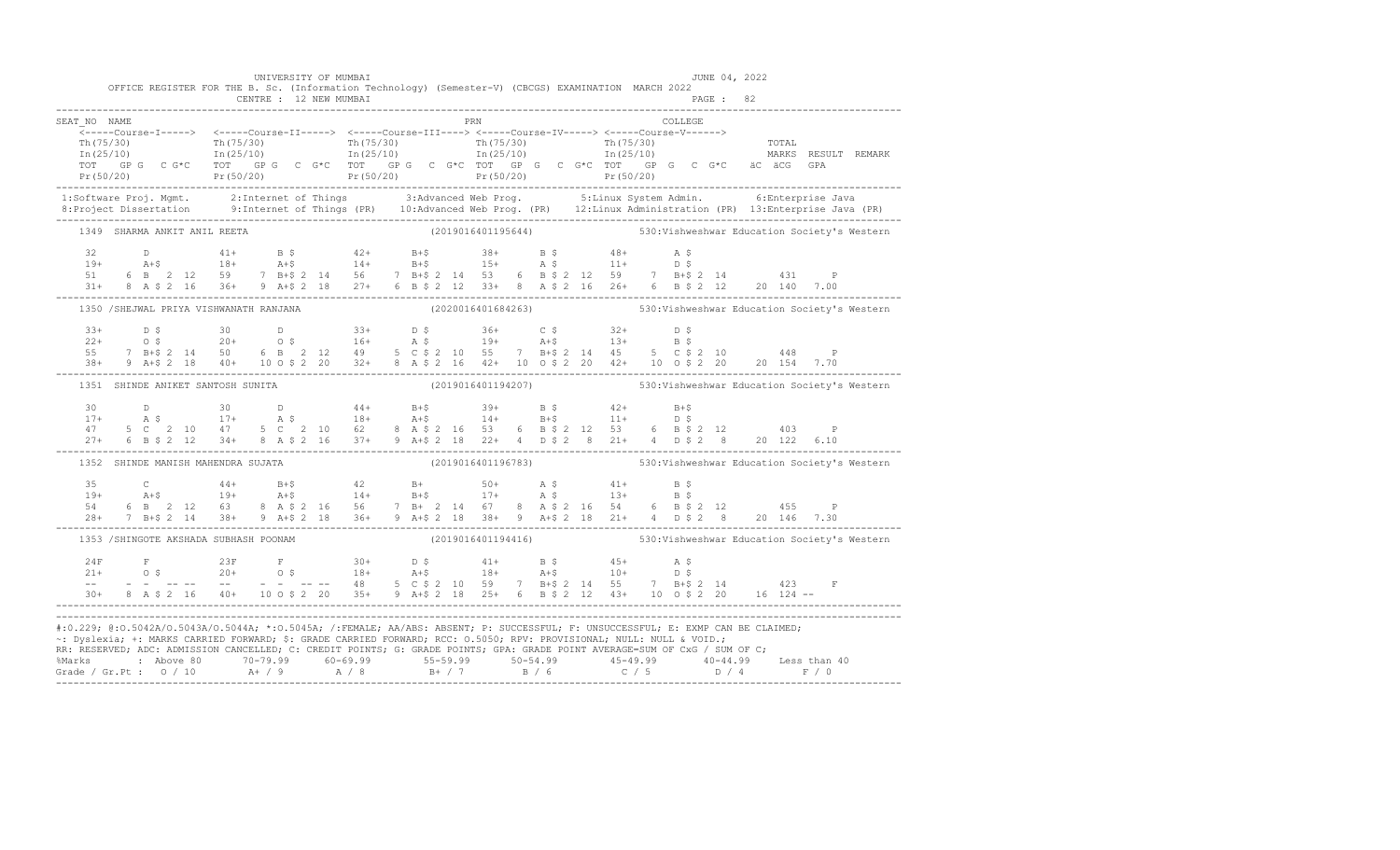|                                                                                                                                                                                                                                                                                                                                                                                        |  |  | OFFICE REGISTER FOR THE B. Sc. (Information Technology) (Semester-V) (CBCGS) EXAMINATION MARCH 2022                                                                                                                                                                                                                                                                    |  | UNIVERSITY OF MUMBAI |  |  |            |  |  |  |         | JUNE 04, 2022 |  |                                                                                                                                                                                                                                                                                                                                                                                                               |
|----------------------------------------------------------------------------------------------------------------------------------------------------------------------------------------------------------------------------------------------------------------------------------------------------------------------------------------------------------------------------------------|--|--|------------------------------------------------------------------------------------------------------------------------------------------------------------------------------------------------------------------------------------------------------------------------------------------------------------------------------------------------------------------------|--|----------------------|--|--|------------|--|--|--|---------|---------------|--|---------------------------------------------------------------------------------------------------------------------------------------------------------------------------------------------------------------------------------------------------------------------------------------------------------------------------------------------------------------------------------------------------------------|
|                                                                                                                                                                                                                                                                                                                                                                                        |  |  |                                                                                                                                                                                                                                                                                                                                                                        |  |                      |  |  |            |  |  |  |         |               |  |                                                                                                                                                                                                                                                                                                                                                                                                               |
| SEAT NO NAME                                                                                                                                                                                                                                                                                                                                                                           |  |  |                                                                                                                                                                                                                                                                                                                                                                        |  |                      |  |  | <b>PRN</b> |  |  |  | COLLEGE |               |  |                                                                                                                                                                                                                                                                                                                                                                                                               |
|                                                                                                                                                                                                                                                                                                                                                                                        |  |  |                                                                                                                                                                                                                                                                                                                                                                        |  |                      |  |  |            |  |  |  |         |               |  |                                                                                                                                                                                                                                                                                                                                                                                                               |
|                                                                                                                                                                                                                                                                                                                                                                                        |  |  |                                                                                                                                                                                                                                                                                                                                                                        |  |                      |  |  |            |  |  |  |         |               |  |                                                                                                                                                                                                                                                                                                                                                                                                               |
|                                                                                                                                                                                                                                                                                                                                                                                        |  |  |                                                                                                                                                                                                                                                                                                                                                                        |  |                      |  |  |            |  |  |  |         |               |  |                                                                                                                                                                                                                                                                                                                                                                                                               |
|                                                                                                                                                                                                                                                                                                                                                                                        |  |  |                                                                                                                                                                                                                                                                                                                                                                        |  |                      |  |  |            |  |  |  |         |               |  |                                                                                                                                                                                                                                                                                                                                                                                                               |
|                                                                                                                                                                                                                                                                                                                                                                                        |  |  |                                                                                                                                                                                                                                                                                                                                                                        |  |                      |  |  |            |  |  |  |         |               |  | 1:Software Proj. Mgmt. 2:Internet of Things 3:Advanced Web Prog. 5:Linux System Admin. 6:Enterprise Java<br>8:Project Dissertation 9:Internet of Things (PR) 10:Advanced Web Prog. (PR) 12:Linux Administration (PR) 13:Enterpris                                                                                                                                                                             |
|                                                                                                                                                                                                                                                                                                                                                                                        |  |  | 1354 /SONI SEJAL VINOD SUREKHA                                                                                                                                                                                                                                                                                                                                         |  |                      |  |  |            |  |  |  |         |               |  | (2019016401193502) 530: Vishweshwar Education Society's Western                                                                                                                                                                                                                                                                                                                                               |
|                                                                                                                                                                                                                                                                                                                                                                                        |  |  |                                                                                                                                                                                                                                                                                                                                                                        |  |                      |  |  |            |  |  |  |         |               |  |                                                                                                                                                                                                                                                                                                                                                                                                               |
|                                                                                                                                                                                                                                                                                                                                                                                        |  |  |                                                                                                                                                                                                                                                                                                                                                                        |  |                      |  |  |            |  |  |  |         |               |  |                                                                                                                                                                                                                                                                                                                                                                                                               |
|                                                                                                                                                                                                                                                                                                                                                                                        |  |  |                                                                                                                                                                                                                                                                                                                                                                        |  |                      |  |  |            |  |  |  |         |               |  |                                                                                                                                                                                                                                                                                                                                                                                                               |
|                                                                                                                                                                                                                                                                                                                                                                                        |  |  | 33 D<br>$22+$ O \$ $20+$ O \$ $18+$ A+\$ $19+$ A+\$ $14+$ B+\$<br>55 7 B+ 2 14 50 6 B 2 12 60 8 A \$ 2 16 58 7 B+\$ 2 14 53 6 B \$ 2 12 473 P<br>36+ 9 A+\$ 2 18 40+ 10 O \$ 2 20 37+ 9 A+\$ 2 18 38+ 9 A+\$ 2 18 46+ 10 O \$ 2 20 20 162 8.10<br>                                                                                                                     |  |                      |  |  |            |  |  |  |         |               |  |                                                                                                                                                                                                                                                                                                                                                                                                               |
|                                                                                                                                                                                                                                                                                                                                                                                        |  |  |                                                                                                                                                                                                                                                                                                                                                                        |  |                      |  |  |            |  |  |  |         |               |  | 1355 /SURAVKAR CHAITALI BHALCHANDRA BHAVANA (2019016401195741) 530: Vishweshwar Education Society's Western                                                                                                                                                                                                                                                                                                   |
|                                                                                                                                                                                                                                                                                                                                                                                        |  |  |                                                                                                                                                                                                                                                                                                                                                                        |  |                      |  |  |            |  |  |  |         |               |  |                                                                                                                                                                                                                                                                                                                                                                                                               |
|                                                                                                                                                                                                                                                                                                                                                                                        |  |  |                                                                                                                                                                                                                                                                                                                                                                        |  |                      |  |  |            |  |  |  |         |               |  |                                                                                                                                                                                                                                                                                                                                                                                                               |
|                                                                                                                                                                                                                                                                                                                                                                                        |  |  |                                                                                                                                                                                                                                                                                                                                                                        |  |                      |  |  |            |  |  |  |         |               |  |                                                                                                                                                                                                                                                                                                                                                                                                               |
|                                                                                                                                                                                                                                                                                                                                                                                        |  |  |                                                                                                                                                                                                                                                                                                                                                                        |  |                      |  |  |            |  |  |  |         |               |  | $\begin{array}{lllllllll} 21\mathrm{F}&\mathrm{F}&21\mathrm{F}&\mathrm{F}&30+&\mathrm{D}\;\mathcal{S}&36+&\mathrm{C}\;\mathcal{S}&30+&\mathrm{D}\;\mathcal{S}\\ 19+&\mathrm{A}+\mathcal{S}&18+&\mathrm{A}+\mathcal{S}&21+&\mathrm{O}\;\mathcal{S}&18+&\mathrm{A}+\mathcal{S}&10+&\mathrm{D}\;\mathcal{S}\\ --&-&-&-&-&-&-&-&-&-&51&6&\mathrm{B}\;\mathcal{S}\;2&12&54&6&\mathrm{B}\;\mathcal{S}\;2&12&40&4&\$ |
|                                                                                                                                                                                                                                                                                                                                                                                        |  |  | 1356 THOKALE ANURAAG SUNITSEN VARSHA                                                                                                                                                                                                                                                                                                                                   |  |                      |  |  |            |  |  |  |         |               |  | (2019016402433546) 530: Vishweshwar Education Society's Western                                                                                                                                                                                                                                                                                                                                               |
|                                                                                                                                                                                                                                                                                                                                                                                        |  |  |                                                                                                                                                                                                                                                                                                                                                                        |  |                      |  |  |            |  |  |  |         |               |  |                                                                                                                                                                                                                                                                                                                                                                                                               |
|                                                                                                                                                                                                                                                                                                                                                                                        |  |  |                                                                                                                                                                                                                                                                                                                                                                        |  |                      |  |  |            |  |  |  |         |               |  |                                                                                                                                                                                                                                                                                                                                                                                                               |
|                                                                                                                                                                                                                                                                                                                                                                                        |  |  |                                                                                                                                                                                                                                                                                                                                                                        |  |                      |  |  |            |  |  |  |         |               |  |                                                                                                                                                                                                                                                                                                                                                                                                               |
|                                                                                                                                                                                                                                                                                                                                                                                        |  |  |                                                                                                                                                                                                                                                                                                                                                                        |  |                      |  |  |            |  |  |  |         |               |  |                                                                                                                                                                                                                                                                                                                                                                                                               |
|                                                                                                                                                                                                                                                                                                                                                                                        |  |  |                                                                                                                                                                                                                                                                                                                                                                        |  |                      |  |  |            |  |  |  |         |               |  | 1357 THOMBRE SWAPNIL YADAVRAO MIRABAI (2019016401193363) 530:Vishweshwar Education Society's Western                                                                                                                                                                                                                                                                                                          |
|                                                                                                                                                                                                                                                                                                                                                                                        |  |  | $\begin{array}{cccccccccccccccc} 30+ & & D & \xi & & 41 & & B & & 30 & & D & & 45+ & A & \xi & & 39+ & B & \xi \\ 20+ & & O & \xi & & 19+ & & A+\xi & & 17+ & A & \xi & & 19+ & A+\xi & & 10+ & D & \xi \\ 50 & & 6 & B & \xi & 2 & 12 & 60 & 8 & A & 2 & 16 & 47 & 5 & C & 2 & 10 & 64 & 8 & A & \xi & 2 & 16 & 49 & 5 & C & \xi & 2 & 10 & & 411 & P \\ 28+ & 7 & B$ |  |                      |  |  |            |  |  |  |         |               |  |                                                                                                                                                                                                                                                                                                                                                                                                               |
|                                                                                                                                                                                                                                                                                                                                                                                        |  |  |                                                                                                                                                                                                                                                                                                                                                                        |  |                      |  |  |            |  |  |  |         |               |  |                                                                                                                                                                                                                                                                                                                                                                                                               |
|                                                                                                                                                                                                                                                                                                                                                                                        |  |  |                                                                                                                                                                                                                                                                                                                                                                        |  |                      |  |  |            |  |  |  |         |               |  |                                                                                                                                                                                                                                                                                                                                                                                                               |
|                                                                                                                                                                                                                                                                                                                                                                                        |  |  |                                                                                                                                                                                                                                                                                                                                                                        |  |                      |  |  |            |  |  |  |         |               |  |                                                                                                                                                                                                                                                                                                                                                                                                               |
|                                                                                                                                                                                                                                                                                                                                                                                        |  |  |                                                                                                                                                                                                                                                                                                                                                                        |  |                      |  |  |            |  |  |  |         |               |  | 1358 TONDWALKAR NISHANT VISHWAS VISHWAGANDHA (2019016401197217) 530:Vishweshwar Education Society's Western                                                                                                                                                                                                                                                                                                   |
|                                                                                                                                                                                                                                                                                                                                                                                        |  |  |                                                                                                                                                                                                                                                                                                                                                                        |  |                      |  |  |            |  |  |  |         |               |  |                                                                                                                                                                                                                                                                                                                                                                                                               |
|                                                                                                                                                                                                                                                                                                                                                                                        |  |  |                                                                                                                                                                                                                                                                                                                                                                        |  |                      |  |  |            |  |  |  |         |               |  |                                                                                                                                                                                                                                                                                                                                                                                                               |
|                                                                                                                                                                                                                                                                                                                                                                                        |  |  |                                                                                                                                                                                                                                                                                                                                                                        |  |                      |  |  |            |  |  |  |         |               |  |                                                                                                                                                                                                                                                                                                                                                                                                               |
|                                                                                                                                                                                                                                                                                                                                                                                        |  |  |                                                                                                                                                                                                                                                                                                                                                                        |  |                      |  |  |            |  |  |  |         |               |  |                                                                                                                                                                                                                                                                                                                                                                                                               |
| #:0.229; @:0.5042A/0.5043A/0.5044A; *:0.5045A; /:FEMALE; AA/ABS: ABSENT; P: SUCCESSFUL; F: UNSUCCESSFUL; E: EXMP CAN BE CLAIMED;<br>~: Dyslexia; +: MARKS CARRIED FORWARD; \$: GRADE CARRIED FORWARD; RCC: 0.5050; RPV: PROVISIONAL; NULL: NULL & VOID.;<br>RR: RESERVED, ADC: ADMISSION CANCELLED, C: CREDIT POINTS, G: GRADE POINTS, GPA: GRADE POINT AVERAGE=SUM OF CxG / SUM OF C; |  |  |                                                                                                                                                                                                                                                                                                                                                                        |  |                      |  |  |            |  |  |  |         |               |  |                                                                                                                                                                                                                                                                                                                                                                                                               |
|                                                                                                                                                                                                                                                                                                                                                                                        |  |  |                                                                                                                                                                                                                                                                                                                                                                        |  |                      |  |  |            |  |  |  |         |               |  |                                                                                                                                                                                                                                                                                                                                                                                                               |
|                                                                                                                                                                                                                                                                                                                                                                                        |  |  |                                                                                                                                                                                                                                                                                                                                                                        |  |                      |  |  |            |  |  |  |         |               |  |                                                                                                                                                                                                                                                                                                                                                                                                               |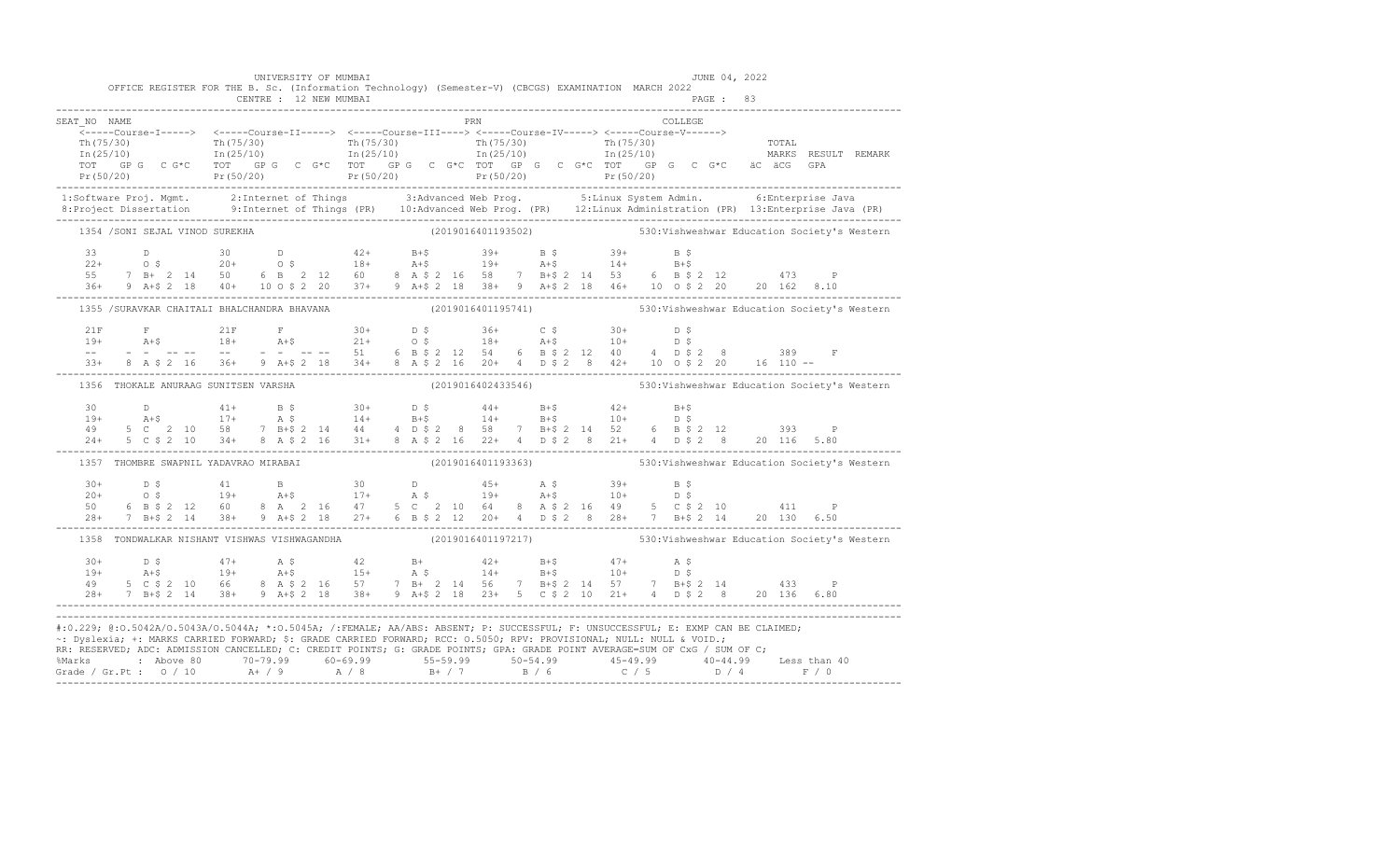|                                    | UNIVERSITY OF MUMBAI<br>OFFICE REGISTER FOR THE B. Sc. (Information Technology) (Semester-V) (CBCGS) EXAMINATION MARCH 2022<br>CENTRE : 12 NEW MUMBAI |                    | JUNE 04, 2022<br>PAGE: 84                                                                                                                                                                                                                                                                                                                                                                                                                                |                                                                                                                                                                                                                                   |
|------------------------------------|-------------------------------------------------------------------------------------------------------------------------------------------------------|--------------------|----------------------------------------------------------------------------------------------------------------------------------------------------------------------------------------------------------------------------------------------------------------------------------------------------------------------------------------------------------------------------------------------------------------------------------------------------------|-----------------------------------------------------------------------------------------------------------------------------------------------------------------------------------------------------------------------------------|
| SEAT NO NAME                       |                                                                                                                                                       | PRN                | COLLEGE                                                                                                                                                                                                                                                                                                                                                                                                                                                  |                                                                                                                                                                                                                                   |
|                                    |                                                                                                                                                       |                    |                                                                                                                                                                                                                                                                                                                                                                                                                                                          |                                                                                                                                                                                                                                   |
|                                    |                                                                                                                                                       |                    |                                                                                                                                                                                                                                                                                                                                                                                                                                                          | 1:Software Proj. Mgmt. 2:Internet of Things 3:Advanced Web Prog. 5:Linux System Admin. 6:Enterprise Java<br>8:Project Dissertation 9:Internet of Things (PR) 10:Advanced Web Prog. (PR) 12:Linux Administration (PR) 13:Enterpris |
| 1359 /WAGH SHIVANI RAMESH SAVITA   |                                                                                                                                                       |                    | (2019016401194641) 530: Vishweshwar Education Society's Western                                                                                                                                                                                                                                                                                                                                                                                          |                                                                                                                                                                                                                                   |
|                                    |                                                                                                                                                       |                    | $\begin{array}{cccccccccccc} 30+ & & D & \xi & & 45+ & A & \xi & & 38 & B & 35+ & C & \xi & & 38+ & B & \xi \\ 19+ & & \text{A}+ \xi & & 17+ & \text{A} & \xi & & 18+ & \text{A}+ \xi & & 16+ & \text{A} & \xi & & 14+ & B+ \xi \\ 49 & & 5 & C & \xi & 2 & 10 & 62 & 8 & A & \xi & 2 & 16 & 56 & 7 & B+ & 2 & 14 & 51 & 6 & B & \xi & 2 & 12 & 52 & 6 & B & \xi & 2 &$                                                                                  |                                                                                                                                                                                                                                   |
|                                    | 1360 WAGHMARE NISHANT POPAT SUVARNA                                                                                                                   |                    | (2019016401194834) 530: Vishweshwar Education Society's Western                                                                                                                                                                                                                                                                                                                                                                                          |                                                                                                                                                                                                                                   |
|                                    |                                                                                                                                                       |                    | $\begin{array}{cccccccccccccccc} 24\mathrm{F} & \mathrm{F} & 47+ & \mathrm{A}\;\mathrel{\S}_{20+} & 30+ & 0\;\mathrel{\S}_{20+} & 50+ & \mathrm{A}\;\mathrel{\S}_{20+} & 0\;\mathrel{\S}_{20+} & 0\;\mathrel{\S}_{21+} & 0\;\mathrel{\S}_{22+} & 0\;\mathrel{\S}_{22+} & 0\;\mathrel{\S}_{22+} & 0\;\mathrel{\S}_{22+} & 0\;\mathrel{\S}_{22+} & 0\;\mathrel{\S}_{22+} & 0\;\mathrel{\S}_{22+} & 0\;\mathrel{\S$                                         | $\;$ F                                                                                                                                                                                                                            |
| 1361 WALUNJ ANISH TANAJ I SAVITA   |                                                                                                                                                       |                    | (2019016401195412) 530: Vishweshwar Education Society's Western                                                                                                                                                                                                                                                                                                                                                                                          |                                                                                                                                                                                                                                   |
|                                    |                                                                                                                                                       |                    |                                                                                                                                                                                                                                                                                                                                                                                                                                                          |                                                                                                                                                                                                                                   |
|                                    |                                                                                                                                                       |                    | 1:Software Proj. Mgmt. 2:Internet of Things 3:Advanced Web Prog. 4:Artificial Intellige. 6:Enterprise Java<br>8:Project Dissertation 9:Internet of Things (PR) 10:Advanced Web Prog. (PR) 11:Artificial Intellige (PR) 13:Enterpr                                                                                                                                                                                                                        |                                                                                                                                                                                                                                   |
| 1362 SHAIKH NOMAAN IBRAHIM SADEQUA |                                                                                                                                                       |                    | (2019016400802243) 612: Tilak Education Society's Tilak College                                                                                                                                                                                                                                                                                                                                                                                          |                                                                                                                                                                                                                                   |
|                                    |                                                                                                                                                       |                    | $\begin{array}{cccccccccccccccc} 47 & \quad & \mathsf{A} & \quad & \mathsf{41+} & \quad \mathsf{B} & \text{S} & \quad & \mathsf{56+} & \quad \mathsf{A}+\text{S} & \quad & \mathsf{54+} & \quad \mathsf{A}+\text{S} & \quad & \mathsf{39+} & \quad \mathsf{B} & \text{S} \\ 16+ & \quad & \mathsf{A} & \text{S} & \quad & 16+ & \quad & \mathsf{A} & \text{S} & \quad & 17+ & \quad & \mathsf{A} & \text{S} & \quad & 13+ & \quad & \mathsf{B} & \text{$ |                                                                                                                                                                                                                                   |
|                                    |                                                                                                                                                       |                    |                                                                                                                                                                                                                                                                                                                                                                                                                                                          | 1:Software Proj. Mgmt.     2:Internet of Things        3:Advanced Web Prog.       4:Artificial Intellige.    7:Next Generation Tech.<br>8:Project Dissertation      9:Internet of Things (PR)   10:Advanced Web Prog. (PR)   11:A |
|                                    | 1363 /YADAV LAXMIDEVI SOMAI NIRMALADEVI                                                                                                               | (2019016401799006) |                                                                                                                                                                                                                                                                                                                                                                                                                                                          | 710:South Indian Education Society's College                                                                                                                                                                                      |
|                                    |                                                                                                                                                       |                    |                                                                                                                                                                                                                                                                                                                                                                                                                                                          |                                                                                                                                                                                                                                   |
|                                    | ~: Dyslexia; +: MARKS CARRIED FORWARD; \$: GRADE CARRIED FORWARD; RCC: 0.5050; RPV: PROVISIONAL; NULL: NULL & VOID.;                                  |                    | #:0.229; @:0.5042A/0.5043A/0.5044A; *:0.5045A; /:FEMALE; AA/ABS: ABSENT; P: SUCCESSFUL; F: UNSUCCESSFUL; E: EXMP CAN BE CLAIMED;<br>RR: RESERVED; ADC: ADMISSION CANCELLED; C: CREDIT POINTS; G: GRADE POINTS; GPA: GRADE POINT AVERAGE=SUM OF CxG / SUM OF C;                                                                                                                                                                                           |                                                                                                                                                                                                                                   |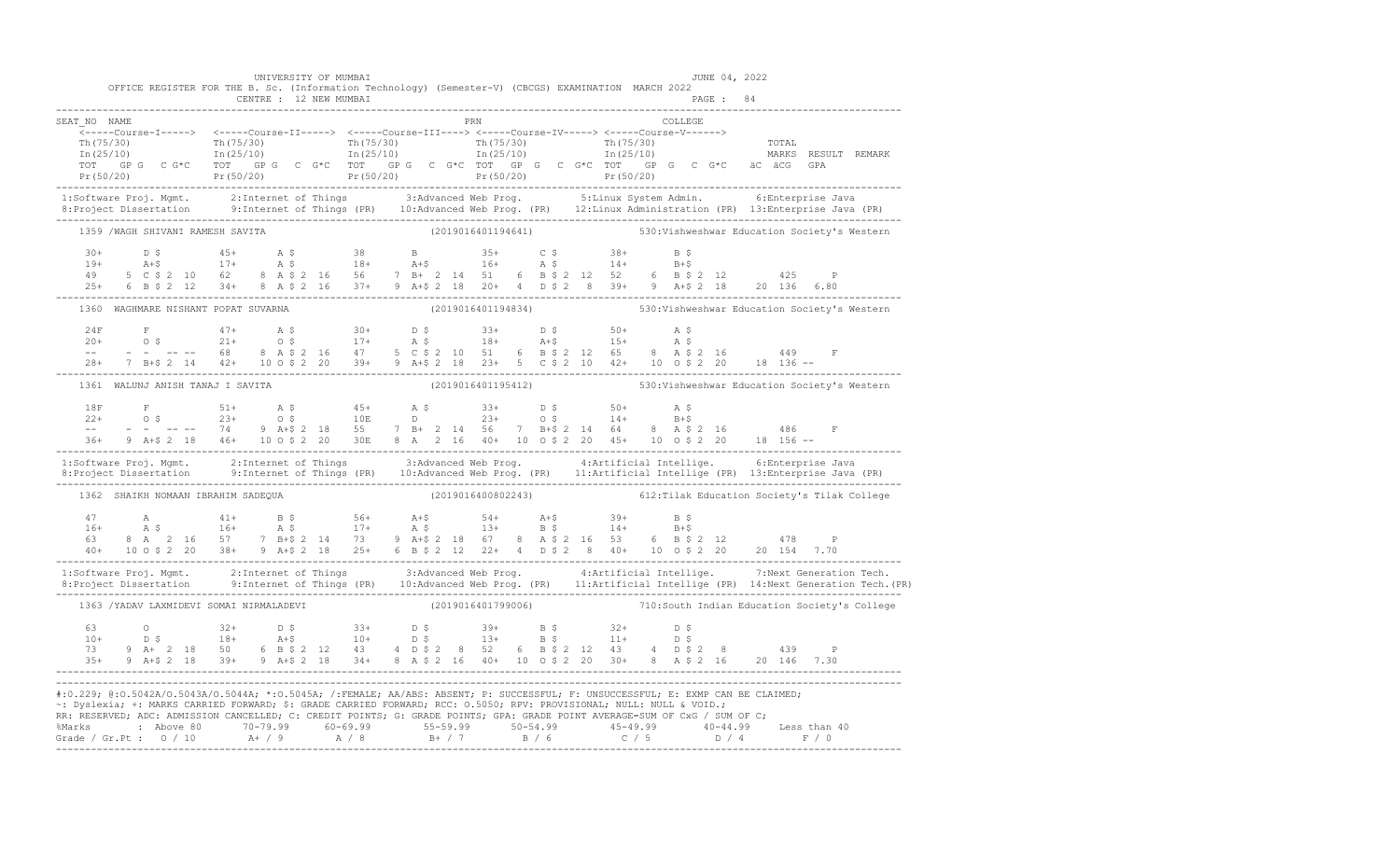|              | UNIVERSITY OF MUMBAI                                                                                |     | JUNE 04, 2022                                                                                                                                                                                                                                                                                                                                                                                                                                                                                                                                         |  |
|--------------|-----------------------------------------------------------------------------------------------------|-----|-------------------------------------------------------------------------------------------------------------------------------------------------------------------------------------------------------------------------------------------------------------------------------------------------------------------------------------------------------------------------------------------------------------------------------------------------------------------------------------------------------------------------------------------------------|--|
|              | OFFICE REGISTER FOR THE B. Sc. (Information Technology) (Semester-V) (CBCGS) EXAMINATION MARCH 2022 |     |                                                                                                                                                                                                                                                                                                                                                                                                                                                                                                                                                       |  |
| SEAT NO NAME |                                                                                                     | PRN | COLLEGE.                                                                                                                                                                                                                                                                                                                                                                                                                                                                                                                                              |  |
|              |                                                                                                     |     |                                                                                                                                                                                                                                                                                                                                                                                                                                                                                                                                                       |  |
|              |                                                                                                     |     |                                                                                                                                                                                                                                                                                                                                                                                                                                                                                                                                                       |  |
|              |                                                                                                     |     |                                                                                                                                                                                                                                                                                                                                                                                                                                                                                                                                                       |  |
|              |                                                                                                     |     | 1:Software Proj. Mgmt. 2:Internet of Things 3:Advanced Web Prog. 5:Linux System Admin. 6:Enterprise Java<br>8:Project Dissertation 9:Internet of Things (PR) 10:Advanced Web Prog. (PR) 12:Linux Administration (PR) 13:Enterpris                                                                                                                                                                                                                                                                                                                     |  |
|              |                                                                                                     |     | 1364 /KADAM PRACHI DATTARAM DARSHANA (2019016400128623) 123:Jhnan Vikas Mandal's College of Arts, Sc                                                                                                                                                                                                                                                                                                                                                                                                                                                  |  |
|              |                                                                                                     |     |                                                                                                                                                                                                                                                                                                                                                                                                                                                                                                                                                       |  |
|              |                                                                                                     |     |                                                                                                                                                                                                                                                                                                                                                                                                                                                                                                                                                       |  |
|              |                                                                                                     |     |                                                                                                                                                                                                                                                                                                                                                                                                                                                                                                                                                       |  |
|              |                                                                                                     |     | $\begin{array}{cccccccccccccccc} 33 && D && 35+ && C & \xi && 62+ && 0 & \xi && 41+ && B & \xi && 47+ && A & \xi && \\ 19+ && A+\xi && 21+ && 0 & \xi && 18+ && A+\xi && 18+ && A+\xi && 21+ && 0 & \xi && \\ 52& 6 && B & 2 && 12 && 56 && 7 && B+\xi && 2 && 14 && 80 && 10 & 0 & \xi && 2 && 20 && 59 && 7 && B+\xi && 2 && 14 && 68 && 8 && A & \xi && 2 && 16 && 497 && P && \\ 41+ && 10 && 0 &$                                                                                                                                                |  |
|              | 1365 PAL ANUJ LALAN KAMALPATI                                                                       |     | (2019016400128863) 723: Jhnan Vikas Mandal's College of Arts, Sc                                                                                                                                                                                                                                                                                                                                                                                                                                                                                      |  |
|              |                                                                                                     |     |                                                                                                                                                                                                                                                                                                                                                                                                                                                                                                                                                       |  |
|              |                                                                                                     |     |                                                                                                                                                                                                                                                                                                                                                                                                                                                                                                                                                       |  |
|              |                                                                                                     |     | $\begin{array}{cccccccccccccccc} 30+ & & D & \xi & & 48 & & A & & 53+ & A+ \xi & & 47+ & A & \xi & & 48+ & A & \xi \\ 20+ & & O & \xi & & 21+ & & O & \xi & & 22+ & O & \xi & & 22+ & O & \xi & & 21+ & O & \xi \\ 50 & & 6 & B & \xi & 2 & 12 & 69 & 8 & A & 2 & 16 & 75 & 9 & A+ \xi & 2 & 18 & 69 & 8 & A & \xi & 2 & 16 & 69 & 8 & A & \xi & 2 & 16 & & 462 & & P \\$                                                                                                                                                                             |  |
|              |                                                                                                     |     | 1366 /JADHAV AISHWARYA TANAJI SATVASHILA (2016016401703621) 874: Tilak Education Society's S. K. College                                                                                                                                                                                                                                                                                                                                                                                                                                              |  |
|              |                                                                                                     |     |                                                                                                                                                                                                                                                                                                                                                                                                                                                                                                                                                       |  |
|              |                                                                                                     |     |                                                                                                                                                                                                                                                                                                                                                                                                                                                                                                                                                       |  |
|              |                                                                                                     |     |                                                                                                                                                                                                                                                                                                                                                                                                                                                                                                                                                       |  |
|              |                                                                                                     |     |                                                                                                                                                                                                                                                                                                                                                                                                                                                                                                                                                       |  |
|              |                                                                                                     |     | 1:Software Proj. Mgmt. 2:Internet of Things 3:Advanced Web Prog. 4:Artificial Intellige. 6:Enterprise Java<br>8:Project Dissertation 9:Internet of Things (PR) 10:Advanced Web Prog. (PR) 11:Artificial Intellige (PR) 13:Enterpr                                                                                                                                                                                                                                                                                                                     |  |
|              |                                                                                                     |     | 1367 /SHAH YASMEEN MOHMMAD RAFIK TASLIMUNISA (2019016400625271) 970: Tilak Education Society's J. K. College                                                                                                                                                                                                                                                                                                                                                                                                                                          |  |
|              |                                                                                                     |     |                                                                                                                                                                                                                                                                                                                                                                                                                                                                                                                                                       |  |
|              |                                                                                                     |     |                                                                                                                                                                                                                                                                                                                                                                                                                                                                                                                                                       |  |
|              |                                                                                                     |     | $\begin{array}{cccccccccccccccc} 30+ & & D & \xi & & & 41+ & & B & \xi & & 30+ & & D & \xi & & 36 & & C & & 45 & & A \\ 23+ & & O & \xi & & & 18+ & & A+\xi & & 15+ & A & \xi & & 20+ & O & \xi & & 16+ & A & \xi \\ 53 & & 6 & B & \xi & 2 & 12 & 59 & & 7 & B+\xi & 2 & 14 & 45 & & 5 & C & \xi & 2 & 10 & 56 & & 7 & B+ & 2 & 14 & 61 & 8 & A & 2 & 16 & & 462 & & P \\$                                                                                                                                                                           |  |
|              |                                                                                                     |     |                                                                                                                                                                                                                                                                                                                                                                                                                                                                                                                                                       |  |
|              |                                                                                                     |     | #:0.229; @:0.5042A/0.5043A/0.5044A; *:0.5045A; /:FEMALE; AA/ABS: ABSENT; P: SUCCESSFUL; F: UNSUCCESSFUL; E: EXMP CAN BE CLAIMED;<br>~: Dyslexia; +: MARKS CARRIED FORWARD; \$: GRADE CARRIED FORWARD; RCC: 0.5050; RPV: PROVISIONAL; NULL: NULL & VOID.;<br>RR: RESERVED; ADC: ADMISSION CANCELLED; C: CREDIT POINTS; G: GRADE POINTS; GPA: GRADE POINT AVERAGE=SUM OF CxG / SUM OF C;<br>% Marks : Above 80 70-79.99 60-69.99 55-59.99 50-54.99 45-49.99 40-44.99 Less than 40<br>Grade / Gr.Pt : 0 / 10 A+ / 9 A / 8 B+ / 7 B / 6 C / 5 D / 4 F / 0 |  |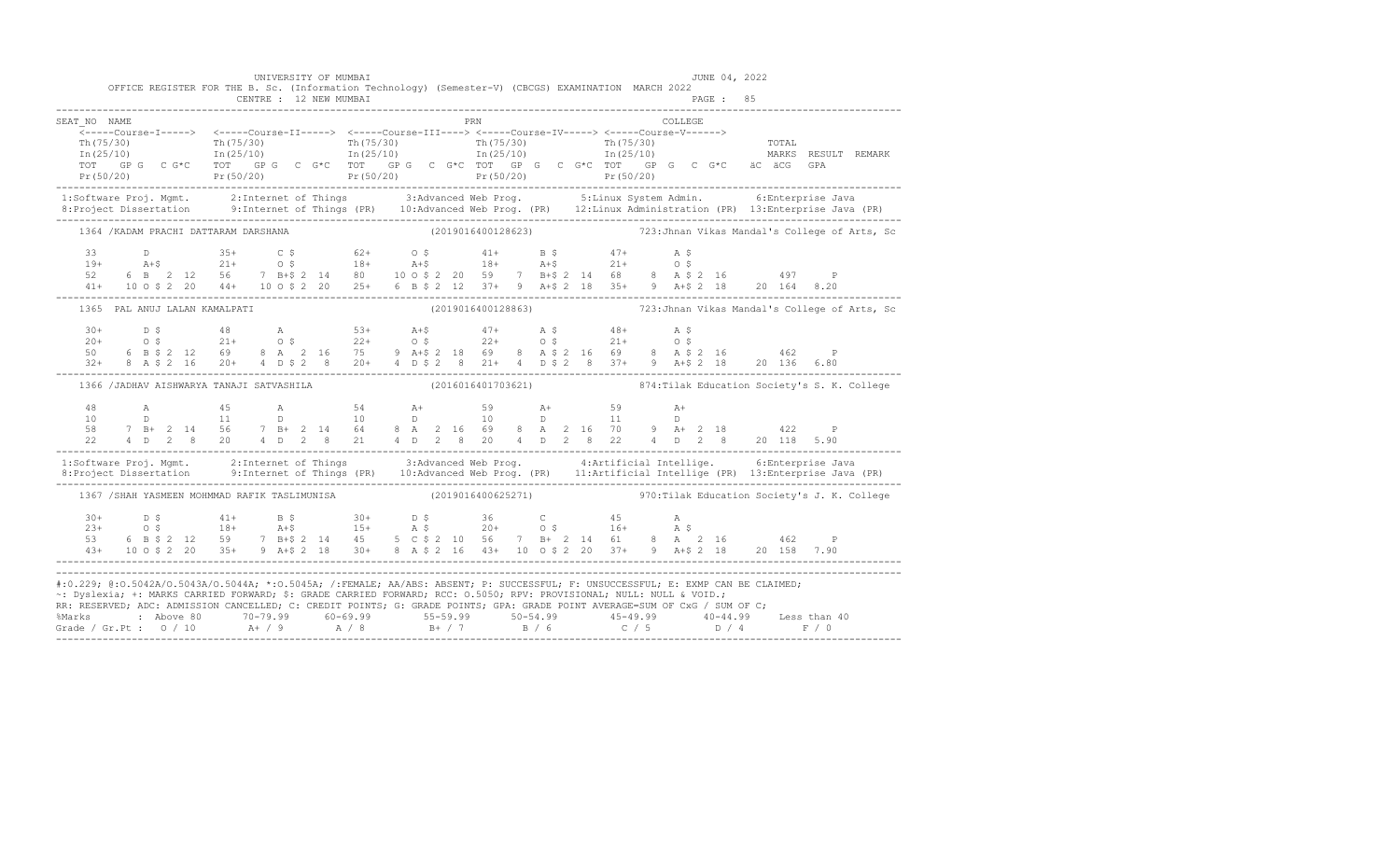| OFFICE REGISTER FOR THE B. Sc. (Information Technology) (Semester-V) (CBCGS) EXAMINATION MARCH 2022                                                                                                                                                                                                                                                                                                                                                                                                                                            |  |  | UNIVERSITY OF MUMBAI |                                                                         |  |  |     |  |  |  |         |           | JUNE 04, 2022 |       |       |  |
|------------------------------------------------------------------------------------------------------------------------------------------------------------------------------------------------------------------------------------------------------------------------------------------------------------------------------------------------------------------------------------------------------------------------------------------------------------------------------------------------------------------------------------------------|--|--|----------------------|-------------------------------------------------------------------------|--|--|-----|--|--|--|---------|-----------|---------------|-------|-------|--|
|                                                                                                                                                                                                                                                                                                                                                                                                                                                                                                                                                |  |  | CENTRE : 47 MUMBRA   |                                                                         |  |  |     |  |  |  |         | PAGE : 86 |               |       |       |  |
| SEAT NO NAME                                                                                                                                                                                                                                                                                                                                                                                                                                                                                                                                   |  |  |                      |                                                                         |  |  | PRN |  |  |  | COLLEGE |           |               |       |       |  |
| <-----Course-I-----> <-----Course-II-----> <-----Course-III----> <-----Course-IV-----> <-----Course-V------>                                                                                                                                                                                                                                                                                                                                                                                                                                   |  |  |                      |                                                                         |  |  |     |  |  |  |         |           |               |       |       |  |
| Th (75/30)                                                                                                                                                                                                                                                                                                                                                                                                                                                                                                                                     |  |  |                      | Th (75/30) Th (75/30) Th (75/30) Th (75/30) Th (75/30)                  |  |  |     |  |  |  |         |           |               | TOTAL |       |  |
| $In (25/10)$ $In (25/10)$ $In (25/10)$ $In (25/10)$ $In (25/10)$ $In (25/10)$ $In (25/10)$ $In (25/10)$<br>TOT GPG CG*C TOT GPG CG*C TOT GPG CG*C TOT GPG CG*C TOT GPG CG*C TOT GPG CG*C äC äCG GPA                                                                                                                                                                                                                                                                                                                                            |  |  |                      |                                                                         |  |  |     |  |  |  |         |           |               |       |       |  |
| Pr(50/20)                                                                                                                                                                                                                                                                                                                                                                                                                                                                                                                                      |  |  |                      | $Pr(50/20)$ $Pr(50/20)$ $Pr(50/20)$ $Pr(50/20)$ $Pr(50/20)$             |  |  |     |  |  |  |         |           |               |       |       |  |
| 1:Software Proj. Mgmt. 2:Internet of Things 3:Advanced Web Prog. 4:Artificial Intellige. 6:Enterprise Java<br>8: Project Dissertation 9: Internet of Things (PR) 10: Advanced Web Prog. (PR) 11: Artificial Intellige (PR) 13: Enterprise Java (PR)                                                                                                                                                                                                                                                                                            |  |  |                      |                                                                         |  |  |     |  |  |  |         |           |               |       |       |  |
| 1368 PATNI MD HASNAIN MD ARIF SAMIM (2019016401757111) 555: Daar-Ul-Rehmat Trust's A.E.Kalsekar Arts                                                                                                                                                                                                                                                                                                                                                                                                                                           |  |  |                      |                                                                         |  |  |     |  |  |  |         |           |               |       |       |  |
| $B+$ 39+<br>42<br>D \$ 19+ A + \$ 10 + D \$ 16 + A \$ 15 + A \$<br>$10+$                                                                                                                                                                                                                                                                                                                                                                                                                                                                       |  |  |                      | B \$ 35+ C \$ 53+ A +\$ 39+ B \$                                        |  |  |     |  |  |  |         |           |               |       |       |  |
| 6 B 2 12 58 7 B+\$ 2 14 45 5 C \$ 2 10 69 8 A \$ 2 16 54 6 B \$ 2 12 437 P<br>52                                                                                                                                                                                                                                                                                                                                                                                                                                                               |  |  |                      |                                                                         |  |  |     |  |  |  |         |           |               |       |       |  |
| $28+$<br>7 B+S 2 14 35+                                                                                                                                                                                                                                                                                                                                                                                                                                                                                                                        |  |  |                      | 9 A+\$ 2 18 26+ 6 B \$ 2 12 34+ 8 A \$ 2 16 36+ 9 A+\$ 2 18 20 142 7.10 |  |  |     |  |  |  |         |           |               |       |       |  |
| #:0.229; @:0.5042A/0.5043A/0.5044A; *:0.5045A; /:FEMALE; AA/ABS: ABSENT; P: SUCCESSFUL; F: UNSUCCESSFUL; E: EXMP CAN BE CLAIMED;<br>~: Dyslexia; +: MARKS CARRIED FORWARD; \$: GRADE CARRIED FORWARD; RCC: 0.5050; RPV: PROVISIONAL; NULL: NULL & VOID.;<br>RR: RESERVED; ADC: ADMISSION CANCELLED; C: CREDIT POINTS; G: GRADE POINTS; GPA: GRADE POINT AVERAGE=SUM OF CxG / SUM OF C;<br>%Marks : Above 80 70-79.99 60-69.99 55-59.99 50-54.99 45-49.99 40-44.99 Less than 40<br>Grade / Gr.Pt : $0/10$ A+ / 9 A / 8 B+ / 7 B / 6 C / 5 D / 4 |  |  |                      |                                                                         |  |  |     |  |  |  |         |           |               |       | F / 0 |  |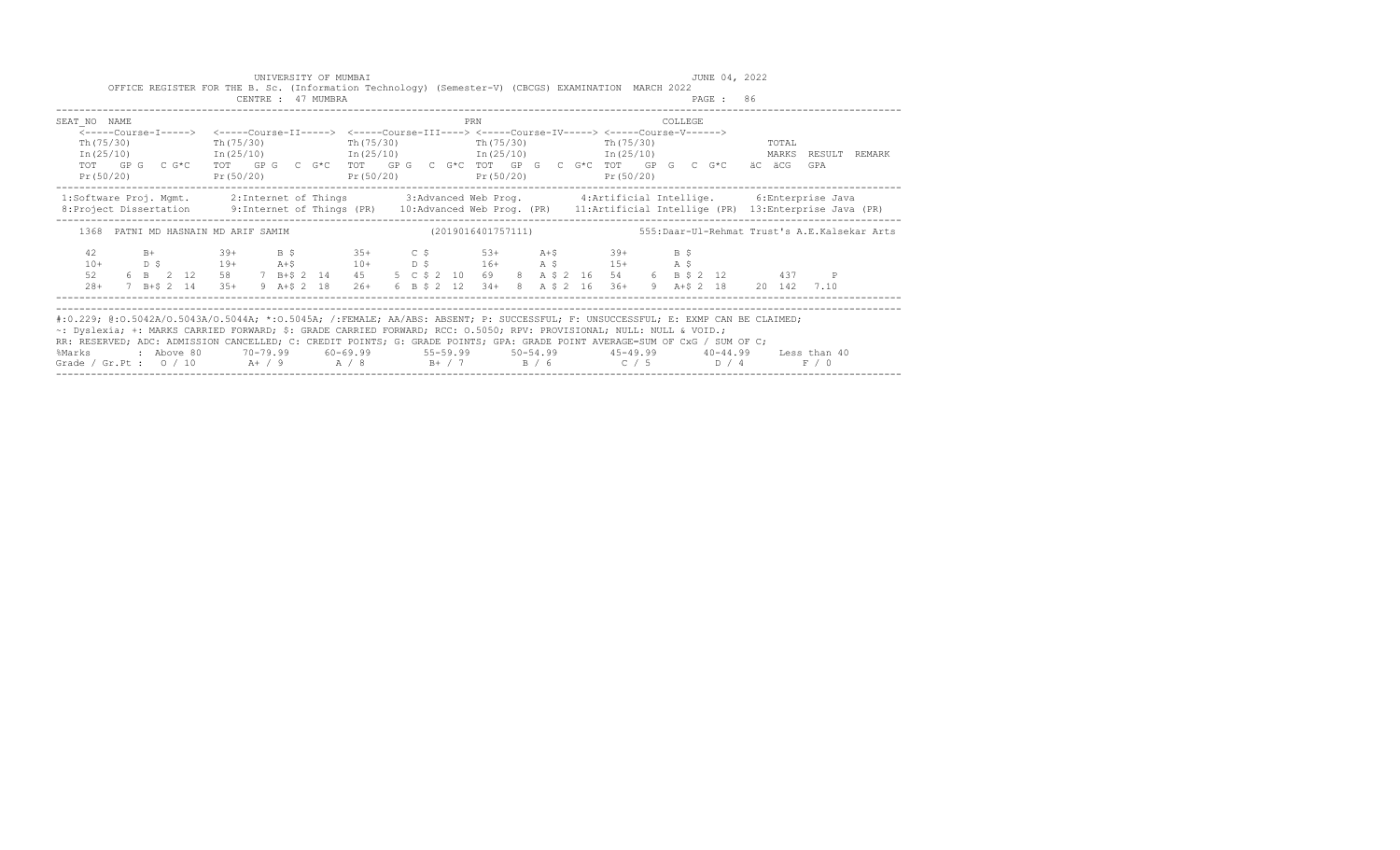|              |  |                                         |  | UNIVERSITY OF MUMBAI<br>OFFICE REGISTER FOR THE B. Sc. (Information Technology) (Semester-V) (CBCGS) EXAMINATION MARCH 2022                                                                                                                                                                                                                                                                                                                    |  |     |  |  |         |  | JUNE 04, 2022 |  |                                                                                                     |
|--------------|--|-----------------------------------------|--|------------------------------------------------------------------------------------------------------------------------------------------------------------------------------------------------------------------------------------------------------------------------------------------------------------------------------------------------------------------------------------------------------------------------------------------------|--|-----|--|--|---------|--|---------------|--|-----------------------------------------------------------------------------------------------------|
|              |  |                                         |  |                                                                                                                                                                                                                                                                                                                                                                                                                                                |  |     |  |  |         |  |               |  |                                                                                                     |
| SEAT NO NAME |  |                                         |  |                                                                                                                                                                                                                                                                                                                                                                                                                                                |  | PRN |  |  | COLLEGE |  |               |  |                                                                                                     |
|              |  |                                         |  |                                                                                                                                                                                                                                                                                                                                                                                                                                                |  |     |  |  |         |  |               |  |                                                                                                     |
|              |  |                                         |  |                                                                                                                                                                                                                                                                                                                                                                                                                                                |  |     |  |  |         |  |               |  |                                                                                                     |
|              |  |                                         |  |                                                                                                                                                                                                                                                                                                                                                                                                                                                |  |     |  |  |         |  |               |  |                                                                                                     |
|              |  |                                         |  |                                                                                                                                                                                                                                                                                                                                                                                                                                                |  |     |  |  |         |  |               |  |                                                                                                     |
|              |  |                                         |  | 1:Software Proj. Mgmt. 2:Internet of Things 3:Advanced Web Prog. 4:Artificial Intellige. 6:Enterprise Java<br>8:Project Dissertation 9:Internet of Things (PR) 10:Advanced Web Prog. (PR) 11:Artificial Intellige (PR) 13:Enterpr                                                                                                                                                                                                              |  |     |  |  |         |  |               |  |                                                                                                     |
|              |  |                                         |  | 1369 MHATRE ADITYA RAMESH RASHMI                                                                                                                                                                                                                                                                                                                                                                                                               |  |     |  |  |         |  |               |  | (2016016402267054)                                     196:Sanskardham Kelwani Mandal's Jashbhai Ma |
|              |  |                                         |  |                                                                                                                                                                                                                                                                                                                                                                                                                                                |  |     |  |  |         |  |               |  |                                                                                                     |
|              |  |                                         |  |                                                                                                                                                                                                                                                                                                                                                                                                                                                |  |     |  |  |         |  |               |  |                                                                                                     |
|              |  |                                         |  |                                                                                                                                                                                                                                                                                                                                                                                                                                                |  |     |  |  |         |  |               |  |                                                                                                     |
|              |  |                                         |  | $\begin{array}{cccccccccccccccc} 32+ & & D & \xi & & & 48+ & & A & \xi & & 35+ & & C & \xi & & 42+ & & B+\xi & & 38+ & & B & \xi \\ 10 & & & D & & & 10 & & D & & 10 & & D & & 10 & & D & & 10 \\ 42 & & 4 & D & 2 & 8 & 58 & & 7 & B+ & 2 & 14 & 45 & 5 & C & 2 & 10 & 52 & 6 & B & 2 & 12 & 48 & 5 & C & 2 & 10 & & 350 & P \\ 20+ & 4 & D & \xi & 2 & 8 & 20+$                                                                              |  |     |  |  |         |  |               |  |                                                                                                     |
|              |  | 1370 PARDULE SUYOG RAJARAM SHRADDHA     |  |                                                                                                                                                                                                                                                                                                                                                                                                                                                |  |     |  |  |         |  |               |  |                                                                                                     |
|              |  |                                         |  |                                                                                                                                                                                                                                                                                                                                                                                                                                                |  |     |  |  |         |  |               |  |                                                                                                     |
|              |  |                                         |  |                                                                                                                                                                                                                                                                                                                                                                                                                                                |  |     |  |  |         |  |               |  |                                                                                                     |
|              |  |                                         |  |                                                                                                                                                                                                                                                                                                                                                                                                                                                |  |     |  |  |         |  |               |  |                                                                                                     |
|              |  |                                         |  | $\begin{array}{lllllllllll} 45+ & \quad\text{A $ $\mathfrak{S}$} & \quad\text{60+} & \quad\text{O $\mathfrak{S}$} & \quad\text{72+} & \quad\text{O $\mathfrak{S}$} & \quad\text{46+} & \quad\text{A $\mathfrak{S}$} & \quad\text{75+} & \quad\text{O $\mathfrak{S}$} \\ 21+ & \quad\text{O $\mathfrak{S}$} & \quad\text{18+} & \quad\text{A+$\mathfrak{S}$} & \quad\text{15+} & \quad\text{A $\mathfrak{S}$} & \quad\text{20+} & \quad\text{O$ |  |     |  |  |         |  |               |  |                                                                                                     |
|              |  | 1371 YADAV AMANKUMAR RAMADHAR RAJKUMARI |  |                                                                                                                                                                                                                                                                                                                                                                                                                                                |  |     |  |  |         |  |               |  | (2019016402407827)                                   196:Sanskardham Kelwani Mandal's Jashbhai Ma   |
|              |  |                                         |  |                                                                                                                                                                                                                                                                                                                                                                                                                                                |  |     |  |  |         |  |               |  |                                                                                                     |
|              |  |                                         |  |                                                                                                                                                                                                                                                                                                                                                                                                                                                |  |     |  |  |         |  |               |  |                                                                                                     |
|              |  |                                         |  |                                                                                                                                                                                                                                                                                                                                                                                                                                                |  |     |  |  |         |  |               |  |                                                                                                     |
|              |  |                                         |  |                                                                                                                                                                                                                                                                                                                                                                                                                                                |  |     |  |  |         |  |               |  |                                                                                                     |
|              |  | 1372 YADAV AMIT KUMAR RAMSEVAK NIRMALA  |  |                                                                                                                                                                                                                                                                                                                                                                                                                                                |  |     |  |  |         |  |               |  | (2018016401313296)                               196:Sanskardham Kelwani Mandal's Jashbhai Ma       |
|              |  |                                         |  |                                                                                                                                                                                                                                                                                                                                                                                                                                                |  |     |  |  |         |  |               |  |                                                                                                     |
|              |  |                                         |  |                                                                                                                                                                                                                                                                                                                                                                                                                                                |  |     |  |  |         |  |               |  |                                                                                                     |
|              |  |                                         |  |                                                                                                                                                                                                                                                                                                                                                                                                                                                |  |     |  |  |         |  |               |  |                                                                                                     |
|              |  |                                         |  | $\begin{array}{cccccccccccccccc} 36+ & & C & \xi & & 45+ & & \lambda & \xi & & 47+ & & \lambda & \xi & & 42+ & & B+ \xi & & 44+ & & B+ \xi \\ 17+ & & \lambda & \xi & & 16+ & & \lambda & \xi & & 10+ & & D & \xi & & 15+ & & \lambda & \xi & & 19+ & & \lambda + \xi \\ 53 & & 6 & B & \xi & 2 & 12 & 61 & & 8 & A & \xi & 2 & 16 & & 57 & & 7 & B+ \xi & 2 & 14 & 57 & & 7 & B+ \xi & 2 & 14 & 63 & &$                                       |  |     |  |  |         |  |               |  |                                                                                                     |
|              |  | 1373 YADAV SUDHANSHU DEEPRAJ SHYAMALA   |  |                                                                                                                                                                                                                                                                                                                                                                                                                                                |  |     |  |  |         |  |               |  |                                                                                                     |
|              |  |                                         |  |                                                                                                                                                                                                                                                                                                                                                                                                                                                |  |     |  |  |         |  |               |  |                                                                                                     |
|              |  |                                         |  |                                                                                                                                                                                                                                                                                                                                                                                                                                                |  |     |  |  |         |  |               |  |                                                                                                     |
|              |  |                                         |  |                                                                                                                                                                                                                                                                                                                                                                                                                                                |  |     |  |  |         |  |               |  |                                                                                                     |
|              |  |                                         |  | $\begin{array}{cccccccccccc} 41 & B & 65+ & O\ \$ & 62+ & O\ \$ & 62+ & O\ \$ & 19+ & A+\$ & 63+ & O\ \$ & 19+ & A+\$ & 25+ & O\ \$ & 8\ \& 1 & 2\ \& 16 & 82 & 10\ \& 9 & 10 & 9 & 2\ \& 20 & 80 & 10 & 9 & 2\ \& 21 & 23+ & 5 & 2\ \& 22 & 10 & 28+ & 7 & B+\$ & 2\ \& 14 & 38+ & 9 & A+\$ & 2\ \& 18 & 20 & 166$                                                                                                                            |  |     |  |  |         |  |               |  |                                                                                                     |
|              |  |                                         |  |                                                                                                                                                                                                                                                                                                                                                                                                                                                |  |     |  |  |         |  |               |  |                                                                                                     |
|              |  |                                         |  | #:0.229; @:0.5042A/0.5043A/0.5044A; *:0.5045A; /:FEMALE; AA/ABS: ABSENT; P: SUCCESSFUL; F: UNSUCCESSFUL; E: EXMP CAN BE CLAIMED;<br>~: Dyslexia; +: MARKS CARRIED FORWARD; \$: GRADE CARRIED FORWARD; RCC: 0.5050; RPV: PROVISIONAL; NULL: NULL & VOID.;                                                                                                                                                                                       |  |     |  |  |         |  |               |  |                                                                                                     |
|              |  |                                         |  | RR: RESERVED; ADC: ADMISSION CANCELLED; C: CREDIT POINTS; G: GRADE POINTS; GPA: GRADE POINT AVERAGE=SUM OF CxG / SUM OF C;                                                                                                                                                                                                                                                                                                                     |  |     |  |  |         |  |               |  |                                                                                                     |
|              |  |                                         |  |                                                                                                                                                                                                                                                                                                                                                                                                                                                |  |     |  |  |         |  |               |  |                                                                                                     |
|              |  |                                         |  |                                                                                                                                                                                                                                                                                                                                                                                                                                                |  |     |  |  |         |  |               |  |                                                                                                     |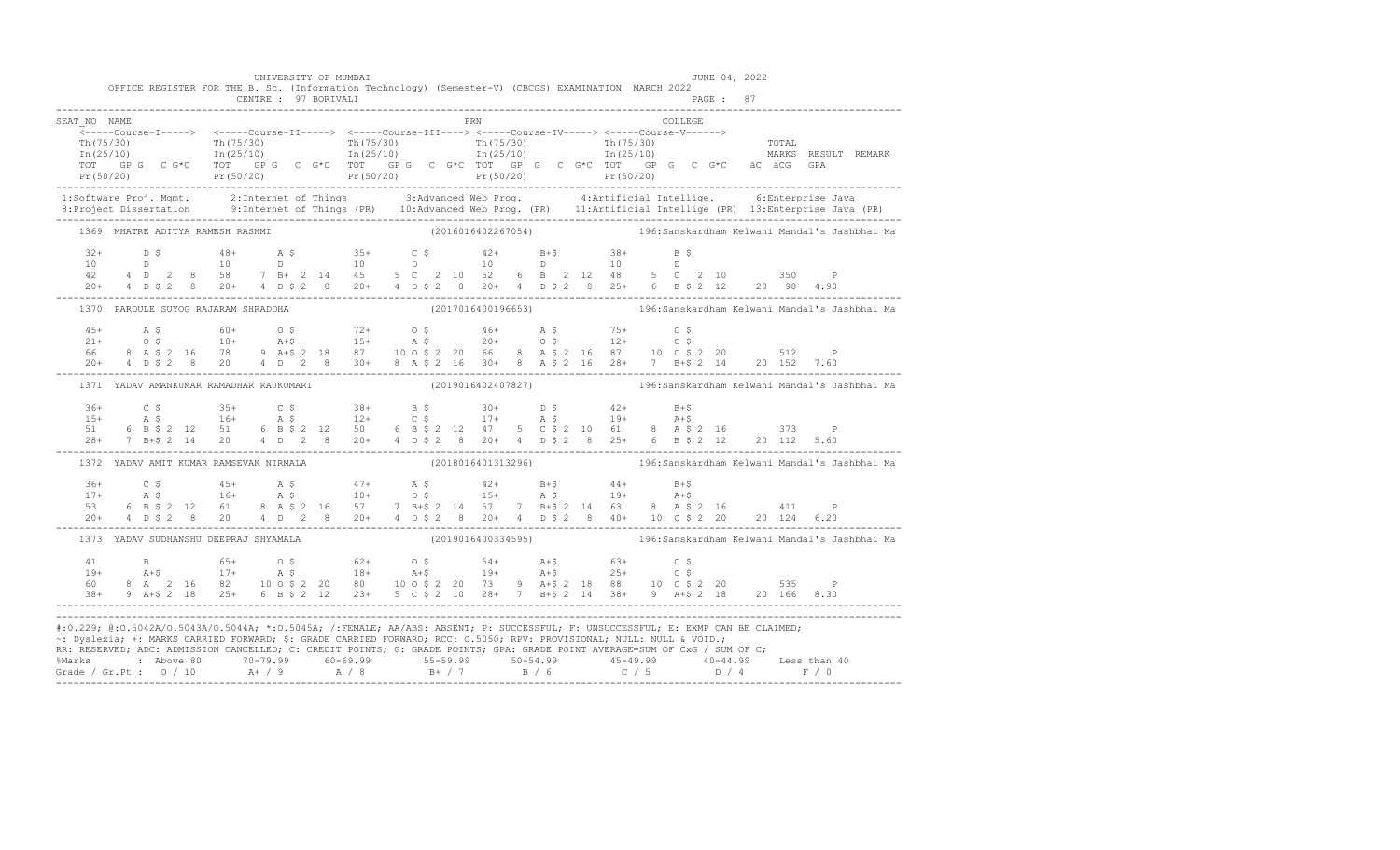|              | OFFICE REGISTER FOR THE B. Sc. (Information Technology) (Semester-V) (CBCGS) EXAMINATION MARCH 2022                                                                                                                                                                                                                                                                                                                                                                                                                                                  | UNIVERSITY OF MUMBAI |  |  |  |                                                                   |  |  |         |  | JUNE 04, 2022 |  |  |
|--------------|------------------------------------------------------------------------------------------------------------------------------------------------------------------------------------------------------------------------------------------------------------------------------------------------------------------------------------------------------------------------------------------------------------------------------------------------------------------------------------------------------------------------------------------------------|----------------------|--|--|--|-------------------------------------------------------------------|--|--|---------|--|---------------|--|--|
|              |                                                                                                                                                                                                                                                                                                                                                                                                                                                                                                                                                      |                      |  |  |  |                                                                   |  |  |         |  |               |  |  |
| SEAT NO NAME |                                                                                                                                                                                                                                                                                                                                                                                                                                                                                                                                                      |                      |  |  |  | PRN                                                               |  |  | COLLEGE |  |               |  |  |
|              |                                                                                                                                                                                                                                                                                                                                                                                                                                                                                                                                                      |                      |  |  |  |                                                                   |  |  |         |  |               |  |  |
|              | $\frac{1}{2}$ The corresponding to the corresponding to the corresponding to the corresponding to the corresponding to the corresponding to the corresponding to the corresponding to the corresponding to the corresponding to t                                                                                                                                                                                                                                                                                                                    |                      |  |  |  |                                                                   |  |  |         |  |               |  |  |
|              | TOT GP G C G*C TOT GP G C G*C TOT GP G C G*C TOT GP G C G*C TOT GP G C G*C äC äCG GPA                                                                                                                                                                                                                                                                                                                                                                                                                                                                |                      |  |  |  |                                                                   |  |  |         |  |               |  |  |
|              | Pr (50/20) Pr (50/20) Pr (50/20) Pr (50/20) Pr (50/20) Pr (50/20) Pr (50/20) Pr (50/20) Pr (50/20) Pr (50/20)                                                                                                                                                                                                                                                                                                                                                                                                                                        |                      |  |  |  |                                                                   |  |  |         |  |               |  |  |
|              | 1:Software Proj. Mgmt. 2:Internet of Things 3:Advanced Web Prog. 4:Artificial Intellige. 7:Next Generation Tech.<br>1.Project Dissertation 9:Internet of Things (PR) 10:Advanced Web Prog. (PR) 11:Artificial Intellige (PR) 14:N                                                                                                                                                                                                                                                                                                                    |                      |  |  |  |                                                                   |  |  |         |  |               |  |  |
|              | 1374 MORE AMEY PRAKASH POOJA                                                                                                                                                                                                                                                                                                                                                                                                                                                                                                                         |                      |  |  |  | (2020016401934456) 1019:Zagdu Singh Charitable Trusts Thakur Col  |  |  |         |  |               |  |  |
|              |                                                                                                                                                                                                                                                                                                                                                                                                                                                                                                                                                      |                      |  |  |  |                                                                   |  |  |         |  |               |  |  |
|              |                                                                                                                                                                                                                                                                                                                                                                                                                                                                                                                                                      |                      |  |  |  |                                                                   |  |  |         |  |               |  |  |
|              |                                                                                                                                                                                                                                                                                                                                                                                                                                                                                                                                                      |                      |  |  |  |                                                                   |  |  |         |  |               |  |  |
|              | $\begin{array}{cccccccccccc} 44+ & & B+\$ & & & 63+ & & 0$ & & 60+ & & 0$ & & 62+ & & 0$ & & 59+ & A+\$ \\ 17+ & & A$ & & 21+ & & 0$ & & 15E & & A & & 22+ & 0$ & & 19+ & A+\$ \\ 61 & & 8& A$ & 2& 16 & 84 & 10& 0$ & 2& 20 & 75 & 9 & A+ & 2 & 18 & 84 & 10 & 0$ & 2& 20 & 78 & 9 & A+\$ & 2& 18 & & 422 & F \\ 40+ & 10&$                                                                                                                                                                                                                         |                      |  |  |  |                                                                   |  |  |         |  |               |  |  |
|              | 1375 NAHATA ADITYA RAMESH SUMAN                                                                                                                                                                                                                                                                                                                                                                                                                                                                                                                      |                      |  |  |  | (2020016401870184) 1019:Zagdu Singh Charitable Trusts Thakur Col  |  |  |         |  |               |  |  |
|              |                                                                                                                                                                                                                                                                                                                                                                                                                                                                                                                                                      |                      |  |  |  |                                                                   |  |  |         |  |               |  |  |
|              |                                                                                                                                                                                                                                                                                                                                                                                                                                                                                                                                                      |                      |  |  |  |                                                                   |  |  |         |  |               |  |  |
|              |                                                                                                                                                                                                                                                                                                                                                                                                                                                                                                                                                      |                      |  |  |  |                                                                   |  |  |         |  |               |  |  |
|              | $\begin{array}{cccccccccccc} 364 & C & \xi & 60+ & 0 & \xi & 56+ & A+ \xi & 69+ & 0 & \xi & 56+ & A+ \xi & 23+ & 0 & \xi & 19+ & A+ \xi & 22+ & 0 & \xi & 19+ & A+ \xi & 22+ & 0 & \xi & 19+ & 582 & 19+ & 582 & 19+ & 582 & 19+ & 582 & 19+ & 582 & 19+ & 582 & 19+ & 582 & 19+ & 582 & 19+ & 582 & 19+ & 582 & 19+ & $                                                                                                                                                                                                                             |                      |  |  |  |                                                                   |  |  |         |  |               |  |  |
|              | 1376 PATEL KEVIN RANJITKUMAR JAYSHREE                                                                                                                                                                                                                                                                                                                                                                                                                                                                                                                |                      |  |  |  | (2020016401870273) 1019: Zagdu Singh Charitable Trusts Thakur Col |  |  |         |  |               |  |  |
|              | $\begin{array}{cccccccccccccccc} 44+ & & & B+5 & & & & 59+ & & & \text{A}+5 & & & 56+ & & \text{A}+5 & & & 57+ & & \text{A}+5 & & & 45+ & & \text{A} & \text{S} \\ 21+ & & & & & 0 & \text{S} & & & 19+ & & \text{A}+5 & & 22+ & & \text{O} & \text{S} & & & 21+ & & \text{O} & \text{S} & & & 24+ & & \text{O} & \text{S} \\ 65 & & 8 & \text{A} & \text{S} & 2 & 16 & & 78 & & 9 &$                                                                                                                                                                |                      |  |  |  |                                                                   |  |  |         |  |               |  |  |
|              |                                                                                                                                                                                                                                                                                                                                                                                                                                                                                                                                                      |                      |  |  |  |                                                                   |  |  |         |  |               |  |  |
|              |                                                                                                                                                                                                                                                                                                                                                                                                                                                                                                                                                      |                      |  |  |  |                                                                   |  |  |         |  |               |  |  |
|              | 1377 RAWAT ASHUTOSH SINGH SURENDRA SINGH RAWAT VIMLA S (2020016401870281) 1019:Zagdu Singh Charitable Trusts Thakur Col                                                                                                                                                                                                                                                                                                                                                                                                                              |                      |  |  |  |                                                                   |  |  |         |  |               |  |  |
|              |                                                                                                                                                                                                                                                                                                                                                                                                                                                                                                                                                      |                      |  |  |  |                                                                   |  |  |         |  |               |  |  |
|              | $\begin{array}{cccccccccccccccc} 42+ & & & B+5 & & & 59+ & & \text{A}+5 & & & 56+ & & \text{A}+5 & & & 56+ & & \text{A}+5 & & & 48+ & & \text{A} & \text{S} \\ 22+ & & & & 0 & \text{S} & & & 19+ & & \text{A}+5 & & 20+ & & \text{O} & \text{S} & & & 19+ & & \text{A}+5 & & & 20+ & & \text{O} & \text{S} \\ 64 & & 8 & \text{A} & \text{S} & 2 & 16 & & 78 & & 9 & \text{A}+5$                                                                                                                                                                    |                      |  |  |  |                                                                   |  |  |         |  |               |  |  |
|              |                                                                                                                                                                                                                                                                                                                                                                                                                                                                                                                                                      |                      |  |  |  |                                                                   |  |  |         |  |               |  |  |
|              |                                                                                                                                                                                                                                                                                                                                                                                                                                                                                                                                                      |                      |  |  |  |                                                                   |  |  |         |  |               |  |  |
|              | 1378 SHAH HARDIK ANIL RAJASHREE                                                                                                                                                                                                                                                                                                                                                                                                                                                                                                                      |                      |  |  |  | (2020016401870265) 1019:Zagdu Singh Charitable Trusts Thakur Col  |  |  |         |  |               |  |  |
|              |                                                                                                                                                                                                                                                                                                                                                                                                                                                                                                                                                      |                      |  |  |  |                                                                   |  |  |         |  |               |  |  |
|              |                                                                                                                                                                                                                                                                                                                                                                                                                                                                                                                                                      |                      |  |  |  |                                                                   |  |  |         |  |               |  |  |
|              |                                                                                                                                                                                                                                                                                                                                                                                                                                                                                                                                                      |                      |  |  |  |                                                                   |  |  |         |  |               |  |  |
|              | $\begin{array}{cccccccccccc} 36+ & C & \xi & 60+ & O & \xi & 60+ & O & \xi & 56+ & A+ \xi & 57+ & A+ \xi \\ 23+ & O & \xi & 19+ & A+ \xi & 22+ & O & \xi & 23+ & O & \xi & 24+ & O & \xi \\ 59 & 7 & B+ \xi & 2 & 14 & 79 & 9 & A+ \xi & 2 & 18 & 82 & 10 & 0 & \xi & 2 & 20 & 79 & 9 & A+ \xi & 2 & 18 & 81 & 10 & 0 & \xi & 2 & 20 & 597 & P \\ 42 & $                                                                                                                                                                                             |                      |  |  |  |                                                                   |  |  |         |  |               |  |  |
|              | #:0.229; @:0.5042A/0.5043A/0.5044A; *:0.5045A; /:FEMALE; AA/ABS: ABSENT; P: SUCCESSFUL; F: UNSUCCESSFUL; E: EXMP CAN BE CLAIMED;<br>~: Dyslexia; +: MARKS CARRIED FORWARD; \$: GRADE CARRIED FORWARD; RCC: 0.5050; RPV: PROVISIONAL; NULL: NULL & VOID.;<br>RR: RESERVED; ADC: ADMISSION CANCELLED; C: CREDIT POINTS; G: GRADE POINTS; GPA: GRADE POINT AVERAGE=SUM OF CxG / SUM OF C;<br>%Marks : Above 80 70-79.99 60-69.99 55-59.99 50-54.99 45-49.99 40-44.99 Less than 40<br>Grade / Gr.Pt : 0 / 10 A+ / 9 A / 8 B+ / 7 B / 6 C / 5 D / 4 F / 0 |                      |  |  |  |                                                                   |  |  |         |  |               |  |  |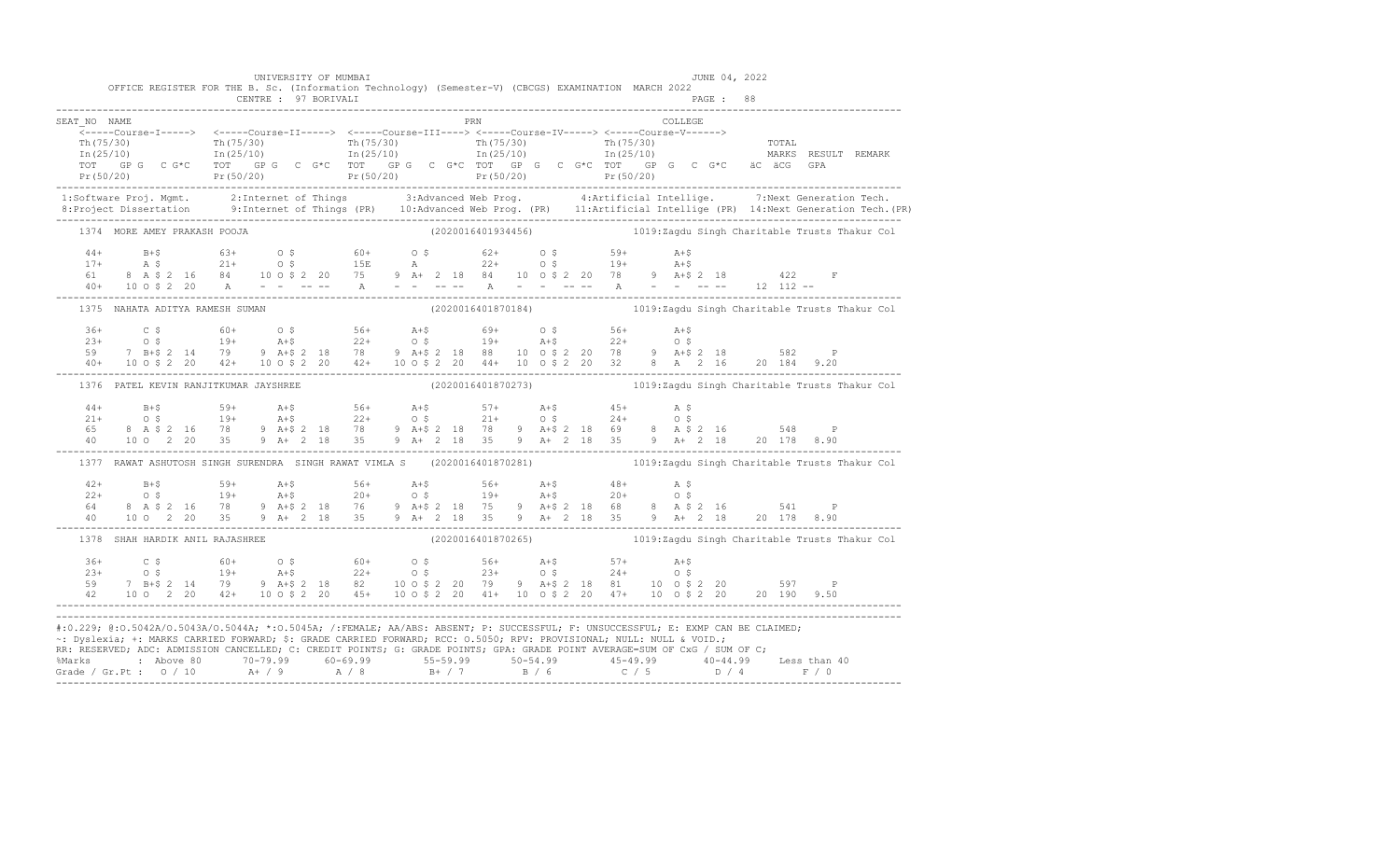|              | OFFICE REGISTER FOR THE B. Sc. (Information Technology) (Semester-V) (CBCGS) EXAMINATION MARCH 2022                                                                                                                                                                                                                                                                                         | UNIVERSITY OF MUMBAI |                                                                  |  |  |                                                                                                                                                                                                                                                                                                                                                                                                                                                                                             | JUNE 04, 2022 |  |  |
|--------------|---------------------------------------------------------------------------------------------------------------------------------------------------------------------------------------------------------------------------------------------------------------------------------------------------------------------------------------------------------------------------------------------|----------------------|------------------------------------------------------------------|--|--|---------------------------------------------------------------------------------------------------------------------------------------------------------------------------------------------------------------------------------------------------------------------------------------------------------------------------------------------------------------------------------------------------------------------------------------------------------------------------------------------|---------------|--|--|
|              |                                                                                                                                                                                                                                                                                                                                                                                             |                      |                                                                  |  |  |                                                                                                                                                                                                                                                                                                                                                                                                                                                                                             |               |  |  |
| SEAT NO NAME | _______Course-I-----> <-----Course-II-----> <-----Course-III----> <-----Course-IV-----> <-----Course-V------>                                                                                                                                                                                                                                                                               |                      | PRN                                                              |  |  | $\begin{tabular}{ll} \multicolumn{2}{c}{\textbf{COLLEGE}}\\ \multicolumn{2}{c}{\textbf{COLLEGE}}\\ \multicolumn{2}{c}{\textbf{COLLEGE}}\\ \multicolumn{2}{c}{\textbf{COLLEGE}}\\ \multicolumn{2}{c}{\textbf{COLLEGE}}\\ \multicolumn{2}{c}{\textbf{COLLEGE}}\\ \multicolumn{2}{c}{\textbf{COLLEGE}}\\ \multicolumn{2}{c}{\textbf{COLLEGE}}\\ \multicolumn{2}{c}{\textbf{COLLEGE}}\\ \multicolumn{2}{c}{\textbf{COLLEGE}}\\ \multicolumn{2}{c}{\textbf{COLLEGE}}\\ \multicolumn{2}{c}{\text$ |               |  |  |
|              | $\begin{array}{cccccccc} \text{Th (75/30)} & \text{Th (75/30)} & \text{Th (75/30)} & \text{Th (75/30)} & \text{Th (75/30)} & \text{Th (75/30)} & \text{Tr (75/30)} & \text{Tr (75/30)} & \text{Tr (75/30)} & \text{Tr (75/30)} & \text{Tr (75/30)} & \text{Tr (75/30)} & \text{Tr (75/30)} & \text{Tr (75/30)} & \text{Tr (75/30)} & \text{Tr (75/30)} & \text{Tr (75/30)} & \text{Tr (75/$ |                      |                                                                  |  |  |                                                                                                                                                                                                                                                                                                                                                                                                                                                                                             |               |  |  |
|              | 1:Software Proj. Mgmt. 2:Internet of Things 3:Advanced Web Prog. 4:Artificial Intellige. 7:Next Generation Tech.<br>8:Project Dissertation 9:Internet of Things (PR) 10:Advanced Web Prog. (PR) 11:Artificial Intellige (PR) 14:N                                                                                                                                                           |                      |                                                                  |  |  |                                                                                                                                                                                                                                                                                                                                                                                                                                                                                             |               |  |  |
|              | 1379 SINGH ABHINAV AVDHESH POONAM SINGH (2020016400102442) 1019:Zagdu Singh Charitable Trusts Thakur Col                                                                                                                                                                                                                                                                                    |                      |                                                                  |  |  |                                                                                                                                                                                                                                                                                                                                                                                                                                                                                             |               |  |  |
|              | $\begin{array}{cccccccccccc} 41+ & & B & \xi & & 63+ & O & \xi & & 62+ & O & \xi & & 62+ & O & \xi & & 54+ & A+\xi \\ 21+ & & O & \xi & & 20+ & & O & \xi & & 25+ & O & \xi & & 22+ & O & \xi & & 23+ & O & \xi \\ 62 & & 8 & A & \xi & 2 & 16 & 83 & 10 & 0 & \xi & 2 & 20 & 87 & 10 & 0 & \xi & 2 & 20 & 84 & 10 & 0 & \xi & 2 & 20 & 77 & 9 & A+\xi & 2 & 18 &$                          |                      |                                                                  |  |  |                                                                                                                                                                                                                                                                                                                                                                                                                                                                                             |               |  |  |
|              | 1380 TANK SANSKAR MUKESH REKHA (2019016402176306) 1019:Zagdu Singh Charitable Trusts Thakur Col                                                                                                                                                                                                                                                                                             |                      |                                                                  |  |  |                                                                                                                                                                                                                                                                                                                                                                                                                                                                                             |               |  |  |
|              | $\begin{array}{cccccccccccc} 36+&C&\ 5&54+&A+\$&47+&A&\$&60+&0&\$&44+&B+\$& \\ 22+&0&\$&18+&A+\$&25+&0&\$&22+&0&\$&20+&0&\$& \\ 58&7&B+\$2&14&72&9&A+\$2&18&72&9&A+\$2&18&82&10&0&\$2&20&64&8&A&\$2&16&562&P \\ 40&10&0&2&20&42+&10&0&\$2&20&45+&10&0&\$2&20&48+&10&0$                                                                                                                      |                      |                                                                  |  |  |                                                                                                                                                                                                                                                                                                                                                                                                                                                                                             |               |  |  |
|              | 1381 VALVI AJINKYA GANESH SARALA                                                                                                                                                                                                                                                                                                                                                            |                      | (2019016402158243) 1019:Zagdu Singh Charitable Trusts Thakur Col |  |  |                                                                                                                                                                                                                                                                                                                                                                                                                                                                                             |               |  |  |
|              | $\begin{array}{cccccccccccc} 32+ & D & S & S & 53+ & A+ \zeta & S & 50+ & A & \zeta & S & 4+ & A+ \zeta & 39+ & B & \zeta & 23+ & 0 & \zeta & 13+ & B & \zeta & 19+ & A+ \zeta & 16+ & A & \zeta & 19+ & A+ \zeta & 19+ & A+ \zeta & 19+ & A+ \zeta & 19+ & A+ \zeta & 19+ & A+ \zeta & 19+ & A+ \zeta & 19+ & A+ \zeta & 19+ & A+ \zeta & 19+ & A+ \zeta & 19+ & A+ \z$                    |                      |                                                                  |  |  |                                                                                                                                                                                                                                                                                                                                                                                                                                                                                             |               |  |  |
|              | 1:Software Proj. Mgmt. 2:Internet of Things 3:Advanced Web Prog. 4:Artificial Intellige. 6:Enterprise Java<br>8:Project Dissertation 9:Internet of Things (PR) 10:Advanced Web Prog. (PR) 11:Artificial Intellige (PR) 13:Enterpr                                                                                                                                                           |                      |                                                                  |  |  |                                                                                                                                                                                                                                                                                                                                                                                                                                                                                             |               |  |  |
|              | 1382 / DUBEY AMITA CHAKRADHAR GEETA                                                                                                                                                                                                                                                                                                                                                         |                      |                                                                  |  |  | (2018016401109106) 151: Prahladrai Dalmia Lions College of Comme                                                                                                                                                                                                                                                                                                                                                                                                                            |               |  |  |
|              |                                                                                                                                                                                                                                                                                                                                                                                             |                      |                                                                  |  |  |                                                                                                                                                                                                                                                                                                                                                                                                                                                                                             |               |  |  |
|              | 1383 /HARIJAN SRI KAVIYA ARCHAN PAPPA                                                                                                                                                                                                                                                                                                                                                       |                      |                                                                  |  |  |                                                                                                                                                                                                                                                                                                                                                                                                                                                                                             |               |  |  |
|              |                                                                                                                                                                                                                                                                                                                                                                                             |                      |                                                                  |  |  |                                                                                                                                                                                                                                                                                                                                                                                                                                                                                             |               |  |  |
|              | #:0.229; @:0.5042A/0.5043A/0.5044A; *:0.5045A; /:FEMALE; AA/ABS: ABSENT; P: SUCCESSFUL; F: UNSUCCESSFUL; E: EXMP CAN BE CLAIMED;<br>~: Dyslexia; +: MARKS CARRIED FORWARD; \$: GRADE CARRIED FORWARD; RCC: 0.5050; RPV: PROVISIONAL; NULL: NULL & VOID.;<br>RR: RESERVED; ADC: ADMISSION CANCELLED; C: CREDIT POINTS; G: GRADE POINTS; GPA: GRADE POINT AVERAGE=SUM OF CxG / SUM OF C;      |                      |                                                                  |  |  |                                                                                                                                                                                                                                                                                                                                                                                                                                                                                             |               |  |  |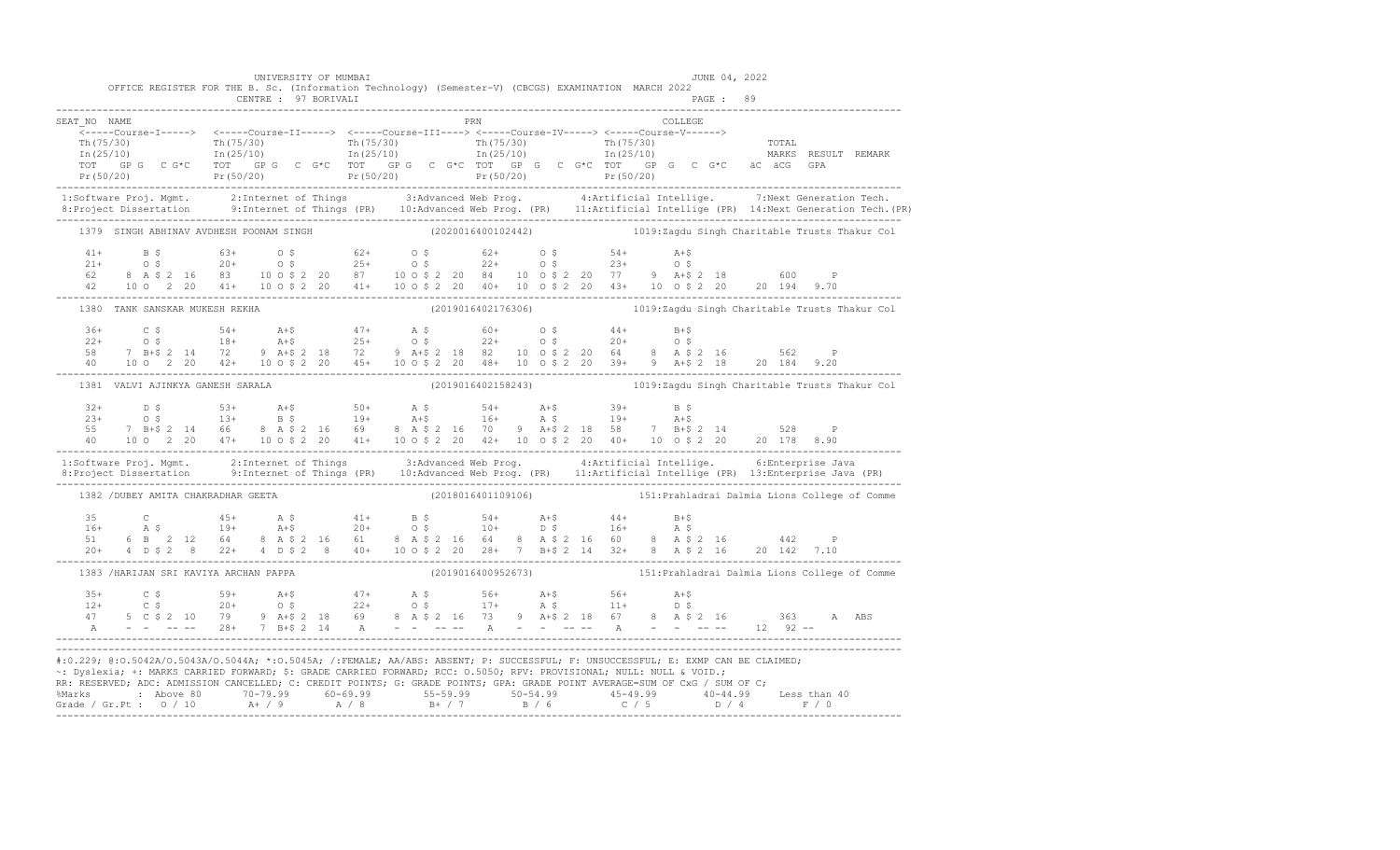|              |                                   | UNIVERSITY OF MUMBAI<br>OFFICE REGISTER FOR THE B. Sc. (Information Technology) (Semester-V) (CBCGS) EXAMINATION MARCH 2022<br>CENTRE : 97 BORIVALI |     | JUNE 04, 2022                                                                                                                                                                                                                                                                                                                                                                                            |                                                                                                                                                                                                                                                                                                                                                                            |
|--------------|-----------------------------------|-----------------------------------------------------------------------------------------------------------------------------------------------------|-----|----------------------------------------------------------------------------------------------------------------------------------------------------------------------------------------------------------------------------------------------------------------------------------------------------------------------------------------------------------------------------------------------------------|----------------------------------------------------------------------------------------------------------------------------------------------------------------------------------------------------------------------------------------------------------------------------------------------------------------------------------------------------------------------------|
| SEAT NO NAME |                                   |                                                                                                                                                     | PRN | COLLEGE                                                                                                                                                                                                                                                                                                                                                                                                  | $\begin{array}{cccccccc} \texttt{&\small{--1--1--00178e-11--1--2}} & \texttt{&\small{--1--1--00178e-11--1--2}} & \texttt{&\small{--1--1--00178e-11--1--2}} & \texttt{&\small{--1--1--1--00178e-11--1--2}} & \texttt{&\small{--1--1--1--00178e-11--1--2}} & \texttt{&\small{--1--1--1--00178e-11--1--2}} & \texttt{&\small{--1--1--1--00178e-11--1--2}} & \texttt{&\small{$ |
|              |                                   |                                                                                                                                                     |     |                                                                                                                                                                                                                                                                                                                                                                                                          |                                                                                                                                                                                                                                                                                                                                                                            |
|              | 1384 HASAN ZEESHAN JAVED SHABNAM  |                                                                                                                                                     |     |                                                                                                                                                                                                                                                                                                                                                                                                          | (2019016400953042) 151: Prahladrai Dalmia Lions College of Comme                                                                                                                                                                                                                                                                                                           |
|              |                                   |                                                                                                                                                     |     |                                                                                                                                                                                                                                                                                                                                                                                                          |                                                                                                                                                                                                                                                                                                                                                                            |
|              |                                   | 1385 / PARIHAR CHANDAN PHOOLCHAND PUSHPA                                                                                                            |     |                                                                                                                                                                                                                                                                                                                                                                                                          |                                                                                                                                                                                                                                                                                                                                                                            |
|              |                                   |                                                                                                                                                     |     | $36+$ $C$ $5$ $53+$ $A+5$ $59+$ $A+5$ $60+$ $O$ $5$ $51+$ $A$ $5$<br>$17+$ $A$ $5$ $20+$ $O$ $5$ $19+$ $A+5$ $15+$ $A$ $5$ $18+$ $A+5$<br>$53$ $6$ $B$ $5$ $2$ $12$ $73$ $9$ $A+5$ $2$ $18$ $78$ $9$ $A+5$ $2$ $18$ $75$ $9$ $A+5$                                                                                                                                                                       |                                                                                                                                                                                                                                                                                                                                                                            |
|              |                                   |                                                                                                                                                     |     |                                                                                                                                                                                                                                                                                                                                                                                                          | 1386 SADHU GHANSHYAM VISHNUPRASAD SANGEETABEN (2019016400952715) 151: Prahladrai Dalmia Lions College of Comme                                                                                                                                                                                                                                                             |
|              |                                   |                                                                                                                                                     |     | $\begin{array}{cccccccccccccccc} 35+ & & C & S & & S4+ & A+\$ & & 45+ & A & S & & 48+ & A & S & & 44+ & B+\$ \\ 16+ & A & S & & 20+ & O & S & & 12+ & C & S & & 16+ & A & S & & 14+ & B+\$ \\ 51 & 6 & B & S & 2 & 12 & 74 & 9 & A+\$ & 2 & 18 & 57 & 7 & B+\$ & 2 & 14 & 64 & 8 & A & S & 2 & 16 & 58 & 7 & B+\$ & 2 & 14 & & 395 & F \\ 8 & - & - & - & - & - & $                                      |                                                                                                                                                                                                                                                                                                                                                                            |
|              | 1387 TIWARI SHIVAM MAHENDRA MANJU |                                                                                                                                                     |     |                                                                                                                                                                                                                                                                                                                                                                                                          | (2019016400952681) 151: Prahladrai Dalmia Lions College of Comme                                                                                                                                                                                                                                                                                                           |
|              |                                   |                                                                                                                                                     |     | $\begin{array}{cccccccccccc} 41+ & & \text{B}\; \text{S} & & \text{54+} & & \text{A+}\text{S} & & \text{56+} & & \text{A+}\text{S} & & \text{59+} & & \text{A+}\text{S} & & \text{60+} & & \text{0}\; \text{S} & & & \\ 18+ & & \text{A+}\text{S} & & 22+ & & \text{O}\; \text{S} & & 23+ & & \text{O}\; \text{S} & & 19+ & & \text{A+}\text{S} & & 19+ & & \text{A+}\text{S} & & \\ 59 & & 7 & \text{B$ |                                                                                                                                                                                                                                                                                                                                                                            |
|              |                                   | 1388 VICHARE HARSH NITIN SHUBHADA                                                                                                                   |     |                                                                                                                                                                                                                                                                                                                                                                                                          | (2019016400952657) 151: Prahladrai Dalmia Lions College of Comme                                                                                                                                                                                                                                                                                                           |
|              |                                   |                                                                                                                                                     |     | $\begin{array}{cccccccccccccccc} 30+ & & D & \xi & & & 47+ & & A & \xi & & & 48+ & & A & \xi & & & 48+ & & A & \xi & & & 42+ & & B+ \xi \\ 14+ & & & B+ \xi & & & 20+ & & 0 & \xi & & & 19+ & & A+ \xi & & & 15+ & & A & \xi & & & 15+ & & A & \xi \\ 44 & & 4 & D & \xi & 2 & 8 & 67 & & 8 & A & \xi & 2 & 16 & 67 & & 8 & A & \xi & 2 & 16 & 63 & & 8 & A & \xi & 2 & 16 & 57$                         |                                                                                                                                                                                                                                                                                                                                                                            |
|              |                                   | ~: Dyslexia; +: MARKS CARRIED FORWARD; \$: GRADE CARRIED FORWARD; RCC: 0.5050; RPV: PROVISIONAL; NULL: NULL & VOID.;                                |     | #:0.229; @:0.5042A/0.5043A/0.5044A; *:0.5045A; /:FEMALE; AA/ABS: ABSENT; P: SUCCESSFUL; F: UNSUCCESSFUL; E: EXMP CAN BE CLAIMED;<br>RR: RESERVED; ADC: ADMISSION CANCELLED; C: CREDIT POINTS; G: GRADE POINTS; GPA: GRADE POINT AVERAGE=SUM OF CxG / SUM OF C;                                                                                                                                           |                                                                                                                                                                                                                                                                                                                                                                            |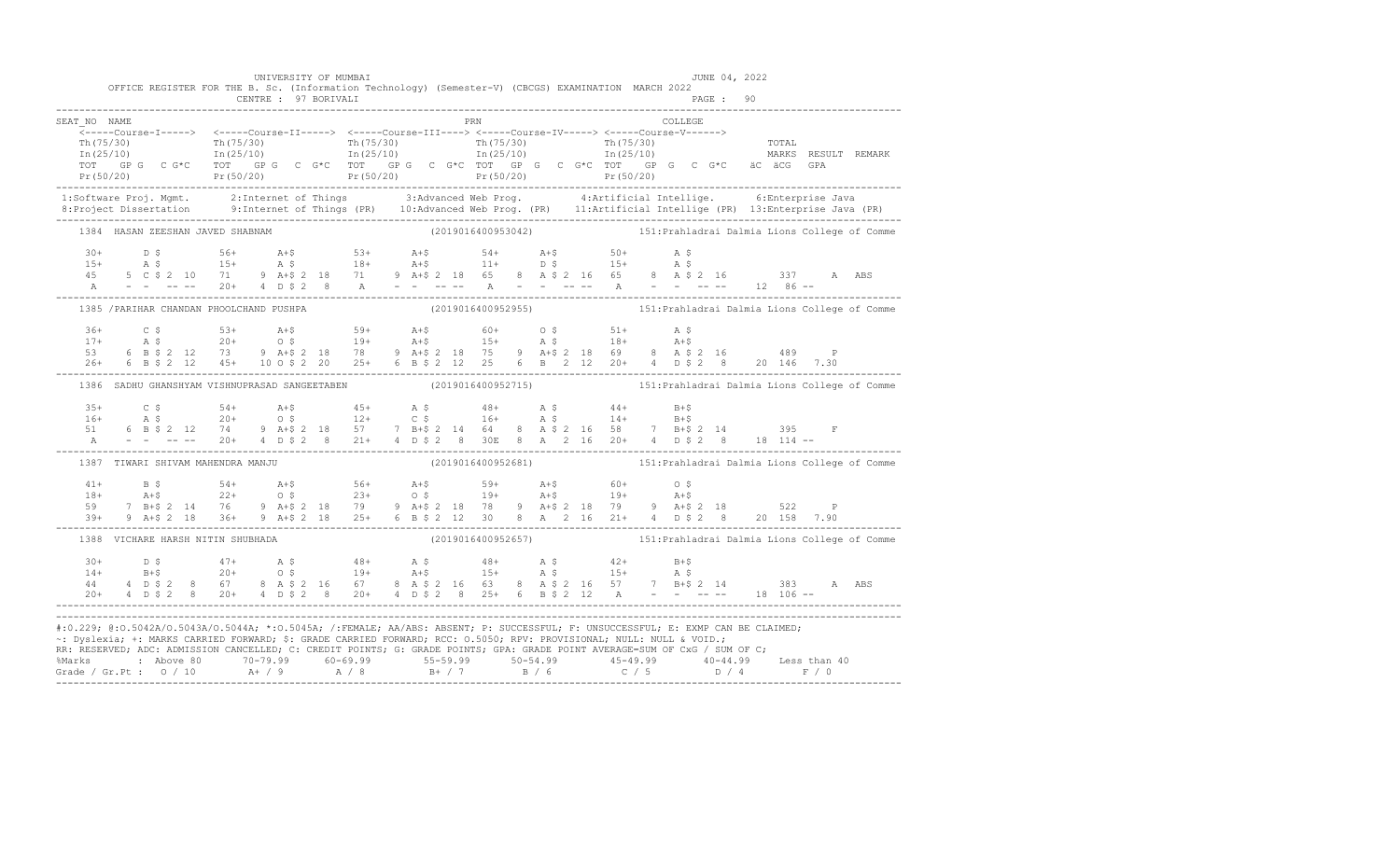|              |                                  | CENTRE : 97 BORIVALI                  | UNIVERSITY OF MUMBAI | OFFICE REGISTER FOR THE B. Sc. (Information Technology) (Semester-V) (CBCGS) EXAMINATION MARCH 2022                                                                                                                                                                                                                                                                                    | JUNE 04, 2022<br>PAGE : 91 |                                                                                                                                                                                                                                                                                                                                                                                                                                    |
|--------------|----------------------------------|---------------------------------------|----------------------|----------------------------------------------------------------------------------------------------------------------------------------------------------------------------------------------------------------------------------------------------------------------------------------------------------------------------------------------------------------------------------------|----------------------------|------------------------------------------------------------------------------------------------------------------------------------------------------------------------------------------------------------------------------------------------------------------------------------------------------------------------------------------------------------------------------------------------------------------------------------|
| SEAT NO NAME |                                  |                                       |                      | PRN                                                                                                                                                                                                                                                                                                                                                                                    | COLLEGE                    | $\begin{array}{cccccc} \texttt{&\texttt{S=1111111}} & \texttt{&\texttt{S=1111111}} & \texttt{&\texttt{S=1111111}} & \texttt{&\texttt{S=1111111}} & \texttt{&\texttt{S=1111111}} & \texttt{&\texttt{S=1111111}} & \texttt{&\texttt{S=1111111}} & \texttt{&\texttt{S=1111111}} & \texttt{&\texttt{S=111111}} & \texttt{&\texttt{S=111111}} & \texttt{&\texttt{S=111$                                                                 |
|              |                                  |                                       |                      |                                                                                                                                                                                                                                                                                                                                                                                        |                            |                                                                                                                                                                                                                                                                                                                                                                                                                                    |
|              |                                  |                                       |                      |                                                                                                                                                                                                                                                                                                                                                                                        |                            | 1389 YADAV DINESHKUMAR JATASHANKAR SUNITA (2019016400952874) 151: Prahladrai Dalmia Lions College of Comme                                                                                                                                                                                                                                                                                                                         |
|              |                                  |                                       |                      |                                                                                                                                                                                                                                                                                                                                                                                        |                            | $\begin{array}{cccccccccccccccc} 30+ & & D & \xi & & & 47+ & & \text{A} & \xi & & 36+ & & C & \xi & & 47+ & & \text{A} & \xi & & 53+ & & \text{A}+ \xi \\ 10+ & & D & \xi & & & 16+ & & \text{A} & \xi & & 17+ & & \text{A} & \xi & & 16+ & & \text{A} & \xi & & 14+ & & B+ \xi \\ 40 & & 4 & D & \xi & 2 & 8 & 63 & 8 & A & \xi & 2 & 16 & 53 & 6 & B & \xi & 2 & 12 & 63 & 8 & A &$                                              |
|              | 1390 DSOUZA RELSON RUDOLF RITA   |                                       |                      |                                                                                                                                                                                                                                                                                                                                                                                        |                            | (2016016400994437) 218:Smt. Kamaladevi Gauridutt Mittal College                                                                                                                                                                                                                                                                                                                                                                    |
|              |                                  |                                       |                      | $\begin{array}{cccccccccccccccc} 35+ & & C \; \xi & & & 35+ & & C \; \xi & & & 30+ & & D \; \xi & & & 30+ & & D \; \xi & & & 44 & & B+ \\ 13+ & & B \; \xi & & & 14+ & & B+ \xi & & 13+ & B \; \xi & & & 14+ & B+ \xi & & 14+ & B+ \xi \\ 48 & & 5 & C \; \xi & 2 & 10 & 49 & 5 & C \; \xi & 2 & 10 & 43 & 4 & D \; \xi & 2 & 8 & 44 & 4 & D \; \xi & 2 & 8 & 58 & 7 &$                |                            |                                                                                                                                                                                                                                                                                                                                                                                                                                    |
|              | 1391 JADHAV KARAN GAUTAM SUVARNA |                                       |                      |                                                                                                                                                                                                                                                                                                                                                                                        |                            | (2019016400151107) 218:Smt. Kamaladevi Gauridutt Mittal College                                                                                                                                                                                                                                                                                                                                                                    |
|              |                                  |                                       |                      |                                                                                                                                                                                                                                                                                                                                                                                        |                            | $\begin{array}{cccccccccccccccc} 30+ & & D & \xi & & & 42+ & & B+\xi & & & 48+ & & A & \xi & & 51+ & & A & \xi & & 44+ & & B+\xi \\ 13+ & & B & \xi & & & 12+ & & C & \xi & & & 15+ & & A & \xi & & 20+ & & 0 & \xi & & 16+ & & A & \xi \\ 43 & & 4 & D & \xi & 2 & 8 & & 54 & & 6 & B & \xi & 2 & 12 & & 63 & & 8 & A & \xi & 2 & 16 & & 71 & 9 & A+\xi & 2 & 18 & 60 & & 8 & A$                                                  |
|              |                                  | 1392 SAYYED RABBANI SHABBIR SHEKHANBI |                      |                                                                                                                                                                                                                                                                                                                                                                                        |                            | (2018016400332146) 218:Smt. Kamaladevi Gauridutt Mittal College                                                                                                                                                                                                                                                                                                                                                                    |
|              |                                  |                                       |                      |                                                                                                                                                                                                                                                                                                                                                                                        |                            | $\begin{array}{cccccccccccc} 45+ & & {\rm A}\,\,\hat{\textrm{s}} & & & 48+ & & {\rm A}\,\,\hat{\textrm{s}} & & & 53+ & {\rm A}+ \hat{\textrm{s}} & & 59+ & {\rm A}+ \hat{\textrm{s}} & & 41+ & {\rm B}\,\,\hat{\textrm{s}} \\ 14+ & & {\rm B}+ \hat{\textrm{s}} & & 15+ & {\rm A}\,\,\hat{\textrm{s}} & & 17+ & {\rm A}\,\,\hat{\textrm{s}} & & 20+ & {\rm O}\,\,\hat{\textrm{s}} & & 14+ & {\rm B}+ \hat{\textrm{s}} \\ 59+ & 7\$ |
|              |                                  | 1393 SHARMA NIKHIL RAJKUMAR REKHA     |                      |                                                                                                                                                                                                                                                                                                                                                                                        |                            | (2019016400013584) 218:Smt. Kamaladevi Gauridutt Mittal College                                                                                                                                                                                                                                                                                                                                                                    |
|              |                                  |                                       |                      |                                                                                                                                                                                                                                                                                                                                                                                        |                            |                                                                                                                                                                                                                                                                                                                                                                                                                                    |
|              |                                  |                                       |                      | #:0.229; @:0.5042A/0.5043A/0.5044A; *:0.5045A; /:FEMALE; AA/ABS: ABSENT; P: SUCCESSFUL; F: UNSUCCESSFUL; E: EXMP CAN BE CLAIMED;<br>~: Dyslexia; +: MARKS CARRIED FORWARD; \$: GRADE CARRIED FORWARD; RCC: 0.5050; RPV: PROVISIONAL; NULL: NULL & VOID.;<br>RR: RESERVED; ADC: ADMISSION CANCELLED; C: CREDIT POINTS; G: GRADE POINTS; GPA: GRADE POINT AVERAGE=SUM OF CxG / SUM OF C; |                            | % Marks : Above 80 70-79.99 60-69.99 55-59.99 50-54.99 45-49.99 40-44.99 Less than 40<br>Grade / Gr.Pt : 0 / 10 A+ / 9 A / 8 B+ / 7 B / 6 C / 5 D / 4 F / 0                                                                                                                                                                                                                                                                        |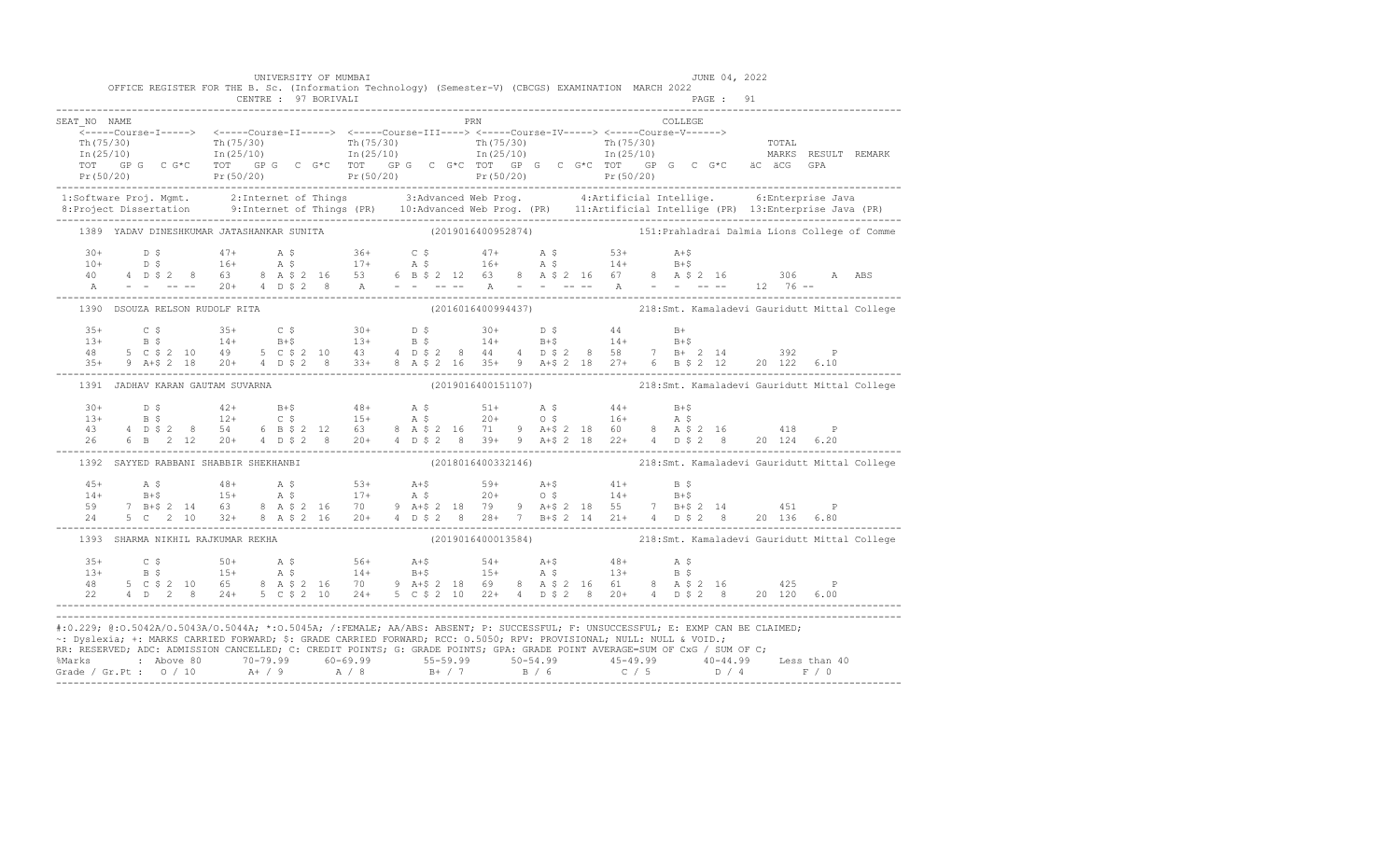|                                                                                                                                                                                                                                                                                                                                                                                                                                                                                                                                                       |  |  |  |                                     |  | UNIVERSITY OF MUMBAI |  |  |                    |  |  | OFFICE REGISTER FOR THE B. Sc. (Information Technology) (Semester-V) (CBCGS) EXAMINATION MARCH 2022                                                                                                                                                                                                                                                                                               |         | JUNE 04, 2022 |  |     |                                                                                                                                                                                                                                   |
|-------------------------------------------------------------------------------------------------------------------------------------------------------------------------------------------------------------------------------------------------------------------------------------------------------------------------------------------------------------------------------------------------------------------------------------------------------------------------------------------------------------------------------------------------------|--|--|--|-------------------------------------|--|----------------------|--|--|--------------------|--|--|---------------------------------------------------------------------------------------------------------------------------------------------------------------------------------------------------------------------------------------------------------------------------------------------------------------------------------------------------------------------------------------------------|---------|---------------|--|-----|-----------------------------------------------------------------------------------------------------------------------------------------------------------------------------------------------------------------------------------|
|                                                                                                                                                                                                                                                                                                                                                                                                                                                                                                                                                       |  |  |  |                                     |  | CENTRE : 97 BORIVALI |  |  |                    |  |  |                                                                                                                                                                                                                                                                                                                                                                                                   |         | PAGE: 92      |  |     |                                                                                                                                                                                                                                   |
| SEAT NO NAME                                                                                                                                                                                                                                                                                                                                                                                                                                                                                                                                          |  |  |  |                                     |  |                      |  |  | PRN                |  |  | $\ln(75/30)$ The $\ln(75/30)$ The $\ln(25/10)$ The $\ln(25/10)$ The $\ln(25/10)$ The $\ln(25/10)$ The $\ln(25/10)$ The $\ln(25/10)$ The $\ln(25/10)$ The $\ln(25/10)$ The $\ln(25/10)$ The $\ln(25/10)$ The $\ln(25/10)$ The $\ln(25/10)$ T<br>TOT GPG CG*C TOT GPG CG*C TOT GPG CG*C TOT GPG CG*C TOT GPG CG*C äCÄCG                                                                             | COLLEGE |               |  | GPA |                                                                                                                                                                                                                                   |
|                                                                                                                                                                                                                                                                                                                                                                                                                                                                                                                                                       |  |  |  |                                     |  |                      |  |  |                    |  |  |                                                                                                                                                                                                                                                                                                                                                                                                   |         |               |  |     | 1:Software Proj. Mgmt. 2:Internet of Things 3:Advanced Web Prog. 4:Artificial Intellige. 6:Enterprise Java<br>8:Project Dissertation 9:Internet of Things (PR) 10:Advanced Web Prog. (PR) 11:Artificial Intellige (PR) 13:Enterpr |
|                                                                                                                                                                                                                                                                                                                                                                                                                                                                                                                                                       |  |  |  |                                     |  |                      |  |  |                    |  |  |                                                                                                                                                                                                                                                                                                                                                                                                   |         |               |  |     | 1394 /SINGH AKANKSHA AWADHBIHARI SHAKUNTALA (2019016400014034) 218:Smt. Kamaladevi Gauridutt Mittal College                                                                                                                       |
|                                                                                                                                                                                                                                                                                                                                                                                                                                                                                                                                                       |  |  |  |                                     |  |                      |  |  |                    |  |  | $\begin{array}{cccccccccccccccc} 30+ & & D & \xi & & 44+ & & B+ \xi & & 50+ & & A & \xi & & 50+ & & A & \xi & & 41+ & & B & \xi \\ 13+ & & B & \xi & & 16+ & & A & \xi & & 14+ & & B+ \xi & & 13+ & & B & \xi & & 10+ & & D & \xi \\ 43+ & & B & \xi & & 2 & 8 & 60 & & 8 & A & \xi & 2 & 16 & & 64 & & 8 & A & \xi & 2 & 16 & & 63 & & 8 & A & \xi & 2 & 16 & & 51 & & 6 & B & \$                |         |               |  |     |                                                                                                                                                                                                                                   |
|                                                                                                                                                                                                                                                                                                                                                                                                                                                                                                                                                       |  |  |  | 1395 SINGH PRADHUM DINANATH SUMITRA |  |                      |  |  |                    |  |  |                                                                                                                                                                                                                                                                                                                                                                                                   |         |               |  |     | (2019016400013754) 218:Smt. Kamaladevi Gauridutt Mittal College                                                                                                                                                                   |
|                                                                                                                                                                                                                                                                                                                                                                                                                                                                                                                                                       |  |  |  |                                     |  |                      |  |  |                    |  |  | $\begin{array}{cccccccccccccccc} 32+ & & \text{D} & \text{S} & & 30+ & & \text{D} & \text{S} & & 48+ & & \text{A} & \text{S} & & 62+ & & \text{O} & \text{S} & & 42+ & & \text{B}+ \text{S} \\ 16+ & & \text{A} & \text{S} & & 15+ & & \text{A} & \text{S} & & 15+ & & \text{A} & \text{S} & & 17+ & & \text{A} & \text{S} & & 15+ & & \text{A} & \text{S} \\ 48 & & 5 & \text{C} & \text{S} & 2$ |         |               |  |     |                                                                                                                                                                                                                                   |
|                                                                                                                                                                                                                                                                                                                                                                                                                                                                                                                                                       |  |  |  |                                     |  |                      |  |  |                    |  |  | 1:Software Proj. Mgmt. 2:Internet of Things 3:Advanced Web Prog. 4:Artificial Intellige. 7:Next Generation Tech.                                                                                                                                                                                                                                                                                  |         |               |  |     |                                                                                                                                                                                                                                   |
|                                                                                                                                                                                                                                                                                                                                                                                                                                                                                                                                                       |  |  |  | 1396 SUKAM AMOL BALKRUSHNA SUCHITA  |  |                      |  |  | (2019016400558402) |  |  |                                                                                                                                                                                                                                                                                                                                                                                                   |         |               |  |     | 271: Gokhale Education Society's Bhausaheb Va                                                                                                                                                                                     |
|                                                                                                                                                                                                                                                                                                                                                                                                                                                                                                                                                       |  |  |  |                                     |  |                      |  |  |                    |  |  | $\begin{array}{cccccccccccccccc} 30+ & & D & \xi & & 36+ & C & \xi & & 38+ & B & \xi & & 33+ & D & \xi & & 30+ & D & \xi \\ 13+ & & B & \xi & & 15+ & & A & \xi & & 12+ & C & \xi & & 15+ & A & \xi & & 17+ & A & \xi \\ 43 & & 4 & D & \xi & 2 & 8 & & 51 & 6 & B & \xi & 2 & 12 & 50 & 6 & B & \xi & 2 & 12 & 48 & 5 & C & \xi & 2 & 10 & 47 & 5 & C & \xi & 2 & 10 & & 3$                      |         |               |  |     |                                                                                                                                                                                                                                   |
|                                                                                                                                                                                                                                                                                                                                                                                                                                                                                                                                                       |  |  |  |                                     |  |                      |  |  |                    |  |  |                                                                                                                                                                                                                                                                                                                                                                                                   |         |               |  |     | 1:Software Proj. Mgmt. 2:Internet of Things 3:Advanced Web Prog. 5:Linux System Admin. 6:Enterprise Java<br>8:Project Dissertation 9:Internet of Things (PR) 10:Advanced Web Prog. (PR) 12:Linux Administration (PR) 13:Enterpris |
|                                                                                                                                                                                                                                                                                                                                                                                                                                                                                                                                                       |  |  |  | 1397 SENTHIL MURUGAN PALKANI        |  |                      |  |  |                    |  |  | (2019016401558127) 365: Vivek Education Society's Vivek College                                                                                                                                                                                                                                                                                                                                   |         |               |  |     |                                                                                                                                                                                                                                   |
|                                                                                                                                                                                                                                                                                                                                                                                                                                                                                                                                                       |  |  |  |                                     |  |                      |  |  |                    |  |  | $\begin{array}{cccccccccccccccc} 36+ & & C & \hat{S} & & 44+ & B+ \hat{S} & & 33+ & D & \hat{S} & & 45+ & A & \hat{S} & & 45+ & A & \hat{S} \\ 12+ & & C & \hat{S} & & 10+ & D & \hat{S} & & 10+ & D & \hat{S} & & 10+ & D & \hat{S} & & 12+ & C & \hat{S} \\ 48 & & 5 & C & \hat{S} & 2 & 10 & 54 & 6 & B & \hat{S} & 2 & 12 & 43 & 4 & D & \hat{S} & 2 & 8 & 55 &$                              |         |               |  |     |                                                                                                                                                                                                                                   |
| #:0.229; @:0.5042A/0.5043A/0.5044A; *:0.5045A; /:FEMALE; AA/ABS: ABSENT; P: SUCCESSFUL; F: UNSUCCESSFUL; E: EXMP CAN BE CLAIMED;<br>~: Dyslexia; +: MARKS CARRIED FORWARD; \$: GRADE CARRIED FORWARD; RCC: 0.5050; RPV: PROVISIONAL; NULL: NULL & VOID.;<br>RR: RESERVED; ADC: ADMISSION CANCELLED; C: CREDIT POINTS; G: GRADE POINTS; GPA: GRADE POINT AVERAGE=SUM OF CxG / SUM OF C;<br>% Marks : Above 80 70-79.99 60-69.99 55-59.99 50-54.99 45-49.99 40-44.99 Less than 40<br>Grade / Gr.Pt : 0 / 10 A+ / 9 A / 8 B+ / 7 B / 6 C / 5 D / 4 F / 0 |  |  |  |                                     |  |                      |  |  |                    |  |  |                                                                                                                                                                                                                                                                                                                                                                                                   |         |               |  |     |                                                                                                                                                                                                                                   |

-------------------------------------------------------------------------------------------------------------------------------------------------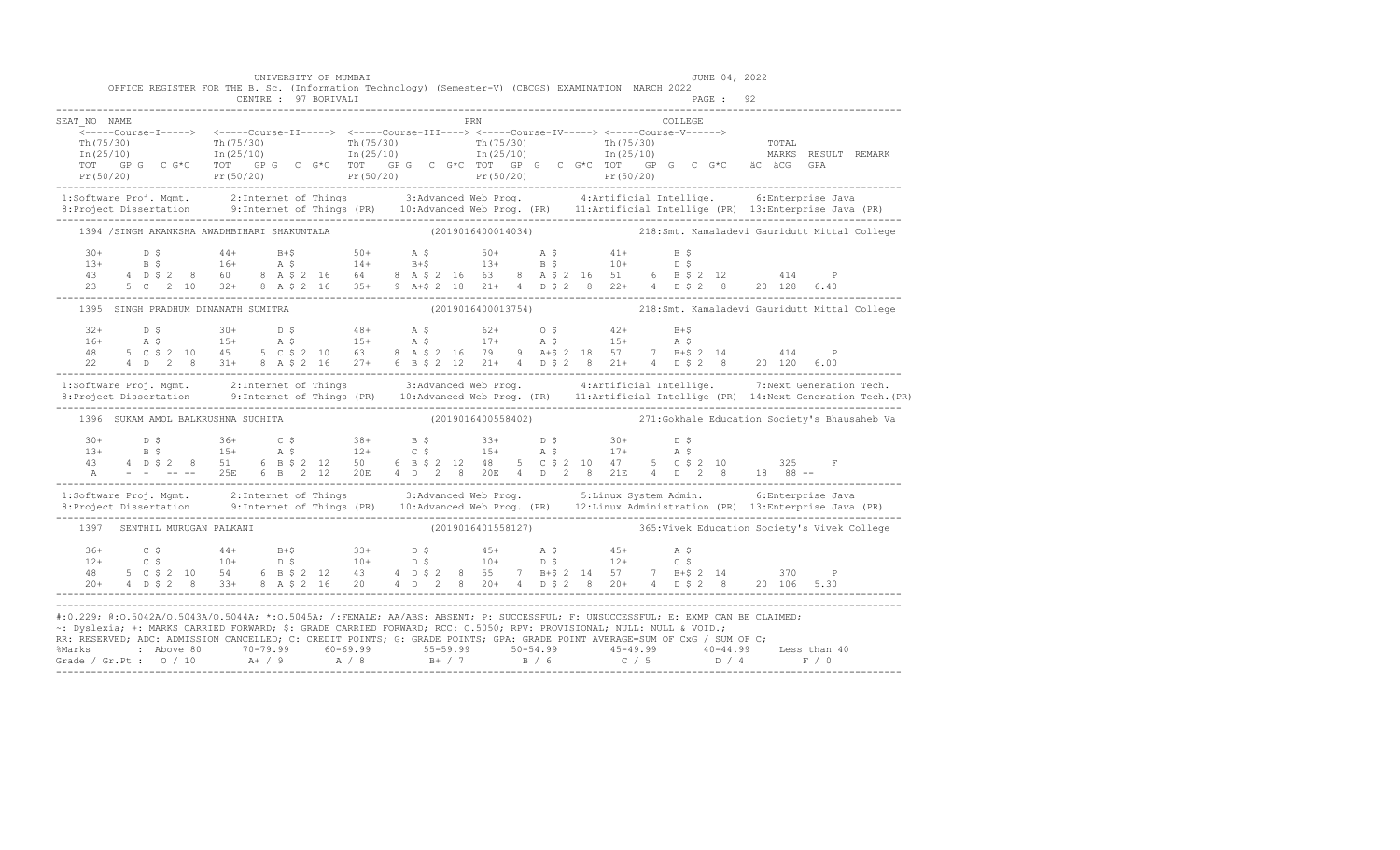|                                   | UNIVERSITY OF MUMBAI<br>CENTRE : 97 BORIVALI | OFFICE REGISTER FOR THE B. Sc. (Information Technology) (Semester-V) (CBCGS) EXAMINATION MARCH 2022                  | JUNE 04, 2022<br>PAGE: 93                                                                                                                                                                                                                                                                                                                                                                                                                                                       |
|-----------------------------------|----------------------------------------------|----------------------------------------------------------------------------------------------------------------------|---------------------------------------------------------------------------------------------------------------------------------------------------------------------------------------------------------------------------------------------------------------------------------------------------------------------------------------------------------------------------------------------------------------------------------------------------------------------------------|
| SEAT NO NAME                      |                                              | <b>PRN</b>                                                                                                           | COLLEGE<br>$\begin{array}{cccccccc} \texttt{-----} & \texttt{1---} & \texttt{2---} & \texttt{2---} & \texttt{2---} & \texttt{2---} & \texttt{2---} & \texttt{2---} & \texttt{2---} & \texttt{2---} & \texttt{2---} & \texttt{2---} & \texttt{2---} & \texttt{2---} & \texttt{2---} & \texttt{2---} & \texttt{2---} & \texttt{2---} & \texttt{2---} & \texttt{2---} & \texttt{2---} & \texttt{2---} & \texttt{2---} & \texttt{2---} & \texttt{2---} & \texttt{2---} & \texttt{2$ |
|                                   |                                              |                                                                                                                      |                                                                                                                                                                                                                                                                                                                                                                                                                                                                                 |
| 1398 / GANGAN DIVYA SANDEEP SMITA |                                              |                                                                                                                      |                                                                                                                                                                                                                                                                                                                                                                                                                                                                                 |
|                                   |                                              |                                                                                                                      | $\begin{array}{cccccccccccc} 44+ & & B+\$ & & & 60+ & & 0 & \$ & & 48 & & \text{A} & & 41+ & & B & \$ & & 65 & & 0 \\ 20+ & & 0 & \$ & & 18+ & & 18+ & & 18+ & & 12+ & & 0 & \$ & 17+ & & \text{A} & \$ \\ 64 & & 8 & A & \$ & 2 & 16 & & 78 & & 9 & A+\$ & 2 & 18 & 66 & & 8 & A & 2 & 16 & 53 & 6 & B & \$ & 2 & 12 & 82 & 10 & 0 & 2 & 20 & & 503 & & \text$                                                                                                                 |
|                                   |                                              |                                                                                                                      | 1399 JAISWAR UTTAMKUMAR ANILKUMAR SUSHILADEVI (2019016401558197) 365:Vivek Education Society's Vivek College                                                                                                                                                                                                                                                                                                                                                                    |
|                                   |                                              |                                                                                                                      | $\begin{array}{cccccccccccccccc} 36+ & & C & \xi & & 44+ & B+ \xi & & 38+ & B & \xi & & 45+ & A & \xi & & 41+ & B & \xi \\ 12+ & & C & \xi & & 19+ & A+ \xi & & 14+ & B+ \xi & & 12+ & C & \xi & & 12+ & C & \xi \\ 48 & & 5 & C & \xi & 2 & 10 & 63 & 8 & A & \xi & 2 & 16 & 52 & 6 & B & \xi & 2 & 12 & 57 & 7 & B+ \xi & 2 & 14 & 53 & 6 & B & \xi & 2 & 12 & & 40$                                                                                                          |
| 1400 MISHRA RAHUL RAMJEET VIDYA   |                                              |                                                                                                                      | (2019016401558085) 365: Vivek Education Society's Vivek College                                                                                                                                                                                                                                                                                                                                                                                                                 |
|                                   |                                              |                                                                                                                      | $\begin{array}{cccccccccccc} 42+ & & B+\$ & & 45+ & & A\;\$ & & 38+ & & B\;\$ & & 35+ & & C\;\$ & & 51+ & & A\;\$ & & & & & 13+ & & B\;\$ & & 17+ & & A\;\$ & & 13+ & & B\;\$ & & 10+ & & D\;\$ & & 13+ & & B\;\$ & & & & & & 14+ & B\;\$ & & & & & & 15+ & & 16+ & & 17+ & & 18+ & & 18+ & & 18+ & & 18+ & & 18+ & & 18+ & & 18+ & & 18+ & & 18+$                                                                                                                              |
|                                   | 1401 / NADAR CHELESA JERIN JESUDAS PREMA     |                                                                                                                      | (2019016401558255) 365: Vivek Education Society's Vivek College                                                                                                                                                                                                                                                                                                                                                                                                                 |
|                                   |                                              |                                                                                                                      |                                                                                                                                                                                                                                                                                                                                                                                                                                                                                 |
|                                   |                                              |                                                                                                                      | 1402 NAIDU ROOBAN VEERA RAMESH CHARUMATHI (2019016401558062) 365: Vivek Education Society's Vivek College                                                                                                                                                                                                                                                                                                                                                                       |
|                                   |                                              |                                                                                                                      |                                                                                                                                                                                                                                                                                                                                                                                                                                                                                 |
|                                   |                                              | ~: Dyslexia; +: MARKS CARRIED FORWARD; \$: GRADE CARRIED FORWARD; RCC: 0.5050; RPV: PROVISIONAL; NULL: NULL & VOID.; | #:0.229; @:0.5042A/0.5043A/0.5044A; *:0.5045A; /:FEMALE; AA/ABS: ABSENT; P: SUCCESSFUL; F: UNSUCCESSFUL; E: EXMP CAN BE CLAIMED;<br>RR: RESERVED, ADC: ADMISSION CANCELLED, C: CREDIT POINTS, G: GRADE POINTS, GPA: GRADE POINT AVERAGE=SUM OF CxG / SUM OF C;<br>% Marks : Above 80 70-79.99 60-69.99 55-59.99 50-54.99 45-49.99 40-44.99 Less than 40<br>Grade / Gr.Pt : 0 / 10 A+ / 9 A / 8 B+ / 7 B / 6 C / 5 D / 4 F / 0                                                   |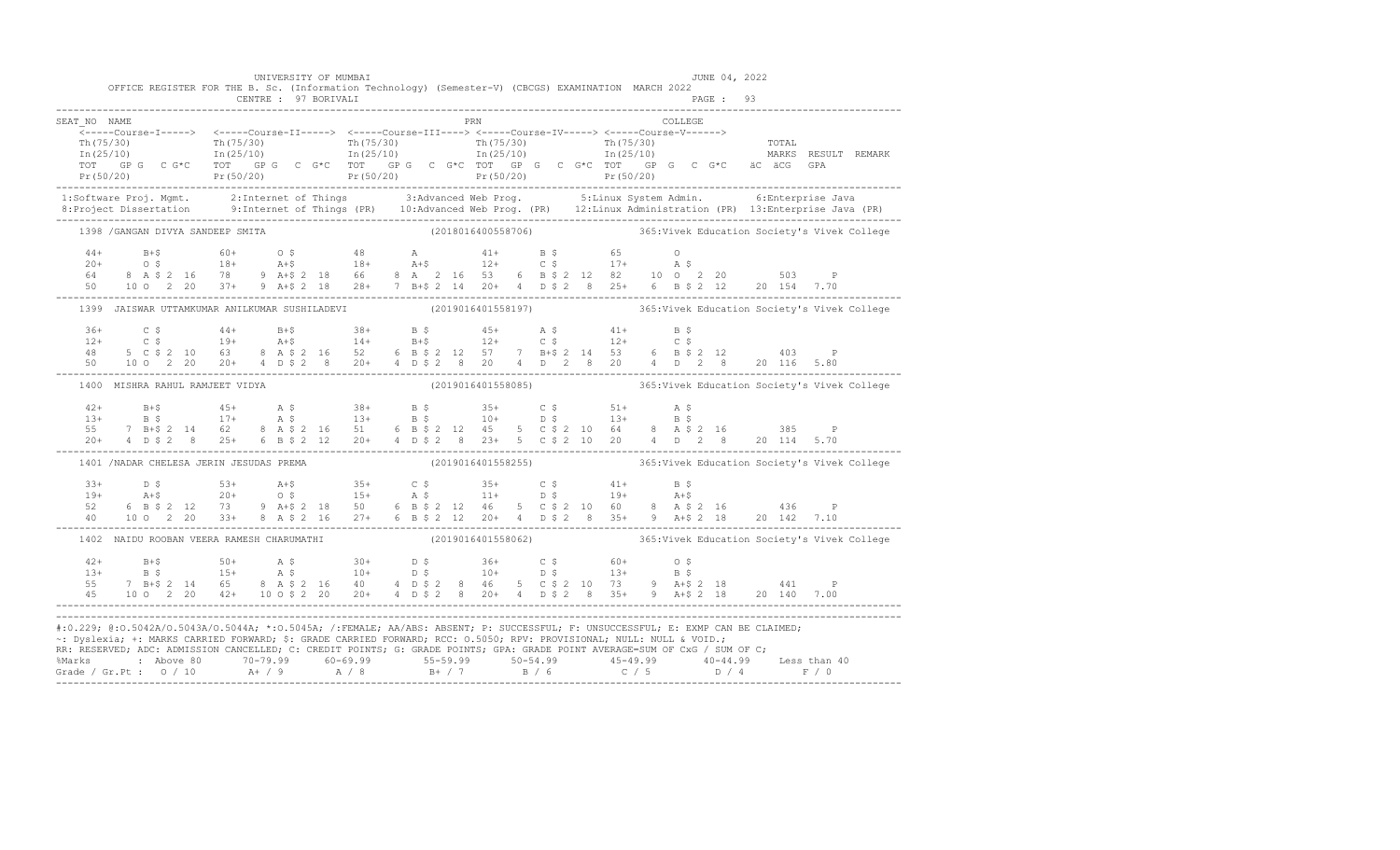|                                       | UNIVERSITY OF MUMBAI<br>OFFICE REGISTER FOR THE B. Sc. (Information Technology) (Semester-V) (CBCGS) EXAMINATION MARCH 2022<br>CENTRE : 97 BORIVALI                                                                                                                                                                                                                                                                                                                                                                                                   |                    | JUNE 04, 2022                                                   |  |
|---------------------------------------|-------------------------------------------------------------------------------------------------------------------------------------------------------------------------------------------------------------------------------------------------------------------------------------------------------------------------------------------------------------------------------------------------------------------------------------------------------------------------------------------------------------------------------------------------------|--------------------|-----------------------------------------------------------------|--|
| SEAT NO NAME                          | $\begin{array}{cccccc} \texttt{&\texttt{107330}} & \texttt{&\texttt{107330}} & \texttt{&\texttt{107330}} & \texttt{&\texttt{107330}} & \texttt{&\texttt{107330}} & \texttt{&\texttt{107330}} & \texttt{&\texttt{107330}} & \texttt{&\texttt{107330}} & \texttt{&\texttt{107330}} & \texttt{&\texttt{107330}} & \texttt{&\texttt{107330}} & \texttt{&\texttt{107330}} & \texttt{&\texttt$                                                                                                                                                              | <b>PRN</b>         | COLLEGE                                                         |  |
|                                       |                                                                                                                                                                                                                                                                                                                                                                                                                                                                                                                                                       |                    |                                                                 |  |
| 1403 PAL SURENDRA RAMSURESH RAMLALI   |                                                                                                                                                                                                                                                                                                                                                                                                                                                                                                                                                       |                    | (2019016401558271) 365: Vivek Education Society's Vivek College |  |
|                                       | $\begin{array}{cccccccccccc} 35+ & C & \xi & 48+ & A & \xi & 44+ & B+\xi & 42+ & B+\xi & 51+ & A & \xi \\ 14+ & B+\xi & 14+ & B+\xi & 14+ & B+\xi & 13+ & B & \xi & 14+ & B+\xi \\ 49 & 5 & C & \xi & 2 & 10 & 62 & 8 & A & \xi & 2 & 16 & 58 & 7 & B+\xi & 2 & 14 & 55 & 7 & B+\xi & 2 & 14 & 65 & 8 & A & \xi & 2 & 16 & 421 & P \\ 50 & 10 & 0 & 2 & 20$                                                                                                                                                                                           |                    |                                                                 |  |
|                                       | 1404 /RAJENDRAN HEPHZI RAJENDRAN LATHA (2019016401558294) 365: Vivek Education Society's Vivek College                                                                                                                                                                                                                                                                                                                                                                                                                                                |                    |                                                                 |  |
|                                       | $\begin{array}{cccccccccccccccc} 30+ & & D & \xi & & 44+ & B+ \xi & & 30+ & D & \xi & & 42+ & B+ \xi & & 50+ & A & \xi \\ 16+ & & A & \xi & & 19+ & & A+ \xi & & 20+ & O & \xi & & 12+ & C & \xi & & 19+ & A+ \xi \\ 46 & & 5 & C & \xi & 2 & 10 & 63 & 8 & A & \xi & 2 & 16 & 50 & 6 & B & \xi & 2 & 12 & 54 & 6 & B & \xi & 2 & 12 & 69 & 8 & A & \xi & 2 & 16 & & 4$                                                                                                                                                                               |                    |                                                                 |  |
| 1405 YADAV SACHIN RAMDHARI RADHA      |                                                                                                                                                                                                                                                                                                                                                                                                                                                                                                                                                       |                    | (2019016401558263) 365: Vivek Education Society's Vivek College |  |
|                                       | $\begin{array}{cccccccccccc} 48+ & & {\rm A}\ \ \, & \rm S\ \ \, & \, & 59+ & & {\rm A}+5 & & 45+ & & {\rm A}\ \ \, & \, 14+ & & {\rm B}+5 & & 16+ & & {\rm A}\ \ \, & \, & 5+5 & & 16+ & & {\rm A}\ \ \, & \, & 5+5 & & 16+ & & {\rm A}\ \ \, & \, & 5+5 & & 16+ & & {\rm A}\ \ \, & \, & 5+5 & & 16+ & & {\rm A}\ \ \, & \, & 5+5 & & 16+ & & {\rm A}\ \ \, & \, & 5+5 & & 16+$                                                                                                                                                                     |                    |                                                                 |  |
| 1406 DHANGEKAR GANESH DNYANDEV VIJAYA |                                                                                                                                                                                                                                                                                                                                                                                                                                                                                                                                                       | (2019016400785811) | 40: Dhirajlal Talakchand Sankalchand Shah Co                    |  |
|                                       | $\begin{array}{lllllllllllll} 53+ & \text{A+$$\uparrow$}& 49+ & \text{A$\uparrow$}& 50+ & \text{A$\uparrow$}& 50+ & \text{A$\uparrow$}& 50+ & \text{A$\uparrow$}& 50+ & \text{A$\uparrow$}& 50+ & \text{A$\uparrow$}& 50+ & \text{A$\uparrow$}& 50+ & \text{A$\uparrow$}& 50+ & \text{A$\uparrow$}& 50+ & \text{A$\uparrow$}& 50+ & \text{A$\uparrow$}& 50+ & \text{A$\uparrow$}& 50+ & \text{A$\uparrow$}& 50+ & \text{A$                                                                                                                            |                    |                                                                 |  |
|                                       | 1407 / KHAN SABIHA KHATUN MUNIR AMEENA                                                                                                                                                                                                                                                                                                                                                                                                                                                                                                                | (2019016400785776) | 40: Dhirajlal Talakchand Sankalchand Shah Co                    |  |
| $51+$<br>71                           | $\begin{array}{cccccccccccc} 51+ & & {\rm A}\,\,\$ & & 57 & & {\rm A}\,+ & & 59+ & {\rm A}\,+\$ & & 51+ & {\rm A}\,\,\$ & & 51+ & {\rm A}\,\,\$ & & \\ 20+ & & 0\,\,\$ & & 14+ & {\rm B}\,+\$ & & 24+ & 0\,\,\$ & & 19+ & {\rm A}\,+\$ & & 20+ & 0\,\,\$ & \\ 71 & 9 & {\rm A}\,+\$ & 2 & 18 & 71 & 9 & {\rm A}\,+\& 2 & 18 & 83 & 10 & 0\,\,\$ & 2 & 20 & 70 & 9 &$                                                                                                                                                                                  |                    |                                                                 |  |
|                                       | #:0.229; @:0.5042A/0.5043A/0.5044A; *:0.5045A; /:FEMALE; AA/ABS: ABSENT; P: SUCCESSFUL; F: UNSUCCESSFUL; E: EXMP CAN BE CLAIMED;<br>~: Dyslexia; +: MARKS CARRIED FORWARD; \$: GRADE CARRIED FORWARD; RCC: 0.5050; RPV: PROVISIONAL; NULL: NULL & VOID.;<br>RR: RESERVED; ADC: ADMISSION CANCELLED; C: CREDIT POINTS; G: GRADE POINTS; GPA: GRADE POINT AVERAGE=SUM OF CxG / SUM OF C;<br>% Marks : Above 80 70-79.99 60-69.99 55-59.99 50-54.99 45-49.99 40-44.99 Less than 40<br>Grade / Gr.Pt : 0 / 10 A+ / 9 A / 8 B+ / 7 B / 6 C / 5 D / 4 F / 0 |                    |                                                                 |  |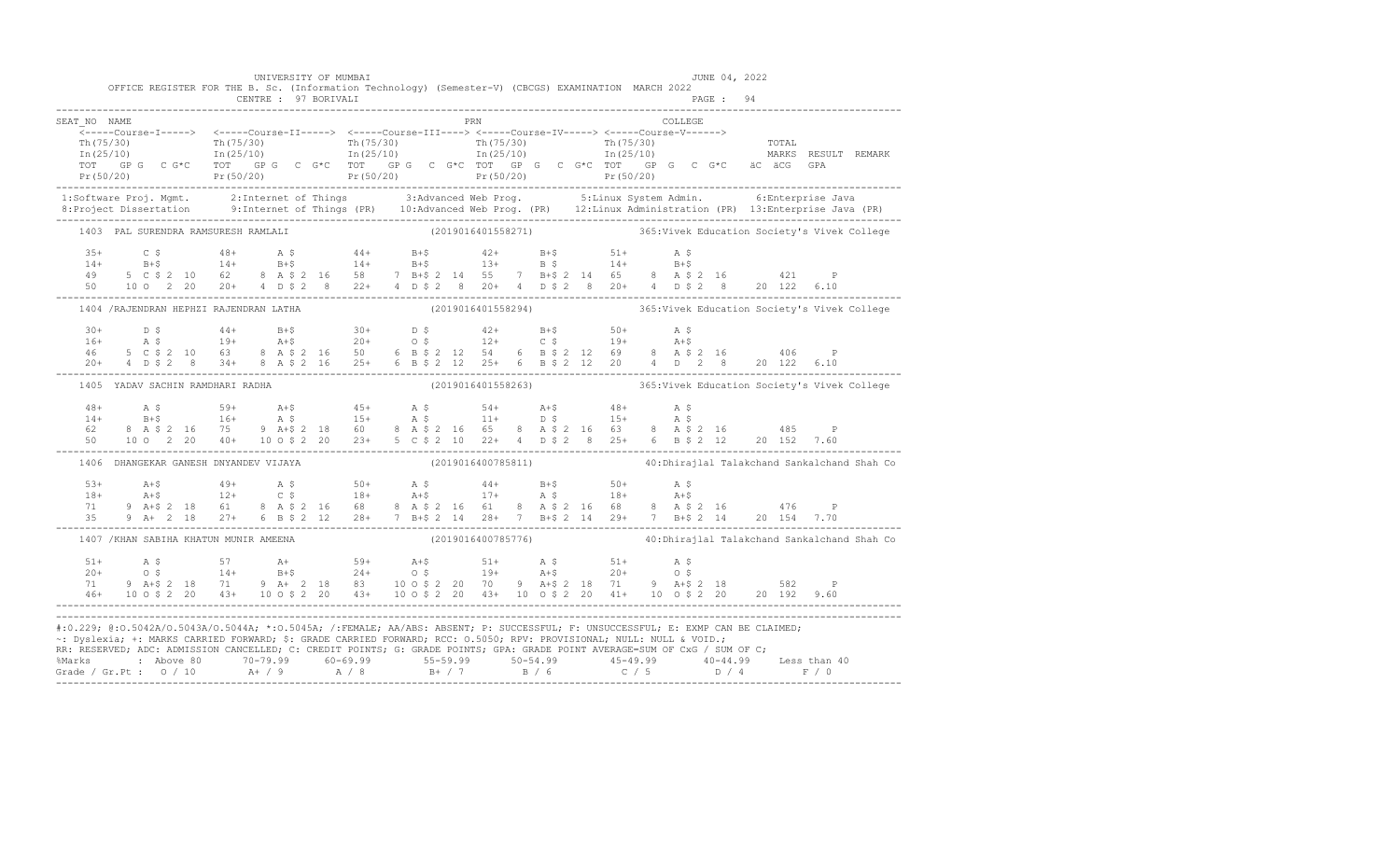|                                                                                                                                                                                                                                                                                                                                                                                                                                                                                                                                                       |                                    | UNIVERSITY OF MUMBAI | OFFICE REGISTER FOR THE B. Sc. (Information Technology) (Semester-V) (CBCGS) EXAMINATION MARCH 2022                                                                                                                                                                                                                                                                                                                                                                          |  |  |                                                    | JUNE 04, 2022 |  |                                                                  |  |
|-------------------------------------------------------------------------------------------------------------------------------------------------------------------------------------------------------------------------------------------------------------------------------------------------------------------------------------------------------------------------------------------------------------------------------------------------------------------------------------------------------------------------------------------------------|------------------------------------|----------------------|------------------------------------------------------------------------------------------------------------------------------------------------------------------------------------------------------------------------------------------------------------------------------------------------------------------------------------------------------------------------------------------------------------------------------------------------------------------------------|--|--|----------------------------------------------------|---------------|--|------------------------------------------------------------------|--|
| SEAT NO NAME                                                                                                                                                                                                                                                                                                                                                                                                                                                                                                                                          |                                    |                      | <b>EXAMPLE 1988</b><br>_______Course-I-----> <-----Course-II-----> <-----Course-III----> <-----Course-IV-----> <-----Course-V------>                                                                                                                                                                                                                                                                                                                                         |  |  | $\begin{array}{cccc}\n\text{COLLEGE}\n\end{array}$ |               |  |                                                                  |  |
|                                                                                                                                                                                                                                                                                                                                                                                                                                                                                                                                                       |                                    |                      |                                                                                                                                                                                                                                                                                                                                                                                                                                                                              |  |  |                                                    |               |  |                                                                  |  |
| 1:Software Proj. Mgmt. 2:Internet of Things 3:Advanced Web Prog. 5:Linux System Admin. 6:Enterprise Java<br>8:Project Dissertation 9:Internet of Things (PR) 10:Advanced Web Prog. (PR) 12:Linux Administration (PR) 13:Enterpris                                                                                                                                                                                                                                                                                                                     |                                    |                      |                                                                                                                                                                                                                                                                                                                                                                                                                                                                              |  |  |                                                    |               |  |                                                                  |  |
|                                                                                                                                                                                                                                                                                                                                                                                                                                                                                                                                                       | 1408 BALSARA KARAN BHARAT ASHA     |                      | (2018016400210544) 490: Thakur Educational Trust's Thakur Colleg                                                                                                                                                                                                                                                                                                                                                                                                             |  |  |                                                    |               |  |                                                                  |  |
| $\begin{array}{cccccccccccc} 58+ & & & & & 68+ & & 68+ & & 0 & \varsigma & & & 60+ & & 0 & \varsigma & & & 58+ & & \mathtt{A}+\varsigma & & & 62+ & & 0 & \varsigma \\ 17+ & & & \mathtt{A} & \varsigma & & & 14+ & & \mathtt{B}+\varsigma & & & 12+ & & \mathtt{C} & \varsigma & & & 17+ & & \mathtt{A} & \varsigma & & & 17+ & & \mathtt{A} & \varsigma \\ 75 & & 9 & & \mathtt{A}+\varsigma & 2 & 18 & & 82 & & 10 & 0 & \varsigma$                                                                                                                |                                    |                      |                                                                                                                                                                                                                                                                                                                                                                                                                                                                              |  |  |                                                    |               |  |                                                                  |  |
| 1:Software Proj. Mgmt.     2:Internet of Things       3:Advanced Web Prog.       4:Artificial Intellige.       6:Enterprise Java<br>8:Project Dissertation     9:Internet of Things (PR)   10:Advanced Web Prog. (PR)   11:Artifi                                                                                                                                                                                                                                                                                                                     |                                    |                      |                                                                                                                                                                                                                                                                                                                                                                                                                                                                              |  |  |                                                    |               |  |                                                                  |  |
|                                                                                                                                                                                                                                                                                                                                                                                                                                                                                                                                                       |                                    |                      | 1410 VISHWAKARMA RAVINDRA RAMASHRAY LACCHAEENADEVI (2019016401333201) 59:Ghanshyamdas Saraf College of Arts and C                                                                                                                                                                                                                                                                                                                                                            |  |  |                                                    |               |  |                                                                  |  |
|                                                                                                                                                                                                                                                                                                                                                                                                                                                                                                                                                       |                                    |                      | $\begin{array}{lllllllllllll} 47 & \quad \text{A} & \quad \text{47+} & \quad \text{A} \; \text{\$5--} & \quad \text{5--} & \quad \text{5--} & \quad \text{5--} & \quad \text{5--} & \quad \text{5--} & \quad \text{5--} & \quad \text{5--} & \quad \text{5--} & \quad \text{5--} & \quad \text{5--} & \quad \text{5--} & \quad \text{5--} & \quad \text{5--} & \quad \text{5--} & \quad \text{5--} & \quad \text{5--} & \quad \text{5--} & \quad \text{5--} & \quad \text{5$ |  |  |                                                    |               |  |                                                                  |  |
|                                                                                                                                                                                                                                                                                                                                                                                                                                                                                                                                                       | 1411 CHOWDHURY SOMEN ASHIM BANDANA |                      |                                                                                                                                                                                                                                                                                                                                                                                                                                                                              |  |  |                                                    |               |  | (2019016400010195) 631: Nirmala Memorial Foundation College of C |  |
|                                                                                                                                                                                                                                                                                                                                                                                                                                                                                                                                                       |                                    |                      | $\begin{array}{cccccccccccc} 42+ & & B+\$ & & 54+ & A+\$ & & 45+ & A$\$ & & 68+ & O$\$ & & 57+ & A+\$ \\ 15+ & & A$\$ & & 16+ & A$\$ & & 22+ & O$\$ & & 20+ & O$\$ & & 22+ & O$\$ \\ 57 & 7 & B+\$ & 2 & 14 & 70 & 9 & A+\$ & 2 & 18 & 67 & 8 & A$\$ & 2 & 16 & 88 & 10 & 0$\$ & 2 & 20 & 79 & 9 & A+\$ & 2 & 18 & 517 & P \\ 25 & 6 & B & 2 &$                                                                                                                              |  |  |                                                    |               |  |                                                                  |  |
|                                                                                                                                                                                                                                                                                                                                                                                                                                                                                                                                                       |                                    |                      | 1412 GUPTA RUPESH DEEPAK PUSHPA (2019016400010616) (2019016400010616) 631:Nirmala Memorial Foundation College of C                                                                                                                                                                                                                                                                                                                                                           |  |  |                                                    |               |  |                                                                  |  |
|                                                                                                                                                                                                                                                                                                                                                                                                                                                                                                                                                       |                                    |                      | $\begin{array}{cccccccccccc} 35+ & C & \xi & 57+ & A+ \xi & 36+ & C & \xi & 47+ & A & \xi & 44+ & B+ \xi \\ 12+ & C & \xi & 16+ & A & \xi & 18+ & A+ \xi & 17+ & A & \xi & 15+ & A & \xi \\ 47 & 5 & C & \xi & 2 & 10 & 73 & 9 & A+ \xi & 2 & 18 & 54 & 6 & B & \xi & 2 & 12 & 64 & 8 & A & \xi & 2 & 16 & 59 & 7 & B+ \xi & 2 & 14 & 442 & P \\ 20+ & 4 & D$                                                                                                                |  |  |                                                    |               |  |                                                                  |  |
|                                                                                                                                                                                                                                                                                                                                                                                                                                                                                                                                                       | 1413 LABDE SAMARTH SANJAY SANDHYA  |                      |                                                                                                                                                                                                                                                                                                                                                                                                                                                                              |  |  |                                                    |               |  | (2019016400010512) 631: Nirmala Memorial Foundation College of C |  |
|                                                                                                                                                                                                                                                                                                                                                                                                                                                                                                                                                       |                                    |                      |                                                                                                                                                                                                                                                                                                                                                                                                                                                                              |  |  |                                                    |               |  |                                                                  |  |
| #:0.229; @:0.5042A/0.5043A/0.5044A; *:0.5045A; /:FEMALE; AA/ABS: ABSENT; P: SUCCESSFUL; F: UNSUCCESSFUL; E: EXMP CAN BE CLAIMED;<br>~: Dyslexia; +: MARKS CARRIED FORWARD; \$: GRADE CARRIED FORWARD; RCC: 0.5050; RPV: PROVISIONAL; NULL: NULL & VOID.;<br>RR: RESERVED; ADC: ADMISSION CANCELLED; C: CREDIT POINTS; G: GRADE POINTS; GPA: GRADE POINT AVERAGE=SUM OF CxG / SUM OF C;<br>% Marks : Above 80 70-79.99 60-69.99 55-59.99 50-54.99 45-49.99 40-44.99 Less than 40<br>Grade / Gr.Pt : 0 / 10 A+ / 9 A / 8 B+ / 7 B / 6 C / 5 D / 4 F / 0 |                                    |                      |                                                                                                                                                                                                                                                                                                                                                                                                                                                                              |  |  |                                                    |               |  |                                                                  |  |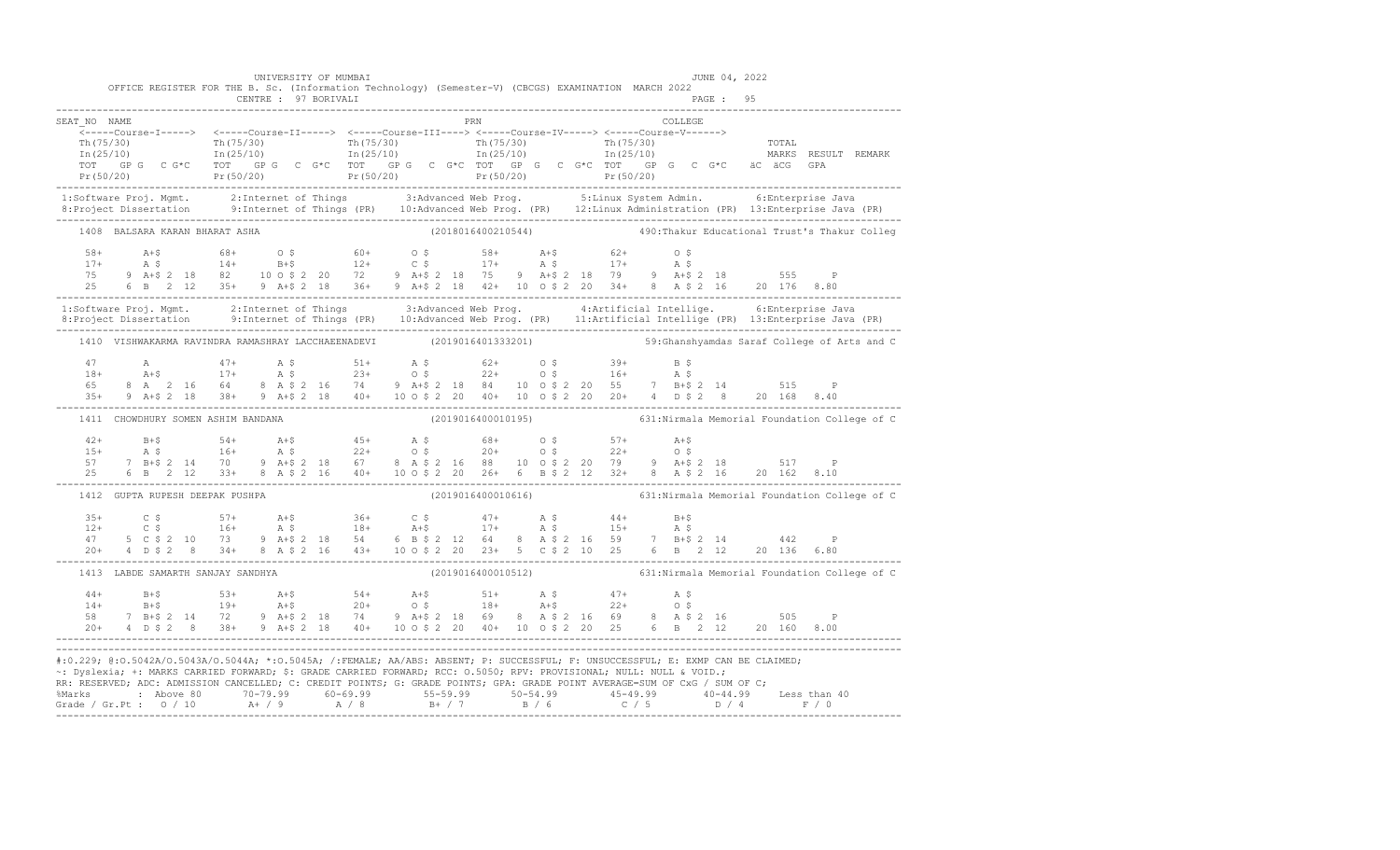|              | OFFICE REGISTER FOR THE B. Sc. (Information Technology) (Semester-V) (CBCGS) EXAMINATION MARCH 2022                  | CENTRE : 97 BORIVALI | UNIVERSITY OF MUMBAI |            | JUNE 04, 2022                                                                                                                                                                                                                                                  |                                                                                                                                                                                                                                                                                                                                                                                                                                           |
|--------------|----------------------------------------------------------------------------------------------------------------------|----------------------|----------------------|------------|----------------------------------------------------------------------------------------------------------------------------------------------------------------------------------------------------------------------------------------------------------------|-------------------------------------------------------------------------------------------------------------------------------------------------------------------------------------------------------------------------------------------------------------------------------------------------------------------------------------------------------------------------------------------------------------------------------------------|
| SEAT NO NAME |                                                                                                                      |                      |                      | <b>PRN</b> | COLLEGE                                                                                                                                                                                                                                                        |                                                                                                                                                                                                                                                                                                                                                                                                                                           |
|              |                                                                                                                      |                      |                      |            |                                                                                                                                                                                                                                                                | ------Ourse-1-----> <-----Course-11-----> <-----Course-11-----> <-----Course-10------> <-----Course-10------> <-----Course-10------> <-----Course-V-------> Th(75/30)<br>Th(75/30) Th(25/10) Th(75/30) Th(25/10) Th(75/30) Th(2                                                                                                                                                                                                           |
|              |                                                                                                                      |                      |                      |            |                                                                                                                                                                                                                                                                |                                                                                                                                                                                                                                                                                                                                                                                                                                           |
|              | 1414 MALI PRATIK VAMAN VANDANA                                                                                       |                      |                      |            |                                                                                                                                                                                                                                                                | (2019016400011144) 631: Nirmala Memorial Foundation College of C                                                                                                                                                                                                                                                                                                                                                                          |
|              |                                                                                                                      |                      |                      |            |                                                                                                                                                                                                                                                                |                                                                                                                                                                                                                                                                                                                                                                                                                                           |
|              |                                                                                                                      |                      |                      |            |                                                                                                                                                                                                                                                                | 1415 MISHRA AMANKUMAR SHYAMPRAKASH SUNITA (2019016400010365) 631:Nirmala Memorial Foundation College of C                                                                                                                                                                                                                                                                                                                                 |
|              |                                                                                                                      |                      |                      |            |                                                                                                                                                                                                                                                                |                                                                                                                                                                                                                                                                                                                                                                                                                                           |
|              | 1416 SINGH SOHIT PRAHLAD ASHA                                                                                        |                      |                      |            |                                                                                                                                                                                                                                                                | (2019016400010624) 631: Nirmala Memorial Foundation College of C                                                                                                                                                                                                                                                                                                                                                                          |
|              |                                                                                                                      |                      |                      |            |                                                                                                                                                                                                                                                                | $\begin{array}{cccccccccccc} 45+ & & {\rm A}\ \ \, & \text{S}\ \ \, & \text{S}\ \ \, & \text{S}\ \ \, & \text{S}\ \ \, & \text{S}\ \ \, & \text{S}\ \ \, & \text{S}\ \ \, & \text{S}\ \ \, & \text{S}\ \ \, & \text{S}\ \ \, & \text{S}\ \ \, & \text{S}\ \ \, & \text{S}\ \ \, & \text{S}\ \ \, & \text{S}\ \ \, & \text{S}\ \ \, & \text{S}\ \ \, & \text{S}\ \ \, & \text{S}\ \ \, & \text{S}\ \ \, & \text{S}\ \ \, & \text{S}\ \ \,$ |
|              | 1417 TAHWILDAR SHADAB ASHFAQ FAIROJA                                                                                 |                      |                      |            |                                                                                                                                                                                                                                                                | (2019016400010601) 631: Nirmala Memorial Foundation College of C                                                                                                                                                                                                                                                                                                                                                                          |
|              |                                                                                                                      |                      |                      |            |                                                                                                                                                                                                                                                                |                                                                                                                                                                                                                                                                                                                                                                                                                                           |
|              | 1418 TIVREKAR AJINKYA RAJAN REEMA                                                                                    |                      |                      |            |                                                                                                                                                                                                                                                                | $(2018016400306017)$ 631: Nirmala Memorial Foundation College of C                                                                                                                                                                                                                                                                                                                                                                        |
|              |                                                                                                                      |                      |                      |            |                                                                                                                                                                                                                                                                |                                                                                                                                                                                                                                                                                                                                                                                                                                           |
|              | ~: Dyslexia; +: MARKS CARRIED FORWARD; \$: GRADE CARRIED FORWARD; RCC: 0.5050; RPV: PROVISIONAL; NULL: NULL & VOID.; |                      |                      |            | #:0.229; @:0.5042A/0.5043A/0.5044A; *:0.5045A; /:FEMALE; AA/ABS: ABSENT; P: SUCCESSFUL; F: UNSUCCESSFUL; E: EXMP CAN BE CLAIMED;<br>RR: RESERVED; ADC: ADMISSION CANCELLED; C: CREDIT POINTS; G: GRADE POINTS; GPA: GRADE POINT AVERAGE=SUM OF CxG / SUM OF C; | % Marks : Above 80 70-79.99 60-69.99 55-59.99 50-54.99 45-49.99 40-44.99 Less than 40<br>Grade / Gr.Pt : 0 / 10 A+ / 9 A / 8 B+ / 7 B / 6 C / 5 D / 4 F / 0                                                                                                                                                                                                                                                                               |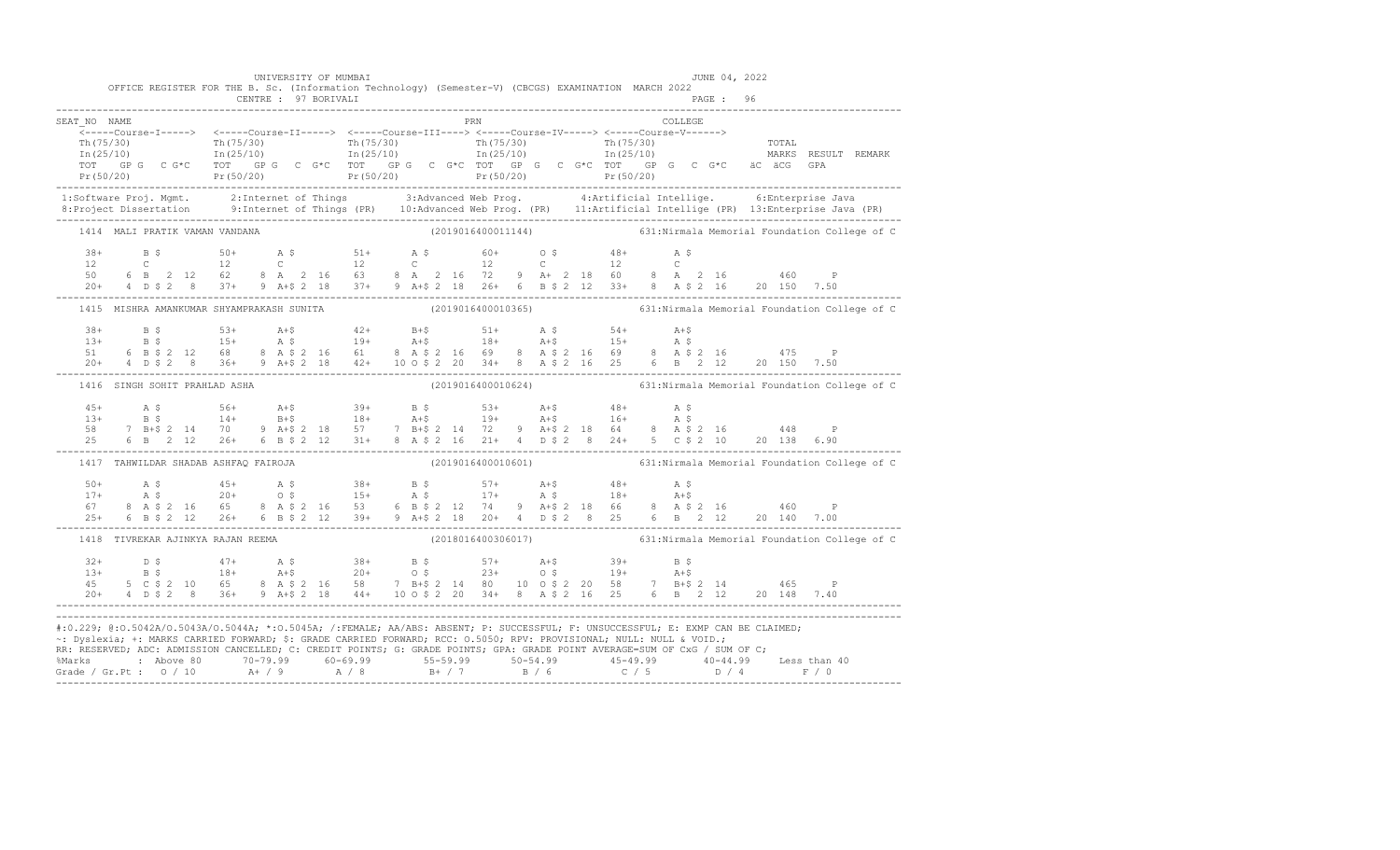|              | UNIVERSITY OF MUMBAI<br>OFFICE REGISTER FOR THE B. Sc. (Information Technology) (Semester-V) (CBCGS) EXAMINATION MARCH 2022<br>CENTRE : 97 BORIVALI |     | JUNE 04, 2022<br>PAGE: 97                                                                                                                                                                                                                                                                                                                                                                                                     |                                                                                                                                                                                                                                                                                                                                                                                        |
|--------------|-----------------------------------------------------------------------------------------------------------------------------------------------------|-----|-------------------------------------------------------------------------------------------------------------------------------------------------------------------------------------------------------------------------------------------------------------------------------------------------------------------------------------------------------------------------------------------------------------------------------|----------------------------------------------------------------------------------------------------------------------------------------------------------------------------------------------------------------------------------------------------------------------------------------------------------------------------------------------------------------------------------------|
| SEAT NO NAME |                                                                                                                                                     | PRN | COLLEGE                                                                                                                                                                                                                                                                                                                                                                                                                       |                                                                                                                                                                                                                                                                                                                                                                                        |
|              |                                                                                                                                                     |     |                                                                                                                                                                                                                                                                                                                                                                                                                               | $\begin{array}{cccccccccccc} \text{Th (75/30)} & \text{Th (75/30)} & \text{Th (75/30)} & \text{Trh (75/30)} & \text{Trh (75/30)} & \text{Trh (75/30)} & \text{Trh (75/30)} & \text{Trh (75/30)} & \text{Trh (75/30)} & \text{Trh (75/30)} & \text{Trh (75/30)} & \text{Trh (75/30)} & \text{Trh (75/30)} & \text{Trh (75/30)} & \text{Trh (75/30)} & \text{Trh (75/30)} & \text{Trh ($ |
|              |                                                                                                                                                     |     |                                                                                                                                                                                                                                                                                                                                                                                                                               | 1:Software Proj. Mgmt. 2:Internet of Things 3:Advanced Web Prog. 4:Artificial Intellige. 6:Enterprise Java<br>8:Project Dissertation 9:Internet of Things (PR) 10:Advanced Web Prog. (PR) 11:Artificial Intellige (PR) 13:Enterpr                                                                                                                                                      |
|              |                                                                                                                                                     |     | 1419 VISHWAKARMA VIKAS MAHENDRA GUDIYA (2019016400010775) (31:Nirmala Memorial Foundation College of C                                                                                                                                                                                                                                                                                                                        |                                                                                                                                                                                                                                                                                                                                                                                        |
|              |                                                                                                                                                     |     |                                                                                                                                                                                                                                                                                                                                                                                                                               |                                                                                                                                                                                                                                                                                                                                                                                        |
|              |                                                                                                                                                     |     |                                                                                                                                                                                                                                                                                                                                                                                                                               | 1:Software Proj. Mgmt. 2:Internet of Things 3:Advanced Web Prog. 5:Linux System Admin. 6:Enterprise Java<br>8:Project Dissertation 9:Internet of Things (PR) 10:Advanced Web Prog. (PR) 12:Linux Administration (PR) 13:Enterpris                                                                                                                                                      |
|              | 1420 SAINI CHANDAN HARILAL MUNNI                                                                                                                    |     | (2016016401490964) 631: Nirmala Memorial Foundation College of C                                                                                                                                                                                                                                                                                                                                                              |                                                                                                                                                                                                                                                                                                                                                                                        |
|              |                                                                                                                                                     |     |                                                                                                                                                                                                                                                                                                                                                                                                                               | $20+$ 4 D \$ 2 $8$ 35+ 9 A+\$ 2 18 20+ 4 D \$ 2 $8$ 20 $\overline{4}$ D $\overline{2}$ 8 $20+$ 4 D \$ 2 $\overline{8}$ 20 $\overline{98}$ 4.90                                                                                                                                                                                                                                         |
|              |                                                                                                                                                     |     |                                                                                                                                                                                                                                                                                                                                                                                                                               | 1:Software Proj. Mgmt. 2:Internet of Things 3:Advanced Web Prog. 4:Artificial Intellige. 7:Next Generation Tech.<br>8:Project Dissertation 9:Internet of Things (PR) 10:Advanced Web Prog. (PR) 11:Artificial Intellige (PR) 14:N                                                                                                                                                      |
|              | 1421 DUBEY CHANDAN KUMAR SHYAMLAL ISARAWATI                                                                                                         |     |                                                                                                                                                                                                                                                                                                                                                                                                                               | (2019016401581014)  647: Vidya Vikas Education Trust's Lords Univ                                                                                                                                                                                                                                                                                                                      |
|              |                                                                                                                                                     |     | $\begin{array}{cccccccccccc} 41 + & & \text{B}\ \ \text{S} & & \text{62+} & & \text{O}\ \ \text{S} & & \text{63+} & & \text{04+} & & \text{65+} & & \text{66+} & & \text{67+} & & \text{88+} & & \text{89+} & & \text{80+} & & \text{81+} & & \text{81+} & & \text{82+} & & \text{83+} & & \text{84+} & & \text{85+} & & \text{86+} & & \text{87+} & & \text{88+} & & \text{81+} & & \text{81+} &$                            |                                                                                                                                                                                                                                                                                                                                                                                        |
|              | 1422 MOHAMMED FAREED HAMZA FAZAL UMMEHANI                                                                                                           |     |                                                                                                                                                                                                                                                                                                                                                                                                                               |                                                                                                                                                                                                                                                                                                                                                                                        |
|              |                                                                                                                                                     |     |                                                                                                                                                                                                                                                                                                                                                                                                                               |                                                                                                                                                                                                                                                                                                                                                                                        |
|              | ~: Dyslexia; +: MARKS CARRIED FORWARD; \$: GRADE CARRIED FORWARD; RCC: 0.5050; RPV: PROVISIONAL; NULL: NULL & VOID.;                                |     | #:0.229; @:0.5042A/0.5043A/0.5044A; *:0.5045A; /:FEMALE; AA/ABS: ABSENT; P: SUCCESSFUL; F: UNSUCCESSFUL; E: EXMP CAN BE CLAIMED;<br>RR: RESERVED; ADC: ADMISSION CANCELLED; C: CREDIT POINTS; G: GRADE POINTS; GPA: GRADE POINT AVERAGE=SUM OF CxG / SUM OF C;<br>% Marks : Above 80 70-79.99 60-69.99 55-59.99 50-54.99 45-49.99 40-44.99 Less than 40<br>Grade / Gr.Pt : 0 / 10 A+ / 9 A / 8 B+ / 7 B / 6 C / 5 D / 4 F / 0 |                                                                                                                                                                                                                                                                                                                                                                                        |

-------------------------------------------------------------------------------------------------------------------------------------------------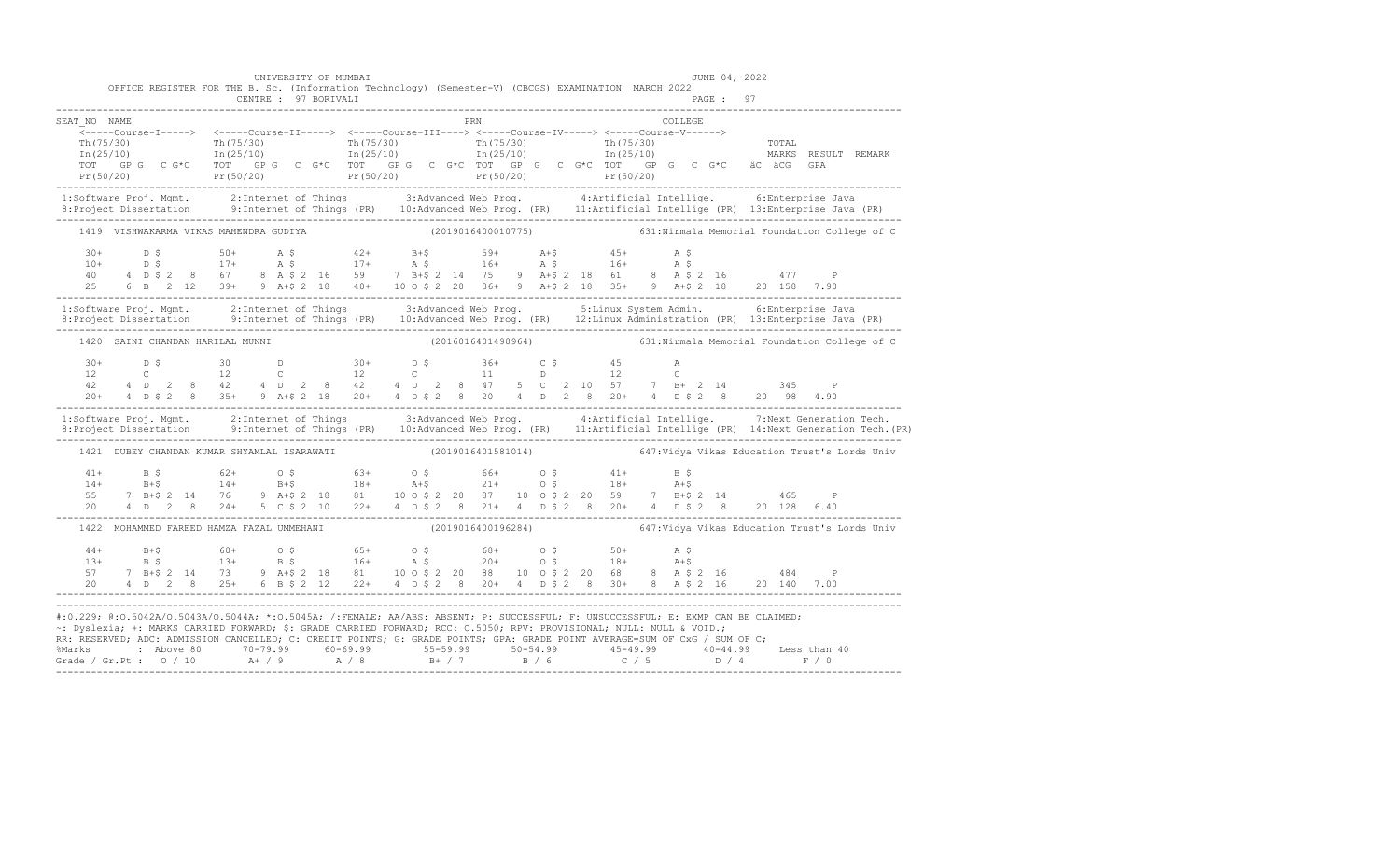|                                | UNIVERSITY OF MUMBAI<br>CENTRE : 97 BORIVALI | OFFICE REGISTER FOR THE B. Sc. (Information Technology) (Semester-V) (CBCGS) EXAMINATION MARCH 2022 | JUNE 04, 2022<br>PAGE: 98                                                                                                                                                                                                                                                                                                                                                                                                                                                                                                                                       |
|--------------------------------|----------------------------------------------|-----------------------------------------------------------------------------------------------------|-----------------------------------------------------------------------------------------------------------------------------------------------------------------------------------------------------------------------------------------------------------------------------------------------------------------------------------------------------------------------------------------------------------------------------------------------------------------------------------------------------------------------------------------------------------------|
| SEAT NO NAME                   |                                              | PRN                                                                                                 | COLLEGE<br>$\begin{array}{ccccccccccccc} \texttt{Th(75/30)} & & & & & & & & & & & \texttt{Th(75/30)} & & & & & & & & \texttt{Th(75/30)} & & & & & & & & \texttt{Th(75/30)} & & & & & & & & \texttt{Th(75/30)} & & & & & & & & \texttt{Th(75/30)} & & & & & & & & & \texttt{Th(75/30)} & & & & & & & & & & \texttt{Th(75/30)} & & & & & & & & & & \texttt{Th(75/30)} & & & & & & & & & & & \texttt{Th(75/30)} & & & & & & &$<br>TOTAL<br>MARKS RESULT REMARK<br>äC äCG<br>GPA<br>Pr(50/20) Pr(50/20) Pr(50/20) Pr(50/20) Pr(50/20) Pr(50/20) Pr(50/20) Pr(50/20) |
|                                |                                              |                                                                                                     | 1:Software Proj. Mgmt. 2:Internet of Things 3:Advanced Web Prog. 4:Artificial Intellige. 7:Next Generation Tech.<br>1:Project Dissertation 9:Internet of Things (PR) 10:Advanced Web Prog. (PR) 11:Artificial Intellige (PR) 14:N                                                                                                                                                                                                                                                                                                                               |
| 1423 NASARE VINAYAK RAMU LAXMI |                                              |                                                                                                     | (2017016400050124) 647: Vidya Vikas Education Trust's Lords Univ                                                                                                                                                                                                                                                                                                                                                                                                                                                                                                |
|                                |                                              |                                                                                                     | 20 4 D 2 8 21+ 4 D \$ 2 8 25+ 6 B \$ 2 12 22+ 4 D \$ 2 8 22+ 4 D \$ 2 8 20 126 6.30                                                                                                                                                                                                                                                                                                                                                                                                                                                                             |
|                                | 1424 SHAIKH SHANAWAZ NASIM SHAGUFTA          |                                                                                                     |                                                                                                                                                                                                                                                                                                                                                                                                                                                                                                                                                                 |
|                                |                                              |                                                                                                     |                                                                                                                                                                                                                                                                                                                                                                                                                                                                                                                                                                 |
|                                |                                              |                                                                                                     | 1:Software Proj. Mgmt. 2:Internet of Things 3:Advanced Web Prog. 4:Artificial Intellige. 6:Enterprise Java                                                                                                                                                                                                                                                                                                                                                                                                                                                      |
|                                | 1425 SHAIKH SOHAIL MASKOOR YASMEEN           |                                                                                                     | (2019016400833504) 669:Suman Education Society's LN College of                                                                                                                                                                                                                                                                                                                                                                                                                                                                                                  |
|                                |                                              |                                                                                                     | $\begin{array}{cccccccccccccccc} 30+ & & D & \xi & & 30+ & D & \xi & & 30+ & D & \xi & & 47+ & A & \xi & & 59 & A+ & A+ & 0 & \xi & & 20+ & 0 & \xi & & 20+ & 0 & \xi & & 20+ & 0 & \xi & & 20+ & 0 & \xi & & 20+ & 0 & \xi & & 20+ & 0 & \xi & & 20+ & 0 & \xi & & 20+ & 0 & \xi & & 20+ & 0 & \xi & & 20+ & 0 & \xi & & 20+ & 0 & \xi & & 20+ & 0 & \xi & & 20+$                                                                                                                                                                                              |
|                                |                                              |                                                                                                     | #:0.229; @:0.5042A/0.5043A/0.5044A; *:0.5045A; /:FEMALE; AA/ABS: ABSENT; P: SUCCESSFUL; F: UNSUCCESSFUL; E: EXMP CAN BE CLAIMED;<br>~: Dyslexia; +: MARKS CARRIED FORWARD; \$: GRADE CARRIED FORWARD; RCC: 0.5050; RPV: PROVISIONAL; NULL: NULL & VOID.;<br>RR: RESERVED; ADC: ADMISSION CANCELLED; C: CREDIT POINTS; G: GRADE POINTS; GPA: GRADE POINT AVERAGE=SUM OF CxG / SUM OF C;                                                                                                                                                                          |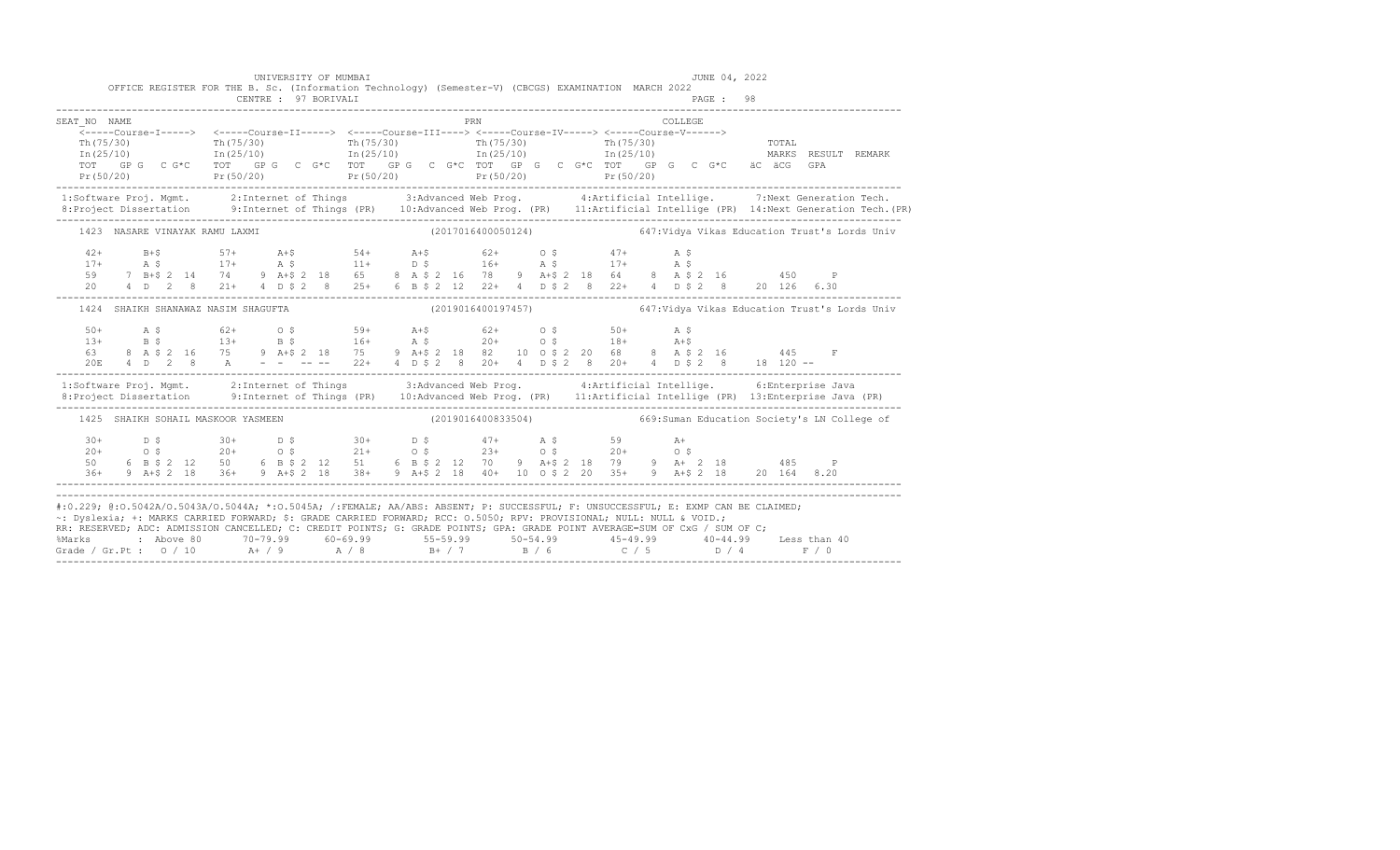|              | OFFICE REGISTER FOR THE B. Sc. (Information Technology) (Semester-V) (CBCGS) EXAMINATION MARCH 2022                                                                                                                                                                                                                                                                                                                                                                                                                                                   | CENTRE : 61 VASHIND | UNIVERSITY OF MUMBAI |  |     |  | PAGE: 99 | JUNE 04, 2022 |                                                                    |
|--------------|-------------------------------------------------------------------------------------------------------------------------------------------------------------------------------------------------------------------------------------------------------------------------------------------------------------------------------------------------------------------------------------------------------------------------------------------------------------------------------------------------------------------------------------------------------|---------------------|----------------------|--|-----|--|----------|---------------|--------------------------------------------------------------------|
| SEAT NO NAME | $\begin{array}{cccccccc} \texttt{-----} & \texttt{1---} & \texttt{2---} & \texttt{2---} & \texttt{2---} & \texttt{2---} & \texttt{2---} & \texttt{2---} & \texttt{2---} & \texttt{2---} & \texttt{2---} & \texttt{2---} & \texttt{2---} & \texttt{2---} & \texttt{2---} & \texttt{2---} & \texttt{2---} & \texttt{2---} & \texttt{2---} & \texttt{2---} & \texttt{2---} & \texttt{2---} & \texttt{2---} & \texttt{2---} & \texttt{2---} & \texttt{2---} & \texttt{2$                                                                                  |                     |                      |  | PRN |  | COLLEGE  |               |                                                                    |
|              |                                                                                                                                                                                                                                                                                                                                                                                                                                                                                                                                                       |                     |                      |  |     |  |          |               |                                                                    |
|              | 1427 BOMBE ADITYA VIJAY VAISHALI                                                                                                                                                                                                                                                                                                                                                                                                                                                                                                                      |                     |                      |  |     |  |          |               | $(2019016401386775)$ 953:Utkarsha College of Arts, Commerce & Sci  |
|              |                                                                                                                                                                                                                                                                                                                                                                                                                                                                                                                                                       |                     |                      |  |     |  |          |               |                                                                    |
|              | 1428 /DINKAR PRAGATI DATTATRAYA DIPALI (2019016401386713) 353:Utkarsha College of Arts, Commerce & Sci                                                                                                                                                                                                                                                                                                                                                                                                                                                |                     |                      |  |     |  |          |               |                                                                    |
|              | $\begin{array}{cccccccccccc} 33+ & & \text{D5} & & & 51+ & & \text{A5} & & 35+ & & \text{C5} & & 51+ & & \text{A5} & & 45 & & \text{A} \\ 24+ & & \text{O5} & & 24+ & & \text{O5} & & 24+ & & \text{O5} & & 24+ & & \text{O5} & & 24+ & & \text{O5} \\ 57 & & 7 & \text{B}+5 & 2 & 14 & & 75 & 9 & \text{A}+5 & 2 & 14 & & 75 & 9 & & \text{A}+5 & 2 & 18 & & 69$                                                                                                                                                                                     |                     |                      |  |     |  |          |               |                                                                    |
|              | 1429 DIWANE SAURABH PRAKASH KALPANA                                                                                                                                                                                                                                                                                                                                                                                                                                                                                                                   |                     |                      |  |     |  |          |               | $(2019016401386044)$ 953:Utkarsha College of Arts, Commerce & Sci  |
|              | $\begin{array}{cccccccccccc} 36+ & C & \xi & 50+ & A & \xi & 42+ & B+ \xi & 41+ & B & \xi & 66 & O \\ 24+ & O & \xi & 24+ & O & \xi & 24+ & O & \xi & 24+ & O & \xi & 24+ & O & \xi \\ 60 & 8 & A & \xi & 2 & 16 & 74 & 9 & A+ \xi & 2 & 18 & 66 & 8 & A & \xi & 2 & 16 & 65 & 8 & A & \xi & 2 & 16 & 90 & 10 & O & 2 & 20 & 553 & P \\ 39+ & 9 & A+ \xi & 2$                                                                                                                                                                                         |                     |                      |  |     |  |          |               |                                                                    |
|              | 1430 DUMADE SANKET NARAYAN NAMITA                                                                                                                                                                                                                                                                                                                                                                                                                                                                                                                     |                     |                      |  |     |  |          |               | $(2019016401387055)$ 953: Utkarsha College of Arts, Commerce & Sci |
|              |                                                                                                                                                                                                                                                                                                                                                                                                                                                                                                                                                       |                     |                      |  |     |  |          |               |                                                                    |
|              | 1431 GAIKAR RAKESH JAYWANT JAYASHRI                                                                                                                                                                                                                                                                                                                                                                                                                                                                                                                   |                     |                      |  |     |  |          |               | $(2019016401388116)$ 953: Utkarsha College of Arts, Commerce & Sci |
|              | 73+ 0\$ 42+ B+\$ 67+ 0\$ 46 A 45 A<br>10+ D\$ 10+ D\$ 10+ D\$ 19+ A+\$ 19+ A+\$<br>83 10 0\$ 2 20 52 6 B\$ 2 12 77 9 A+\$ 2 18 65 8 A 2 16 64 8 A 2 16 526 P<br>39+ 9 A+\$ 2 18 40+ 10 0\$ 2 20 31+ 8 A \$ 2 16 38+ 9 A+\$ 2 18 37+ 9 A+\$ 2 18 20 172                                                                                                                                                                                                                                                                                                |                     |                      |  |     |  |          |               |                                                                    |
|              | #:0.229; @:0.5042A/0.5043A/0.5044A; *:0.5045A; /:FEMALE; AA/ABS: ABSENT; P: SUCCESSFUL; F: UNSUCCESSFUL; E: EXMP CAN BE CLAIMED;<br>~: Dyslexia; +: MARKS CARRIED FORWARD; \$: GRADE CARRIED FORWARD; RCC: 0.5050; RPV: PROVISIONAL; NULL: NULL & VOID.;<br>RR: RESERVED, ADC: ADMISSION CANCELLED, C: CREDIT POINTS, G: GRADE POINTS, GPA: GRADE POINT AVERAGE=SUM OF CxG / SUM OF C;<br>% Marks : Above 80 70-79.99 60-69.99 55-59.99 50-54.99 45-49.99 40-44.99 Less than 40<br>Grade / Gr.Pt : 0 / 10 A+ / 9 A / 8 B+ / 7 B / 6 C / 5 D / 4 F / 0 |                     |                      |  |     |  |          |               |                                                                    |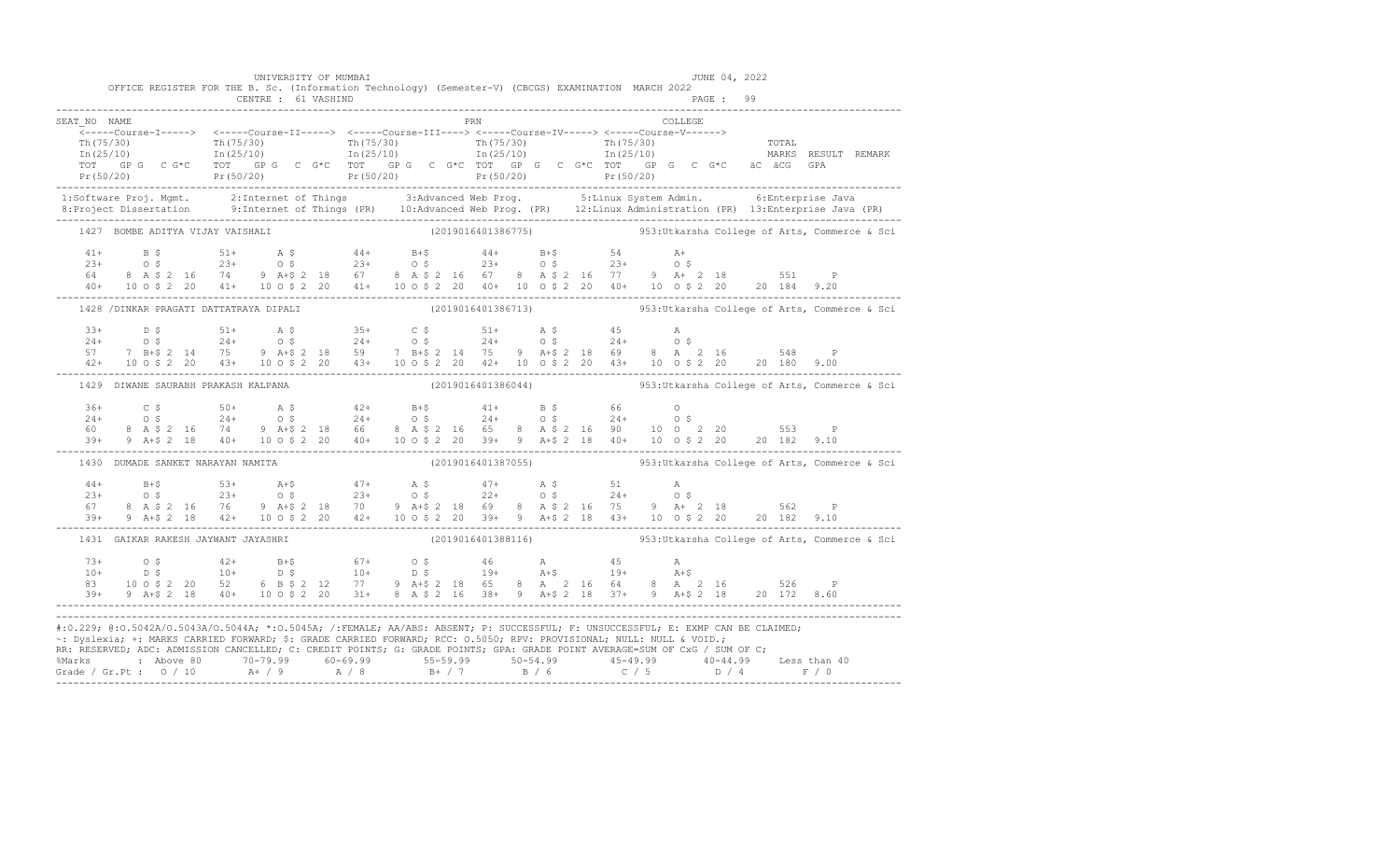|              |                                     | UNIVERSITY OF MUMBAI<br>CENTRE : 61 VASHIND | OFFICE REGISTER FOR THE B. Sc. (Information Technology) (Semester-V) (CBCGS) EXAMINATION MARCH 2022                                                                                                                                                                                                                                                                                    |     |         | JUNE 04, 2022<br>PAGE : 100                                                                                                                                                                                                                                                                                                                                                                                                                                          |
|--------------|-------------------------------------|---------------------------------------------|----------------------------------------------------------------------------------------------------------------------------------------------------------------------------------------------------------------------------------------------------------------------------------------------------------------------------------------------------------------------------------------|-----|---------|----------------------------------------------------------------------------------------------------------------------------------------------------------------------------------------------------------------------------------------------------------------------------------------------------------------------------------------------------------------------------------------------------------------------------------------------------------------------|
| SEAT NO NAME |                                     |                                             |                                                                                                                                                                                                                                                                                                                                                                                        | PRN | COLLEGE | $\begin{array}{cccccccc} \texttt{-----} & \texttt{1---} & \texttt{2---} & \texttt{2---} & \texttt{2---} & \texttt{2---} & \texttt{2---} & \texttt{2---} & \texttt{2---} & \texttt{2---} & \texttt{2---} & \texttt{2---} & \texttt{2---} & \texttt{2---} & \texttt{2---} & \texttt{2---} & \texttt{2---} & \texttt{2---} & \texttt{2---} & \texttt{2---} & \texttt{2---} & \texttt{2---} & \texttt{2---} & \texttt{2---} & \texttt{2---} & \texttt{2---} & \texttt{2$ |
|              |                                     |                                             |                                                                                                                                                                                                                                                                                                                                                                                        |     |         |                                                                                                                                                                                                                                                                                                                                                                                                                                                                      |
|              |                                     | 1432 GAIKWAD ROHIT BHALCHANDRA SEEMA        |                                                                                                                                                                                                                                                                                                                                                                                        |     |         | (2019016401388101)  953:Utkarsha College of Arts, Commerce & Sci                                                                                                                                                                                                                                                                                                                                                                                                     |
|              |                                     |                                             |                                                                                                                                                                                                                                                                                                                                                                                        |     |         |                                                                                                                                                                                                                                                                                                                                                                                                                                                                      |
|              |                                     |                                             |                                                                                                                                                                                                                                                                                                                                                                                        |     |         | 1433 GAJAKOSH SHRIKANT GOPINATH SEETA (2020016401824863) 353:Utkarsha College of Arts, Commerce & Sci                                                                                                                                                                                                                                                                                                                                                                |
|              |                                     |                                             |                                                                                                                                                                                                                                                                                                                                                                                        |     |         |                                                                                                                                                                                                                                                                                                                                                                                                                                                                      |
|              |                                     | 1434 GONDHALI GAURAV ANANTA SUNITA          |                                                                                                                                                                                                                                                                                                                                                                                        |     |         | $(2017016400968983)$ 953: Utkarsha College of Arts, Commerce & Sci                                                                                                                                                                                                                                                                                                                                                                                                   |
|              |                                     |                                             |                                                                                                                                                                                                                                                                                                                                                                                        |     |         | $\begin{array}{cccccccccccccccc} 44 & & & B+ & & & 42 & & B+ & & 44 & & B+ & & 40 & & B & & 48 & & A \\ 10+ & & & D & \, \text{S} & & & 10+ & & D & \, \text{S} & & & 10+ & & D & \, \text{S} & & & 10+ & & D & \, \text{S} & & & & 10+ & & D & \, \text{S} & & & & & 10+ & & D & \, \text{S} & & & & & & 10+ & & D & \, \text{S} & & & & & & & 10+ & & D & \, \text{S} & & & & & & & & & & & & & &$                                                                 |
|              | 1435 /JADHAV AMISHA SUNIL RAJASHREE |                                             |                                                                                                                                                                                                                                                                                                                                                                                        |     |         | (2019016401987611) 953: Utkarsha College of Arts, Commerce & Sci                                                                                                                                                                                                                                                                                                                                                                                                     |
|              |                                     |                                             |                                                                                                                                                                                                                                                                                                                                                                                        |     |         | $\begin{array}{cccccccccccc} 33+ & D & \xi & 41+ & B & \xi & 42 & B+ & 32+ & D & \xi & 42 & B+ & 10+ & D & \xi & 20+ & 0 & \xi & 20+ & 0 & \xi & 20+ & 0 & \xi & 20+ & 0 & \xi & 20+ & 0 & \xi & 20+ & 0 & 0 & 20+ & 0 & 0 & 20+ & 0 & 0 & 20+ & 0 & 0 & 20+ & 0 & 0 & 20+ & 0 & 0 & 20+ & 0 & 0 & 20+ & 0 & 0 & 20+ & 4 & 0 & 5 &$                                                                                                                                  |
|              |                                     | 1436 / KAKADE NILAM RAGHUNATH REKHA         |                                                                                                                                                                                                                                                                                                                                                                                        |     |         | $(2020016401407937)$ 953:Utkarsha College of Arts, Commerce & Sci                                                                                                                                                                                                                                                                                                                                                                                                    |
|              |                                     |                                             | $\begin{array}{cccccccccccccccc} 36+ & & C \; \xi & & 35+ & C \; \xi & & 32+ & D \; \xi & & 39+ & B \; \xi & & 50 & A \\ 24+ & & 0 \; \xi & & 24+ & 0 \; \xi & & 24+ & 0 \; \xi & & 24+ & 0 \; \xi & & 24+ & 0 \; \xi & & 24+ & 0 \; \xi & & 24+ & 0 \; \xi & & 24+ & 0 \; \xi & & 24+ & 0 \; \xi & & 24+ & 0 \; \xi & & 24+ & 0 \; \xi & & 24+ & 0 \; \xi$                            |     |         |                                                                                                                                                                                                                                                                                                                                                                                                                                                                      |
|              |                                     |                                             | #:0.229; @:0.5042A/0.5043A/0.5044A; *:0.5045A; /:FEMALE; AA/ABS: ABSENT; P: SUCCESSFUL; F: UNSUCCESSFUL; E: EXMP CAN BE CLAIMED;<br>~: Dyslexia; +: MARKS CARRIED FORWARD; \$: GRADE CARRIED FORWARD; RCC: 0.5050; RPV: PROVISIONAL; NULL: NULL & VOID.;<br>RR: RESERVED, ADC: ADMISSION CANCELLED, C: CREDIT POINTS, G: GRADE POINTS, GPA: GRADE POINT AVERAGE=SUM OF CxG / SUM OF C; |     |         | % Marks : Above 80 70-79.99 60-69.99 55-59.99 50-54.99 45-49.99 40-44.99 Less than 40<br>Grade / Gr.Pt : 0 / 10 A+ / 9 A / 8 B+ / 7 B / 6 C / 5 D / 4 F / 0                                                                                                                                                                                                                                                                                                          |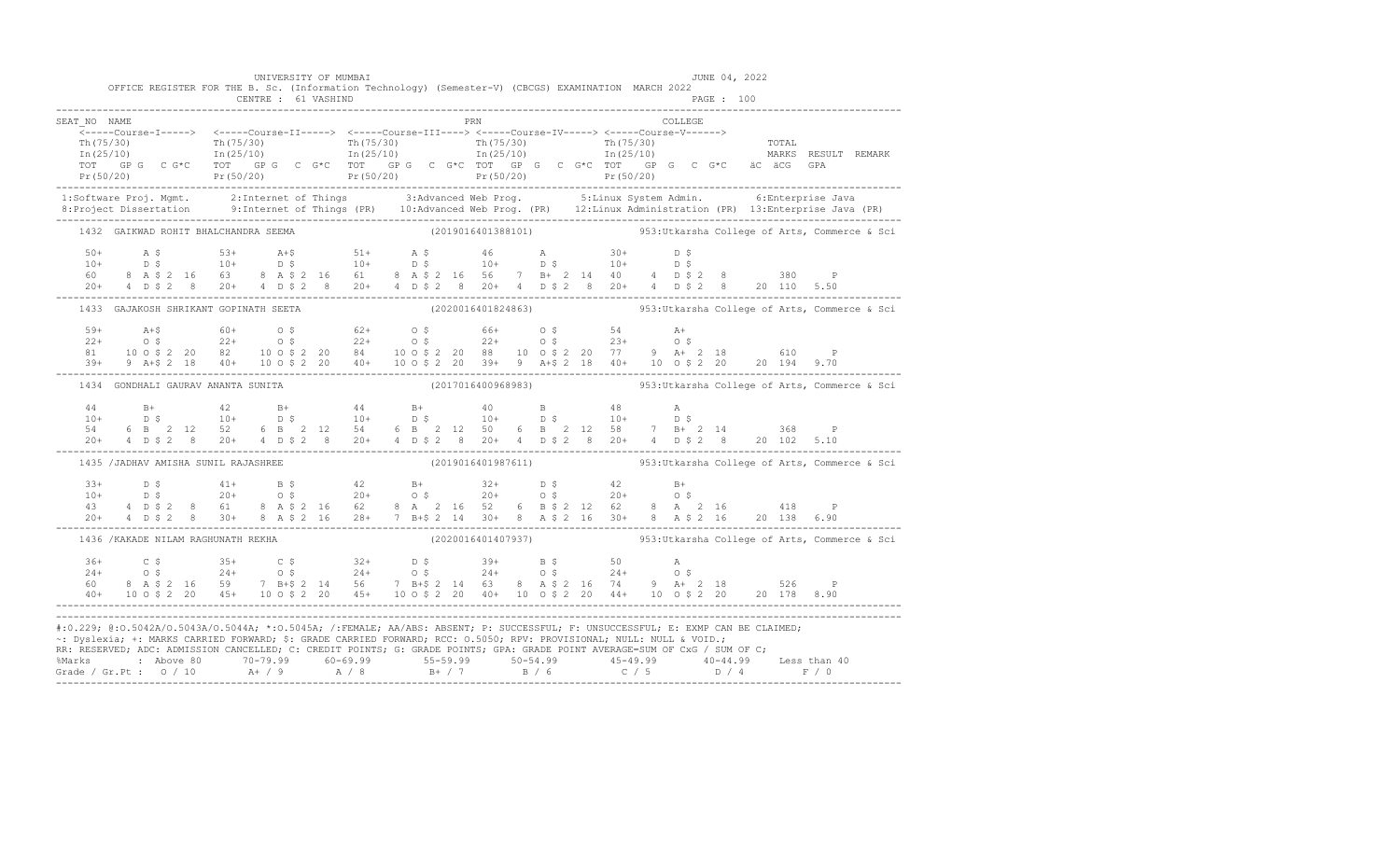|                                                                                                                                                                                                                                                                                                                                                                                                                                                                                                                                                       | OFFICE REGISTER FOR THE B. Sc. (Information Technology) (Semester-V) (CBCGS) EXAMINATION MARCH 2022                                                                                                                                                                                                                                                                  | CENTRE : 61 VASHIND | UNIVERSITY OF MUMBAI |  |  |            |  |  |         | JUNE 04, 2022<br>PAGE : 101 |  |                                                                    |  |
|-------------------------------------------------------------------------------------------------------------------------------------------------------------------------------------------------------------------------------------------------------------------------------------------------------------------------------------------------------------------------------------------------------------------------------------------------------------------------------------------------------------------------------------------------------|----------------------------------------------------------------------------------------------------------------------------------------------------------------------------------------------------------------------------------------------------------------------------------------------------------------------------------------------------------------------|---------------------|----------------------|--|--|------------|--|--|---------|-----------------------------|--|--------------------------------------------------------------------|--|
| SEAT NO NAME<br>$\begin{array}{cccccccc} \texttt{&\small{----coures-I------}} & \texttt{&\small{----coures-I1-----}} & \texttt{&\small{----coures-I1-----}} & \texttt{&\small{----coures-I1-----}} & \texttt{&\small{----coures-I1-----}} & \texttt{&\small{----coures-I1-----}} & \texttt{&\small{----coures-I1-----}} & \texttt{&\small{----coures-I1-----}} & \texttt{&\small{----coures-I1-----}} & \texttt{&\small{----coures-I1-----}} & \texttt{&\small{----coures-I1-----}} & \texttt{$                                                       |                                                                                                                                                                                                                                                                                                                                                                      |                     |                      |  |  | <b>PRN</b> |  |  | COLLEGE |                             |  |                                                                    |  |
|                                                                                                                                                                                                                                                                                                                                                                                                                                                                                                                                                       |                                                                                                                                                                                                                                                                                                                                                                      |                     |                      |  |  |            |  |  |         |                             |  |                                                                    |  |
|                                                                                                                                                                                                                                                                                                                                                                                                                                                                                                                                                       | 1437 KALASKAR MAYUR PRALHAD PUSHPA                                                                                                                                                                                                                                                                                                                                   |                     |                      |  |  |            |  |  |         |                             |  | $(2019016401387883)$ 953: Utkarsha College of Arts, Commerce & Sci |  |
|                                                                                                                                                                                                                                                                                                                                                                                                                                                                                                                                                       | $\begin{array}{cccccccccccc} 35+ & & C & \xi & & 51+ & A & \xi & & 39+ & B & \xi & & 44+ & B+ \xi & & 41 & B \\ 23+ & & 0 & \xi & & 22+ & 0 & \xi & & 22+ & 0 & \xi & & 22+ & 0 & \xi & & 10+ & D & \xi \\ 58 & & 7 & B+ \xi & 2 & 14 & 73 & 9 & A+ \xi & 2 & 18 & 61 & 8 & A & \xi & 2 & 16 & 66 & 8 & A & \xi & 2 & 16 & 51 & 6 & B & 2 & 12 & 517 & P \\ $        |                     |                      |  |  |            |  |  |         |                             |  |                                                                    |  |
|                                                                                                                                                                                                                                                                                                                                                                                                                                                                                                                                                       | 1438 MORE KALPESH SUNIL SUMAN                                                                                                                                                                                                                                                                                                                                        |                     |                      |  |  |            |  |  |         |                             |  | $(2019016401387515)$ 953: Utkarsha College of Arts, Commerce & Sci |  |
|                                                                                                                                                                                                                                                                                                                                                                                                                                                                                                                                                       | $\begin{array}{cccccccccccc} 36+ & & C & \xi & & 51+ & A & \xi & & 44+ & B+ \xi & & 39+ & B & \xi & & 66 & & O \\ 23+ & & O & \xi & & 24+ & O & \xi & & 23+ & O & \xi & & 22+ & O & \xi & & 22+ & O & \xi \\ 59 & & 7 & B+ \xi & 2 & 14 & 75 & 9 & A+ \xi & 2 & 18 & 67 & 8 & A & \xi & 2 & 16 & 62 & 8 & A & \xi & 2 & 16 & 88 & & 10 & O & 2 & 20 & & 556 & P \\ $ |                     |                      |  |  |            |  |  |         |                             |  |                                                                    |  |
|                                                                                                                                                                                                                                                                                                                                                                                                                                                                                                                                                       | 1439 /PALVI NIKITA JAYDAS ALKA                                                                                                                                                                                                                                                                                                                                       |                     |                      |  |  |            |  |  |         |                             |  | $(2019016401387933)$ 953: Utkarsha College of Arts, Commerce & Sci |  |
|                                                                                                                                                                                                                                                                                                                                                                                                                                                                                                                                                       | $\begin{array}{cccccccccccc} 35+ & C & \xi & 50+ & A & \xi & 42+ & B+ \xi & 50+ & A & \xi & 47 & A \\ 24+ & O & \xi & 24+ & O & \xi & 24+ & O & \xi & 24+ & O & \xi & 24+ & O & \xi \\ 59 & 7 & B+ \xi & 2 & 14 & 74 & 9 & A+ \xi & 2 & 18 & 66 & 8 & A & \xi & 2 & 16 & 74 & 9 & A+ \xi & 2 & 18 & 71 & 9 & A+ & 2 & 18 & 552 & P \\ 40+ & 10 & 0 & \xi &$          |                     |                      |  |  |            |  |  |         |                             |  |                                                                    |  |
|                                                                                                                                                                                                                                                                                                                                                                                                                                                                                                                                                       | 1440 / PATIL TANVI BALU AAHILYA                                                                                                                                                                                                                                                                                                                                      |                     |                      |  |  |            |  |  |         |                             |  | (2019016401987626) 953: Utkarsha College of Arts, Commerce & Sci   |  |
|                                                                                                                                                                                                                                                                                                                                                                                                                                                                                                                                                       | $\begin{array}{cccccccccccc} 32+ & D & \xi & 53+ & A+ \xi & 39+ & B & \xi & 47+ & A & \xi & 39 & B \\ 24+ & O & \xi & 24+ & O & \xi & 24+ & O & \xi & 24+ & O & \xi & 24+ & O & \xi \\ 56 & 7 & B+ \xi & 2 & 14 & 77 & 9 & A+ \xi & 2 & 18 & 63 & 8 & A & \xi & 2 & 16 & 71 & 9 & A+ \xi & 2 & 18 & 63 & 8 & A & 2 & 16 & 530 & P \\ 40+ & 10 & 0 & \xi & $          |                     |                      |  |  |            |  |  |         |                             |  |                                                                    |  |
|                                                                                                                                                                                                                                                                                                                                                                                                                                                                                                                                                       | 1441 PAWAR BHAVESH GURUNATH SHAILA                                                                                                                                                                                                                                                                                                                                   |                     |                      |  |  |            |  |  |         |                             |  | $(2018016400421335)$ 953: Utkarsha College of Arts, Commerce & Sci |  |
| 46<br>$20+$                                                                                                                                                                                                                                                                                                                                                                                                                                                                                                                                           | 46<br>$20+$<br>$20+$<br>$20+$<br>$20+$<br>$20+$<br>$20+$<br>$20+$<br>$20+$<br>$20+$<br>$20+$<br>$20+$<br>$20+$<br>$20+$<br>$20+$<br>$20+$<br>$20+$<br>$20+$<br>$20+$<br>$20+$<br>$20+$<br>$20+$<br>$20+$<br>$20+$<br>$20+$<br>$20+$<br>$20+$<br>$20+$<br>$20+$<br>$20+$<br>$20+$<br>$20+$<br>                                                                        |                     |                      |  |  |            |  |  |         |                             |  |                                                                    |  |
| #:0.229; @:0.5042A/0.5043A/0.5044A; *:0.5045A; /:FEMALE; AA/ABS: ABSENT; P: SUCCESSFUL; F: UNSUCCESSFUL; E: EXMP CAN BE CLAIMED;<br>~: Dyslexia; +: MARKS CARRIED FORWARD; \$: GRADE CARRIED FORWARD; RCC: 0.5050; RPV: PROVISIONAL; NULL: NULL & VOID.;<br>RR: RESERVED, ADC: ADMISSION CANCELLED, C: CREDIT POINTS, G: GRADE POINTS, GPA: GRADE POINT AVERAGE=SUM OF CxG / SUM OF C;<br>% Marks : Above 80 70-79.99 60-69.99 55-59.99 50-54.99 45-49.99 40-44.99 Less than 40<br>Grade / Gr.Pt : 0 / 10 A+ / 9 A / 8 B+ / 7 B / 6 C / 5 D / 4 F / 0 |                                                                                                                                                                                                                                                                                                                                                                      |                     |                      |  |  |            |  |  |         |                             |  |                                                                    |  |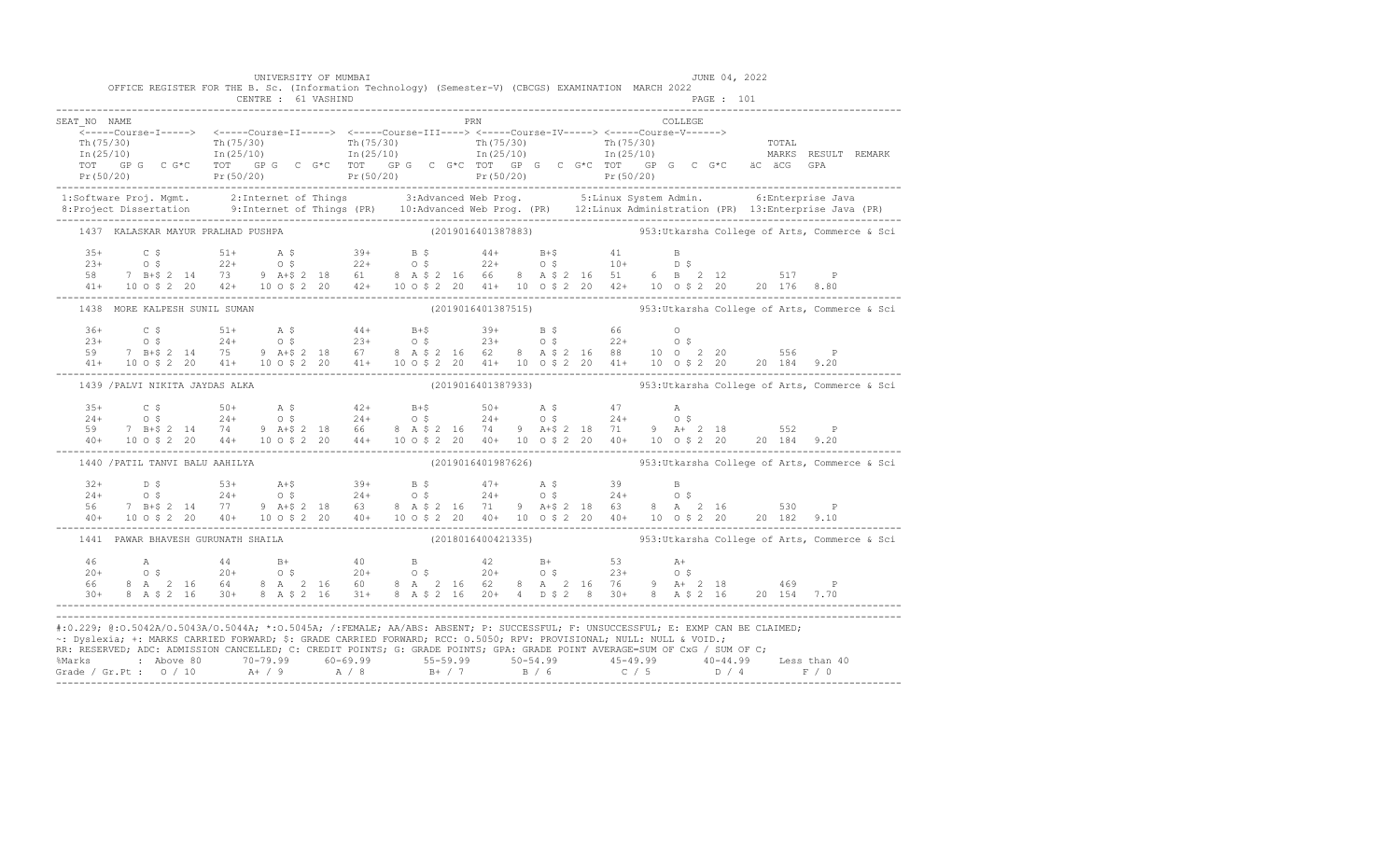|                                                                                                                                                                                                                                                                                                                                                                                        |  |  |                                        |  | UNIVERSITY OF MUMBAI | OFFICE REGISTER FOR THE B. Sc. (Information Technology) (Semester-V) (CBCGS) EXAMINATION MARCH 2022                                                                                                                                                                                                                                                                          |  |     |                    |  |          | JUNE 04, 2022 |  |                     |                                                                                                                                                                                                                                   |
|----------------------------------------------------------------------------------------------------------------------------------------------------------------------------------------------------------------------------------------------------------------------------------------------------------------------------------------------------------------------------------------|--|--|----------------------------------------|--|----------------------|------------------------------------------------------------------------------------------------------------------------------------------------------------------------------------------------------------------------------------------------------------------------------------------------------------------------------------------------------------------------------|--|-----|--------------------|--|----------|---------------|--|---------------------|-----------------------------------------------------------------------------------------------------------------------------------------------------------------------------------------------------------------------------------|
|                                                                                                                                                                                                                                                                                                                                                                                        |  |  |                                        |  | CENTRE : 61 VASHIND  |                                                                                                                                                                                                                                                                                                                                                                              |  |     |                    |  |          | PAGE : 102    |  |                     |                                                                                                                                                                                                                                   |
| SEAT NO NAME                                                                                                                                                                                                                                                                                                                                                                           |  |  |                                        |  |                      |                                                                                                                                                                                                                                                                                                                                                                              |  | PRN |                    |  | COLLEGE. |               |  |                     |                                                                                                                                                                                                                                   |
|                                                                                                                                                                                                                                                                                                                                                                                        |  |  |                                        |  |                      |                                                                                                                                                                                                                                                                                                                                                                              |  |     |                    |  |          |               |  | MARKS RESULT REMARK | Pr (50/20) Pr (50/20) Pr (50/20) Pr (50/20) Pr (50/20) Pr (50/20) Pr (50/20) Pr (50/20)                                                                                                                                           |
|                                                                                                                                                                                                                                                                                                                                                                                        |  |  |                                        |  |                      |                                                                                                                                                                                                                                                                                                                                                                              |  |     |                    |  |          |               |  |                     | 1:Software Proj. Mgmt. 2:Internet of Things 3:Advanced Web Prog. 5:Linux System Admin. 6:Enterprise Java<br>8:Project Dissertation 9:Internet of Things (PR) 10:Advanced Web Prog. (PR) 12:Linux Administration (PR) 13:Enterpris |
|                                                                                                                                                                                                                                                                                                                                                                                        |  |  | 1442 PAWAR KAUSHIK SANTOSH SUVARNA     |  |                      |                                                                                                                                                                                                                                                                                                                                                                              |  |     |                    |  |          |               |  |                     | (2019016401386802) 353: Utkarsha College of Arts, Commerce & Sci                                                                                                                                                                  |
|                                                                                                                                                                                                                                                                                                                                                                                        |  |  |                                        |  |                      | $\begin{array}{cccccccccccccccc} 38+ & & B & S & S4+ & A+ \zeta & 36+ & C & \zeta & 50+ & A & \zeta & 39 & B \\ 23+ & & O & \zeta & & 24+ & O & \zeta & 23+ & O & \zeta & 22+ & O & \zeta & 23+ & O & \zeta \\ 61 & & 8 & A & \zeta & 2 & 16 & 78 & 9 & A+ \zeta & 2 & 18 & 59 & 7 & B+ \zeta & 2 & 14 & 72 & 9 & A+ \zeta & 2 & 18 & 62 & 8 & A & 2 & 16 & 534 & P \\ $     |  |     |                    |  |          |               |  |                     |                                                                                                                                                                                                                                   |
|                                                                                                                                                                                                                                                                                                                                                                                        |  |  | 1443 SARNINGE VAIBHAV SHIVAJI SUGANDHA |  |                      |                                                                                                                                                                                                                                                                                                                                                                              |  |     | (2019016401388097) |  |          |               |  |                     | 953: Utkarsha College of Arts, Commerce & Sci                                                                                                                                                                                     |
|                                                                                                                                                                                                                                                                                                                                                                                        |  |  |                                        |  |                      | $\begin{array}{cccccccccccc} 73+ & & & 0 & \xi & & & 42+ & & B+\xi & & 70+ & & 0 & \xi & & 55+ & A+\xi & & 50 & & A \\ 10+ & & D & \xi & & & 10+ & & D & \xi & & 10+ & & D & \xi & & 15+ & A & \xi & & 16+ & A & \xi \\ 83 & & 10 & 0 & \xi & 2 & 20 & 52 & 6 & B & \xi & 2 & 12 & 80 & & 10 & 0 & \xi & 2 & 20 & 70 & 9 & A+\xi & 2 & 18 & 66 & 8 & A & 2 & 16 &$           |  |     |                    |  |          |               |  |                     |                                                                                                                                                                                                                                   |
|                                                                                                                                                                                                                                                                                                                                                                                        |  |  | 1444 SASE SAMIR NANA NAMRATA           |  |                      |                                                                                                                                                                                                                                                                                                                                                                              |  |     |                    |  |          |               |  |                     | (2019016401386791) 953: Utkarsha College of Arts, Commerce & Sci                                                                                                                                                                  |
|                                                                                                                                                                                                                                                                                                                                                                                        |  |  |                                        |  |                      | $\begin{array}{cccccccccccccccc} 38 + & & & \text{B5} & & & 33 + & & \text{D5} & & & 38 & & \text{B} & & & 41 + & & \text{B5} & & 33 & & \text{D} \\ 10 + & & & \text{D5} & & & 10 + & & \text{D5} & & 20 + & & 0 & 5 & & 10 + & & \text{D5} & & 20 + & & 0 & 5 \\ 48 & & 5 & 0 & 5 & 2 & 10 & & 43 & & 4 & \text{D5} & 2 & 8 & & 58 & & 7 & \text{B} + & 2 & 14 & & 51 & &$ |  |     |                    |  |          |               |  |                     |                                                                                                                                                                                                                                   |
|                                                                                                                                                                                                                                                                                                                                                                                        |  |  | 1445 SHELKE AKSHAY ROHIDAS ROHINI      |  |                      |                                                                                                                                                                                                                                                                                                                                                                              |  |     |                    |  |          |               |  |                     | (2019016401387794) 953: Utkarsha College of Arts, Commerce & Sci                                                                                                                                                                  |
| $36+$<br>$23+$<br>59                                                                                                                                                                                                                                                                                                                                                                   |  |  |                                        |  |                      | 39+ 9 A+\$ 2 18 41+ 10 0 \$ 2 20 41+ 10 0 \$ 2 20 39+ 9 A+\$ 2 18 40+ 10 0 \$ 2 20 20 182 9.10                                                                                                                                                                                                                                                                               |  |     |                    |  |          |               |  |                     |                                                                                                                                                                                                                                   |
| #:0.229; @:0.5042A/O.5043A/O.5044A; *:0.5045A; /:FEMALE; AA/ABS: ABSENT; P: SUCCESSFUL; F: UNSUCCESSFUL; E: EXMP CAN BE CLAIMED;<br>~: Dyslexia; +: MARKS CARRIED FORWARD; \$: GRADE CARRIED FORWARD; RCC: 0.5050; RPV: PROVISIONAL; NULL: NULL & VOID.;<br>RR: RESERVED; ADC: ADMISSION CANCELLED; C: CREDIT POINTS; G: GRADE POINTS; GPA: GRADE POINT AVERAGE=SUM OF CxG / SUM OF C; |  |  |                                        |  |                      |                                                                                                                                                                                                                                                                                                                                                                              |  |     |                    |  |          |               |  |                     |                                                                                                                                                                                                                                   |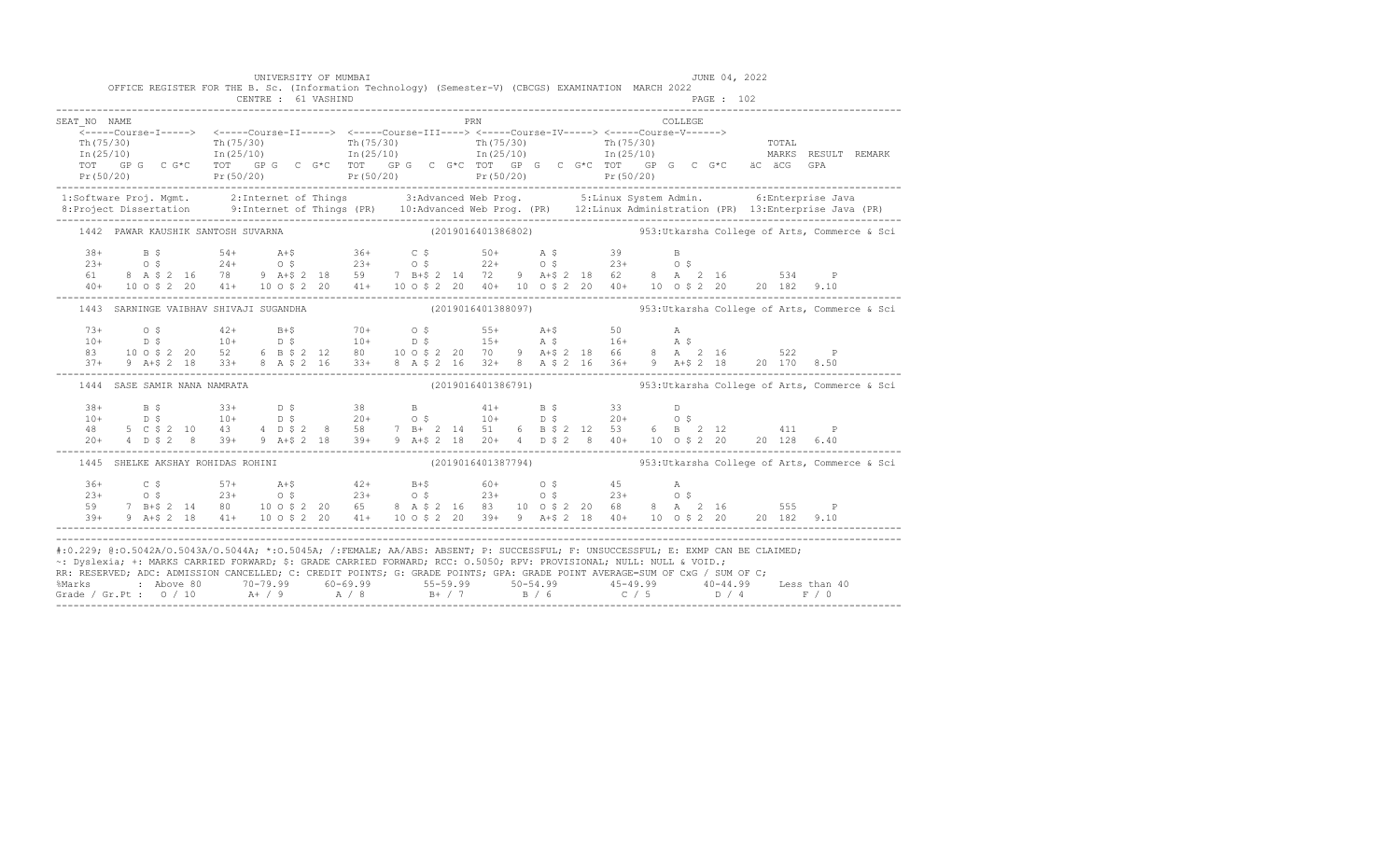|                               | UNIVERSITY OF MUMBAI<br>CENTRE : 12 NEW MUMBAI | OFFICE REGISTER FOR THE B. Sc. (Information Technology) (Semester-V) (CBCGS) EXAMINATION MARCH 2022                                                                                                                                                                                                                                                                                                                                                    | JUNE 04, 2022<br>PAGE : 103                                                                                                                                                                                                                       |
|-------------------------------|------------------------------------------------|--------------------------------------------------------------------------------------------------------------------------------------------------------------------------------------------------------------------------------------------------------------------------------------------------------------------------------------------------------------------------------------------------------------------------------------------------------|---------------------------------------------------------------------------------------------------------------------------------------------------------------------------------------------------------------------------------------------------|
| SEAT NO NAME                  |                                                | PRN<br><-----Course-I-----> <-----Course-II-----> <-----Course-III----> <-----Course-IV-----> <-----Course-V------>                                                                                                                                                                                                                                                                                                                                    | <b>COLLEGE</b>                                                                                                                                                                                                                                    |
| Th (75/30)                    |                                                | Th(75/30) Th(75/30) Th(75/30) Th(75/30) Th(75/30)<br>TOT GPG CG*C TOT GPG CG*C TOT GPG CG*C TOT GPG CG*CTOT GACTOT GPG CG*C äCäCG<br>Pr (50/20) Pr (50/20) Pr (50/20) Pr (50/20) Pr (50/20)                                                                                                                                                                                                                                                            | <b>TOTAL</b><br>In (25/10) 1n (25/10) 1n (25/10) 1n (25/10) 1n (25/10) 1n (25/10) 1n (25/10) 1n (25/10)<br>GPA                                                                                                                                    |
|                               |                                                |                                                                                                                                                                                                                                                                                                                                                                                                                                                        | 1:Software Proj. Mqmt. 2:Internet of Things 3:Advanced Web Prog. 5:Linux System Admin. 6:Enterprise Java<br>8: Project Dissertation 9: Internet of Things (PR) 10: Advanced Web Prog. (PR) 12: Linux Administration (PR) 13: Enterprise Java (PR) |
|                               |                                                |                                                                                                                                                                                                                                                                                                                                                                                                                                                        | 1446 YOGESHWAR AYYASWAMI SANMUGARAJA MARY (2019016401195934) 530:Vishweshwar Education Society's Western                                                                                                                                          |
| $30+$<br>$19+$<br>49<br>$20+$ |                                                | $D$ \$ 36+ $C$ \$ 30+ $D$ \$ 33+ $D$ \$ 38+ $B$ \$                                                                                                                                                                                                                                                                                                                                                                                                     | 4 D \$ 2 8 32 + 8 A \$ 2 16 20 4 D 2 8 22 + 4 D \$ 2 8 20 4 D 2 8 20 102 5.10                                                                                                                                                                     |
| %Marks                        |                                                | #:0.229; @:0.5042A/0.5043A/0.5044A; *:0.5045A; /:FEMALE; AA/ABS: ABSENT; P: SUCCESSFUL; F: UNSUCCESSFUL; E: EXMP CAN BE CLAIMED;<br>~: Dyslexia; +: MARKS CARRIED FORWARD; \$: GRADE CARRIED FORWARD; RCC: 0.5050; RPV: PROVISIONAL; NULL: NULL & VOID.;<br>RR: RESERVED; ADC: ADMISSION CANCELLED; C: CREDIT POINTS; G: GRADE POINTS; GPA: GRADE POINT AVERAGE=SUM OF CxG / SUM OF C;<br>Grade / Gr.Pt : $0/10$ A+ / 9 A / 8 B+ / 7 B / 6 C / 5 D / 4 | : Above 80    70-79.99    60-69.99     55-59.99     50-54.99     45-49.99     40-44.99   Less than 40<br>F / 0                                                                                                                                    |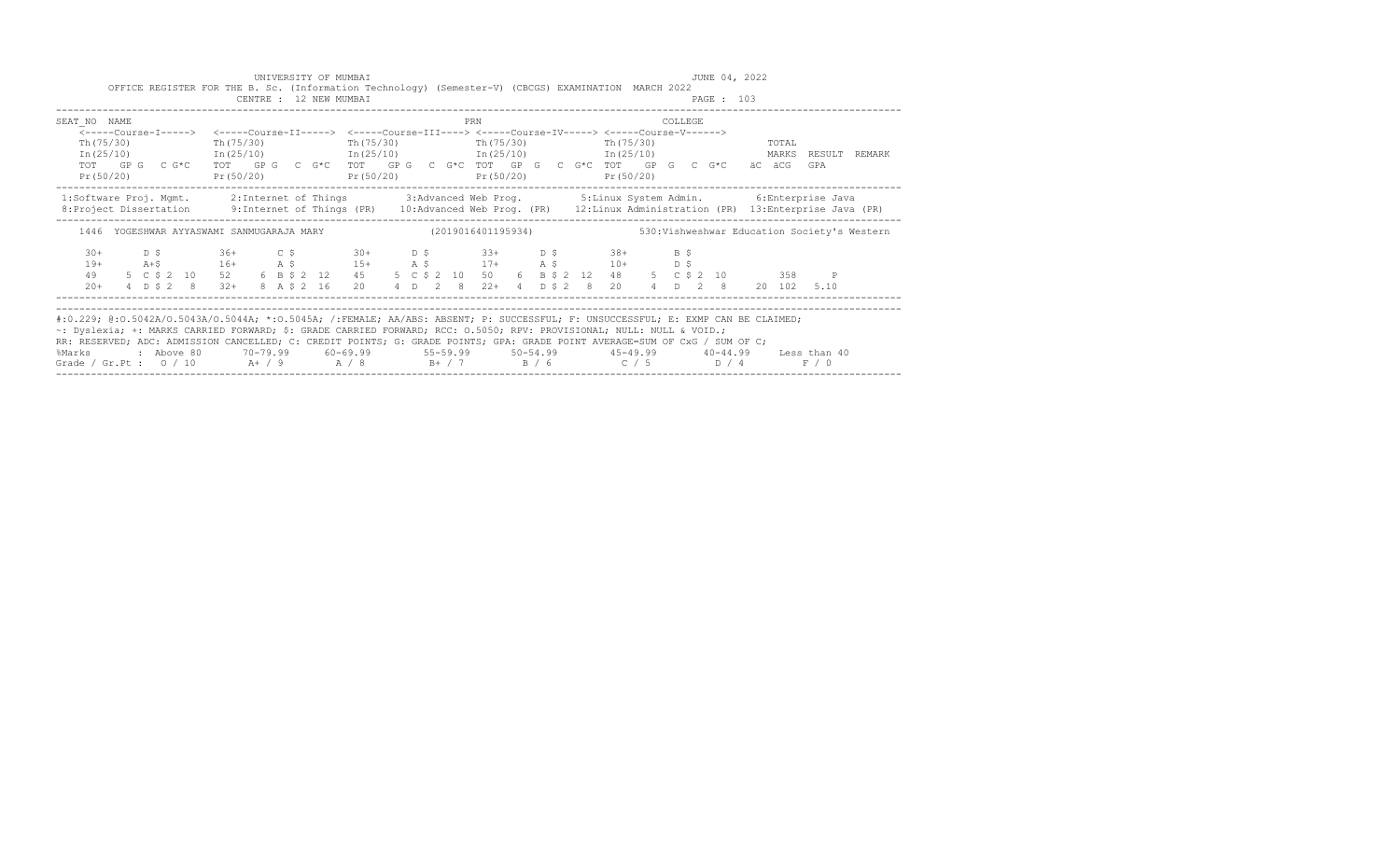|                                         | UNIVERSITY OF MUMBAI<br>CENTRE : 48 GOVELI-KALYAN | OFFICE REGISTER FOR THE B. Sc. (Information Technology) (Semester-V) (CBCGS) EXAMINATION MARCH 2022                                                                                                                                                                                                                                                                                                                                                            | JUNE 04, 2022<br>PAGE : 104                                                                                                                                                                                                                                                                                             |
|-----------------------------------------|---------------------------------------------------|----------------------------------------------------------------------------------------------------------------------------------------------------------------------------------------------------------------------------------------------------------------------------------------------------------------------------------------------------------------------------------------------------------------------------------------------------------------|-------------------------------------------------------------------------------------------------------------------------------------------------------------------------------------------------------------------------------------------------------------------------------------------------------------------------|
| SEAT NO NAME<br>Th (75/30)<br>Th(75/30) |                                                   | PRN<br><-----Course-I-----> <-----Course-II-----> <-----Course-III----> <-----Course-IV-----> <-----Course-V------><br>$Th(75/30)$ The $(75/30)$ The $(75/30)$<br>TOT GPG C G*C TOT GPG C G*C TOT GPG C G*C TOT GPG C G*C TOT GPG C G*C äC äCG<br>Pr (50/20) Pr (50/20) Pr (50/20) Pr (50/20) Pr (50/20) Pr (50/20)                                                                                                                                            | <b>COLLEGE</b><br>TOTAL<br>In (25/10) 1n (25/10) 1n (25/10) 1n (25/10) 1n (25/10) 1n (25/10) 1n (25/10) 1n (25/10)<br>GPA                                                                                                                                                                                               |
| 1447 PATIL SACHIN RAVINDRA SANGITA      |                                                   |                                                                                                                                                                                                                                                                                                                                                                                                                                                                | 1:Software Proj. Mgmt. 2:Internet of Things 3:Advanced Web Prog. 4:Artificial Intellige. 6:Enterprise Java<br>8: Project Dissertation 9: Internet of Things (PR) 10: Advanced Web Prog. (PR) 11: Artificial Intellige (PR) 13: Enterprise Java (PR)<br>(2018016401914863) 605: Jeevandeep Shaikshanik Sanstha's Poai Sa |
| 50                                      |                                                   | A 50 A 52 A 57 A+ 47<br>21 0 20 0 18 $A +$ 21 0 21 0<br>71 9 $A +$ 2 18 70 9 $A +$ 2 18 70 9 $A +$ 2 18 78 62 10 0 2 20 68 8 A 2 16                                                                                                                                                                                                                                                                                                                            | A<br>53903 P<br>39 @1 10 0 2 20 35 9 A+ 2 18 32 8 A 2 16 36 9 A+ 2 18 40 10 0 2 20 20 182 9.10                                                                                                                                                                                                                          |
| %Marks                                  |                                                   | #:0.229; @:0.5042A/0.5043A/0.5044A; *:0.5045A; /:FEMALE; AA/ABS: ABSENT; P: SUCCESSFUL; F: UNSUCCESSFUL; E: EXMP CAN BE CLAIMED;<br>~: Dyslexia; +: MARKS CARRIED FORWARD; \$: GRADE CARRIED FORWARD; RCC: 0.5050; RPV: PROVISIONAL; NULL: NULL & VOID.;<br>RR: RESERVED; ADC: ADMISSION CANCELLED; C: CREDIT POINTS; G: GRADE POINTS; GPA: GRADE POINT AVERAGE=SUM OF CxG / SUM OF C;<br>Grade / Gr.Pt : $0$ / $10$ A+ / $9$ A / $8$ B+ / 7 B / 6 C / 5 D / 4 | : Above 80    70-79.99    60-69.99     55-59.99     50-54.99     45-49.99     40-44.99   Less than 40<br>F / 0                                                                                                                                                                                                          |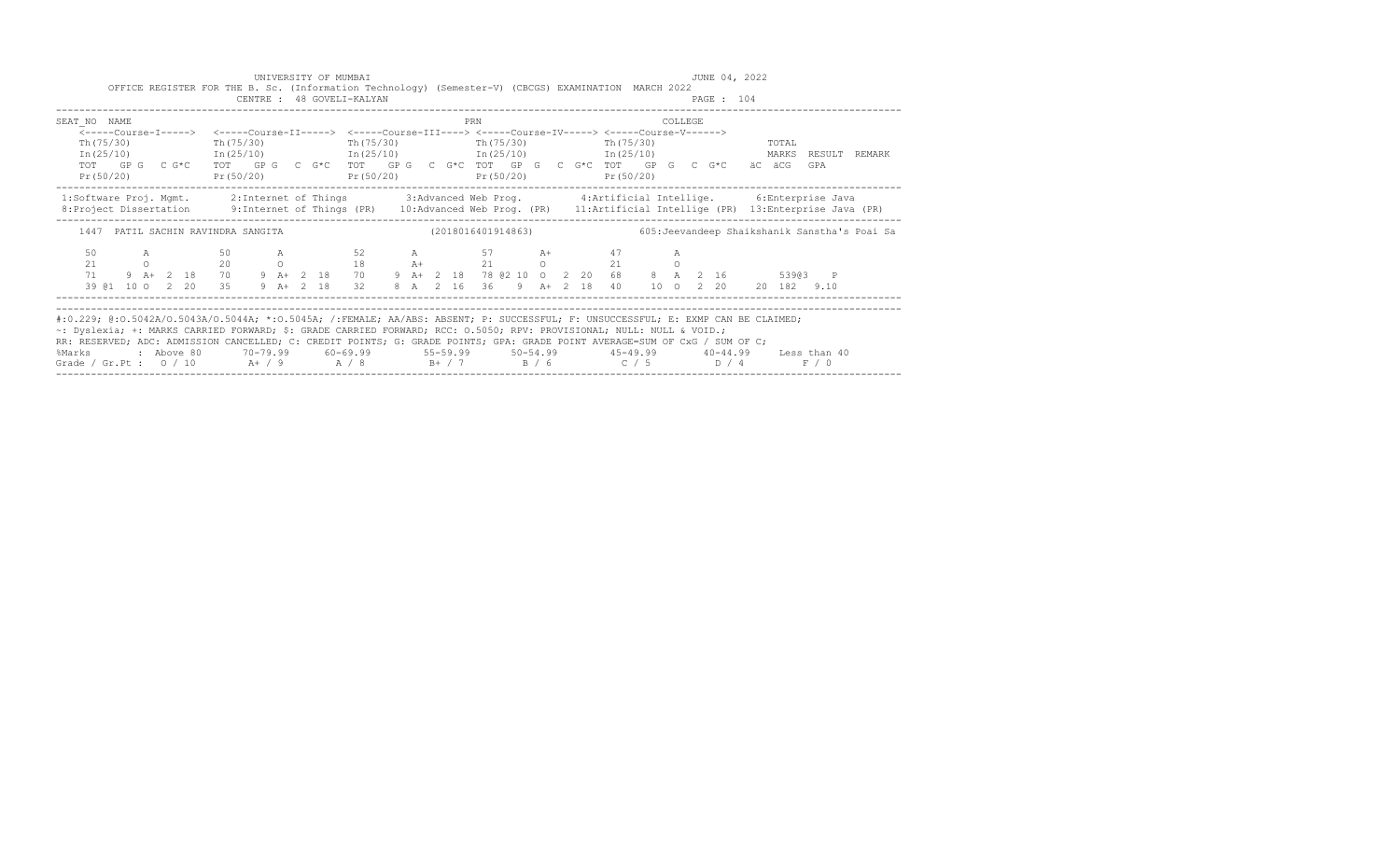|              |                                      | UNIVERSITY OF MUMBAI<br>CENTRE : 47 MUMBRA | OFFICE REGISTER FOR THE B. Sc. (Information Technology) (Semester-V) (CBCGS) EXAMINATION MARCH 2022 | JUNE 04, 2022                                                                                                                                                                                                                                                                                                                                                                                                                                                                                                                                        |  |
|--------------|--------------------------------------|--------------------------------------------|-----------------------------------------------------------------------------------------------------|------------------------------------------------------------------------------------------------------------------------------------------------------------------------------------------------------------------------------------------------------------------------------------------------------------------------------------------------------------------------------------------------------------------------------------------------------------------------------------------------------------------------------------------------------|--|
| SEAT NO NAME |                                      |                                            | PRN                                                                                                 | COLLEGE                                                                                                                                                                                                                                                                                                                                                                                                                                                                                                                                              |  |
|              |                                      |                                            |                                                                                                     |                                                                                                                                                                                                                                                                                                                                                                                                                                                                                                                                                      |  |
|              |                                      | 1448 ATAULLAH ASHIKALI JANNATUNNISHA       |                                                                                                     | (2019016402560126) 603:M.S. P. Mandal's G. R. Patil College of                                                                                                                                                                                                                                                                                                                                                                                                                                                                                       |  |
|              |                                      |                                            |                                                                                                     |                                                                                                                                                                                                                                                                                                                                                                                                                                                                                                                                                      |  |
|              | 1449 /BUDYE SADIYA ILYAS AMINA       |                                            |                                                                                                     | (2018016401421262) 603:M.S. P. Mandal's G. R. Patil College of                                                                                                                                                                                                                                                                                                                                                                                                                                                                                       |  |
|              |                                      |                                            |                                                                                                     | $\begin{array}{cccccccccccccccc} 45+ & & {\bf A}\; \xi & & & 45+ & & {\bf A}\; \xi & & & 36+ & & {\bf C}\; \xi & & & 35+ & & {\bf C}\; \xi & & & 34+ & & {\bf C}\; \xi & & & & & \\ 21+ & & {\bf O}\; \xi & & & 23+ & {\bf O}\; \xi & & & 23+ & {\bf O}\; \xi & & & 25+ & {\bf O}\; \xi & & & 21+ & {\bf O}\; \xi & & & \\ 66 & & 8& {\bf A}\; \xi\; 2 & 16 & & 68 & & 8& {\bf A}\; \xi\; 2 & 16 & &$                                                                                                                                                |  |
|              | 1450 CHANDRA ANURAG JAGDISH MEWATI   |                                            |                                                                                                     | (2018016400358952) 603:M.S. P. Mandal's G. R. Patil College of                                                                                                                                                                                                                                                                                                                                                                                                                                                                                       |  |
|              |                                      |                                            |                                                                                                     | $\begin{array}{cccccccccccc} 62 & 0 & 62 & 0 & 60 & 0 & 59 & \text{A+} & 61 & 0 \\ 20 & 0 & 22 & 0 & 21 & 0 & 20 & 0 & 21 & 0 \\ 82 & 100 & 2 & 20 & 84 & 100 & 2 & 20 & 81 & 100 & 2 & 20 & 79 & 01 & 10 & 0 & 2 & 20 & 82 & 10 & 0 & 2 & 20 & 575 & 0 & \text{P} \\ 30 & 8 & \text{A} & 2 & 16 & 35 & 9 & \text{A+} & $                                                                                                                                                                                                                            |  |
|              | 1451 / CHOUGULE NUZA DILAWAR HASEENA |                                            |                                                                                                     | (2019016400298984) 603:M.S. P. Mandal's G. R. Patil College of                                                                                                                                                                                                                                                                                                                                                                                                                                                                                       |  |
|              |                                      |                                            |                                                                                                     | $\begin{array}{cccccccccccc} 35+ & & C\ \xi & & 30+ & & D\ \xi & & 36+ & & C\ \xi & & 39+ & & 5\ \xi & & 21+ & & 0\ \xi & & 25+ & & 0\ \xi & & 25+ & & 0\ \xi & & 26+ & & 7\ \xi & & 27+ & & 21+ & & 0\ \xi & & 28+ & 7 & B+ \xi & 2 & 14 & 56 & 7 & B+ \xi & 2 & 14 & 63 & 8 & A\ \xi & 2 & 16 & 55 & & 7 & B+ \xi & 2 & 14 & 449 & P \\ 28+ & $                                                                                                                                                                                                    |  |
|              | 1452 DIVEKAR ALTAMASH NIYAZ NAEEMA   |                                            |                                                                                                     | (2019016400298976) 603:M.S. P. Mandal's G. R. Patil College of                                                                                                                                                                                                                                                                                                                                                                                                                                                                                       |  |
|              |                                      |                                            |                                                                                                     | 63<br>$21+$ 0.5<br>$21+$ 0.5<br>$21+$ 0.5<br>$220$ 53<br>$6$ B $5$ 2 12<br>$79$ $9$ A + 2 18<br>$19+$ $19+$<br>$19+$<br>$19+$<br>$19+$<br>$19+$<br>$19+$<br>$19+$<br>$19+$<br>$19+$<br>$19+$<br>$19+$<br>$19+$<br>$19+$<br>$19+$<br>$19+$<br>$19+$<br>$19+$<br>$19+$<br>$19+$<br>                                                                                                                                                                                                                                                                    |  |
|              |                                      |                                            |                                                                                                     | #:0.229; @:0.5042A/0.5043A/0.5044A; *:0.5045A; /:FEMALE; AA/ABS: ABSENT; P: SUCCESSFUL; F: UNSUCCESSFUL; E: EXMP CAN BE CLAIMED;<br>~: Dyslexia; +: MARKS CARRIED FORWARD; \$: GRADE CARRIED FORWARD; RCC: 0.5050; RPV: PROVISIONAL; NULL: NULL & VOID.;<br>RR: RESERVED; ADC: ADMISSION CANCELLED; C: CREDIT POINTS; G: GRADE POINTS; GPA: GRADE POINT AVERAGE=SUM OF CxG / SUM OF C;<br>%Marks : Above 80 70-79.99 60-69.99 55-59.99 50-54.99 45-49.99 40-44.99 Less than 40<br>Grade / Gr.Pt : 0 / 10 A+ / 9 A / 8 B+ / 7 B / 6 C / 5 D / 4 F / 0 |  |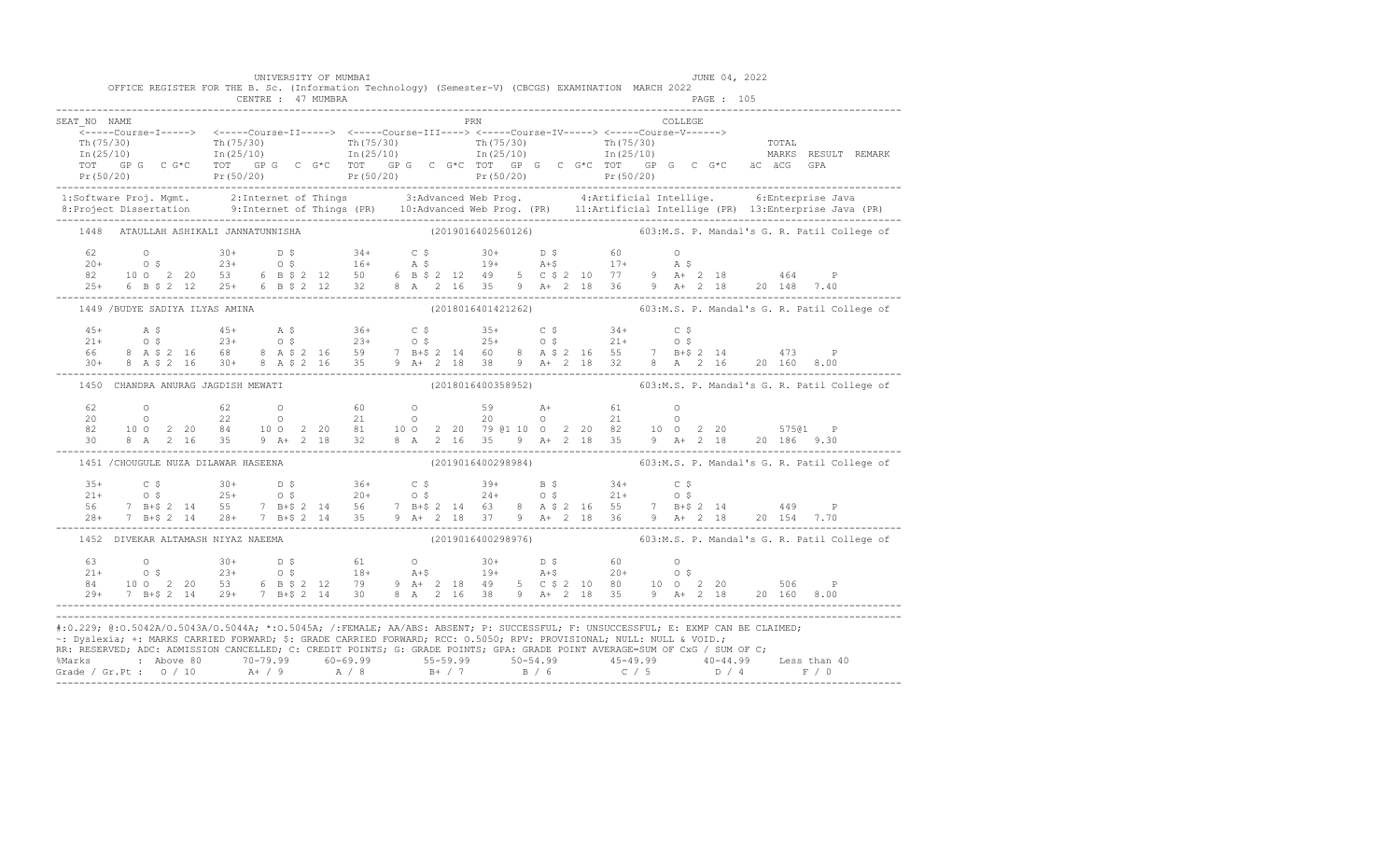|                                    | UNIVERSITY OF MUMBAI<br>CENTRE : 47 MUMBRA | OFFICE REGISTER FOR THE B. Sc. (Information Technology) (Semester-V) (CBCGS) EXAMINATION MARCH 2022                  | JUNE 04, 2022<br>PAGE : 106                                                                                                                                                                                                                                                                                                                                                                                                   |
|------------------------------------|--------------------------------------------|----------------------------------------------------------------------------------------------------------------------|-------------------------------------------------------------------------------------------------------------------------------------------------------------------------------------------------------------------------------------------------------------------------------------------------------------------------------------------------------------------------------------------------------------------------------|
| SEAT NO NAME                       |                                            | PRN                                                                                                                  | COLLEGE<br>(1997)<br>The C G + C Tor C G + C Tor C G + C Tor C G + C Tor C G + C Tor C G + C Tor C G + C Tor C G + C Tor C G + C Tor C G + C Tor C G + C Tor C G + C Tor C G + C Tor C G + C Tor C G + C Tor C G + C Tor C G + C Tor C G +                                                                                                                                                                                    |
|                                    |                                            |                                                                                                                      |                                                                                                                                                                                                                                                                                                                                                                                                                               |
| 1453 KHAN ADIL AZAM ATIQUA         |                                            |                                                                                                                      | (2017016400238373) 603:M.S. P. Mandal's G. R. Patil College of                                                                                                                                                                                                                                                                                                                                                                |
|                                    |                                            |                                                                                                                      | $\begin{array}{cccccccccccc} 36+ & & C & \xi & & 35+ & C & \xi & & 38+ & B & \xi & & 37+ & C & \xi & & 39+ & B & \xi \\ 23+ & & 0 & \xi & & 25+ & 0 & \xi & & 20+ & 0 & \xi & & 20+ & 0 & \xi & & 21+ & 0 & \xi \\ 59 & & 7 & B+ \xi & 2 & 14 & 60 & 8 & A & \xi & 2 & 16 & 58 & 7 & B+ \xi & 2 & 14 & 57 & 7 & B+ \xi & 2 & 14 & 60 & 8 & A & \xi & 2 & 16 &$                                                                |
| 1454 MANE SAURABH SUNIL NIRMALA    |                                            |                                                                                                                      | (2019016400299183) 603:M.S. P. Mandal's G. R. Patil College of                                                                                                                                                                                                                                                                                                                                                                |
|                                    |                                            |                                                                                                                      | $\begin{array}{cccccccccccc} 60 & 0 & 45+ & \text{A $ $\mathfrak{F}$} & 62 & 0 & 61 & 0 & 61 & 0 \\ 24+ & 0 $\mathfrak{F}$ & 19+ & \text{A $+$} & 21+ & 0 $\mathfrak{F}$ & 20+ & 0 $\mathfrak{F}$ & 20+ & 0 $\mathfrak{F}$ \\ 84 & 10 $\text{O}$ & 2& 20 & 64 & 8 & \text{A $\mathfrak{F}$} & 2& 16 & 83 & 10 $\text{O}$ & 2& 20 & 81 & 10 $\text{O}$ & 2& 20 & 81 &$                                                         |
| 1455 MERCHANT SAAD MUSHTAOUE AISHA |                                            |                                                                                                                      | (2020016401845944) 603:M.S. P. Mandal's G. R. Patil College of                                                                                                                                                                                                                                                                                                                                                                |
|                                    |                                            |                                                                                                                      | $\begin{array}{cccccccccccc} 35+ & C & \xi & 30+ & D & \xi & 35+ & C & \xi & 60 & O & 35+ & C & \xi \\ 17+ & A & \xi & 19+ & A + \xi & 20+ & O & \xi & 25+ & O & \xi & 19+ & A + \xi \\ 52 & 6 & B & \xi & 2 & 12 & 49 & 5 & C & \xi & 2 & 10 & 55 & 7 & B + \xi & 2 & 14 & 85 & 10 & O & 2 & 20 & 54 & 6 & B & \xi & 2 & 12 & 462 & P \\ 32+ & 8 & A & \xi & 2$                                                              |
| 1456 / RAI NEHA MAHENDRA KUSUM     |                                            |                                                                                                                      | (2019016400299306) 603:M.S. P. Mandal's G. R. Patil College of                                                                                                                                                                                                                                                                                                                                                                |
|                                    |                                            |                                                                                                                      | $\begin{array}{cccccccccccc} 30+ & & D & \xi & & & 62 & & O & & 30+ & & D & \xi & & 61 & & O & & 60 & & O \\ 23+ & & 0 & \xi & & 20+ & & 0 & \xi & & 25+ & & 0 & \xi & & 25+ & & 0 & \xi & & 24+ & & 0 & \xi \\ 53 & & 6 & B & \xi & 2 & 12 & 82 & & 10 & 0 & 2 & 20 & 55 & & 7 & B+ \xi & 2 & 14 & 86 & & 10 & 0 & 2 & 20 & 84 & & 10 & 0 & 2 & 20 & & $                                                                     |
|                                    |                                            |                                                                                                                      | 1457 SAHEBLAL GUPTA DURGESH SAHEBLAL REKHA (2019016402560207) 603:M.S. P. Mandal's G. R. Patil College of                                                                                                                                                                                                                                                                                                                     |
| $30+$<br>$20+$<br>50               |                                            |                                                                                                                      | $\begin{array}{cccccccccccccccc} 30+ & & D & S & & 48+ & & A & S & & 60 & & O & & 55 & & A+ & & 35+ & & C & S \\ 20+ & & O & S & & & 25+ & & O & S & & 15+ & & A & S & & 16+ & & A & S & & 19+ & & A + S \\ 50 & & 6 & B & S & 2 & 12 & & 73 & & 9 & A + S & 2 & 18 & & 75 & & 9 & A + & 2 & 18 & 71 & & 9 & A + & 2 & 18 & 54 & & 6 & B & S & 2 & 12 & & & 454 & & P \\ $                                                    |
|                                    |                                            | ~: Dyslexia; +: MARKS CARRIED FORWARD; \$: GRADE CARRIED FORWARD; RCC: 0.5050; RPV: PROVISIONAL; NULL: NULL & VOID.; | #:0.229; @:0.5042A/0.5043A/0.5044A; *:0.5045A; /:FEMALE; AA/ABS: ABSENT; P: SUCCESSFUL; F: UNSUCCESSFUL; E: EXMP CAN BE CLAIMED;<br>RR: RESERVED; ADC: ADMISSION CANCELLED; C: CREDIT POINTS; G: GRADE POINTS; GPA: GRADE POINT AVERAGE=SUM OF CxG / SUM OF C;<br>% Marks : Above 80 70-79.99 60-69.99 55-59.99 50-54.99 45-49.99 40-44.99 Less than 40<br>Grade / Gr.Pt : 0 / 10 A+ / 9 A / 8 B+ / 7 B / 6 C / 5 D / 4 F / 0 |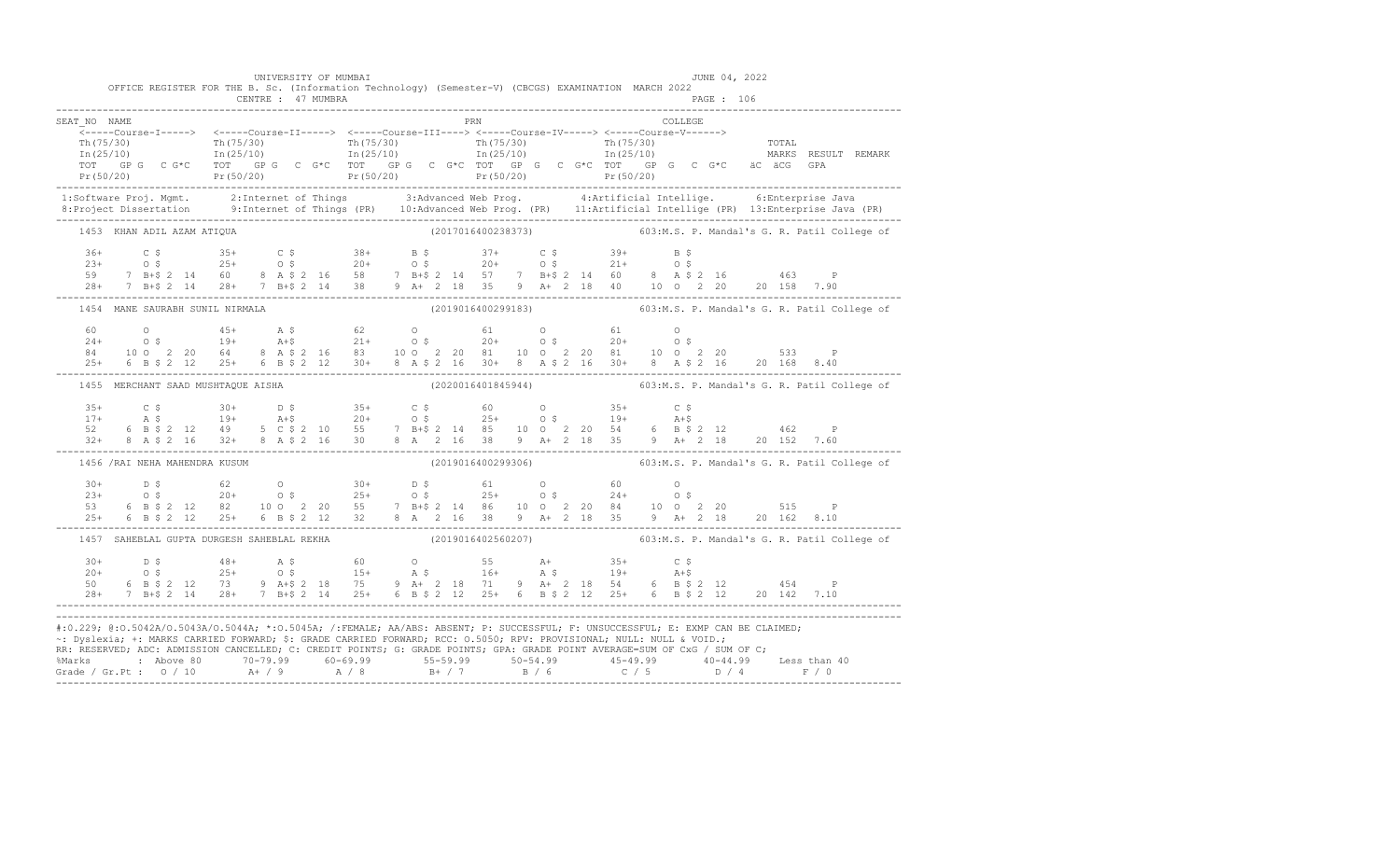|                                   | UNIVERSITY OF MUMBAI<br>OFFICE REGISTER FOR THE B. Sc. (Information Technology) (Semester-V) (CBCGS) EXAMINATION MARCH 2022<br>CENTRE : 47 MUMBRA                                                                                                                                                                                                                                      |     | JUNE 04, 2022<br>PAGE : 107                                                                                                                                                                                                                                                                                                                                             |
|-----------------------------------|----------------------------------------------------------------------------------------------------------------------------------------------------------------------------------------------------------------------------------------------------------------------------------------------------------------------------------------------------------------------------------------|-----|-------------------------------------------------------------------------------------------------------------------------------------------------------------------------------------------------------------------------------------------------------------------------------------------------------------------------------------------------------------------------|
| SEAT NO NAME                      |                                                                                                                                                                                                                                                                                                                                                                                        | PRN | COLLEGE                                                                                                                                                                                                                                                                                                                                                                 |
|                                   |                                                                                                                                                                                                                                                                                                                                                                                        |     |                                                                                                                                                                                                                                                                                                                                                                         |
| 1458 SAWANT BHAVESH PRAMOD PUSHPA |                                                                                                                                                                                                                                                                                                                                                                                        |     | (2019016400298992) 603:M.S. P. Mandal's G. R. Patil College of                                                                                                                                                                                                                                                                                                          |
|                                   |                                                                                                                                                                                                                                                                                                                                                                                        |     |                                                                                                                                                                                                                                                                                                                                                                         |
|                                   |                                                                                                                                                                                                                                                                                                                                                                                        |     | 1459 SHAIKH AHMED RAZA HAFIZULLAH AMINABI (2019016401938487) 603:M.S. P. Mandal's G. R. Patil College of                                                                                                                                                                                                                                                                |
|                                   |                                                                                                                                                                                                                                                                                                                                                                                        |     | $\begin{array}{cccccccccccc} 64 & 0 & 60 & 0 & 62 & 0 & 30+ & D $\hat{5}$ & 60 & 0 & 0 & 21+ & 0 $\hat{S}$ & 21+ & 0 $\hat{S}$ & 23+ & 0 $\hat{S}$ & 21+ & 0 $\hat{S}$ & 20+ & 0 $\hat{S}$ & 20+ & 0 $\hat{S}$ & 21+ & 0 $\hat{S}$ & 22+ & 0 $\hat{S}$ & 23+ & 0 $\hat{S}$ & 24+ & 0 $\hat{S}$ & 25+ & 0 $\hat{S}$ & 26+ & 0 $\hat{S}$ & 27+ & 6 $\hat{S}$$             |
|                                   |                                                                                                                                                                                                                                                                                                                                                                                        |     | 1460 SHAIKH PARVEZ NAVID MOHD ZAHID SABERA (2020016401767061) 603:M.S. P. Mandal's G. R. Patil College of                                                                                                                                                                                                                                                               |
|                                   |                                                                                                                                                                                                                                                                                                                                                                                        |     | $\begin{array}{cccccccccccc} 30+ & & D & \xi & & 30+ & D & \xi & & 36+ & C & \xi & & 45+ & A & \xi & & 35+ & C & \xi \\ 23+ & & O & \xi & & 20+ & & O & \xi & & 20+ & O & \xi & & 23+ & O & \xi & & 18+ & A & \xi \\ 53 & & 6 & B & \xi & 2 & 12 & 50 & 6 & B & \xi & 2 & 12 & 56 & 7 & B & \xi & 2 & 14 & 68 & 8 & A & \xi & 2 & 16 & 53 & 6 & B & \xi & 2 & 12 & 435$ |
|                                   | 1461 SHAIKH RIYAZ ABDUL AHAD REHMATI KHATOON                                                                                                                                                                                                                                                                                                                                           |     | (2020016401900243) 603:M.S. P. Mandal's G. R. Patil College of                                                                                                                                                                                                                                                                                                          |
|                                   |                                                                                                                                                                                                                                                                                                                                                                                        |     | $\begin{array}{cccccccccccc} 45+ & & {\bf A}\ \,S\, \\ 20+ & & 0\ \,S\, \\ 65 & & 8 & {\bf A}\ \,S\, \\ 26+ & & 6 & {\bf B}\ \,S\, \\ 26+ & & 6 & {\bf B}\ \,S\, \\ 26+ & & 6 & {\bf B}\ \,S\, \\ 26+ & & 6 & {\bf B}\ \,S\, \\ 26+ & & 6 & {\bf B}\ \,S\, \\ 26+ & & 6 & {\bf B}\ \,S\, \\ 26+ & & 6 & {\bf B}\ \,S\, \\ 26+ & & 6 & {\bf B}\ \,S\, \\ 26+ & & 6 & {\$ |
|                                   | 1462 /WAGHMARE SAYALI SHIVAJI SUMAN                                                                                                                                                                                                                                                                                                                                                    |     | (2019016402506961) 603:M.S. P. Mandal's G. R. Patil College of                                                                                                                                                                                                                                                                                                          |
|                                   |                                                                                                                                                                                                                                                                                                                                                                                        |     |                                                                                                                                                                                                                                                                                                                                                                         |
|                                   | #:0.229; @:0.5042A/0.5043A/0.5044A; *:0.5045A; /:FEMALE; AA/ABS: ABSENT; P: SUCCESSFUL; F: UNSUCCESSFUL; E: EXMP CAN BE CLAIMED;<br>~: Dyslexia; +: MARKS CARRIED FORWARD; \$: GRADE CARRIED FORWARD; RCC: 0.5050; RPV: PROVISIONAL; NULL: NULL & VOID.;<br>RR: RESERVED; ADC: ADMISSION CANCELLED; C: CREDIT POINTS; G: GRADE POINTS; GPA: GRADE POINT AVERAGE=SUM OF CxG / SUM OF C; |     | % Marks : Above 80 70-79.99 60-69.99 55-59.99 50-54.99 45-49.99 40-44.99 Less than 40<br>Grade / Gr.Pt : 0 / 10 A+ / 9 A / 8 B+ / 7 B / 6 C / 5 D / 4 F / 0                                                                                                                                                                                                             |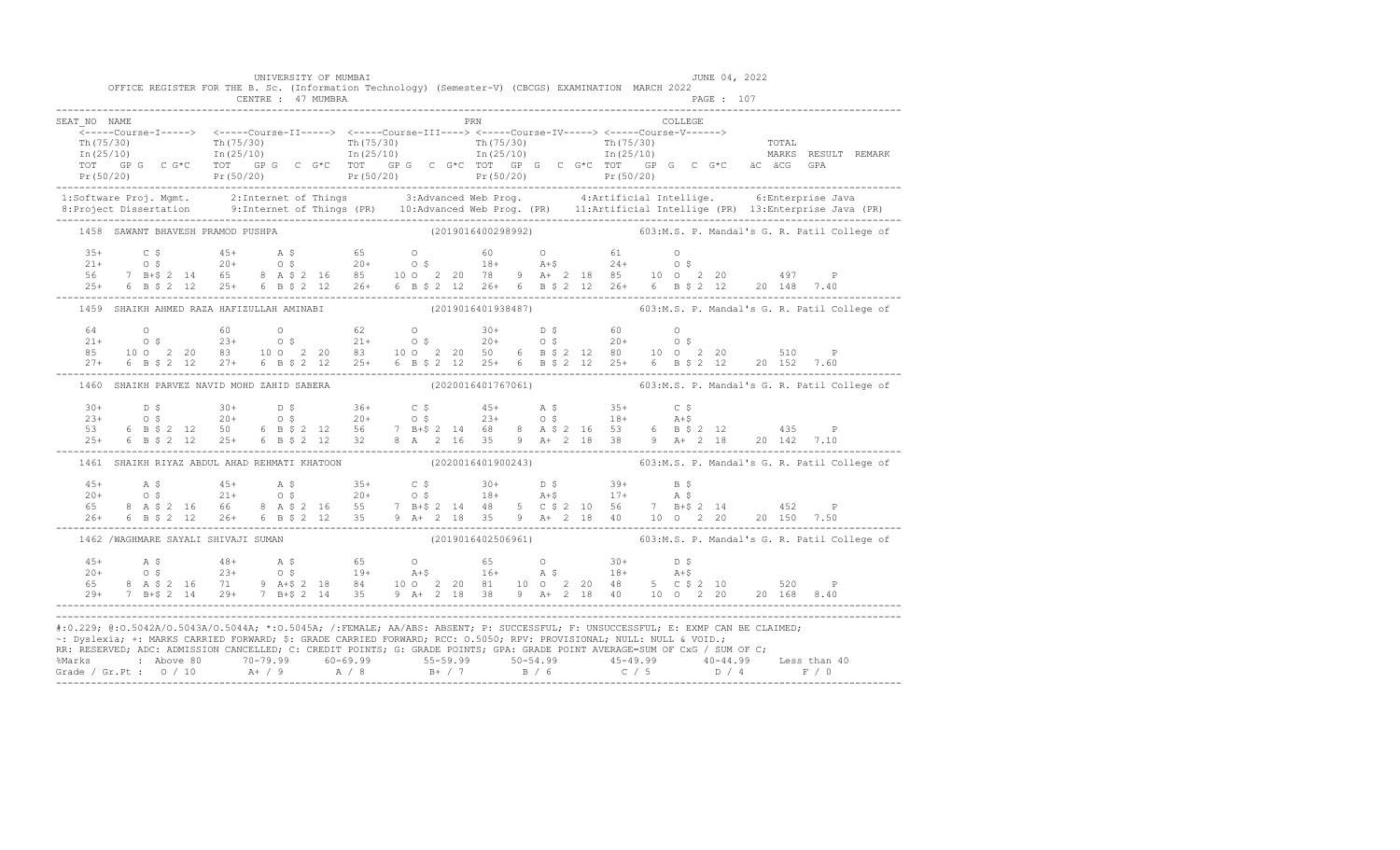|                                                                                                                                                                                                                                                                                                                                                                                                                                                                                                                                                |  |  |  |  |  | CENTRE : 47 MUMBRA | UNIVERSITY OF MUMBAI<br>OFFICE REGISTER FOR THE B. Sc. (Information Technology) (Semester-V) (CBCGS) EXAMINATION MARCH 2022                                                                                                                                                                                                                                                                                            |  |  |     |  |  |  |         | JUNE 04, 2022<br>PAGE : 108 |       |  |       |  |
|------------------------------------------------------------------------------------------------------------------------------------------------------------------------------------------------------------------------------------------------------------------------------------------------------------------------------------------------------------------------------------------------------------------------------------------------------------------------------------------------------------------------------------------------|--|--|--|--|--|--------------------|------------------------------------------------------------------------------------------------------------------------------------------------------------------------------------------------------------------------------------------------------------------------------------------------------------------------------------------------------------------------------------------------------------------------|--|--|-----|--|--|--|---------|-----------------------------|-------|--|-------|--|
| SEAT NO NAME                                                                                                                                                                                                                                                                                                                                                                                                                                                                                                                                   |  |  |  |  |  |                    |                                                                                                                                                                                                                                                                                                                                                                                                                        |  |  | PRN |  |  |  | COLLEGE |                             |       |  |       |  |
|                                                                                                                                                                                                                                                                                                                                                                                                                                                                                                                                                |  |  |  |  |  |                    | <-----Course-I-----> <-----Course-II-----> <-----Course-III----> <-----Course-IV-----> <-----Course-V------>                                                                                                                                                                                                                                                                                                           |  |  |     |  |  |  |         |                             |       |  |       |  |
| Th (75/30)                                                                                                                                                                                                                                                                                                                                                                                                                                                                                                                                     |  |  |  |  |  |                    | $\text{Th}(75/30)$ $\text{Th}(75/30)$ $\text{Th}(75/30)$ $\text{Th}(75/30)$                                                                                                                                                                                                                                                                                                                                            |  |  |     |  |  |  |         |                             | TOTAL |  |       |  |
|                                                                                                                                                                                                                                                                                                                                                                                                                                                                                                                                                |  |  |  |  |  |                    | $\text{In (25/10)}$ $\text{In (25/10)}$ $\text{In (25/10)}$ $\text{In (25/10)}$ $\text{In (25/10)}$ $\text{In (25/11)}$ $\text{In (25/11)}$ $\text{In (25/12)}$<br>TOT GP G C G*C TOT GP G C G*C TOT GP G C G*C TOT GP G C G*C TOT GP G C G*C äC äCG GPA                                                                                                                                                               |  |  |     |  |  |  |         |                             |       |  |       |  |
|                                                                                                                                                                                                                                                                                                                                                                                                                                                                                                                                                |  |  |  |  |  |                    | $Pr(50/20)$ $Pr(50/20)$ $Pr(50/20)$ $Pr(50/20)$ $Pr(50/20)$ $Pr(50/20)$                                                                                                                                                                                                                                                                                                                                                |  |  |     |  |  |  |         |                             |       |  |       |  |
| 1:Software Proj. Mgmt. 2:Internet of Things 3:Advanced Web Prog. 4:Artificial Intellige. 6:Enterprise Java                                                                                                                                                                                                                                                                                                                                                                                                                                     |  |  |  |  |  |                    |                                                                                                                                                                                                                                                                                                                                                                                                                        |  |  |     |  |  |  |         |                             |       |  |       |  |
| 8: Project Dissertation 9: Internet of Things (PR) 10: Advanced Web Prog. (PR) 11: Artificial Intellige (PR) 13: Enterprise Java (PR)                                                                                                                                                                                                                                                                                                                                                                                                          |  |  |  |  |  |                    |                                                                                                                                                                                                                                                                                                                                                                                                                        |  |  |     |  |  |  |         |                             |       |  |       |  |
|                                                                                                                                                                                                                                                                                                                                                                                                                                                                                                                                                |  |  |  |  |  |                    | 1463 YADAV KRISHNA AMARNATH DULARI DEVI (2019016402662061) 603:M.S. P. Mandal's G. R. Patil College of                                                                                                                                                                                                                                                                                                                 |  |  |     |  |  |  |         |                             |       |  |       |  |
| 62                                                                                                                                                                                                                                                                                                                                                                                                                                                                                                                                             |  |  |  |  |  |                    |                                                                                                                                                                                                                                                                                                                                                                                                                        |  |  |     |  |  |  |         |                             |       |  |       |  |
| $21 +$                                                                                                                                                                                                                                                                                                                                                                                                                                                                                                                                         |  |  |  |  |  |                    |                                                                                                                                                                                                                                                                                                                                                                                                                        |  |  |     |  |  |  |         |                             |       |  |       |  |
| 83                                                                                                                                                                                                                                                                                                                                                                                                                                                                                                                                             |  |  |  |  |  |                    |                                                                                                                                                                                                                                                                                                                                                                                                                        |  |  |     |  |  |  |         |                             |       |  |       |  |
| $2.5+$                                                                                                                                                                                                                                                                                                                                                                                                                                                                                                                                         |  |  |  |  |  |                    |                                                                                                                                                                                                                                                                                                                                                                                                                        |  |  |     |  |  |  |         |                             |       |  |       |  |
|                                                                                                                                                                                                                                                                                                                                                                                                                                                                                                                                                |  |  |  |  |  |                    | 1464 YADAV ROHIT RAJKUMAR RAJKUMAR YADAV SUSHILA (2019016400299256) 603:M.S. P. Mandal's G. R. Patil College of                                                                                                                                                                                                                                                                                                        |  |  |     |  |  |  |         |                             |       |  |       |  |
|                                                                                                                                                                                                                                                                                                                                                                                                                                                                                                                                                |  |  |  |  |  |                    |                                                                                                                                                                                                                                                                                                                                                                                                                        |  |  |     |  |  |  |         |                             |       |  |       |  |
|                                                                                                                                                                                                                                                                                                                                                                                                                                                                                                                                                |  |  |  |  |  |                    |                                                                                                                                                                                                                                                                                                                                                                                                                        |  |  |     |  |  |  |         |                             |       |  |       |  |
|                                                                                                                                                                                                                                                                                                                                                                                                                                                                                                                                                |  |  |  |  |  |                    |                                                                                                                                                                                                                                                                                                                                                                                                                        |  |  |     |  |  |  |         |                             |       |  |       |  |
|                                                                                                                                                                                                                                                                                                                                                                                                                                                                                                                                                |  |  |  |  |  |                    | $\begin{array}{cccccccccccccccc} 60 & 0 & 45+ & \text{A}\ \hat{\text{S}} & 16+ & \text{A}\ \hat{\text{S}} & 16+ & \text{A}\ \hat{\text{S}} & 16+ & \text{A}\ \hat{\text{S}} & 16+ & \text{A}\ \hat{\text{S}} & 16+ & \text{A}\ \hat{\text{S}} & 16+ & \text{A}\ \hat{\text{S}} & 16+ & \text{A}\ \hat{\text{S}} & 16+ & \text{A}\ \hat{\text{S}} & 16+ & \text{A}\ \hat{\text{S}} & 20+ & 0\ \hat{\text{S}} & 21+ & 0$ |  |  |     |  |  |  |         |                             |       |  |       |  |
| #:0.229; @:0.5042A/0.5043A/0.5044A; *:0.5045A; /:FEMALE; AA/ABS: ABSENT; P: SUCCESSFUL; F: UNSUCCESSFUL; E: EXMP CAN BE CLAIMED;<br>~: Dyslexia; +: MARKS CARRIED FORWARD; \$: GRADE CARRIED FORWARD; RCC: 0.5050; RPV: PROVISIONAL; NULL: NULL & VOID.;<br>RR: RESERVED; ADC: ADMISSION CANCELLED; C: CREDIT POINTS; G: GRADE POINTS; GPA: GRADE POINT AVERAGE=SUM OF CxG / SUM OF C;<br>%Marks : Above 80 70-79.99 60-69.99 55-59.99 50-54.99 45-49.99 40-44.99 Less than 40<br>Grade / Gr.Pt : 0 / 10 A+ / 9 A / 8 B+ / 7 B / 6 C / 5 D / 4 |  |  |  |  |  |                    |                                                                                                                                                                                                                                                                                                                                                                                                                        |  |  |     |  |  |  |         |                             |       |  | F / 0 |  |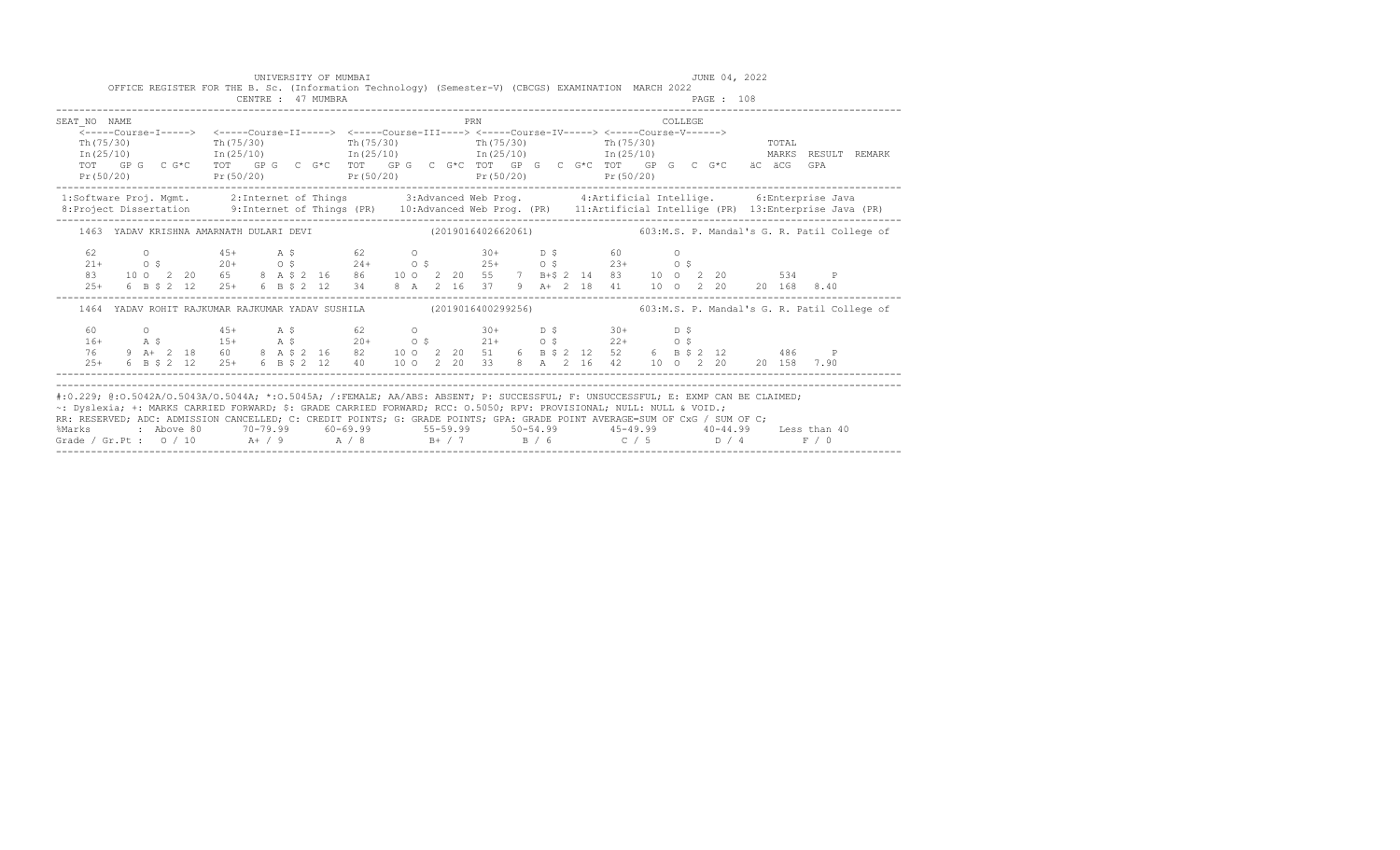|                                                                                                                                                                                                                                                                                                                                                                                                                                                                                                                                                         |                                  |  |  |  | UNIVERSITY OF MUMBAI<br>OFFICE REGISTER FOR THE B. Sc. (Information Technology) (Semester-V) (CBCGS) EXAMINATION MARCH 2022 |  |  |     |  |  |  |  | JUNE 04, 2022 |  |                                                                                                                                                                                                                                                                                                                                             |                                                                                                                                                                                                                                                                                                                                                                    |
|---------------------------------------------------------------------------------------------------------------------------------------------------------------------------------------------------------------------------------------------------------------------------------------------------------------------------------------------------------------------------------------------------------------------------------------------------------------------------------------------------------------------------------------------------------|----------------------------------|--|--|--|-----------------------------------------------------------------------------------------------------------------------------|--|--|-----|--|--|--|--|---------------|--|---------------------------------------------------------------------------------------------------------------------------------------------------------------------------------------------------------------------------------------------------------------------------------------------------------------------------------------------|--------------------------------------------------------------------------------------------------------------------------------------------------------------------------------------------------------------------------------------------------------------------------------------------------------------------------------------------------------------------|
| SEAT NO NAME                                                                                                                                                                                                                                                                                                                                                                                                                                                                                                                                            |                                  |  |  |  |                                                                                                                             |  |  | PRN |  |  |  |  |               |  |                                                                                                                                                                                                                                                                                                                                             |                                                                                                                                                                                                                                                                                                                                                                    |
|                                                                                                                                                                                                                                                                                                                                                                                                                                                                                                                                                         |                                  |  |  |  |                                                                                                                             |  |  |     |  |  |  |  |               |  |                                                                                                                                                                                                                                                                                                                                             | The course of the course of the course of the course of the course of the course of the course of the course of the course of the course of the course of the course of the course of the course of the course of the course o                                                                                                                                     |
|                                                                                                                                                                                                                                                                                                                                                                                                                                                                                                                                                         |                                  |  |  |  |                                                                                                                             |  |  |     |  |  |  |  |               |  |                                                                                                                                                                                                                                                                                                                                             |                                                                                                                                                                                                                                                                                                                                                                    |
|                                                                                                                                                                                                                                                                                                                                                                                                                                                                                                                                                         |                                  |  |  |  |                                                                                                                             |  |  |     |  |  |  |  |               |  |                                                                                                                                                                                                                                                                                                                                             | 1465 CHAUHAN RAJVIJAY KHARAGU MAMTADEVI (2019016402675131) 353:Utkarsha College of Arts, Commerce & Sci                                                                                                                                                                                                                                                            |
|                                                                                                                                                                                                                                                                                                                                                                                                                                                                                                                                                         |                                  |  |  |  |                                                                                                                             |  |  |     |  |  |  |  |               |  |                                                                                                                                                                                                                                                                                                                                             | $\begin{array}{cccccccccccccccc} 48 & \text{A} & \text{A} & 48 & \text{A} & 42 & \text{B+} & 38 & \text{B} & 38 & \text{B} \\ 14 & \text{B+} & 15 & \text{A} & 16 & \text{A} & 16 & \text{A} & 18 & \text{A+} \\ 62 & 8 & \text{A} & 2 & 16 & 63 & 8 & \text{A} & 2 & 16 & 58 & 7 & \text{B+} & 2 & 14 & 54 & 6 & \text{B} & 2 & 12 & 56 & 7 & \text{B+} & 2 & 14$ |
|                                                                                                                                                                                                                                                                                                                                                                                                                                                                                                                                                         |                                  |  |  |  |                                                                                                                             |  |  |     |  |  |  |  |               |  |                                                                                                                                                                                                                                                                                                                                             | 1466 / GHASE DHANSHRI LAXMAN JAYSHRI (2019016402675123) 383:Utkarsha College of Arts, Commerce & Sci                                                                                                                                                                                                                                                               |
|                                                                                                                                                                                                                                                                                                                                                                                                                                                                                                                                                         |                                  |  |  |  |                                                                                                                             |  |  |     |  |  |  |  |               |  |                                                                                                                                                                                                                                                                                                                                             | $\begin{array}{cccccccccccccccc} 48 & \text{A} & \text{A} & 44 & \text{B+} & 40 & \text{B} & 42 & \text{B+} & 40 & \text{B} \\ 15 & \text{A} & 16 & \text{A} & 17 & \text{A} & 17 & \text{A} & 17 & \text{A} \\ 63 & 8 & \text{A} & 2 & 16 & 60 & 8 & \text{A} & 2 & 16 & 57 & 7 & \text{B+} & 2 & 14 & 59 & 7 & \text{B+} & 2 & 14 & 57 & 7 & \text{B+} & 2 & 14$ |
|                                                                                                                                                                                                                                                                                                                                                                                                                                                                                                                                                         | 1468 KHAN RAHEMAT RAZZAK REZWANA |  |  |  |                                                                                                                             |  |  |     |  |  |  |  |               |  |                                                                                                                                                                                                                                                                                                                                             | (2019016402674352) 353: Utkarsha College of Arts, Commerce & Sci                                                                                                                                                                                                                                                                                                   |
|                                                                                                                                                                                                                                                                                                                                                                                                                                                                                                                                                         |                                  |  |  |  |                                                                                                                             |  |  |     |  |  |  |  |               |  |                                                                                                                                                                                                                                                                                                                                             |                                                                                                                                                                                                                                                                                                                                                                    |
|                                                                                                                                                                                                                                                                                                                                                                                                                                                                                                                                                         |                                  |  |  |  |                                                                                                                             |  |  |     |  |  |  |  |               |  |                                                                                                                                                                                                                                                                                                                                             | 1469 MAURYA KAMALAKAR ROOPCHANDRA LALMANIDEVI (2019016402675146) 353:Utkarsha College of Arts, Commerce & Sci                                                                                                                                                                                                                                                      |
|                                                                                                                                                                                                                                                                                                                                                                                                                                                                                                                                                         |                                  |  |  |  |                                                                                                                             |  |  |     |  |  |  |  |               |  | $\begin{array}{cccccccccccccccc} 42 & B+ & 38 & B & 38 & B & 40 & B & 38 & B \\ 15 & A & 16 & A & 17 & A & 15 & A & 17 & A \\ 57 & 7 & B+ & 2 & 14 & 54 & 6 & B & 2 & 12 & 55 & 7 & B+ & 2 & 14 & 55 & 7 & B+ & 2 & 14 & 55 & 7 & B+ & 2 & 14 & & 414 & P \\ 26 & 6 & B & 2 & 12 & 28 & 7 & B+ & 2 & 14 & 30 & 8 & A & 2 & 16 & 27 & 6 & B$ |                                                                                                                                                                                                                                                                                                                                                                    |
|                                                                                                                                                                                                                                                                                                                                                                                                                                                                                                                                                         |                                  |  |  |  |                                                                                                                             |  |  |     |  |  |  |  |               |  |                                                                                                                                                                                                                                                                                                                                             | 1470 NALAWADE PRADEEP SHRIMANT SHINDU (2019016402674375) 353:Utkarsha College of Arts, Commerce & Sci                                                                                                                                                                                                                                                              |
|                                                                                                                                                                                                                                                                                                                                                                                                                                                                                                                                                         |                                  |  |  |  |                                                                                                                             |  |  |     |  |  |  |  |               |  |                                                                                                                                                                                                                                                                                                                                             |                                                                                                                                                                                                                                                                                                                                                                    |
| #:0.229; @:0.5042A/0.5043A/0.5044A; *:0.5045A; /:FEMALE; AA/ABS: ABSENT; P: SUCCESSFUL; F: UNSUCCESSFUL; E: EXMP CAN BE CLAIMED;<br>~: Dyslexia; +: MARKS CARRIED FORWARD; \$: GRADE CARRIED FORWARD; RCC: 0.5050; RPV: PROVISIONAL; NULL: NULL & VOID.;<br>RR: RESERVED; ADC: ADMISSION CANCELLED; C: CREDIT POINTS; G: GRADE POINTS; GPA: GRADE POINT AVERAGE=SUM OF CxG / SUM OF C;<br>% Marks : Above 80 70-79.99 60-69.99 55-59.99 50-54.99 45-49.99 40-44.99 Less than 40<br>Grade / Gr.Pt : 0 / 10 A + / 9 A / 8 B + / 7 B / 6 C / 5 D / 4 F / 0 |                                  |  |  |  |                                                                                                                             |  |  |     |  |  |  |  |               |  |                                                                                                                                                                                                                                                                                                                                             |                                                                                                                                                                                                                                                                                                                                                                    |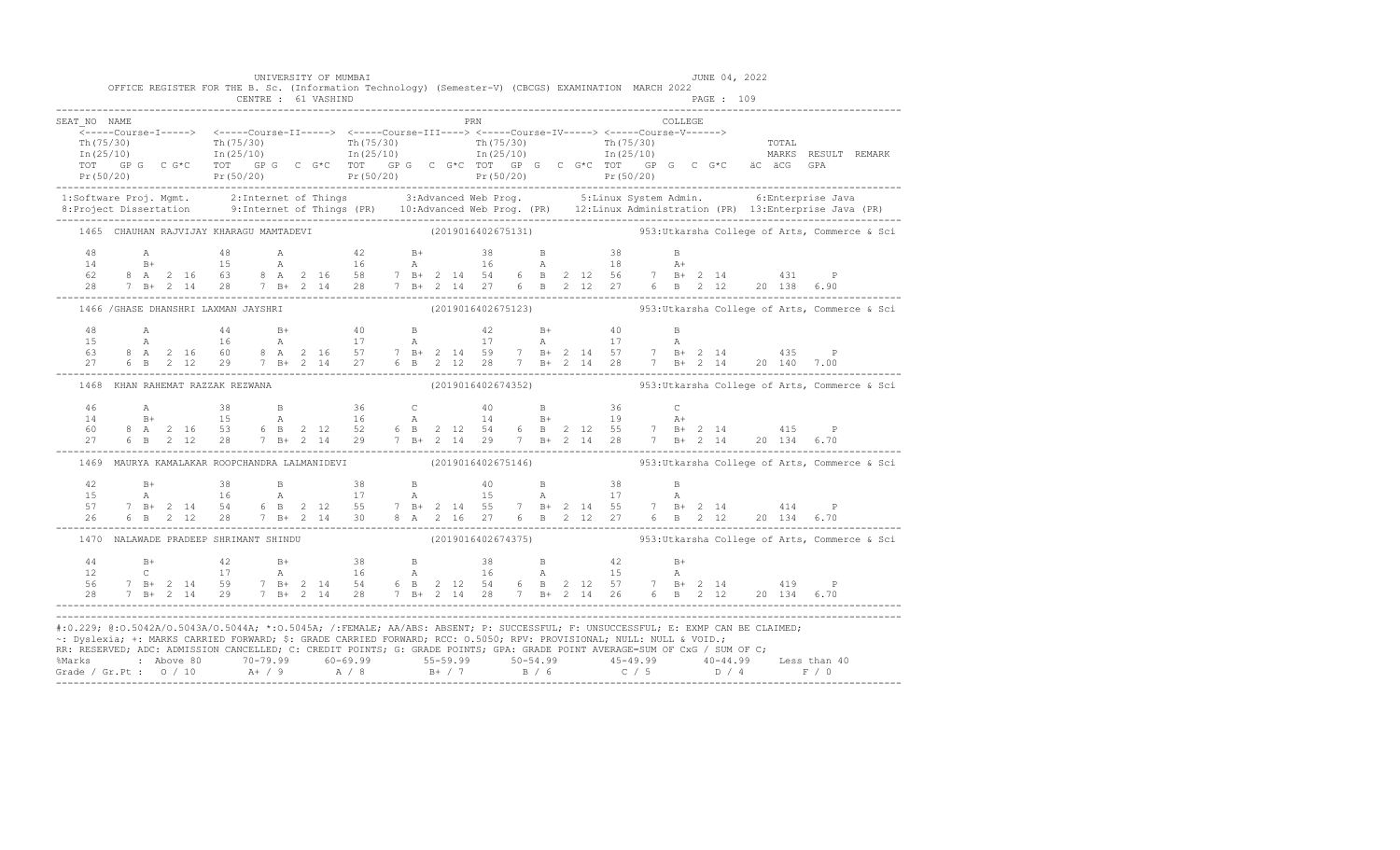|                                                                                                                                                                                                                                                                                                                                                                                                                                                                                                                                                       |                                       |  |  |  | UNIVERSITY OF MUMBAI<br>OFFICE REGISTER FOR THE B. Sc. (Information Technology) (Semester-V) (CBCGS) EXAMINATION MARCH 2022 |  |  |     |  |  |  |  | JUNE 04, 2022 |  |                                                                                                                                                                                                                                                                                                                                                                  |                                                                                                                                                                                                                                |
|-------------------------------------------------------------------------------------------------------------------------------------------------------------------------------------------------------------------------------------------------------------------------------------------------------------------------------------------------------------------------------------------------------------------------------------------------------------------------------------------------------------------------------------------------------|---------------------------------------|--|--|--|-----------------------------------------------------------------------------------------------------------------------------|--|--|-----|--|--|--|--|---------------|--|------------------------------------------------------------------------------------------------------------------------------------------------------------------------------------------------------------------------------------------------------------------------------------------------------------------------------------------------------------------|--------------------------------------------------------------------------------------------------------------------------------------------------------------------------------------------------------------------------------|
| SEAT NO NAME                                                                                                                                                                                                                                                                                                                                                                                                                                                                                                                                          |                                       |  |  |  |                                                                                                                             |  |  | PRN |  |  |  |  |               |  |                                                                                                                                                                                                                                                                                                                                                                  |                                                                                                                                                                                                                                |
|                                                                                                                                                                                                                                                                                                                                                                                                                                                                                                                                                       |                                       |  |  |  |                                                                                                                             |  |  |     |  |  |  |  |               |  |                                                                                                                                                                                                                                                                                                                                                                  | The contract of the contract of the contract of the contract of the contract of the contract of the contract of the contract of the contract of the contract of the contract of the contract of the contract of the contract o |
|                                                                                                                                                                                                                                                                                                                                                                                                                                                                                                                                                       |                                       |  |  |  |                                                                                                                             |  |  |     |  |  |  |  |               |  |                                                                                                                                                                                                                                                                                                                                                                  |                                                                                                                                                                                                                                |
|                                                                                                                                                                                                                                                                                                                                                                                                                                                                                                                                                       | 1471 PAGARE SAGAR SURESH PADMA        |  |  |  |                                                                                                                             |  |  |     |  |  |  |  |               |  |                                                                                                                                                                                                                                                                                                                                                                  | $(2019016402674344)$ 953:Utkarsha College of Arts, Commerce & Sci                                                                                                                                                              |
|                                                                                                                                                                                                                                                                                                                                                                                                                                                                                                                                                       |                                       |  |  |  |                                                                                                                             |  |  |     |  |  |  |  |               |  |                                                                                                                                                                                                                                                                                                                                                                  |                                                                                                                                                                                                                                |
|                                                                                                                                                                                                                                                                                                                                                                                                                                                                                                                                                       |                                       |  |  |  |                                                                                                                             |  |  |     |  |  |  |  |               |  |                                                                                                                                                                                                                                                                                                                                                                  | 1472 PARAB SARVESH MAHADEO SHRADDHA (2020016402357174) 953:Utkarsha College of Arts, Commerce & Sci                                                                                                                            |
|                                                                                                                                                                                                                                                                                                                                                                                                                                                                                                                                                       |                                       |  |  |  |                                                                                                                             |  |  |     |  |  |  |  |               |  |                                                                                                                                                                                                                                                                                                                                                                  |                                                                                                                                                                                                                                |
|                                                                                                                                                                                                                                                                                                                                                                                                                                                                                                                                                       |                                       |  |  |  | 1473 RANE NILESH GAJANAN GAYATRI                                                                                            |  |  |     |  |  |  |  |               |  |                                                                                                                                                                                                                                                                                                                                                                  |                                                                                                                                                                                                                                |
|                                                                                                                                                                                                                                                                                                                                                                                                                                                                                                                                                       |                                       |  |  |  |                                                                                                                             |  |  |     |  |  |  |  |               |  | $\begin{array}{cccccccccccccccc} 46 & & A & & 42 & & B+ & & 46 & & A & & 40 & & B & & 40 & & B \\ 15 & & A & & 16 & & A & & 16 & & A & & 17 & & A & & 20 & & O \\ 61 & 8 & A & 2 & 16 & 58 & & 7 & B+ & 2 & 14 & 62 & & 8 & A & 2 & 16 & 57 & & 7 & B+ & 2 & 14 & 60 & & 8 & A & 2 & 16 & & & 435 & & P \\ 26 & 6 & B & 2 & 12 & 28 & & 7 & B+ & 2 & 14 & $      |                                                                                                                                                                                                                                |
|                                                                                                                                                                                                                                                                                                                                                                                                                                                                                                                                                       | 1474 SHAIKH SAMEER HAIDAR ALI BHABANA |  |  |  |                                                                                                                             |  |  |     |  |  |  |  |               |  |                                                                                                                                                                                                                                                                                                                                                                  | $(2019016402674367)$ 953:Utkarsha College of Arts, Commerce & Sci                                                                                                                                                              |
|                                                                                                                                                                                                                                                                                                                                                                                                                                                                                                                                                       |                                       |  |  |  |                                                                                                                             |  |  |     |  |  |  |  |               |  | $\begin{array}{cccccccccccccccc} 48 & \text{A} & 44 & \text{B+} & 40 & \text{B} & 44 & \text{B+} & 40 & \text{B} \\ 14 & \text{B+} & 17 & \text{A} & 15 & \text{A} & 16 & \text{A} & 12 & \text{C} \\ 62 & 8 & \text{A} & 2 & 16 & 61 & 8 & \text{A} & 2 & 16 & 55 & 7 & \text{B+} & 2 & 14 & 60 & 8 & \text{A} & 2 & 16 & 52 & 6 & \text{B} & 2 & 12 & 432 & \$ |                                                                                                                                                                                                                                |
|                                                                                                                                                                                                                                                                                                                                                                                                                                                                                                                                                       |                                       |  |  |  |                                                                                                                             |  |  |     |  |  |  |  |               |  |                                                                                                                                                                                                                                                                                                                                                                  | 1475 SHINDE SAMEER SURYKANT SUREKHA (2020016402357197) 953:Utkarsha College of Arts, Commerce & Sci                                                                                                                            |
| $\begin{array}{cccccccccccccccc} 46 & & A & & 46 & & A & & 46 & & A & & 46 & & A & & 46 & & A & & 40 & & B \\ 13 & & B & & 14 & & B+ & & 16 & & A & & 17 & & A & & 16 & & A \\ 59 & 7 & B+ & 2 & 14 & 60 & 8 & A & 2 & 16 & 62 & 8 & A & 2 & 16 & 63 & 8 & A & 2 & 16 & 56 & & 7 & B+ & 2 & 14 & & 441 & & P \\ 28 & 7 & B+ & 2 & 14 & 27 & 6 & B & 2 & 1$                                                                                                                                                                                            |                                       |  |  |  |                                                                                                                             |  |  |     |  |  |  |  |               |  |                                                                                                                                                                                                                                                                                                                                                                  |                                                                                                                                                                                                                                |
| #:0.229; @:0.5042A/0.5043A/0.5044A; *:0.5045A; /:FEMALE; AA/ABS: ABSENT; P: SUCCESSFUL; F: UNSUCCESSFUL; E: EXMP CAN BE CLAIMED;<br>~: Dyslexia; +: MARKS CARRIED FORWARD; \$: GRADE CARRIED FORWARD; RCC: 0.5050; RPV: PROVISIONAL; NULL: NULL & VOID.;<br>RR: RESERVED; ADC: ADMISSION CANCELLED; C: CREDIT POINTS; G: GRADE POINTS; GPA: GRADE POINT AVERAGE=SUM OF CxG / SUM OF C;<br>% Marks : Above 80 70-79.99 60-69.99 55-59.99 50-54.99 45-49.99 40-44.99 Less than 40<br>Grade / Gr.Pt : 0 / 10 A+ / 9 A / 8 B+ / 7 B / 6 C / 5 D / 4 F / 0 |                                       |  |  |  |                                                                                                                             |  |  |     |  |  |  |  |               |  |                                                                                                                                                                                                                                                                                                                                                                  |                                                                                                                                                                                                                                |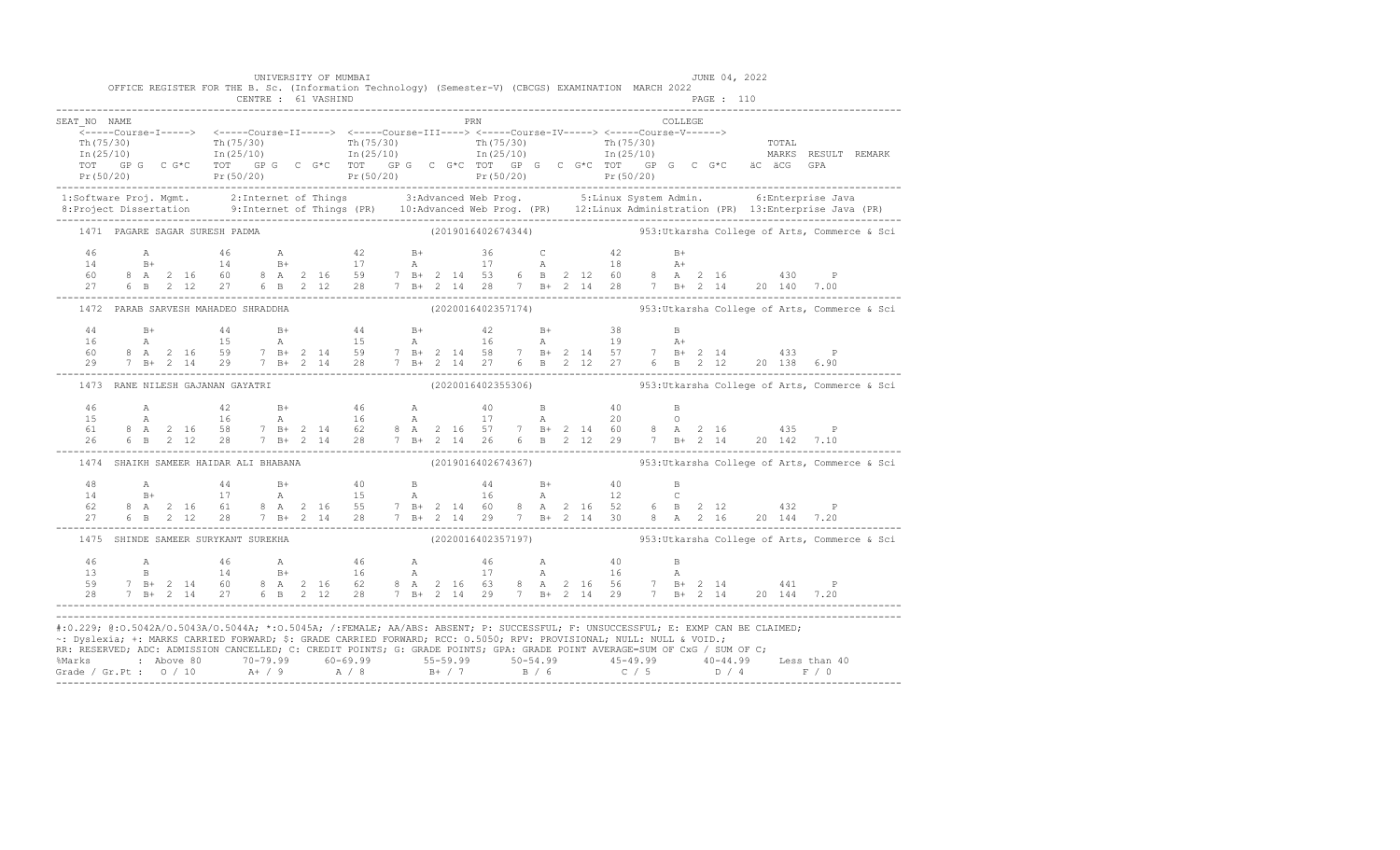|                                                                                                                                                                                                                                                                                                                                                                                                                                                                                                                                                  |  |  |                                |  | CENTRE : 61 VASHIND | UNIVERSITY OF MUMBAI<br>OFFICE REGISTER FOR THE B. Sc. (Information Technology) (Semester-V) (CBCGS) EXAMINATION MARCH 2022                                                                 |  |  |     |  |  |  |         | PAGE : 111 | JUNE 04, 2022 |       |       |                                                                                                                |
|--------------------------------------------------------------------------------------------------------------------------------------------------------------------------------------------------------------------------------------------------------------------------------------------------------------------------------------------------------------------------------------------------------------------------------------------------------------------------------------------------------------------------------------------------|--|--|--------------------------------|--|---------------------|---------------------------------------------------------------------------------------------------------------------------------------------------------------------------------------------|--|--|-----|--|--|--|---------|------------|---------------|-------|-------|----------------------------------------------------------------------------------------------------------------|
| SEAT NO NAME<br>Th (75/30)                                                                                                                                                                                                                                                                                                                                                                                                                                                                                                                       |  |  | Th $(75/30)$                   |  |                     | <-----Course-I-----> <-----Course-II-----> <-----Course-III----> <-----Course-IV-----> <-----Course-V------><br>$Th(75/30)$ $Th(75/30)$ $Th(75/30)$                                         |  |  | PRN |  |  |  | COLLEGE |            |               | TOTAL |       | $In (25/10)$ $In (25/10)$ $In (25/10)$ $In (25/10)$ $In (25/10)$ $In (25/10)$ $In (25/10)$ MARKS RESULT REMARK |
| Pr(50/20)                                                                                                                                                                                                                                                                                                                                                                                                                                                                                                                                        |  |  | -------------------            |  |                     | TOT GPG CG*C TOT GPG CG*C TOT GPG CG*C TOT GPG CG*C TOT GPG CG*C<br>Pr (50/20) Pr (50/20) Pr (50/20) Pr (50/20) Pr (50/20)                                                                  |  |  |     |  |  |  |         |            | äC äCG        |       | GPA   |                                                                                                                |
| 1:Software Proj. Mgmt. 2:Internet of Things 3:Advanced Web Prog. 5:Linux System Admin. 6:Enterprise Java<br>8: Project Dissertation 9: Internet of Things (PR) 10: Advanced Web Prog. (PR) 12: Linux Administration (PR) 13: Enterprise Java (PR)                                                                                                                                                                                                                                                                                                |  |  |                                |  |                     |                                                                                                                                                                                             |  |  |     |  |  |  |         |            |               |       |       |                                                                                                                |
|                                                                                                                                                                                                                                                                                                                                                                                                                                                                                                                                                  |  |  | 1476 TANKAR GANESH VILAS DIPTI |  |                     |                                                                                                                                                                                             |  |  |     |  |  |  |         |            |               |       |       | (2019016402674383) 953: Utkarsha College of Arts, Commerce & Sci                                               |
| 44<br>12<br>56<br>26                                                                                                                                                                                                                                                                                                                                                                                                                                                                                                                             |  |  |                                |  |                     | B+ 48 A 46 A 38 B 38<br>C 15 A 14 B+ 15 A 15 A<br>$7 B+ 2 I4$ 63 8 A 2 16 60 8 A 2 16 53 6 B 2 12 53 6 B 2 12<br>6 B 2 12 28 7 B + 2 14 27 6 B 2 12 28 7 B + 2 14 28 7 B + 2 14 20 136 6.80 |  |  |     |  |  |  |         |            |               |       | 422 P |                                                                                                                |
| #:0.229; @:0.5042A/0.5043A/0.5044A; *:0.5045A; /:FEMALE; AA/ABS: ABSENT; P: SUCCESSFUL; F: UNSUCCESSFUL; E: EXMP CAN BE CLAIMED;<br>~: Dyslexia; +: MARKS CARRIED FORWARD; \$: GRADE CARRIED FORWARD; RCC: 0.5050; RPV: PROVISIONAL; NULL: NULL & VOID.;<br>RR: RESERVED; ADC: ADMISSION CANCELLED; C: CREDIT POINTS; G: GRADE POINTS; GPA: GRADE POINT AVERAGE=SUM OF CxG / SUM OF C;<br>%Marks : Above 80 70-79.99 60-69.99 55-59.99 50-54.99 45-49.99 40-44.99 Less than 40<br>Grade / Gr.Pt : $0$ / 10 A+ / 9 A / 8 B+ / 7 B / 6 C / 5 D / 4 |  |  |                                |  |                     |                                                                                                                                                                                             |  |  |     |  |  |  |         |            |               |       | F / 0 |                                                                                                                |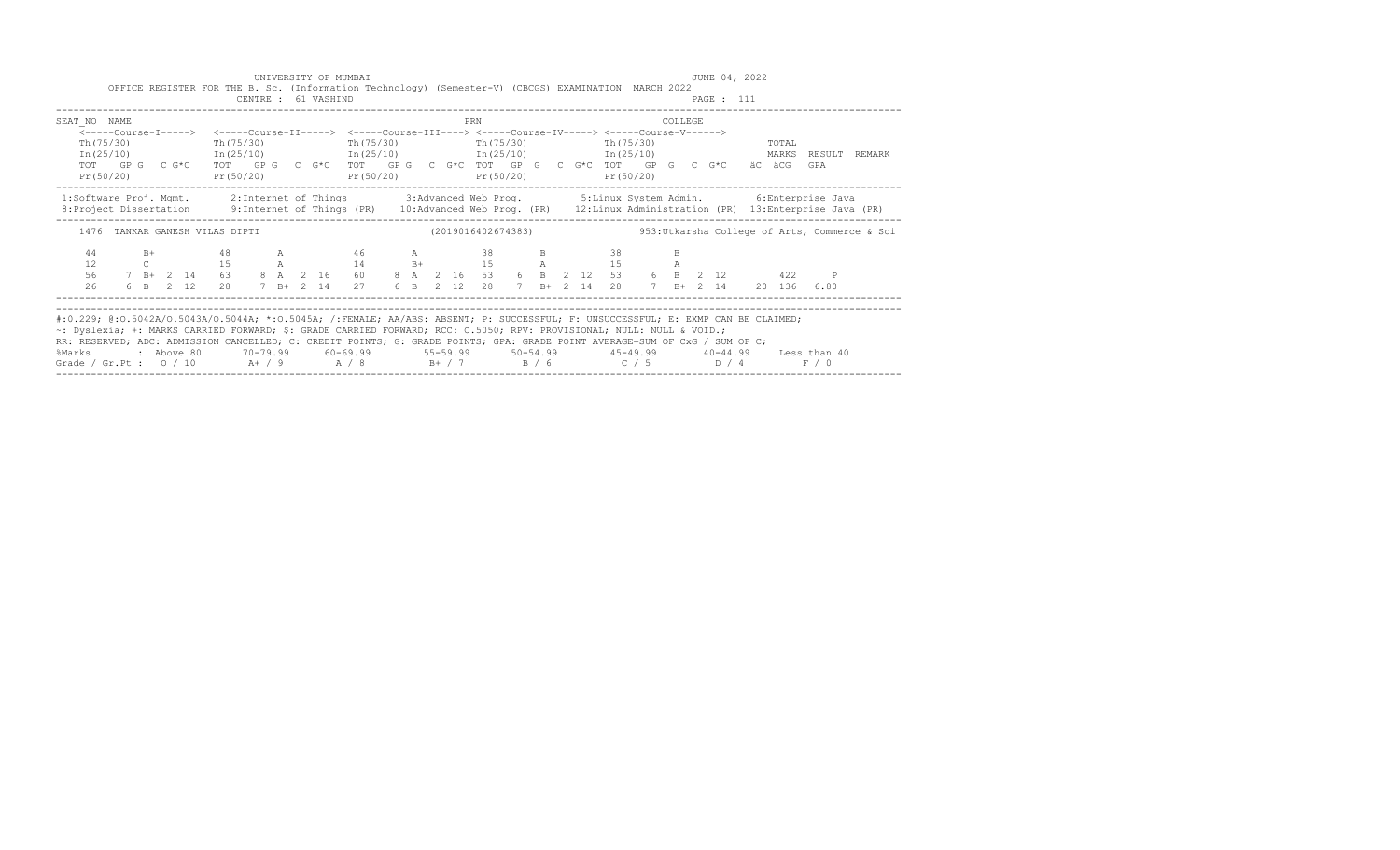|                                                                                                                                                                                                                                                                                                                                                                                                                                                                                                                                                |  |               |  |  |                  | UNIVERSITY OF MUMBAI<br>OFFICE REGISTER FOR THE B. Sc. (Information Technology) (Semester-V) (CBCGS) EXAMINATION MARCH 2022                                       |  |  |     |  |  |                |                |  | JUNE 04, 2022 |       |       |                                                                                                      |
|------------------------------------------------------------------------------------------------------------------------------------------------------------------------------------------------------------------------------------------------------------------------------------------------------------------------------------------------------------------------------------------------------------------------------------------------------------------------------------------------------------------------------------------------|--|---------------|--|--|------------------|-------------------------------------------------------------------------------------------------------------------------------------------------------------------|--|--|-----|--|--|----------------|----------------|--|---------------|-------|-------|------------------------------------------------------------------------------------------------------|
|                                                                                                                                                                                                                                                                                                                                                                                                                                                                                                                                                |  |               |  |  | CENTRE : 2 DADAR |                                                                                                                                                                   |  |  |     |  |  |                |                |  | PAGE : 112    |       |       |                                                                                                      |
| SEAT NO NAME                                                                                                                                                                                                                                                                                                                                                                                                                                                                                                                                   |  |               |  |  |                  |                                                                                                                                                                   |  |  | PRN |  |  |                | <b>COLLEGE</b> |  |               |       |       |                                                                                                      |
| Th (75/30)                                                                                                                                                                                                                                                                                                                                                                                                                                                                                                                                     |  |               |  |  |                  | <-----Course-I-----> <-----Course-II-----> <-----Course-III----> <-----Course-IV-----> <-----Course-V------><br>Th(75/30) Th(75/30) Th(75/30) Th(75/30) Th(75/30) |  |  |     |  |  |                |                |  |               | TOTAL |       |                                                                                                      |
| Pr(50/20)                                                                                                                                                                                                                                                                                                                                                                                                                                                                                                                                      |  |               |  |  |                  | TOT GPG C G*C TOT GPG C G*C TOT GPG C G*C TOT GPG C G*C TOT GPG C G*C äC äCG<br>$Pr(50/20)$ $Pr(50/20)$ $Pr(50/20)$ $Pr(50/20)$                                   |  |  |     |  |  |                |                |  |               |       | GPA   | In (25/10) 1n (25/10) 1n (25/10) 1n (25/10) 1n (25/10) 1n (25/10) 1n (25/10) 21n (25/10) 1n (25/10)  |
| 1:Software Proj. Mgmt. 2:Internet of Things 3:Advanced Web Prog. 4:Artificial Intellige. 6:Enterprise Java<br>8: Project Dissertation 9: Internet of Things (PR) 10: Advanced Web Prog. (PR) 11: Artificial Intellige (PR) 13: Enterprise Java (PR)                                                                                                                                                                                                                                                                                            |  |               |  |  |                  |                                                                                                                                                                   |  |  |     |  |  |                |                |  |               |       |       |                                                                                                      |
|                                                                                                                                                                                                                                                                                                                                                                                                                                                                                                                                                |  |               |  |  |                  |                                                                                                                                                                   |  |  |     |  |  |                |                |  |               |       |       | 1477 VIDHATE TANMAY RAVINDRA ARCHANA (2019016400580862) 104:D. E. Society's Kirti M. Doongursee Coll |
| 44<br>19<br>63                                                                                                                                                                                                                                                                                                                                                                                                                                                                                                                                 |  |               |  |  |                  | B+ 47 A 50 A 54 A+ 51<br>A+ 10 D 18 A+ 22 O 23<br>8 A 2 16 57 7 B + 2 14 68 8 A 2 16 76 9 A + 2 18 74 9 A + 2 18 484 P                                            |  |  |     |  |  | $\overline{A}$ |                |  |               |       |       |                                                                                                      |
| 29                                                                                                                                                                                                                                                                                                                                                                                                                                                                                                                                             |  | $7$ B+ $2$ 14 |  |  |                  | 20 4 D 2 8 25 6 B 2 12 36 9 A+ 2 18 36 9 A+ 2 18 20 152 7.60                                                                                                      |  |  |     |  |  |                |                |  |               |       |       |                                                                                                      |
| #:0.229; @:0.5042A/0.5043A/0.5044A; *:0.5045A; /:FEMALE; AA/ABS: ABSENT; P: SUCCESSFUL; F: UNSUCCESSFUL; E: EXMP CAN BE CLAIMED;<br>~: Dyslexia; +: MARKS CARRIED FORWARD; \$: GRADE CARRIED FORWARD; RCC: 0.5050; RPV: PROVISIONAL; NULL: NULL & VOID.;<br>RR: RESERVED; ADC: ADMISSION CANCELLED; C: CREDIT POINTS; G: GRADE POINTS; GPA: GRADE POINT AVERAGE=SUM OF CxG / SUM OF C;<br>%Marks : Above 80 70-79.99 60-69.99 55-59.99 50-54.99 45-49.99 40-44.99 Less than 40<br>Grade / Gr.Pt : $0/10$ A+ / 9 A / 8 B+ / 7 B / 6 C / 5 D / 4 |  |               |  |  |                  |                                                                                                                                                                   |  |  |     |  |  |                |                |  |               |       | F / 0 |                                                                                                      |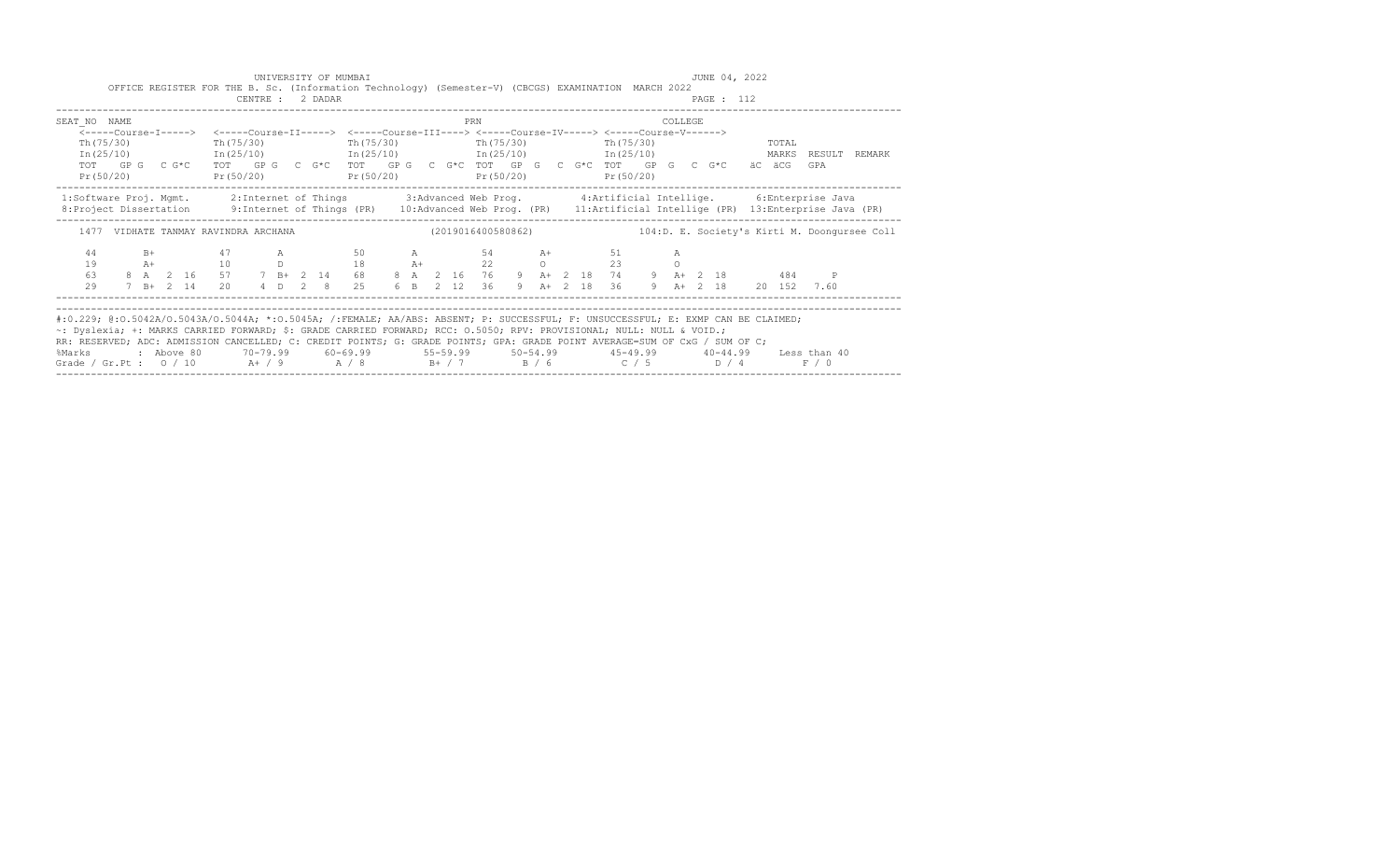|                                                                             | UNIVERSITY OF MUMBAI<br>CENTRE : 12 NEW MUMBAI |                  | OFFICE REGISTER FOR THE B. Sc. (Information Technology) (Semester-V) (CBCGS) EXAMINATION MARCH 2022                                                                                                                                                                                                                                                                        | JUNE 04, 2022<br>PAGE : 113                                                                                                                                                                                                                                                                               |
|-----------------------------------------------------------------------------|------------------------------------------------|------------------|----------------------------------------------------------------------------------------------------------------------------------------------------------------------------------------------------------------------------------------------------------------------------------------------------------------------------------------------------------------------------|-----------------------------------------------------------------------------------------------------------------------------------------------------------------------------------------------------------------------------------------------------------------------------------------------------------|
| SEAT NO NAME<br>Th(75/30)                                                   | Th (75/30)                                     | PRN<br>Th(75/30) | <-----Course-I-----> <-----Course-II-----> <-----Course-III----> <-----Course-IV-----> <-----Course-V------><br>The (75/30) The (75/30)<br>$In (25/10)$ $In (25/10)$ $In (25/10)$ $In (25/10)$ $In (25/10)$                                                                                                                                                                | COLLEGE<br>TOTAL<br>MARKS RESULT REMARK                                                                                                                                                                                                                                                                   |
| Pr (50/20)                                                                  | Pr(50/20)                                      |                  | TOT GPG CG*C TOT GPG CG*C TOT GPG CG*C TOT GPG CG*CTOT GACTOT GPG CG*C äCäCG<br>$Pr(50/20)$ $Pr(50/20)$ $Pr(50/20)$                                                                                                                                                                                                                                                        | GPA                                                                                                                                                                                                                                                                                                       |
|                                                                             |                                                |                  |                                                                                                                                                                                                                                                                                                                                                                            | 1:Software Proj. Mgmt. 2:Internet of Things 3:Advanced Web Prog. 4:Artificial Intellige. 6:Enterprise Java<br>8: Project Dissertation 9: Internet of Things (PR) 10: Advanced Web Prog. (PR) 11: Artificial Intellige (PR) 13: Enterprise Java (PR)                                                       |
|                                                                             |                                                |                  |                                                                                                                                                                                                                                                                                                                                                                            | 1478 SHINDE SHRINIWAS CHANDRAKANT CHHAYA (2019016402176264) (2019016402176264)                                                                                                                                                                                                                            |
| $\mathbb{A}$<br>$\overline{A}$<br>and the state of the state of<br>$\Delta$ | $\mathbb A$                                    | $A \t - -$<br>A  | $A$ -- A<br>A -- A -- A -- A -- A --<br>$\mathsf{A}$ $\mathsf{A}$ $\mathsf{A}$ $\mathsf{A}$ $\mathsf{A}$ $\mathsf{A}$ $\mathsf{A}$ $\mathsf{A}$ $\mathsf{A}$ $\mathsf{A}$ $\mathsf{A}$ $\mathsf{A}$ $\mathsf{A}$ $\mathsf{A}$ $\mathsf{A}$ $\mathsf{A}$ $\mathsf{A}$ $\mathsf{A}$ $\mathsf{A}$ $\mathsf{A}$ $\mathsf{A}$ $\mathsf{A}$ $\mathsf{A}$ $\mathsf{A}$ $\mathsf{$ | $\cap$<br>$\lambda$<br>ABS<br>the company of the season<br>$0 \qquad 0 \qquad -$                                                                                                                                                                                                                          |
| %Marks                                                                      |                                                |                  | ~: Dyslexia; +: MARKS CARRIED FORWARD; \$: GRADE CARRIED FORWARD; RCC: 0.5050; RPV: PROVISIONAL; NULL: NULL & VOID.;<br>RR: RESERVED; ADC: ADMISSION CANCELLED; C: CREDIT POINTS; G: GRADE POINTS; GPA: GRADE POINT AVERAGE=SUM OF CxG / SUM OF C;<br>Grade / Gr.Pt : $0/10$ A+ / 9 A / 8 B+ / 7 B / 6 C / 5 D / 4                                                         | #:0.229; @:0.5042A/0.5043A/0.5044A; *:0.5045A; /:FEMALE; AA/ABS: ABSENT; P: SUCCESSFUL; F: UNSUCCESSFUL; E: EXMP CAN BE CLAIMED;<br>2 Above 80           70-79.99            60-69.99              55-59.99            50-54.99              45-49.99              40-44.99         Less than 40<br>F / 0 |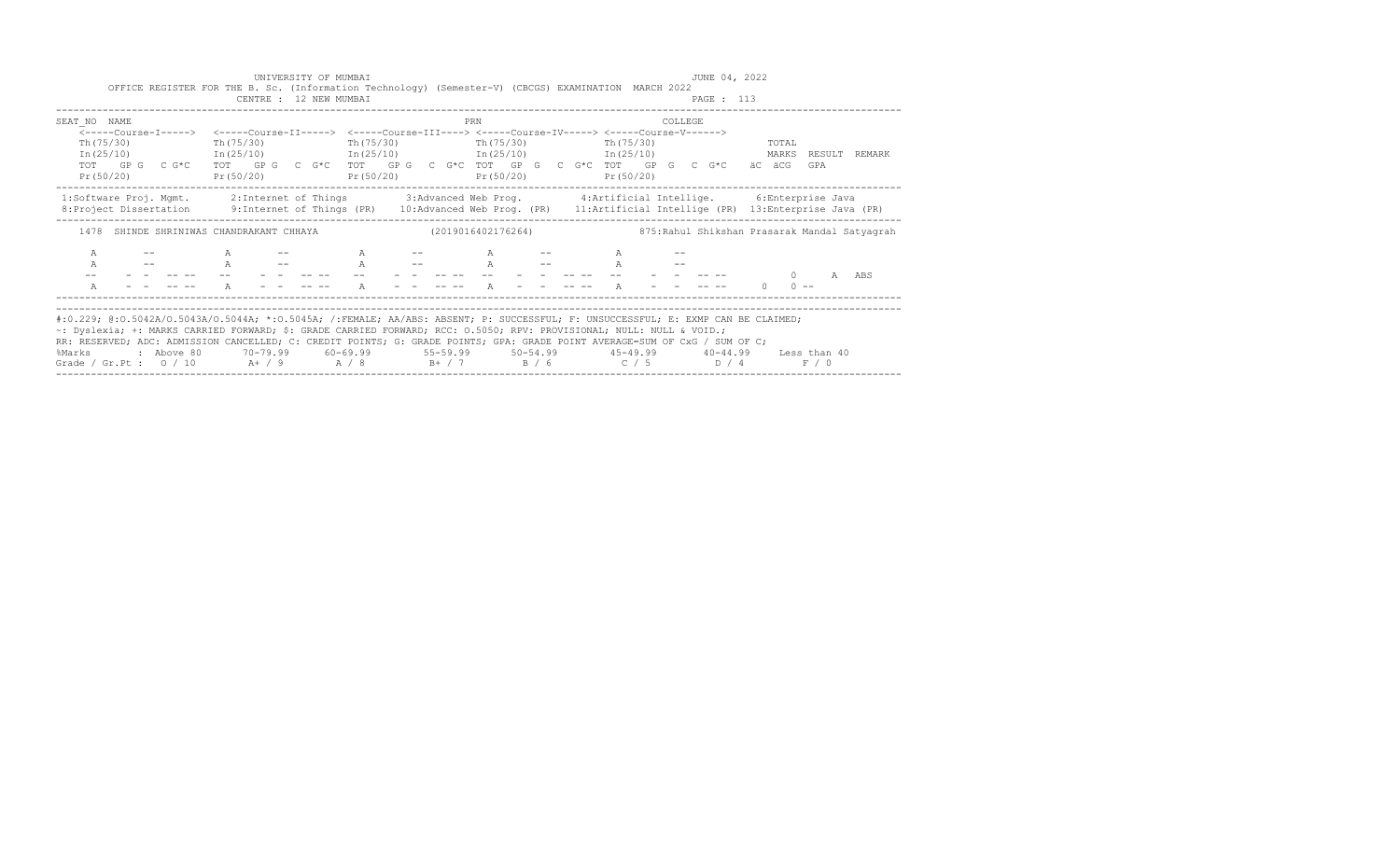| OFFICE REGISTER FOR THE B. Sc. (Information Technology) (Semester-V) (CBCGS) EXAMINATION MARCH 2022<br>PRN PRN<br>COLLEGE<br>SEAT NO NAME                                                                                                                                                                                                                                    |  |
|------------------------------------------------------------------------------------------------------------------------------------------------------------------------------------------------------------------------------------------------------------------------------------------------------------------------------------------------------------------------------|--|
|                                                                                                                                                                                                                                                                                                                                                                              |  |
|                                                                                                                                                                                                                                                                                                                                                                              |  |
|                                                                                                                                                                                                                                                                                                                                                                              |  |
|                                                                                                                                                                                                                                                                                                                                                                              |  |
|                                                                                                                                                                                                                                                                                                                                                                              |  |
|                                                                                                                                                                                                                                                                                                                                                                              |  |
| 1:Software Proj. Mgmt. 2:Internet of Things 3:Advanced Web Prog. 4:Artificial Intellige. 6:Enterprise Java<br>8:Project Dissertation 9:Internet of Things (PR) 10:Advanced Web Prog. (PR) 11:Artificial Intellige (PR) 13:Enterpr                                                                                                                                            |  |
| 1479 /AMBRE AYSHVARYA SUDHIR MANALI (2020016401180461) 345:Vivekanand Education Society's College o                                                                                                                                                                                                                                                                          |  |
|                                                                                                                                                                                                                                                                                                                                                                              |  |
|                                                                                                                                                                                                                                                                                                                                                                              |  |
|                                                                                                                                                                                                                                                                                                                                                                              |  |
| $\begin{array}{cccccccccccccccc} 17F & F & 53E & A+ & 32E & D & 56E & A+ & 47E & A \\ 16E & A & 15E & A & 15E & A & 20E & O & 20E & O \\ - & - & - & - & - & - & 68 & 8 & A & 2 & 16 & 47 & 5 & C & 2 & 10 & 76 & 9 & A+ & 2 & 18 & 67 & 8 & A & 2 & 16 & 389 & F \\ 20E & 4 & D & 2 & 8 & 21E & 4 & D & 2 & 8 & 12F & - & - & - & - & 25E & 6 & B$                          |  |
| (2020016401180406) 345: Vivekanand Education Society's College o<br>1480 / MAHAJAN VIBHA BHASKAR VIJAYA                                                                                                                                                                                                                                                                      |  |
|                                                                                                                                                                                                                                                                                                                                                                              |  |
|                                                                                                                                                                                                                                                                                                                                                                              |  |
|                                                                                                                                                                                                                                                                                                                                                                              |  |
|                                                                                                                                                                                                                                                                                                                                                                              |  |
| (2018016401930622) 345: Vivekanand Education Society's College of<br>1481 NAIKWADE BHARAT VINAYAK PANCHFULA                                                                                                                                                                                                                                                                  |  |
|                                                                                                                                                                                                                                                                                                                                                                              |  |
|                                                                                                                                                                                                                                                                                                                                                                              |  |
| $\begin{array}{cccccccccccccccc} 50 & & {\rm A} & & & 53 & & {\rm A+} & & 38 & & {\rm B} & & 50 & & {\rm A} & & 41 & & {\rm B} \\ 16 & & {\rm A} & & 21 & & 0 & & 17 & & {\rm A} & & 23 & & 0 & & 23 & & 0 \\ 66 & & 8 & {\rm A} & 2 & 16 & & 74 & & 9 & {\rm A+} & 2 & 18 & & 55 & & 7 & {\rm B+} & 2 & 14 & 73 & 9 & {\rm A+} & 2 & 18 & 64 & & 8 & {\rm A} & 2 & 16 & & $ |  |
| 1482 NIMBALKAR ASHISHKUMAR ANIL VANITA (2020016401180453) 345:Vivekanand Education Society's College o                                                                                                                                                                                                                                                                       |  |
|                                                                                                                                                                                                                                                                                                                                                                              |  |
|                                                                                                                                                                                                                                                                                                                                                                              |  |
|                                                                                                                                                                                                                                                                                                                                                                              |  |
| $\begin{array}{cccccccccccccccc} 50 & & A & & 54 & & A+ & & 41 & & B & & 48 & & A & & 36 & & C \\ 13 & & B & & 20 & & O & & 16 & & A & & 21 & & O & & 21 & & O \\ 63 & 8 & A & 2 & 16 & 74 & 9 & A+ & 2 & 18 & & 57 & & 7 & B+ & 2 & 14 & 69 & & 8 & A & 2 & 16 & 57 & & 7 & B+ & 2 & 14 & & 442 & & P \\ 34 & 8 & A & 2 & 16 & 25 & 6 & B & 2 & 12 & 20$                    |  |
| (2020016401180422) 345: Vivekanand Education Society's College o<br>1483 PANDYA UJAS NILESH RINA                                                                                                                                                                                                                                                                             |  |
| 65 0 59 A+ 48 A 57 A+ 54 A+<br>19 A+ 21 0 19 A+ 22 0 22 0<br>84 10 0 2 20 80 10 0 2 20 67 8 A 2 16 79 @1 10 0 2 20 76 9 A+ 2 18 603@1 P<br>43 10 0 2 20 49 10 0 2 20 40 10 0 2 20 40 10 0 2 20 45 10 0 2 20 20 194 9.70<br>----------                                                                                                                                        |  |
|                                                                                                                                                                                                                                                                                                                                                                              |  |
|                                                                                                                                                                                                                                                                                                                                                                              |  |
|                                                                                                                                                                                                                                                                                                                                                                              |  |
| #:0.229; @:0.5042A/0.5043A/0.5044A; *:0.5045A; /:FEMALE; AA/ABS: ABSENT; P: SUCCESSFUL; F: UNSUCCESSFUL; E: EXMP CAN BE CLAIMED;                                                                                                                                                                                                                                             |  |
| ~: Dyslexia; +: MARKS CARRIED FORWARD; \$: GRADE CARRIED FORWARD; RCC: 0.5050; RPV: PROVISIONAL; NULL: NULL & VOID.;                                                                                                                                                                                                                                                         |  |
| RR: RESERVED; ADC: ADMISSION CANCELLED; C: CREDIT POINTS; G: GRADE POINTS; GPA: GRADE POINT AVERAGE=SUM OF CxG / SUM OF C;                                                                                                                                                                                                                                                   |  |
|                                                                                                                                                                                                                                                                                                                                                                              |  |
|                                                                                                                                                                                                                                                                                                                                                                              |  |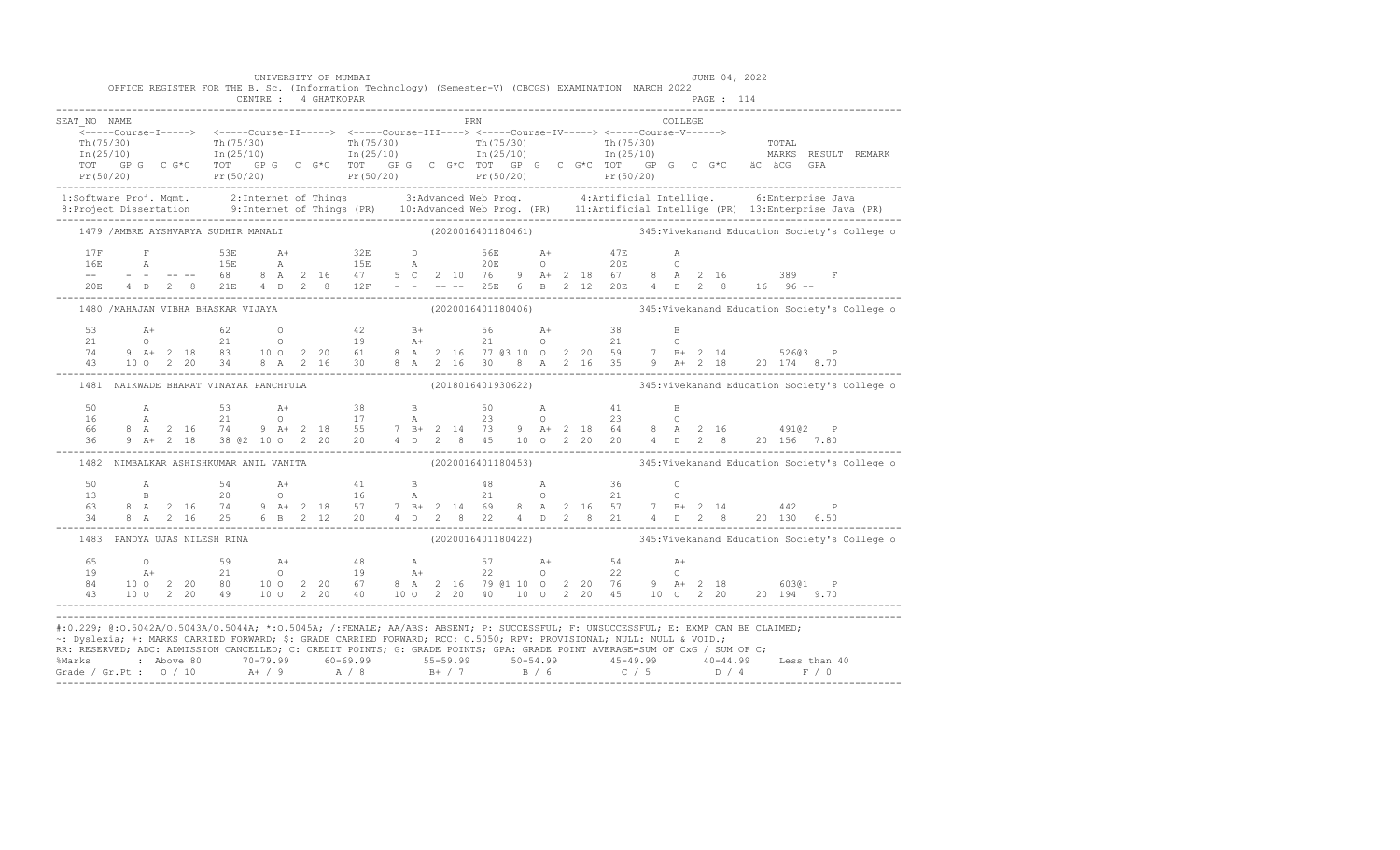|                                                                                                                                                                                                                                                                                                                                                                                        |  |  |                                   |                                    |  | UNIVERSITY OF MUMBAI                                                                                                                                                                                                                                                                                                                                        |  |            |  |  |  |          |            | JUNE 04, 2022 |                                                                                                                                                                                                                                                                                                                                                                                     |  |
|----------------------------------------------------------------------------------------------------------------------------------------------------------------------------------------------------------------------------------------------------------------------------------------------------------------------------------------------------------------------------------------|--|--|-----------------------------------|------------------------------------|--|-------------------------------------------------------------------------------------------------------------------------------------------------------------------------------------------------------------------------------------------------------------------------------------------------------------------------------------------------------------|--|------------|--|--|--|----------|------------|---------------|-------------------------------------------------------------------------------------------------------------------------------------------------------------------------------------------------------------------------------------------------------------------------------------------------------------------------------------------------------------------------------------|--|
|                                                                                                                                                                                                                                                                                                                                                                                        |  |  |                                   | CENTRE : 49 WADA                   |  | OFFICE REGISTER FOR THE B. Sc. (Information Technology) (Semester-V) (CBCGS) EXAMINATION MARCH 2022                                                                                                                                                                                                                                                         |  |            |  |  |  |          | PAGE : 115 |               |                                                                                                                                                                                                                                                                                                                                                                                     |  |
| SEAT NO NAME                                                                                                                                                                                                                                                                                                                                                                           |  |  |                                   |                                    |  |                                                                                                                                                                                                                                                                                                                                                             |  | <b>PRN</b> |  |  |  | COLLEGE. |            |               |                                                                                                                                                                                                                                                                                                                                                                                     |  |
|                                                                                                                                                                                                                                                                                                                                                                                        |  |  |                                   |                                    |  |                                                                                                                                                                                                                                                                                                                                                             |  |            |  |  |  |          |            |               |                                                                                                                                                                                                                                                                                                                                                                                     |  |
|                                                                                                                                                                                                                                                                                                                                                                                        |  |  |                                   |                                    |  |                                                                                                                                                                                                                                                                                                                                                             |  |            |  |  |  |          |            |               |                                                                                                                                                                                                                                                                                                                                                                                     |  |
|                                                                                                                                                                                                                                                                                                                                                                                        |  |  |                                   |                                    |  |                                                                                                                                                                                                                                                                                                                                                             |  |            |  |  |  |          |            |               |                                                                                                                                                                                                                                                                                                                                                                                     |  |
|                                                                                                                                                                                                                                                                                                                                                                                        |  |  |                                   |                                    |  |                                                                                                                                                                                                                                                                                                                                                             |  |            |  |  |  |          |            |               | $\begin{tabular}{lcccccc} {\tt Th(75/30)} & {\tt Th(75/30)} & {\tt Th(75/30)} & {\tt Th(75/30)} & {\tt Th(75/30)} & {\tt Th(75/30)} & {\tt Th(75/30)} & {\tt Th(75/30)} & {\tt Th(75/30)} & {\tt Th(75/30)} & {\tt Th(75/30)} & {\tt Th(75/30)} & {\tt Th(75/30)} & {\tt Th(75/30)} & {\tt Th(75/30)} & {\tt Th(75/30)} & {\tt Th(75/30)} & {\tt Th(75/30)} & {\tt Th(75/30)} & {\$ |  |
|                                                                                                                                                                                                                                                                                                                                                                                        |  |  |                                   |                                    |  |                                                                                                                                                                                                                                                                                                                                                             |  |            |  |  |  |          |            |               | 1:Software Proj. Mgmt. 2:Internet of Things 3:Advanced Web Prog. 5:Linux System Admin. 6:Enterprise Java<br>1:Project Dissertation 9:Internet of Things (PR) 10:Advanced Web Prog. (PR) 12:Linux Administration (PR) 13:Enterpris                                                                                                                                                   |  |
|                                                                                                                                                                                                                                                                                                                                                                                        |  |  |                                   |                                    |  |                                                                                                                                                                                                                                                                                                                                                             |  |            |  |  |  |          |            |               |                                                                                                                                                                                                                                                                                                                                                                                     |  |
|                                                                                                                                                                                                                                                                                                                                                                                        |  |  | 1484 AMBRE RUSHIKESH RAMESH R     |                                    |  |                                                                                                                                                                                                                                                                                                                                                             |  |            |  |  |  |          |            |               |                                                                                                                                                                                                                                                                                                                                                                                     |  |
|                                                                                                                                                                                                                                                                                                                                                                                        |  |  |                                   |                                    |  |                                                                                                                                                                                                                                                                                                                                                             |  |            |  |  |  |          |            |               |                                                                                                                                                                                                                                                                                                                                                                                     |  |
|                                                                                                                                                                                                                                                                                                                                                                                        |  |  |                                   |                                    |  |                                                                                                                                                                                                                                                                                                                                                             |  |            |  |  |  |          |            |               |                                                                                                                                                                                                                                                                                                                                                                                     |  |
|                                                                                                                                                                                                                                                                                                                                                                                        |  |  |                                   |                                    |  |                                                                                                                                                                                                                                                                                                                                                             |  |            |  |  |  |          |            |               |                                                                                                                                                                                                                                                                                                                                                                                     |  |
|                                                                                                                                                                                                                                                                                                                                                                                        |  |  |                                   |                                    |  |                                                                                                                                                                                                                                                                                                                                                             |  |            |  |  |  |          |            |               | $\begin{array}{cccccccccccc} 40 & & B & & 45 & & A & & 35 & & C & & 35 & & C & & 35 & & C \\ 22 & & O & & 20 & & O & & 25 & & O & & 25 & & O & & 21 & & O \\ 62 & 8 & A & 2 & 16 & 65 & 8 & A & 2 & 16 & 60 & 8 & A & 2 & 16 & 60 & 8 & A & 2 & 16 & 56 & & 7 & B+ & 2 & 14 & & 523 & & P \\ 40 & 10 & 0 & 2 & 20 & 45 & 10 & 0 & 2 & 20 & 45 & 1$                                  |  |
|                                                                                                                                                                                                                                                                                                                                                                                        |  |  |                                   | 1485 /BHERE HARSHALI LAXMAN MALATI |  |                                                                                                                                                                                                                                                                                                                                                             |  |            |  |  |  |          |            |               | (2018016400986444)  973: Wada College of Management & Science                                                                                                                                                                                                                                                                                                                       |  |
|                                                                                                                                                                                                                                                                                                                                                                                        |  |  |                                   |                                    |  |                                                                                                                                                                                                                                                                                                                                                             |  |            |  |  |  |          |            |               |                                                                                                                                                                                                                                                                                                                                                                                     |  |
|                                                                                                                                                                                                                                                                                                                                                                                        |  |  |                                   |                                    |  |                                                                                                                                                                                                                                                                                                                                                             |  |            |  |  |  |          |            |               |                                                                                                                                                                                                                                                                                                                                                                                     |  |
|                                                                                                                                                                                                                                                                                                                                                                                        |  |  |                                   |                                    |  |                                                                                                                                                                                                                                                                                                                                                             |  |            |  |  |  |          |            |               |                                                                                                                                                                                                                                                                                                                                                                                     |  |
|                                                                                                                                                                                                                                                                                                                                                                                        |  |  |                                   |                                    |  |                                                                                                                                                                                                                                                                                                                                                             |  |            |  |  |  |          |            |               | $\begin{array}{cccccccccccc} 35 & C & 40 & B & 35 & C & 36 & C & 35 & C \\ 20 & 0 & 16 & A & 25 & 0 & 20 & 0 & 22 & 0 \\ 55 & 7 & B + & 2 & 14 & 56 & 7 & B + & 2 & 14 & 60 & 8 & A & 2 & 16 & 56 & 7 & B + & 2 & 14 & 57 & 7 & B + & 2 & 14 & 508 & P \\ 45 & 100 & 2 & 20 & 45 & 10 & 0 & 2 & 20 & 45 & 10 & 0 & 2 & 20 & 45 &$                                                   |  |
|                                                                                                                                                                                                                                                                                                                                                                                        |  |  | 1486 RANE ADITYA SURENDRA SUREKHA |                                    |  |                                                                                                                                                                                                                                                                                                                                                             |  |            |  |  |  |          |            |               | (2019016402670346)  973: Wada College of Management & Science                                                                                                                                                                                                                                                                                                                       |  |
|                                                                                                                                                                                                                                                                                                                                                                                        |  |  |                                   |                                    |  |                                                                                                                                                                                                                                                                                                                                                             |  |            |  |  |  |          |            |               |                                                                                                                                                                                                                                                                                                                                                                                     |  |
|                                                                                                                                                                                                                                                                                                                                                                                        |  |  |                                   |                                    |  |                                                                                                                                                                                                                                                                                                                                                             |  |            |  |  |  |          |            |               |                                                                                                                                                                                                                                                                                                                                                                                     |  |
|                                                                                                                                                                                                                                                                                                                                                                                        |  |  |                                   |                                    |  |                                                                                                                                                                                                                                                                                                                                                             |  |            |  |  |  |          |            |               |                                                                                                                                                                                                                                                                                                                                                                                     |  |
|                                                                                                                                                                                                                                                                                                                                                                                        |  |  |                                   |                                    |  | $\begin{array}{cccccccccccc} 40 & & B & & 30 & & D & & 36 & & C & & 35 & & C & & 35 & & C \\ 18 & & A+ & & 15 & & A & & 20 & & O & & 20 & & 0 & & 22 & & O \\ 58 & 7 & B+ & 2 & 14 & 45 & 5 & C & 2 & 10 & 56 & 7 & B+ & 2 & 14 & 55 & 7 & B+ & 2 & 14 & 57 & 7 & B+ & 2 & 14 & & 496 & & P \\ 45 & & 10 & 0 & 2 & 20 & 45 & & 10 & 0 & 2 & 20 &$           |  |            |  |  |  |          |            |               |                                                                                                                                                                                                                                                                                                                                                                                     |  |
|                                                                                                                                                                                                                                                                                                                                                                                        |  |  |                                   | 1487 SHAIKH MOHAMMED MOHD SALIM M  |  |                                                                                                                                                                                                                                                                                                                                                             |  |            |  |  |  |          |            |               | $(2019016402670466)$ 973: Wada College of Management & Science                                                                                                                                                                                                                                                                                                                      |  |
|                                                                                                                                                                                                                                                                                                                                                                                        |  |  |                                   |                                    |  |                                                                                                                                                                                                                                                                                                                                                             |  |            |  |  |  |          |            |               |                                                                                                                                                                                                                                                                                                                                                                                     |  |
|                                                                                                                                                                                                                                                                                                                                                                                        |  |  |                                   |                                    |  |                                                                                                                                                                                                                                                                                                                                                             |  |            |  |  |  |          |            |               |                                                                                                                                                                                                                                                                                                                                                                                     |  |
|                                                                                                                                                                                                                                                                                                                                                                                        |  |  |                                   |                                    |  |                                                                                                                                                                                                                                                                                                                                                             |  |            |  |  |  |          |            |               |                                                                                                                                                                                                                                                                                                                                                                                     |  |
|                                                                                                                                                                                                                                                                                                                                                                                        |  |  |                                   |                                    |  | $\begin{array}{cccccccccccccccc} 40 & & B & & 35 & & C & & 38 & & B & & 36 & & C & & 36 & & C \\ 16 & & A & & 16 & & A & & 20 & & O & & 21 & & O & & 21 & & O \\ 56 & 7 & B + & 2 & 14 & 51 & 6 & B & 2 & 12 & 58 & & 7 & B + & 2 & 14 & 57 & & 7 & B + & 2 & 14 & 57 & & 7 & B + & 2 & 14 & & 505 & & P \\ 46 & & 10 & 0 & 2 & 20 & 45 & & 10 & 0 & 2 & 2$ |  |            |  |  |  |          |            |               |                                                                                                                                                                                                                                                                                                                                                                                     |  |
| #:0.229; @:0.5042A/O.5043A/O.5044A; *:0.5045A; /:FEMALE; AA/ABS: ABSENT; P: SUCCESSFUL; F: UNSUCCESSFUL; E: EXMP CAN BE CLAIMED;<br>~: Dyslexia; +: MARKS CARRIED FORWARD; \$: GRADE CARRIED FORWARD; RCC: 0.5050; RPV: PROVISIONAL; NULL: NULL & VOID.;<br>RR: RESERVED; ADC: ADMISSION CANCELLED; C: CREDIT POINTS; G: GRADE POINTS; GPA: GRADE POINT AVERAGE=SUM OF CxG / SUM OF C; |  |  |                                   |                                    |  |                                                                                                                                                                                                                                                                                                                                                             |  |            |  |  |  |          |            |               |                                                                                                                                                                                                                                                                                                                                                                                     |  |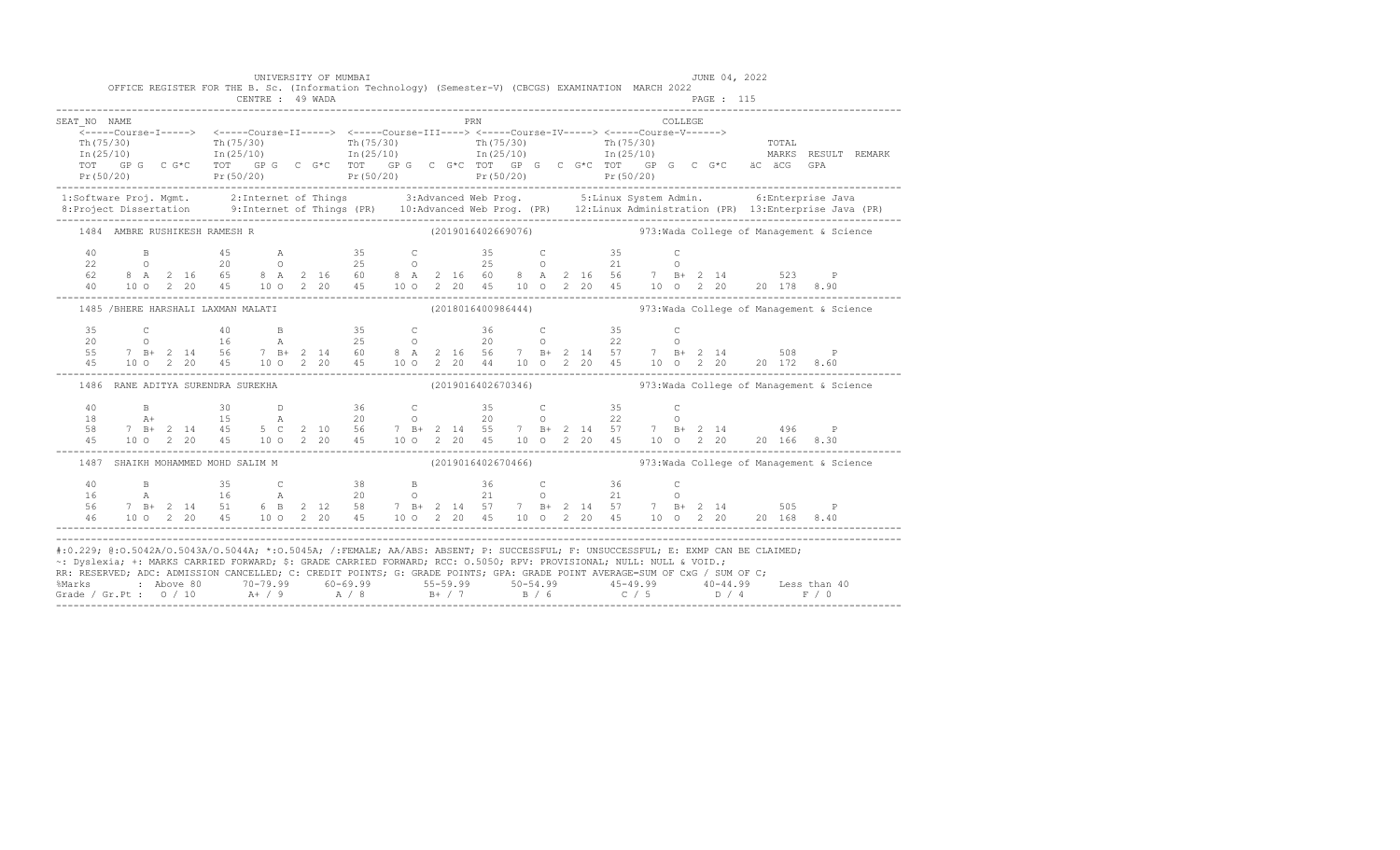|                                                                                                                                                                                                                                                                                                                    |           |  |                                   | UNIVERSITY OF MUMBAI<br>CENTRE : 2 DADAR |  | OFFICE REGISTER FOR THE B. Sc. (Information Technology) (Semester-V) (CBCGS) EXAMINATION MARCH 2022                                                                                                                                                                                                                                                           |  |     |  |  |  |          | JUNE 04, 2022<br>PAGE : 116 |                                                                                                                                                                                                                          |                     |                                                                                                                                                                                                                                   |
|--------------------------------------------------------------------------------------------------------------------------------------------------------------------------------------------------------------------------------------------------------------------------------------------------------------------|-----------|--|-----------------------------------|------------------------------------------|--|---------------------------------------------------------------------------------------------------------------------------------------------------------------------------------------------------------------------------------------------------------------------------------------------------------------------------------------------------------------|--|-----|--|--|--|----------|-----------------------------|--------------------------------------------------------------------------------------------------------------------------------------------------------------------------------------------------------------------------|---------------------|-----------------------------------------------------------------------------------------------------------------------------------------------------------------------------------------------------------------------------------|
| SEAT NO NAME                                                                                                                                                                                                                                                                                                       |           |  |                                   |                                          |  |                                                                                                                                                                                                                                                                                                                                                               |  | PRN |  |  |  | COLLEGE. |                             |                                                                                                                                                                                                                          |                     |                                                                                                                                                                                                                                   |
| Th (75/30)                                                                                                                                                                                                                                                                                                         | Pr(50/20) |  |                                   |                                          |  | <-----Course-I-----> <-----Course-II-----> <-----Course-III----> <-----Course-IV-----> <-----Course-V------><br>Th $(75/30)$ Th $(75/30)$ Th $(75/30)$ Th $(75/30)$<br>$\text{In (25/10)}$ $\text{In (25/10)}$ $\text{In (25/10)}$ $\text{In (25/10)}$ $\text{In (25/10)}$ $\text{In (25/10)}$<br>$Pr(50/20)$ $Pr(50/20)$ $Pr(50/20)$ $Pr(50/20)$ $Pr(50/20)$ |  |     |  |  |  |          |                             | TOTAL<br>TOT GPG CG*C TOT GPG CG*C TOT GPG CG*C TOT GPG CG*C TOT GPG CG*C TOT GPG CG*C äC äCG GPA                                                                                                                        | MARKS RESULT REMARK |                                                                                                                                                                                                                                   |
|                                                                                                                                                                                                                                                                                                                    |           |  |                                   |                                          |  |                                                                                                                                                                                                                                                                                                                                                               |  |     |  |  |  |          |                             |                                                                                                                                                                                                                          |                     | 1:Software Proj. Mgmt. 2:Internet of Things 3:Advanced Web Prog. 4:Artificial Intellige. 7:Next Generation Tech.<br>1:Project Dissertation 9:Internet of Things (PR) 10:Advanced Web Prog. (PR) 11:Artificial Intellige (PR) 14:N |
|                                                                                                                                                                                                                                                                                                                    |           |  | 1488 SATHALIA NITESH VASANT VIMAL |                                          |  |                                                                                                                                                                                                                                                                                                                                                               |  |     |  |  |  |          |                             |                                                                                                                                                                                                                          |                     |                                                                                                                                                                                                                                   |
| 68<br>21<br>89<br>44                                                                                                                                                                                                                                                                                               |           |  |                                   |                                          |  |                                                                                                                                                                                                                                                                                                                                                               |  |     |  |  |  |          |                             | 0 70 0 66 0 64 0 72 0<br>0 22 0 21 0 21 0 18 A+<br>10 0 2 20 92 10 0 2 20 67 10 0 2 20 85 10 0 2 20 90 10 0 2 20 657 P<br>10 0 2 20 44 10 0 2 20 42 10 0 2 20 40 10 0 2 20 44 10 0 2 20 20 20 10.00                      |                     |                                                                                                                                                                                                                                   |
| 1489                                                                                                                                                                                                                                                                                                               |           |  |                                   |                                          |  | SHARATHKIRAN SHARATHKIRAN MOHANRAJ SHOBANARANI                                                                                                                                                                                                                                                                                                                |  |     |  |  |  |          |                             | (2018016402751562) 608: Mumbai College of Arts, Commerce & Scie                                                                                                                                                          |                     |                                                                                                                                                                                                                                   |
| 70<br>23<br>93<br>48                                                                                                                                                                                                                                                                                               |           |  |                                   | $0$ 72 0                                 |  | 0 24 0 23 0 20 0 20 0                                                                                                                                                                                                                                                                                                                                         |  |     |  |  |  | $\circ$  |                             | 10 0 2 20 96 10 0 2 20 95 10 0 2 20 90 10 0 2 20 94 10 0 2 20 697<br>10 0 2 20 48 10 0 2 20 45 10 0 2 20 42 10 0 2 20 46 10 0 2 20 20 20 10.00                                                                           | $\mathsf{P}$        |                                                                                                                                                                                                                                   |
| ~: Dyslexia; +: MARKS CARRIED FORWARD; \$: GRADE CARRIED FORWARD; RCC: 0.5050; RPV: PROVISIONAL; NULL: NULL & VOID.;<br>RR: RESERVED; ADC: ADMISSION CANCELLED; C: CREDIT POINTS; G: GRADE POINTS; GPA: GRADE POINT AVERAGE=SUM OF CxG / SUM OF C;<br>Grade / Gr.Pt : 0 / 10 A+ / 9 A / 8 B+ / 7 B / 6 C / 5 D / 4 |           |  |                                   |                                          |  |                                                                                                                                                                                                                                                                                                                                                               |  |     |  |  |  |          |                             | #:0.229; @:0.5042A/0.5043A/0.5044A; *:0.5045A; /:FEMALE; AA/ABS: ABSENT; P: SUCCESSFUL; F: UNSUCCESSFUL; E: EXMP CAN BE CLAIMED;<br>%Marks : Above 80 70-79.99 60-69.99 55-59.99 50-54.99 45-49.99 40-44.99 Less than 40 | F / 0               |                                                                                                                                                                                                                                   |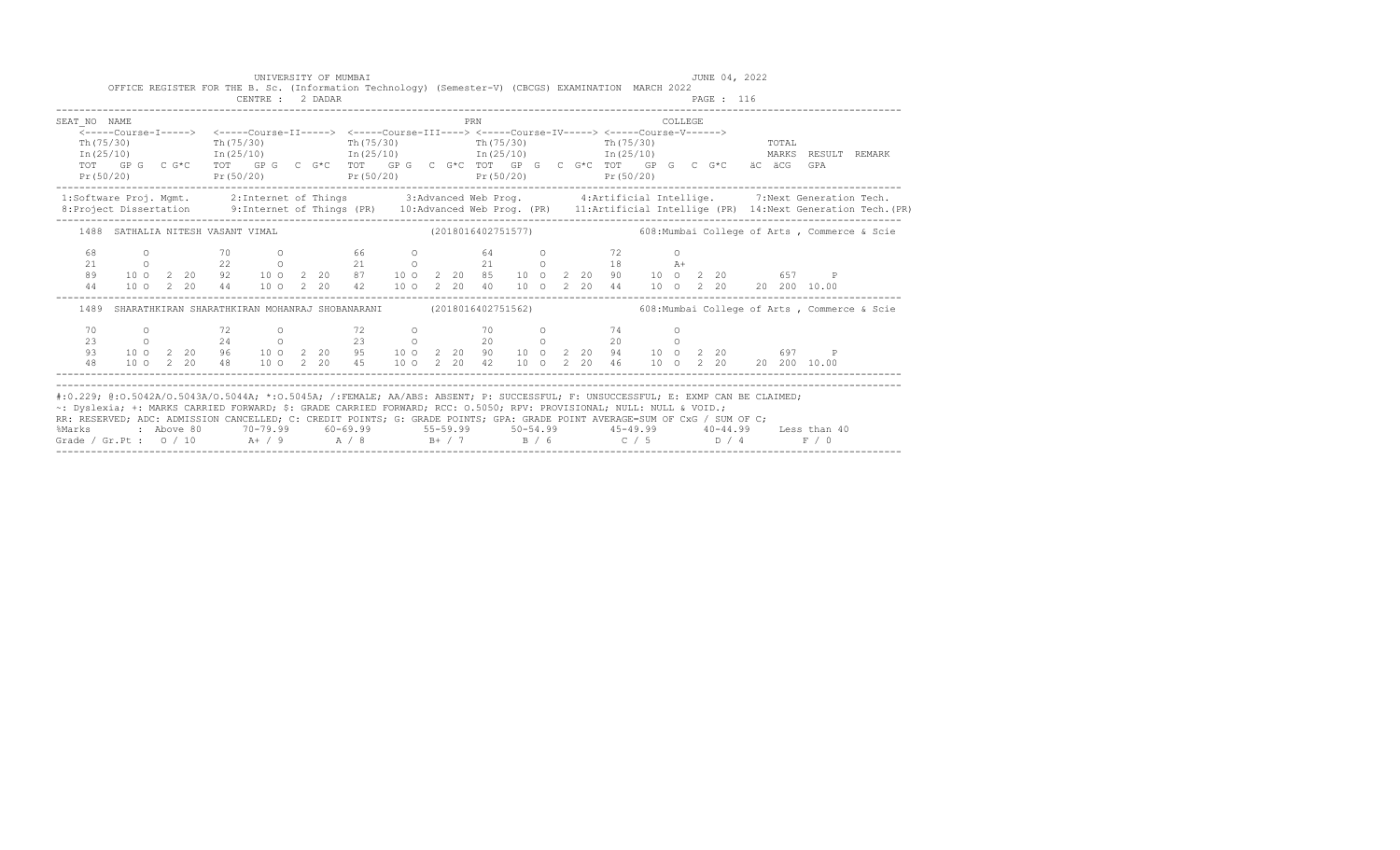|                                                                                                                                                                                                                                                                                                                                                                                                                                                                                                                                                       | OFFICE REGISTER FOR THE B. Sc. (Information Technology) (Semester-V) (CBCGS) EXAMINATION MARCH 2022                                                                                                                                                                                                                                           |  |  | UNIVERSITY OF MUMBAI |  |  |                    |  |  |  |         | JUNE 04, 2022 |  |                                                                                                                                                                                                                                                                                                              |
|-------------------------------------------------------------------------------------------------------------------------------------------------------------------------------------------------------------------------------------------------------------------------------------------------------------------------------------------------------------------------------------------------------------------------------------------------------------------------------------------------------------------------------------------------------|-----------------------------------------------------------------------------------------------------------------------------------------------------------------------------------------------------------------------------------------------------------------------------------------------------------------------------------------------|--|--|----------------------|--|--|--------------------|--|--|--|---------|---------------|--|--------------------------------------------------------------------------------------------------------------------------------------------------------------------------------------------------------------------------------------------------------------------------------------------------------------|
| SEAT NO NAME                                                                                                                                                                                                                                                                                                                                                                                                                                                                                                                                          |                                                                                                                                                                                                                                                                                                                                               |  |  |                      |  |  | <b>PRN</b>         |  |  |  | COLLEGE |               |  |                                                                                                                                                                                                                                                                                                              |
|                                                                                                                                                                                                                                                                                                                                                                                                                                                                                                                                                       | - 1 (15/30)<br>In (25/10) - 1 (15/30) - 1 (15/30) - 1 (15/30) - 1 (15/30) - 1 (15/30) - 1 (15/30) - 1 (15/30) - 1 (25/10) - 1<br>In (25/10) - 1 (25/10) - 1 (25/10) - 1 (25/10) - 1 (25/10) - 1 (25/10) - 1 (25/10) - 1 (25/10) - 1                                                                                                           |  |  |                      |  |  |                    |  |  |  |         |               |  |                                                                                                                                                                                                                                                                                                              |
|                                                                                                                                                                                                                                                                                                                                                                                                                                                                                                                                                       |                                                                                                                                                                                                                                                                                                                                               |  |  |                      |  |  |                    |  |  |  |         |               |  |                                                                                                                                                                                                                                                                                                              |
|                                                                                                                                                                                                                                                                                                                                                                                                                                                                                                                                                       | 1490 / GAIKWAD ANKITA SURAJ KAVITA                                                                                                                                                                                                                                                                                                            |  |  |                      |  |  |                    |  |  |  |         |               |  | (2019016401584852) 876:Samyak Sankalpa College of Arts, Commerce                                                                                                                                                                                                                                             |
|                                                                                                                                                                                                                                                                                                                                                                                                                                                                                                                                                       |                                                                                                                                                                                                                                                                                                                                               |  |  |                      |  |  |                    |  |  |  |         |               |  | $\begin{array}{cccccccccccc} 70 & 0 & 68 & 0 & 68 & 0 & 67 & 0 & 70 & 0 & 0 \\ 20 & 0 & 21 & 0 & 21 & 0 & 22 & 0 & 21 & 0 & 0 \\ 90 & 100 & 2 & 20 & 89 & 100 & 2 & 20 & 89 & 10 & 2 & 20 & 89 & 10 & 0 & 2 & 20 & 91 & 10 & 0 & 2 & 20 & 64864 & P \\ 40 & 100 & 2 & 20 & 42 & 100 & 2 & 20 & 38 & 62 & 10$ |
|                                                                                                                                                                                                                                                                                                                                                                                                                                                                                                                                                       | 1491 GAIKWAD SHUBHAM ROHIDAS SHAILA (2019016401584844) 376:Samyak Sankalpa College of Arts, Commerce                                                                                                                                                                                                                                          |  |  |                      |  |  |                    |  |  |  |         |               |  |                                                                                                                                                                                                                                                                                                              |
|                                                                                                                                                                                                                                                                                                                                                                                                                                                                                                                                                       |                                                                                                                                                                                                                                                                                                                                               |  |  |                      |  |  |                    |  |  |  |         |               |  | 63 0 58 A+ 61 0 55 A+ 52 A<br>21 0 20 0 20 0 18 A+ 16 A<br>84 100 2 20 7802 100 2 20 81 100 2 20 73 9 A+ 2 18 68 8 A 2 16 50502 P<br>25 6 B 2 12 22 4 D 2 8 23 5 C 2 10 26 6 B 2 12 25 6 B 2 12 20 148 7.40<br>----------------------                                                                        |
|                                                                                                                                                                                                                                                                                                                                                                                                                                                                                                                                                       | 1492 KARANDE SHUBHAM HARISHCHANDRA SUNANDA (2019016401584813) 876:Samyak Sankalpa College of Arts, Commerce                                                                                                                                                                                                                                   |  |  |                      |  |  |                    |  |  |  |         |               |  |                                                                                                                                                                                                                                                                                                              |
|                                                                                                                                                                                                                                                                                                                                                                                                                                                                                                                                                       | $\begin{array}{cccccccccccccccc} 38 & B & A0 & B & 38 & B & 43 & B+ & 45 & A \\ 14 & B+ & 14 & B+ & 14 & B+ & 15 & A & 15 & A \\ 52 & 6 & B & 2 & 12 & 54 & 6 & B & 2 & 12 & 52 & 6 & B & 2 & 12 & 58 & 7 & B+ & 2 & 14 & 60 & 8 & A & 2 & 16 & & 423 & P \\ 30 & 8 & A & 2 & 16 & 27 & 6 & B & 2 & 12 & 30 & 8 & A & 2 & 16 & 31 & 8 & A & $ |  |  |                      |  |  |                    |  |  |  |         |               |  |                                                                                                                                                                                                                                                                                                              |
|                                                                                                                                                                                                                                                                                                                                                                                                                                                                                                                                                       | 1493 PATIL SHUBHAM KAILAS RATNABAI                                                                                                                                                                                                                                                                                                            |  |  |                      |  |  | (2019016401584875) |  |  |  |         |               |  | 876: Samyak Sankalpa College of Arts, Commerce                                                                                                                                                                                                                                                               |
|                                                                                                                                                                                                                                                                                                                                                                                                                                                                                                                                                       | $\begin{array}{cccccccccccccccc} 63 & 0 & 58 & A+ & 61 & 0 & 53 & A+ & 53 & A+ & 50363 & P- & 50363 & P- & 510 & 2 & 20 & 7163 & 100 & 2 & 20 & 81 & 100 & 2 & 20 & 72 & 9 & A+ & 2 & 18 & 70 & 9 & A+ & 2 & 18 & 50363 & P- & 25 & 6 & B & 2 & 12 & 23 & 5 & C & 2 & 10 & 22 & 4 & D & 2 & 8 & 26 & 6 & B & 2 & 12 & 2$                      |  |  |                      |  |  |                    |  |  |  |         |               |  |                                                                                                                                                                                                                                                                                                              |
|                                                                                                                                                                                                                                                                                                                                                                                                                                                                                                                                                       | 1494 PAWAR OMKAR PRASHANT ALKA (2019016402154365) 876:Samyak Sankalpa College of Arts, Commerce                                                                                                                                                                                                                                               |  |  |                      |  |  |                    |  |  |  |         |               |  |                                                                                                                                                                                                                                                                                                              |
|                                                                                                                                                                                                                                                                                                                                                                                                                                                                                                                                                       |                                                                                                                                                                                                                                                                                                                                               |  |  |                      |  |  |                    |  |  |  |         |               |  |                                                                                                                                                                                                                                                                                                              |
| #:0.229; @:0.5042A/0.5043A/0.5044A; *:0.5045A; /:FEMALE; AA/ABS: ABSENT; P: SUCCESSFUL; F: UNSUCCESSFUL; E: EXMP CAN BE CLAIMED;<br>~: Dyslexia; +: MARKS CARRIED FORWARD; \$: GRADE CARRIED FORWARD; RCC: 0.5050; RPV: PROVISIONAL; NULL: NULL & VOID.;<br>RR: RESERVED; ADC: ADMISSION CANCELLED; C: CREDIT POINTS; G: GRADE POINTS; GPA: GRADE POINT AVERAGE=SUM OF CxG / SUM OF C;<br>% Marks : Above 80 70-79.99 60-69.99 55-59.99 50-54.99 45-49.99 40-44.99 Less than 40<br>Grade / Gr.Pt : 0 / 10 A+ / 9 A / 8 B+ / 7 B / 6 C / 5 D / 4 F / 0 |                                                                                                                                                                                                                                                                                                                                               |  |  |                      |  |  |                    |  |  |  |         |               |  |                                                                                                                                                                                                                                                                                                              |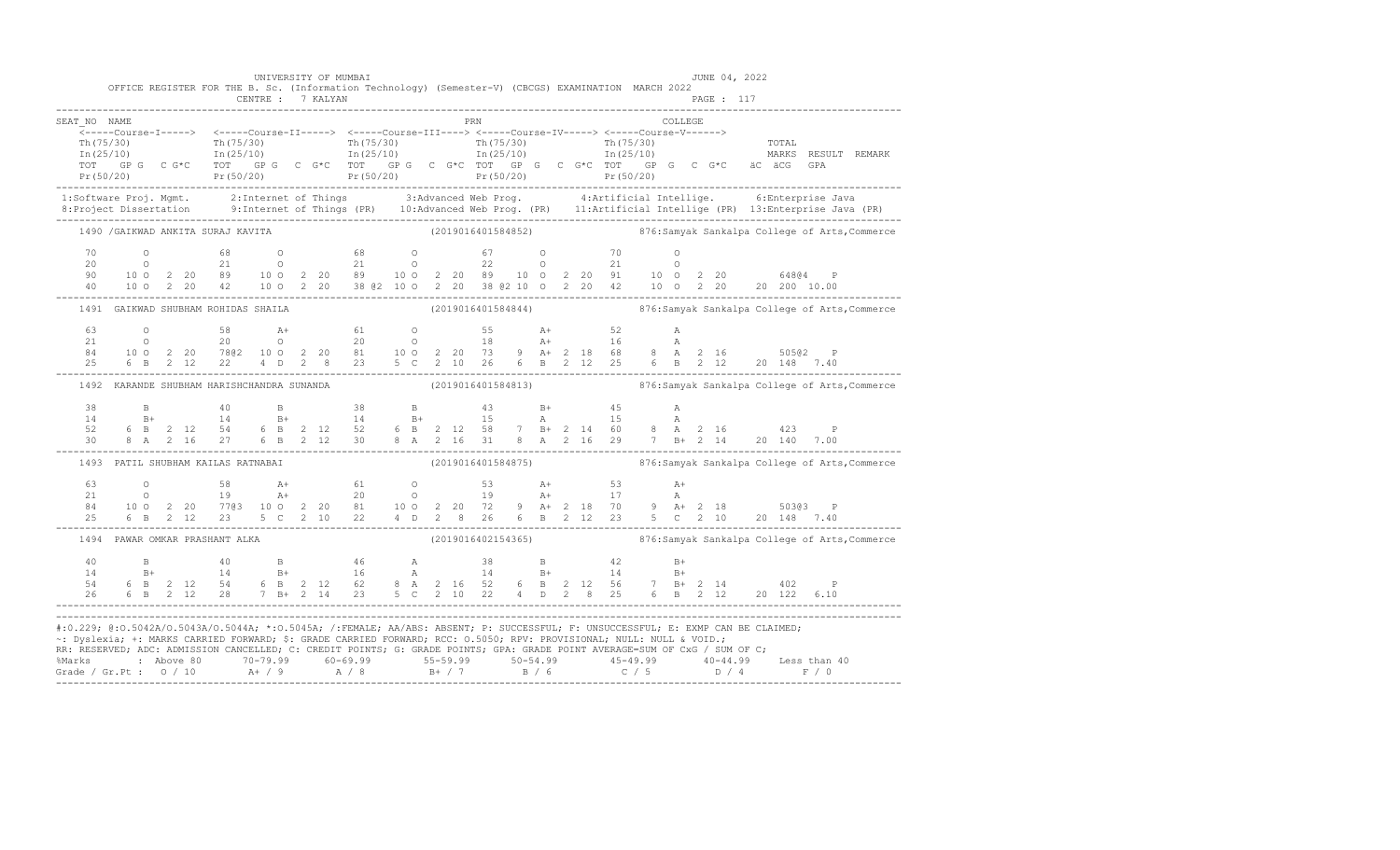|                                                                                                                                                                                                                                                                                                                                                                                                                                                                                                                                                                        |  |  |                                     | UNIVERSITY OF MUMBAI |  | OFFICE REGISTER FOR THE B. Sc. (Information Technology) (Semester-V) (CBCGS) EXAMINATION MARCH 2022                                                                                                                                                                                                                                                                                           |  |     |  |  |  |         | JUNE 04, 2022 |  |  |  |
|------------------------------------------------------------------------------------------------------------------------------------------------------------------------------------------------------------------------------------------------------------------------------------------------------------------------------------------------------------------------------------------------------------------------------------------------------------------------------------------------------------------------------------------------------------------------|--|--|-------------------------------------|----------------------|--|-----------------------------------------------------------------------------------------------------------------------------------------------------------------------------------------------------------------------------------------------------------------------------------------------------------------------------------------------------------------------------------------------|--|-----|--|--|--|---------|---------------|--|--|--|
|                                                                                                                                                                                                                                                                                                                                                                                                                                                                                                                                                                        |  |  |                                     | CENTRE : 7 KALYAN    |  |                                                                                                                                                                                                                                                                                                                                                                                               |  |     |  |  |  |         | PAGE : 118    |  |  |  |
| SEAT NO NAME                                                                                                                                                                                                                                                                                                                                                                                                                                                                                                                                                           |  |  |                                     |                      |  |                                                                                                                                                                                                                                                                                                                                                                                               |  | PRN |  |  |  | COLLEGE |               |  |  |  |
|                                                                                                                                                                                                                                                                                                                                                                                                                                                                                                                                                                        |  |  |                                     |                      |  |                                                                                                                                                                                                                                                                                                                                                                                               |  |     |  |  |  |         |               |  |  |  |
|                                                                                                                                                                                                                                                                                                                                                                                                                                                                                                                                                                        |  |  |                                     |                      |  | $\begin{array}{cccccccc} \texttt{Th(75/30)} & & & \texttt{Th(75/30)} & & & \texttt{Th(75/30)} & & & \texttt{Th(75/30)} & & & \texttt{Th(75/30)} & & & \texttt{Th(75/30)} & & & \texttt{Th(75/30)} & & & \texttt{Th(75/30)} & & & \texttt{Th(75/30)} & & & \texttt{Th(75/30)} & & & \texttt{Th(75/30)} & & & \texttt{Th(75/30)} & & & \texttt{Th(75/30)} & & & \texttt{Th(75/30)} & & & \text$ |  |     |  |  |  |         |               |  |  |  |
|                                                                                                                                                                                                                                                                                                                                                                                                                                                                                                                                                                        |  |  |                                     |                      |  |                                                                                                                                                                                                                                                                                                                                                                                               |  |     |  |  |  |         |               |  |  |  |
|                                                                                                                                                                                                                                                                                                                                                                                                                                                                                                                                                                        |  |  |                                     |                      |  |                                                                                                                                                                                                                                                                                                                                                                                               |  |     |  |  |  |         |               |  |  |  |
| 1:Software Proj. Mgmt. 2:Internet of Things 3:Advanced Web Prog. 4:Artificial Intellige. 6:Enterprise Java<br>8:Project Dissertation 9:Internet of Things (PR) 10:Advanced Web Prog. (PR) 11:Artificial Intellige (PR) 13:Enterpr                                                                                                                                                                                                                                                                                                                                      |  |  |                                     |                      |  |                                                                                                                                                                                                                                                                                                                                                                                               |  |     |  |  |  |         |               |  |  |  |
|                                                                                                                                                                                                                                                                                                                                                                                                                                                                                                                                                                        |  |  |                                     |                      |  | 1495 PRASAD RAVIKUMAR SHYAMRATHI SHEELA (2020016401923265) 876:Samyak Sankalpa College of Arts, Commerce                                                                                                                                                                                                                                                                                      |  |     |  |  |  |         |               |  |  |  |
|                                                                                                                                                                                                                                                                                                                                                                                                                                                                                                                                                                        |  |  |                                     |                      |  |                                                                                                                                                                                                                                                                                                                                                                                               |  |     |  |  |  |         |               |  |  |  |
|                                                                                                                                                                                                                                                                                                                                                                                                                                                                                                                                                                        |  |  |                                     |                      |  |                                                                                                                                                                                                                                                                                                                                                                                               |  |     |  |  |  |         |               |  |  |  |
|                                                                                                                                                                                                                                                                                                                                                                                                                                                                                                                                                                        |  |  |                                     |                      |  |                                                                                                                                                                                                                                                                                                                                                                                               |  |     |  |  |  |         |               |  |  |  |
|                                                                                                                                                                                                                                                                                                                                                                                                                                                                                                                                                                        |  |  |                                     |                      |  | $\begin{array}{cccccccccccc} 69 & & 0 & & 67 & & 0 & & 68 & & 0 & & 68 & & 0 & & 69 & & 0 \\ 21 & & 0 & & 20 & & 0 & & 22 & & 0 & & 20 & & 0 & & 20 & & 0 \\ 90 & 10 & 0 & 2 & 20 & 87 & & 10 & 0 & 2 & 20 & 90 & & 10 & 0 & 2 & 20 & 88 & & 10 & 0 & 2 & 20 & 89 & & 10 & 0 & 2 & 20 & & 64602 & & \mathbf{F} \\ 42 & 10 & 0 & 2$                                                            |  |     |  |  |  |         |               |  |  |  |
|                                                                                                                                                                                                                                                                                                                                                                                                                                                                                                                                                                        |  |  | 1496 RASAL NITESH SHIVAJI JAYASHREE |                      |  | (2019016401584805) 376:Samyak Sankalpa College of Arts, Commerce                                                                                                                                                                                                                                                                                                                              |  |     |  |  |  |         |               |  |  |  |
|                                                                                                                                                                                                                                                                                                                                                                                                                                                                                                                                                                        |  |  |                                     |                      |  |                                                                                                                                                                                                                                                                                                                                                                                               |  |     |  |  |  |         |               |  |  |  |
|                                                                                                                                                                                                                                                                                                                                                                                                                                                                                                                                                                        |  |  |                                     |                      |  |                                                                                                                                                                                                                                                                                                                                                                                               |  |     |  |  |  |         |               |  |  |  |
|                                                                                                                                                                                                                                                                                                                                                                                                                                                                                                                                                                        |  |  |                                     |                      |  |                                                                                                                                                                                                                                                                                                                                                                                               |  |     |  |  |  |         |               |  |  |  |
|                                                                                                                                                                                                                                                                                                                                                                                                                                                                                                                                                                        |  |  |                                     |                      |  | $\begin{array}{cccccccccccc} 63 & 0 & 59 & \text{A+} & 61 & 0 & 52 & \text{A} & 55 & \text{A+} \\ 21 & 0 & 20 & 0 & 20 & 0 & 18 & \text{A+} & 18 & \text{A+} \\ 84 & 100 & 2 & 20 & 79@1 & 100 & 2 & 20 & 81 & 100 & 2 & 20 & 70 & 9 & \text{A+} & 2 & 18 & 73 & 9 & \text{A+} & 2 & 18 & 519@1 & \text{P} \\ 25 & 6 & \text{B} & 2 & $                                                       |  |     |  |  |  |         |               |  |  |  |
|                                                                                                                                                                                                                                                                                                                                                                                                                                                                                                                                                                        |  |  | 1497 RATHOD VIKAS MANNU MAHADEVI    |                      |  | (2019016401584867)                           876:Samyak Sankalpa College of Arts,Commerce                                                                                                                                                                                                                                                                                                     |  |     |  |  |  |         |               |  |  |  |
|                                                                                                                                                                                                                                                                                                                                                                                                                                                                                                                                                                        |  |  |                                     |                      |  |                                                                                                                                                                                                                                                                                                                                                                                               |  |     |  |  |  |         |               |  |  |  |
|                                                                                                                                                                                                                                                                                                                                                                                                                                                                                                                                                                        |  |  |                                     |                      |  |                                                                                                                                                                                                                                                                                                                                                                                               |  |     |  |  |  |         |               |  |  |  |
|                                                                                                                                                                                                                                                                                                                                                                                                                                                                                                                                                                        |  |  |                                     |                      |  |                                                                                                                                                                                                                                                                                                                                                                                               |  |     |  |  |  |         |               |  |  |  |
|                                                                                                                                                                                                                                                                                                                                                                                                                                                                                                                                                                        |  |  |                                     |                      |  | $\begin{array}{cccccccccccc} 63 & 0 & 59 & \text{A+} & 61 & 0 & 55 & \text{A+} & 50 & \text{A} \\ 21 & 0 & 20 & 0 & 20 & 0 & 19 & \text{A+} & 15 & \text{A} \\ 84 & 100 & 2 & 20 & 79@1 & 100 & 2 & 20 & 81 & 100 & 2 & 20 & 74 & 9 & \text{A+} & 2 & 18 & 65 & 8 & \text{A} & 2 & 16 & 519@1 & \text{P} \\ 26 & 6 & \text{B} & 2 & 12$                                                       |  |     |  |  |  |         |               |  |  |  |
|                                                                                                                                                                                                                                                                                                                                                                                                                                                                                                                                                                        |  |  |                                     |                      |  | 1498 SHEJVAL ABHIJEET KISAN CHHAYA (2019016401375827) 6876:Samyak Sankalpa College of Arts, Commerce                                                                                                                                                                                                                                                                                          |  |     |  |  |  |         |               |  |  |  |
|                                                                                                                                                                                                                                                                                                                                                                                                                                                                                                                                                                        |  |  |                                     |                      |  | $\begin{array}{cccccccccccccccc} 38 & & B & & 40 & & B & & 46 & & A & & 46 & & A & & 42 & & B+ \\ 14 & & B+ & & 14 & & B+ & & 16 & & A & & 16 & & A & & 13 & & B \\ 52 & & 6 & B & 2 & 12 & 54 & 6 & B & 2 & 12 & 62 & 8 & A & 2 & 16 & 62 & 8 & A & 2 & 16 & 55 & 7 & B+ & 2 & 14 & & 420 & & P \\ 28 & & 7 & B+ & 2 & 14 & 30 & 8 & A & 2 & 16 & 26 &$                                      |  |     |  |  |  |         |               |  |  |  |
|                                                                                                                                                                                                                                                                                                                                                                                                                                                                                                                                                                        |  |  |                                     |                      |  |                                                                                                                                                                                                                                                                                                                                                                                               |  |     |  |  |  |         |               |  |  |  |
|                                                                                                                                                                                                                                                                                                                                                                                                                                                                                                                                                                        |  |  |                                     |                      |  |                                                                                                                                                                                                                                                                                                                                                                                               |  |     |  |  |  |         |               |  |  |  |
|                                                                                                                                                                                                                                                                                                                                                                                                                                                                                                                                                                        |  |  |                                     |                      |  |                                                                                                                                                                                                                                                                                                                                                                                               |  |     |  |  |  |         |               |  |  |  |
|                                                                                                                                                                                                                                                                                                                                                                                                                                                                                                                                                                        |  |  | 1499 SHEKH RAMZAN MEHBOOB TAYARA    |                      |  | (2018016402578927) 876:Samyak Sankalpa College of Arts, Commerce                                                                                                                                                                                                                                                                                                                              |  |     |  |  |  |         |               |  |  |  |
|                                                                                                                                                                                                                                                                                                                                                                                                                                                                                                                                                                        |  |  |                                     |                      |  |                                                                                                                                                                                                                                                                                                                                                                                               |  |     |  |  |  |         |               |  |  |  |
|                                                                                                                                                                                                                                                                                                                                                                                                                                                                                                                                                                        |  |  |                                     |                      |  |                                                                                                                                                                                                                                                                                                                                                                                               |  |     |  |  |  |         |               |  |  |  |
|                                                                                                                                                                                                                                                                                                                                                                                                                                                                                                                                                                        |  |  |                                     |                      |  |                                                                                                                                                                                                                                                                                                                                                                                               |  |     |  |  |  |         |               |  |  |  |
|                                                                                                                                                                                                                                                                                                                                                                                                                                                                                                                                                                        |  |  |                                     |                      |  | $\begin{array}{cccccccccccccccc} 35 & C & 40 & B & 34 & C & 41 & B & 45 & A \\ 13 & B & 14 & B+ & 12 & C & 15 & A & 15 & A \\ 48 & 5 C & 2 & 10 & 54 & 6 & B & 2 & 12 & 46 & 5 & C & 2 & 10 & 56 & 7 & B+ & 2 & 14 & 60 & 8 & A & 2 & 16 & 409 & P \\ 30 & 8 & A & 2 & 16 & 30 & 8 & A & 2 & 16 & 26 & 6 & B & 2 & 12 & 30 & 8 & A & 2 & 1$                                                   |  |     |  |  |  |         |               |  |  |  |
| #:0.229; @:0.5042A/0.5043A/0.5044A; *:0.5045A; /:FEMALE; AA/ABS: ABSENT; P: SUCCESSFUL; F: UNSUCCESSFUL; E: EXMP CAN BE CLAIMED;<br>~: Dyslexia; +: MARKS CARRIED FORWARD; \$: GRADE CARRIED FORWARD; RCC: 0.5050; RPV: PROVISIONAL; NULL: NULL & VOID.;<br>RR: RESERVED; ADC: ADMISSION CANCELLED; C: CREDIT POINTS; G: GRADE POINTS; GPA: GRADE POINT AVERAGE=SUM OF CxG / SUM OF C;<br>%Marks : Above 80 70-79.99 60-69.99 55-59.99 55-59.99 50-54.99 50-54.99 45-49.99 40-44.99 Less than 40<br>Grade / Gr.Pt : 0 / 10 A+ / 9 A / 8 B+ / 7 B / 6 C / 5 D / 4 F / 0 |  |  |                                     |                      |  |                                                                                                                                                                                                                                                                                                                                                                                               |  |     |  |  |  |         |               |  |  |  |